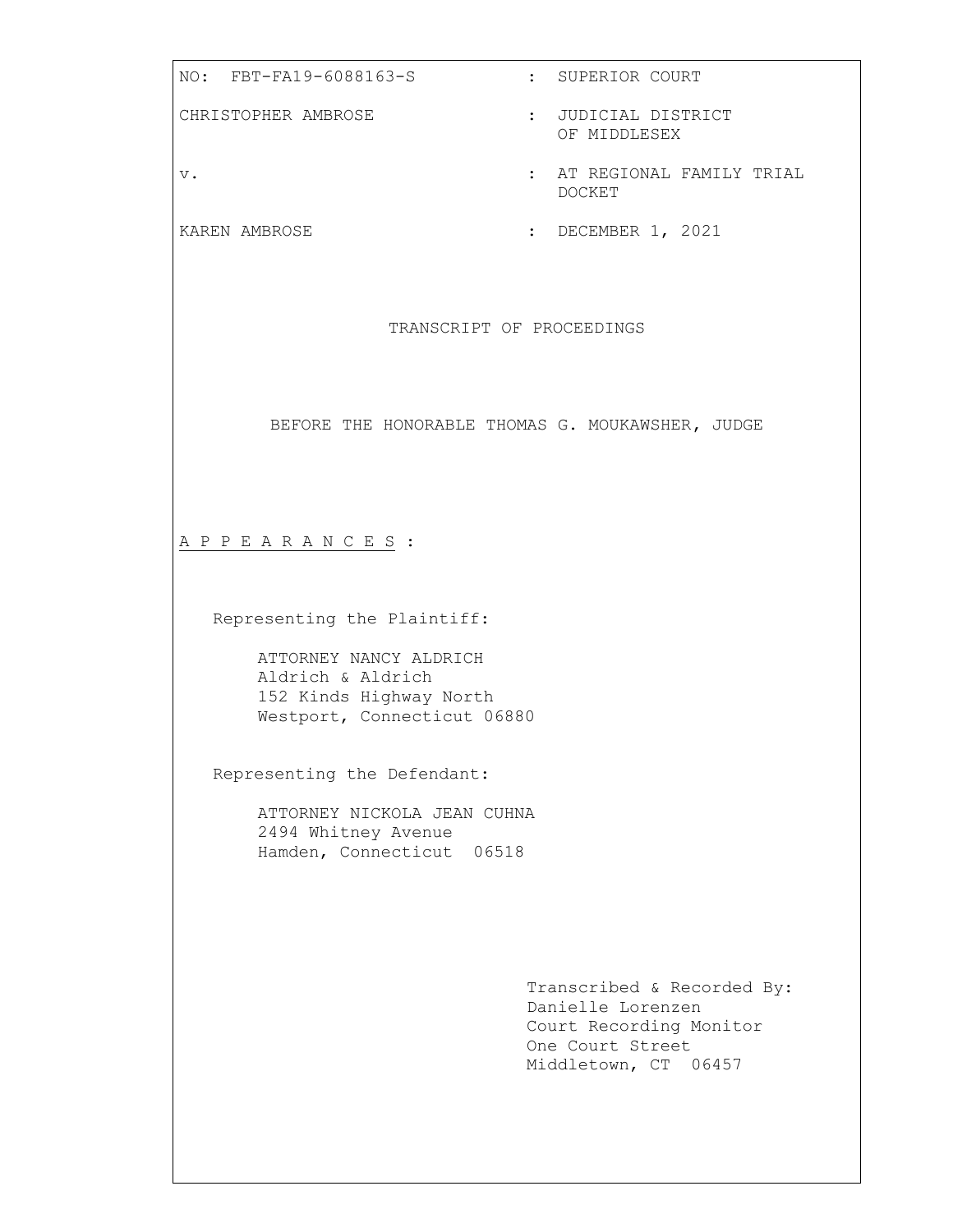1 | THE COURT: Good morning. In Ambrose versus 2 Ambrose, may I have the appearances of the parties 3 Starting with the plaintiff, please? 4 | ATTY. ALDRICH: Yes, Your Honor. Attorney Nancy 5 Aldrich for the plaintiff, Christopher Ambrose. 6 | THE COURT: Good morning. 7 | ATTY. ALDRICH: Good morning. 8 | ATTY. CUNHA: Good morning, Your Honor. Nickola 9 Cunha on behalf of Karen Riordon also known as Karen 10 Ambrose. 11 | THE COURT: Good morning. All right. So, we're 12 | here on the motion to recuse. I've read the filings 13 from both sides on it. 14 It is your motion, Ms. Cunha. So, are you 15 | planning to offer any testimony with respect to the 16 motion? 17 | ATTY. CUNHA: Your Honor, I'm not planning to 18 offer testimony. I'm asking the Court to take 19 judicial notice of the record that is already in 20 place. And I could go through the dates and the 21 specific areas of the record both by way of exhibits 22 and by way of transcripts that I'd like the Court to 23 consider with respect to the motion. 24 THE COURT: Okay. So, if there are - if I'm 25 getting it right, then, are you saying there are 26 specific moments that would be in the - in the 27 | transcript or proceedings that you want me to listen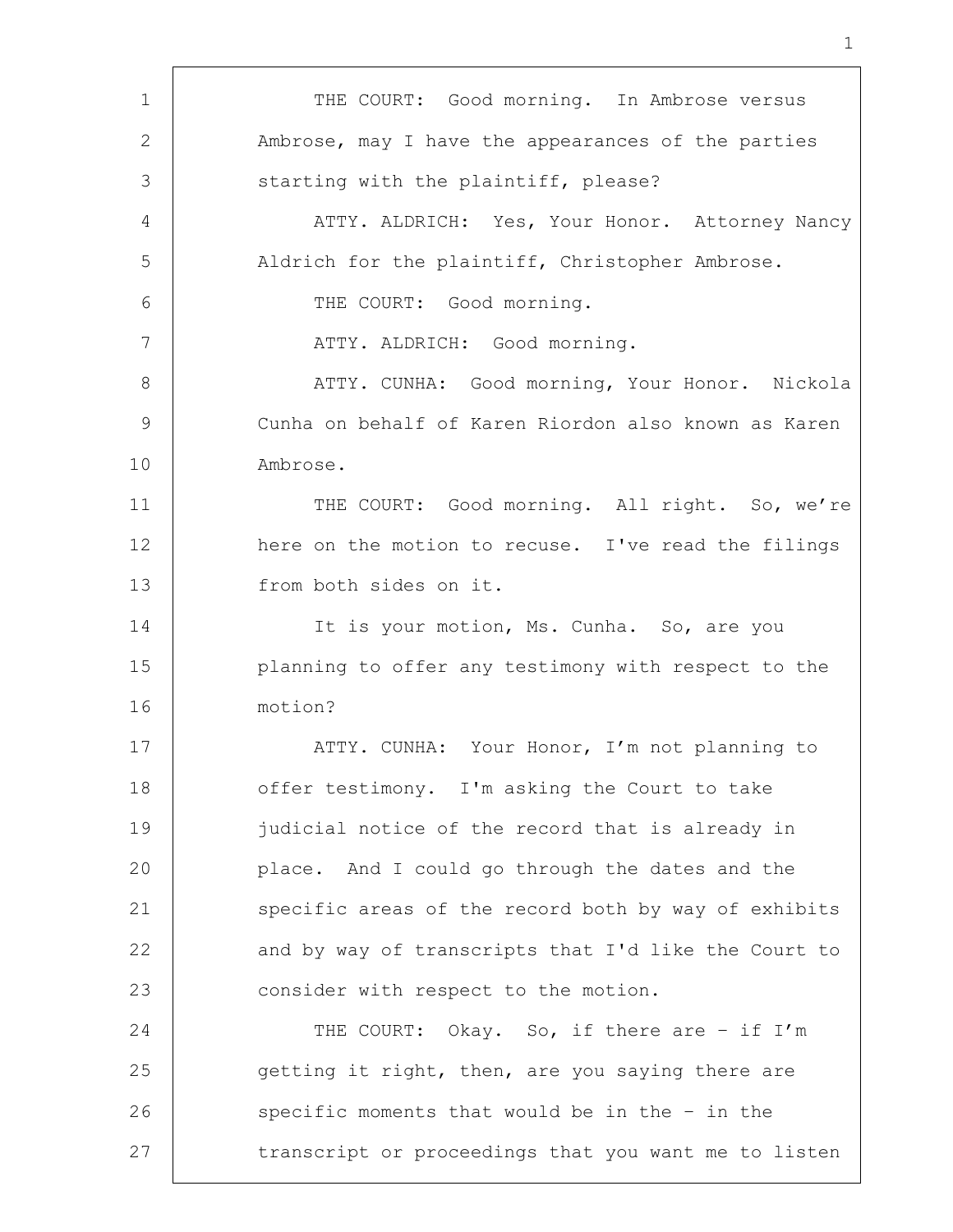1 to for a specific reason? Is that what you're 2 saying? 3 | ATTY. CUNHA: Yes, Your Honor. 4 THE COURT: Okay. So, in other words, what 5 would be helpful to me is if you said on such and 6 such a date - and I don't know if you have times or 7 | anything else; but if you don't, it's fine - but, on 8 | such and such date, you want me to take notice that a 9 certain statement was made or something like that and 10 | that you want me to go back and review that. I have 11 | the ability to do that. 12 So, I'd want - what would be helpful to me is if 13 you gave me a date, said what the claim of bias was 14 about - about what happened on that date, and what 15 you want me to look (indecipherable). So, is that -16 is that your intention? 17 | ATTY. CUNHA: Yes, Your Honor. 18 | THE COURT: All right. So - so - so transcript 19 references, references I assume to the – to the 20 docket, and then you have your affidavit. Is that – 21 is that the totality of what I should expect, then? 22 | ATTY. CUNHA: Yes, Your Honor. 23 | THE COURT: Okay. So, if you want to start by 24 going through specific dates that you want me to 25 examine a specific point of - of the transcript, go 26 ahead and begin. 27 ATTY. CUNHA: Thank you. So, Your Honor, I'd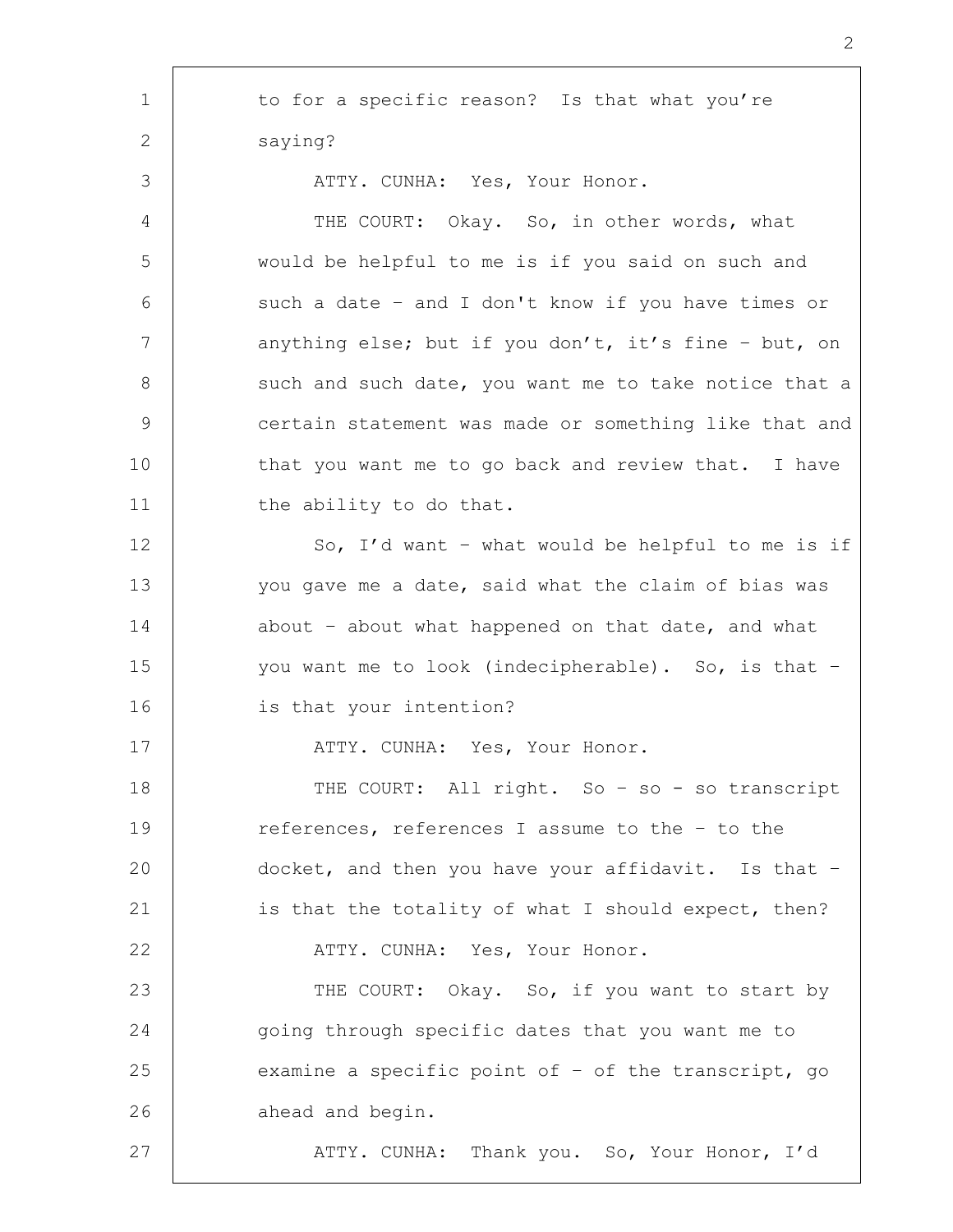1 bring the Court's attention to our first day of trial 2 in this matter which was March 31, 2021. At the time 3 of our first appearance, the parties were ordered to 4 appear at court I believe for 9 a.m. And the order 5 was issued by Judge Adelman based on Attorney 6 Aldrich's motion for order. And Attorney Aldrich was 7 | seeking to have the plaintiff deposed and represented 8 | to the court that the plaintiff had failed to comply 9 | with Attorney Aldrich's subpoena and -10 | THE COURT: The plaintiff had failed to -11 | ATTY. CUNHA: Sorry. The defendant had failed 12 to comply. 13 THE COURT: And you're saying this was the first 14 day of trial or first - 15 | ATTY. CUNHA: First day of trial -16 THE COURT: Okay. So, this is about a 17 deposition request on the first day of trial, and 18 you're saying that Attorney Aldrich was saying the 19 defendant had failed to comply; is that right? 20 ATTY. CUNHA: Correct. 21 | THE COURT: Okay. Go ahead. 22 | ATTY. CUNHA: And so, we start our trial out 23 with argument before Judge Adelman. And I believe 24 that that first day in and of itself sets the stage 25 to the significant bias that Judge Adelman holds 26 | against women, against individuals with disability, 27 against - my belief is there is significant evidence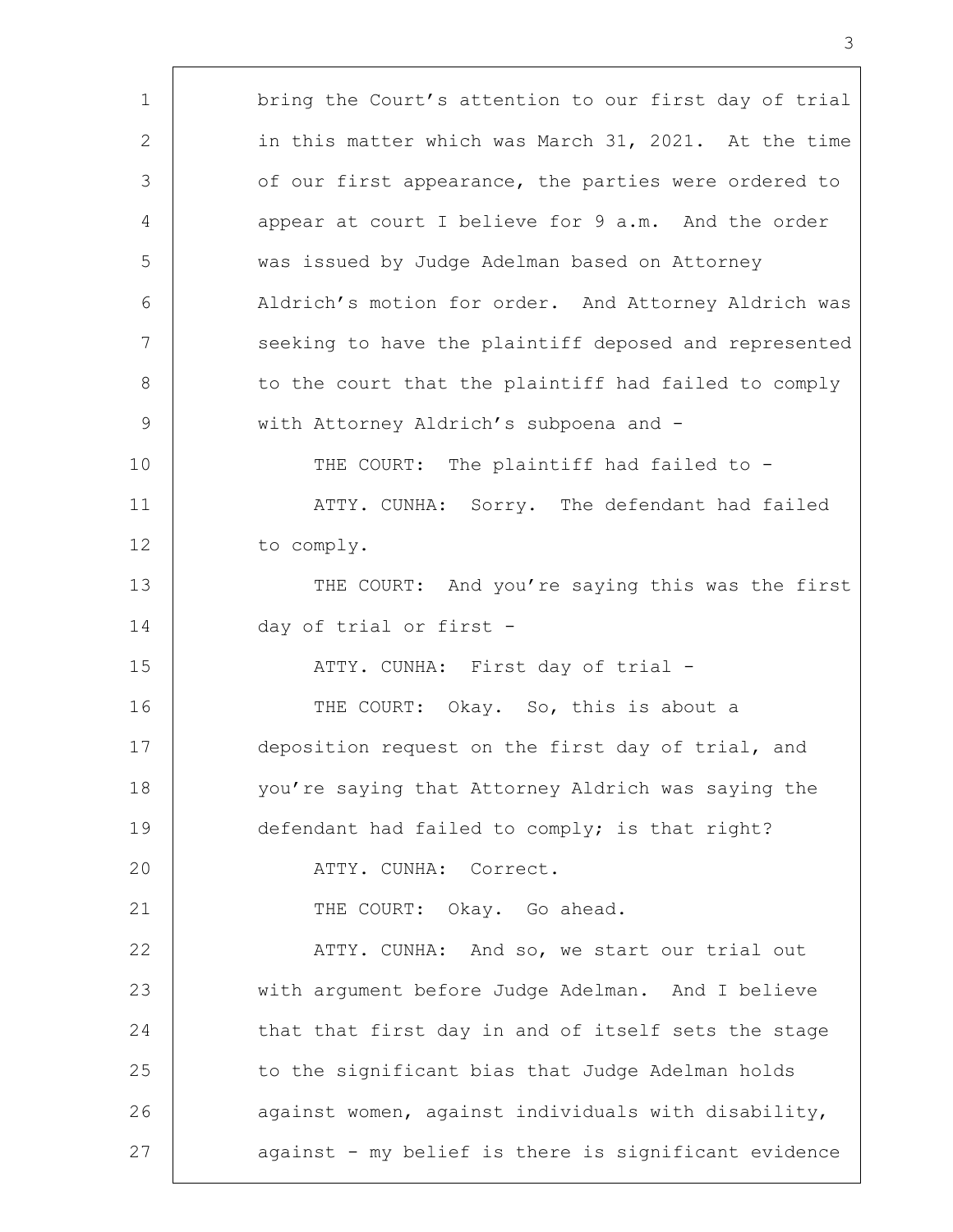| that Judge Adelman also has a bias against anyone     |
|-------------------------------------------------------|
| that is not of the Jewish faith. And I base that on   |
| a significant amount of information that has been     |
| sent to me over the last several weeks. And it's      |
| really distributing. And I have a number of           |
| individuals that are available and on the call today  |
| that are willing to share their experiences with the  |
| Court in terms of -                                   |
| THE COURT: Well, I thought you were not               |
| planning to call individuals to testify. Is that -    |
| are you changing that or                              |
| ATTY. CUNHA: No. No. I'm leaving it up to the         |
| Court's discretion. That's where I was going with     |
| that, Your Honor. I don't believe that it will be     |
| necessary.                                            |
| But I'm just pointing out to the Court that my        |
| belief that Judge Adelman also has a bias against     |
| individuals that are not of the faith - of the Jewish |
| faith has - is a recent belief based on the enormous  |
| amount of information and evidence that's come to me. |
| THE COURT: Well, I'm a little confused. I am          |
| trying to follow your argument carefully. We started  |
| on March 31, 2021, and you said that there was        |
| evidence on that day of bias.                         |
| ATTY. CUNHA: Correct.                                 |
| THE COURT: And you're saying it's women, the          |
| disabled, and then you added anyone who is not        |
|                                                       |

'n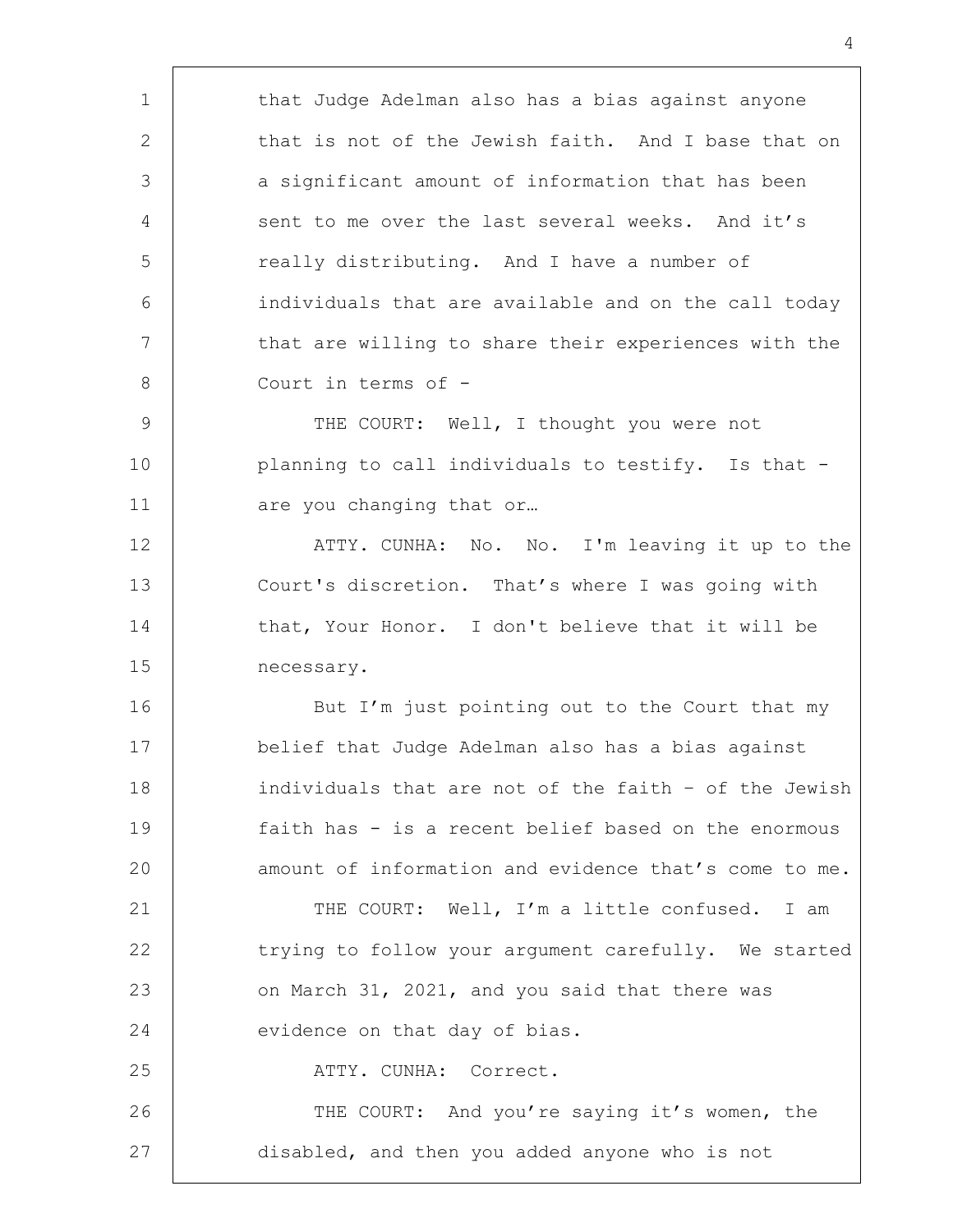1 Jewish.

2 | Solution Is there something that you want me to listen to 3 | - I'm just trying to get this sequentially. Is there 4 something you want to listen to me on that day that 5 you say shows bias against women, as you said, and 6 then against the disabled and then you said against 7 | mon - against non-Jews I think is what you said? Are 8 you - are you telling me that I'll find something in 9 the - by listening to it that would suggest any of 10 those three -

11 | ATTY. CUNHA: No. I believe the record in its 12 totality will support that. But I start with March 13  $\vert$  31st and my position is this: On March 31st, we 14 arrived in court in person based on Judge Adelman's 15 | order in response to Attorney Aldrich's motion. And 16 I filed a motion for sanctions and to have Attorney 17 Aldrich disqualified and recused based on the 18 material misrepresentations that Attorney Aldrich 19 made to both Judge Adelman in her request for relief 20 and she made to Judge (indecipherable) who -21 | THE COURT: Is there something -22 | ATTY. CUNHA: - was the original - Judge -23 | THE COURT: I'm sorry. Is there something on 24 the March  $31^{st}$  transcript? That's what I'm talking 25 about. That – was that arqued then, this motion to 26 | disqualify? Is that what I'd hear? 27 | ATTY. CUNHA: Yes.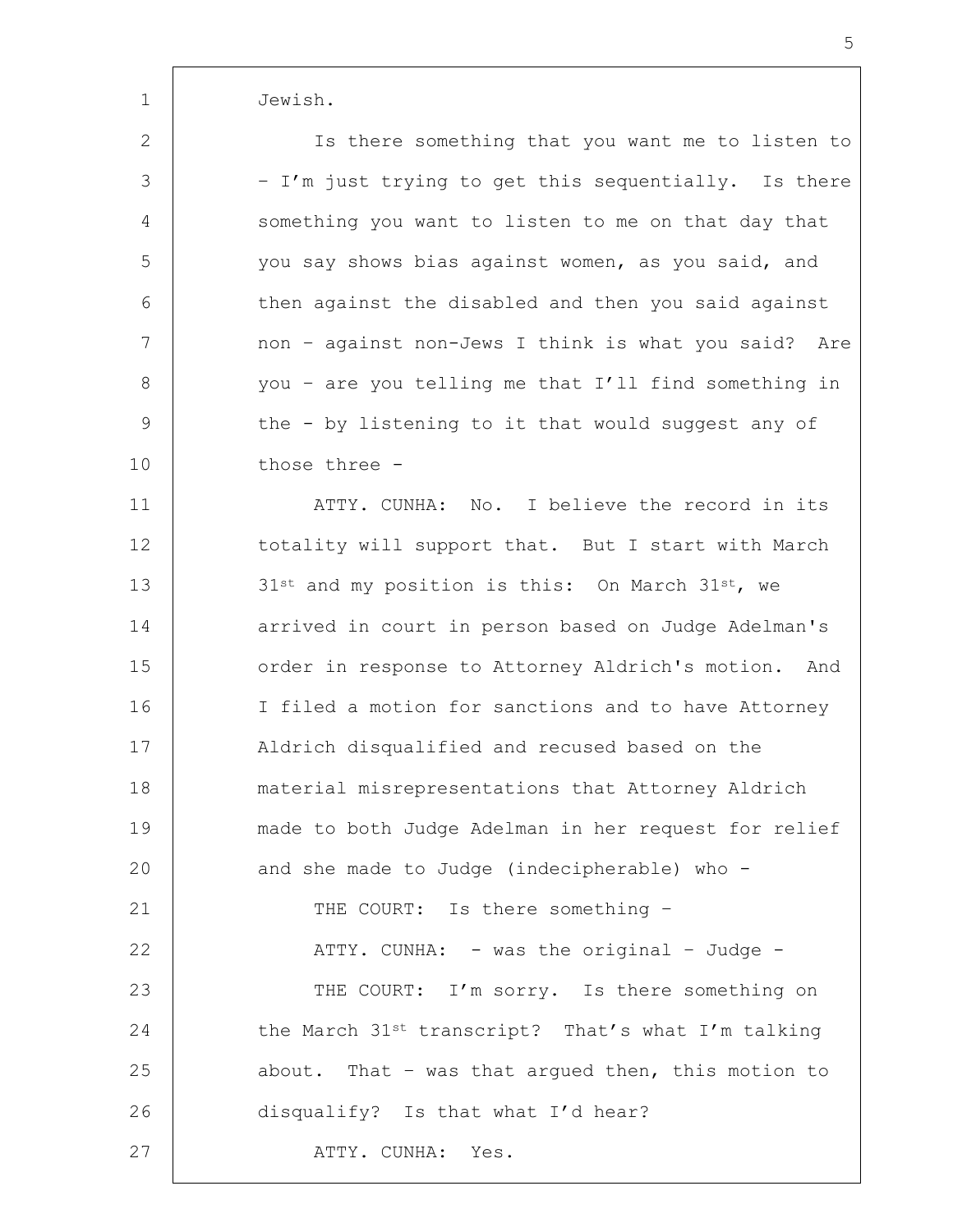1 | THE COURT: Okay. So, that motion -2 | ATTY. CUNHA: Yes. And -3 THE COURT: - to disqualify was heard on March 4 31st? 5 | ATTY. CUNHA: It was absolutely pointed out to 6 the court and representations were made to the court 7 to support it. And, to date, Judge Adelman has not 8 acted on it. 9 | THE COURT: Okay. But, just to be clear, so, I 10 want to go back and listen to this – 11 | ATTY. CUNHA: Yes. 12 | THE COURT: - and you want - I'll her there your 13 arguments about disqualifying Attorney Aldrich; is 14 that the point? 15 | ATTY. CUNHA: Yes. And - and what's important 16 about that is the trial starts off on a complete 17 attack of my client with the notion that my client 18 | had failed to comply with discovery. But yet, my 19 client is the only one in this case that ever 20 requested standard discovery and filed a motion 21 | regarding same early on in October of 2020 which I 22 could not get the court to act on. 23 I then refiled a motion in January of 2021 24 seeking to have the court compel, and that's motion 25 number 266. Sorry. It was filed – it was efiled on 26 February 10, 2000 - 27 | THE COURT: I'm sorry. I'm getting lost again.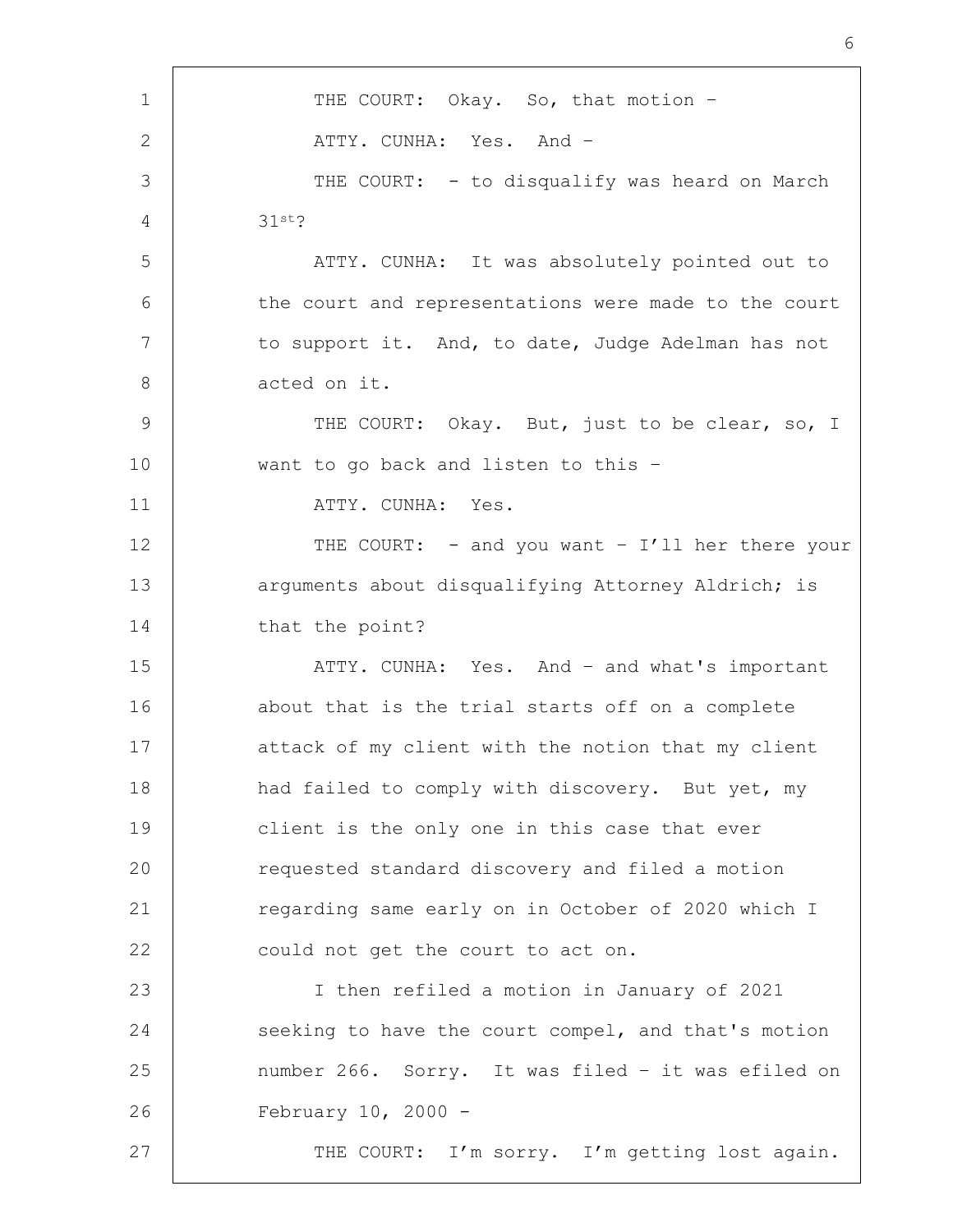| $\mathbf 1$     | In other words, I was focusing on March 31st. And     |
|-----------------|-------------------------------------------------------|
| 2               | you claim that I would - I could listen to that and   |
| 3               | hear Judge Adelman' bias. So -                        |
| 4               | ATTY. CUNHA: Yes.                                     |
| 5               | THE COURT: - what did - what did - what should        |
| 6               | I listen for to indicate that he was biased? Did he   |
| $7\phantom{.0}$ | say something that you want me to make a note of or   |
| 8               | is it just that he didn't give you the relief that    |
| $\mathsf 9$     | you wanted even though you feel he should have? Did   |
| 10              | he say something that - that I should particular note |
| 11              | on that date? That's what $I'm - I'm$ wondering. Or   |
| 12              | is it simply that he didn't give you the relief you   |
| 13              | wanted?                                               |
| 14              | ATTY. CUNHA: It was nothing to do with the            |
| 15              | relief. If I was disappointed with the relief, then   |
| 16              | I would - I would deal with the Appellate Court.      |
| 17              | The issue here is that Judge Adelman took on the      |
| 18              | same stance as Judge Grossman and failed to allow my  |
| 19              | client any due process at all and violated her right  |
| 20              | to access to the court. And -                         |
| 21              | THE COURT: And what did he specifically do            |
| 22              | because there's the difference we're trying to make - |
| 23              | and I think you agree with me - there's a difference  |
| 24              | with - between disagreeing with his ruling and now    |
| 25              | you're saying denied her any due process whatsoever.  |
| 26              | What is it specifically other than that you           |
| 27              | didn't like his ruling that you claim violated due    |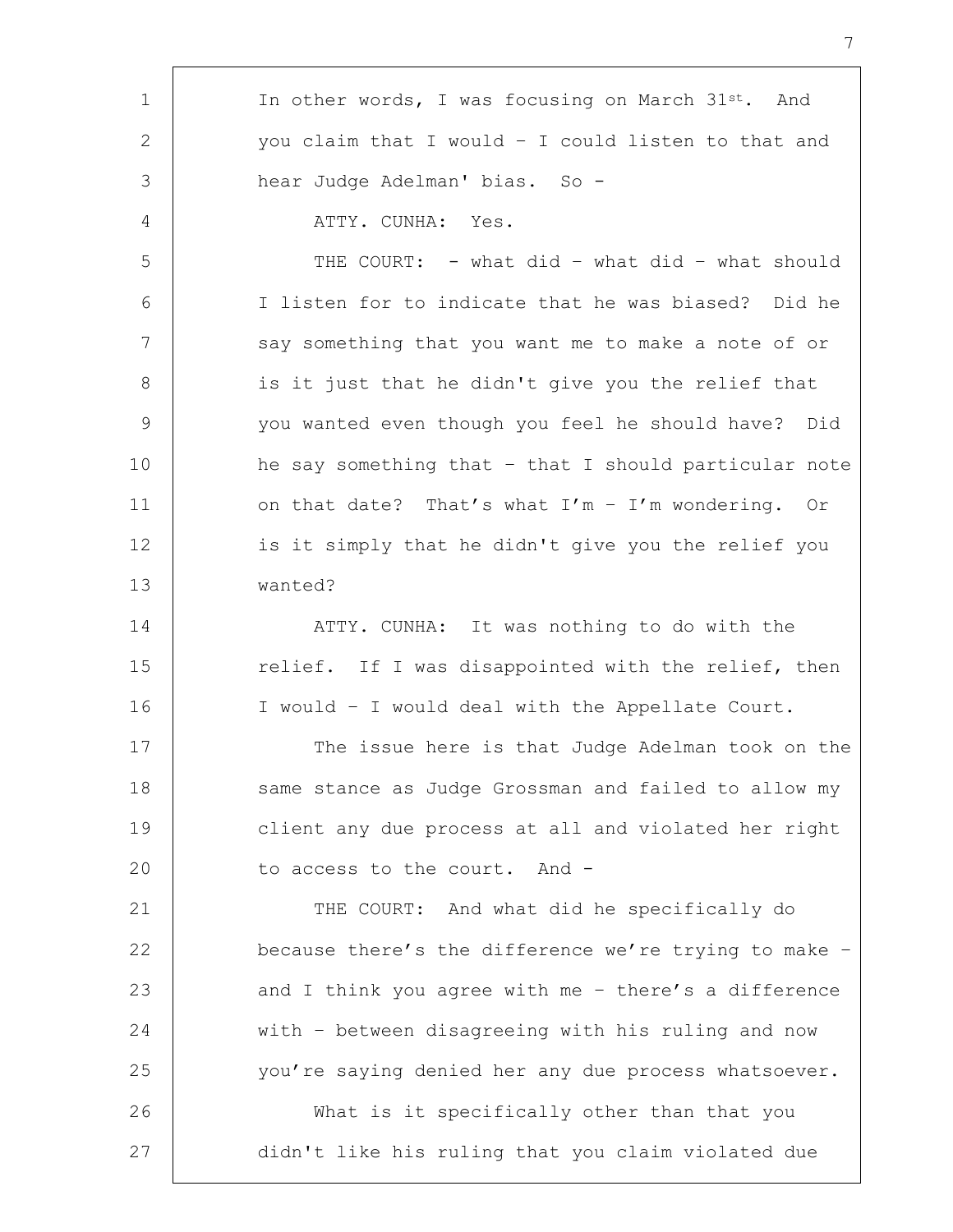| $\mathbf{2}$   | In other words, for instance - well, give me an       |
|----------------|-------------------------------------------------------|
| $\mathfrak{Z}$ | example on that date that I could listen to of him    |
| 4              | denying due process because that's what I'm looking   |
| 5              | for? I want to find the - the bias, the difference    |
| 6              | between a person making a ruling you don't like and a |
| 7              | - and a person doing something that you believe is a  |
| $8\,$          | violation of - of -                                   |
| $\mathsf 9$    | ATTY. CUNHA: Sure.                                    |
| 10             | THE COURT: - (indecipherable).                        |
| 11             | ATTY. CUNHA: Okay. So, on March                       |
| 12             | (indecipherable) 2021, item number 305 is a motion in |
| 13             | limine and that motion points out to the court        |
| 14             | specifically that Judge Goodrow from New Haven        |
| 15             | transferred an application for restraining order      |
| 16             | after deciding that it would be mistrialed because    |
| 17             | this matter has the same underlying facts and for     |
| 18             | judicial economy it made more sense for Judge Adelman |
| 19             | to hear the evidence with respect to the application  |
| 20             | for civil protection order than it did for a New      |
| 21             | Haven Judge while a Middletown Judge was              |
| 22             | simultaneously holding a trial in the matter.         |
| 23             | THE COURT: Okay.                                      |
| 24             | ATTY. CUNHA: So, $I - I$ filed that motion to         |
| 25             | seek clarification from Judge Adelman and to give the |
| 26             | judge alert that we have this application for a       |
| 27             | restraining order pending which is how the trial      |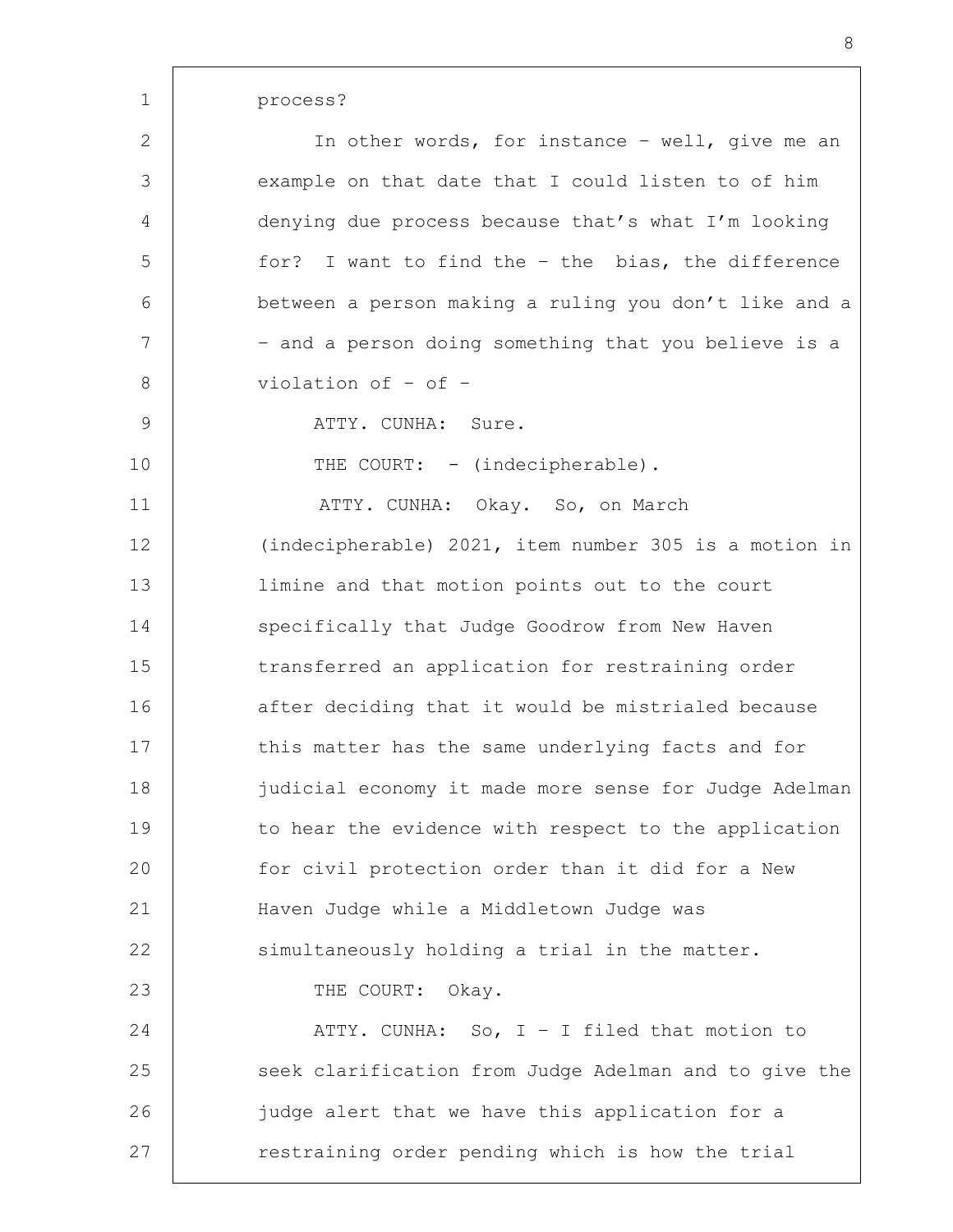1 should have started based on statutory priority. And 2 Judge Adelman refused to hear anything of it and did 3 not allow me to proceed with the underlying claims 4 that were set forth in the application for 5 The straining order. He held that he was going to deal 6 with the trial in a normal sequence of evidence 7 wherein the plaintiff would – would put their case 8 | on, and then, the - the defendant would proceed and 9 any evidence that came in during this course that 10 supported the application for relief from abuse could 11 be used.

12 That is a blatant violation of my client's due 13 **process rights, a blatant violation of our domestic** 14 violence laws. Judge Adelman took the law into his 15 | own hand and refused my client the right to be 16 considered the protections under our statutes that 17 are granted upon domestic violence victims. And he 18 has a clear pattern of history of doing this.

19 THE COURT: Okay. So, let me - let me - let's 20 focus on that for a moment so I'll understand your 21 arguments. So, you - you believe because you had 22 this restraining order present that you should have 23 been able to immediately put on evidence about that. 24 And Judge Adelman ruled against you about that.

25 | Now, you could say that it deprived you of 26 constitutional rights. You could say that it was 27 legally incorrect which is the same thing. In other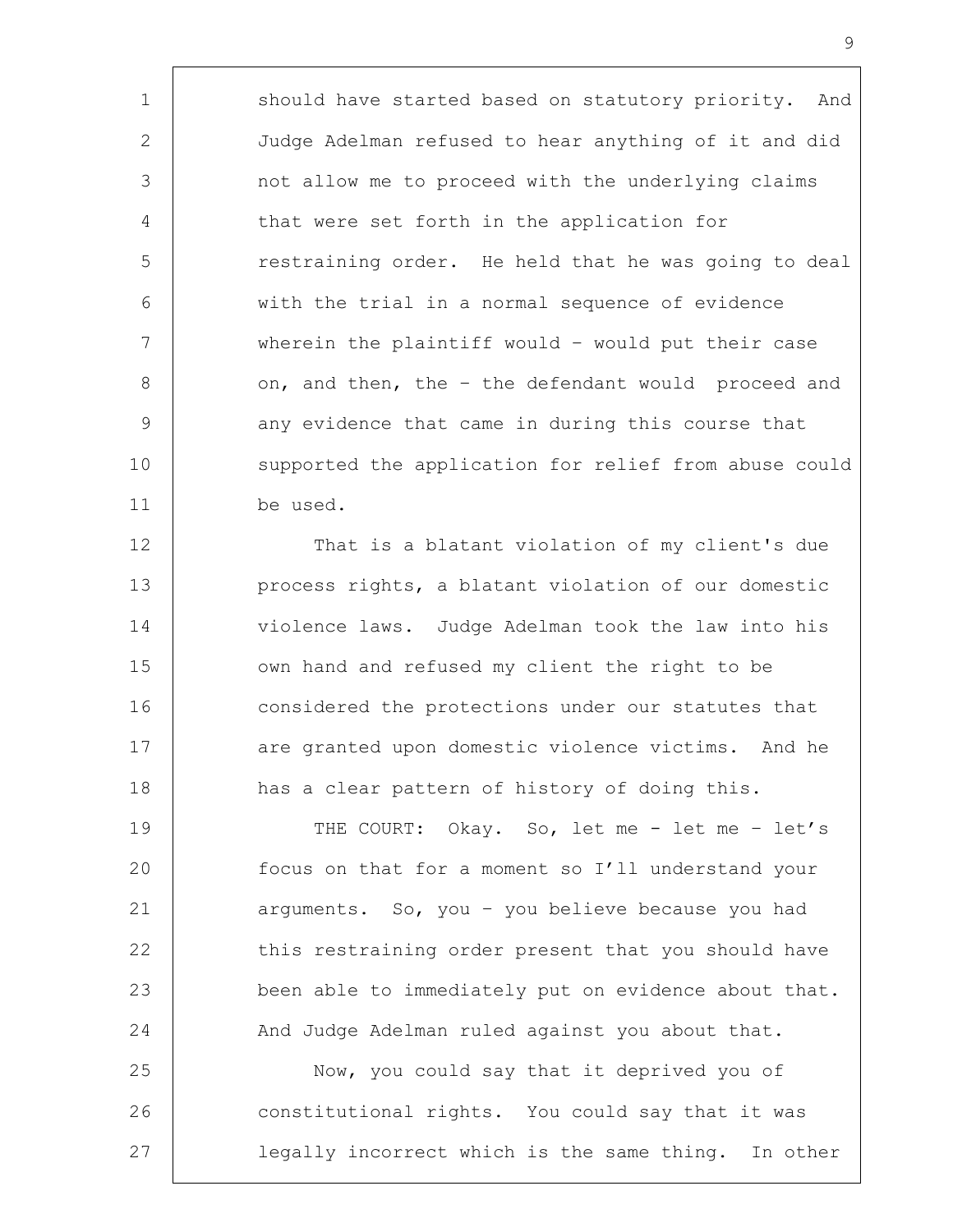| $\mathbf 1$     | words, if you say it's a violation of due process, it   |
|-----------------|---------------------------------------------------------|
| 2               | was incorrect as a matter of law in your view.          |
| 3               | But tell me how it - what would take that beyond        |
| 4               | simply a disagreement with his ruling towards           |
| 5               | something that shows bias as you claimed against        |
| 6               | women, the disabled, and people who aren't Jews?<br>How |
| $7\phantom{.0}$ | does that illustrate that?                              |
| 8               | ATTY. CUNHA: Sure. Because he has a clear               |
| 9               | pattern of conduct that consistently establishes that   |
| 10              | Judge Adelman ignores claims of domestic violence.      |
| 11              | He is aggressively abusive in his demeanor and          |
| 12              | application or failure to -                             |
| 13              | THE COURT: Let's take these one at a time               |
| 14              | because the second thing you said is more serious.      |
| 15              | But, because what I want to do is isolate or - or       |
| 16              | look at it all together at various moments to           |
| 17              | understand what you're claiming.                        |
| 18              | So, one of the things you're saying is that I           |
| 19              | gather that he had a pattern of ruling in ways that     |
| 20              | you considered unjustified as matters of law and        |
| 21              | that -                                                  |
| 22              | ATTY. CUNHA: Yes.                                       |
| 23              | THE COURT: So - so, let's just take that part           |
| 24              | because I want to understand it because, obviously,     |
| 25              | there's this issue of disagreeing with rulings and      |
| 26              | then there's the issue of bias. If, for instance,       |
| 27              | every time a certain party makes a motion, they lose.   |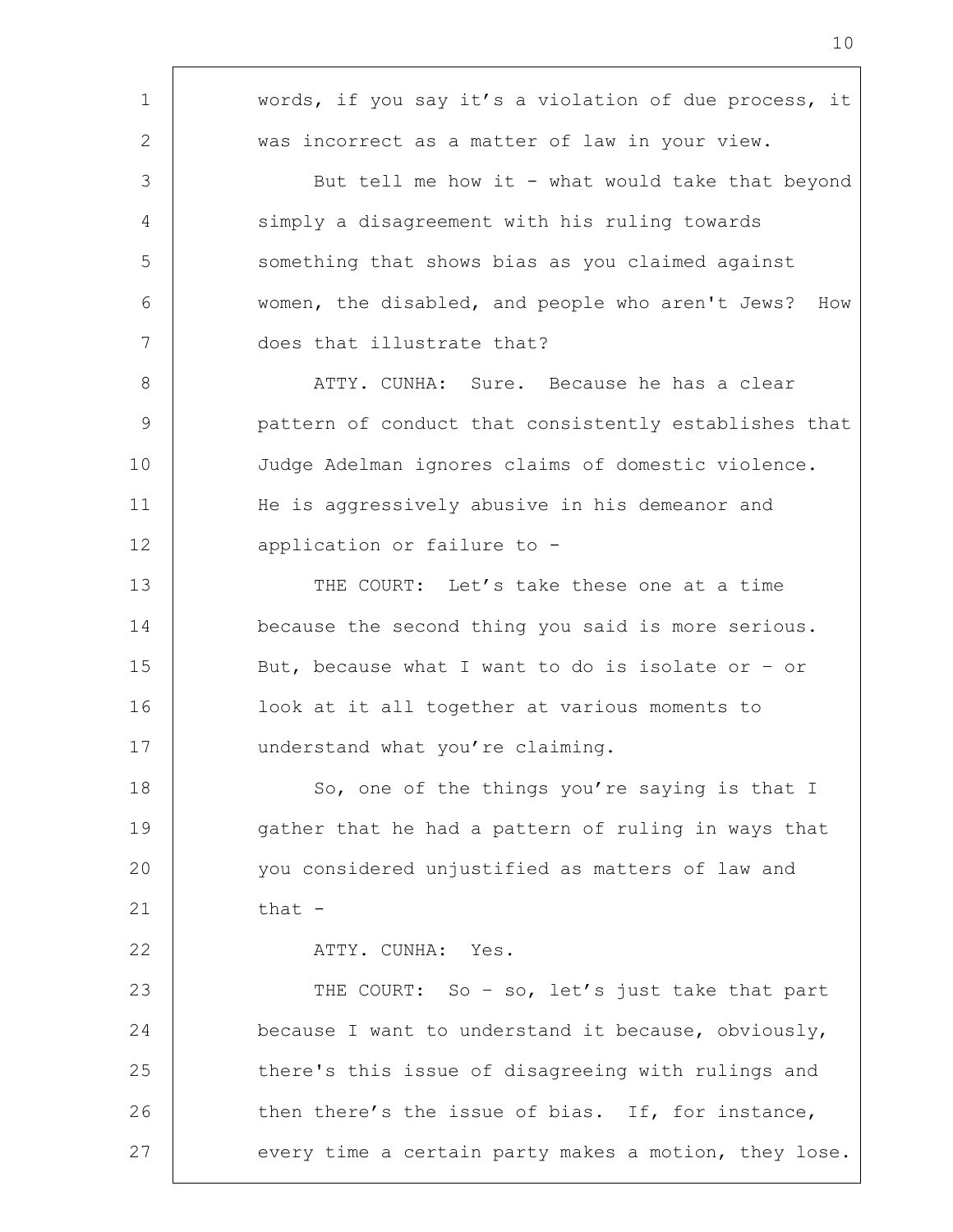1 You just lose. You don't get heard. You lose, lose, 2 | lose, lose. Then you start looking for the reason 3 for it. And it may be a question of law that it just 4 | - that's just a disagreement on the law, or it might 5 be connected in some way to wrongdoing. It's that 6 second part. 7 | So, let's say that you disagree with many 8 | Tulings and that you feel like you didn't get a fair 9 hearing on many rulings, let's get to that second 10 part of what you said which is that you then claim 11 that further evidence of bias and prejudice came from 12 | I think you were saying his demeanor so - and that, 13 therefore, in - you connect that you didn't like his 14 Tulings with the way he behaved and that's you're 15 your second point. 16 So, what is it you're telling me about behavior? 17 | ATTY. CUNHA: Sure. So, it wasn't that - it's 18 not - I want to be clear about this. This is not 19 | about me being disappointed or unhappy with a judge's 20 Tulings. Okay. That is -21 THE COURT: (indecipherable). 22 | ATTY. CUNHA: That - that - it's very important 23 for the Court to understand that from my perspective. 24 What I am very upset about and disappointed 25 about and what the problem is here is that we have a 26 | judge that blatantly ignores the laws of our state. 27 | He blatantly ignores the Practice Book. He allows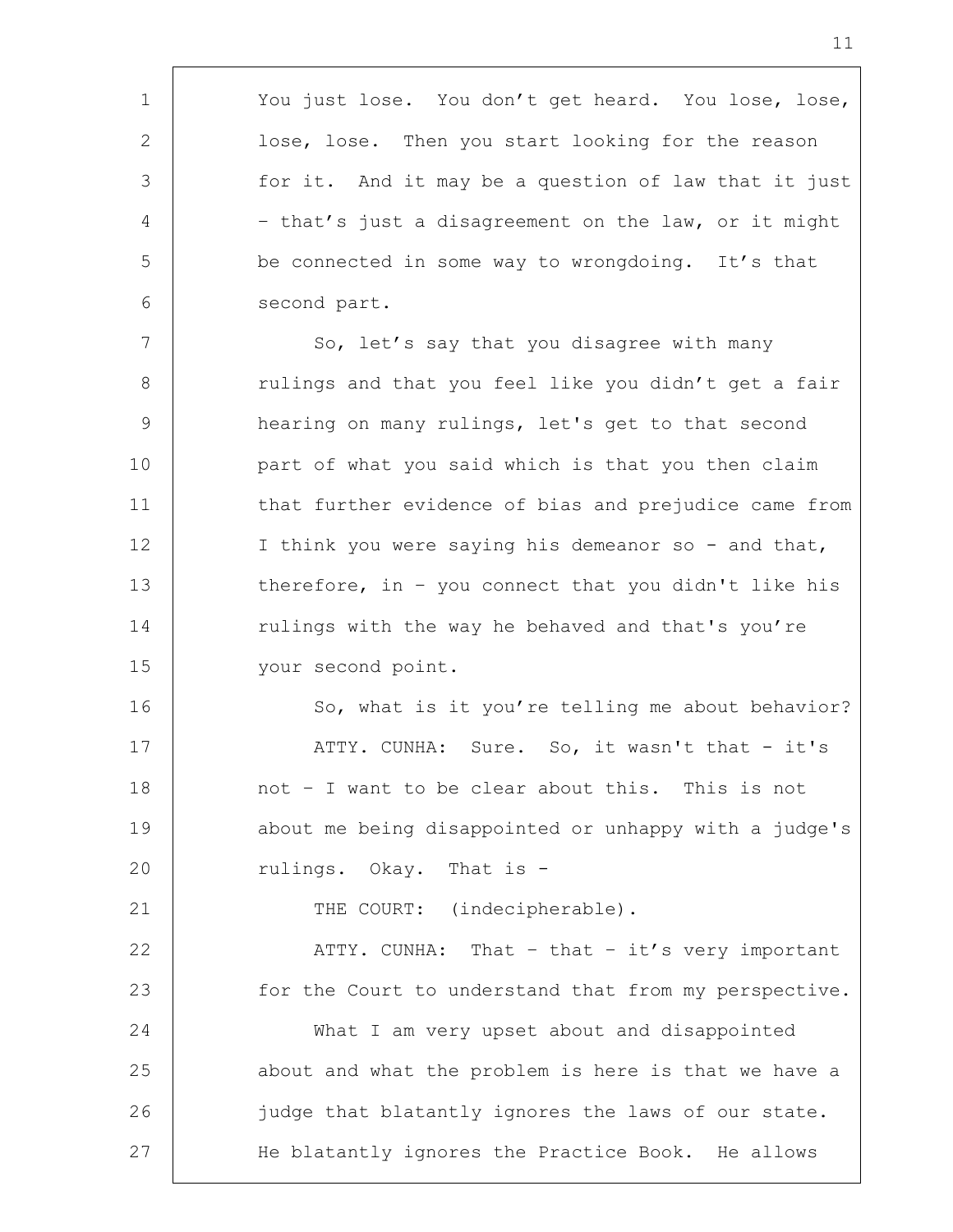| $\mathbf{1}$ | Attorney Aldrich, which there's a history of this in  |
|--------------|-------------------------------------------------------|
| 2            | other cases which I had no clue until this action to  |
| 3            | recuse him started taking place, where he routinely   |
| 4            | favors Attorney Aldrich in her - in her matters and   |
| 5            | sides -                                               |
| 6            | THE COURT: So - so let me stop there because          |
| 7            | I'm trying - having some difficulty making - I want   |
| 8            | to make the distinction with you so I understand your |
| 9            | argument.                                             |
| 10           | You said that this isn't about being unhappy          |
| 11           | with his rulings. But then, it sounds like that your  |
| 12           | next point was that he's ruling the wrong way every   |
| 13           | time. So -                                            |
| 14           | ATTY. CUNHA: It's not -                               |
| 15           | THE COURT: - are you saying it's - it's that          |
| 16           | you're unhappy or that you're really unhappy with his |
| 17           | legal rulings?                                        |
| 18           | ATTY. CUNHA: I'm saying that as - as an               |
| 19           | attorney -                                            |
| 20           | THE COURT: Yeah.                                      |
| 21           | ATTY. CUNHA: - and as a litigant, as a party,         |
| 22           | we have the basic rights to come before any judge in  |
| 23           | this state and have an expectation that a judge is    |
| 24           | going to adhere to the rules of practice, to the      |
| 25           | ethics of Canon, to the statutory criteria set forth. |
| 26           | Now, I understand that there are statutes that        |
| 27           | allow for some disagreement and discretion. But       |
|              |                                                       |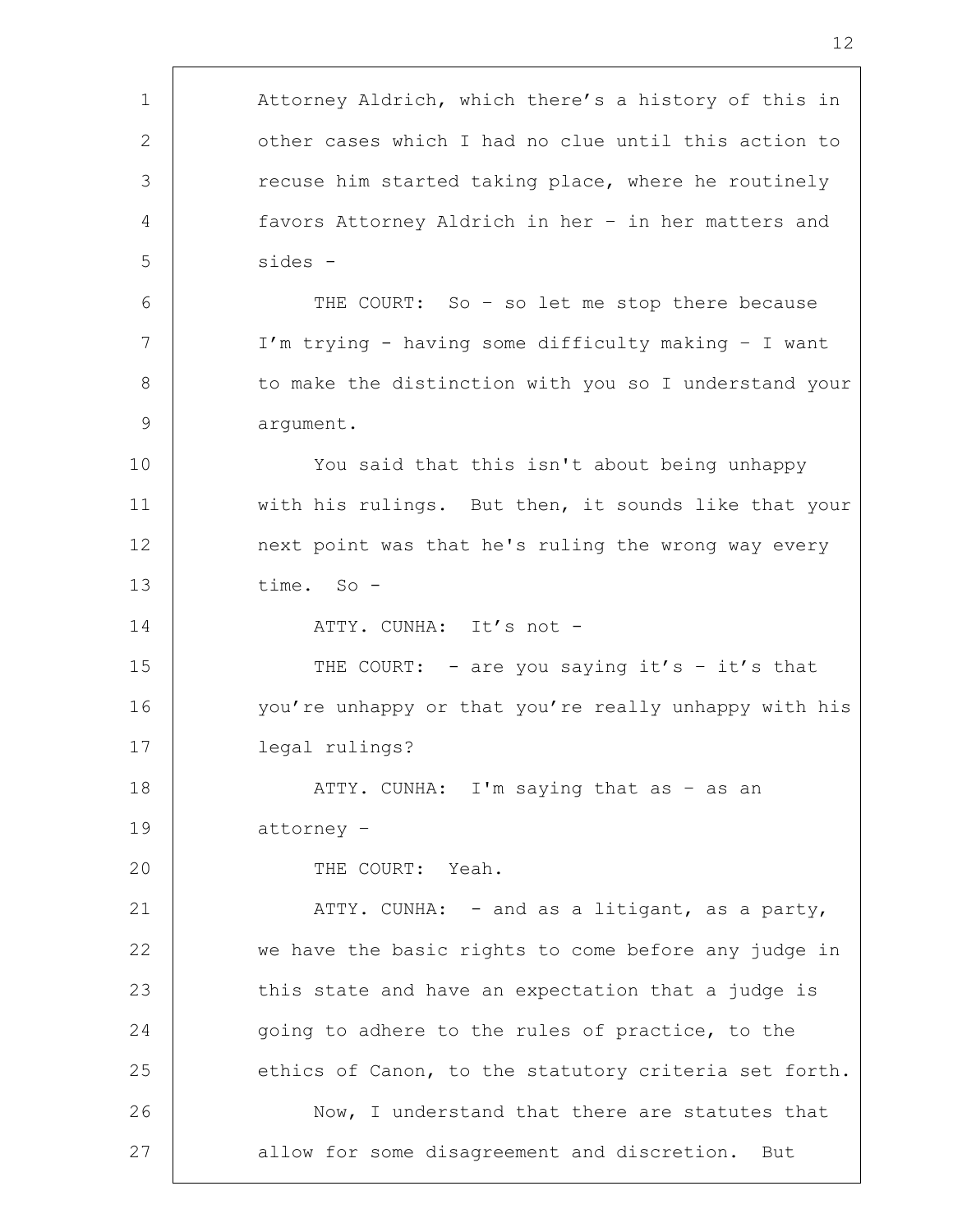1 then, there are very clear-cut statutes. And Judge 2 Adelman has sat on the family bench for many years 3 and also practiced in family law. So, I know without 4 a doubt that he is an extremely intelligent 5 individual and that he is well versed in the area of 6 family law.

7 | So, when I cite a statute to Judge Adelman and 8 then he tells me, for example, not only is he 9 familiar with the statue but he's familiar with the 10 history behind why the legislature made changes to 11 | the statute which is specifically our guardian ad 12 litem statute 46b-54, I believe, wherein I say to the 13 judge at the beginning of trial I object to the 14 quardian ad litem sitting through the entire trial 15 because of the enormous amount of money that will 16 The result in being expended upon her services to have to 17 | sit through it and our legislator dealt with this in 18 a significant manner in 2014 and amended our statute 19 to allow a quardian to either sit at the beginning or 20 any time during the course of the trial to avoid the 21 enormous expenses that had been charged upon 22 litigants, Judge Adelman ignored that and his basis 23 was this, well, a guardian might hear evidence during 24 the course of a trial that would change her mind or 25 things of that nature; and based on my experience, I 26 think it's important for them to hear the evidence. 27 Well, you know what, respectfully - may I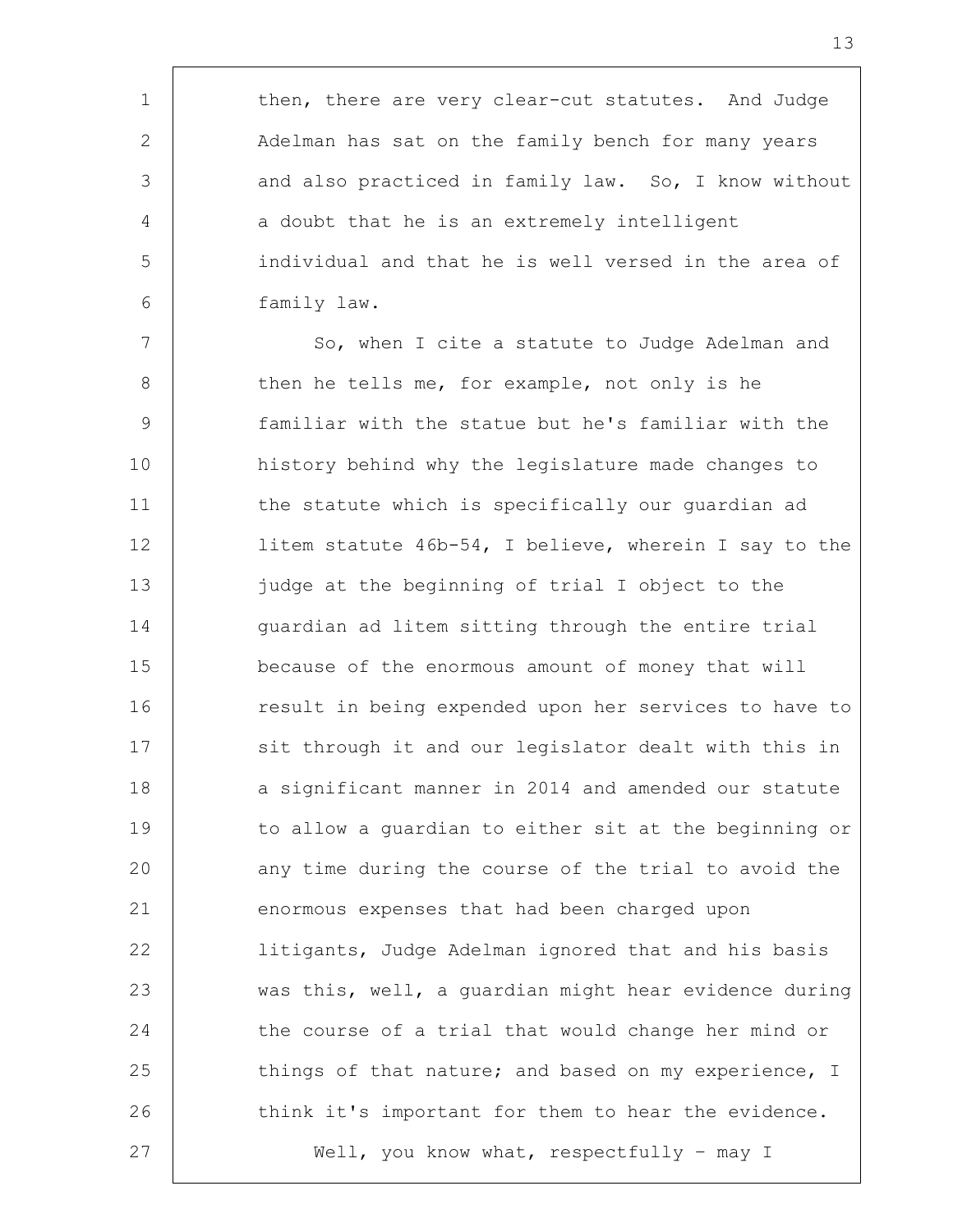1 continue? 2 THE COURT: Yeah. Just let me ask you - let me 3 just ask you two questions about that because I want 4 to understand what – what you're saying. 5 Is one of the things you're saying that the 6 statute, it clearly forbids him from doing that or 7 are you just unhappy that he allowed the GAL to sit 8 | through that because it was in your view a waste of 9 money? 10 | And I understand the argument, and I agree with 11 you that the legislature did act because they were 12 concerned about the GAL issue. But then, the 13 question becomes: Is this a disagreement with his 14 Tuling that the GAL would be able to sit through the 15 trial or are you saying that there's something worse 16 about it? And, if so, what is the worst thing? 17 | Because you agree with me that it can't be just 18 simply you don't like his rulings, so where does the 19 cther part come in about this GAL thing? Is it - you 20 | don't claim, I don't think, that it - that the 21 Statute says a GAL may not be allowed to sit through 22 a trial, do you? 23 ATTY. CUNHA: No, I do not claim that. 24 THE COURT: So, then, he made this call, and you 25 think that it was a waste – waste of money, is that  $-$ 26 | ATTY. CUNHA: I think it was an intentional 27 | waste of money, and I think he -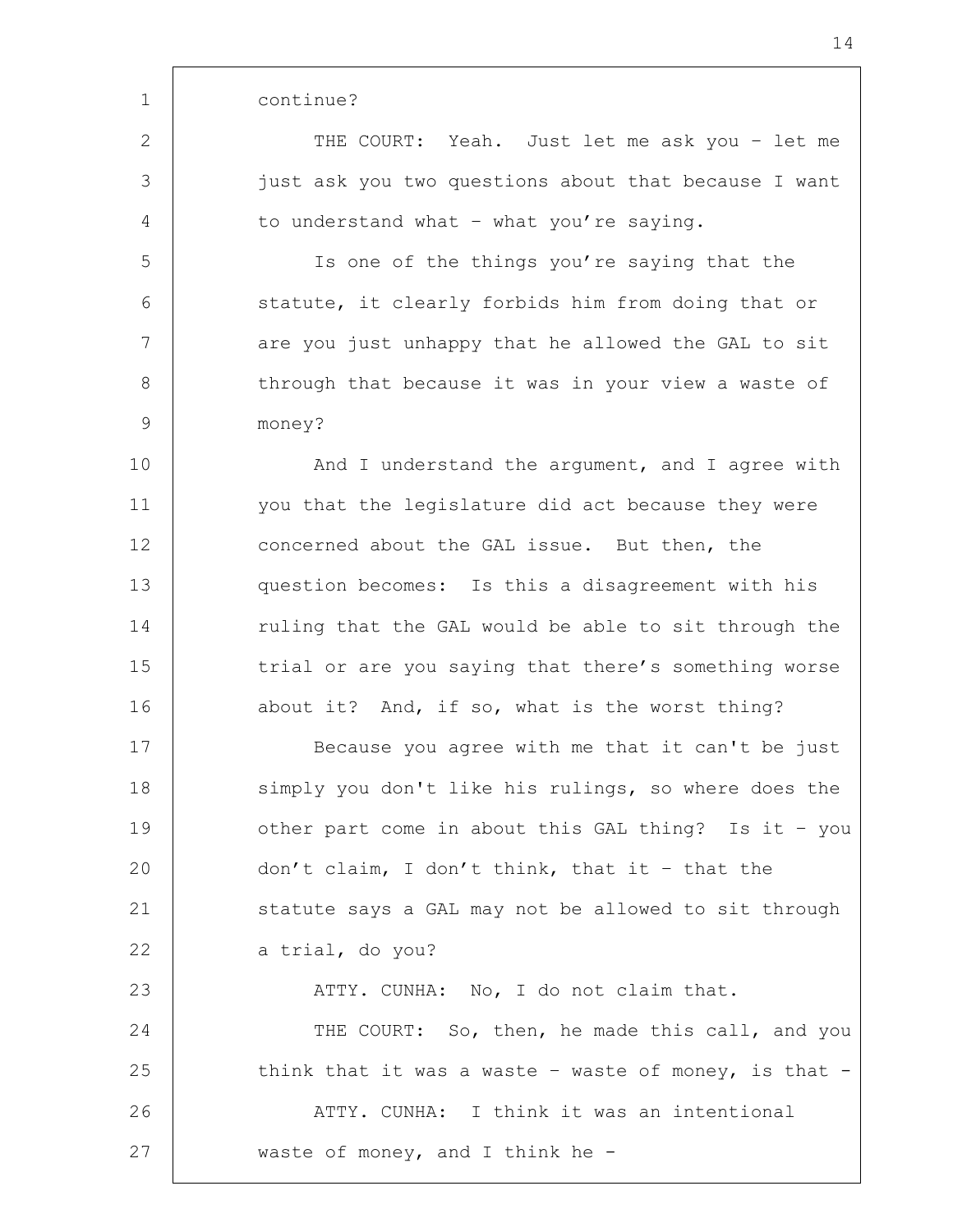1 | THE COURT: Intentional -2 ATTY. CUNHA: - has a history of doing that. 3 And I believe it's a RICO. And I put that on the 4 record multiple times. I – 5 THE COURT: A RICO? 6 ATTY. CUNHA: Yes. 7 THE COURT: As in a racketeering issue? 8 ATTY. CUNHA: Yes. Yes. 9 | THE COURT: What – what – so – so, you're 10 claiming there's some sort of conspiracy or something 11 here? 12 | THE ATTY. CUNHA: Oh. Absolutely. There's a 13 business going on. And what happens is, is that 14 Judge Adelman notoriously and consistently allows for 15 | Attorney Hurwitz, of all people, and other guardian 16 ad litems to remain on the case throughout the trials 17 | over objection where they end up raking in an 18 | enormous amount of fees. 19 I believe Attorney Aldrich has – sorry - 20 Attorney Hurwitz has been paid over \$100,000 and her 21 bill is close to \$200,000. And she has met the 22 children in this case maybe four times since 2019. 23 THE COURT: Okay. 24 ATTY. CUNHA: She has not spoken to me about 25 anything with respect to their wellbeing. She has 26 | not updated my client. She's blatantly refused to. 27 | All of these issues have been brought before the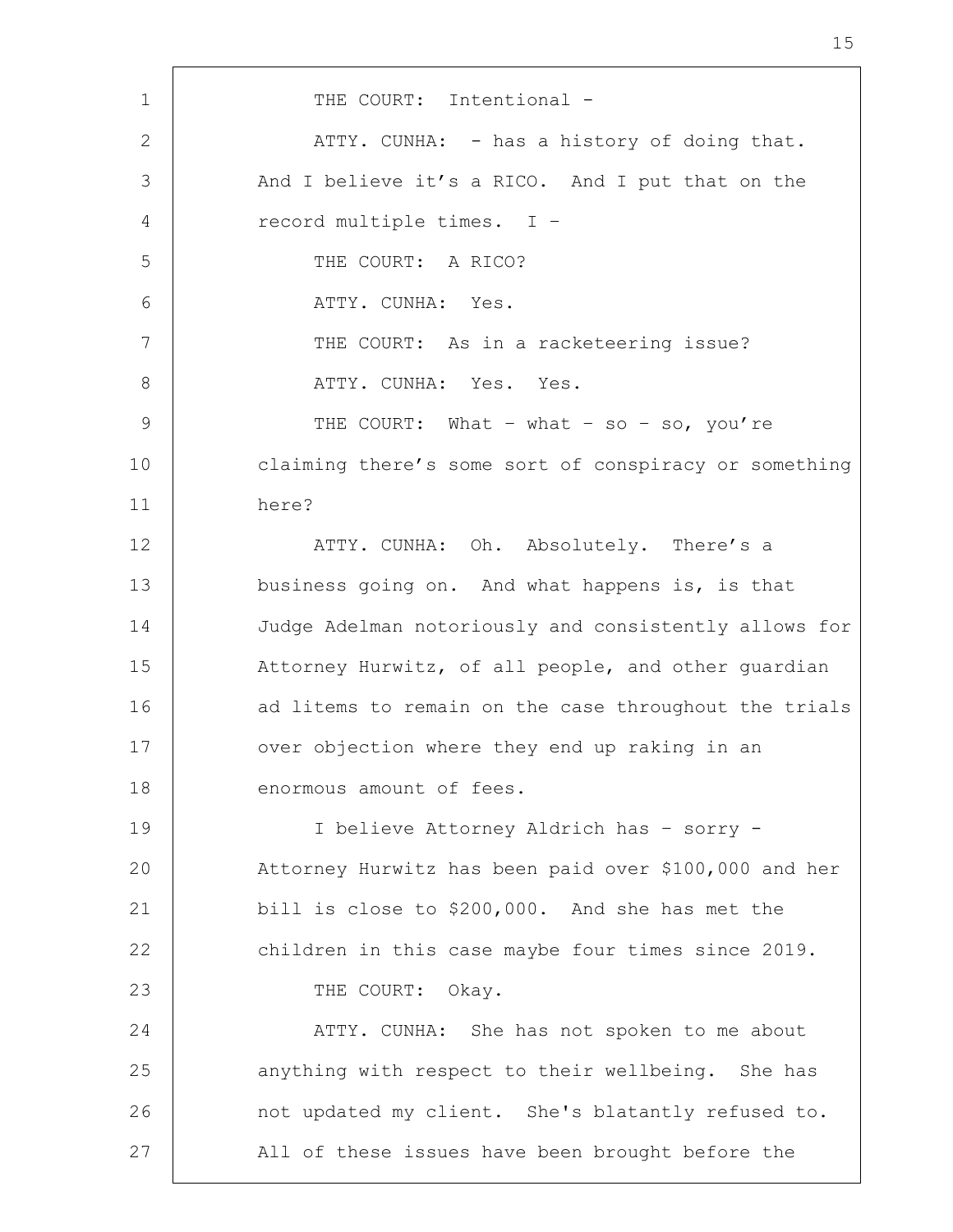1 | court. She has denied my client access to records, 2 | to the medical records -3 THE COURT: All right. Let's - let's back to 4 Judge Adelman because I understand – so, you – but 5 you – you just said that you're claiming here as an 6 officer of the court, then, that Judge Adelman is 7 engaged in racketeering? 8 | ATTY. CUNHA: Yes. I believe that 9 | wholeheartedly. 10 THE COURT: What evidence do you have to 11 | support? Because, in other words, there's one thing 12 to say, alright, Judge Adelman shouldn't let GALs sit 13 through trials because it costs money unnecessarily. 14 And Judge Adelman says, as you just described, that 15 | the GAL might - may change their views during the 16 course of the trial. So, there could be simply a 17 disagreement with Judge Adelman's philosophy about 18 letting the GAL do it. 19 But you're saying something more than that. 20 You're saying -21 ATTY. CUNHA: I was - 22 | THE COURT: - that Judge Adelman - just let me 23 get it out – Judge Adelman is in some form of illegal 24 conspiracy in which he – I don't know - are you 25 saying that he's in touch with these people and 26 **arranges privately for them to make money in a** 27 corrupt scheme? Let's get - let's get focused on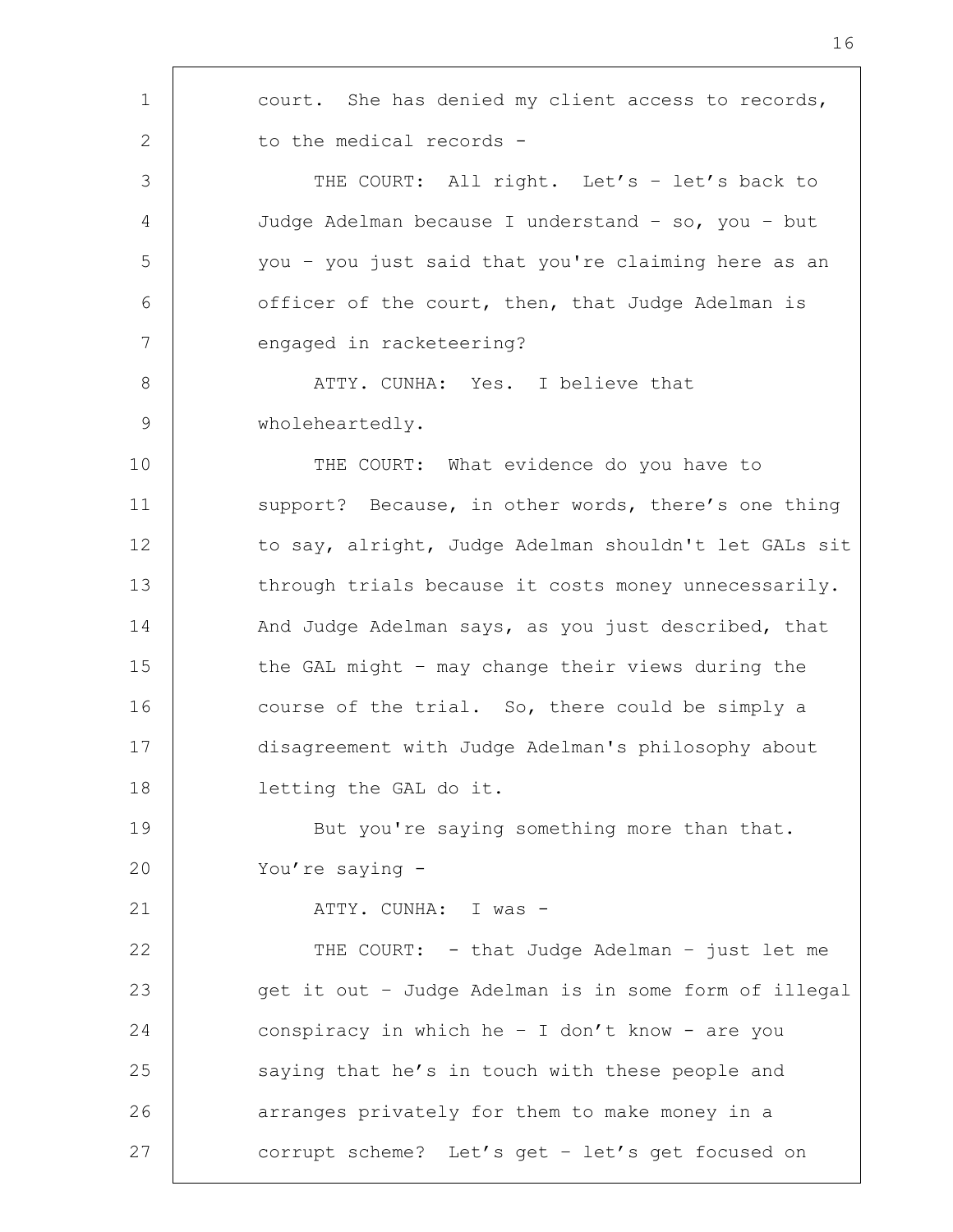| $\mathbf 1$    | that because it's a very serious thing to say.        |
|----------------|-------------------------------------------------------|
| 2              | ATTY. CUNHA: It is.                                   |
| 3              | THE COURT: What is the evidence -                     |
| $\overline{4}$ | ATTY. CUNHA: It is.                                   |
| 5              | THE COURT: What evidence is it - other than he        |
| 6              | does this all the time, what evidence is there that   |
| 7              | this part of a conspiracy?                            |
| 8              | ATTY. CUNHA: Sure. In - in - when Judge               |
| $\overline{9}$ | Adelman was up for reappointment, these issues were   |
| 10             | the exact issues that were brought - were raised to   |
| 11             | the judge and I believe it was Senator Wakefield      |
| 12             | [sic] that actually objected to Judge Adelman's       |
| 13             | reappointment because Judge Adelman had notably       |
| 14             | blatantly lied as a - as an appointed judge under     |
| 15             | oath to the review committee that was seeking to      |
| 16             | whether or not reappoint him.                         |
| 17             | THE COURT: You mean the Judiciary Committee?          |
| 18             | ATTY. CUNHA: Yes. And it is the record - the          |
| 19             | transcript is alarming in terms of the number of      |
| 20             | litigants that spent their life savings to pay        |
| 21             | quardian ad items, all mothers who lost custody of    |
| 22             | their children, all mothers who had the same elements |
| 23             | of some type of a disability whether it was a mental  |
| 24             | health disability or a learning disability. In        |
| 25             | cases -                                               |
| 26             | THE COURT: Let's focus on one question at a           |
| 27             | time because you started out by saying that Judge     |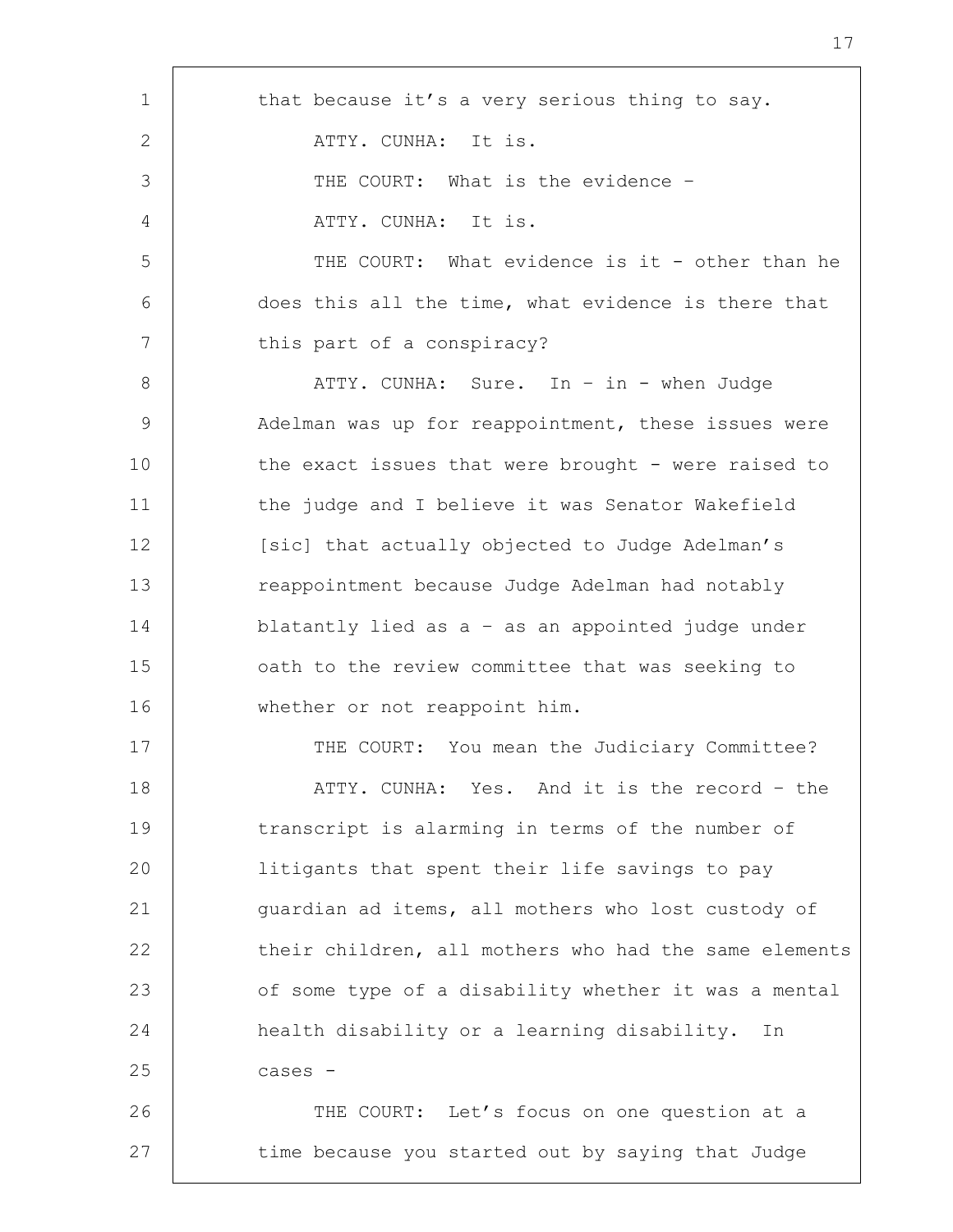| $\mathbf 1$     | Adelman lied to the Judiciary Committee. And, again,  |
|-----------------|-------------------------------------------------------|
| 2               | this is a very serious thing to say. What is the      |
| 3               | actual evidence?                                      |
| 4               | You're a lawyer. You know I need to have              |
| 5               | evidence. You can't just assert things. You have to   |
| 6               | have the evidence. So, if you're going to claim that  |
| $7\phantom{.0}$ | one reason I should recuse him is that he lied, then  |
| 8               | what's - what is the support for it? You can't just   |
| $\mathsf 9$     | say people say he lied.                               |
| 10              | ATTY. CUNHA: Yes.                                     |
| 11              | THE COURT: Let me back up for a moment about          |
| 12              | GALs, maybe I agree that there's a lot of money       |
| 13              | that's spent on GALs that is not necessary, maybe     |
| 14              | that's a differing judicial philosophy.               |
| 15              | What you're saying is it's a matter of                |
| 16              | corruption. And, if you're going to say that to me    |
| 17              | as an officer of the court, I'd like to know what     |
| 18              | your support is for it being corruption as opposed to |
| 19              | simply a judgment you disagree with and maybe even    |
| 20              | sometimes I disagree with. So, it's a serious thing   |
| 21              | to say as an Officer of the Court. We've got to talk  |
| 22              | about what it is that supports that.                  |
| 23              | So, you've told me that people came to the            |
| 24              | Judiciary Committee and had things to say and were    |
| 25              | disappointed. But where is - where is the conspiracy  |
| 26              | that you're -                                         |
| 27              | ATTY. CUNHA: Senator Wakefield specifically           |
|                 |                                                       |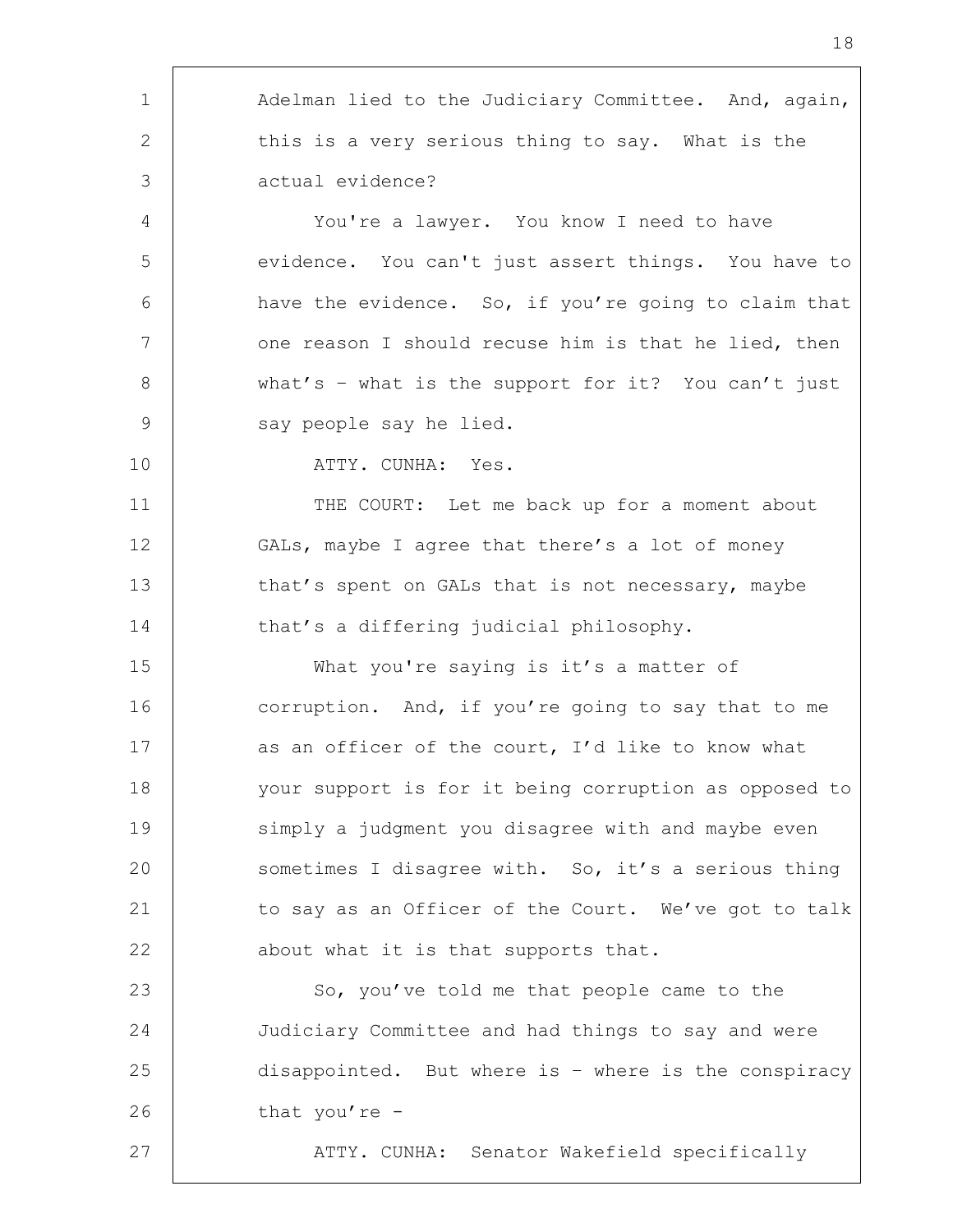1 | pointed out when he objected to the reappointment -2 and this is part of the public transcript - when he 3 objected to the reappointment of Judge Adelman that 4 Judge Adelman was not honest in his questions when 5 The Senator Wakefield, and Senator 6 Wakefield had serious - 7 | THE COURT: Wakefield or Winfield? I'm sorry. 8 | ATTY. CUNHA: Winfield. I'm sorry. Winfield. 9 I apologize. 10 THE COURT: Is there some place - do you have a 11 | copy of the transcript? Are you seeking to submit 12 Something into evidence on the subject? 13 | ATTY. CUNHA: I have a copy - I have a copy of 14 the vote when the nomination was coming up, and I 15 have the - 16 THE COURT: Let's assume - let's assume because 17 maybe it won't be disputed that Senator Winfield 18 voted no. That might show something, but -19 | ATTY. CUNHA: Well, it wasn't just that he voted 20 no. He publicly put on the record the reason - 21 | THE COURT: Well, that's what I'm saying. Do 22 you have the have a transcript or something that 23 you're - 24  $\vert$  ATTY. CUNHA: I - I do have it, and I could 25 absolutely get it to the court today. It's 26 absolutely a - 27 | THE COURT: It's a public - it's a public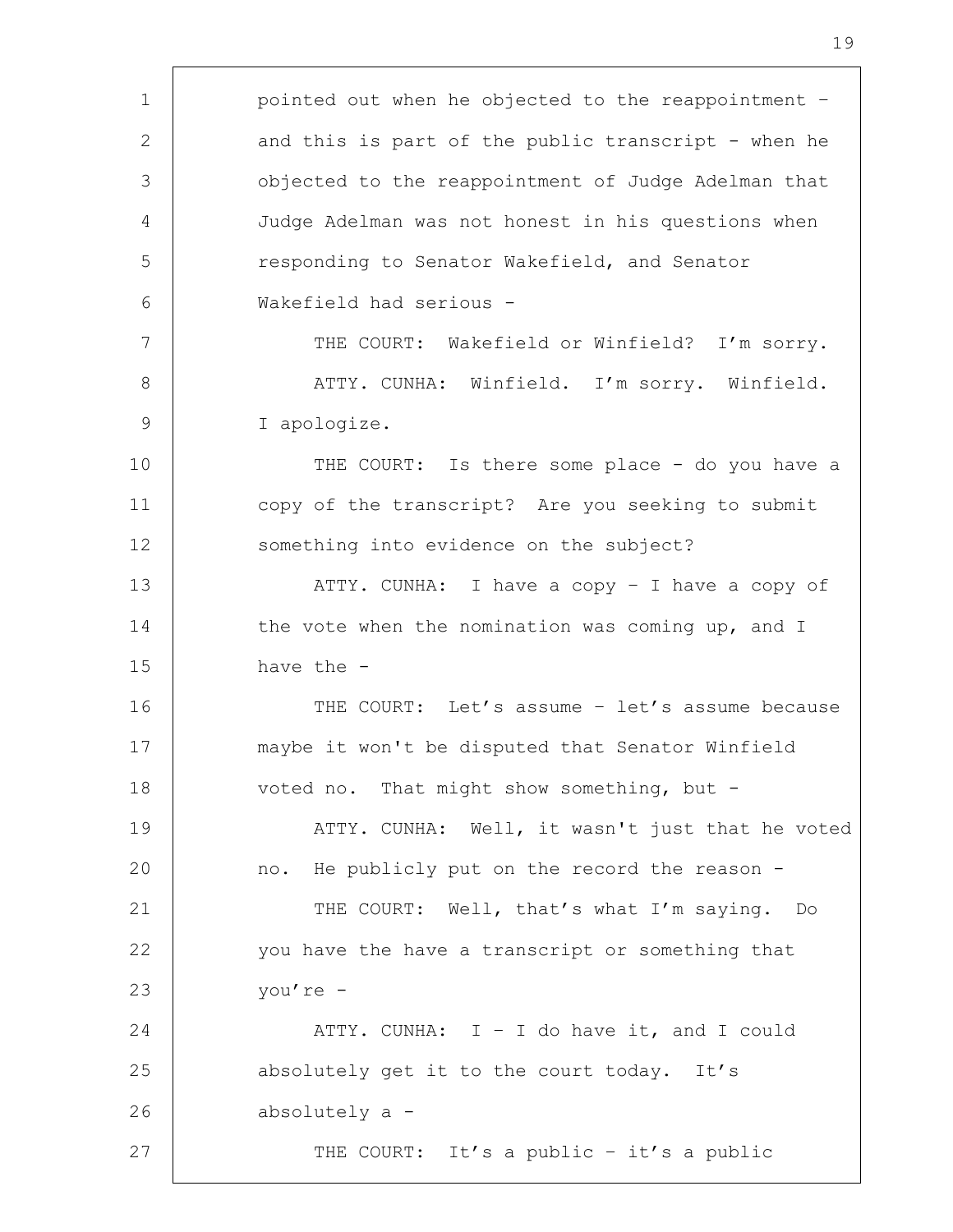1 record. Is there -2 | ATTY. CUNHA: Yes. 3 THE COURT: - some part of it that you want to 4 read that I should take notice of? Whether I can 5 make use of it as an evidentiary matter should be a 6 question in your mind too because it's obviously a 7 hearsay statement. But I – I can take notice of the 8 public record. 9 | ATTY. CUNHA: Well, I think that because it is a 10 public hearing and that it's a hearing that's held 11 | under oath, it probably falls within the category of 12 | the Court's ability to take judicial notice. That 13 would be my position. 14 THE COURT: Well, I can take notice of what's in 15 the public record. The question is whether Senator 16 Winfield's comments might be indicative of – might be 17 a form of evidence that I can consider on the issue 18 of bias. 19 But, if you have some piece of the transcript 20 that you want to read, I'll reserve on - on what I do 21 with it. But I'll hear what you – what you have to 22 | read it. So, go ahead and read it if there's 23 something you're - you're saying is - is evidence. 24 And then, I will reserve ruling on - on whether it's 25 actually evidence I can consider. 26 ATTY. CUNHA: Can I just – 27 | THE COURT: Go ahead.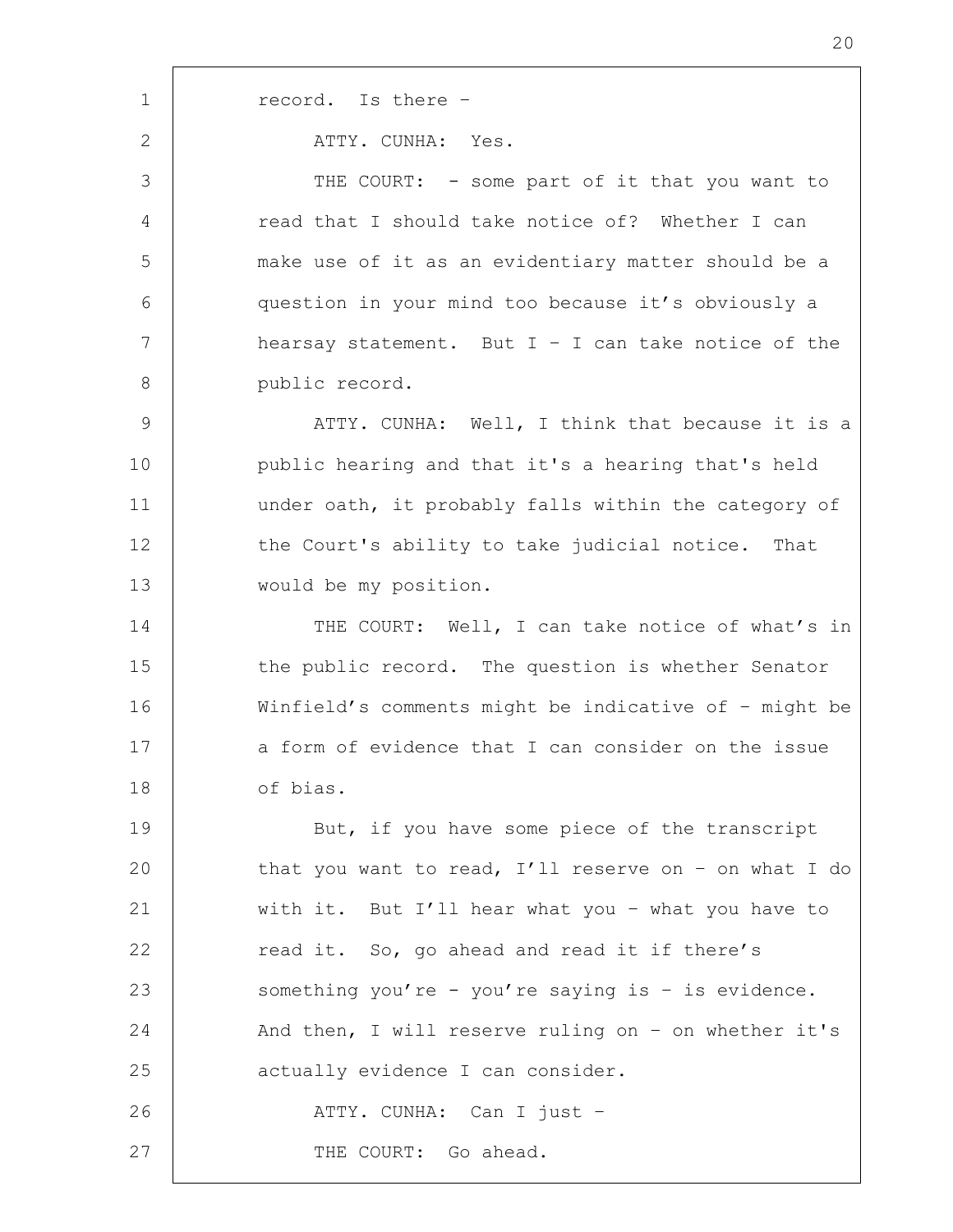1 | ATTY. CUNHA: Can I have a moment to see if I 2 can pull it up, Your Honor? 3 THE COURT: All right. You may have a moment. 4 ATTY. CUNHA: What I had in front of me is the 5 | actual transcript of Chairman Tong and Chairman 6 Doyle, Judge Adelman and - 7 | THE COURT: Well, you say Senator Winfield said 8 | that he believed that Judge Adelman was dishonest. 9 And, if there's something in that that is evidence, 10 I'll consider it. I have to determine if it is 11 evidence. But – 12 ATTY. CUNHA: I have – 13 THE COURT: - read to me what - what Senator 14 Winfield said. 15 | ATTY. CUNHA: I'm - yes. One moment. I'm 16 | getting to it. Let's see. 17 THE COURT: And I assume this goes to your claim 18 of that there's some - that there's a conspiracy. 19 | ATTY. CUNHA: Yes. 20 | THE COURT: Because, again, it can't simply be 21 | about philosophy about GALs. That would - you agree 22 that isn't the basis. It's got to be why is he doing 23 this. You're basically claiming that he's doing it 24 because he's in a corrupt conspiracy with the 25 lawyers. 26 | ATTY. CUNHA: Yes. 27 | THE COURT: All right. And then, that's, as you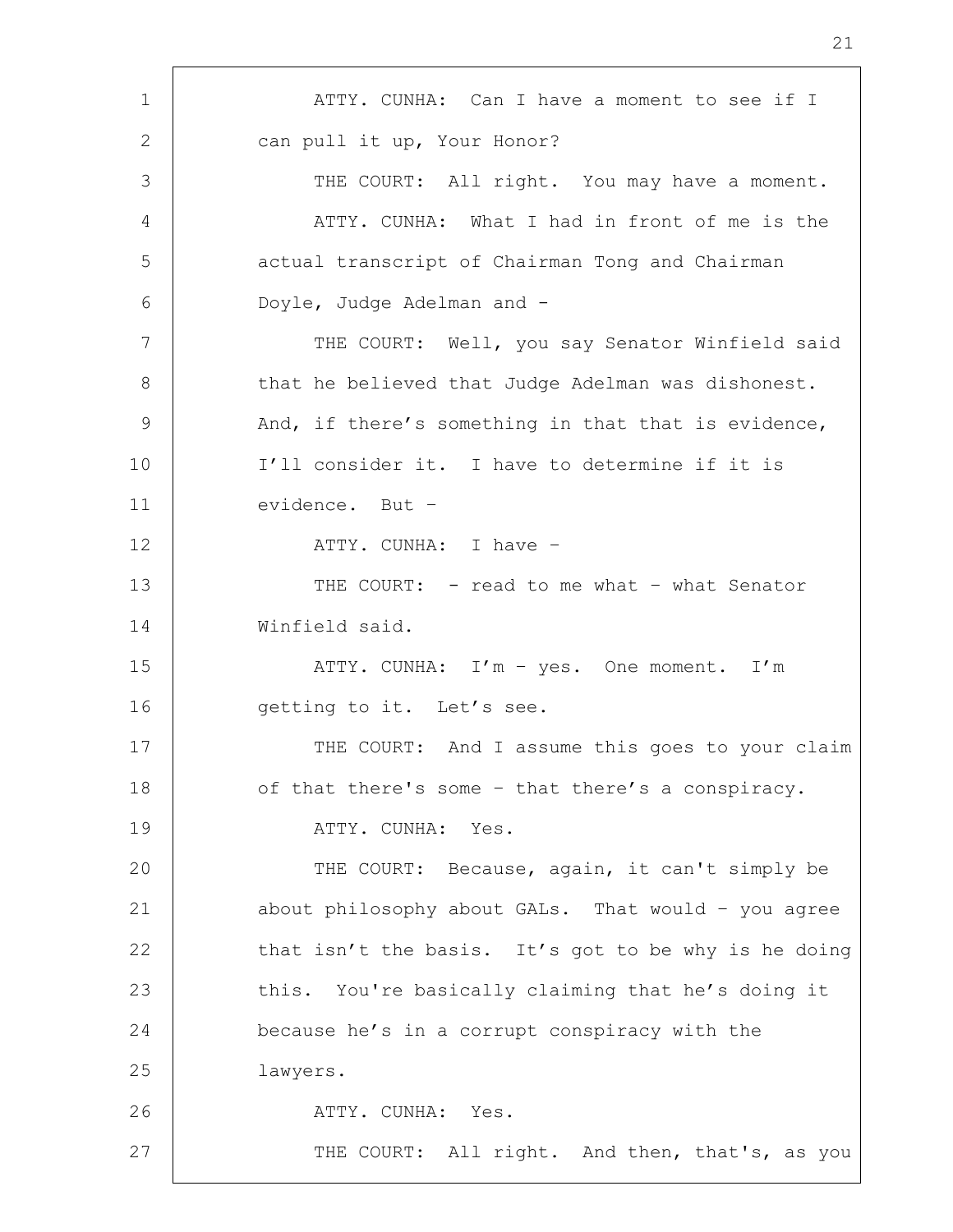1 | know, a very serious thing to say so give me the 2 evidence and I'll consider it. 3 | ATTY. CUNHA: Thank you. So, Your Honor, 4 | Senator - it's quite long, but Senator Winfield -5 THE COURT: Read me the part where he says he's 6 | not telling the truth. That's the part that you said 7 | I should know about or, as you say, he doesn't -8 didn't tell the truth. 9 ATTY. CUNHA: Yes. One moment. 10 (Brief pause in the proceedings.) 11 | ATTY. CUNHA: It's a very long transcript. I 12 know one of the issues was Judge Adelman specifically 13 indicated that he did not handle a case that, in 14 fact, he was the judge in. 15 THE COURT: But the issue is that you said 16 | Senator Winfield accused him of lying. 17 ATTY. CUNHA: Yes. 18 THE COURT: That's the part that I'm - I've 19 offered to - to make a note of if you have it. If 20 you want to go onto something else rather, we can do  $21$  that. 22 | But I - but the key is that you've made a very 23 serious claim. You've not only claimed bias and 24 prejudice, now you're claiming that he's been 25 involved in a civil conspiracy with lawyers to – 26 basically to defraud people, I guess, about the GAL 27 charges.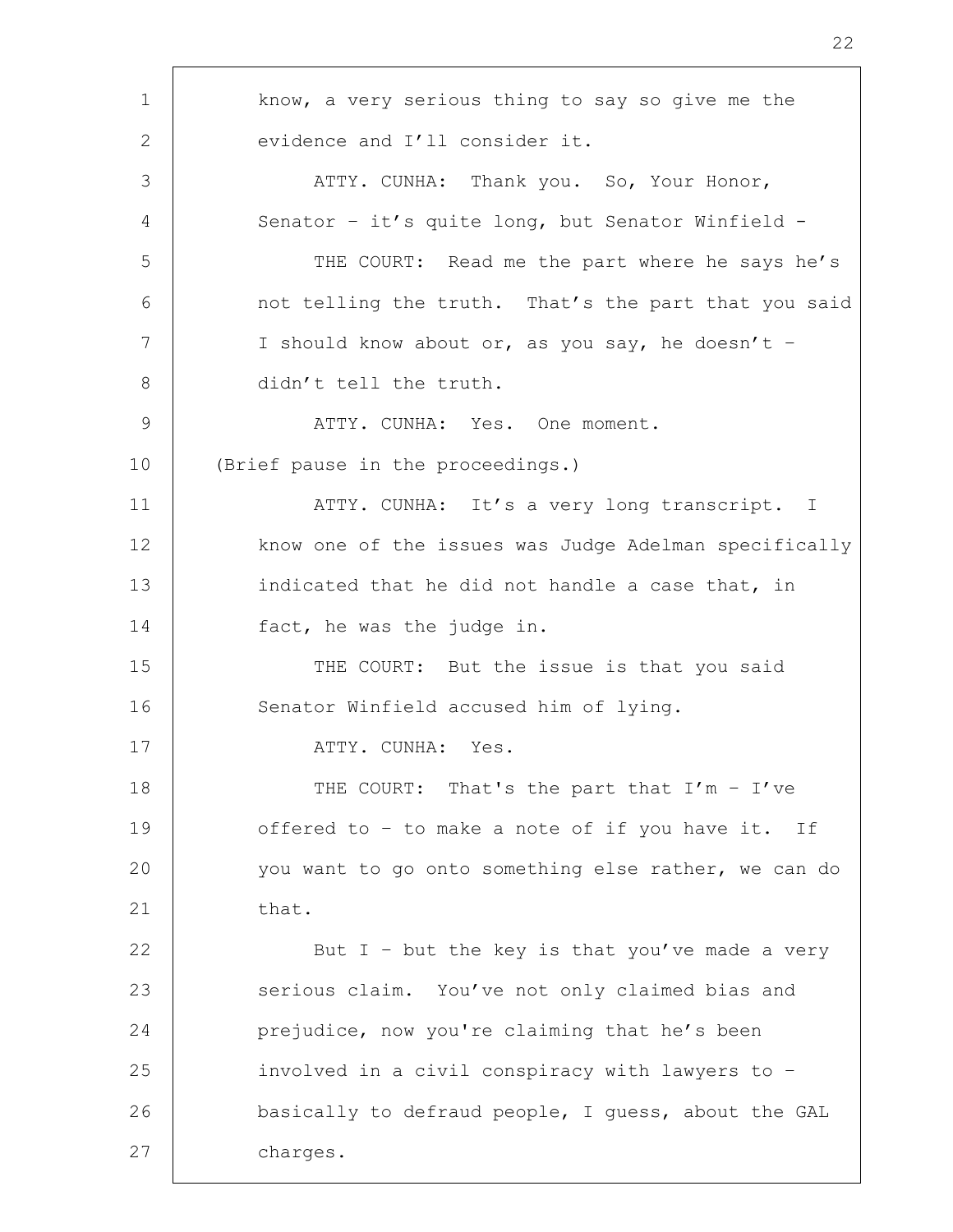1 | So - so, that's very different from saying I 2 don't like that Judge Adelman has the GAL sit through 3 the trials. Maybe it's a waste of money in your 4 | view. Maybe it's a bad legal thing. You claim it's  $5$  because he is - I'm not sure what you're saying. 6 You're saying also that he's personally profiting 7 that he's getting kickbacks or something? 8 | ATTY. CUNHA: I don't know that. I don't have 9 evidence - 10 THE COURT: You're not claiming that, though; 11 | right? 12 | ATTY. CUNHA: I - I don't know. Why would - why 13 would somebody go to the extent that he has gone 14 through, Judge Adelman - I don't know. I have - I 15 don't have the power or – 16 THE COURT: You're not -17 | ATTY. CUNHA: - resources to investigate that. 18 No. 19 THE COURT: My - my point is I need to know what 20 you're claiming because you're an officer of the 21 court and it matters. So, you're not claiming he's 22 ereceiving money for it. What you're claiming - this 23 is why I thought you - this RICO thing that you 24 mentioned – that he's in some form of civil 25 conspiracy thing. I gather your point is to line the 26 pockets of all lawyers or just certain lawyers – 27 | ATTY. CUNHA: No.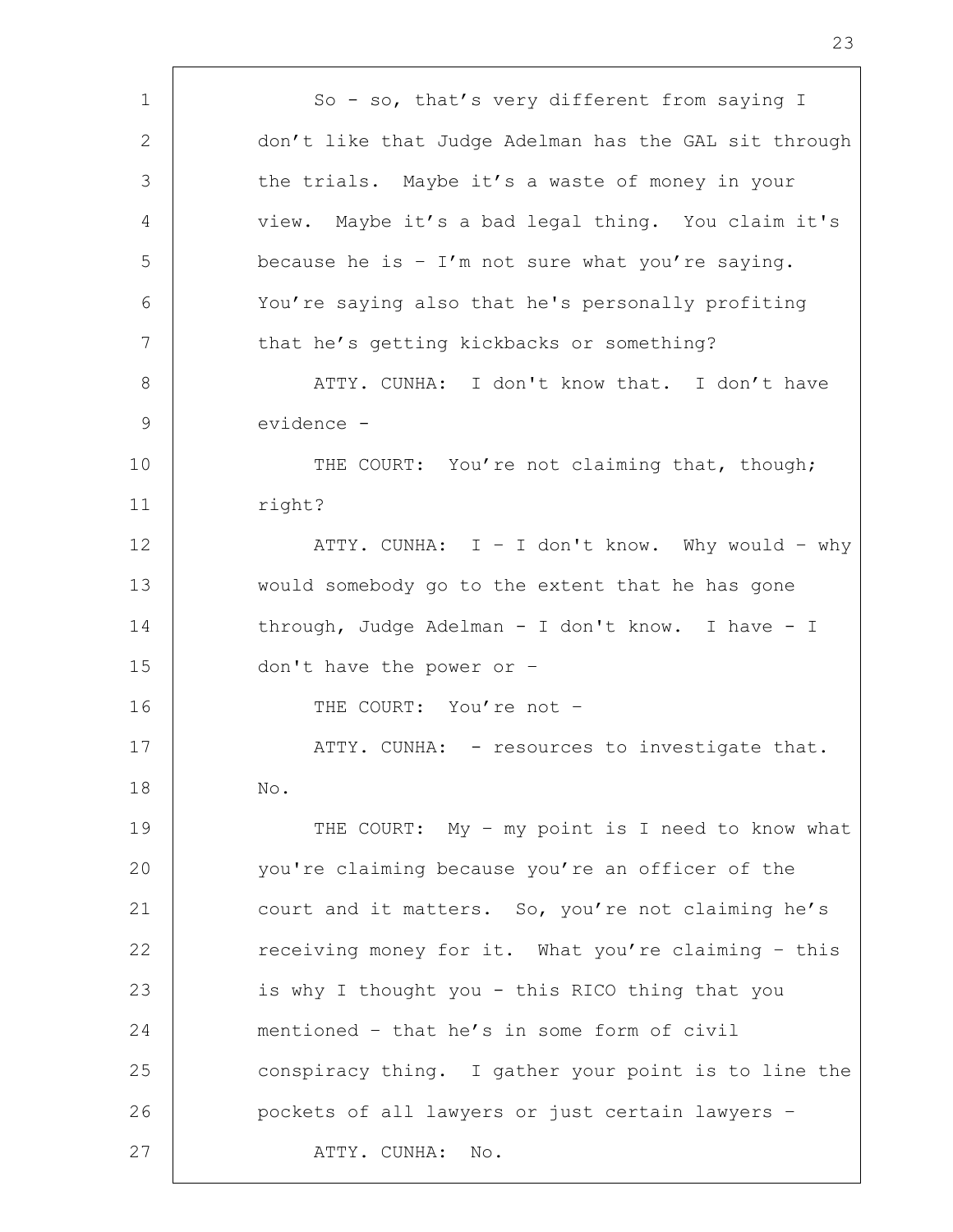| $\mathbf 1$     | THE COURT: - or -                                    |
|-----------------|------------------------------------------------------|
| 2               | ATTY. CUNHA: No.                                     |
| 3               | THE COURT: - or certain lawyers -                    |
| 4               | ATTY. CUNHA: Certain lawyers, yes.                   |
| 5               | THE COURT: What? Certain lawyers.                    |
| 6               | ATTY. CUNHA: Certain lawyers. And Attorney           |
| $7\phantom{.0}$ | Aldrich happens to be a huge beneficiary of Judge    |
| 8               | Adelman's conduct and so does Attorney Hurwitz.      |
| 9               | THE COURT: You mean - you mean because he's          |
| 10              | appointed both of them as GALs? Has he appointed     |
| 11              | Attorney Aldrich as a GAL many times?                |
| 12              | THE COURT: Because his - because his - his           |
| 13              | orders have consistently benefitted throughout the   |
| 14              | history of his cases Attorney Aldrich and Attorney   |
| 15              | Hurwitz to the detriment of the opposing party and   |
| 16              | opposing counsel -                                   |
| 17              | THE COURT: Okay. But we were talking -               |
| 18              | ATTY. CUNHA: - consistent -                          |
| 19              | THE COURT: - about GALs, and so you - I don't        |
| 20              | know whether he's ever appointed Attorney Aldrich as |
| 21              | a GAL. You're not - you're claiming, in other words, |
| 22              | that he's favored Attorney Aldrich in this case is   |
| 23              | the point; right?                                    |
| 24              | ATTY. CUNHA: Not only this case, but                 |
| 25              | historically in all cases that she has come before   |
| 26              | him in.                                              |
| 27              | THE COURT: All right. And - and what files           |
|                 |                                                      |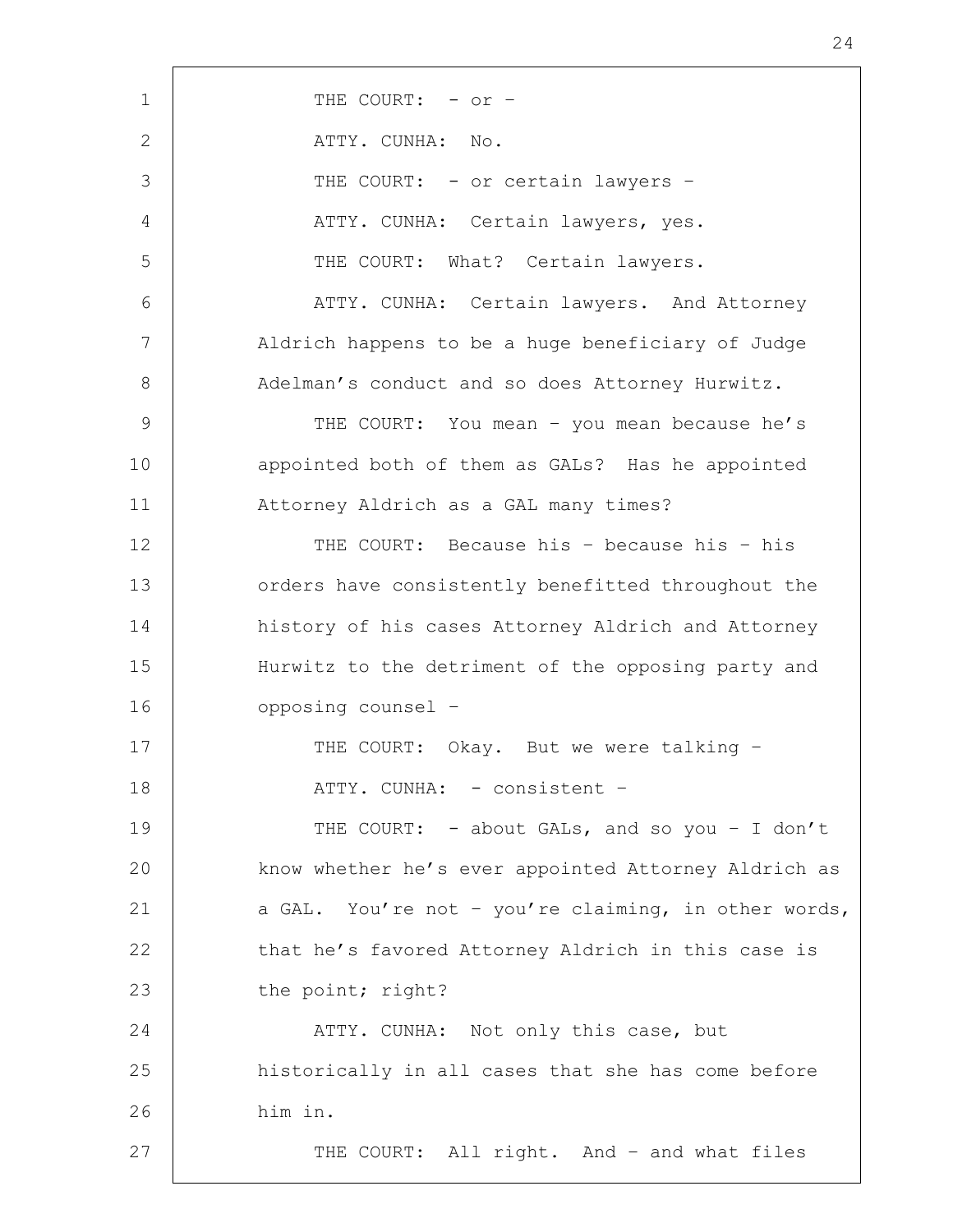1 would you – you're making a statement that in all 2 cases in which Attorney Aldrich has – has 3 participated in front of Judge Adelman he has favored 4 her. What cases are you citing for me that reflect 5 that because if you're - you must have a basis for 6 saying that? What cases are you referring to? 7 | ATTY. CUNHA: I have a list of them, if I just 8 | may. We're kind of going all over the place. I was 9 still on - 10 | THE COURT: Well, that's -11 | ATTY. CUNHA: - with the discovery. But so -12 so, I can just keep track of where we are, Judge, 13 because it's a lot, is with respect to the transcript 14 testimony of Judge Adelman from his reappointment -15 | THE COURT: Well, you - you made a specific 16 claim about that that I said I'd hear, and that was 17 that a senator accused him of lying to the Committee. 18 ATTY. CUNHA: Correct. 19 THE COURT: (indecipherable) - that that was 20 | significant enough to listen to it. 21 But I'm not going to have hearsay statements 22 coming in from other people who says he appoints too 23 many GALs. I'm - you're making very specific claims 24 about – about this case. 25 I don't have a problem with seeing a larger 26 **pattern and - and your providing evidence of it.** So, 27 for instance, you've just said that one reason he's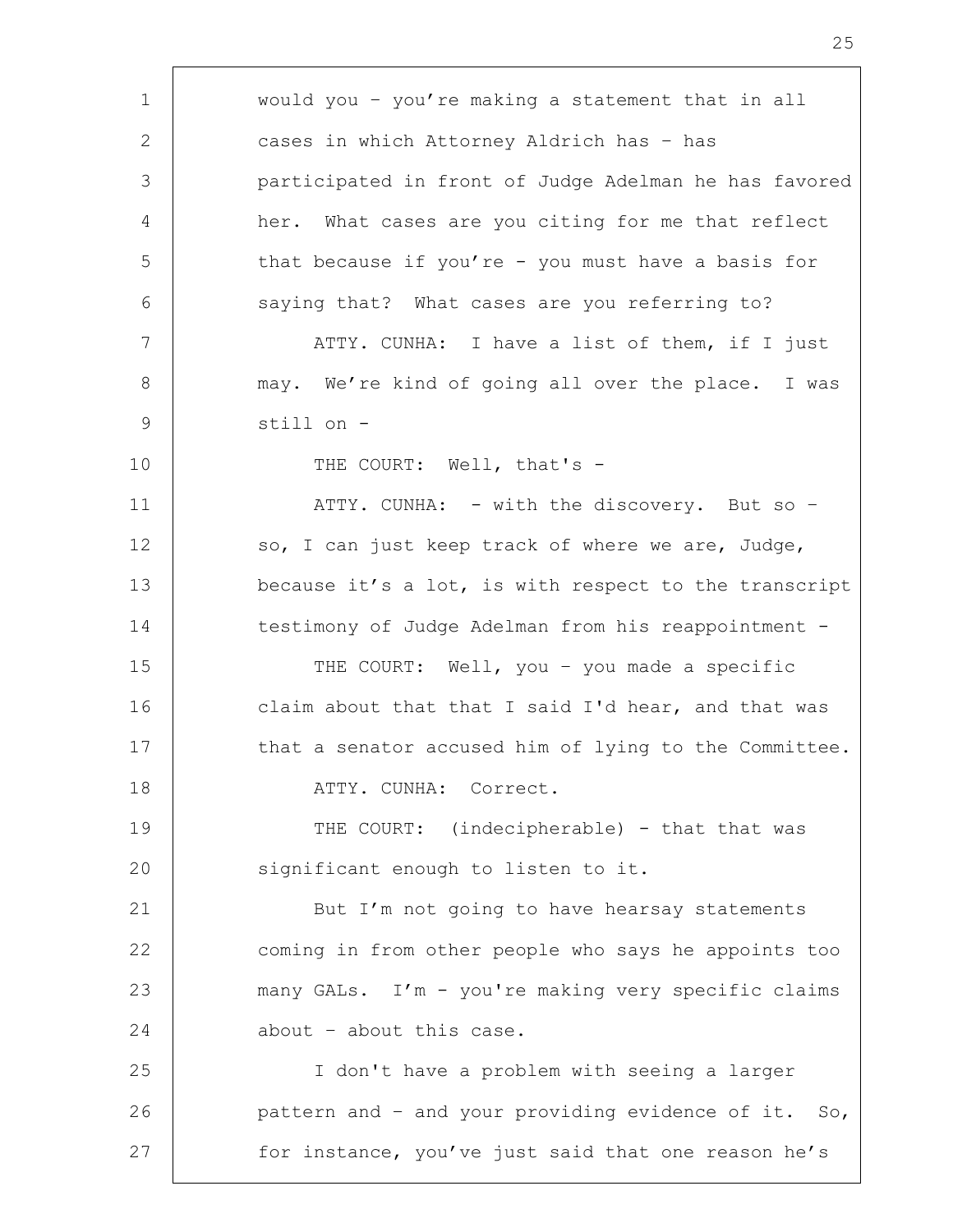| 1               | biased is he's always - he always favors Attorney      |
|-----------------|--------------------------------------------------------|
| 2               | Aldrich in this and all other cases. What other        |
| 3               | cases? Do you have a list of them. In other words -    |
| 4               | ATTY. CUNHA: I do.                                     |
| 5               | THE COURT: - if you're not prepared to back the        |
| 6               | thing up, don't say it because I cannot keep saying -  |
| $7\phantom{.0}$ | I keep saying, well, what's the evidence and           |
| 8               | something else gets said and I have to say what's the  |
| $\mathcal{G}$   | evidence. We - we started on March $31^{st}$ and we've |
| 10              | been running all around - all around the               |
| 11              | (indecipherable) -                                     |
| 12              | ATTY. CUNHA: Right. Because every time I bring         |
| 13              | something up, it - it interests you and it brings you  |
| 14              | to that subject. So, I have my stuff kind of piled     |
| 15              | to give you it in - in a kind of chronological         |
| 16              | fashion. So, I could get you the cases but -           |
| 17              | THE COURT: Well, why don't you - alright. Why          |
| 18              | don't you - I mean, if you have them, give them to me  |
| 19              | because you've just - just said it? If you want to     |
| 20              | save it for some other point in our discussion, do     |
| 21              | it. But, if you bring up and say that he always        |
| 22              | favors Attorney Aldrich and you want me to conclude    |
| 23              | that that's one reason he's biased here against women  |
| 24              | and the disabled and non-Jews, then what are the       |
| 25              | cases?                                                 |
| 26              | ATTY. CUNHA: I understand. So, my - my                 |
| 27              | preference is, Your Honor, is if we can get to that    |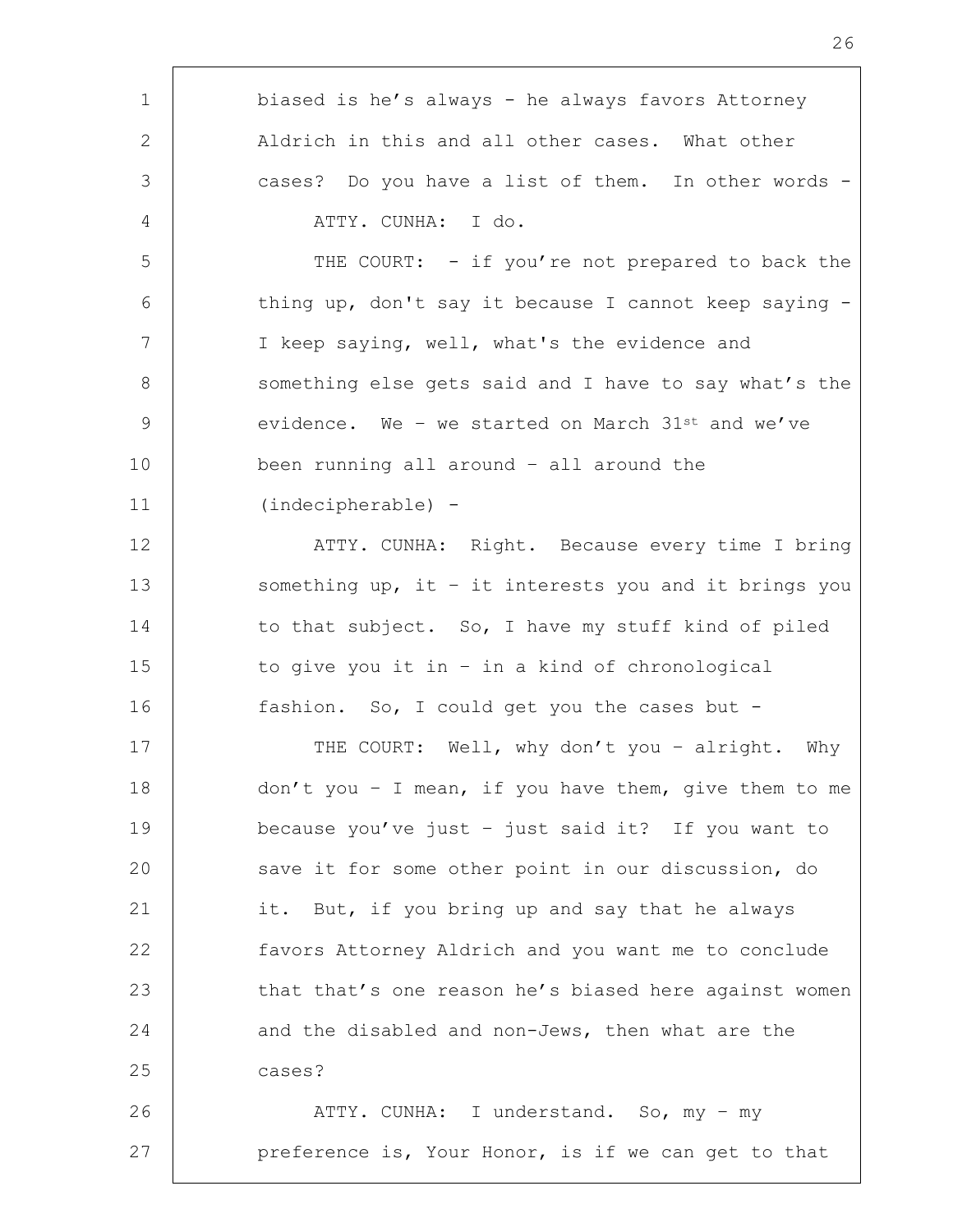| $\mathbf 1$    | in a moment because I have an entire list that I will  |
|----------------|--------------------------------------------------------|
| 2              | recite off to you.                                     |
| 3              | THE COURT: All right.                                  |
| $\overline{4}$ | ATTY. CUNHA: But I'd like to go back just so           |
| 5              | that I know that I've reached every point that is      |
| 6              | important here, if that's okay.                        |
| 7              | THE COURT: Are we going back to the                    |
| 8              | transcripts, then, you want me to look at?             |
| $\overline{9}$ | ATTY. CUNHA: If we go back - no. If we go back         |
| 10             | to the to the first day of trial March 31, 2021 -      |
| 11             | THE COURT: Okay. You mentioned the restraining         |
| 12             | order issue.                                           |
| 13             | ATTY. CUNHA: Right.                                    |
| 14             | THE COURT: - (indecipherable). Okay.                   |
| 15             | ATTY. CUNHA: And then, when we were before             |
| 16             | Judge Adelman before he took - recessed for            |
| 17             | depositions to take place at - in the courthouse,      |
| 18             | there was specific argument that he heard about        |
| 19             | discovery.                                             |
| 20             | And this is extremely important for Your Honor         |
| 21             | to - to get a good foundation on because the course    |
| 22             | of the trial after March 31st even though Judge        |
| 23             | Adelman said one thing went a completely different     |
| 24             | way which completely impacts an ability to represent   |
| 25             | a client and for the party. There's no consistency     |
| 26             | and expectation or ability to proceed in $a - in - in$ |
| 27             | a sequential fashion when you cannot rely upon a       |
|                |                                                        |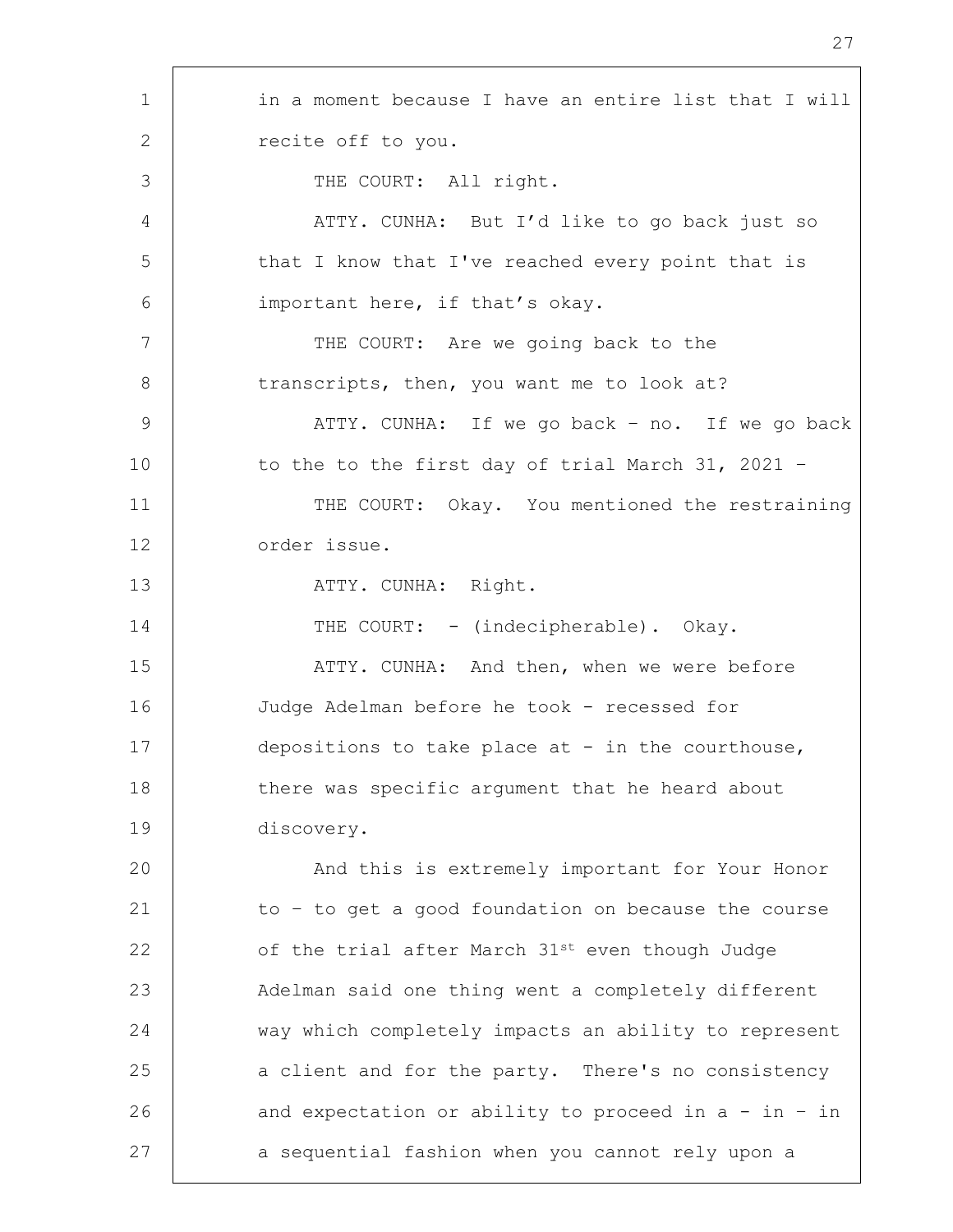1 judge's ruling. So, on - 2 THE COURT: You're saying - you're saying, 3 though, this about a discovery ruling and that he 4 said something or – or – 5 ATTY. CUNHA: Yes. 6 | THE COURT: - said something that showed bias 7 against women, the disabled, and non-Jews. So, what 8 | is it? Where would I -9 ATTY. CUNHA: What happens – 10 THE COURT: - (indecipherable)? What is it he 11 | said? 12 | ATTY. CUNHA: - is this: On March 31st, we have 13 argument on discovery. 14 THE COURT: Okay. 15 | ATTY. CUNHA: I point out to Judge Adelman that 16 Attorney Aldrich made material misrepresentations to 17 the court in her request for relief in that she 18 | appeared at a deposition wherein the parties - there 19 was an agreement among the attorneys for - for, 20 | first, Mr. Ambrose to be deposed and have his 21 material to disclose. And then, following Mr. 22 Ambrose's deposition, Mrs. Ambrose would be deposed 23 with her discovery. 24 Well, at that deposition - and the transcript is 25 **part of the court's file because I attached it to my** 26 motion - Attorney Aldrich made the unilateral 27 decision not to proceed with the deposition because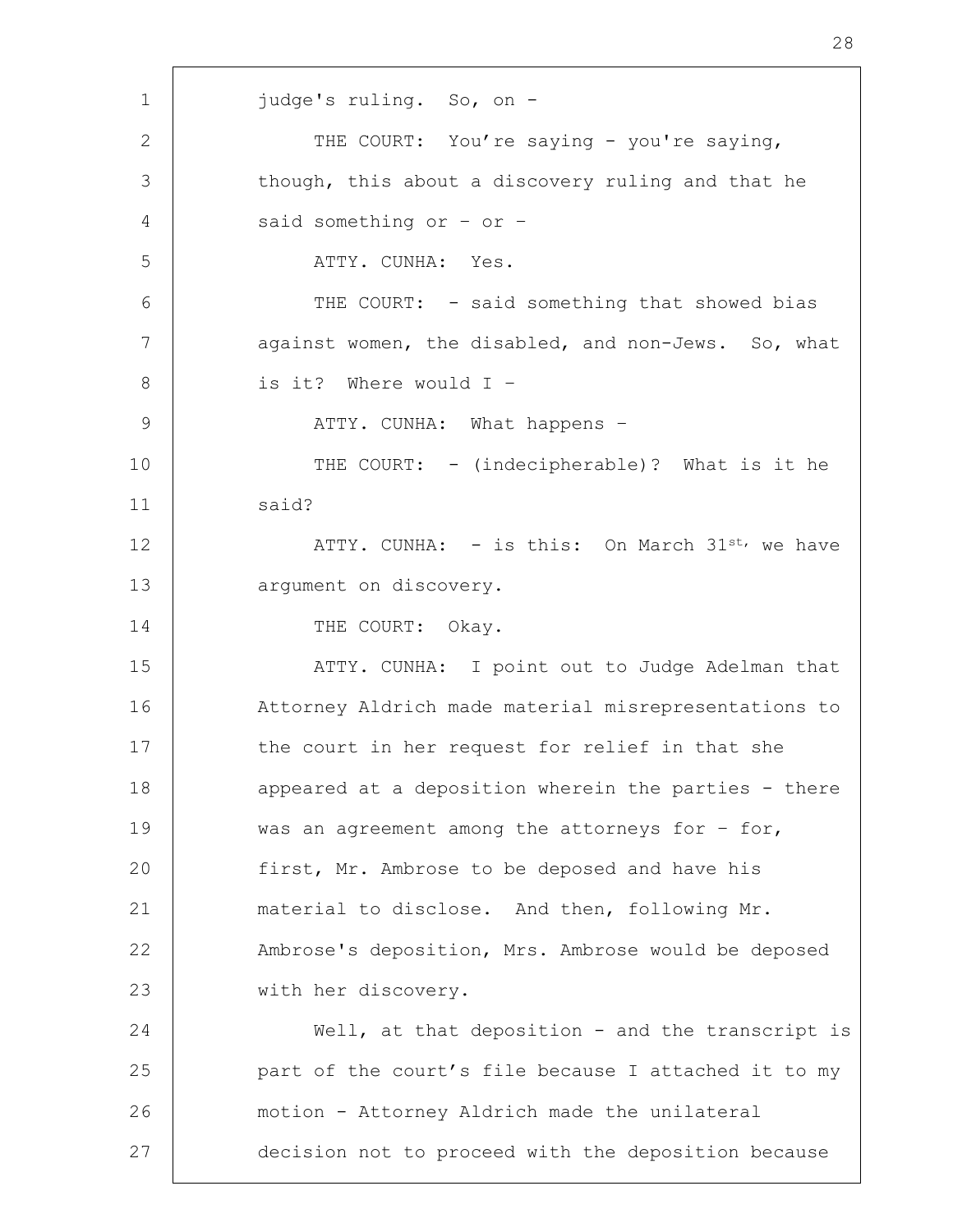| 1              | Mr. Ambrose wanted to have his wife be deposed first. |
|----------------|-------------------------------------------------------|
| 2 $\vert$      | That was not the agreement. The record is very clear  |
| 3 <sup>1</sup> | what the agreement was. So, Attorney Aldrich          |
| 4              | cancelled the deposition.                             |

Г

5 | And then, she ran to court and sought an order 6 from Judge Stewart seeking sanctions against my 7 client right before trial which Judge Stewart acted 8 | on. But, again, Attorney Aldrich omitted the fact 9 that she cancelled the deposition and walked away 10 from the receipt of discovery and did not provide 11 discovery for her client. And then, she files a 12 motion for order with the trial judge based on an 13 erroneous order by Judge Stewart because Attorney 14 Aldrich lied to Judge Stewart by omitting the facts 15 that occurred. I -

16 THE COURT: So, you say there was a - so, you 17 | say - just so I'm following you, you say that Judge 18 Stewart made a ruling based on a lie that Attorney 19 Aldrich –

20 | ATTY. CUNHA: Yes.

21 | THE COURT: - gave to Judge Stewart. And then, 22 you got in front of Judge Adelman.

23 | And – and how did he show bias against women, 24 the disabled, or non-Jews at that point? That's what 25 | I'm trying - let's get to that now.

26 | ATTY. CUNHA: So, when I let Judge Adelman know 27 that - what happened and that there was a motion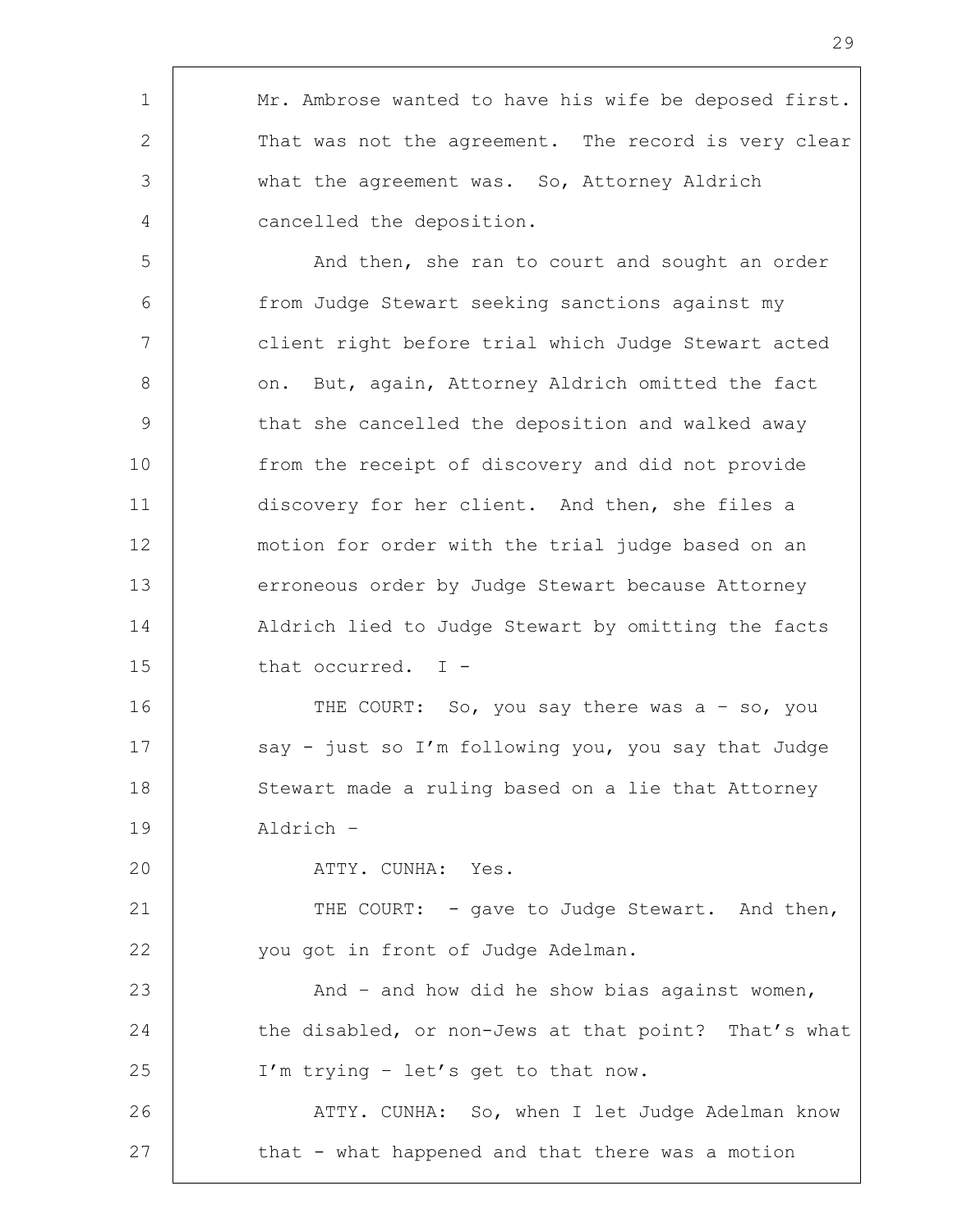1 before him which was the motions for – motion for 2 Sanctions and to disqualify Attorney Aldrich which 3 was filed I believe on March 30th and that is motion 4 number 298 – 5 STRIFF COURT: Hm-hmm. 6 | ATTY. CUNHA: - Judge Adelman essentially said 7 | on the record, very frustrated - you could tell that 8 | he was extremely frustrated - that he wasn't dealing 9 with the discovery issues, that both parties had 10 dirty hands. Now, I don't know how he came up with 11 that my client had dirty hands under the 12 | circumstances articulated, but okay. That's a ruling 13 | I'm not happy with. That's not my fight. 14 Wy fight is this. We were given a ruling. He 15 **deciding 15** ordered that we both had dirty hands, and we both 16 were going to take depositions. The – the defendant 17 was going to be deposed for one hour. The plaintiff 18 was going to be deposed for one hour. That took 19 place. Okay. I reserved my client's right to review 20 | the transcript which gives her 30 days. 21 THE COURT: (indecipherable). 22 | ATTY. CUNHA: That's the detriment of Attorney 23 | Aldrich for waiting until trial to try to depose the 24 party. She has 30 days - 25 THE COURT: (indecipherable) to Judge Adelman. 26 In other words – 27 | ATTY. CUNHA: Right.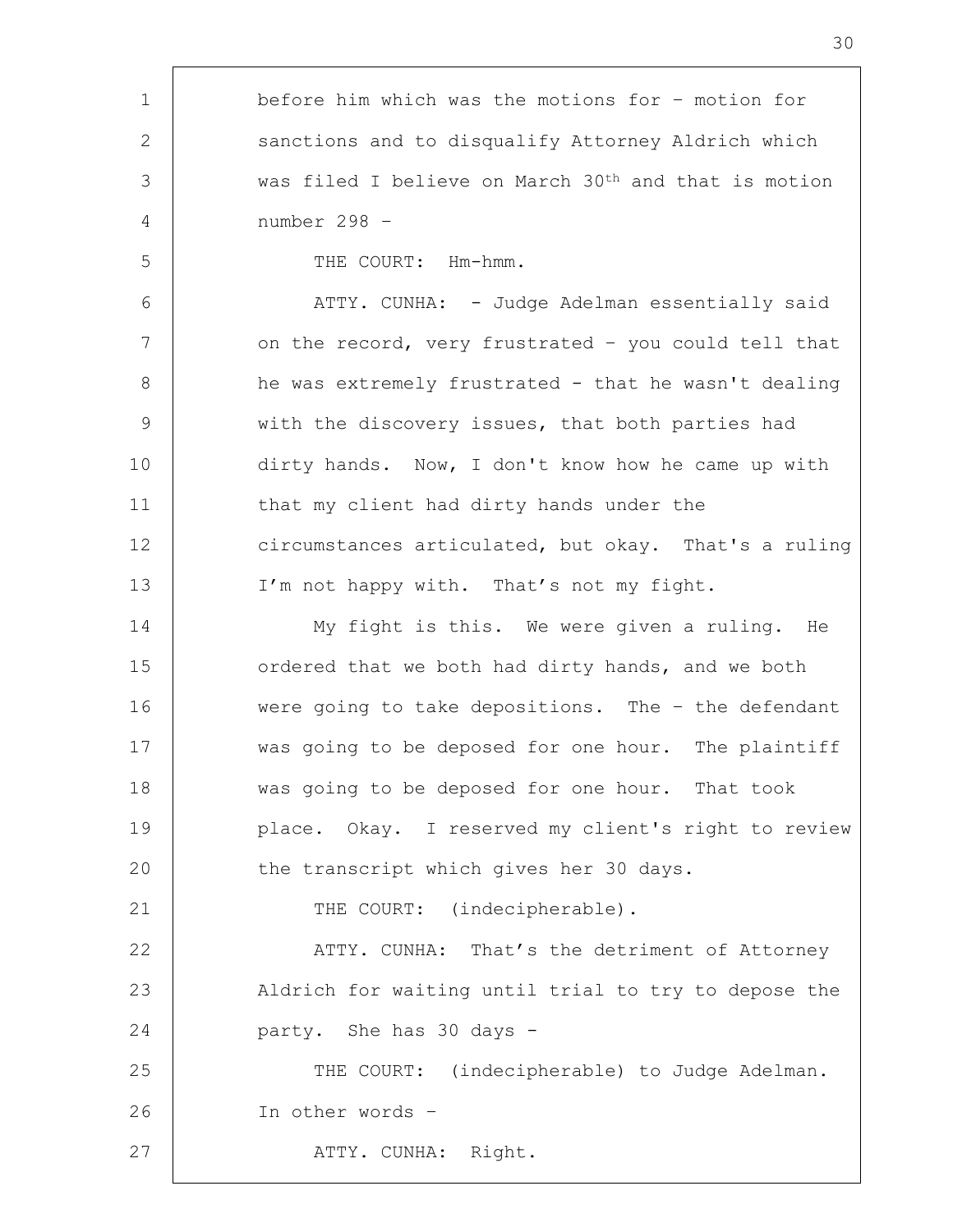1 THE COURT: - you're saying he made some ruling, 2 though, that shows he's biased -3 | ATTY. CUNHA: I'm getting there. 4 | THE COURT: - against women, disabled, or 5 | non-Jews. How does this get us there? 6 ATTY. CUNHA: I'm getting there, Judge. 7 THE COURT: Okay. 8 | ATTY. CUNHA: So, we have this - we have these 9 depositions. We then start – we have the argument 10 | about the quardian ad litem. He allows her to stay. 11 We also have an argument – now, this is super 12 important – about whether or not there is an actual 13 order based on an agreement for supervised visits. 14 This is all on the transcript. Judge Adelman heard 15 argument. He reviewed the record. He took a long 16 time to do this. He then indicated on the record 17 that there was no such order because Judge Grossman 18 | never acted on it and the parties never signed this 19 purported agreement. It was only signed by the two 20 | attorneys and the guardian ad litem. But it was 21 never acted on. This is clear on the record. So, 22 now we have - 23 | THE COURT: (indecipherable) in the record. 24 | ATTY. CUNHA: Okay. So, now we have – we have 25 Judge Adelman's discovery order. We have Judge 26 | Adelman's guardian ad litem order. And we have Judge 27 | Adleman making this order about there's no order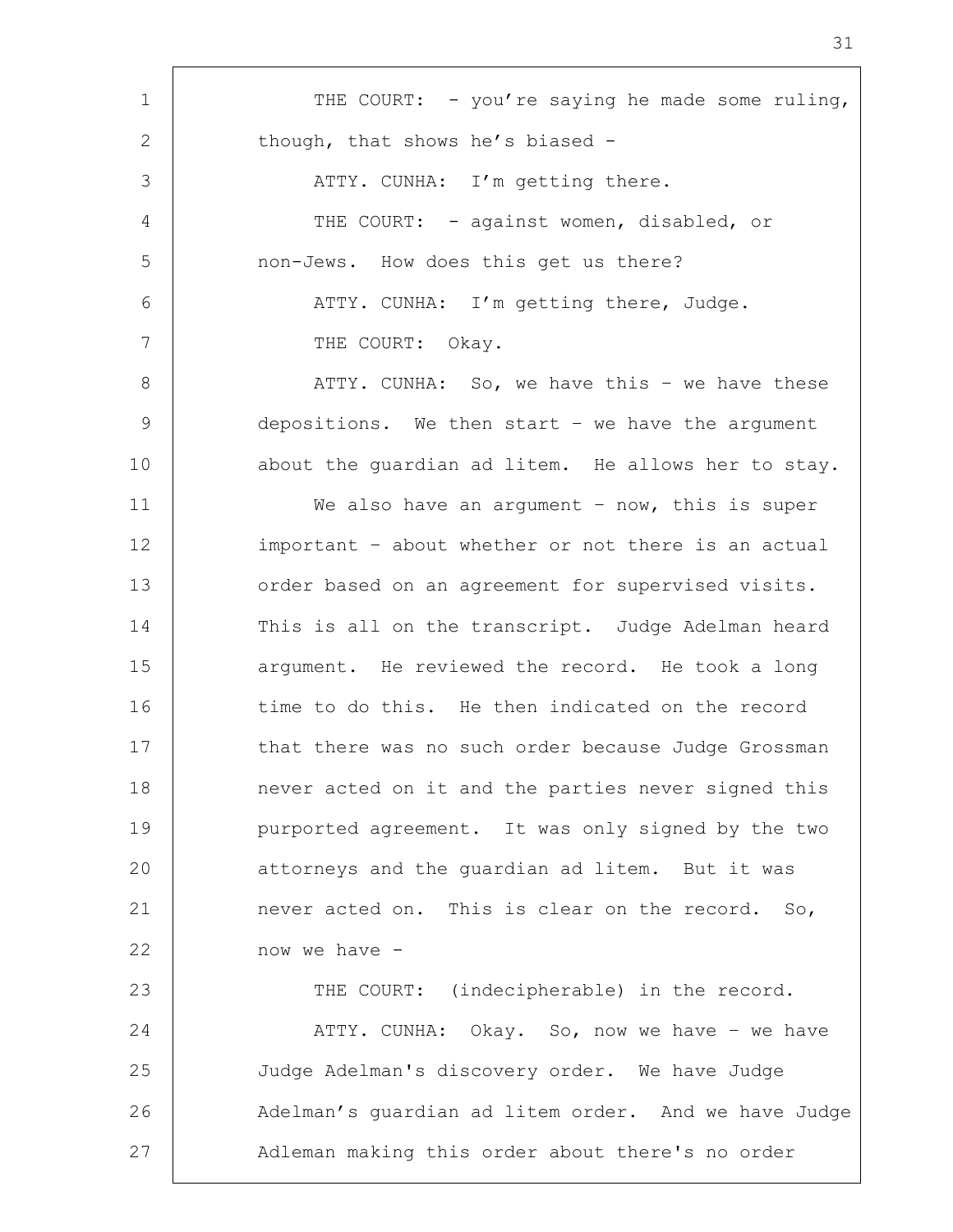1 | regarding supervised visits.

**COM** Okay. We then have argument on the record about 3 my motion to dismiss Judge Grossman's order which, essentially, terminated my client's parental rights is really what happened. And the hearing never completed. And my argument, essentially, was that my client was never afforded due process because a – a hearing to seek ex parte custody has certain elements 9 that are akin to an application for a restraining 10 | order or an injunction. And there are certain due process procedural aspects that must be complied 12 with, or the order is no good. It's invalid as a matter of law.

14 Judge Adelman said it doesn't matter that Judge 15 Grossman said that the hearing had not been completed 16 and that it would be completed, that he took the 17 position that because the parties entered into some 18 | other agreement for my client to have this supervised 19 **phone call with Dr. Horwitz that there was no longer** 20 a need for the hearing because the parties entered 21 into an agreement. And, on June 10, 2019, Judge 22 Grossman I believe indicated that if the parties 23 don't have an agreement as to the issues in this case 24 then a hearing will continue. 25 Well, the law is clear - 26 THE COURT: All right. But – but that's what

27 I'm trying – I'm still trying to get at – so, what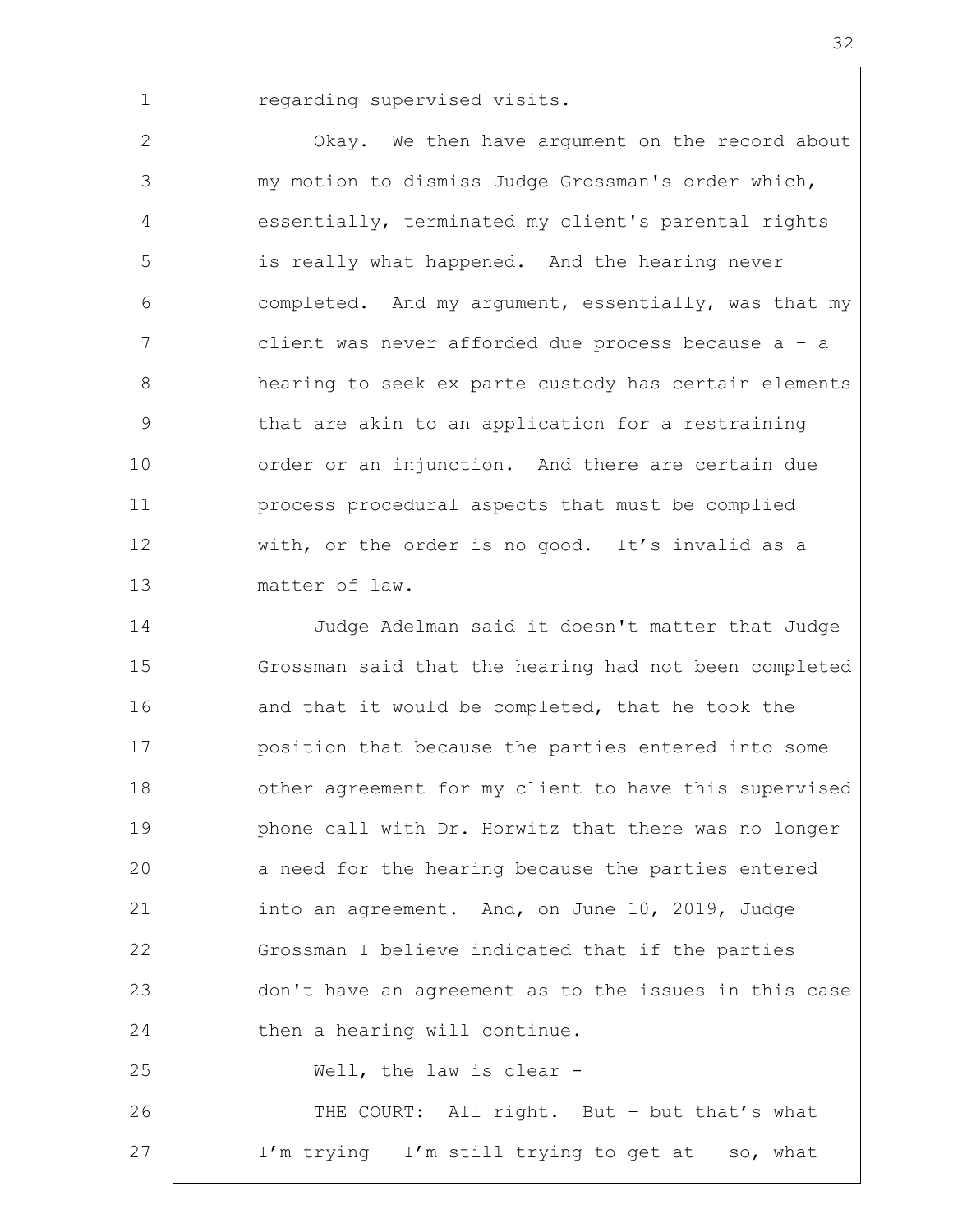| $\mathbf 1$    | you've told I should note is, is what he's done about |
|----------------|-------------------------------------------------------|
| 2              | GALs, the discovery issue you just described, the     |
| 3              | supervised visits question, and now you're saying he  |
| 4              | should have vacated Judge Grossman's prior order.     |
| 5              | ATTY. CUNHA: Correct or -                             |
| 6              | THE COURT: So, are - is what you're trying to         |
| 7              | do is to show a pattern of wrong rulings or - how do  |
| $8\,$          | I get from these things to him being biased against   |
| $\overline{9}$ | women, the disabled, and non-Jews?                    |
| 10             | I haven't heard anything about - in other words,      |
| 11             | let's say, for instance, you showed me 432 rulings    |
| 12             | that he made and that in 430 of those rulings it was  |
| 13             | a woman against a man and the man wins every time.    |
| 14             | That might tend to be statistically significantly.    |
| 15             | But now you've shown three things - and I think       |
| 16             | you're not saying a fourth thing that you think were  |
| 17             | very bad rulings. But get - where do I - how do I     |
| 18             | get out of that that it has something to do with Jews |
| 19             | versus non-Jews, women versus men, disabled versus    |
| 20             | nondisabled people? Where is that link?               |
| 21             | Because you could say - you know, as I said,          |
| 22             | statistically you could show certain types of people  |
| 23             | always win. And you mentioned that Attorney Aldrich   |
| 24             | always wins or suggested that Attorney Aldrich is a   |
| 25             | favored person. I believe she's a woman, so I'm not   |
| 26             | sure how - again, you've got to - where does this     |
| 27             | bias against women come in and - and what's the       |
|                |                                                       |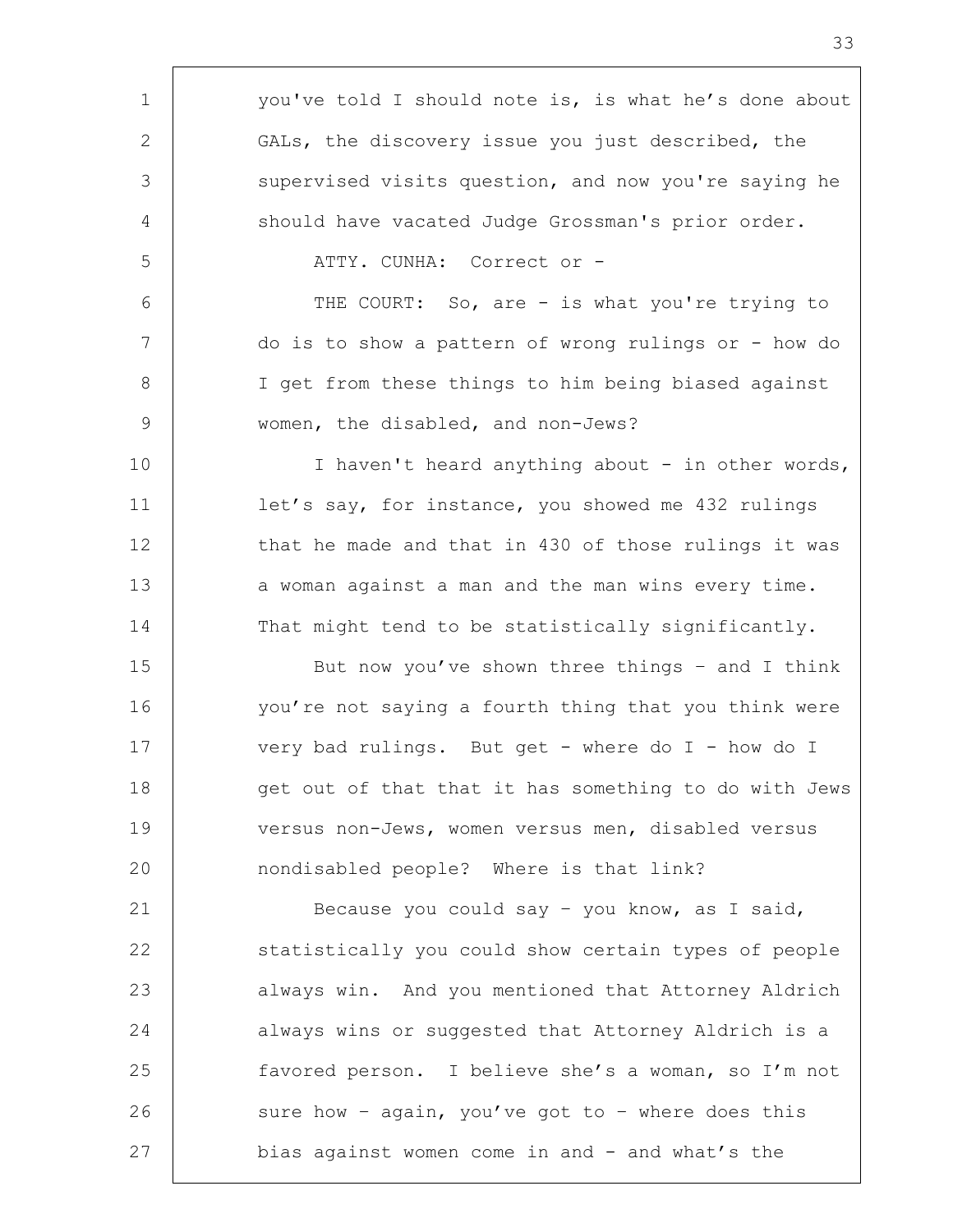1 | evidence on those three points that he favors Jews, 2 he favors the nondisabled, and he favors men, I 3 3 assume is the other point you're making. 4 | So, you've mentioned these four rulings you 5 don't – you don't like. What - what – what attaches  $6$  | those things to religion, gender, and disability 7 status? 8 | ATTY. CUNHA: So, I - I - for me to adequately 9 tie it all together, I need to show you the orders 10 and what happened with the orders and the direct 11 violations of law and then I will tie it into the 12 consistent pattern which I believe that that's what 13 is occurring. 14 But I don't even believe that I need to get to 15 that level in this particular case because I believe 16 that Judge Adelman's direct conduct as it relates to 17 | my - (indecipherable) - is so egregious and the fact 18 that Judge Adelman in and of himself referred this 19 matter to Your Honor on the question of whether or 20 **1** and he should be recused based on our law in and of 21 itself requires him to be recused. And it is my -22 | THE COURT: Wait. Wait. Wait. I want to make 23 | sure I'm following you. So, I want to - I want to 24 make sure I have a clear thing to decide. I take 25 this very seriously. I mean,  $I - it$  was sent me to 26 | hear this, and I want to hear it and make a ruling. 27 | But I need to know what I'm ruling on.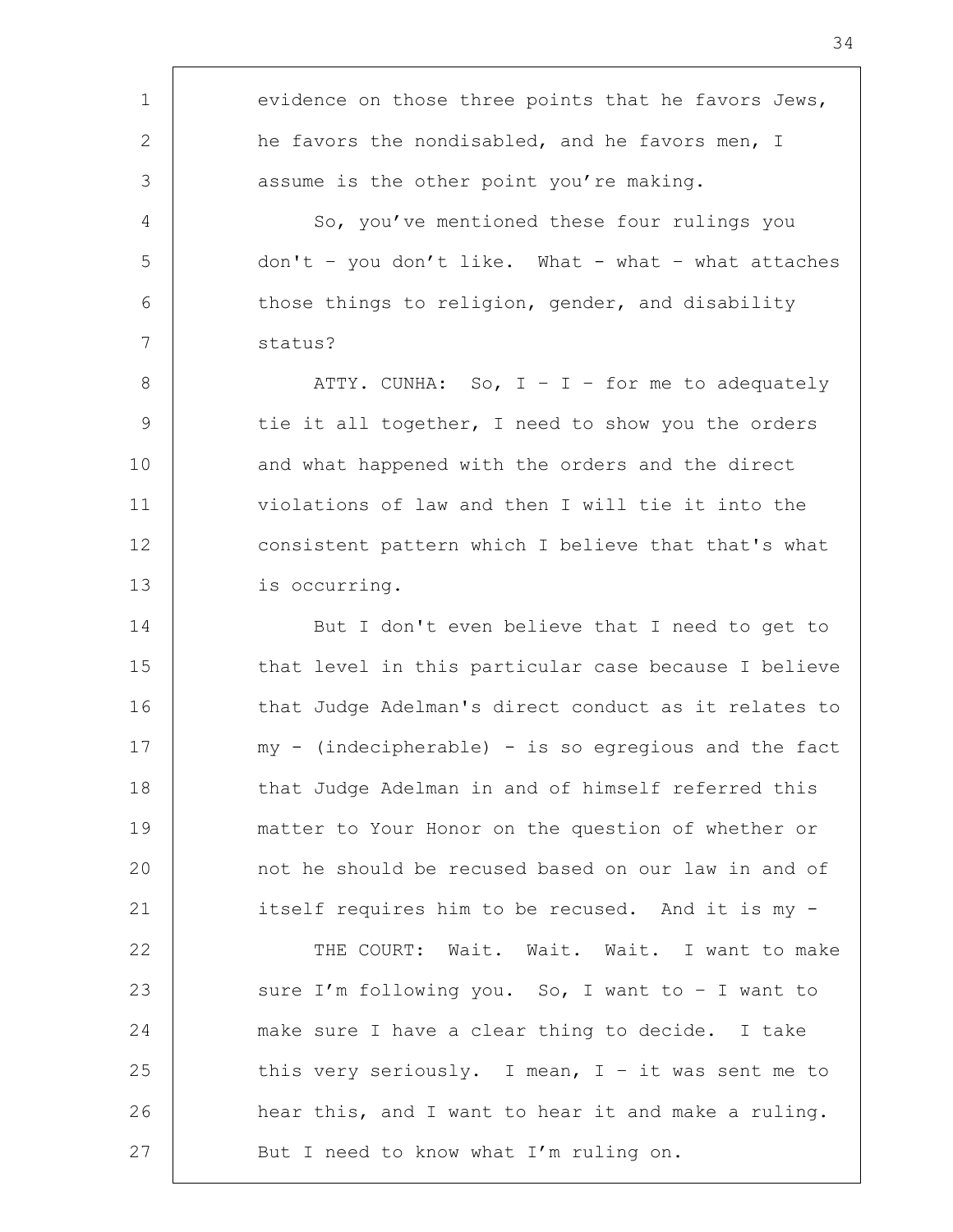1 | There is - I - it sounded like you were arguing 2 that – and I assume you're not really rearguing that 3 the fact that he referred this to me is a reason that 4 he is - is biased. It seems (indecipherable) to me. 5 | You're not claiming that, are you? 6 ATTY. CUNHA: I am, and I believe – I believe, 7 Judge, that the law supports this in that when a 8 judge questions himself the fact as to whether or not 9 his conduct has been prejudicial or biased that mere 10 question in the judge's mind brings the case to the 11 level of concerns with the – I'm trying to remember 12 the exact language - with concerns where the judge 13 should just recuse himself from the case. And I 14 think if you - 15 THE COURT: I think you remembered in our last 16 hearing I – I said that this raises an interesting 17 concern on my part because nobody was asking to 18 | The recuse Judge Adelman at that point. In other words, 19 the Practice Book actually allows him to move to 20 | recuse himself. 21 | ATTY. CUNHA: Yes. 22 THE COURT: But he didn't do that. He sent it 23 to me, and my reaction was what am I doing with this? 24 There's nobody moving to recuse him. And I asked 25 Attorney Aldrich because she represents the 26 plaintiff, I said, first, Attorney Aldrich, do you 27  $\vert$  wish - do you claim you want to disqualify the judge,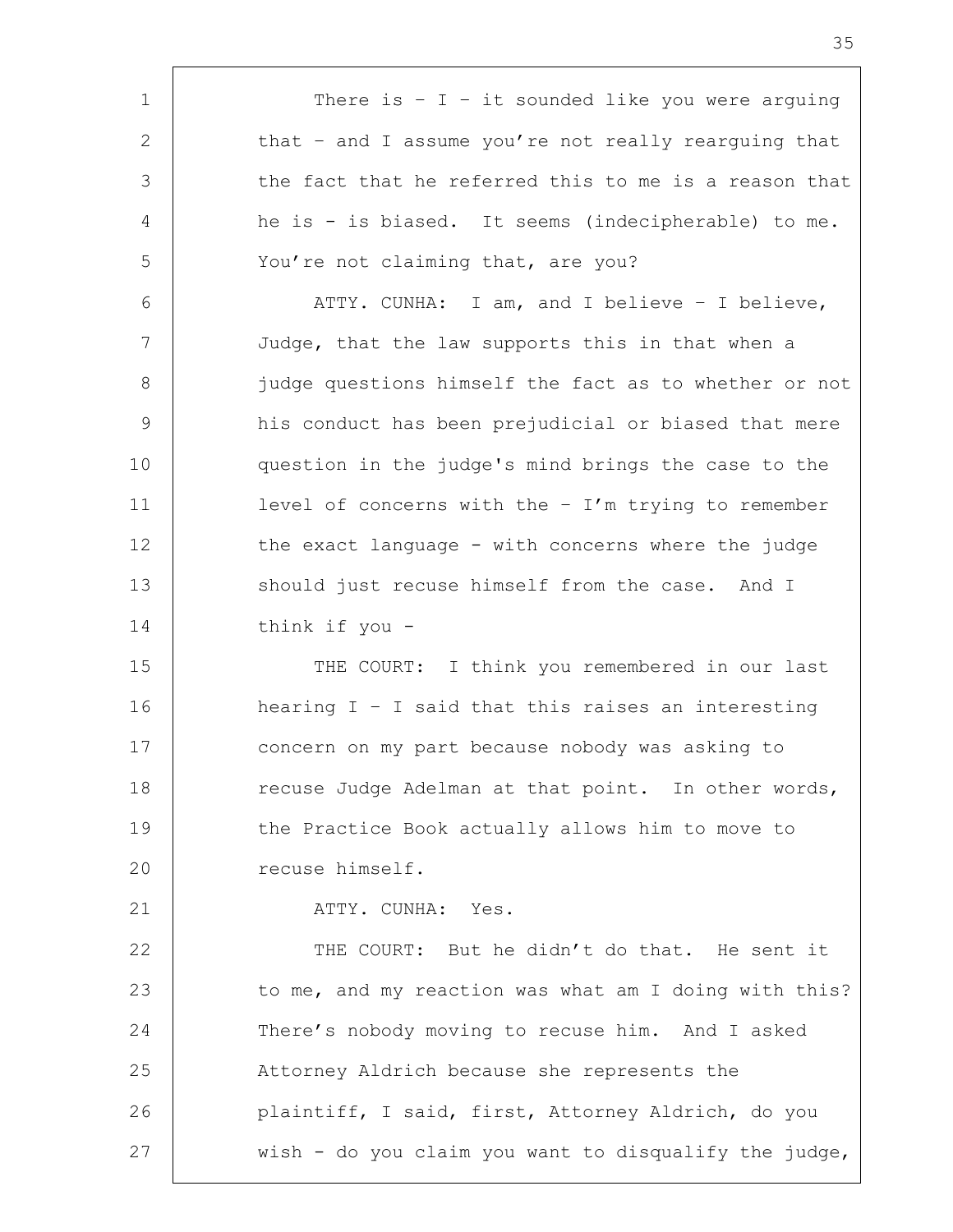| $\mathbf 1$     | and she said no. Then, I turned to you and said,      |
|-----------------|-------------------------------------------------------|
| 2               | again, nobody here is asking to disqualify the judge. |
| 3               | Are you? And you said yes and then ultimately filed   |
| 4               | a motion. So, we're here because of your motion now.  |
| 5               | ATTY. CUNHA: Well -                                   |
| 6               | THE COURT: And, if I understand the crux of           |
| $7\phantom{.0}$ | your motion, it's about bias against non-Jews, women, |
| 8               | and the disabled. And that's - where do these three   |
| $\overline{9}$  | things come up?                                       |
| 10              | ATTY. CUNHA: But see, that's the problem,             |
| 11              | Judge. And this is what Judge Adelman does where he   |
| 12              | thinks he's intelligent and crafty, and he is not.    |
| 13              | Okay. So, I want to thank you for allowing this to    |
| 14              | proceed because he has turned this into a circus.     |
| 15              | One of my arguments in this case early on was,        |
| 16              | judge, you are allowing this matter to go on and on   |
| 17              | and on making it a case that will become economically |
| 18              | impossible for appellate purposes because of the      |
| 19              | number of days that we are here litigating and        |
| 20              | hearing the same thing over and over again. And, of   |
| 21              | course, he got very angry at me, and he yelled at me  |
| 22              | and so forth. But-                                    |
| 23              | THE COURT: Are you claiming that that is an           |
| 24              | incident that you want me to look at?                 |
| 25              | ATTY. CUNHA: $I'm - I'm - I'm$ claiming that it       |
| 26              | supports the - what I believe to be joke - and I know |
| 27              | that Judge Adelman gets very upset with me when I say |
|                 |                                                       |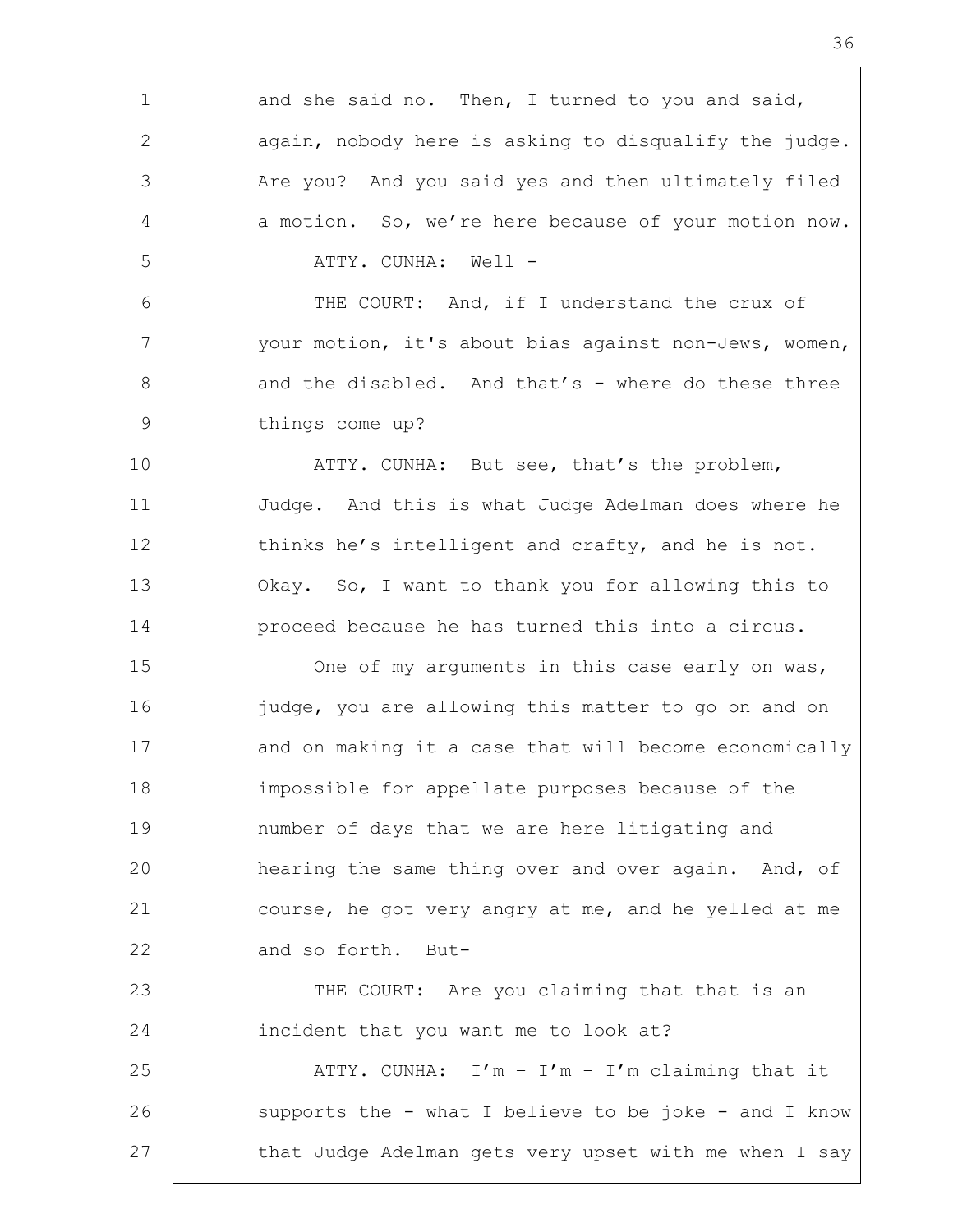1 | this - that Judge Adelman turns this - this family 2 court system into a circus, into a show like a bunch 3 of freaks because what he does is he makes things so 4 convoluted.

 Instead of just recusing himself, what he does is he sends the matter to Your Honor for a hearing on 7 Tecusal when no there's motion before the Court. So 8 | mow the court knows Attorney Aldrich is not going to file a motion to recuse him. So who is left with it? 10 | In his order, he says based on Attorney Cunha's complaints. Well, what complaints did Attorney Cunha make? Because at that time the only complaints that Attorney Cunha had made was in response to Judge 14 Adelman's conduct and behavior during the status conference that he called I believe on November -

16 THE COURT: I listened - I listened to that 17 tape, and I'm going to listen to others if you want 18 to point them to me.

19 But the thing was is that, for instance, if you 20 think this is - is delaying the trial and -

21 | ATTY. CUNHA: I do.

22 | THE COURT: - and wasting time, then - then I'm 23 only here because of your motion because I would have 24 Tuled in the absence of your motion that there's 25 nothing before me because nobody had moved to 26 | recuse -27 | ATTY. CUNHA: Exactly.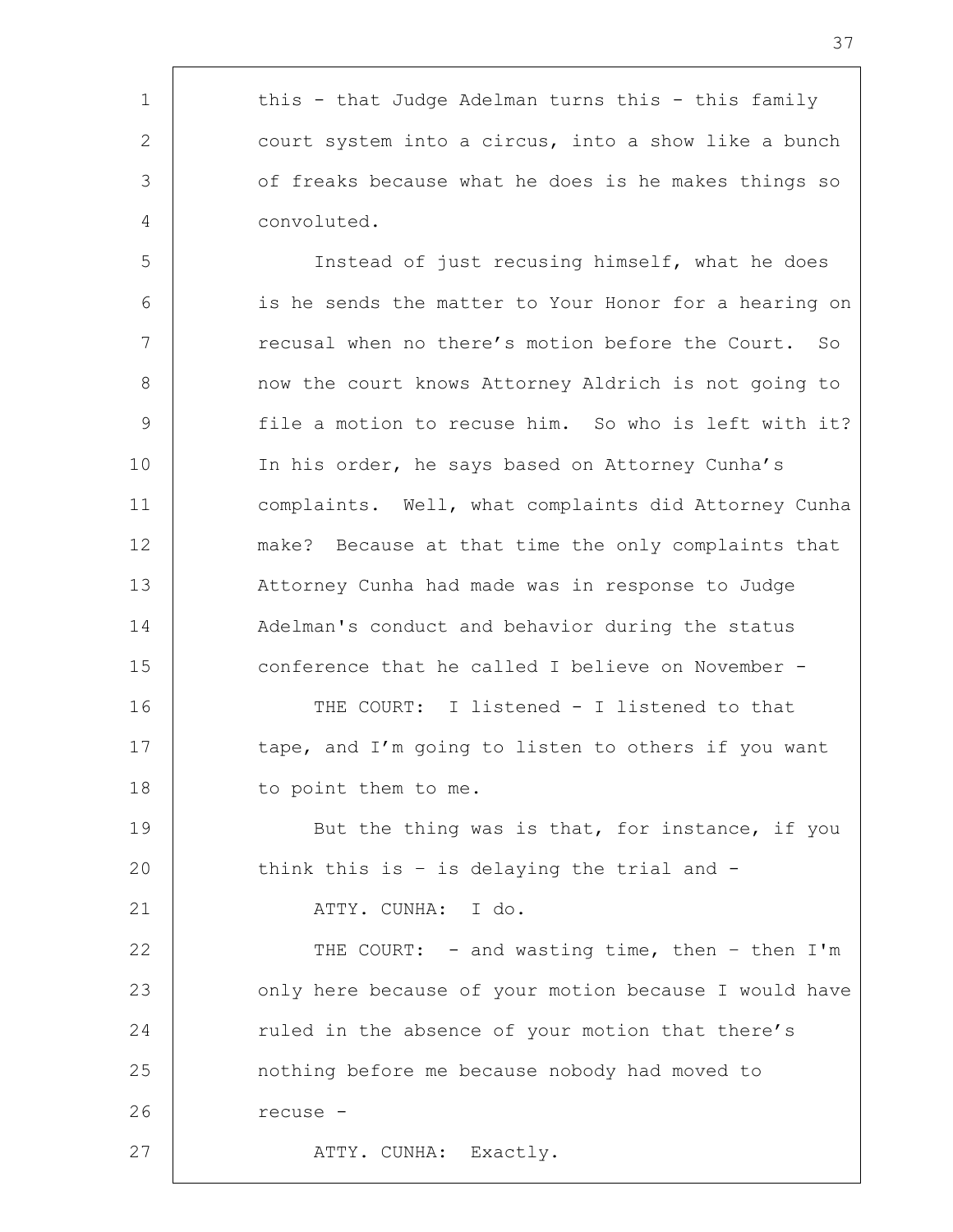1 | THE COURT: And I was prepared on the day that 2 you came in front of me to simply say, look, there 3 | isn't anything in front of me, get this trial over 4 with, because I - 5 | ATTY. CUNHA: Exactly.  $6$  | THE COURT: - I - I agree that - that our 7 | proceedings take too long. I agree in many cases 8 | that our proceedings are too expensive. But that is 9 a different thing than saying that a judge is - is to 10 be recused and taken out a case because of – of 11 **prejudice against non-Jews, disabled people, and -**12 and women. 13 So, the point is, is that if you want to get 14 back to the trial and get the case over with, all we 15 have to do is - 16 | THE ATTY. CUNHA: Not with Judge Adelman. 17 | THE COURT: - all - pardon me? 18 | ATTY. CUNHA: Not with Judge Adelman. He can't 19 proceed. He – he – 20 THE COURT: Okay. So, to be clear, in other 21 words, you think this proceeding we're doing right 22 now is - is necessary and so -23 | ATTY. CUNHA: I do. 24 THE COURT: - so let's get back to it and not -25 and make sure we're not wasting time because what I 26 want is your evidence about him favoring Jews, the -27 the nondisabled, and men in this case because that's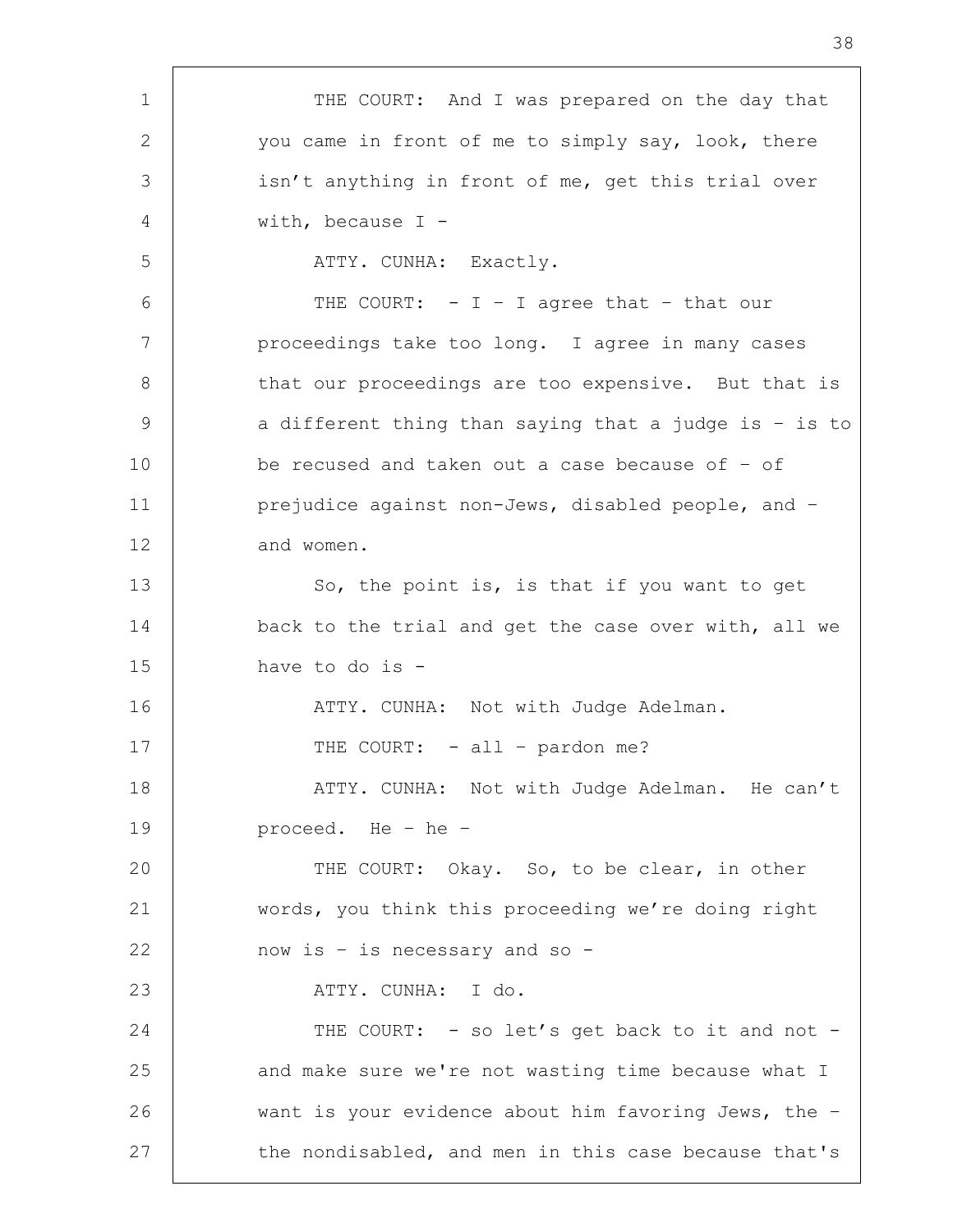1 your – that's your claim.

2 Does it come up anywhere where, for instance, 3 the parties reveal their - their religious faiths in 4 some way? Does he know that – I don't know what 5 | anyone's religious faith in this case is. But is -6 did that come up somewhere where he would know that a 7 person is Jewish or not Jewish in this case? Is 8 there some place in the transcript, in other words, 9 where it turns out that someone's a Christian and 10 someone is not?

11 | ATTY. CUNHA: I do not believe that there is 12 some place in the transcript that would support that. 13 | But what I have learned - and I will admit that I'm 14 naive to this – this particular subject - is that 15 Attorney Aldrich is Jewish, Attorney Hurwitz is 16 Jewish, the - the – the custody evaluator in this 17 case Dr. Biren Caverly is Jewish. Dr. Horwitz, the 18 supposed reunification therapist, is Jewish in this 19 case.

20 | And all of these particular professionals, by 21 the way, were professionals other than Attorney 22 | Aldrich that my client was strongly objecting to 23 being involved in the case. So -

24 THE COURT: Okay. But you're - you're 25 suggesting that somehow outside this case - I don't 26 | know whether what you've just said is right or wrong 27 **because I don't know anyone's faith in this case and**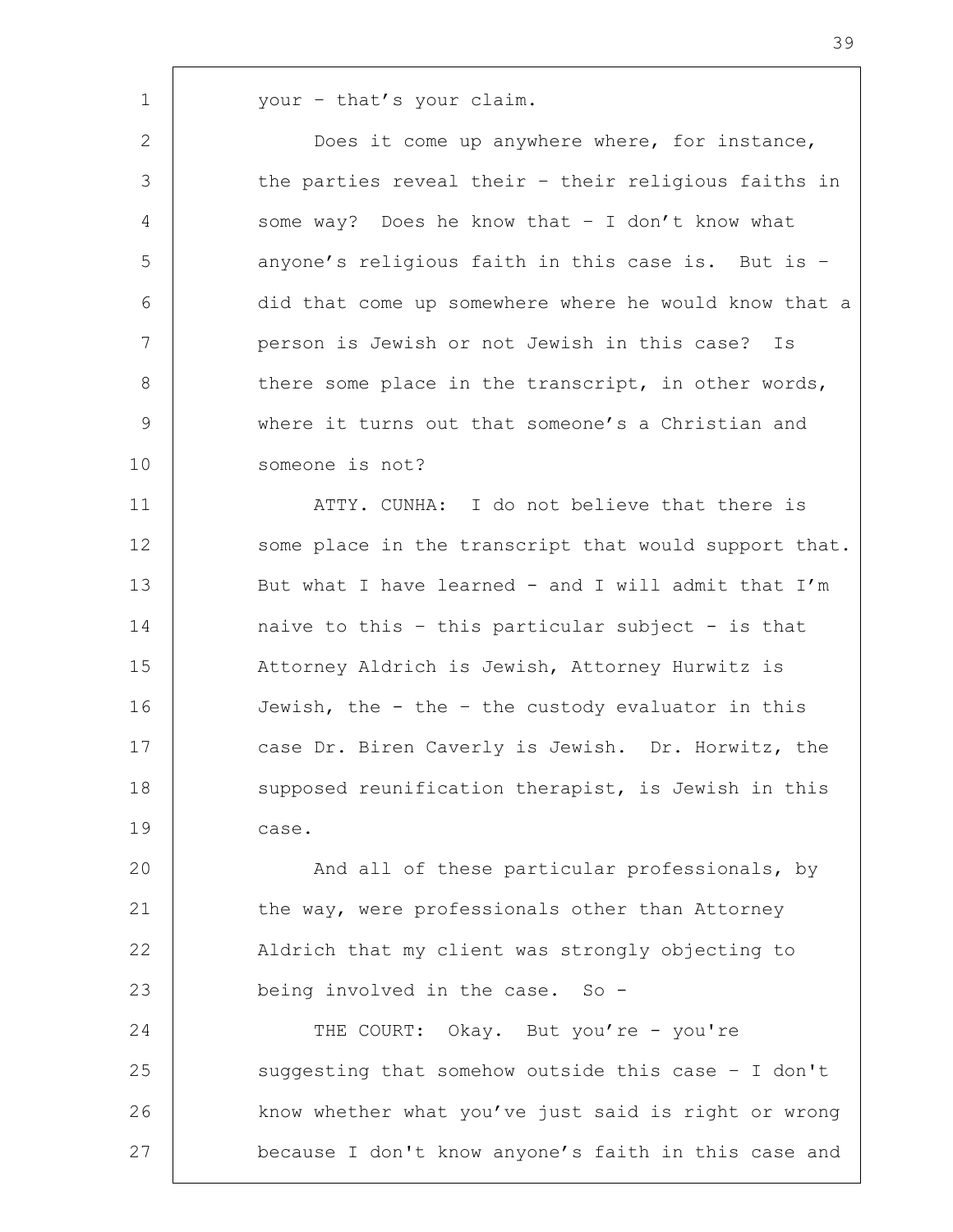1 | I don't care what it is. 2 But you're saying that somehow outside of the 3 The secord that – that – that Judge Adelman secretly 4 knows that certain people are Jews and not Jews and 5 that somehow he favors them because of that? I mean, 6 this is a very serious thing to say -7 | ATTY. CUNHA: I don't think it's secret, Judge. 8 THE COURT: Pardon? 9 | ATTY. CUNHA: I don't think – I don't think it's 10 some secret knowledge. I think that it is - it's 11 well-known within the Jewish community who the Jewish 12 professionals are. And if you look at – if you look 13 at the rulings -14 THE COURT: What Jewish community and what 15 evidence do you have that there's - there's a 16 universal understanding among the Jewish community as 17 to what professionals are Jewish or not? I mean, 18 | that's a dangerous thing to say. 19 | ATTY. CUNHA: I - I understand, Your Honor. And 20 – and I want the Court to understand this, is that 21 alls I wanted to do was help this woman her get 22 divorce. Okay. 23 | THE COURT: I'm with you on that. 24 ATTY. CUNHA: Here I end up – and – and – and, 25 | frankly, get her kids back because there's no 26 evidence that has been presented at all, not one 27 iota, to support her not having her children. In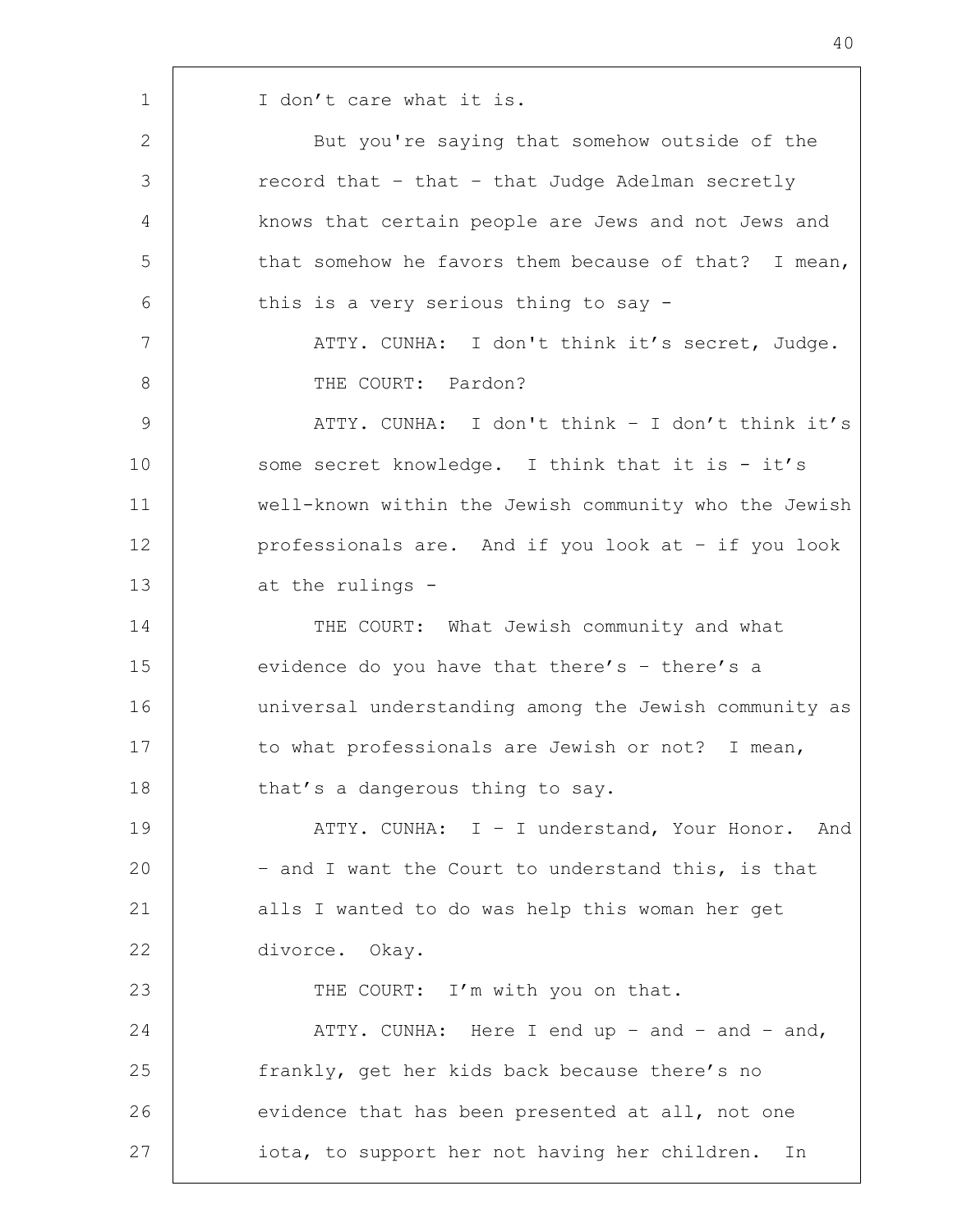| $\mathbf 1$ | fact, it's a direct violation of federal law.           |
|-------------|---------------------------------------------------------|
| 2           | THE COURT: Well, the thing that -                       |
| 3           | ATTY. CUNHA: So, the problem -                          |
| 4           | THE COURT: - always occurs to me in cases like          |
| 5           | this that that means that what you have to do is to     |
| 6           | sweep aside the case about the case, where the          |
| 7           | parties are simply fighting each other, the lawyers     |
| 8           | are fighting the lawyers, the lawyers are fighting      |
| 9           | the GAL, the lawyers are fighting about discovery and   |
| 10          | get the case to trial. And then, if you don't like      |
| 11          | the result -                                            |
| 12          | ATTY. CUNHA: But see, that's not the case.              |
| 13          | That's - that's my problem, Judge.                      |
| 14          | THE COURT: I'm sorry. The problem -                     |
| 15          | ATTY. CUNHA: That's my problem.                         |
| 16          | THE COURT: - is it's been case about a case or          |
| 17          | ATTY. CUNHA: Well, my problem is this:<br>There         |
| 18          | was no fight from my client's perspective. None.        |
| 19          | All she wanted to do this was a no-fault divorce.       |
| 20          | Okay.                                                   |
| 21          | The problem is, is my strong belief, okay, as a         |
| 22          | whistleblower, that from day one this case was          |
| 23          | already planned out by Attorney Aldrich and Attorney    |
| 24          | Hurwitz. And the reason I know that to be is that       |
| 25          | Judge Rodriguez was the first judge in this case, and   |
| 26          | he actually heard evidence and entered orders.<br>Those |
| 27          | ordered are orders that one would normally expect to    |
|             |                                                         |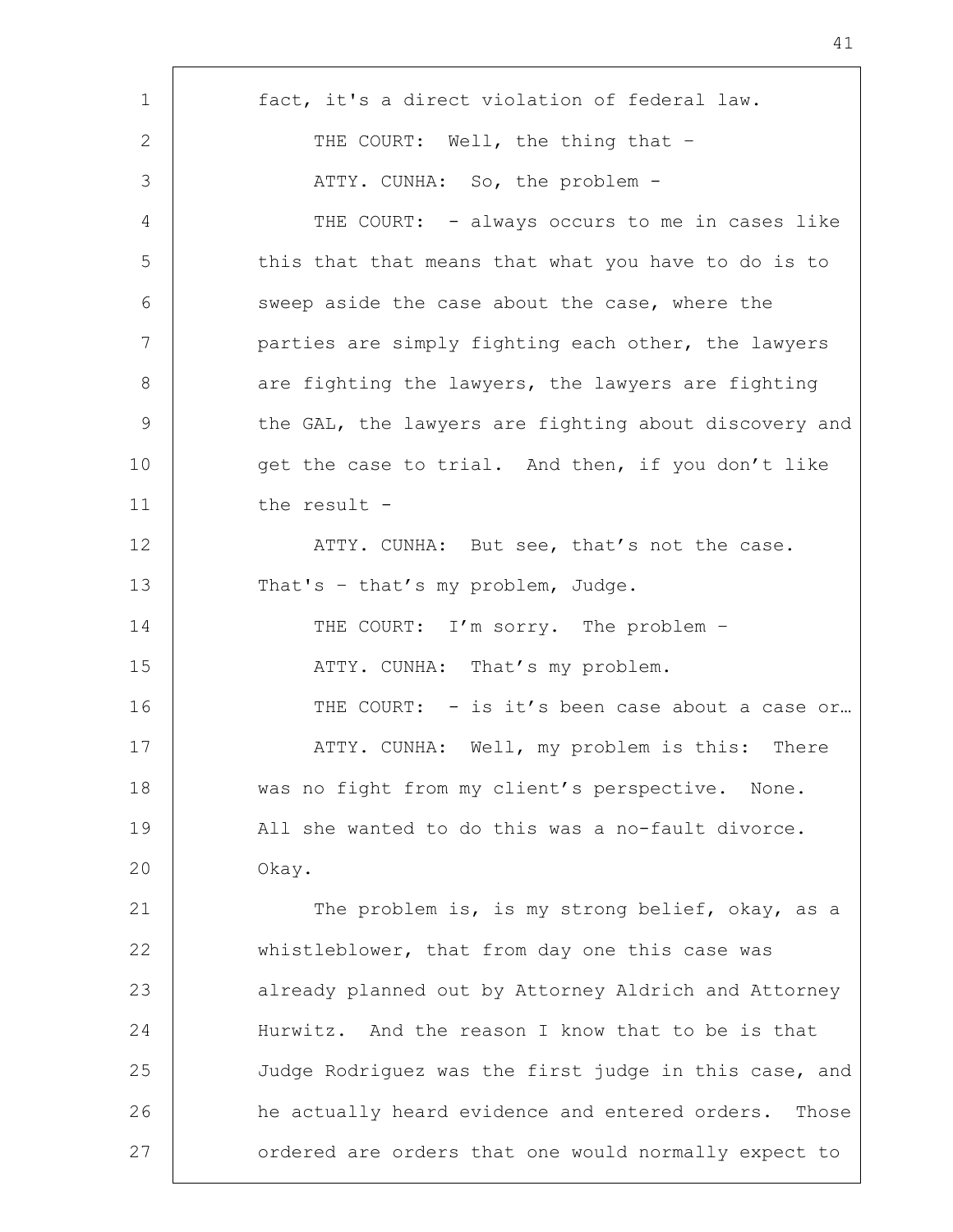1 take place in this type of a case. Okay. But for 2 the fact that he did not enter financial orders based 3 on Attorney Aldrich's representation that the 4 finances were accessible by my client and she 5 wouldn't be blocked to them.

6 Within less than a month, all of a sudden we 7 | have motions to modify. We have Attorney Hurwitz, 8 and low and behold, the case is now under the control 9 | Of Judge Grossman. Judge Grossman crafts with 10 Attorney Hurwitz and Attorney Aldrich this pattern 11 where ultimately in March in the middle of the 12 pandemic absent the procedural requirements for an ex 13 parte order she rips the kids away from the mother 14 with no contact saying that the hearing is going to -15 that these rulings are temporary and she needs to 16 finish the hearing. My client doesn't even get to 17 | speak at that hearing. So, this is -

18 | THE COURT: Was your client – was your client 19 unrepresented at that hearing?

20 ATTY. CUNHA: No. She was represented, but 21 Judge Grossman didn't let the other attorneys put 22 their evidence on, didn't - she stopped the hearing 23 | after – after Jocelyn Hurwitz gave some brief 24 testimony -

25 | THE COURT: Okay. But - okay. But I'm follow -26 | follow where you're going here because now you're 27 talking about Attorney Aldrich, Attorney Hurwitz, and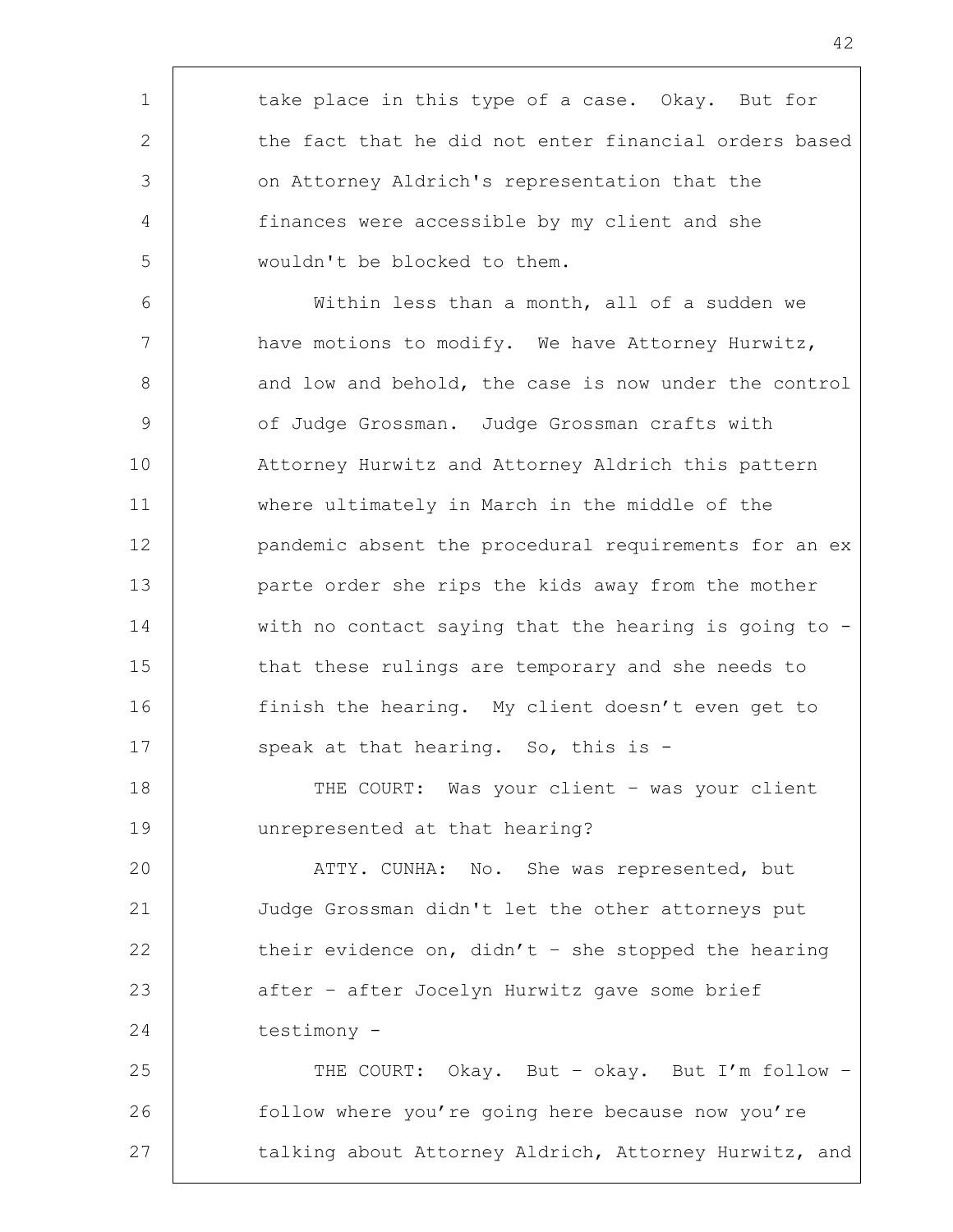1 | Judge Grossman. And is this you're saying part of -2 ATTY CUNHA: Yes. 3 THE COURT: Are you saying they're all Jewish or 4 | something, that they conspired -5 ATTY. CUNHA: Oh. Yes. 6 | THE COURT: - together? Is that -7 | ATTY. CUNHA: Yes. 8 | THE COURT: And you have some evidence that -9 | ATTY. CUNHA: I believe that the evidence -10 THE COURT: - that they conspired, say, off the 11 | record to do things? Do you have some evidence of 12 that or are you -13 ATTY. CUNHA: Yes. 14 THE COURT: All right. What's -15 | ATTY. CUNHA: No. I -16 THE COURT: - (indecipherable) - that they 17 | communicated off the record? 18 | ATTY. CUNHA: Judge, I think that the 19 transcripts in this case are so horrendous that it 20 Supports what I'm saying. So, this is -21 | THE COURT: In other words - in other words, you 22 | need to point me to something that I can look at -23 ATTY. CUNHA: Yes. 24 THE COURT: - that shows that actual conspiracy, 25 the bias you're talking about where something - you 26 | know, even if it were just a pattern of -27 | ATTY. CUNHA: Yes.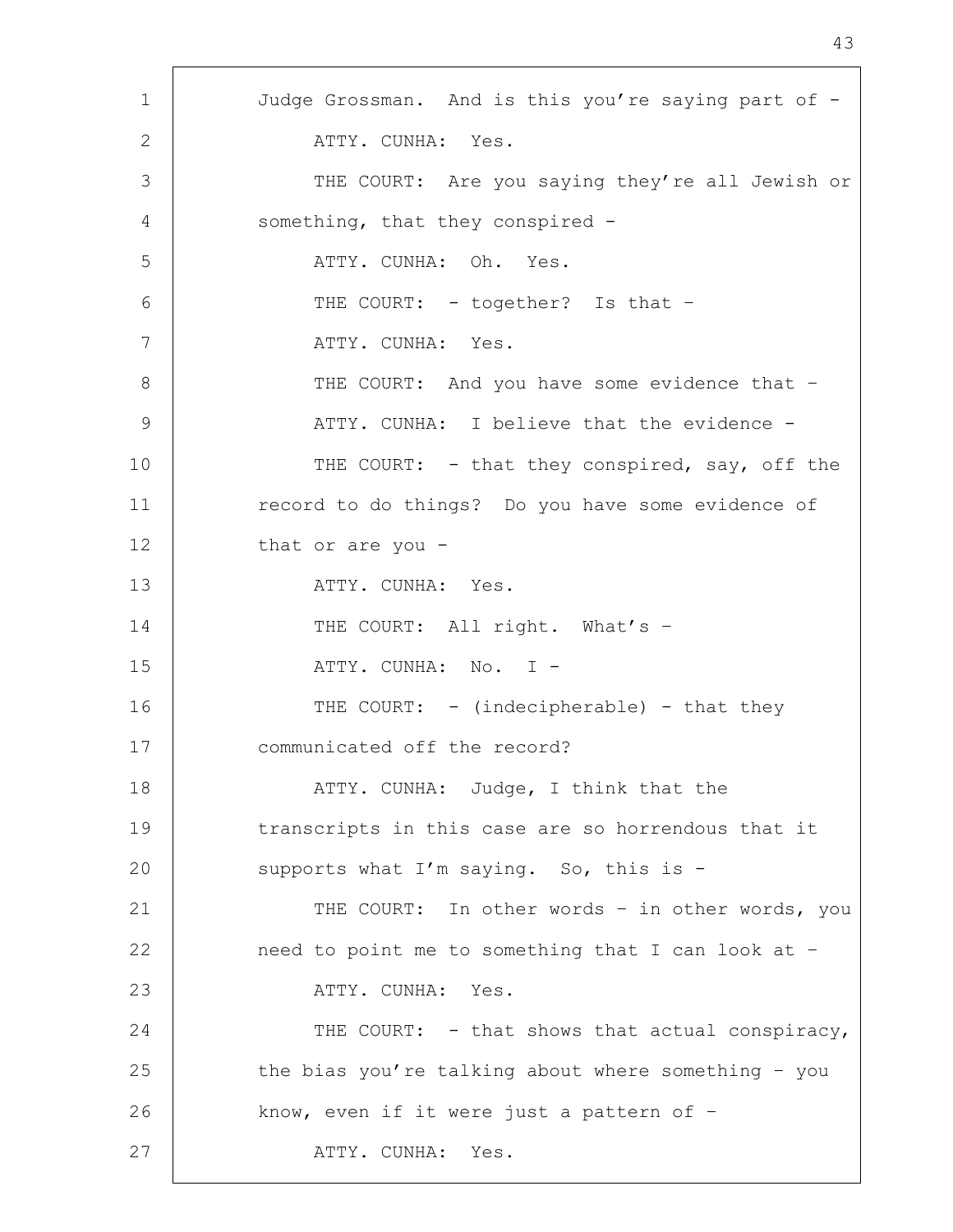| $\mathbf 1$ | THE COURT: - every single time a woman makes a        |
|-------------|-------------------------------------------------------|
| 2           | motion they lose because you said it's a bias against |
| 3           | women. Of course, Judge Grossman is a woman.          |
| 4           | ATTY. CUNHA: That's right.                            |
| 5           | THE COURT: I believe Ms. Aldrich is a woman.          |
| 6           | Is - Attorney Hurwitz's a woman?                      |
| 7           | ATTY. CUNHA: And they're all Jewish.                  |
| 8           | THE COURT: And they're all - so, that's - so,         |
| 9           | that's not bias about gender, then,; right?           |
| 10          | ATTY. CUNHA: That's -                                 |
| 11          | THE COURT: The bias -                                 |
| 12          | ATTY. CUNHA: That's faith - (indecipherable) -        |
| 13          | THE COURT: - against gender - where would I           |
| 14          | find the - the bias against - against gender?         |
| 15          | Because I - what I hear from you is allegations about |
| 16          | - about a Jewish conspiracy among these people.       |
| 17          | But what's - other than the fact that you claim,      |
| 18          | anyway, that they're all Jewish, what means - what -  |
| 19          | why should I conclude that they - they're conspiring  |
| 20          | together to frustrate justice?                        |
| 21          | ATTY. CUNHA: Because it's a money thing. What         |
| 22          | they do is they side - normally it's the father that  |
| 23          | has the money and what they do is they create this -  |
| 24          | this false fact pattern to ultimately divest the      |
| 25          | parent without the money of all of her rights.        |
| 26          | My client ended not only up penniless. She            |
| 27          | ended up without her children. She ended up           |
|             |                                                       |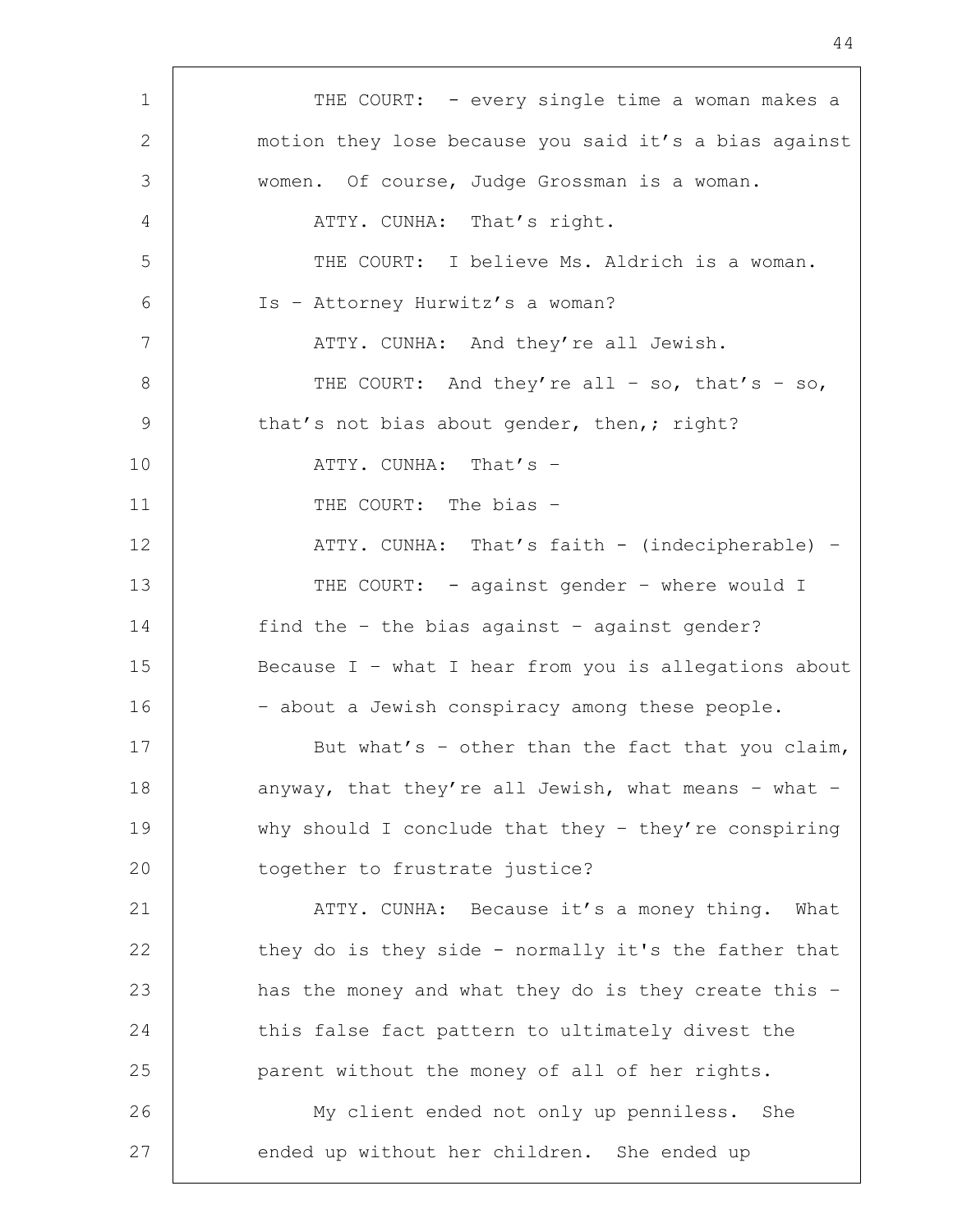1 | homeless. And this is a consistent pattern that has 2 | occurred in cases where Attorney Aldrich and Attorney 3 Hurwitz, Judge Grossman, and Judge Adelman have sat 4 on cases. 5 | THE COURT: So, you're claiming that because 6 they're Jewish that they are trying to direct money 7 | to - to one another? Is that what it was? 8 | ATTY. CUNHA: I don't - that - listen, alls I 9 can say to the Court is that they are all Jewish. To 10 me, that rises a level of concern. And, in other 11 cases, it is a consistent level of pattern of concern 12 | where the mothers end up without their children, end 13 up homeless, and end up broke. 14 | And it's always either based on a mental health 15 condition which is what this case started out with. 16 | And then, when they couldn't prove the mental health 17 condition, they then started to go towards, well, she 18 | keeps violating courts orders -19 THE COURT: Okay. So, but let's be clear, 20 they're talking about - if you're - I just have to be 21 clear what you're saying.  $I - I$  thought what you 22 were saying was that you believed that Judge 23 Grossman, Judge – Ms. Aldrich, Ms. Hurwitz because 24 they're Jewish are conspiring together to help each 25 other to make money. Is that what you're saying? Or 26 that Judge Adelman helps them to get money because 27 they're Jewish? Is that you're claim?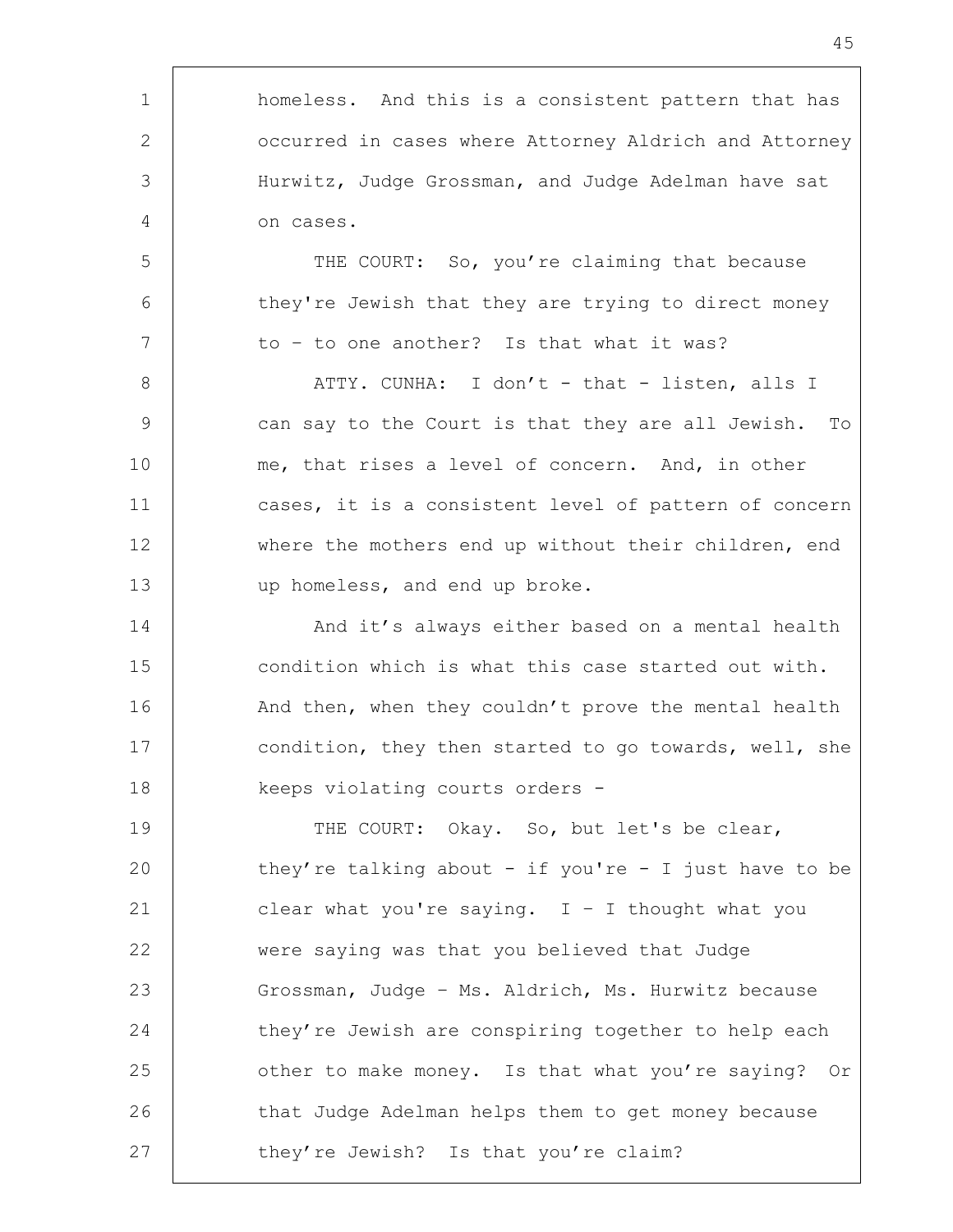1 | ATTY. CUNHA: I believe that there is an element 2 of consistency and a pattern that support that Judge 3 Grossman and Judge Adelman (indecipherable) 4 attorneys that are within the Jewish faith. I 5 believe that support that. 6 THE COURT: All right. So – 7 | ATTY. CUNHA: And I believe that what has 8 **occurred** in this case -9 | THE COURT: Just to be clear, I just want to 10 make sure I have (indecipherable) so, what you're 11 claiming is that Judge Hurwitz and Judge Grossman 12 favor lawyers who are Jewish – 13 ATTY. CUNHA: Yes. 14 THE COURT: All right. And you say this is one 15 such example. And what other evidence of that do you 16 have? 17 | ATTY. CUNHA: So - so, this is what I believe 18 | supports it. I came into this case on August 27, 19 2019. It was my first appearance in the case. It 20 was some emergency hearing that was called. It was 21 not a level one matter. We had not been released yet 22 under the governor's COVID orders to appear in court 23 unless it was a level one case. 24 But yet, Judge Grossman is going to pull us all 25 into court. Judge - Attorney Aldrich had no concerns 26 | with that, neither did Attorney Hurwitz. Now, that's 27 important, and I'm going to get back to it. But I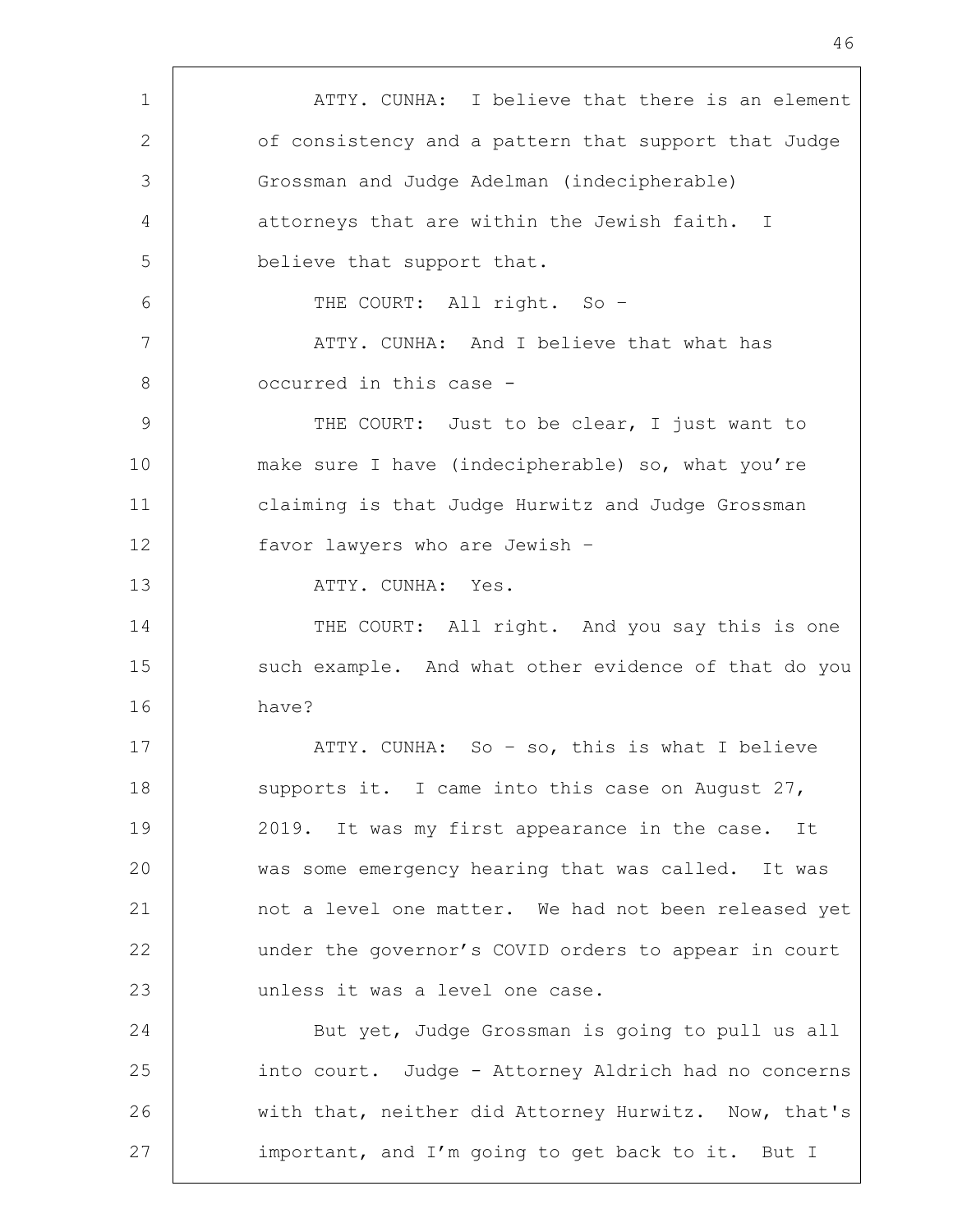| $\mathbf 1$   | want you to remember that Attorney Aldrich did not    |
|---------------|-------------------------------------------------------|
| 2             | complain about being physically present before Judge  |
| 3             | Grossman in August of 2019. But yet, throughout -     |
| 4             | THE COURT: Physically as opposed to over the -        |
| 5             | ATTY. CUNHA: As opposed to remotely. But yet,         |
| 6             | throughout the course of this trial, Attorney Aldrich |
| 7             | has raised objections to being physically present in  |
| $8\,$         | court, and she supports those objections to the       |
| $\mathcal{G}$ | concerns she has for COVID. But she wasn't -          |
| 10            | THE COURT: So, when did she - when did she            |
| 11            | first start making the objections to being physically |
| 12            | present in court?                                     |
| 13            | ATTY. CUNHA: During the course of this trial, I       |
| 14            | requested multiple times -                            |
| 15            | THE COURT: In - in front of Judge Adelman?            |
| 16            | ATTY. CUNHA: Yes. I requested multiple -              |
| 17            | THE COURT: So, but how does the fact that she         |
| 18            | was comfortable in appearing physically in front of   |
| 19            | Judge Grossman and - and objected in front of Judge   |
| 20            | Adelman shows that there's some Jewish conspiracy?    |
| 21            | ATTY. CUNHA: Well -                                   |
| 22            | THE COURT: Because both of them you said -            |
| 23            | ATTY. CUNHA: Judge - Judge Adelman -                  |
| 24            | THE COURT: - both of them you say - and I don't       |
| 25            | know - are Jewish.                                    |
| 26            | ATTY. CUNHA: Judge Adelman -                          |
| 27            | THE COURT: (indecipherable)                           |
|               |                                                       |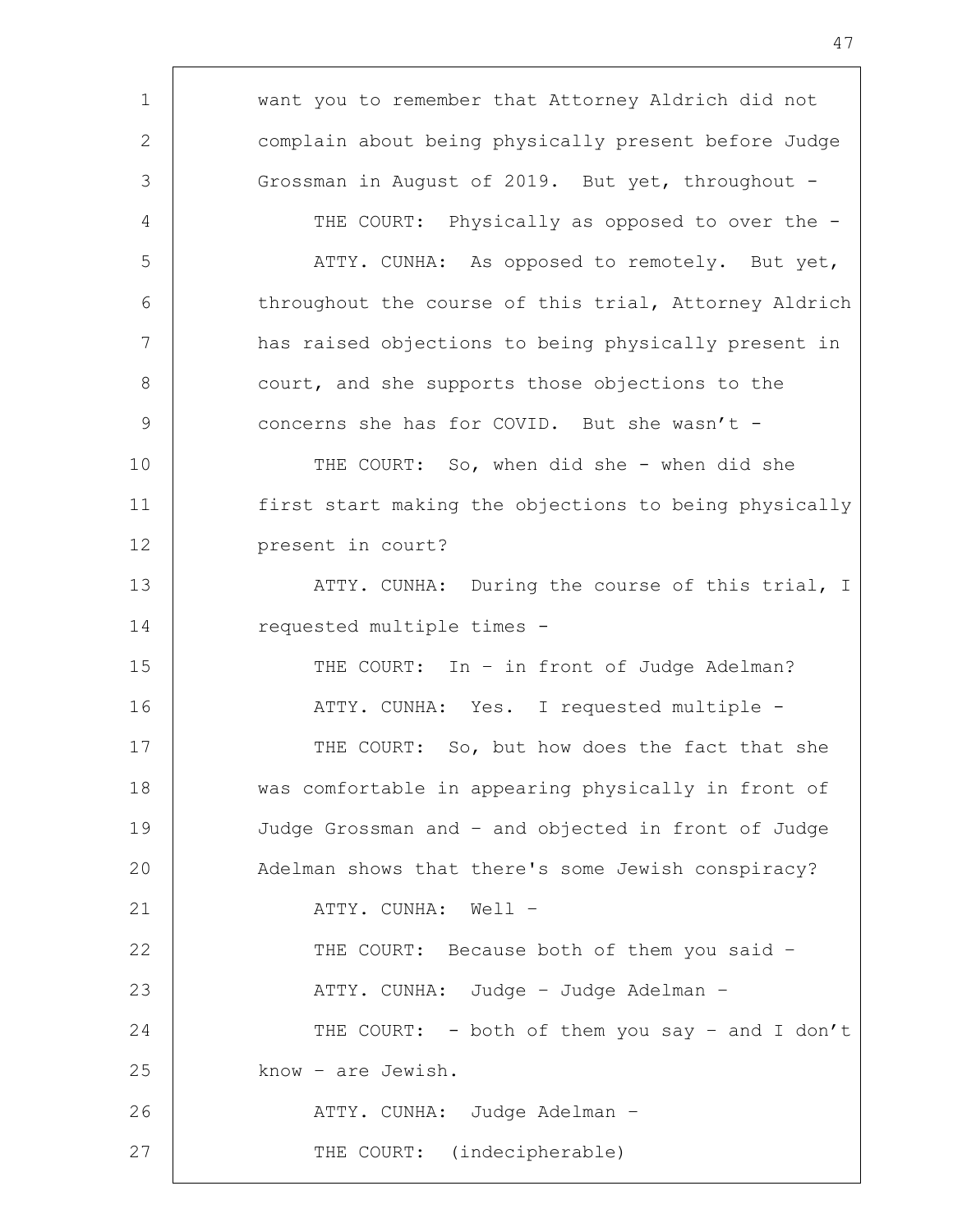1 | ATTY. CUNHA: Judge Adelman ordered that we were 2 qoing to appear in person in this case. He agreed 3 that due to the enormous amount of exhibits the and 4 length of the trial and the problems that have 5 | occurred with the remote trial, either you can't hear 6 Someone or someone gets locked off or something of 7 | that nature, that we were going to appear in person. 8 | Attorney Aldrich then puts in writing to the

9 Clerk to Michael Smuda that she has somebody at home 10 that is high risk. I believe something to that 11 | anature and objects to being in person. So, the next 12 thing you know Judge Adelman undoes his order that 13 we're going to be in person.

14 | Okay. But yet, on the record, Attorney Aldrich 15 | says in one of the hearings I need to leave a little 16 early; I have a train to catch. So, she's publicly 17 traveling around our states, right, but yet, she 18 can't appear in court. And why she can't appear in 19 court is because she gets the assistance of Attorney 20 Hurwitz and of – hold on - Attorney Nusbaum who is 21 the attorney that (indecipherable) -22 THE COURT: Sorry. You're frozen -23 | ATTY. CUNHA: - has representing her who - can 24 you hear me? 25 THE COURT: Yeah. You said something about 26 attorney – you said – 27 | ATTY. CUNHA: Attorney Nusbaum.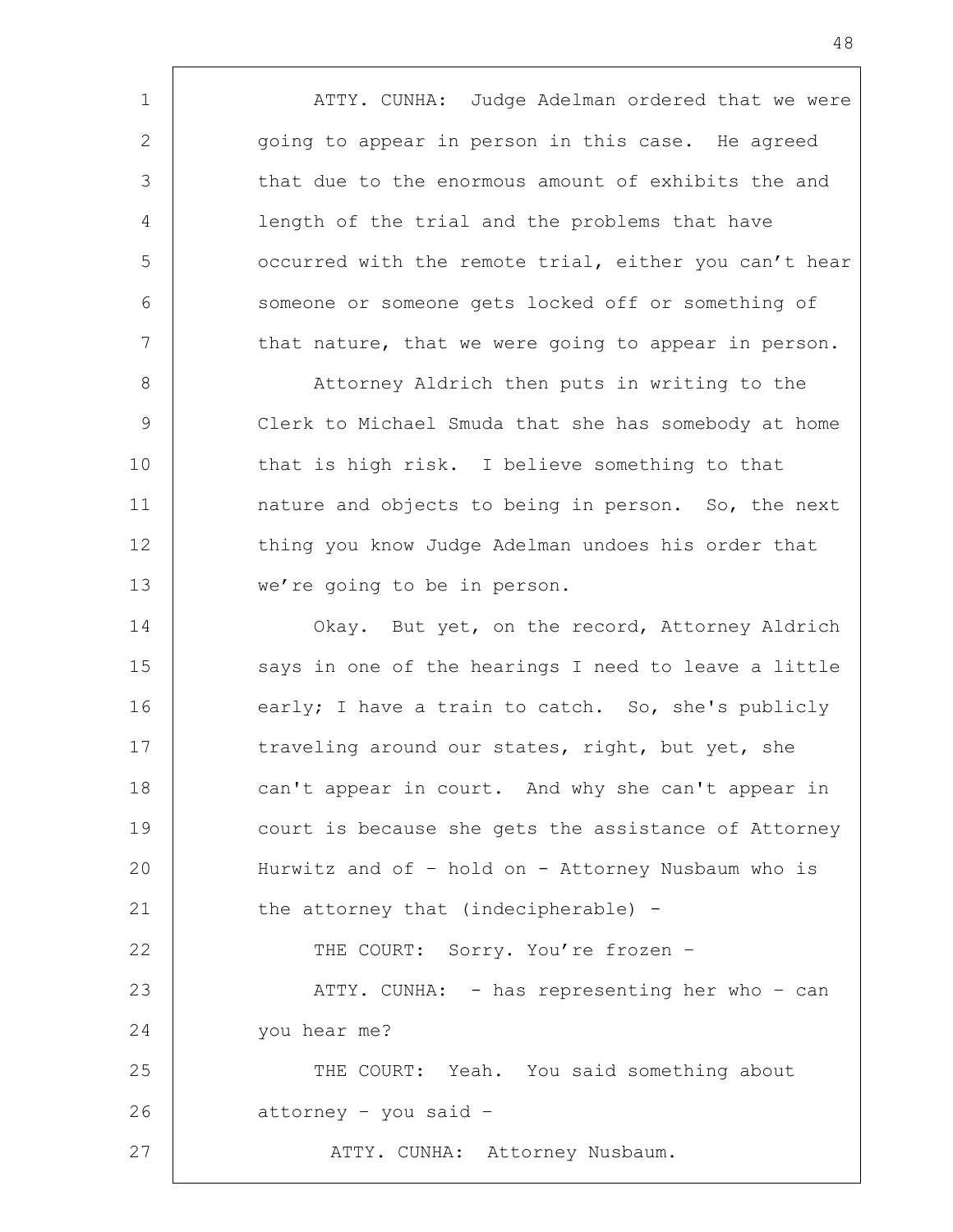1 | THE COURT: Are you - are you claiming now - the 2 trouble is that there's so many claims they're very 3 hard for me to sort out. 4 It sounds like now you're – you're claiming that 5 Attorney Hurwitz is in touch during the – the trial 6 with Attorney Aldrich. Is - are you saying, in other 7 words, they don't want to be in person because -8 | ATTY. CUNHA: I believe that -9 THE COURT: - they're all -10 | ATTY. CUNHA: - yes. 11 | THE COURT: - talking during the - the 12 proceedings? 13 ATTY. CUNHA: Yes. 14 THE COURT: And what evidence do you have of 15 that? 16 | THE ATTY. CUNHA: Oh. Yes, I believe that. Well -17 | THE COURT: What evidence -18 ATTY. CUNHA: Yes. 19 THE COURT: - (indecipherable) - because you – 20 you have to - when you say something – you say - you 21 said a moment ago that saying yes to being in front 22 **of Judge Grossman suggested some sort of Jewish** 23 conspiracy and then saying no in front of Judge 24 Adelman also suggests some Jewish conspiracy. It -25 the two things don't  $-$  don't match. 26 | Now - now you're saying that - that she doesn't 27 want to be present physically because that would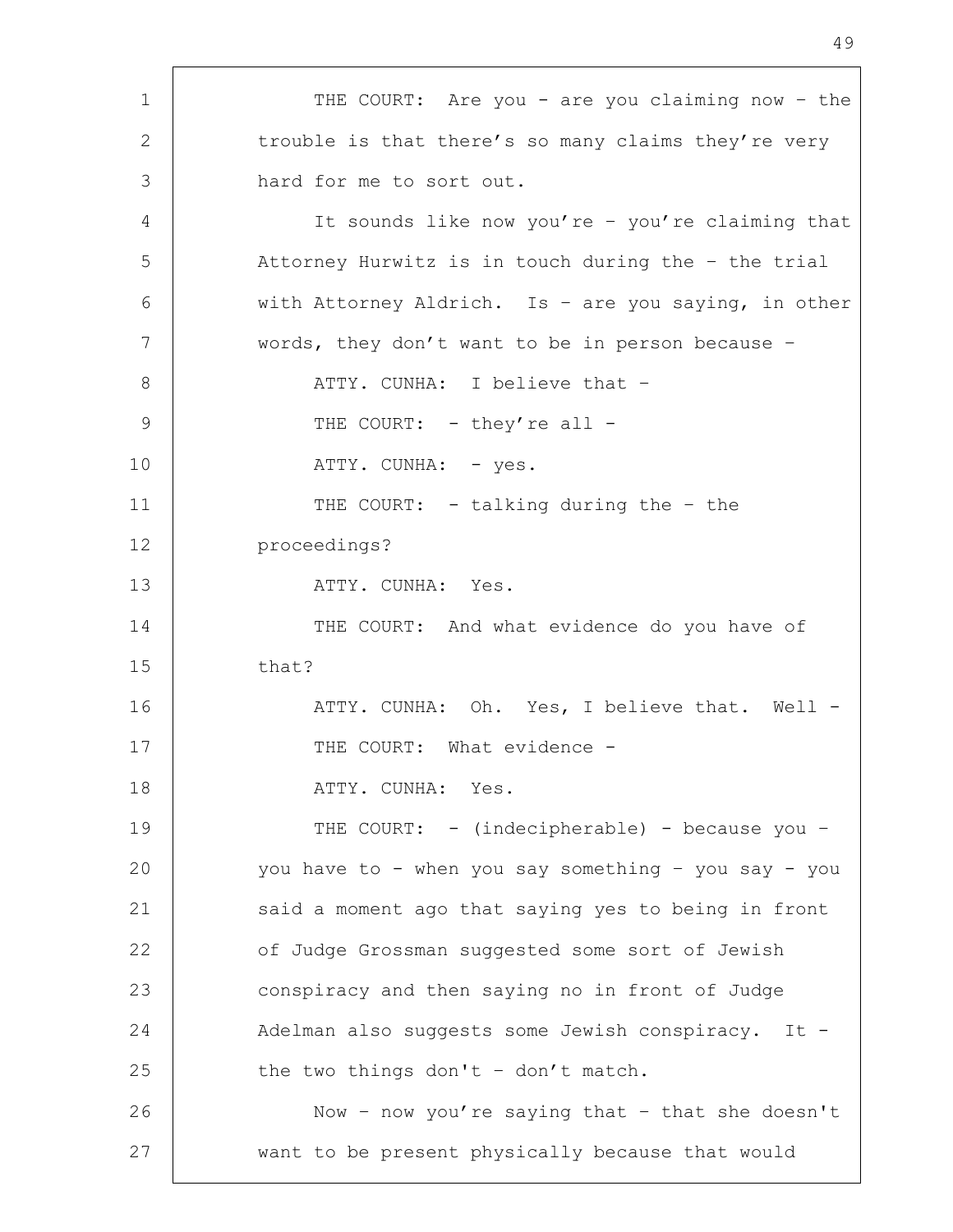1 | prevent her from conspiring, I assume, with Attorney 2 | Hurwitz and Attorney Nusbaum. Is that – is that the 3 | point? You're frozen again. Sorry. 4 | ATTY. CUNHA: I have - I have several - several 5 Support for that. One, when we were in New Haven 6 before Judge Goodrow, Attorney Hurwitz was not there 7 because I believe she had a death in the family. She 8 | was not appointed in the restraining order matter 9 | anyway. So absent having been subpoena or called as 10 a witness, she shouldn't have been there. 11 | But Mr. Ambrose was panicking because Attorney 12 Aldrich was fumbling in her argument before Judge 13 Goodrow, and he was trying to get Attorney Hurwitz 14 there to assist Attorney Aldrich in her presentation 15 | to the court before Judge Goodrow because he felt as 16 if Attorney Aldrich could not handle that. And that 17 was an open and notorious conversation that was heard 18 by Mr. Ambrose. And -19 THE COURT: Are you saying Mr. Ambrose heard 20 Attorney Aldrich talking to Attorney Hurwitz or 21 something else? 22 | ATTY. CUNHA: No. No. Attorney - it was - it 23 was observed and heard Mr. Ambrose reaching out to 24 Attorney Hurwitz trying to get her to court to assist 25 | Attorney Aldrich, and - and he was panic stricken -26 | THE COURT: So, in other words, you - so, you're 27 Saying that evidence of this conspiracy is that Mr.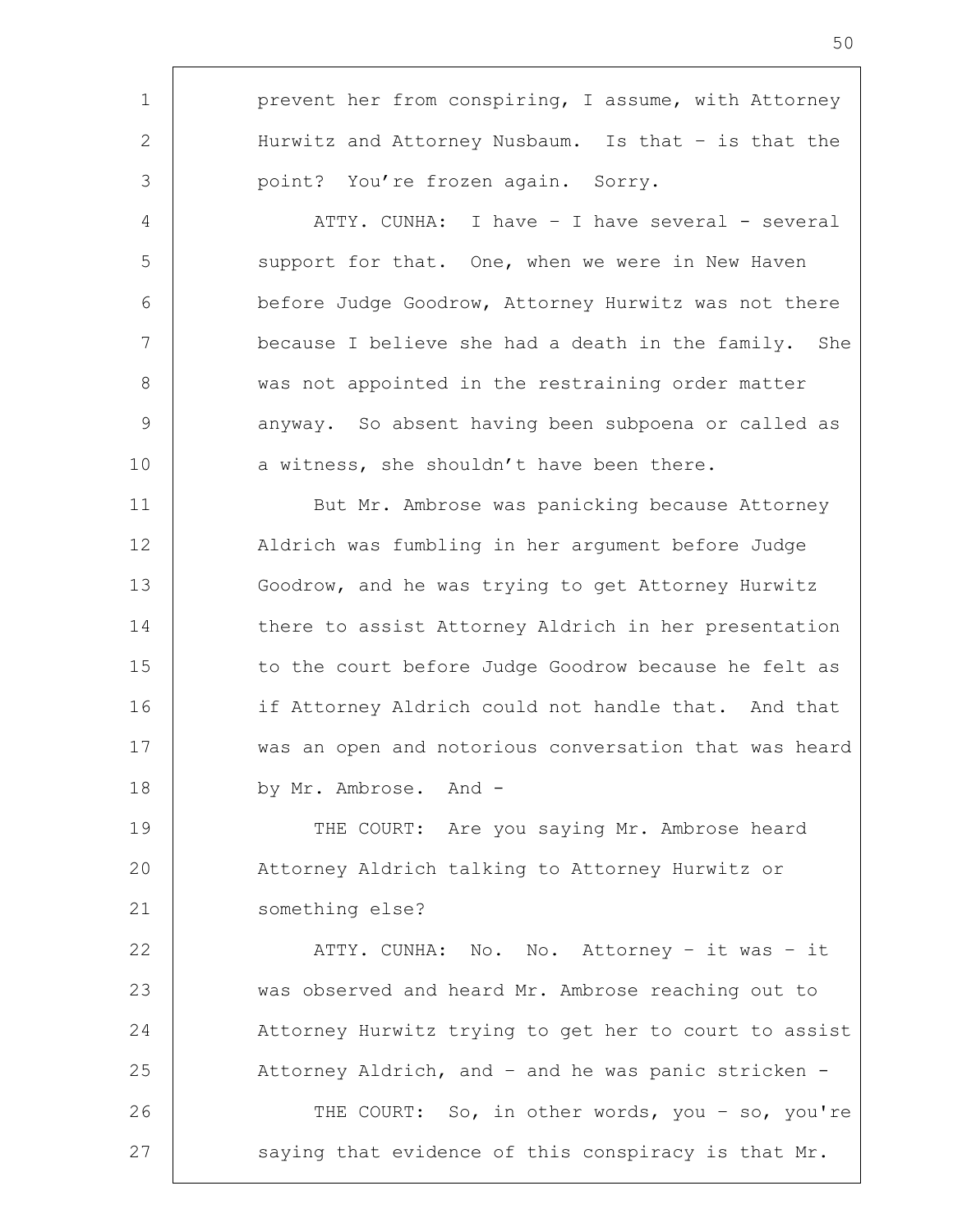1 Ambrose heard – I'm sorry - you heard or who heard 2 Mr. Ambrose? You? 3 | ATTY. CUNHA: Myself – his – 4 | THE COURT: You heard Mr. Ambrose -5 ATTY. CUNHA: His - 6 THE COURT: - talking to Attorney Hurwitz on the 7 phone? 8 ATTY. CUNHA: Yes. 9 | THE COURT: Okay. What else? 10 ATTY. CUNHA: And – and over – and talking to 11 Attorney Aldrich at one point, he was panic stricken. 12 The other point is that we have text messages 13 between Attorney Aldrich, Mr. Ambrose, and Attorney 14 Hurwitz that - that, basically, Mr. - they are 15 | suggesting that Attorney Hurwitz get Judge Grossman 16 on the phone immediately to undo the restraining 17 | order. And, low and behold, within 24 hours the 18 | restraining order is undone. 19 I believe that without doubt supports ex parte 20 communication by the guardian ad litem with Judge 21 Grossman because it is known that Judge Grossman 22 contacted Judge Price-Boreland and had Judge Price-23 Boreland vacate her ex parte orders the following day  $24$  at  $-$ 25 THE COURT: But you say that's evidence that 26 Attorney Hurwitz contacted Judge Grossman; is that 27 | the point?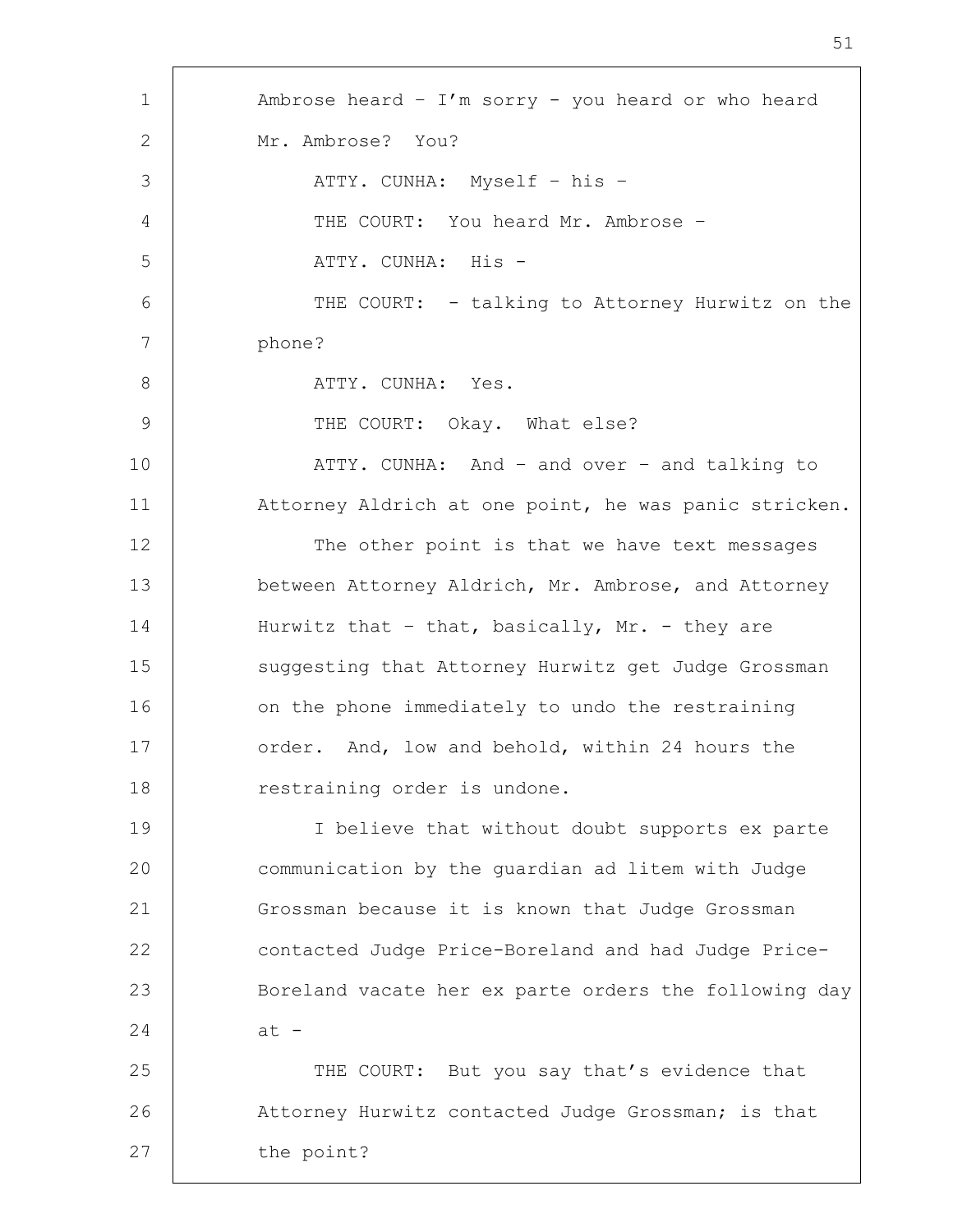1 | ATTY. CUNHA: Yes. 2 THE COURT: And that this was part of a - a 3 Jewish conspiracy? 4 | ATTY. CUNHA: They're all Jewish, Judge. 5 THE COURT: I – 6 | THE ATTY. CUNHA: It's consistent. 7 | THE COURT: - take the answer is -8 | ATTY. CUNHA: But - but putting aside the Jewish 9 thing for a minute, the point is this, is that this 10 is evidence that is before Judge Adelman that he has 11 | ignored. Okay. This is serious evidence. This is 12 | serious misconduct. This is evidence -13 | THE COURT: Yeah but it - it assumes you've 14 proved that Attorney Hurwitz contacted Judge 15 Grossman. And you're actually just asking me at – to 16 | put it charitably, you want me to infer because a 17 decision came down that you didn't like that it was – 18 it was Ms. Hurwitz speaking to Judge Grossman 19 directly. 20 | If, in fact, the GAL called up the judge and had 21 | an ex parte communication, I'd absolutely agree with 22 vou. But that  $-$  that  $-$ 23 | ATTY. CUNHA: I believe -24 THE COURT: - is a question of - of evidence,  $25$  of  $-$ 26 ATTY. CUNHA: Well, I - I do believe, Judge, 27 | that if - that you can infer that when there's text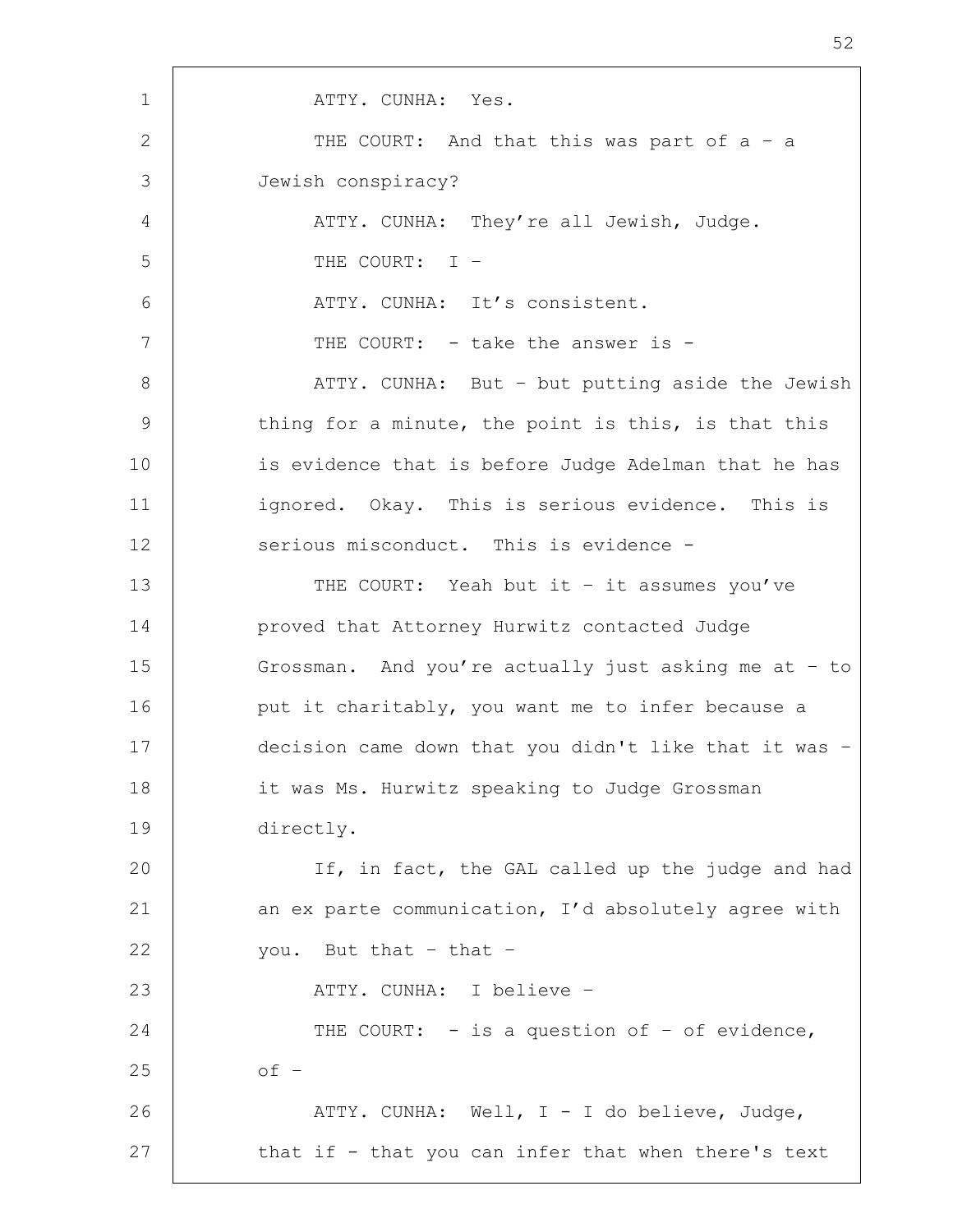1 communications between Christopher Ambrose, Nancy 2 | Aldrich, and the quardian ad litem and those texts 3 communications are Christopher Ambrose telling them 4 to contact the judge to undo the restraining order 5 and the police acknowledge that they're waiting to 6 hear back from the court to see if the orders are 7 | valid and the next thing I know I'm getting the last 8 minute notice that this ex parte order is now down 9 | for some emergency hearing within less than 24 hours 10 and I find out from the Clerk from Nancy in New Haven 11 | that Judge Grossman called Judge Price-Boreland. So, 12 I believe that - 13 THE COURT: But judges call each other about 14 administrative matters. That doesn't mean Ms. 15 | Hurwitz, who shouldn't contact the judge, did. So, 16 but let's - let's - let's go onto other points 17 because I want to make sure I get everything you're - 18 | you're saying. 19 I want to go back to the bias you claim against 20 women at some point. But are we finished with the – 21 the claims that you wanted to make about a Jewish 22 conspiracy? 23 | ATTY. CUNHA: No. So – 24 THE COURT: Something else -25 ATTY. CUNHA: No. 26 THE COURT: - about it, then? 27 | ATTY. CUNHA: So –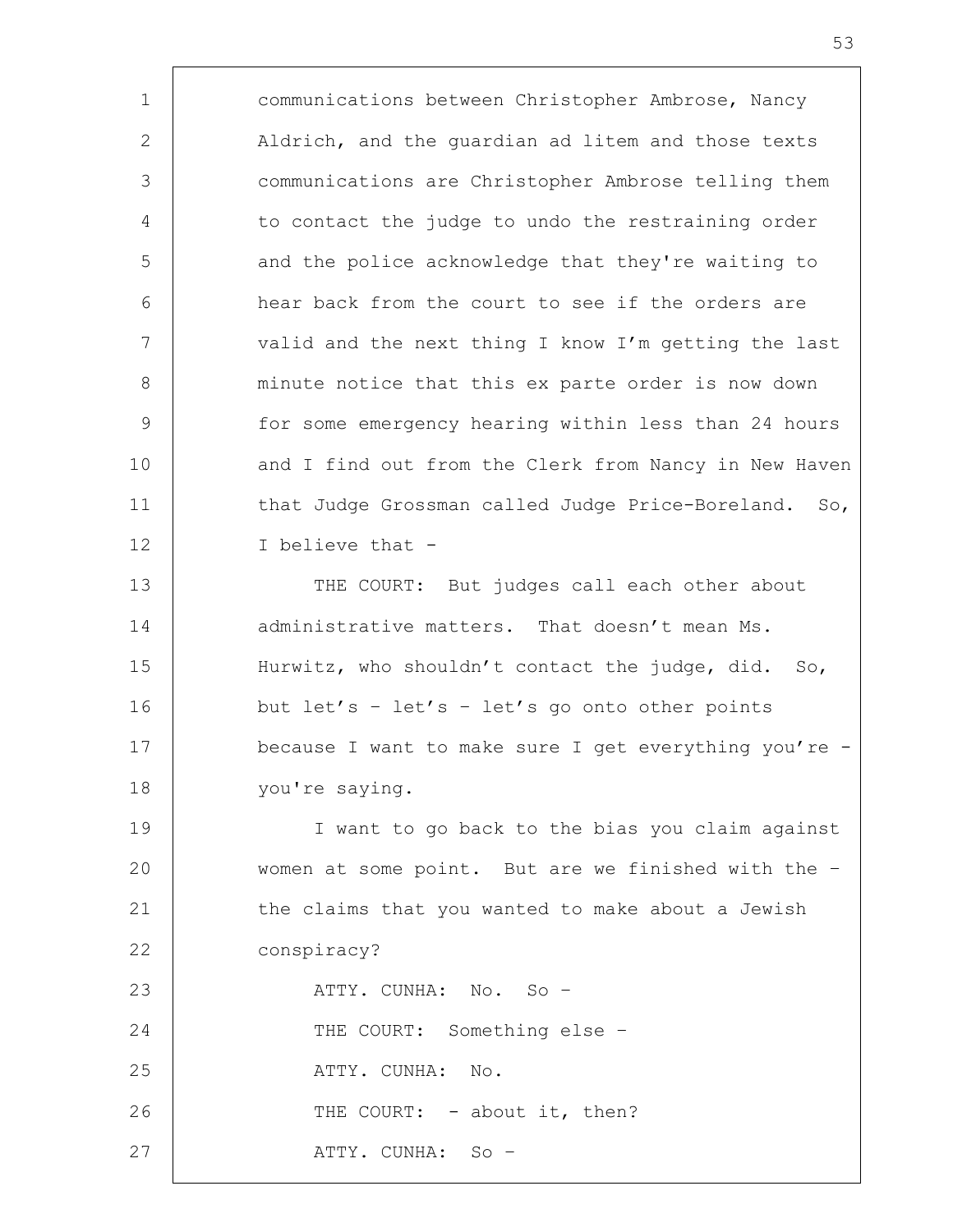1 THE COURT: What other piece of evidence should 2 | I look at about the Jewish conspiracy? 3 ATTY. CUNHA: The fact that Judge Adelman 4 allowed the custody evaluator to testify in this 5 case, Jessica Biren Caverly, absent notice that she 6 was going to testify as an expert witness. There was 7 no disclosure. 8 | And then, he unilaterally decided that he would 9 have a hearing to have her testimony sealed. And 10 | this is because Jessica Biren Caverly appeared and 11 said she was concerned for her safety because my 12 client wrote to her lawyer and challenged her - her -13 | her ethics and her - her conduct and told her that 14 she was going to hold her accountable and sue her. 15 So, that - that level of concern which my client has 16 the statutory right to seek those remedies for 17 malpractice – 18 | THE COURT: Okay. But this was a sealing of -19 so, you said two things I think. Judge Adelman 20 allowed the custody evaluator to testify and then did 21 you say seal the transcript? 22 | ATTY. CUNHA: And then sealed the hearing. He 23 decided that it would - 24 THE COURT: Closed the hearing to the -25 | ATTY. CUNHA: He closed - right. He decided 26 | that it rose to the level over objection to have the 27 | The part of the a private hearing and the record sealed.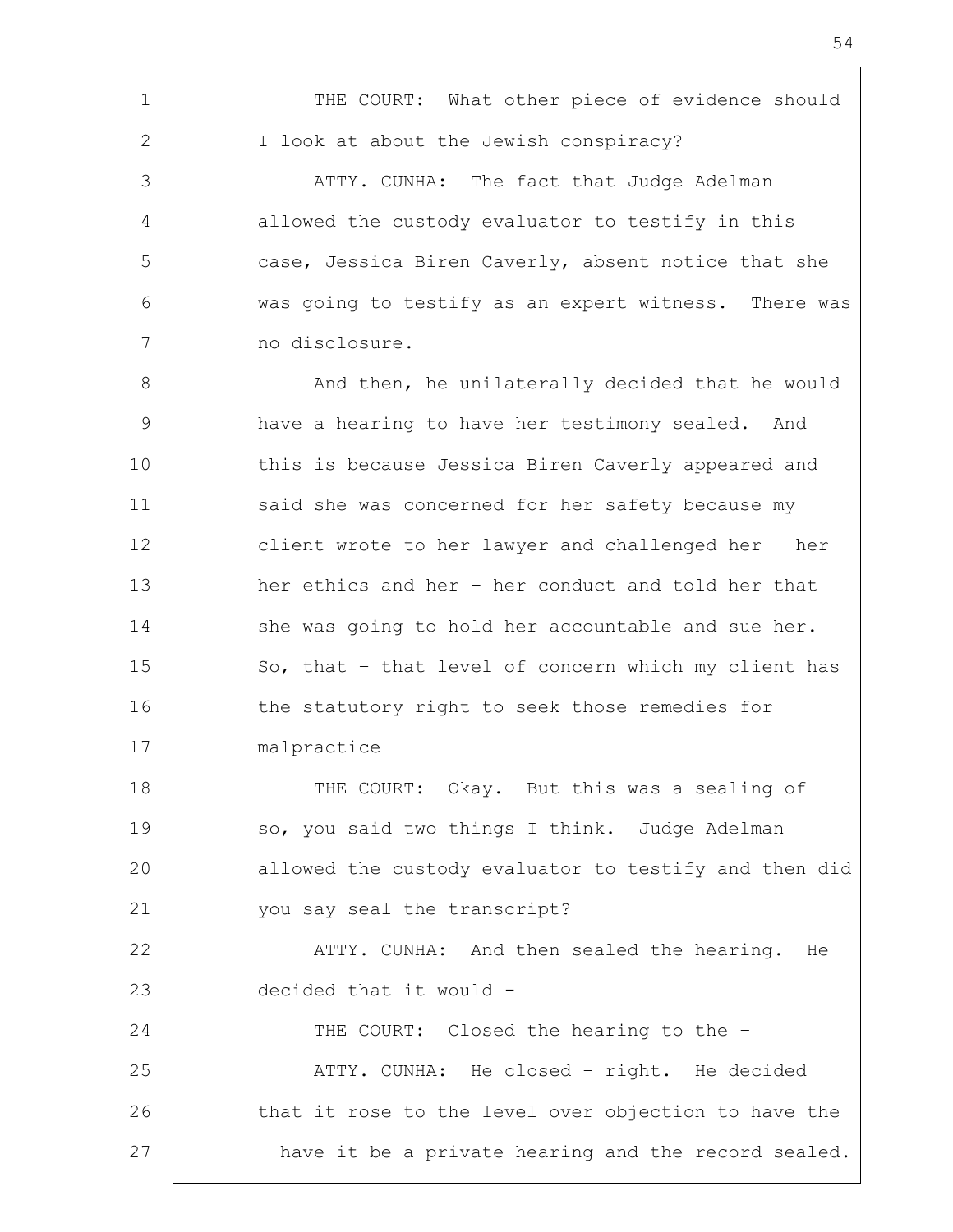| $\mathbf 1$   | $Now -$                                               |
|---------------|-------------------------------------------------------|
| 2             | THE COURT: Let's assume he did those two              |
| 3             | things, how do they - how are - how are they evidence |
| 4             | of a Jewish conspiracy?                               |
| 5             | ATTY. CUNHA: So, sure, Jessica Biren Caverly is       |
| 6             | Jewish. She already testified in this matter in       |
| 7             | March of 2019. She -                                  |
| 8             | THE COURT: And you have some reason to believe        |
| $\mathcal{G}$ | that Judge Adelman would know that?                   |
| 10            | ATTY. CUNHA: Of course he knew that because it        |
| 11            | was argued to him.                                    |
| 12            | THE COURT: It was argued to him that she was          |
| 13            | Jewish?                                               |
| 14            | ATTY. CUNHA: It - it - no. It was argued that         |
| 15            | she'd already testified, and she was not disclosed    |
| 16            | and her prior testimony was public, a public record.  |
| 17            | THE COURT: Right. But, in other words, you're         |
| 18            | saying that Judge Adelman would know that she's       |
| 19            | Jewish and, therefore, would favor her. How do we     |
| 20            | know that he knew she was Jewish?                     |
| 21            | ATTY. CUNHA: I don't know that. I don't know          |
| 22            | that.                                                 |
| 23            | THE COURT: But you're claiming he favored her         |
| 24            | because she was Jewish?                               |
| 25            | ATTY. CUNHA: I - he definitely favored her, and       |
| 26            | she is Jewish. I will tell you those two things.      |
| 27            | $He -$                                                |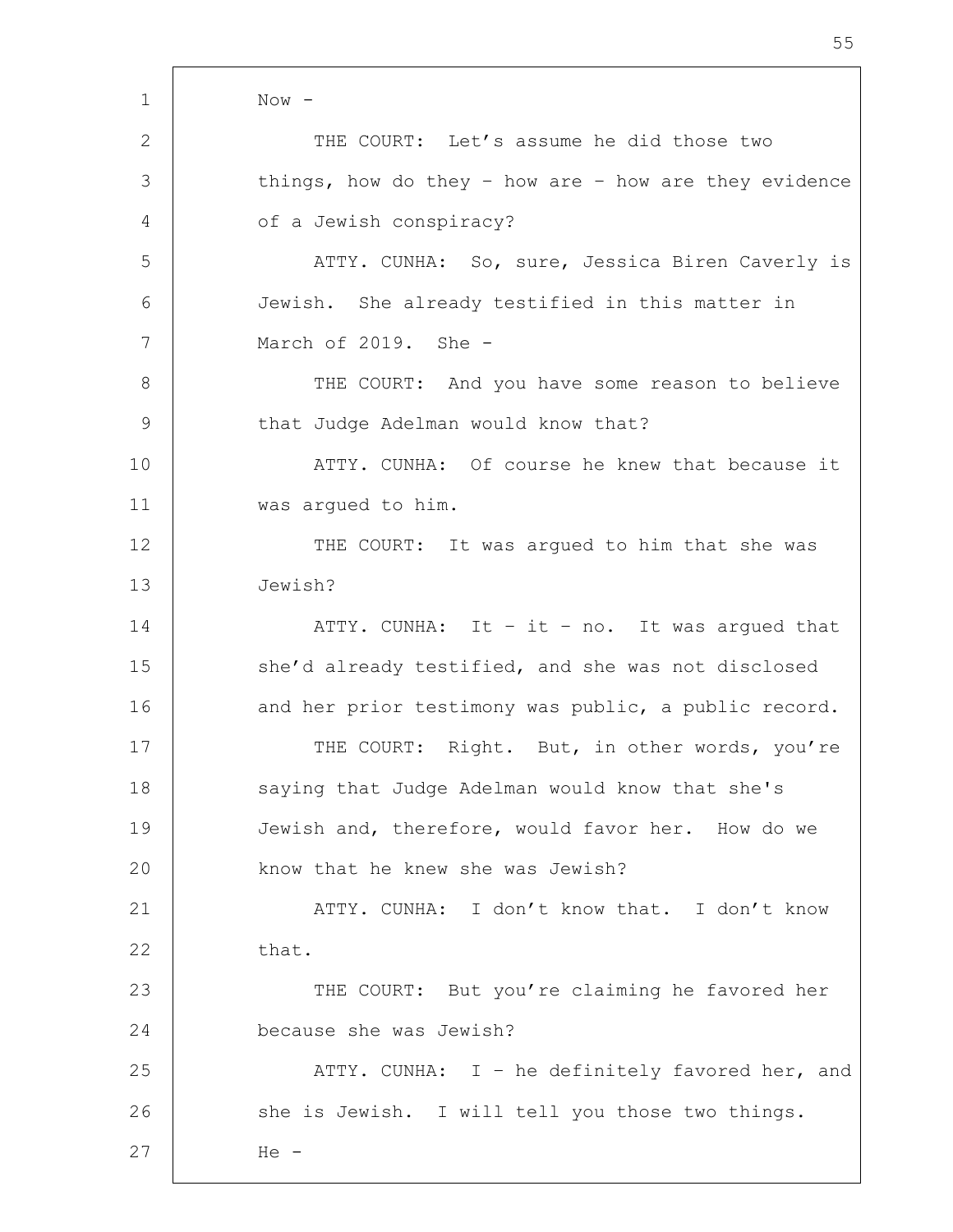1 | THE COURT: And how do you know she's Jewish? 2 Did you take her testimony on (indecipherable)? How 3 do you know - 4 | ATTY. CUNHA: It is represented within the 5 professional community of psychologists that she is 6 | in the Jewish faith. I've spoken with other 7 psychologists. It is well-known that she is Jewish, 8 just as it is well-known that Dr. Horowitz is Jewish. 9 THE COURT: So, if she - so, someone in the 10 professional community - you talked to another 11 psychologist and that person told you Jessica Biren 12 Caverly is a Jew; is that right? 13 | THE ATTY. CUNHA: Is of the Jewish faith, yes. 14 THE COURT: So, and, therefore, you - you want 15 me to infer because somebody in... 16 ATTY. CUNHA: I'm not asking you to defer 17 anything about - infer anything about the Jewish, 18 Judge. I'm saying – 19 THE COURT: No. In other words, you're saying  $20$  that  $-$ 21 | ATTY. CUNHA: - it is my belief -22 | THE COURT: - you're saying Judge Adelman 23 favored these people because they're Jewish. And I 24 asked you the question: How did you - how would 25 Judge Adelman know that? I assume what you're 26 telling me is that Judge Adelman would tend to know 27 who in the professional community was Jewish. That's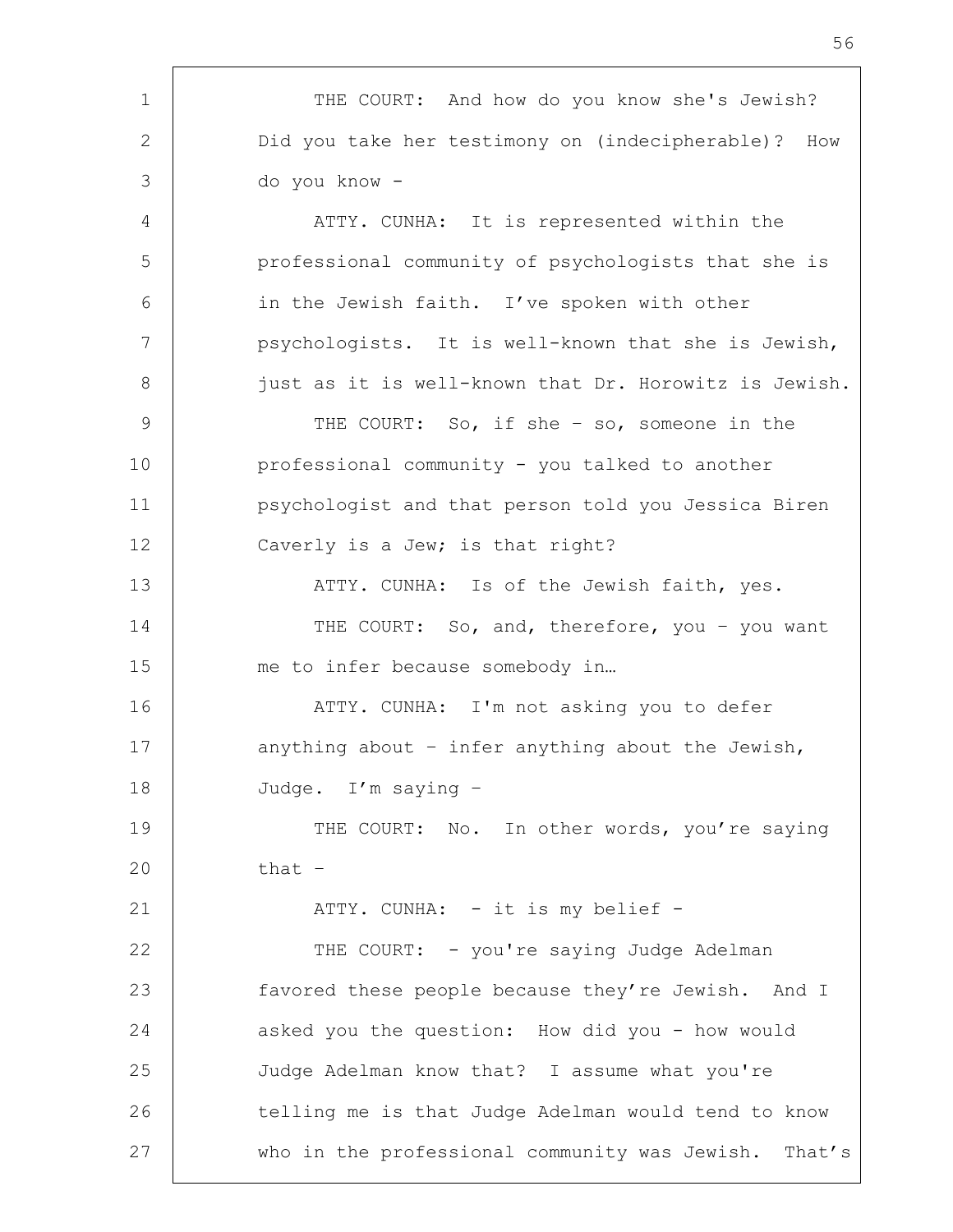1 what you want me to assume; right? 2 ATTY. CUNHA: That is my belief, yes. That is 3 my belief. That is my understanding. It is kind 4 | like - it's a cultural thing. It's like as if you go 5 to the Italian Club or the Portuguese Club or - there 6 is a community of individuals that are well-known to 7 | each other of the Jewish faith which is common, same 8 thing with Catholics. You have -9 | THE COURT: You believe Judge Adelman is part? 10 ATTY. CUNHA: I believe that it is well-known to 11 Judge Adelman, yes. Whether he's part of that, I – 12 I'm not going to say something that I don't have 13 evidence on. I don't know that. I'm just telling 14 vou, Judge, that -15 THE COURT: (indecipherable) - in other words, I 16 have to try to determine as a matter of evidence 17 these things. And you're a lawyer, and you know that 18 I have to – so, you're telling me he'd know this, and 19 | I wanted to know why. And you said there's a 20 community. But what you're telling is you don't -21 you don't really know - you don't know any specifics 22 about his connection to a -23 ATTY. CUNHA: I don't – 24 THE COURT: - specific group? 25 | ATTY. CUNHA: I don't know any specifics about 26 Judge Adelman's connections. I'm not going to make 27 | that leap. But I will say that in this particular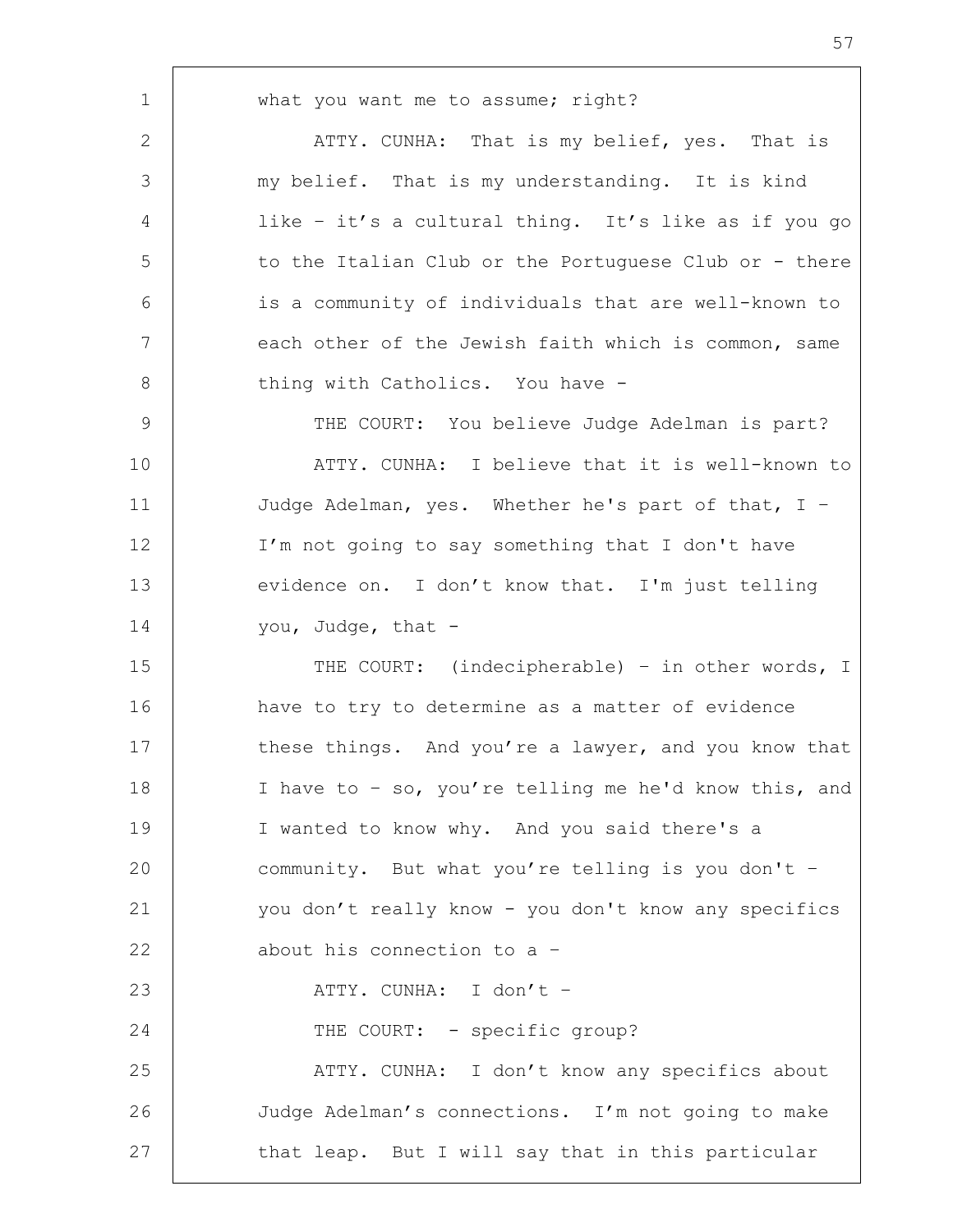1 case as in other cases the conduct is consistently 2 favorable to attorneys and professionals of the 3 Jewish faith. 4 | Now, I can't prove that Judge Adelman knew that. 5 It is something that came to my attention recently. 6 It is not even something I would have ever dreamed of 7 | looking into. But, when you start looking at the 8 cases and you start looking at the professionals 9 engaged in the cases, it is consistent and it 10 | supports that claim. 11 | THE COURT: Okay. So, we've talked about this 12 and maybe this is the time for me to press you on it. 13 You said that – so, the – so, you claim that he 14 favors Jewish professionals and Attorney Aldrich in 15 particular. 16 Where would I look to find that? In other 17 words, did you survey a list of cases in which 18 whatever Attorney Aldrich says, she gets. And - or 19 you say maybe there's - maybe there's a 100 cases and 20 that the Jewish lawyers always win or something? You 21 – you must have a basis for saying what you're 22 saying. What is it? Where would I look to find  $23$  that? 24 ATTY. CUNHA: So, I'm just - I have a list of 25 cases where Attorney Aldrich was one of the attorneys 26 where Attorney Hurwitz is the guardian ad litem and 27 either Judge Grossman or specifically Judge Adelman -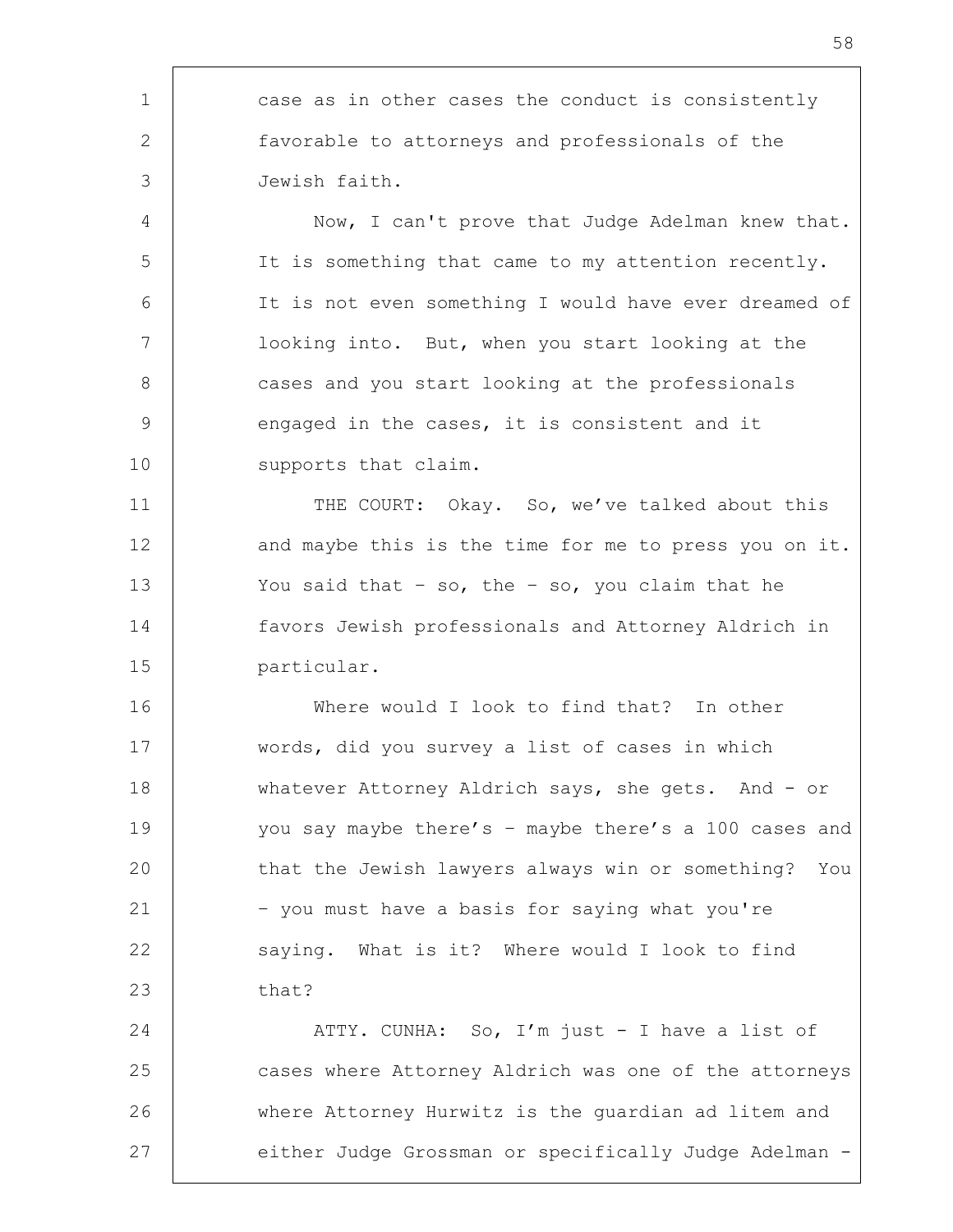1 | THE COURT: This is about Judge Adelman so -2 | ATTY. CUNHA: Right. Well, it's also about 3 Judge Grossman because Judge Adelman denied my motion 4 to recuse her without prejudice. But then, he sends 5 a motion for clarification to Judge - to Judge 6 Grossman knowing the concerns I have with her. So, 7 it's a vicious circle - 8 | THE COURT: This is part of the broader Jewish 9 conspiracy. In other words -10 | THE ATTY. CUNHA: Correct. 11 | THE COURT: - Judge Grossman and Judge Adelman -12 all right. So, what cases should I look at? 13 | THE ATTY. CUNHA: Just one moment. 14 (Brief pause in the proceedings.) 15 | ATTY. CUNHA: The Sorrento - I'm sorry. The 16 | Sorrentino case, Sorrentino. 17 | THE COURT: What's the docket number? And read 18 it slowly because I have to type it. And what - what 19 district is it in, first of all, because I have to 20 get that too? Sorrentino is what you said? 21 ATTY. CUNHA: Yes. Yes. 22 **THE COURT:** What district? 23 | ATTY. CUNHA: I'm trying to pull it up from 24 **b** other my device over here. 25 THE COURT: Well, I assumed you must have had a 26 list already because you – 27 | ATTY. CUNHA: I –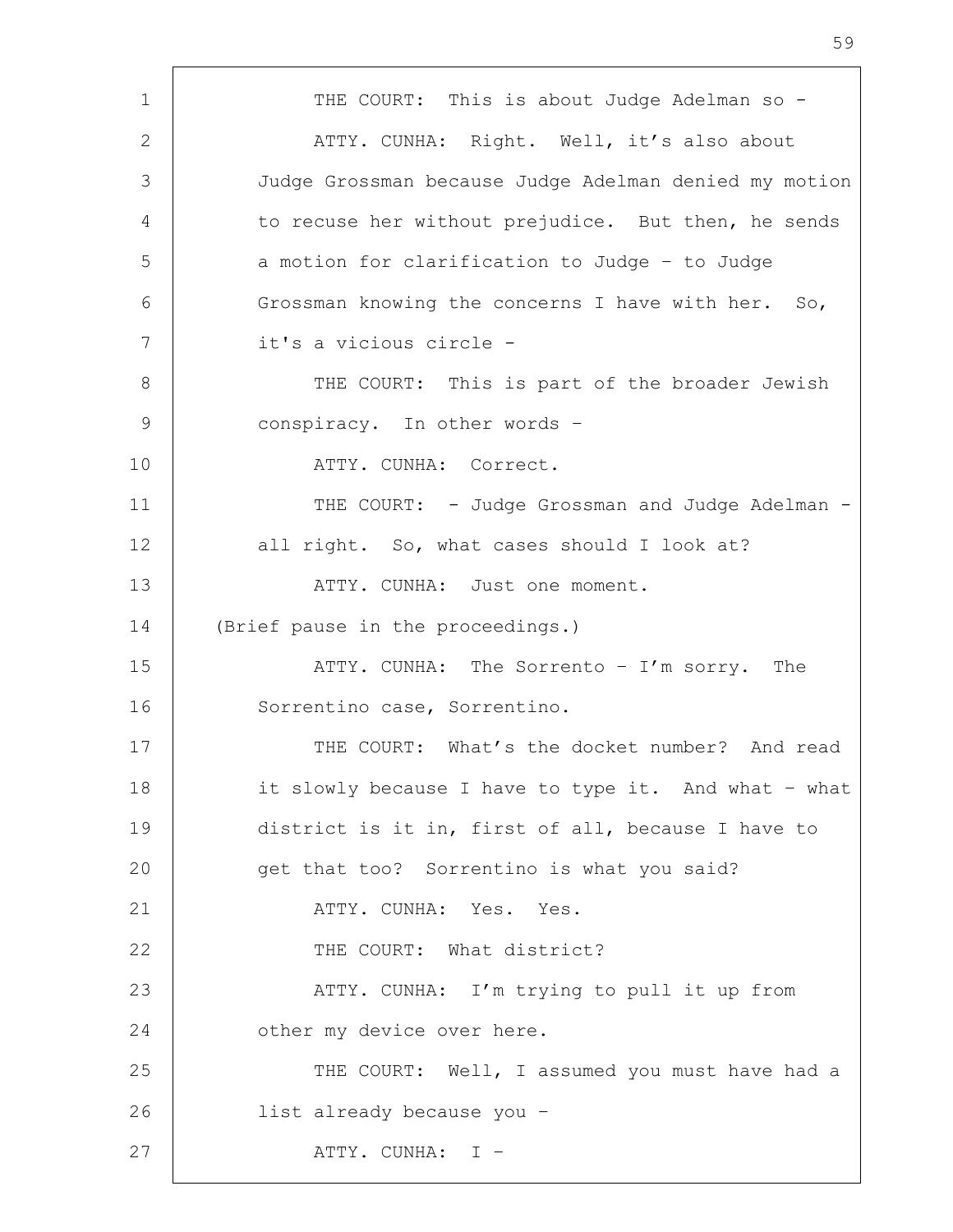1 | THE COURT: - claimed that this is a pattern. 2 ATTY. CUNHA: I do. I'm just trying to pull the 3 list up, Judge. 4 THE COURT: I see. 5 | THE ATTY. CUNHA: I have different screens up, so 6 I'm trying to get to it. It's just taking a little 7 bit – a little - 8 | THE COURT: So, by the way, if what you want to 9 do is to print that list and it make an exhibit, we 10 can do that if you have that list ready to print. 11 | ATTY. CUNHA: Can we do that during the break? 12 | And then, we can go the over the names. 13 THE COURT: We're going to take a break - either 14 we can take it now and then you could email Attorney 15 | Aldrich and the Clerk a copy of this list of cases 16 | vou want me to examine. 17 | ATTY. CUNHA: Okay. And then, I could -18 THE COURT: It doesn't even have to be an 19 exhibit because it's just taking judicial notice of 20 the list of cases -21 | ATTY. CUNHA: Right. 22 | THE COURT: - we need to make an exhibit. 23 So, why don't you do that? We can take our 15-24 minute break now and you can email - make sure you 25 email Attorney Aldrich and then Mr. Knowlton this 26 | list of cases you want me to examine. 27 | ATTY. CUNHA: And I'll also email - I'll also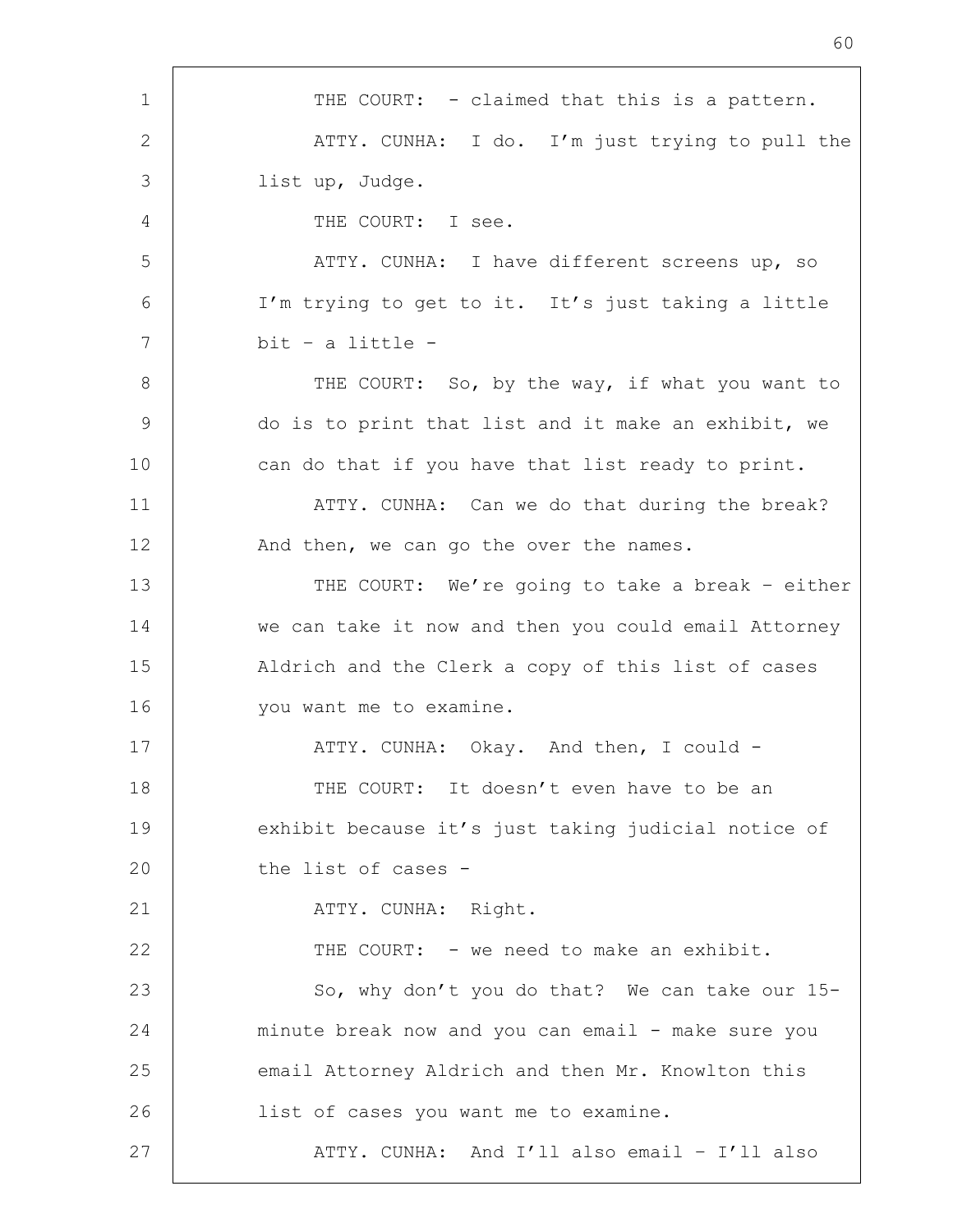1 email over the information on Senator Winfield. 2 THE COURT: Yeah. If there's a statement from 3 Senator Winfield that you want me to take judicial 4 | notice of, again, I can take notice that it was said 5 whether it's evidence – 6 ATTY. CUNHA: Right. 7 | THE COURT: - (indecipherable) is a separate 8 question. 9 | ATTY. CUNHA: I understand that. 10 THE COURT: - (indecipherable) said. 11 | ATTY. CUNHA: I understand that. 12 THE COURT: All right. So, you can do those two 13 things. We'll reconvene in 15 minutes. Court is in 14 recess. 15 | ATTY. CUNHA: Perfect. Thank you, Your Honor. 16 (The Court recessed.) 17 | (The Court resumed.) 18 THE COURT: All right. Good morning. Are both 19 counsel present? I see Attorney Aldrich. Attorney 20 Cunha? 21 | ATTY. CUNHA: Good morning, Your Honor. 22 | THE COURT: All right. Good morning. So, over 23 the break, I understood it was your intent to - to 24 send to Attorney Aldrich and to the Clerk a portion 25 | of a transcript that indicated I think you said 26 | Senator Winfield accusing Judge Adelman of lying. 27 We do have a transcript that's arrived. It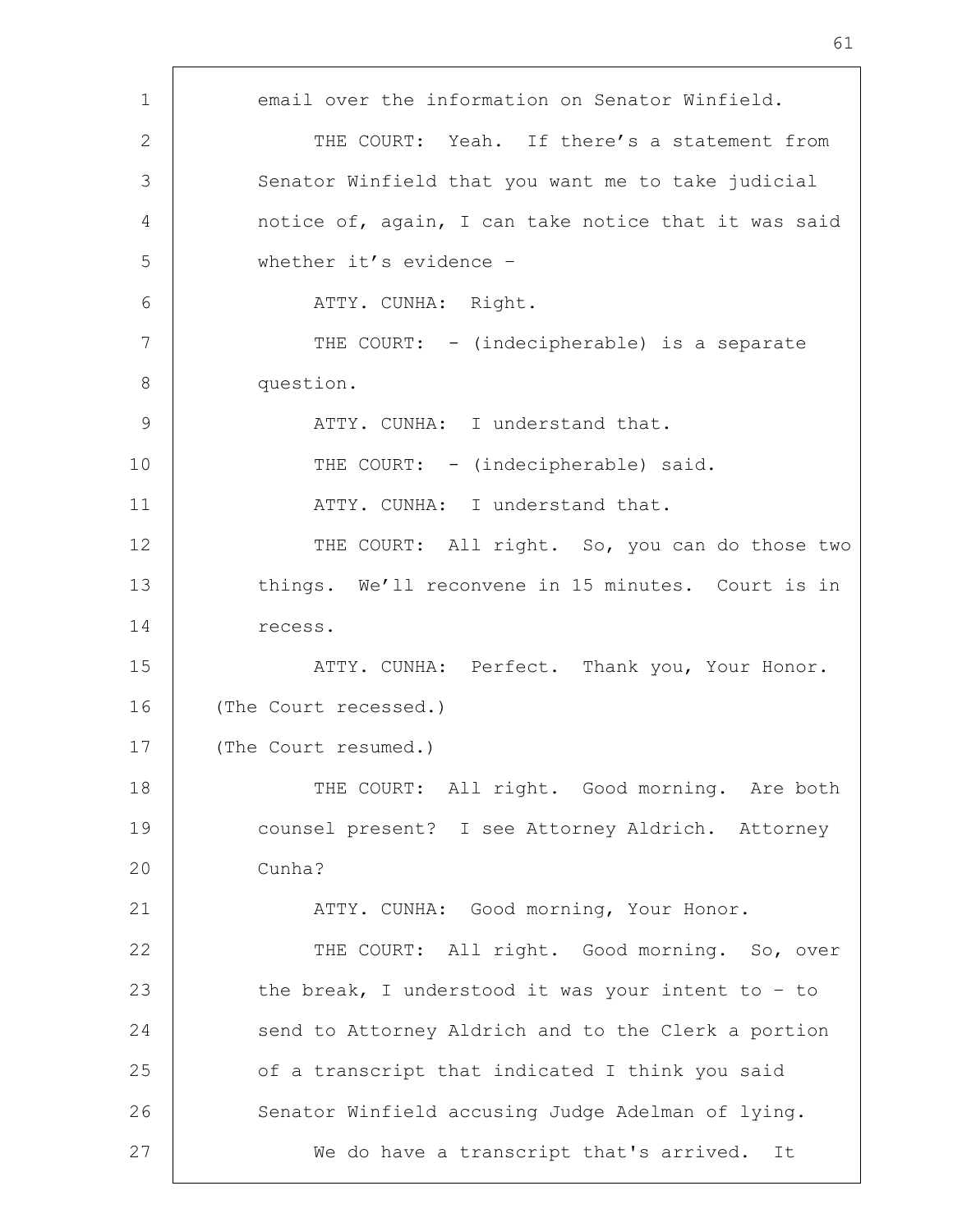| $\mathbf 1$    | arrived moments ago, and so, I haven't read it yet.   |
|----------------|-------------------------------------------------------|
| 2              | Is there a piece of that transcript that you now want |
| 3              | to read to me in which Senator Winfield accuses -     |
| $\overline{4}$ | ATTY. CUNHA: Judge, I can't hear you. You're          |
| 5              | frozen.                                               |
| 6              | THE COURT: Ms. Aldrich, can you hear me? I'm          |
| 7              | sorry. You're muted.                                  |
| 8              | ATTY. ALDRICH: Yes, I can, Judge. I've heard          |
| $\overline{9}$ | you the whole time.                                   |
| 10             | THE COURT: So, Attorney Cunha, can you hear me        |
| 11             | now?                                                  |
| 12             | ATTY. CUNHA: No. You're, like -                       |
| 13             | THE COURT: Yeah.                                      |
| 14             | ATTY. ALDRICH: I can hear you, Judge. I think         |
| 15             | she's frozen.                                         |
| 16             | THE COURT: I think you may be having trouble,         |
| 17             | Ms. Cunha, so do you want to go out and come back in  |
| 18             | again? Give that a try or maybe there are too many -  |
| 19             | sometimes if - if anyone has their microphone open    |
| 20             | that shouldn't, that sometimes throws us off. Let me  |
| 21             | see if there's any open mics. It may just be on your  |
| 22             | end, Attorney Cunha. I gather that Attorney Cunha is  |
| 23             | leaving and coming. And I don't see any mic           |
| 24             | problems. All right. We'll wait for Attorney Cunha.   |
| 25             | (Brief pause in the proceedings.)                     |
| 26             | THE COURT: So, Ms. Aldrich, we'll give Attorney       |
| 27             | Cunha a few more moments, and we'll stand at ease in  |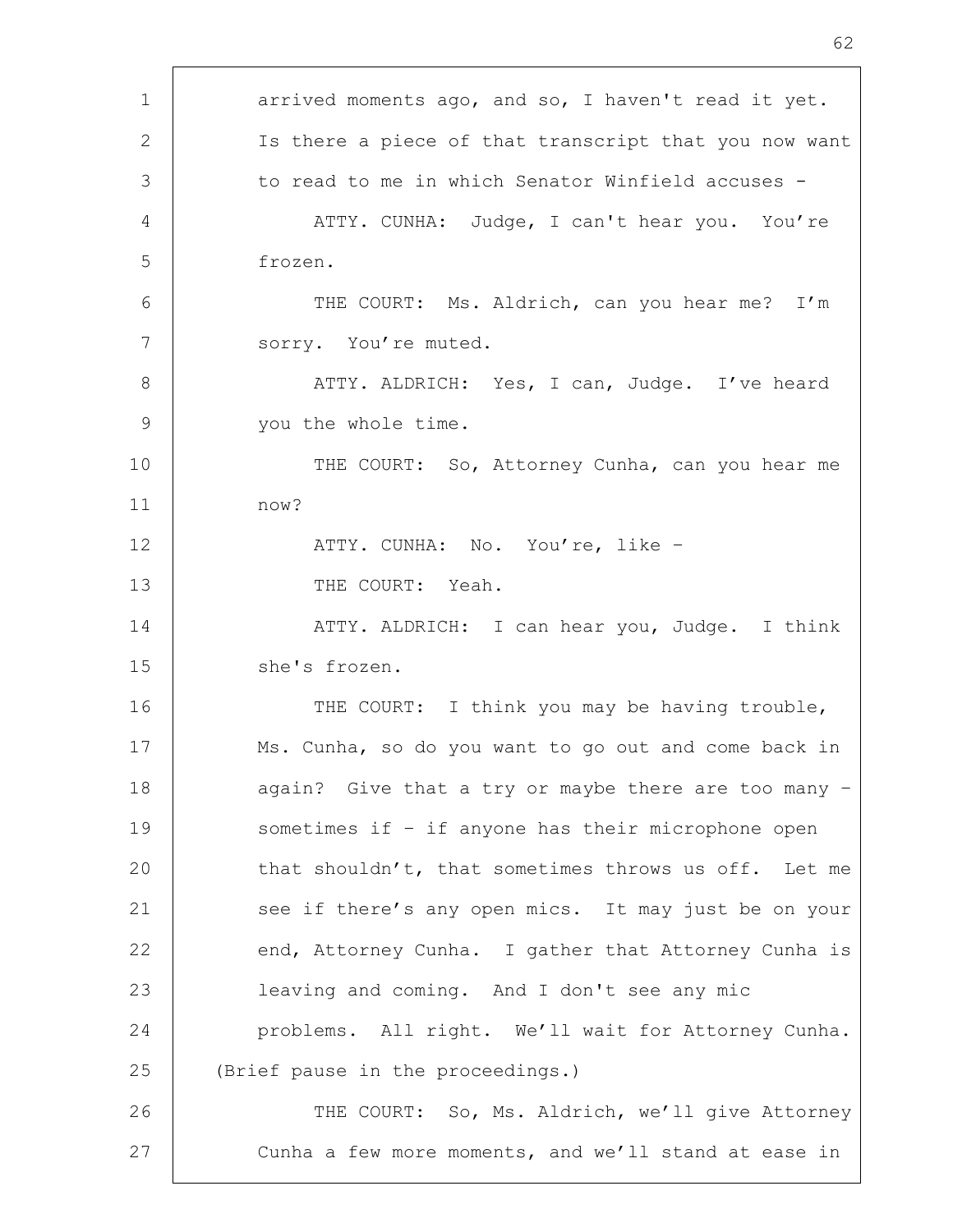1 the meantime which means that you can shut your 2 camera and microphone off, if you wish. And then, as 3 Soon as Attorney Cunha appears, you just come right 4 back in. So, I'm going to turn my camera and 5 microphone off, but I'm still – I'm still present. 6 | ATTY. ALDRICH: Thank you, Your Honor. 7 | THE COURT: This way we're still on the record. 8 | I want to keep the record going, and then -9 | ATTY. ALDRICH: Okay. 10 THE COURT: - hopefully Attorney Cunha will join 11 us shortly. 12 | ATTY. ALDRICH: Okay. Thank you. 13 (Brief pause in the proceedings.) 14 | THE COURT: All right. Attorney - Attorney 15 Cunha, can you hear me? 16 ATTY. CUNHA: I can hear you. I can't see you. 17 | THE COURT: Well, I had my camera off. It 18 should be back on now. 19 ATTY. CUNHA: I can see both – I can see both 20 you and Attorney Aldrich now. And I seem to be able 21 | to hear you both okay. 22 | THE COURT: All right. Can you see me now? 23 | ATTY. ALDRICH: I cannot, Your Honor. 24 THE COURT: Yeah. So, I think my - there it is. 25 Now I should be back on. Can you see me alright now? 26 | ATTY. ALDRICH: Yes. 27 | THE COURT: Both of you?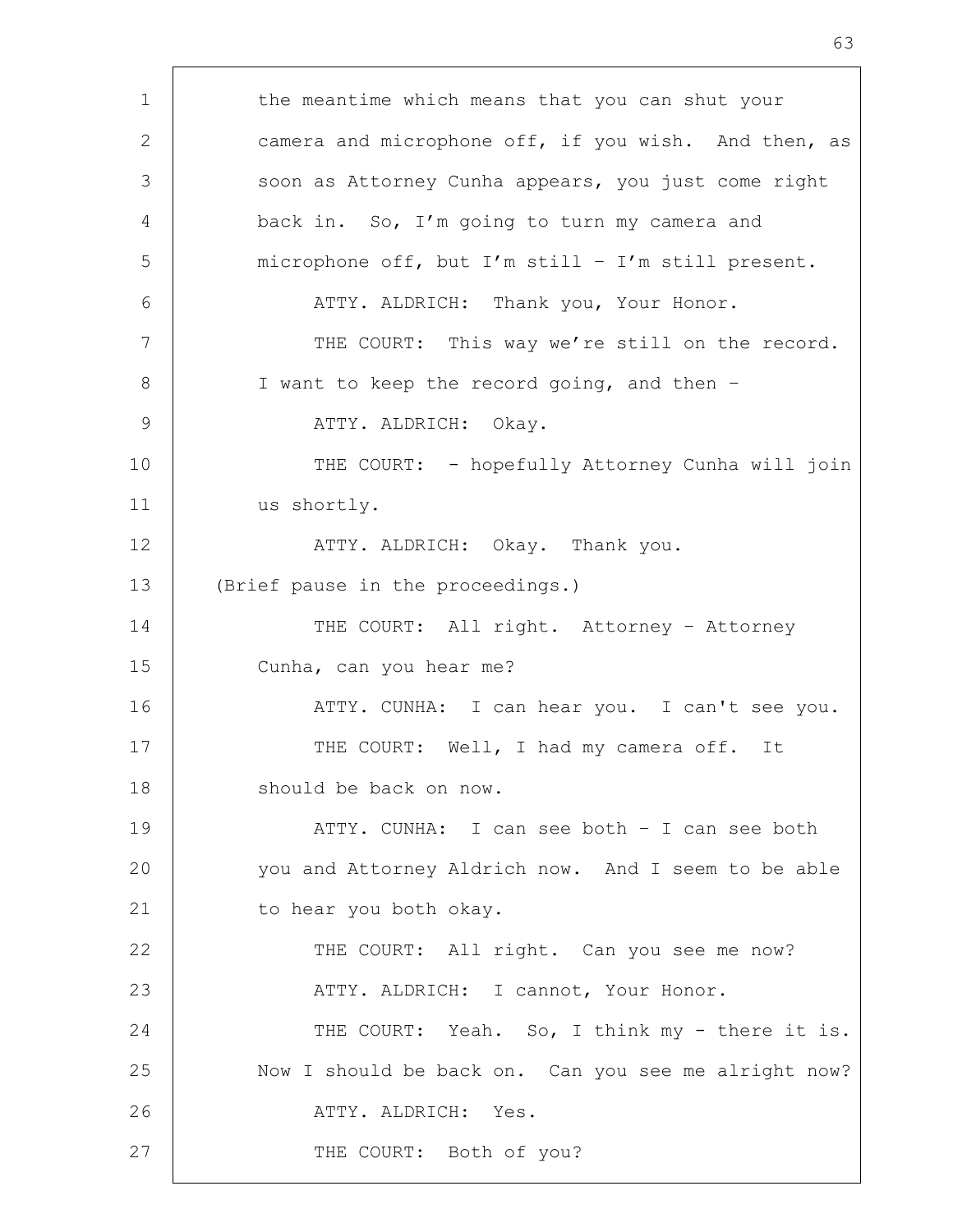1 | ATTY. ALDRICH: Yes. 2 ATTY. CUNHA: Now I can. 3 THE COURT: Okay. So, I was saying before the 4 break that you indicated that you were going to send 5 testimony from the - or a statement I should say from 6 Senator Winfield at the confirmation hearing in which 7 Senator Winfield accuses Judge Adelman of lying. I 8 | have the transcript, but I haven't been able to read 9 it because it's – because we've just got it and it's 10 kind of long. 11 Do you want to read to me the portion where 12 Senator Winfield accuses Judge Adelman of lying? Can 13 you point me to that? 14 ATTY. CUNHA: Sure. Let me - one minute, 15 please. 16 THE COURT: I assume you know where it is 17 because you – you - 18 | THE ATTY. CUNHA: I just have so much. I keep going 19 back and forth between cases and – and the transcript  $20$  and  $-$ 21 THE COURT: Okay. 22 | ATTY. CUNHA: This is – this is why I do not 23 | like the remote hearings, Judge. I'm used to the 24 old-fashioned way of having my exhibits and my papers 25 in order and... 26 THE COURT: Sure. I understand. 27 | ATTY. CUNHA: This case is very enormous. So,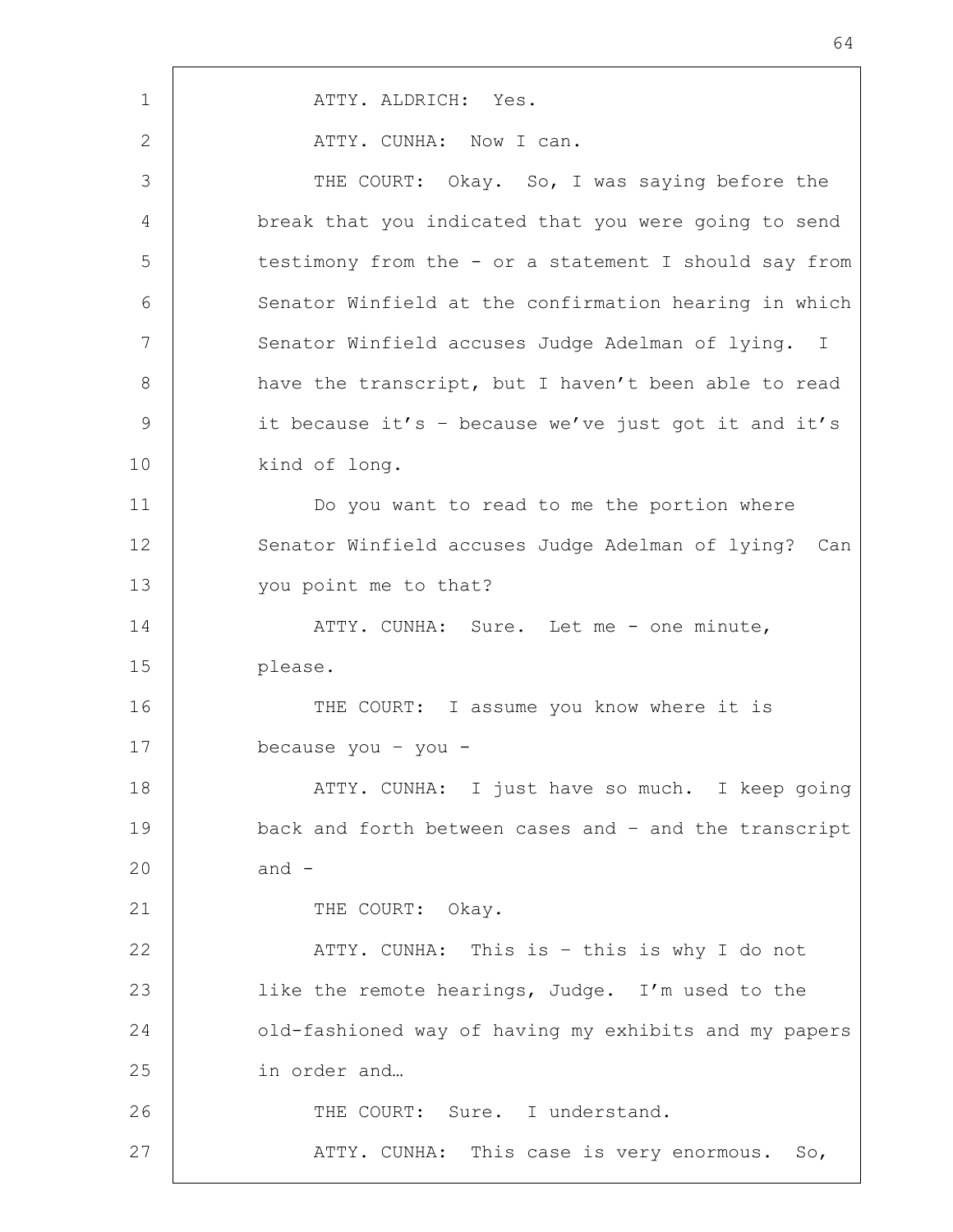| and in preparing for today, I wasn't really sure what   |
|---------------------------------------------------------|
| it was that I was going to need to rely on.             |
| Let's see, I'm just trying to go to the specific        |
| part.                                                   |
| (Brief pause in the proceedings.)                       |
| ATTY. CUNHA: Okay. So, it's his opening                 |
| remarks.                                                |
| THE COURT: Where are they in the transcript?<br>$\perp$ |
| see - give me some language because I found one spot    |
| where Senator Winfield is speaking, and he says so,     |
| I'm okay. Is it not that part or somewhere else?        |
| ATTY. CUNHA: It starts where he says he'd never         |
| had the opportunity to meet you other than your         |
| nomination hearing eight years ago. I've never          |
| appeared before you, um, and so, candidly don't know    |
| you or -                                                |
| THE COURT: Let me back up then because it must          |
| have been earlier. Okay. Uh, I don't know exactly       |
| how to frame my question, or earlier than that?         |
| ATTY. CUNHA: Let's see.                                 |
| THE COURT: Because it says thank you, question,         |
| Senator Winfield. Senator Winfield says, I - I don't    |
| know exactly how to frame my questions, but I guess     |
| the questions that surround these hearings. Is it       |
| after that?                                             |
| ATTY. CUNHA: It starts - I'm sorry, Judge.              |
| This - right with - right in the beginning, it says -   |
|                                                         |

Ē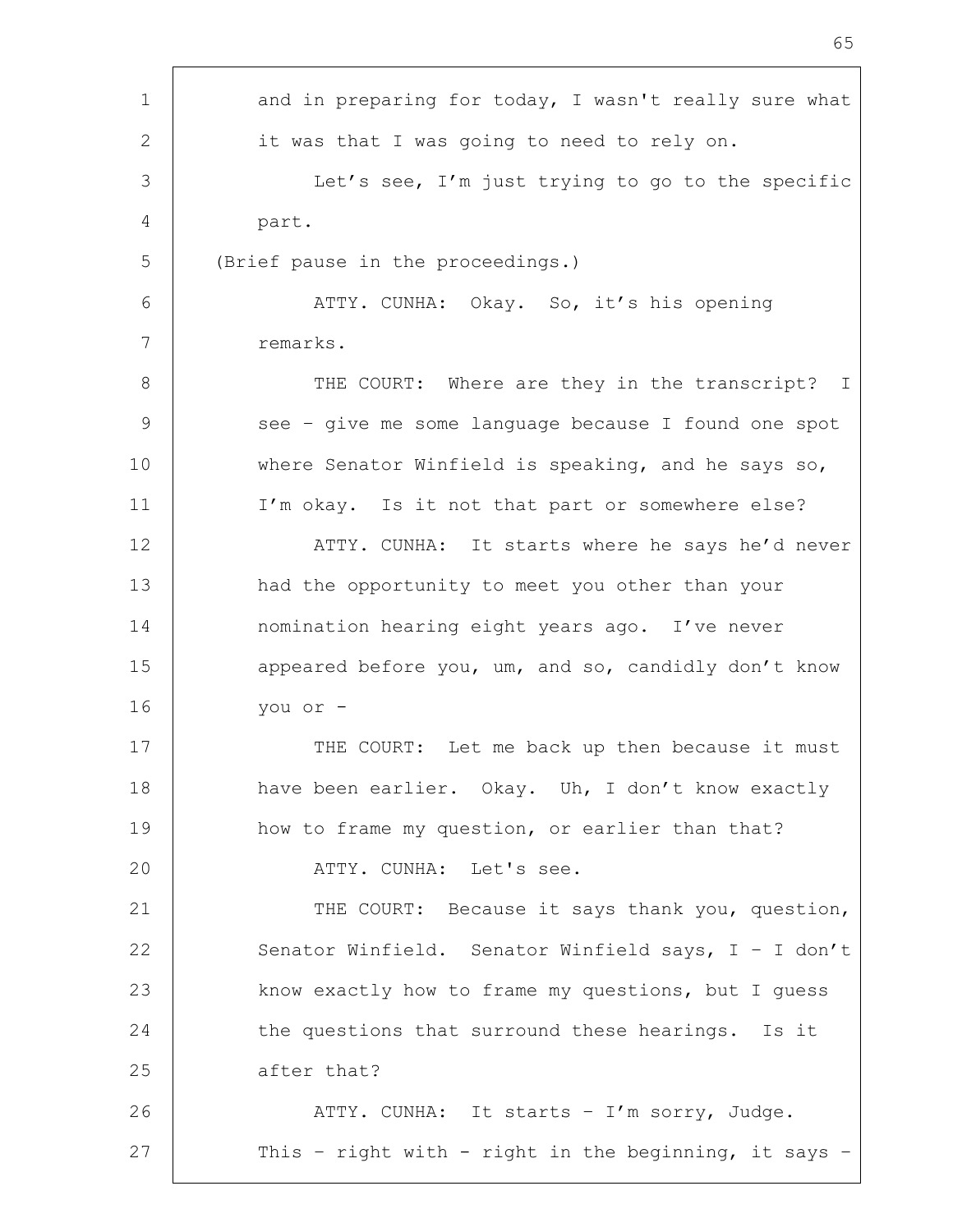| 1             | yes. So                                                |
|---------------|--------------------------------------------------------|
| 2             | THE COURT: Tell me what his first words are,           |
| 3             | that might help me spot it because it says thank you,  |
| 4             | questions, Chairman Tong, thank you, questions,        |
| 5             | Senator Winfield, and it says -                        |
| 6             | ATTY. CUNHA: Yes.                                      |
| 7             | THE COURT: - and that's like the first time            |
| 8             | he's speaking.                                         |
| $\mathcal{G}$ | ATTY. CUNHA: Right. So, the first -                    |
| 10            | THE COURT: Is that where I should look?                |
| 11            | ATTY. CUNHA: It starts - it starts with - right        |
| 12            | after Chairman Tong, and then, it says, right, $I - I$ |
| 13            | don't know exactly how to frame my questions. So, it   |
| 14            | goes into, let's see -                                 |
| 15            | THE COURT: So, Senator Winfield is speaking to         |
| 16            | Judge Adelman. He - he makes a statement. Is that      |
| 17            | where he accuses him of lying or is it later?          |
| 18            | ATTY. CUNHA: No. It's later.                           |
| 19            | THE COURT: Okay. So then, Judge Adelman                |
| 20            | speaks. And then, Senator Winfield comes back and      |
| 21            | says so, um, okay. Do you see that part if you keep    |
| 22            | qoing down -                                           |
| 23            | ATTY. CUNHA: Yes. I'm - I'm just trying to             |
| 24            | find the exact spot, Judge. I'm sorry.                 |
| 25            | THE COURT: Okay. But are you -                         |
| 26            | ATTY. CUNHA: I now have the printed paper and          |
| 27            | not my highlighted text and my computer, so I'm -      |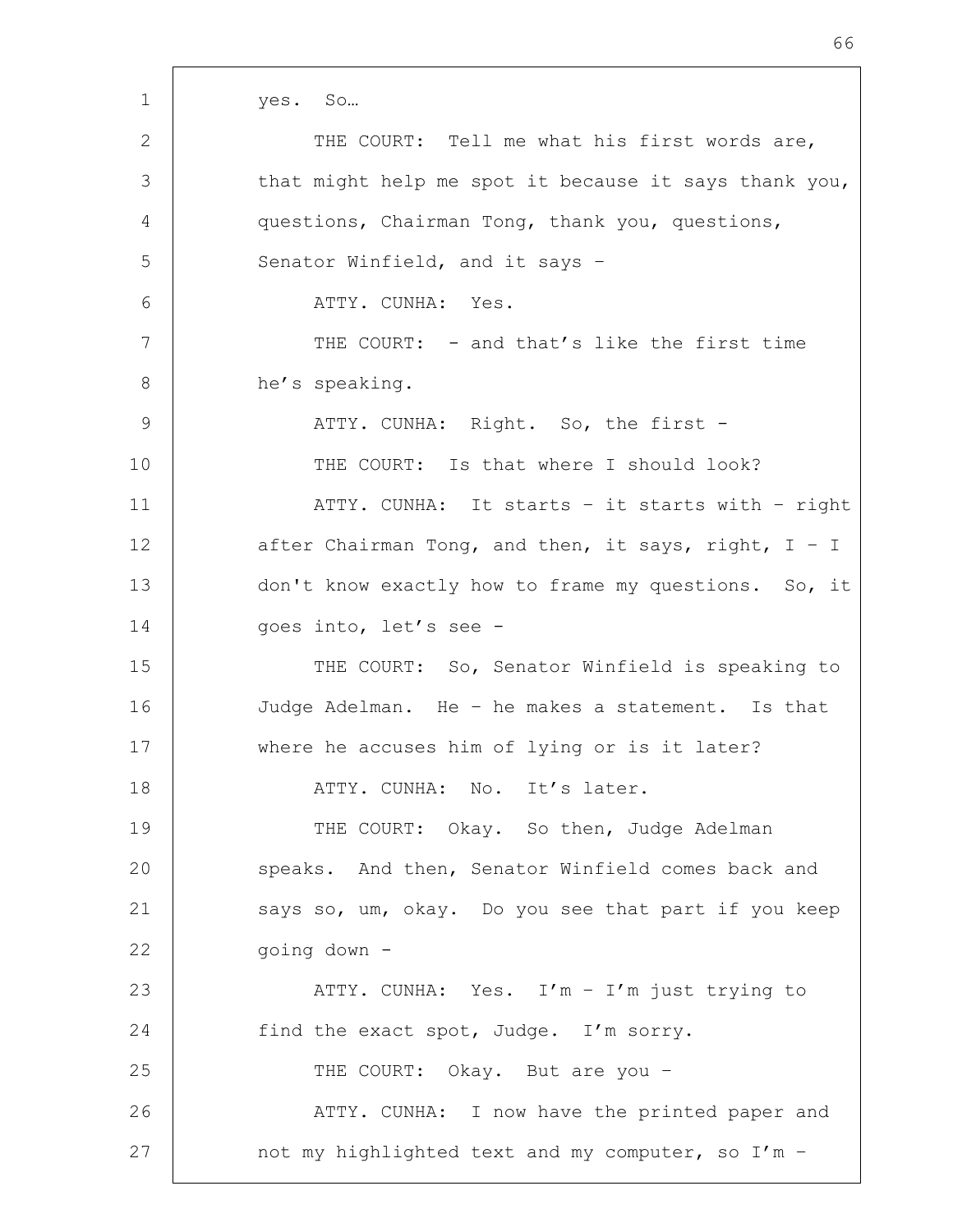1 | THE COURT: All right. So -2 | ATTY. CUNHA: I didn't want to send you 3 Something highlighted because it's now going to be 4 considered, so I sent you the whole transcript. So, 5 I just need a moment. I'm sorry. 6 THE COURT: Okay. So, I'm at the point where 7 | Senator Winfield has said something. Senator - Judge 8 | Adelman responds. 9 ATTY. CUNHA: Yes. 10 THE COURT: It looks like someone has their 11 camera on – 12 | ATTY. CUNHA: So, there's -13 THE COURT: Just a moment. Only the attorneys 14 should be on camera. So, if anyone has joined us, of 15 course they're welcome. This is a public proceeding. 16 But your – your camera and your microphone should be 17 off. So, if your camera and microphone aren't off, 18 **please** turn them off. 19 | All right. Now I have just Ms. Aldrich and Ms. 20 Cunha. 21 | So, Senator Winfield then comes back after Judge 22 Adelman speaks and says, so, um, okay. Do you see 23 that part? 24 ATTY. CUNHA: Yes. 25 THE COURT: Is this the section -26 | ATTY. CUNHA: And then he -27 | THE COURT: - where -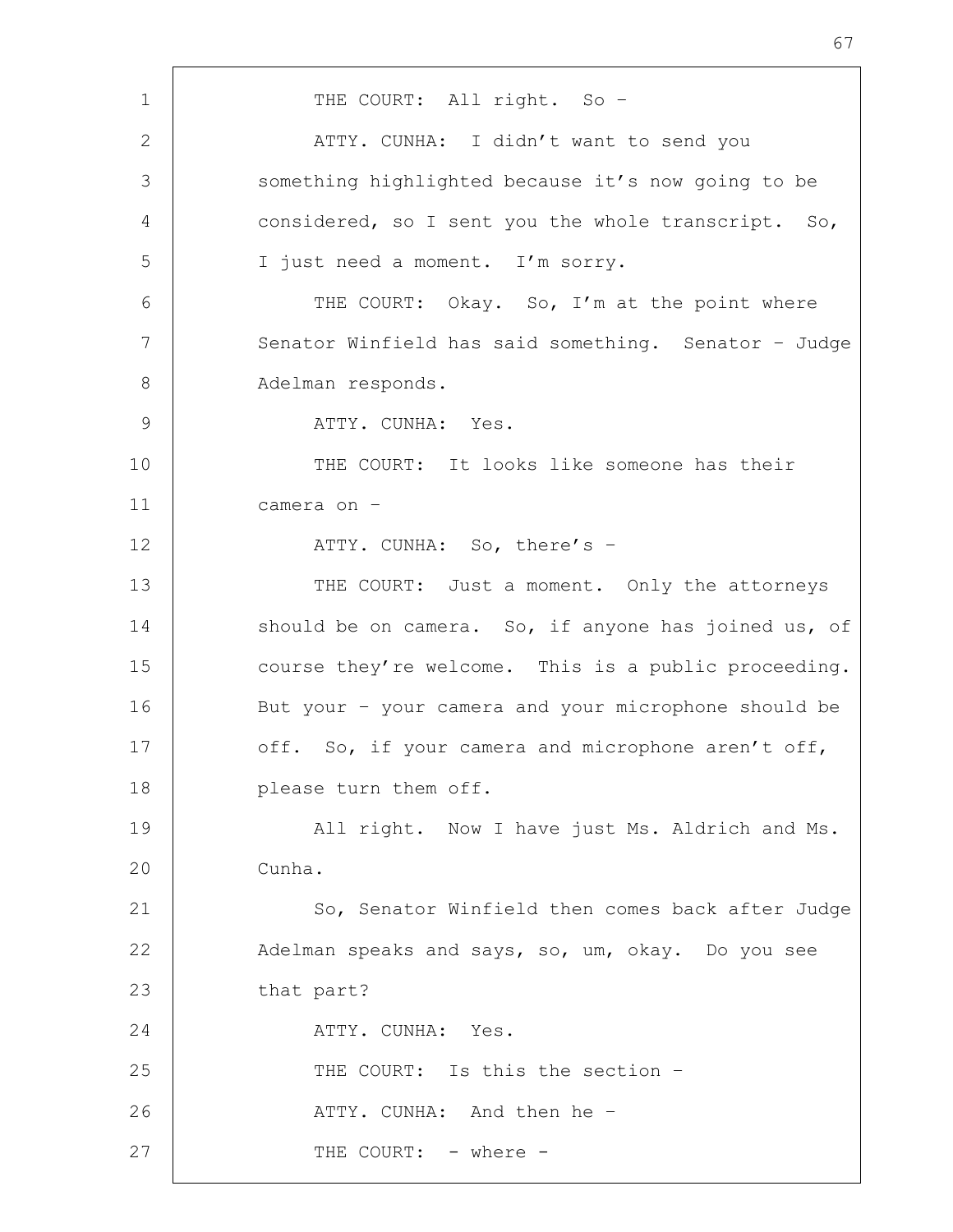1 | ATTY. CUNHA: This is - this is where Senator 2 | Winfield starts to talk about and -3 THE COURT: Right. I have that section. But is 4 that where he accuses him of lying? If so, where? 5 ATTY. CUNHA: So, he starts saying that - down 6 in the third paragraph, he's challenging the judge 7 | saying that the person is incapable of following 8 orders and then -9 THE COURT: Let me read that part, it says, but 10 you seem to indicate that that's one of the - when 11 you see that it indicates to you that a person will 12 be incapable of following orders and so maybe what 13 I'm trying to ask you is if you could speak a little 14 more about that because that to me to be honest with 15 you is if that's your perspective that's concerning. 16 That isn't a claim of him lying, is it? 17 | ATTY. CUNHA: Not – not yet but it – it develops 18 | - the - the claim of him lying is based on the 19 questions that are posed to Judge Adelman by Senator 20 Winfield. So - 21  $\vert$  THE COURT: Yeah. But I – I want to be clear. 22 You said Senator Winfield accused Judge Adelman of 23 lying. And I have asked you to show me where that 24 is. 25 That wasn't it. So does it come later? Because 26 | the next thing you have is Judge Adelman responds to 27 it. Senator Winfield says, thank you, I appreciate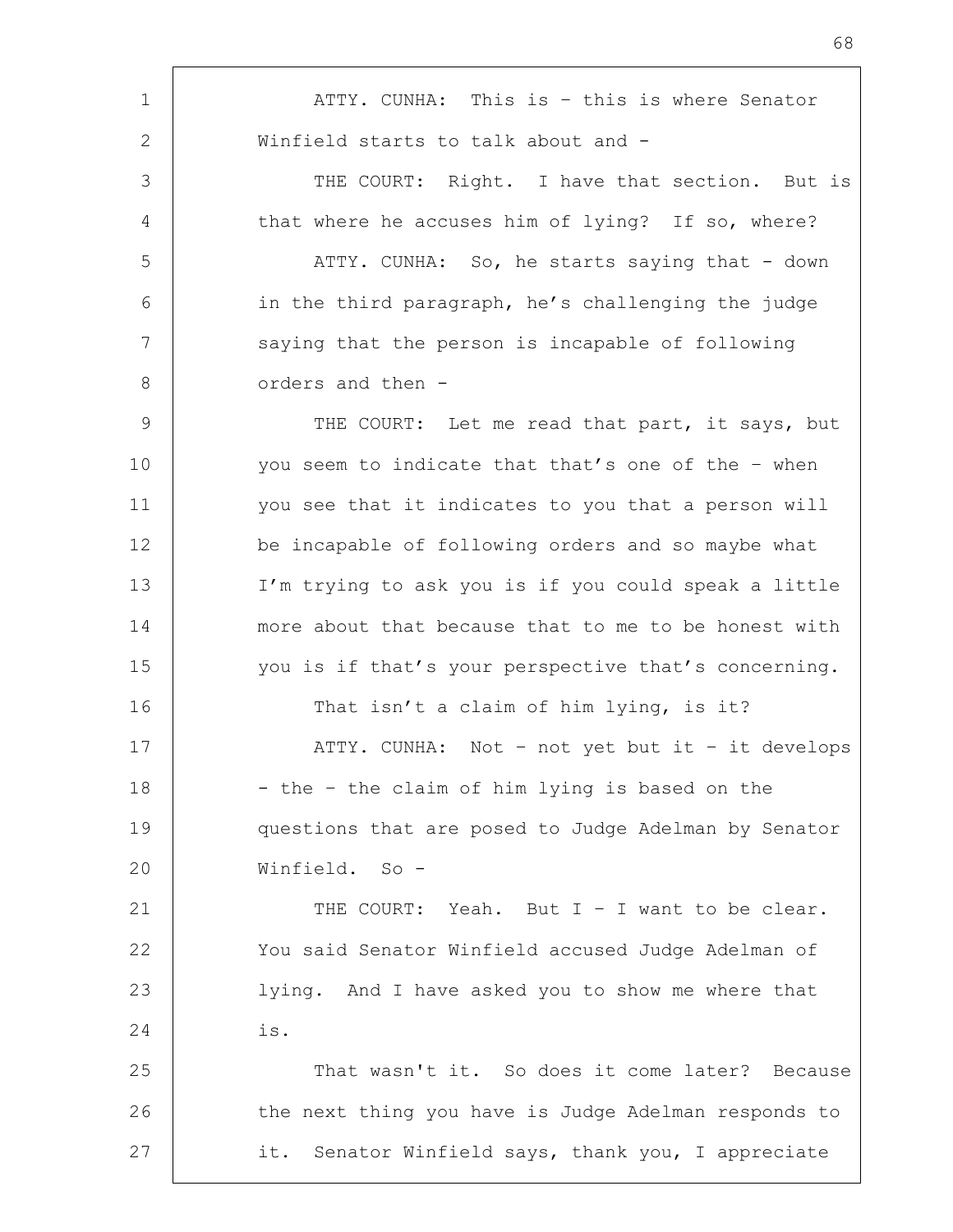| $\mathbf 1$ | your responses. Now, if I look through the rest of    |
|-------------|-------------------------------------------------------|
| 2           | the transcript, let's see if there's anything more by |
| 3           | Senator Winfield. Looking for Senator Winfield,       |
| 4           | looking for Senator Winfield, looking.                |
| 5           | ATTY. CUNHA: No. I think -                            |
| 6           | THE COURT: He never speaks again.                     |
| 7           | ATTY. CUNHA: I think it's part - let's see.           |
| 8           | Hold on.                                              |
| 9           | THE COURT: As far as I can tell - I've read the       |
| 10          | - there are two places Senator - three places Senator |
| 11          | Winfield speaks. He asks a question and in that       |
| 12          | question he doesn't accuse Judge Adelman of lying.    |
| 13          | Then, he asks another question. He doesn't accuse     |
| 14          | Judge Adelman there of lying. And then, he says       |
| 15          | thank you, I have no more questions and doesn't speak |
| 16          | again.                                                |
| 17          | So, do you press your claim that Senator              |
| 18          | Winfield (indecipherable)?                            |
| 19          | ATTY. CUNHA: He absolutely accuses Judge              |
| 20          | Adelman of not being honest. And I might have given   |
| 21          | you the - the wrong transcript. It was the day that   |
| 22          | they were being nominated, and Judge - Judge - sorry  |
| 23          | - Senator Winfield specifically opposes Judge         |
| 24          | Adelman's nomination. And he states clearly and       |
| 25          | distinctly why, and I've got it -                     |
| 26          | THE COURT: Your claim is that he specifically         |
| 27          | accused Judge Adelman at the Judiciary Committee of   |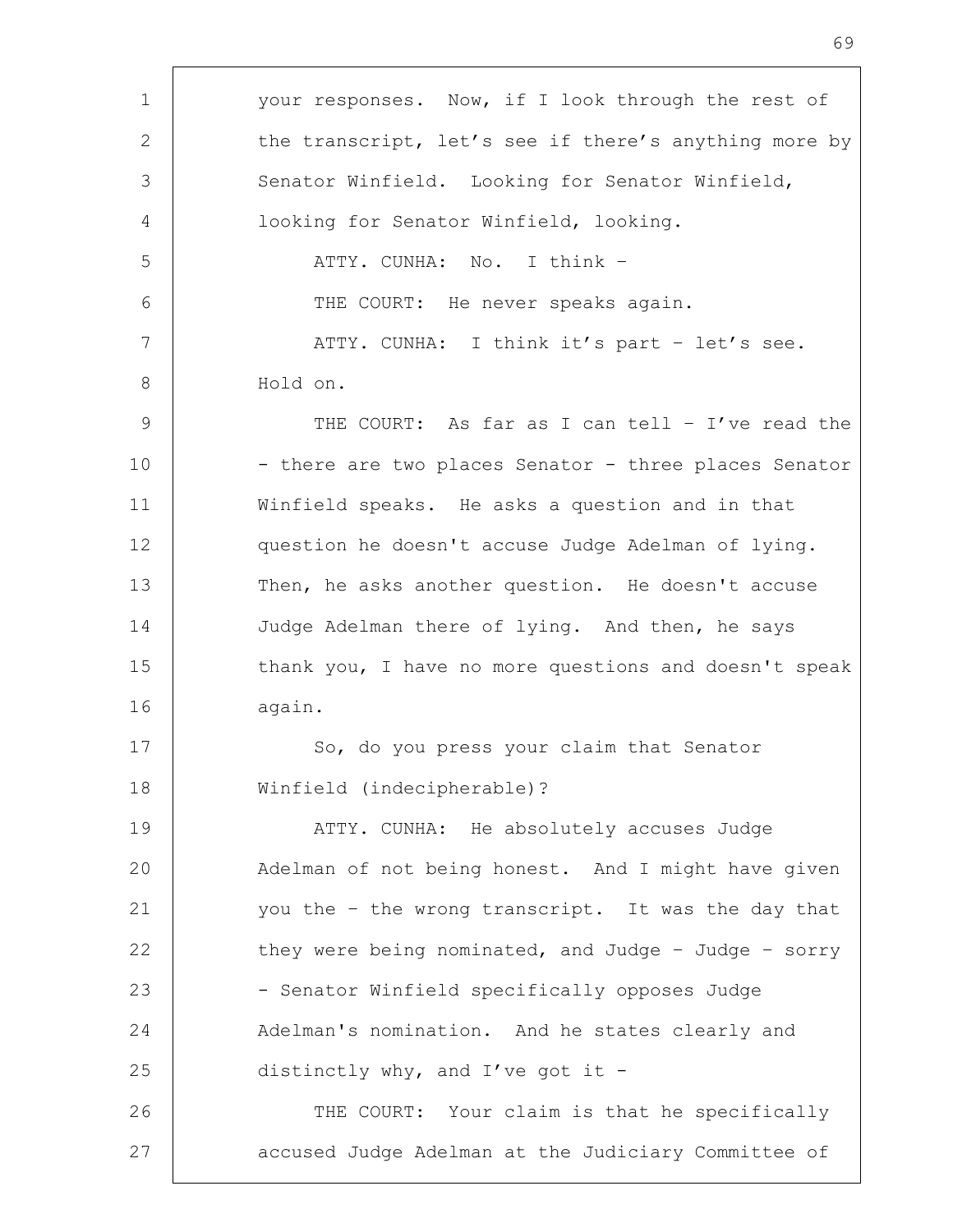lying. So –

2 ATTY. CUNHA: Of not being honest -

| ↩             | INTIT. CONTIN. OF NOT DUTING NONCSU                  |
|---------------|------------------------------------------------------|
| 3             | THE COURT: - you've given me - you've given me       |
| 4             | this, and it doesn't use - it doesn't say anything   |
| 5             | like that. If there's something else you want to     |
| 6             | direct me to, fine. But this doesn't say it.         |
| 7             | Do you want to - do you want to move on from         |
| $8\,$         | there?                                               |
| $\mathcal{G}$ | ATTY. CUNHA: Can we move on, Judge? I                |
| 10            | apologize. I wasn't sure what I was going to need,   |
| 11            | but I will get it to you during the lunch break and  |
| 12            | Attorney Aldrich along with I can give you the       |
| 13            | written list verbally of the names, but I have my    |
| 14            | staff tying it right now. I had it written out with  |
| 15            | the docket numbers and the names. I'm happy to put   |
| 16            | that on the record or I could -                      |
| 17            | THE COURT: And this is -                             |
| 18            | ATTY. CUNHA: Of all the cases.                       |
| 19            | THE COURT: Yeah. These are cases in which you        |
| 20            | - you claim that if I look at these the pattern that |
| 21            | will emerge is the Jewish conspiracy we've been      |
| 22            | talking about -                                      |
| 23            | ATTY. CUNHA: The pattern -                           |
| 24            | THE COURT: - Judge - Judge - Judge Adelman,          |
| 25            | Judge Grossman, Ms. Aldrich, and Ms. Hurwitz; right? |
| 26            | ATTY. CUNHA: No. The -                               |
| 27            | THE COURT: No?                                       |
|               |                                                      |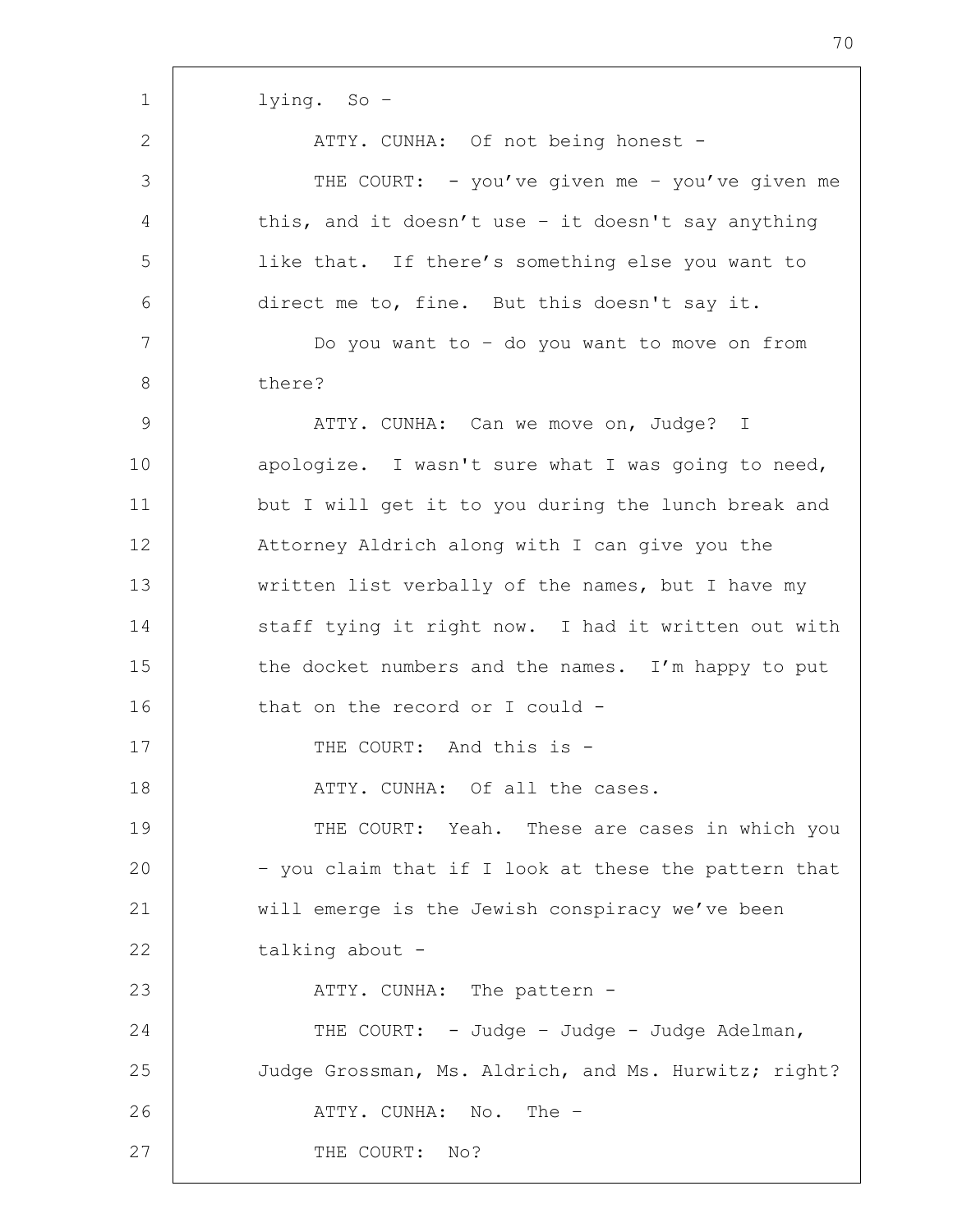1 | ATTY. CUNHA: The cases will establish Judge 2 Adelman's specific bias against mothers of domestic 3 violence trying to protect their children from harm 4 where he takes their custody away from them - 5 THE COURT: (indecipherable) – victims of 6 domestic harm? 7 | ATTY. CUNHA: Correct. 8 | THE COURT: Okay. Let's - we can go on and move 9 | on to this other topic because this may relate to the 10 | gender bias you've talked about. 11 | ATTY. CUNHA: This - this -12 THE COURT: But, in terms of the - of what you -13 in terms of what you said about favoring Jews over 14 non-Jews, you – you – you – there isn't a list of 15 cases that you're pointing to me about that; is that 16 – is that right? 17 | ATTY. CUNHA: There - there is not, Judge. 18 | And -19 THE COURT: Okay. 20 | ATTY. CUNHA: - just to be clear - just to be 21 very clear on that, right, I want – I want you to 22 | understand, Your Honor,  $I - I$  do not have a specific 23 evidentiary trail to support the Jewish faith 24 biasness. It is something that has been pointed out 25 to me recently when I have had a flurry of people 26 sending me their cases. And upon reading them, there 27 is a consistent pattern of professionals that are all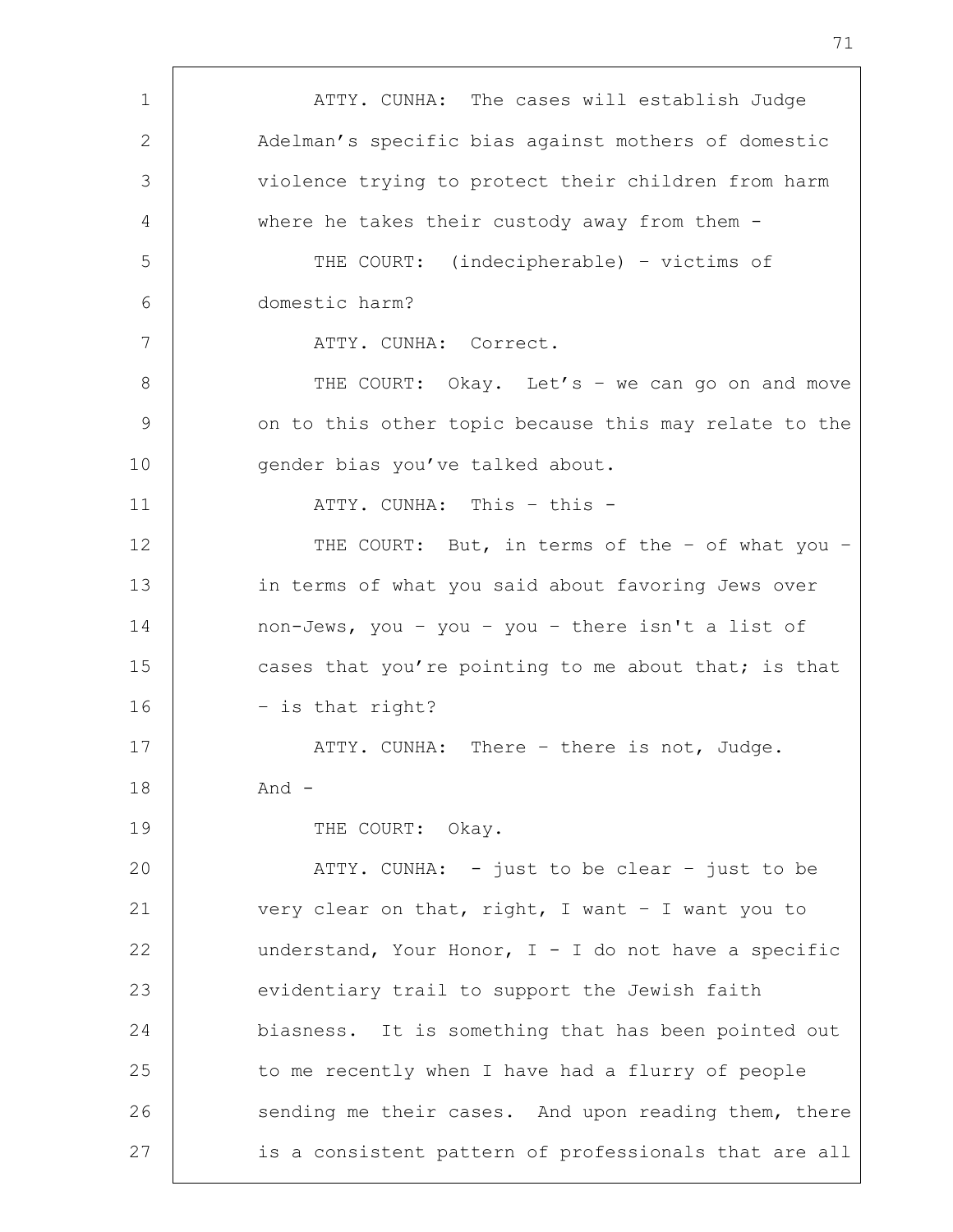| $\mathbf 1$    | within the Jewish faith. And that was pointed out to  |
|----------------|-------------------------------------------------------|
| 2              | me. It is not something that I have ever thought of   |
| 3              | or even imagined to be the situation. But, when -     |
| $\overline{4}$ | THE COURT: (indecipherable)                           |
| 5              | ATTY. CUNHA: - it was pointed out to me -             |
| 6              | THE COURT: Go ahead.                                  |
| 7              | ATTY. CUNHA: - it seemed to be very consistent        |
| 8              | with what is occurring here in this case because it   |
| 9              | was also pointed out to me that Attorney Aldrich,     |
| 10             | Attorney Hurwitz, Dr. Biren Caverly, Dr. Horowitz,    |
| 11             | they are all of the Jewish faith, as is Judge         |
| 12             | Adelman.                                              |
| 13             | I - it never dawned on me that that was               |
| 14             | something that was even a remote possibility until it |
| 15             | came to my attention in preparing for this hearing.   |
| 16             | But I do believe -                                    |
| 17             | THE COURT: That's circumstantial - to be clear,       |
| 18             | that's circumstantial evidence is what you want me to |
| 19             | consider on that (indecipherable) is that right?      |
| 20             | ATTY. CUNHA: Correct. Yes.                            |
| 21             | THE COURT: Okay. All right. And so, are we            |
| 22             | done with that question? Do you want to move to the   |
| 23             | gender issue?                                         |
| 24             | ATTY. CUNHA: We - we are, Judge, because I            |
| 25             | don't want anyone - this is not something that I had  |
| 26             | thought about, dreamed of, or looked at. It is        |
| 27             | something that the pattern was brought to my          |
|                |                                                       |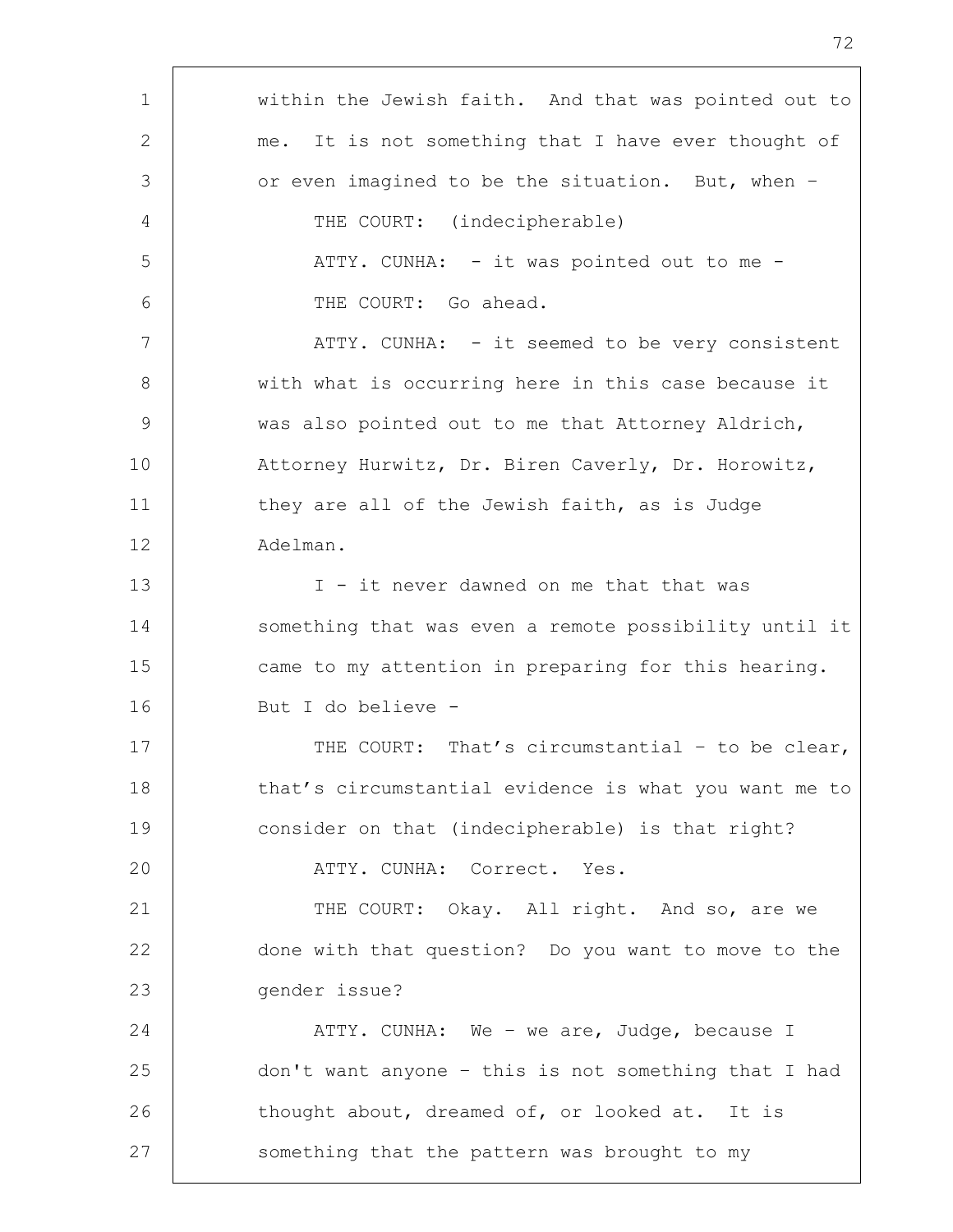| $\mathbf 1$ | attention. And, based on it being brought to my      |
|-------------|------------------------------------------------------|
| 2           | attention, it appears to be consistent very sadly.   |
| 3           | THE COURT: Right. So, that's -                       |
| 4           | ATTY. CUNHA: Whether -                               |
| 5           | THE COURT: So, that's part of the three things       |
| 6           | that you want me to consider; right?                 |
| 7           | ATTY. CUNHA: Yes.                                    |
| 8           | THE COURT: Okay. So, why don't we go then -          |
| 9           | you were talking specifically about cases that show  |
| 10          | he has a bias - now, this is what I need to          |
| 11          | understand - is it against women or is it against    |
| 12          | mothers who are victims of domestic violence? I      |
| 13          | wasn't - is it a specific category of women or are   |
| 14          | you saying that he's against all women?              |
| 15          | ATTY. CUNHA: I believe it's a specific category      |
| 16          | of women. When a - when a protective mother comes to |
| 17          | court and raises concerns of abuse either with the   |
| 18          | children or with the family as a whole or with them  |
| 19          | individually, they ultimately end up divested of     |
| 20          | their custody with the - with either zero or very    |
| 21          | minimal of the proportionate share of the marital    |
| 22          | assets and for a period of time homeless during the  |
| 23          | pendency of the proceedings. Those are -             |
| 24          | THE COURT: Okay. So, you claim relate - that -       |
| 25          | that's part of your claim about this case, too;      |
| 26          | right?                                               |
| 27          | ATTY. CUNHA: Yes.                                    |
|             |                                                      |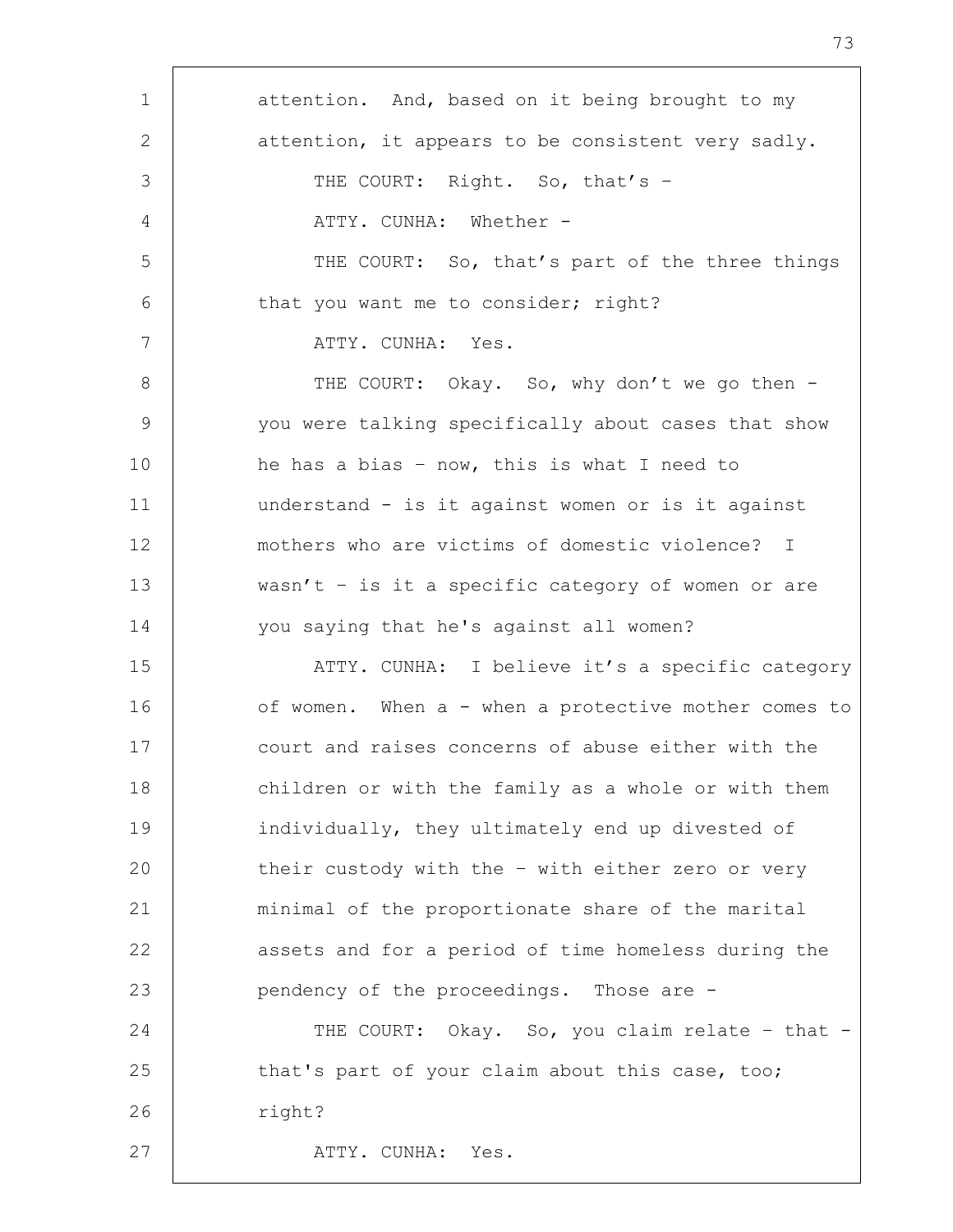1 | THE COURT: So, you claim that this - your 2 client - and I'm not trying the case, so I'm not as 3 familiar with the facts as everybody else is. But 4 you claim that in this case your client was a victim  $5$  of - of domestic violence; is that right? 6 ATTY. CUNHA: Yes. Coercive control. 7 THE COURT: Coercive - in the form of coercive 8 control; right? 9 ATTY. CUNHA: Yes. 10 **THE COURT:** Coercive control. And that because 11 | - because she claims that, Judge Adelman is against 12 her or just doesn't take her seriously when he ought 13 to? I'm not sure which one it is. 14 ATTY. CUNHA: I – I believe what happened in 15 this case is that the  $-$  a  $-$  a very unfortunate theory 16 of parental alienation seems to bear its ugly head in 17 Some of these cases. And, in this particular case, 18 that theory was pursued by Mr. Ambrose and the 19 | evidence did not support it. 20 | But this is where Attorney Aldrich and Attorney 21 Hurwitz and Judge Grossman I believe manipulate the 22 erecord to try and support parental alienation. And, 23 when I get to Judge Adelman and I give him supporting 24 evidence and law that was not followed, specifically 25 ignored, he further ignores it. And, instead of 26 | righting the wrong, he literally denies my client's 27 due process rights and ultimately allows my client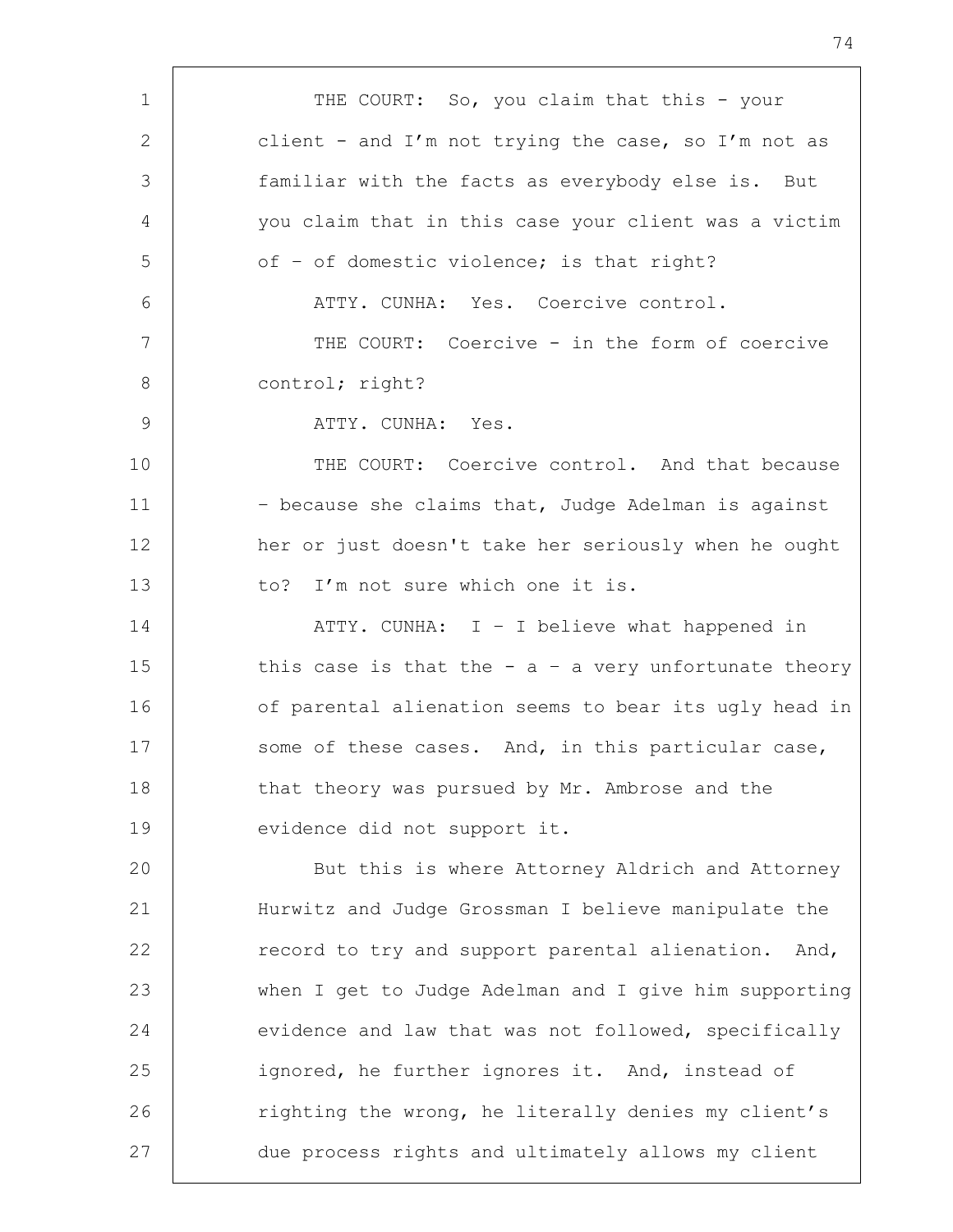1 and the children to be continuously victimized by Mr. 2 Ambrose with the assistance of his attorney and 3 Attorney Hurwitz. And this is at the - the - the 4 sole control of Judge Adelman which is what he has 5 **consistently done in many other cases.** 6 | THE COURT: Okay. So, let's - let's parse that 7 | out, then. You're saying that - so, you're claiming 8 | he wrongly did not give your client a fair hearing 9 about her claims and then assumed wrongly without 10 support that there was parental alienation; in other 11 | words, that the child was alienated from your client; 12 is that right? 13 ATTY. CUNHA: No. I – I don't – I don't think 14 he could support that claim. I think what he tried 15 to do because he can't support parental alienation is 16 they then come up with these trumped-up claims that 17 | my client violated court orders which, essentially, 18 are not really court orders. 19 | THE COURT: Yeah. 20 | ATTY. CUNHA: And I'll - I'll give you example. 21 Okay. 22 THE COURT: Back up for one second, you're now 23 telling me, in other words, that Judge Adelman did 24 not include - conclude there was parental alienation, 25 that he prejudiced your client by finding - or by 26 | saying she violated court orders; is that what -27 ATTY. CUNHA: Well, let - let's look at the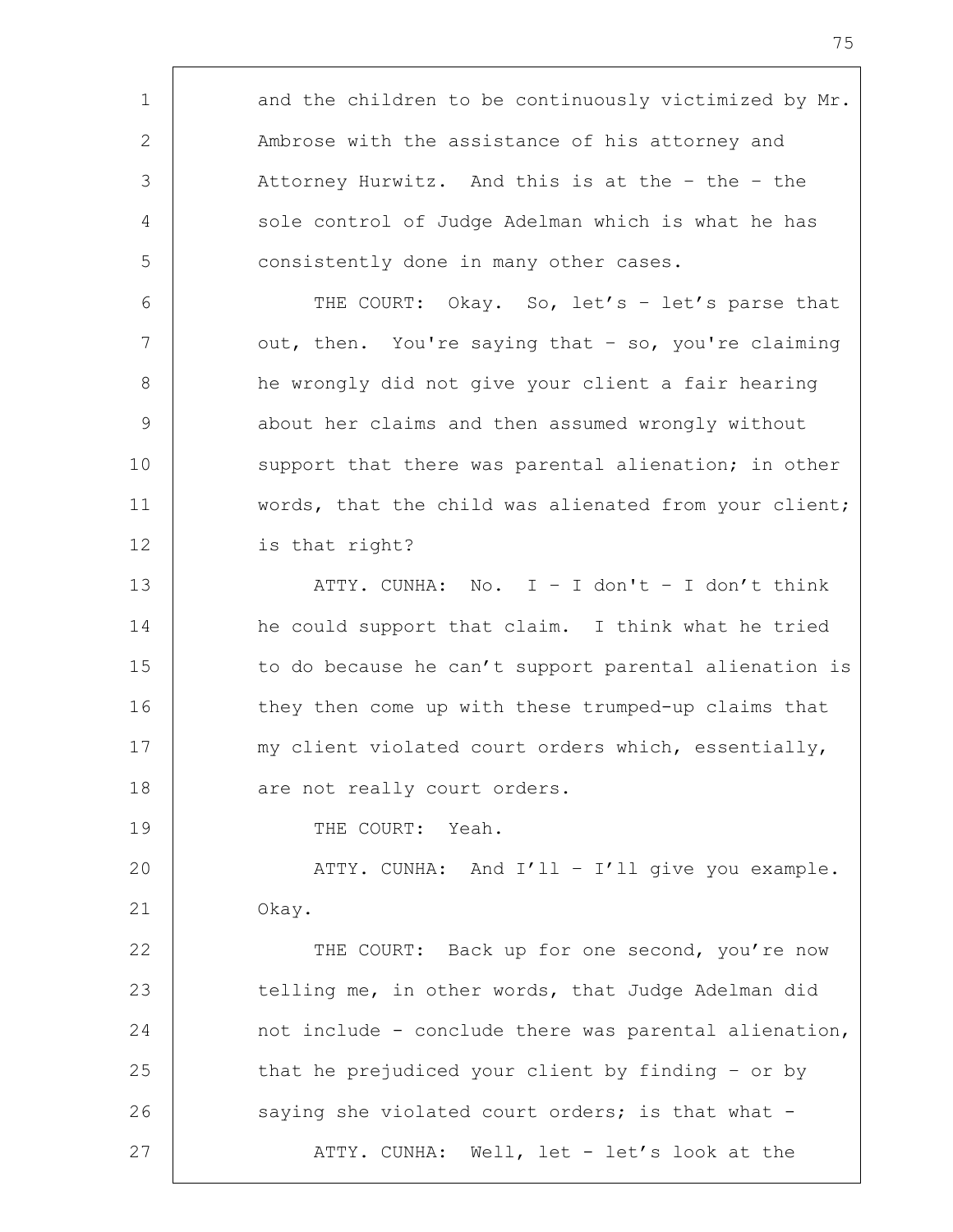| $\mathbf 1$     | October - I think it's the October 20 <sup>th</sup> or October |
|-----------------|----------------------------------------------------------------|
| 2               | 21st orders entered by Judge Adelman.                          |
| 3               | THE COURT: In this year?                                       |
| 4               | ATTY. CUNHA: In this year.                                     |
| 5               | THE COURT: 2021 orders.                                        |
| 6               | ATTY. CUNHA: Those - those orders are so                       |
| $7\phantom{.0}$ | illegal and without factual basis in complete                  |
| 8               | violation of every potential constitutional and                |
| $\mathsf 9$     | statutory right that it is a complete derelict of              |
| 10              | what our judicial system stands for. And this is               |
| 11              | what happens, I appear $-$                                     |
| 12              | THE COURT: Okay. But you want me to draw - so,                 |
| 13              | there's this first thing - one thing you're saying is          |
| 14              | that this is legally based so he made a legally basis          |
| 15              | ruling. Then, you want me to take the next step                |
| 16              | which is that he did this because he is prejudiced             |
| 17              | against mother's who raise questions of abuse; is              |
| 18              | that right?                                                    |
| 19              | ATTY. CUNHA: Protective mothers, yes.                          |
| 20              | THE COURT: Okay. So, then, are you saying that                 |
| 21              | the reason that this is about a bias or prejudice is           |
| 22              | because I could look over a pattern of cases and he            |
| 23              | consistently rejects claims by mothers who raise               |
| 24              | issues of abuse? Is that what I'd find?                        |
| 25              | ATTY. CUNHA: Yes. And -                                        |
| 26              | THE COURT: Let me make a note because -                        |
| 27              | ATTY. CUNHA: Okay.                                             |
|                 |                                                                |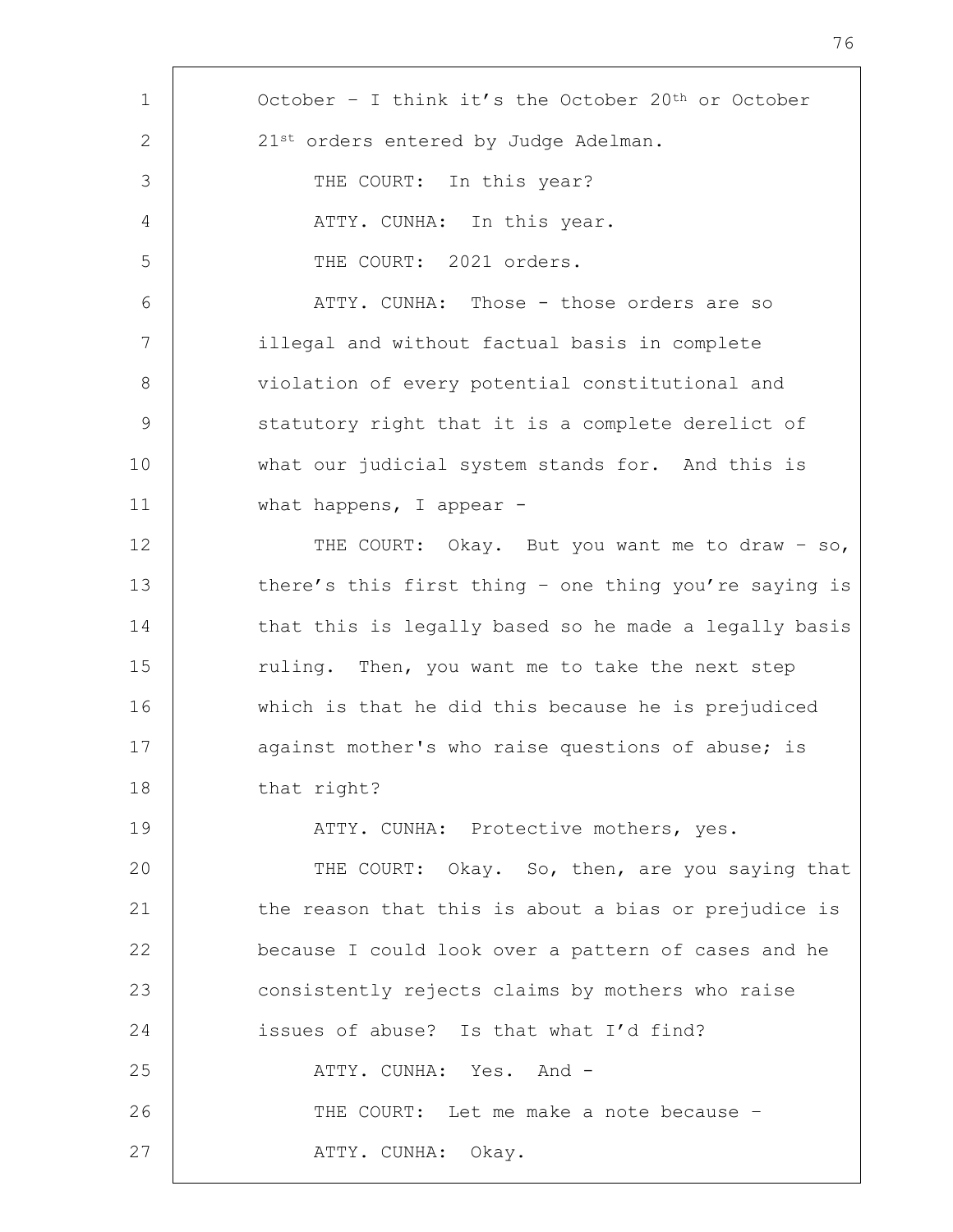1 | THE COURT: - that's - I want to - because I 2 think you're going to give me some cases; right? And 3 I'm going to - 4 ATTY. CUNHA: Yes. 5 THE COURT: - look and see if there's a pattern 6 that whenever a mother raises a concern about abuse, 7 | that that person I think you said they lose custody, 8 they end up with minimal assets. He basically goes 9 after them is what I gather you're saying. 10 | ATTY. CUNHA: Yes. 11 | THE COURT: Let me just make one note about that 12 and then you can continue. 13 (Brief pause in the proceedings.) 14 THE COURT: Okay. So, that was one point. So, 15 you - you want me to conclude that, first of all, he 16 made a baseless ruling; and that, second of all, it's 17 | The st's linked to a bias or prejudice because he 18 | always does that sort of thing; right? 19 | THE ATTY. CUNHA: Yes. Yes. 20 THE COURT: Okay. So, what - what else was 21 there about it that would connect it to bias or 22 prejudice? 23 | ATTY. CUNHA: So, I want to give you the exact 24 order number and -25 THE COURT: I think I've seen the order you're 26 talking about. Is this about your client having to 27 sign something and do certain things? Is that what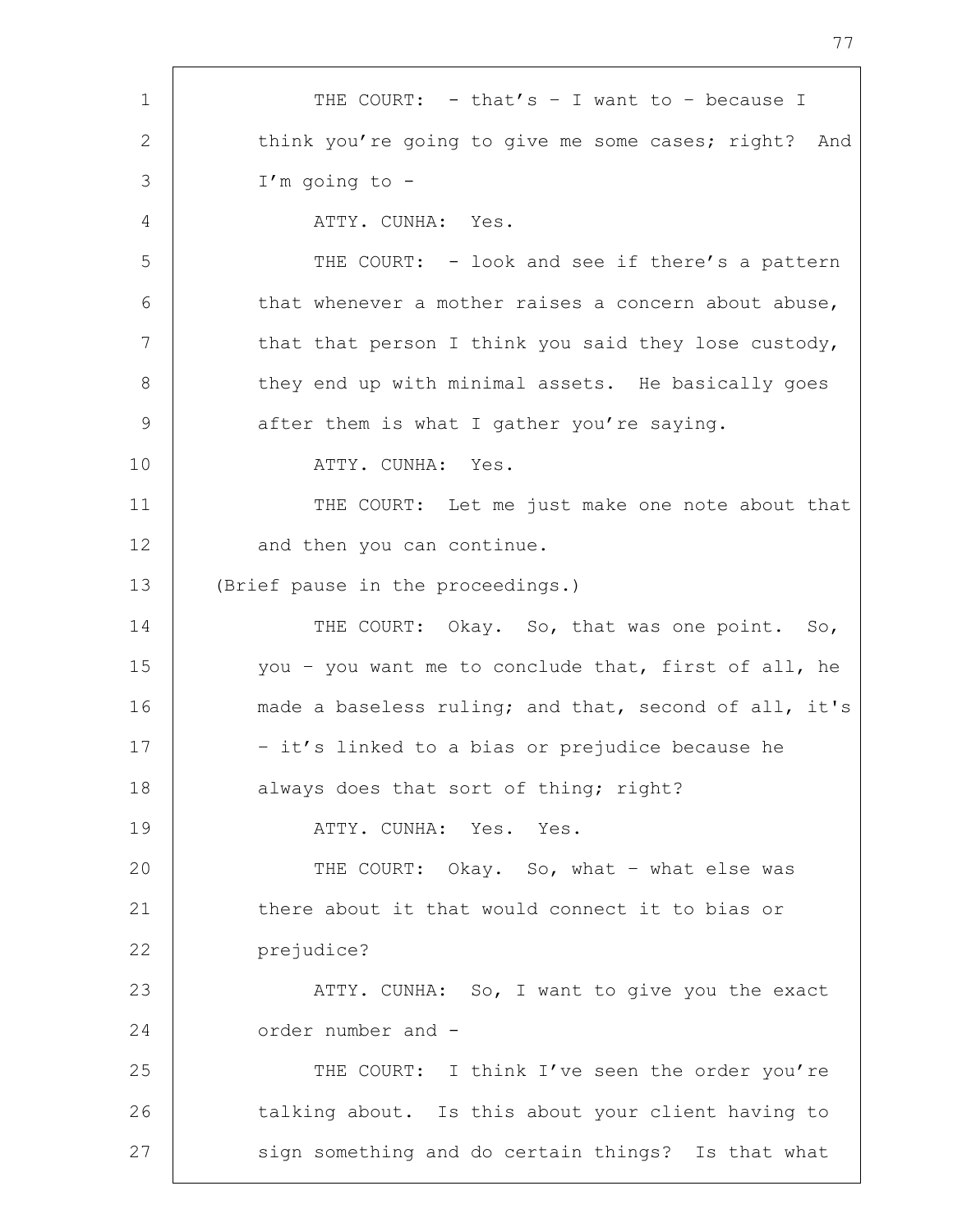| $\mathbf{1}$ | you're talking about?                                 |
|--------------|-------------------------------------------------------|
| $\mathbf{2}$ | ATTY. CUNHA: Exactly.                                 |
| 3            | THE COURT: I know which one that is, but $I - I$      |
| 4            | wrote down the number you gave me. But I can find     |
| 5            | that order.                                           |
| 6            | ATTY. CUNHA: So, the problem with that is Judge       |
| 7            | Adelman - that order, essentially, is an order of     |
| $8\,$        | restraint. And not only does he order my client to    |
| 9            | sign federal and state tax returns which could        |
| 10           | jeopardize her and put her in penalty of both federal |
| 11           | and state law after he has been put on notice time    |
| 12           | and time again that Mr. Ambrose has purposely refused |
| 13           | to allow my client access to the information he       |
| 14           | provided to the accountants to prepare those returns. |
| 15           | THE COURT: I think I read one of the things you       |
| 16           | said was if the tax return isn't telling the truth    |
| 17           | your client shouldn't have to sign that. So, I think  |
| 18           | I understand why you're claiming that this was not a  |
| 19           | good order. But that would be one thing as to         |
| 20           | whether it's not a good order.                        |
| 21           | The second question is whether it shows a bias        |
| 22           | or prejudice. One thing you've told me about that is  |
| 23           | that I should look, and I'll see a pattern of these   |
| 24           | things across these cases. Is there something else    |
| 25           | on this point or is that everything?                  |
| 26           | ATTY. CUNHA: Well, on that particular point on        |
| 27           | that part of the order, Judge, it is my position      |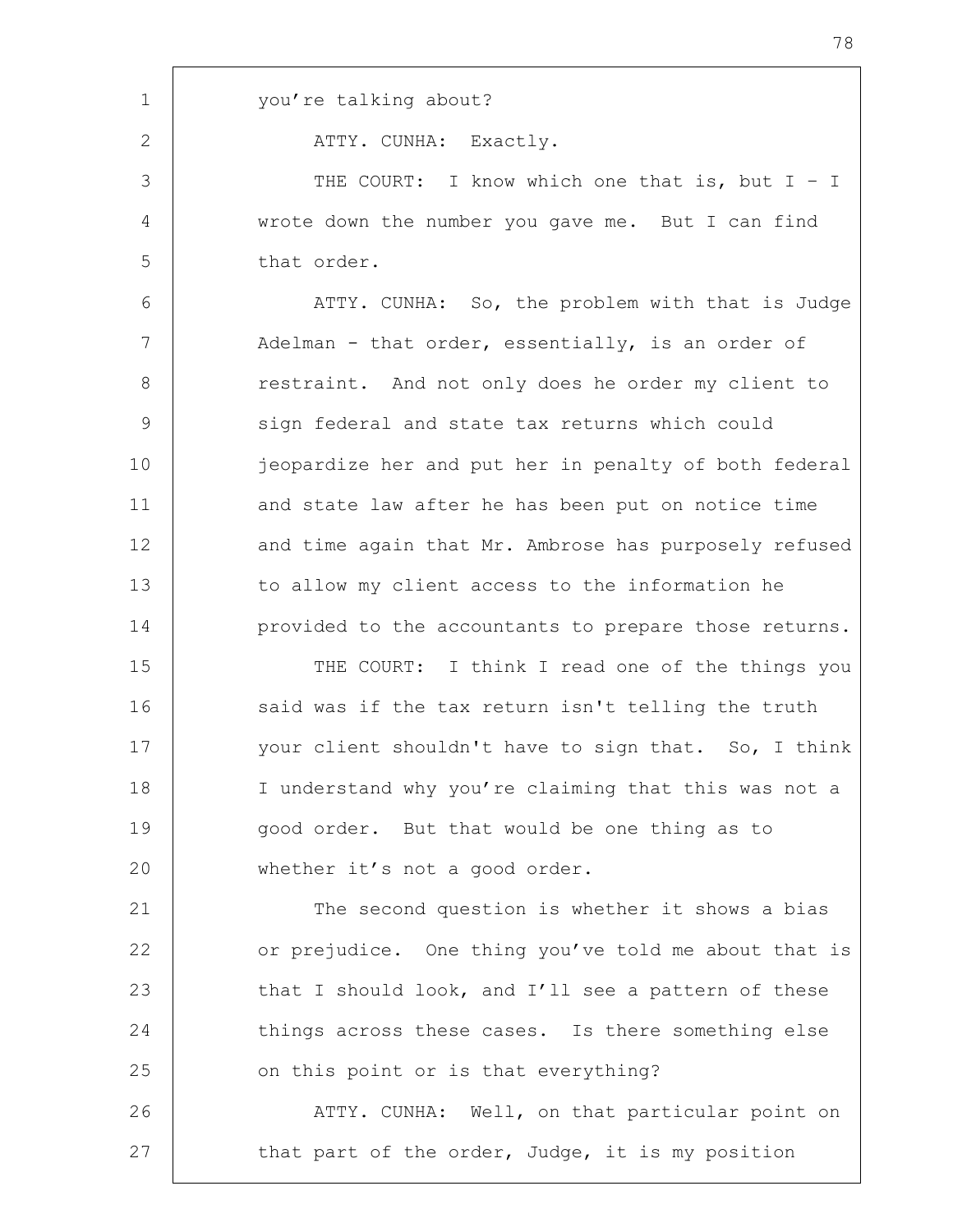| $\mathbf 1$     | that's an illegal order. He is ordering my client to  |
|-----------------|-------------------------------------------------------|
| 2               | engage in illegal conduct.                            |
| 3               | THE COURT: Right. But let's - I'm not going to        |
| 4               | - it's not my job to decide whether the order is good |
| 5               | or not. Maybe it is and maybe it isn't.               |
| 6               | The question is, is this because of - maybe he's      |
| $7\phantom{.0}$ | legally correct. Maybe he's legally incorrect. But    |
| 8               | remember, we've been talking about it isn't a         |
| $\mathcal{G}$   | question of whether he's legally right or wrong.      |
| 10              | It's a question of whether that legal right or wrong  |
| 11              | can be connected to a bias or prejudice that should   |
| 12              | disqualify him. You've said one thing. He does this   |
| 13              | all the time, and I can look at that. And he - and    |
| 14              | that every time that somebody like your client comes  |
| 15              | in front of him, he - you said basically they lose    |
| 16              | custody, and they get a minimum of assets. It sounds  |
| 17              | like that's the basis on which you're making that     |
| 18              | claim.                                                |
| 19              | So, are there other $-$ is there other pieces of      |
| 20              | evidence on the bias against mothers who have - who   |
| 21              | raise questions about abuse? Oh, you may have frozen  |
| 22              | again.                                                |
| 23              | ATTY. CUNHA: No. On - on that particular              |
| 24              | order, the - the judge started out the hearing that   |
| 25              | day by attacking me because I filed a request for     |
| 26              | injunctive relief. So, the judge literally - Judge    |
| 27              | Adelman literally violates my rights and my client's  |

r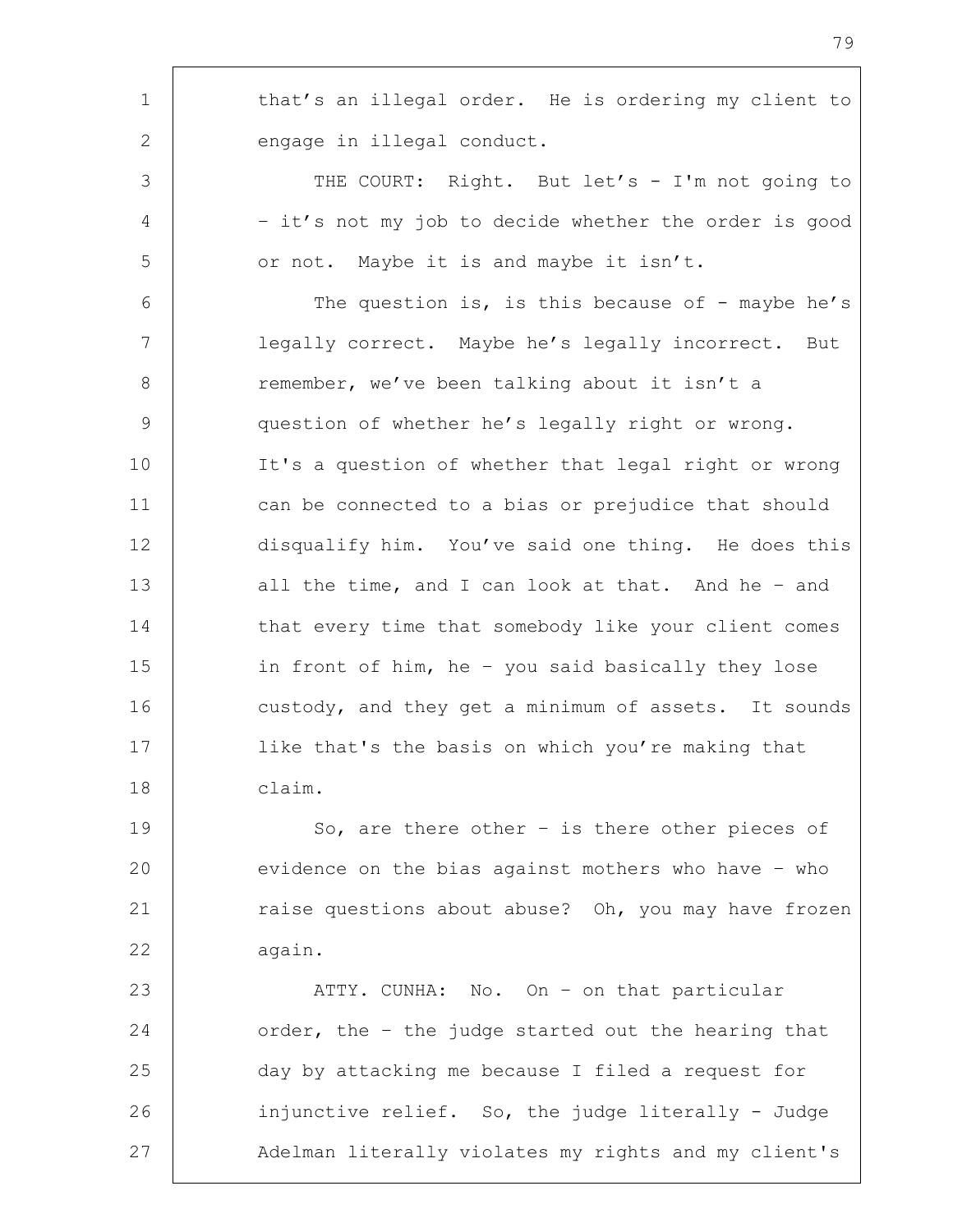| $\mathbf 1$  | rights for seeking out a legal remedy that we're      |
|--------------|-------------------------------------------------------|
| $\mathbf{2}$ | entitled to seek. That -                              |
| 3            | THE COURT: So, to be clear, I should listen to        |
| 4            | the transcript - I should listen to the transcript of |
| 5            | October 21? Is that what you -                        |
| 6            | ATTY. CUNHA: Well, that's - that's going to be        |
| 7            | an interesting situation, Judge, because this is what |
| 8            | happened - this is what I pointed out I believe in my |
| $\mathsf 9$  | writing to you is that on October 21 when I signed on |
| 10           | and I introduced myself, the first thing Judge        |
| 11           | Adelman does is he starts to attack me because my     |
| 12           | client is not present. And we go through this whole   |
| 13           | colloquy about my client not being present and why    |
| 14           | she's not present. He challenges my voracity as to    |
| 15           | that subject matter. And then -                       |
| 16           | THE COURT: Okay. So -                                 |
| 17           | ATTY. CUNHA: Then, he says, well, you were able       |
| 18           | to go to Hartford with your client to file an         |
| 19           | application for an injunction; why didn't you just go |
| 20           | to her house and pick her up? Then, at some point, I  |
| 21           | hear the Clerk say to the - the - the court reporter  |
| 22           | say to the judge are we on the record.                |
| 23           | So, what I found really interesting is this           |
| 24           | whole time I believe we're on the record when I'm     |
| 25           | being attacked by the judge, and then, conveniently   |
| 26           | there's this commentary questioning whether or not    |
| 27           | this is really on the record or not.                  |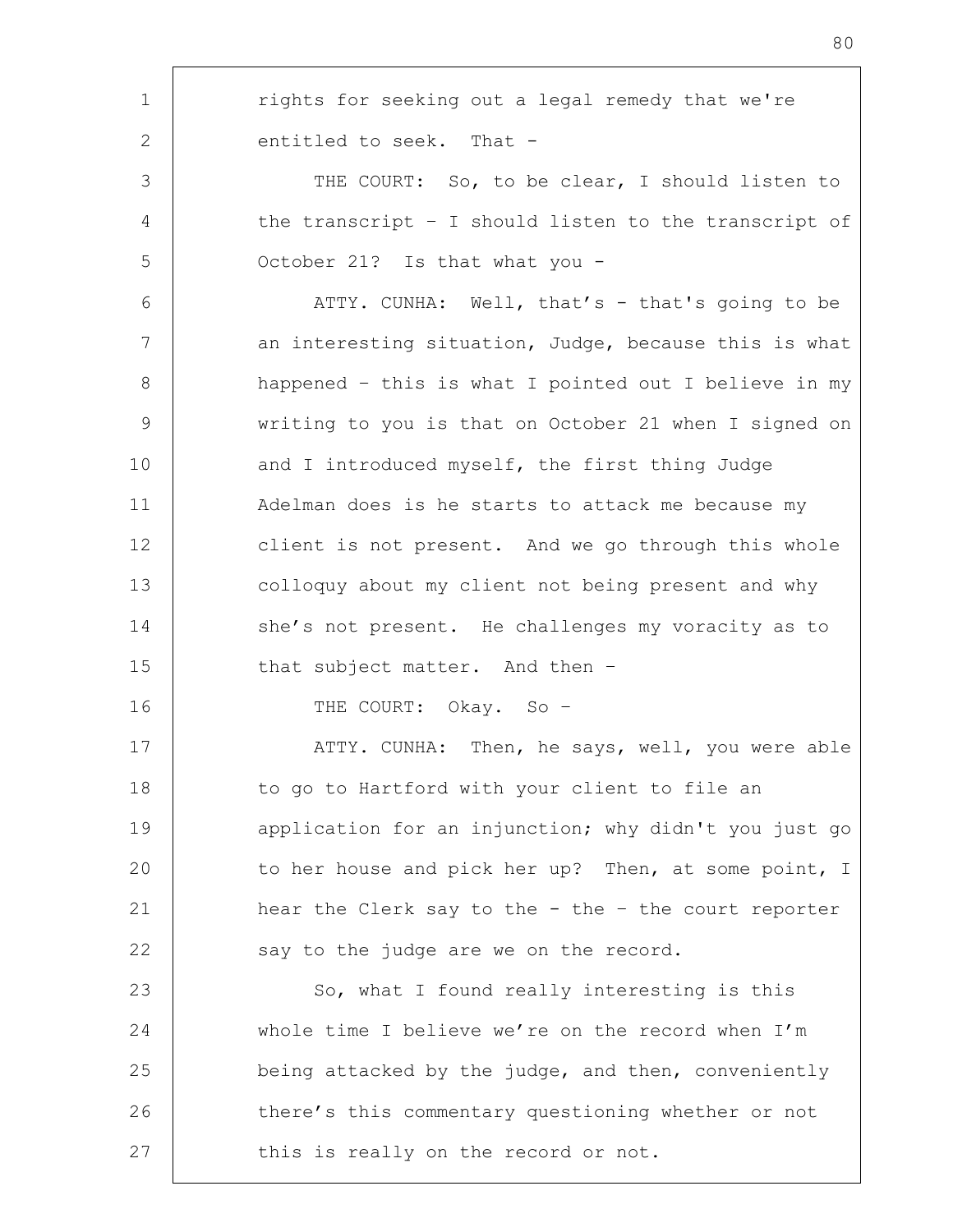1 | THE COURT: Okay. Do you remember if the answer 2 was that you were not on the record? 3 ATTY. CUNHA: I don't remember. 4 THE COURT: So – 5 | ATTY. CUNHA: I don't - I just -6 | THE COURT: - is that a transcript that you want 7 me to check? 8 ATTY. CUNHA: Yes, please. 9 | THE COURT: This is October - in your - in your 10 document, paragraph 46, you talk about October 20<sup>th</sup>. 11 Was there a hearing on the  $21^{st}$ , too, is that what 12 you're talking about or - okay. I'm sorry. Here we 13 go – well, no, he ordered – he entered an order on 14 October 21<sup>st</sup>. Maybe it's - I'll check both days and 15 see if there was a hearing. October  $20^{th}$  or  $21^{st}$ . 16 ATTY. CUNHA: I believe – 17 | THE COURT: One or the -18 | ATTY. CUNHA: - it was the 20<sup>th</sup>, and the order 19 is dated - he entered an order on the  $20^{th}$ , and then, 20 there is one dated the  $21^{st}$ . I think that is - that  $21 \quad | \quad 1 \cdot 1$ 22 THE COURT: The first place - the first place 23 | I'll look for is the transcript of October 20<sup>th</sup>. And 24 | you - you claim that maybe it was - maybe it was off 25 the record, maybe it was on the record, but your -26 your - your claim is, is that he berated you about 27 the absence of your client.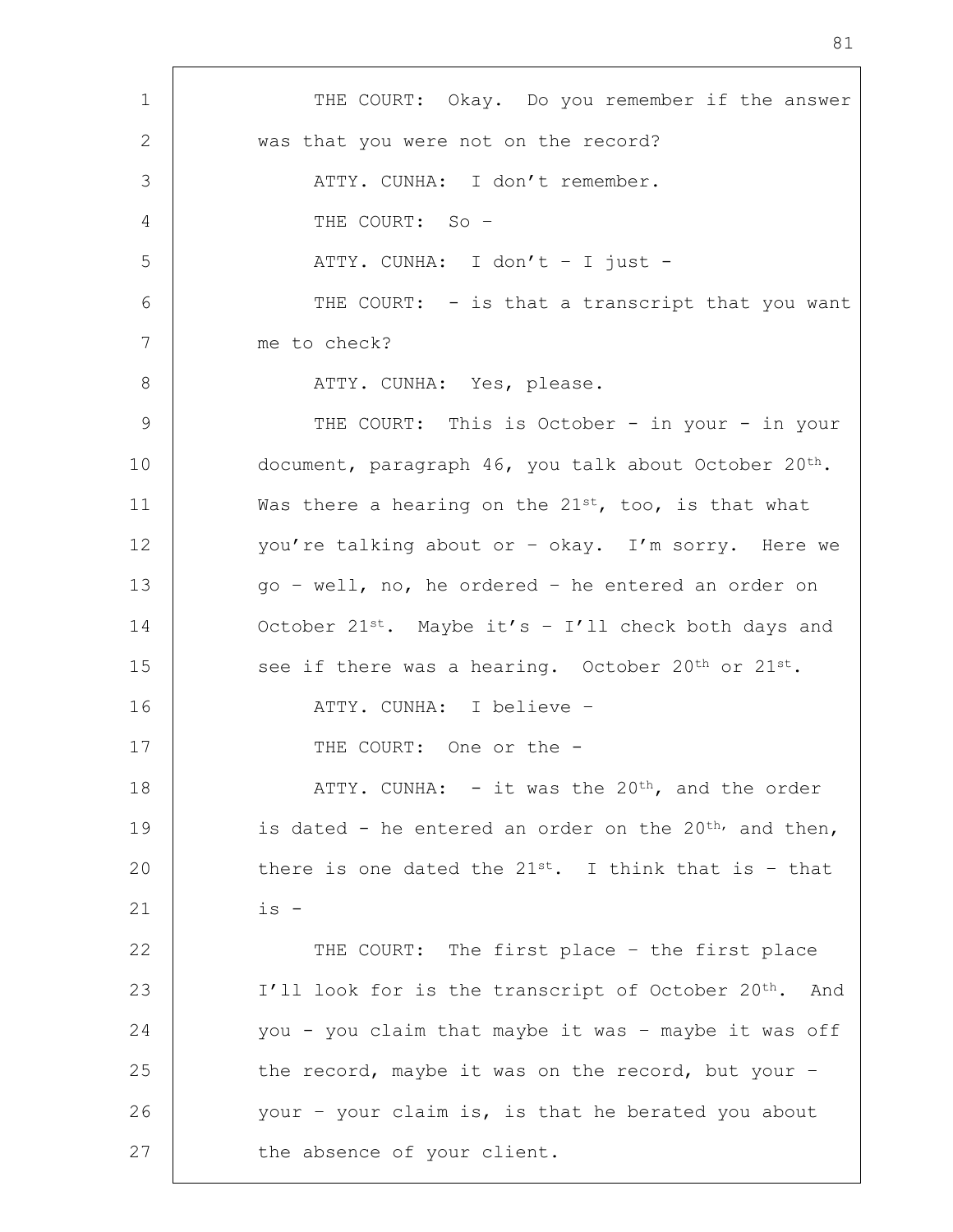1 | ATTY. CUNHA: He berated me about the absence of 2 my client. His anger about my seeking injunctive 3 Telief on behalf of my client as a result of what's 4 occurred in - 5 THE COURT: Okay. So, one of the things you're 6 telling me I'd find in this transcript is Judge 7 | Adelman berating you for the filing or you're saying 8 he was just giving you a hard time and you want me to 9 | infer it was because of the filing? Did he say I -10 things about the filing? 11 | ATTY. CUNHA: He did. He said why didn't - why 12 don't you just go to her house and pick her up like 13 you did when you went to Hartford and filed the 14 injunction. 15 THE COURT: Okay. So, is that everything - is 16 that what I should look for or does he say things you 17 Should never have filed that injunction and berates 18 you about filing it? 19 | THE ATTY. CUNHA: He doesn't say anything about I 20 should have never filed it, and he doesn't further 21 that commentary. I believe I immediately defend 22 | myself and tell him that I'm not going to her house. 23 I do not – there's not an obligation of me to go and 24 | pick up litigants. And -25 THE COURT: For some reason, I think I've heard 26 this. I did - I have listened to parts of the record 27 and read some of the things. But I understand that.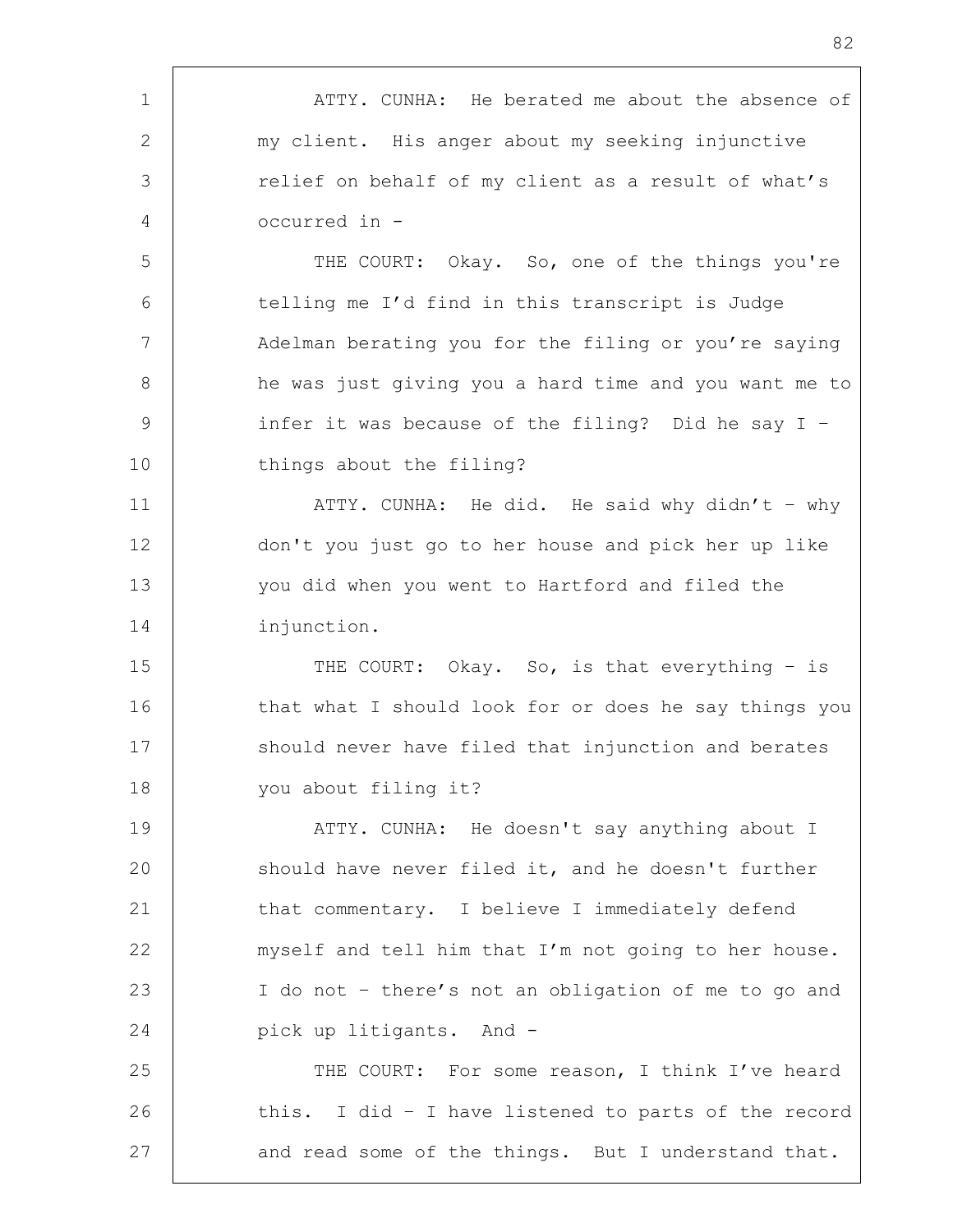1 Okay. So, you're not claiming that he said – he 2 was berating you about the actual filing although you 3 think he was angry with you because of the filing; is 4 that - 5 | ATTY. CUNHA: I believe that his commentary and 6 the fact that he brought up the injunction supports 7 That he was angry about the filing. And then, the 8 | order that he enters is clearly an order absent any 9 | legal authority. There's no notice -10 THE COURT: This is the order we've already 11 | talked (indecipherable). 12 ATTY. CUNHA: I'm - correct. There's no notice. 13 The motion was filed the day before. There's no 14 notice that we're going to address this issue on the 15 20<sup>th</sup>. And he, essentially, restrains my client from 16 coming within a certain distance I believe of Mr. 17 | Ambrose which then -18 | THE COURT: Yeah, I read that. 19 | THY. CUNHA: - (indecipherable) -20 THE COURT: Again -21 | ATTY. CUNHA: - her ability to even go to the -22 | THE COURT: Again, we talked about that order. 23 | ATTY. CUNHA: But I -24 THE COURT: So, the - we talked about that 25 order. 26 | ATTY. CUNHA: Okay. 27 | THE COURT: And you - you think that I should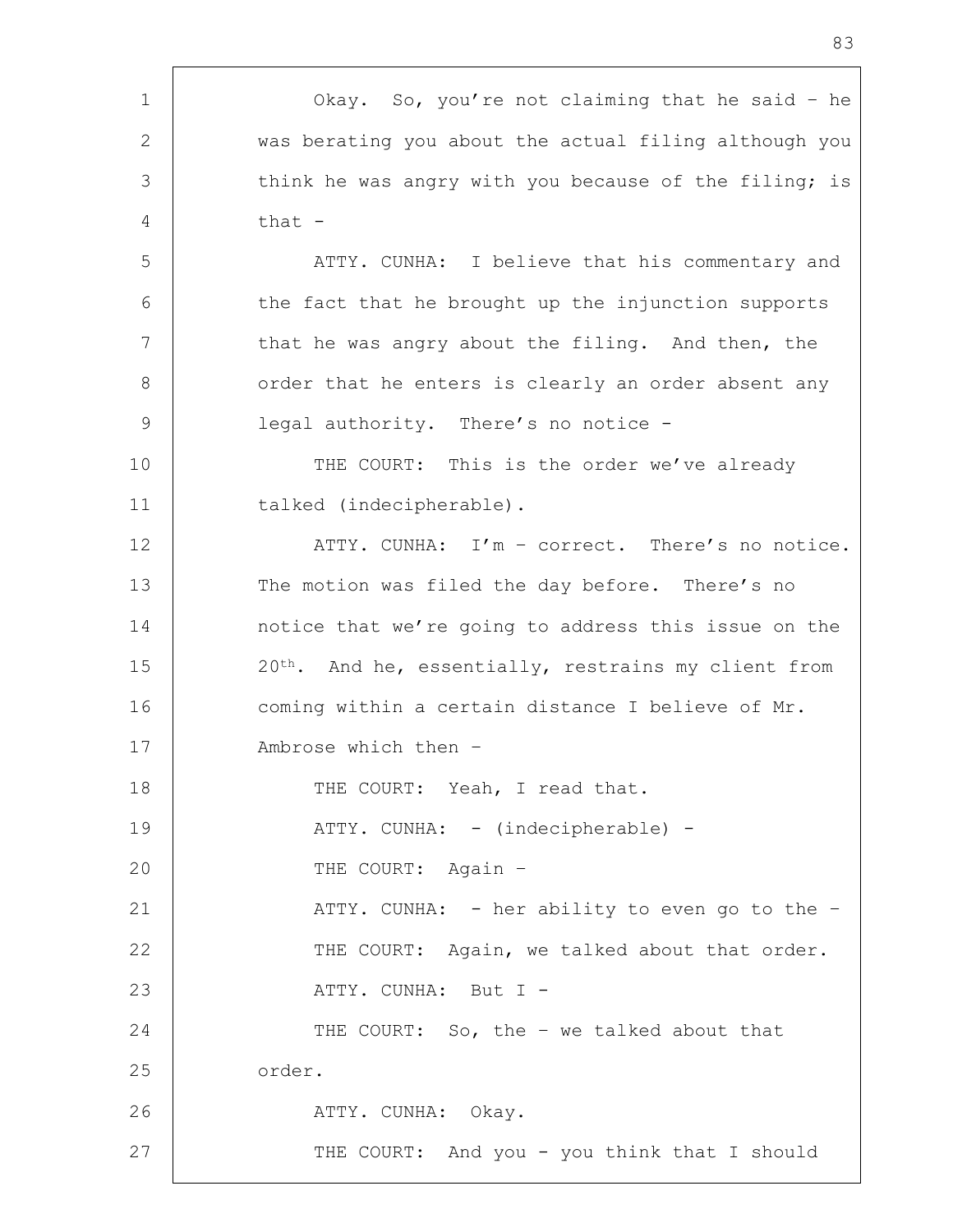| $\mathbf 1$     | connect that with a pattern of other orders in other  |
|-----------------|-------------------------------------------------------|
| 2               | cases, and you're going to give me a list. Then, on   |
| 3               | - he - you claim that he was angry with you about     |
| 4               | this injunction thing, and that's why he berated you  |
| 5               | about the absence of your client.                     |
| 6               | All right. Other - other things you want me to        |
| $7\phantom{.0}$ | consider as evidence about his bias against people    |
| 8               | who - against mothers who make claims of abuse?       |
| $\mathcal{G}$   | Other evidence on that?                               |
| 10              | ATTY. CUNHA: Well, $I -$ the other evidence that      |
| 11              | consistently shows the pattern are the other cases.   |
| 12              | But his -                                             |
| 13              | THE COURT: Right.                                     |
| 14              | ATTY. CUNHA: - all -                                  |
| 15              | THE COURT: You're going to give me that list.         |
| 16              | ATTY. CUNHA: - of his - all of his orders in          |
| 17              | this case - so, for example, if I go back to the day  |
| 18              | one where I - where on the transcript it's clear that |
| 19              | Judge Adelman found that there was no order of        |
| 20              | supervision that Judge Grossman acted upon, that      |
| 21              | request was filed but it was never granted, he then   |
| 22              | later changes his opinion and finds that, in fact,    |
| 23              | that is an order and should be an order because       |
| 24              | judges are very busy and just because they forget to  |
| 25              | act on something doesn't mean that it's not an order. |
| 26              | That is $-$                                           |
| 27              | Okay.<br>THE COURT:                                   |
|                 |                                                       |

h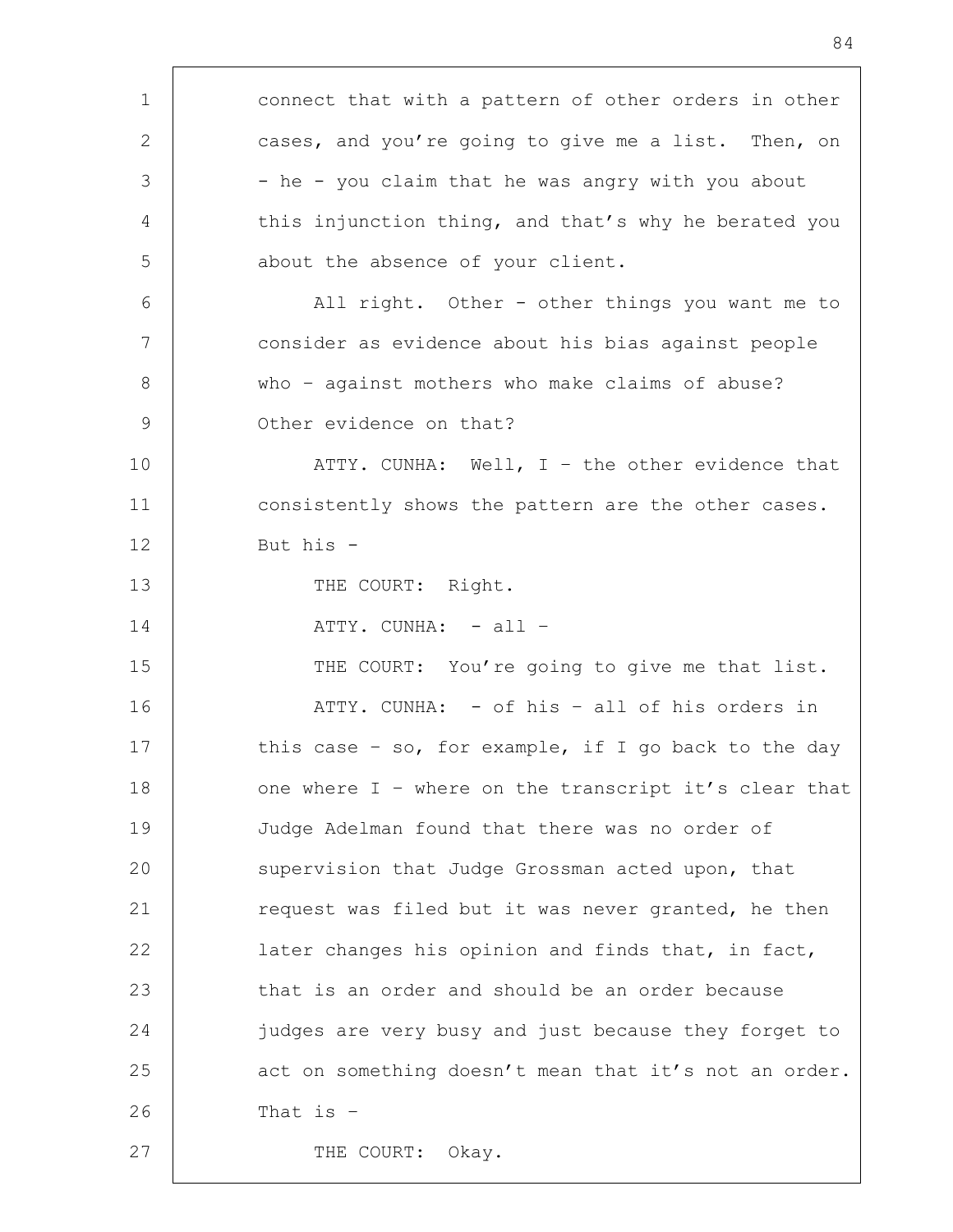1 | ATTY. CUNHA: - the most -2 THE COURT: So - so, if I understand that, that 3 part you're talking about correctly, there was a 4 Stipulation that was filed, signed by the lawyers, 5 and then, Judge Grossman never entered an order 6 **approving the stipulation; is that right?** 7 | ATTY. CUNHA: Correct. And - and -8 | THE COURT: And yet, he found - yet he held that 9 that order was enforceable; is that right? 10 **ATTY.** CUNHA: After he found that 11 (indecipherable) – 12 THE COURT: You're fading -13 ATTY. CUNHA: - it wasn't. That's the problem I 14 have. (indecipherable) 2021 he found on the record 15 there was no order in place for supervised parenting 16 time. 17 | THE COURT: No order in place for supervised 18 parenting. 19 | THE ATTY. CUNHA: He then later - recently. He then 20 later makes a determination when responding to a – a 21 | trial brief that I filed and while it was we're not 22 going to hold that just because judges are busy and 23 they can't act on something that something is not 24 enforceable, that is so averse to our law it's 25 Tidiculous. There's no -26 | THE COURT: Are you – are you saying, in other 27 words, that – that he contradicted himself in those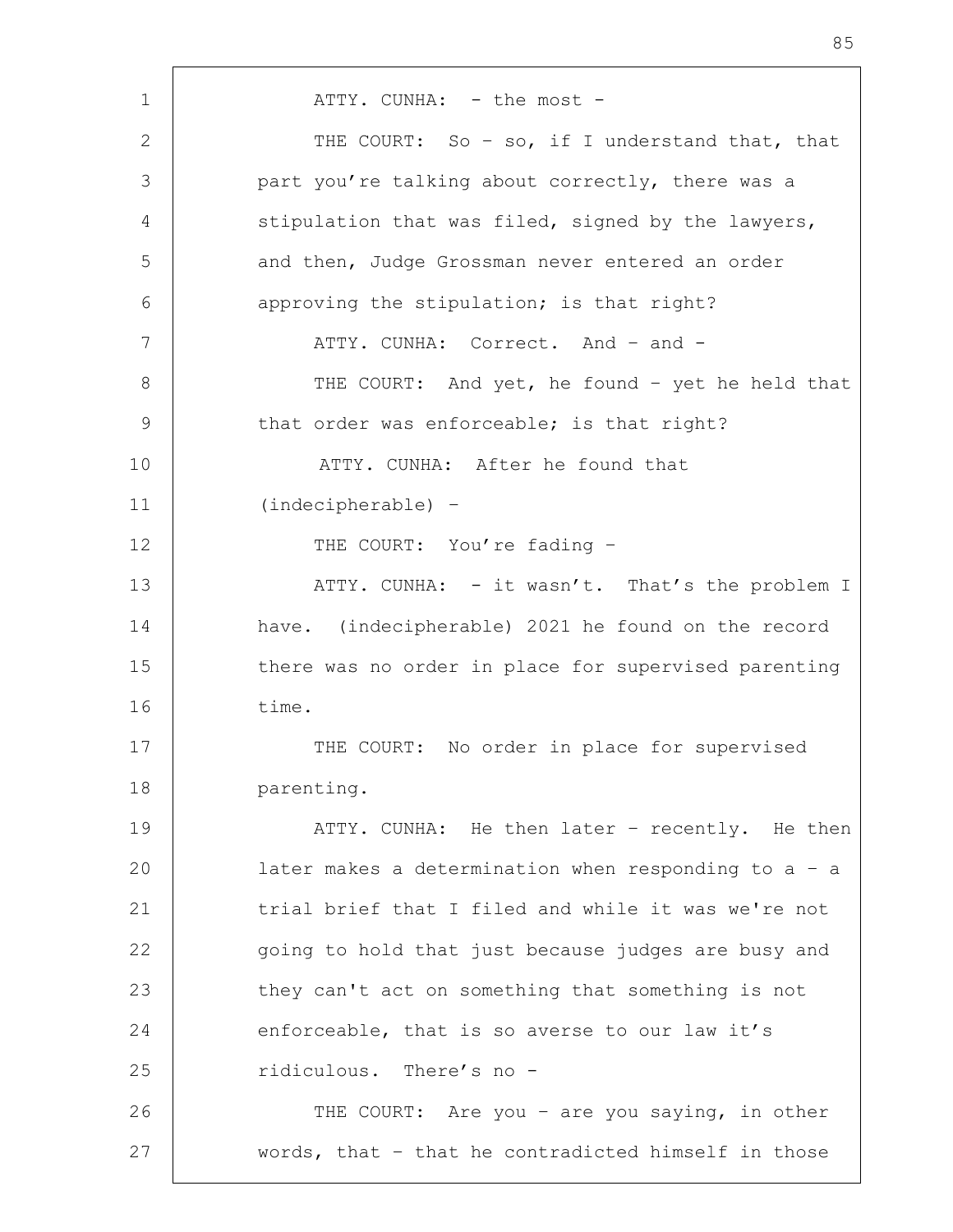1 two holdings?

2 | ATTY. CUNHA: He contradicted himself absent any 3 challenge of his first finding. There was no motion 4 to vacate that finding. There was no motion for 5 clarification of that finding. How can I rely on 6 anything that the judge says during the course of the 7 | trial if he's going to change what he says in orders 8 | without any advance notice or right to defend upon 9 it? And that is what's occurred throughout this 10 whole trial.

11 We started on March 31<sup>st</sup>. He set the stage with 12 discovery orders, and then, immediately after 13 Attorney Aldrich files repeated motions and Judge 14 Adleman acts on those motions after he said he wasn't 15 | going to act on discovery motions because of unclean 16 hands. And you cannot get anymore prejudicial or 17 biased than that.

18 There has to be some basis of reliability when 19 | you are trying a case. When your trial judge says I 20 am not acting on this because both lawyers have 21 unclean hands, I should not have to worry about 22 | reminding the judge two weeks later what he already 23 found and decided because Attorney Aldrich now is 24 trying to again enforce discovery after the judge 25 said he wasn't acting on it.

26 | THE COURT: Well, that's why I'm a little 27 confused now, then. So, it sounds like we're talking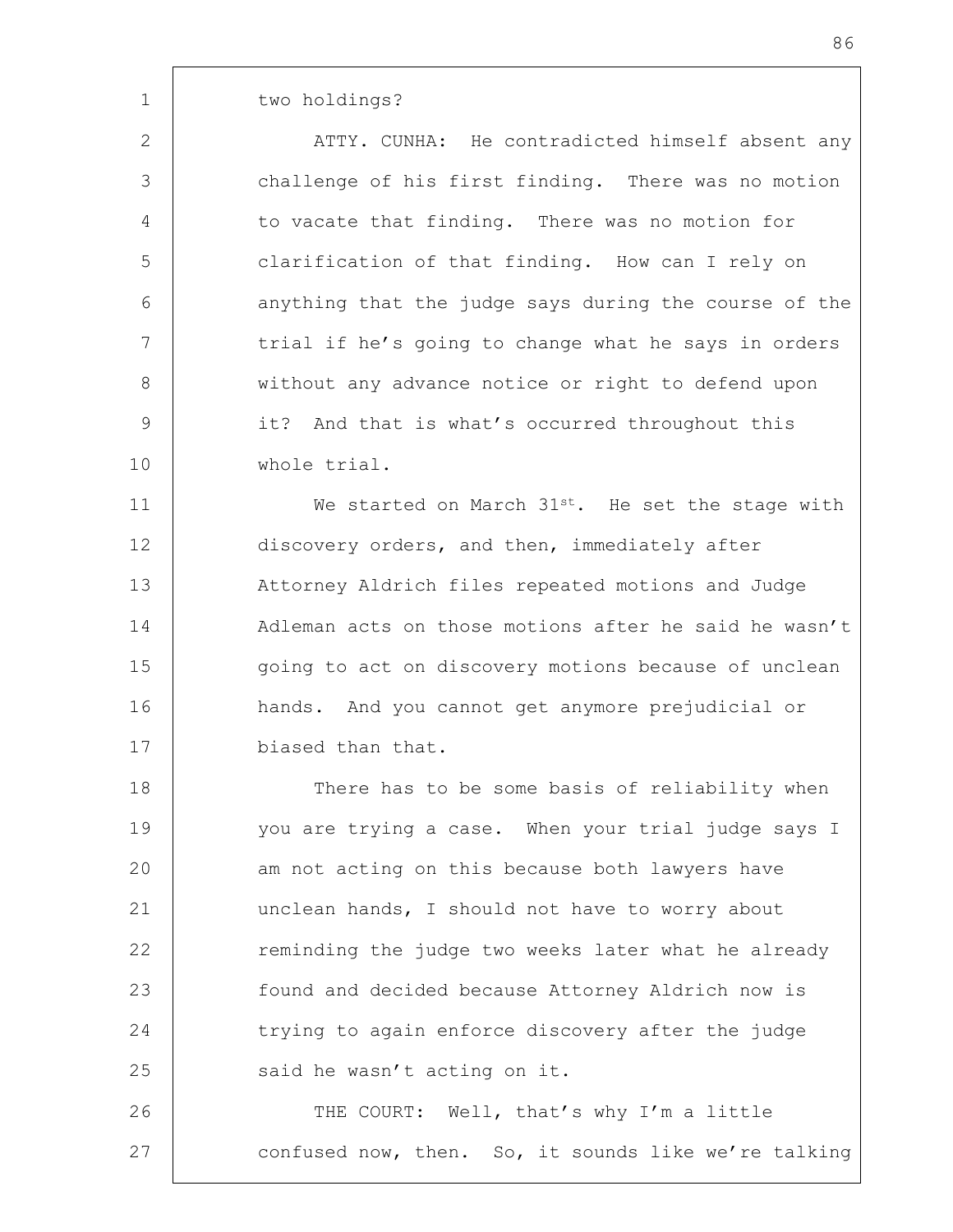1 about two different things, one was about an order of 2 Supervision. And what you want me to do is to look 3 3 at the record and you're saying that I'm going to 4 find that he made contradictory holdings on that 5 question. 6 ATTY. CUNHA: Correct. 7 THE COURT: The second thing you're now telling 8 me is that he said that he was not acting on 9 discovery because of unclean hands, and you're 10 telling me that I'll also find in the record but that 11 when Attorney Aldrich said something about discovery 12 | he then acted. Is that - is that right? 13 ATTY. CUNHA: (indecipherable) rulings – 14 holdings. What he did is on March 31<sup>st</sup> he held one 15 thing with respect to discovery, and then, he later 16 forgot or ignored what his prior holding was and in – 17 which put my client at a disadvantage. And he 18 | allowed Attorney Aldrich to enforce the discovery 19 Tequest that he had already said he wasn't going to 20 enforce. 21 | THE COURT: Okay. Is there a specific date with 22 | a ruling for the second part? I wrote down March  $23$   $31st$ . Is there a specific date for the second part 24 of what you're saying where he – where he then allows 25 Attorney Aldrich to get discovery and not you – you? 26 | ATTY. CUNHA: Yes. Yes. I'm trying to get that 27 date right now.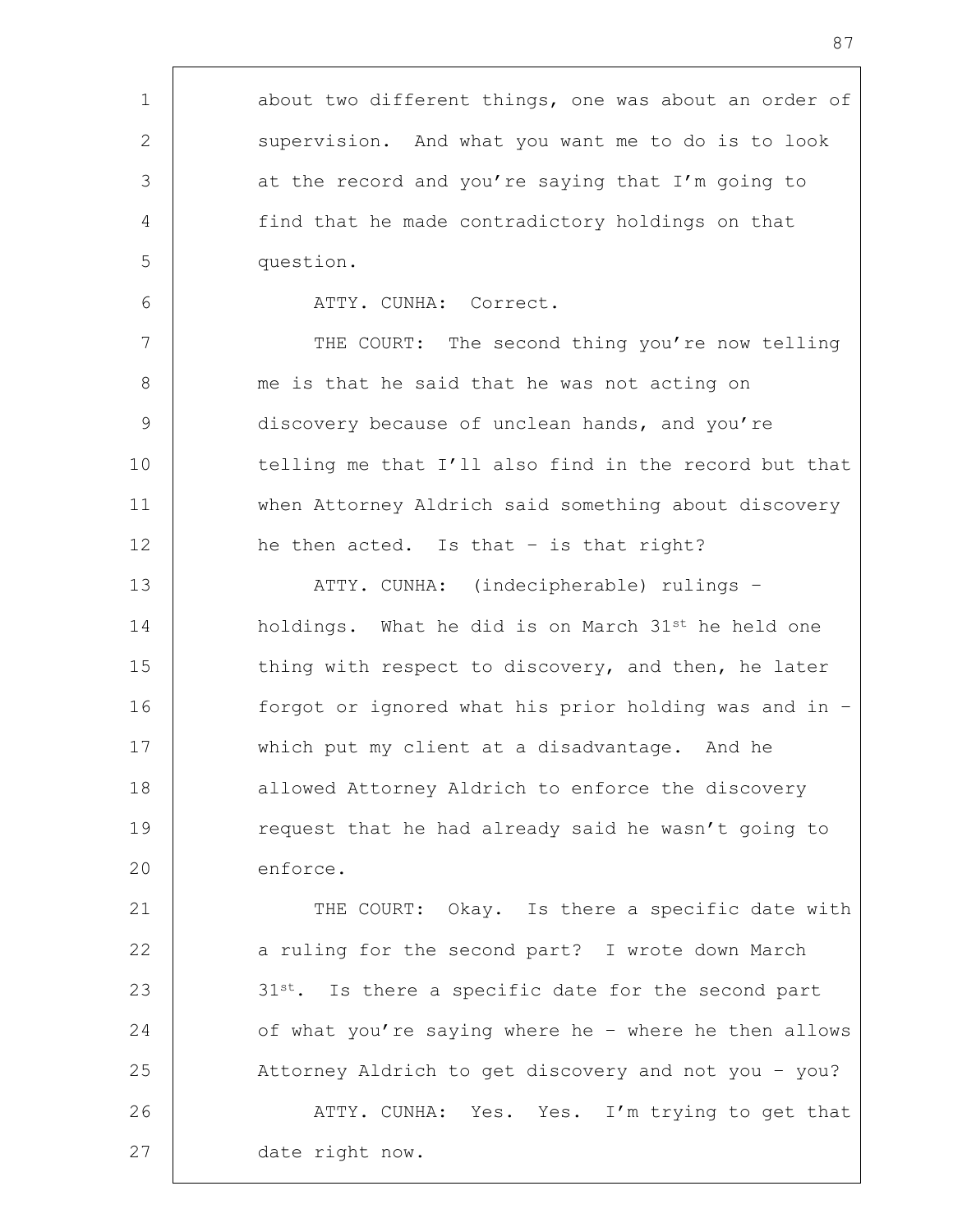1 THE COURT: Okay. 2 (Brief pause in the proceedings.) 3 ATTY. CUNHA: And just because I found it, Your 4 Honor, the order with respect to supervised parenting  $5$  time is - it looks - hold on - I just had it. Sorry. 6 THE COURT: I've seen that one, and I think I 7 can probably find it. But, if you have the number, 8 that's great. 9 | ATTY. CUNHA: It is 2 - well, see, this is the 10 other issue – I believe it is 202 or 203. It's not 11 | really - okay. So, it's 202. 12 | THE COURT: Yes. Okay. You want me to look at 13 202 about the supervision issue. What about the 14 second – 15 | ATTY. CUNHA: And then -16 THE COURT: - second action on - on discovery? 17 | ATTY. CUNHA: The discovery orders are... 18 (Brief pause in the proceedings.) 19 | THE ATTY. CUNHA: I know they're in April - let's 20 see. 21 | THE COURT: If you want me to just look at 22 discovery orders during that month, I can - I can 23 find them on the docket. 24 So, you want - you're saying in - in March there 25 was a ruling that said I'm not going to enforce any 26 discovery. And you're telling me I'll find in April 27 where Attorney Aldrich asked for something on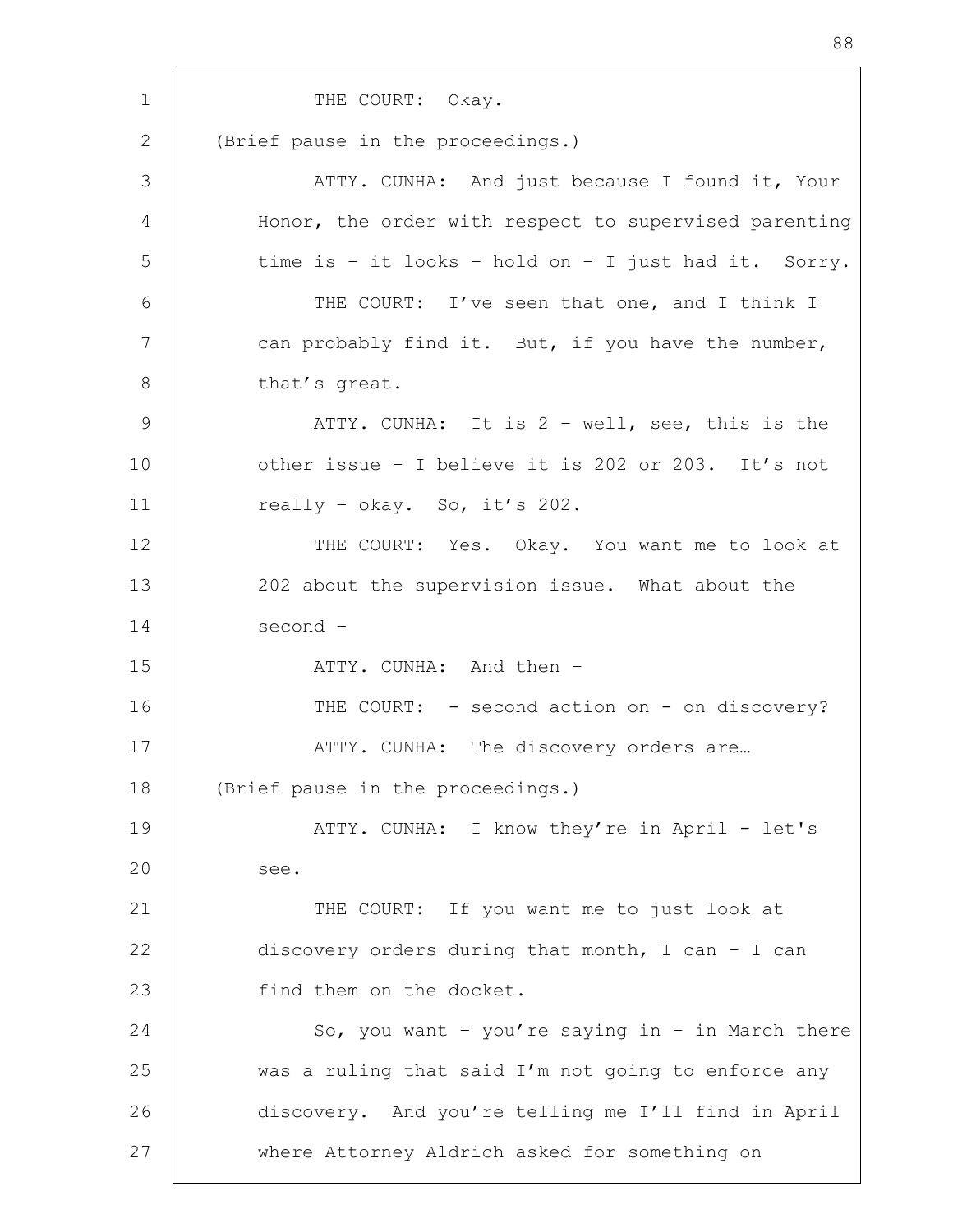1 discovery, and she gets it; right? 2 ATTY. CUNHA: It's actually - she - several 3 times she does it. On - on number 349.10, she -4 which is Judge Adelman's order granting a motion to 5 compel, and then, again... 6 (Brief pause in the proceedings.) 7 | ATTY. CUNHA: On  $4/16/21$ , I believe it's motion 8 number 335. 9 THE COURT: 335? 10 ATTY. CUNHA: Yes. 11 | THE COURT: All right. I'll look at it. 12 ATTY. CUNHA: And... 13 (Brief pause in the proceedings.) 14 ATTY. CUNHA: Also, motion – motion number 328. 15 THE COURT: So, 328? 16 | ATTY. CUNHA: Yes. 17 | THE COURT: All right. 18 | THY. CUNHA: So, then, with respect to 19 discovery specifically is during the course of this 20 trial, Attorney Aldrich now for the third time 21 | subpoenas my client's cell phone records. I file a 22 motion to quash. Attorney Aldrich (indecipherable) 23 to quash. The court - the trial court has not acted 24 | on it yet. We come to court and low and behold 25 Attorney Aldrich is in possession of my client's cell 26 **phone records which is a complete violation of law,** 27 and she knows that and Verizon knows that.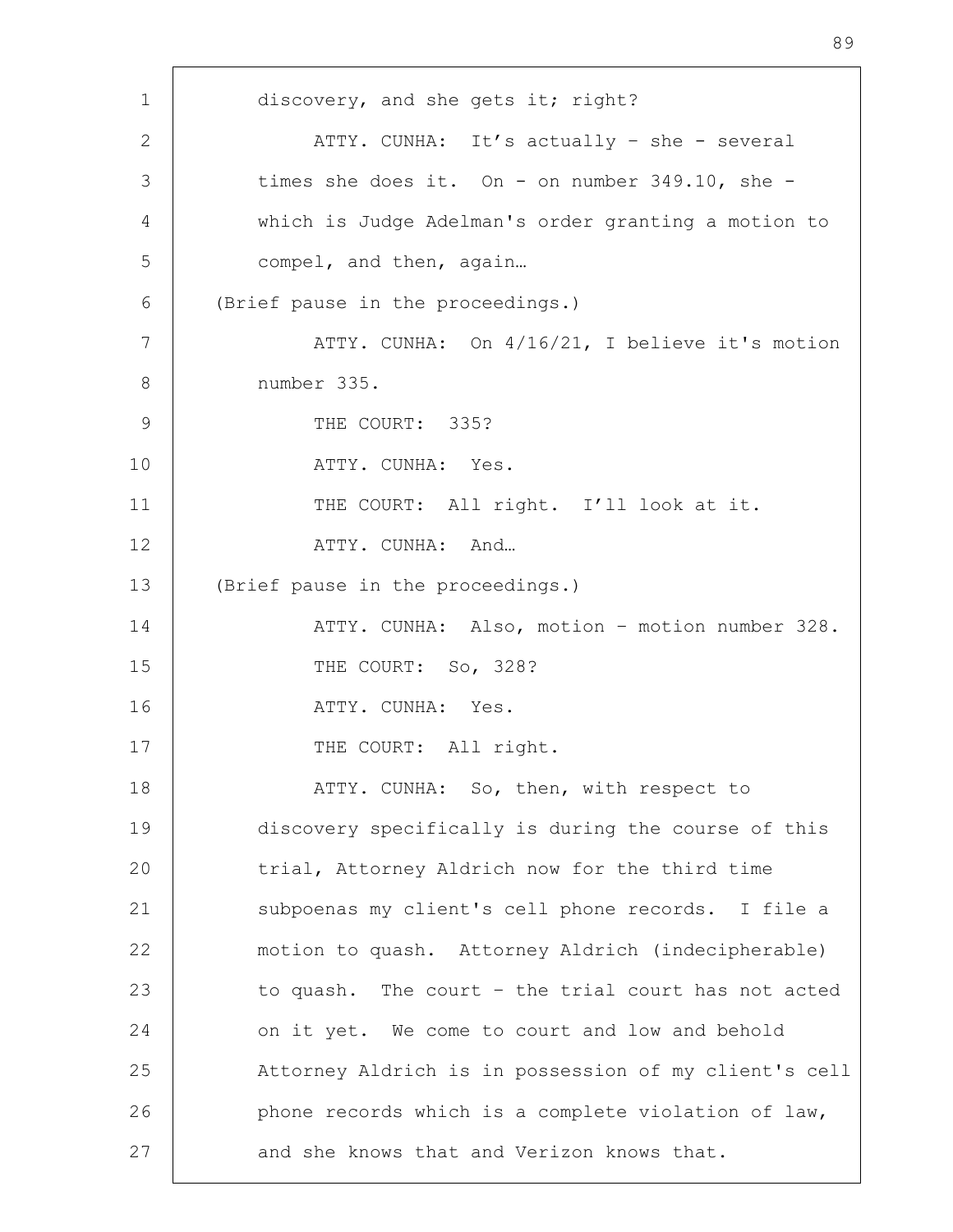| $\mathbf 1$     | THE COURT: So, Attorney Ambrose - sorry.              |
|-----------------|-------------------------------------------------------|
| 2               | Attorney Aldrich your claim is subpoenaed records     |
| 3               | from Verizon?                                         |
| 4               | ATTY. CUNHA: Correct.                                 |
| 5               | THE COURT: And then, when that subpoenaed             |
| 6               | issued, she - as she's required to do, I assume, sent |
| $7\phantom{.0}$ | you a copy of the subpoena?                           |
| 8               | ATTY. CUNHA: No, she did not. What happened -         |
| $\mathcal{G}$   | THE COURT: You're fading in and out. Hang on.         |
| 10              | So, stop for a second and then start over because     |
| 11              | your - your -                                         |
| 12              | ATTY. CUNHA: - Verizon us put on notice.              |
| 13              | THE COURT: Verizon told you. And you moved to         |
| 14              | quash is what you're saying.                          |
| 15              | ATTY. CUNHA: And when Verizon (indecipherable)        |
| 16              | a motion to quash and for order of protection was     |
| 17              | filed and there was no objection filed to it, but     |
| 18              | yet, Attorney Aldrich shows up to trial with my       |
| 19              | client's cell phone records. I argued that she        |
| 20              | should not have them. And Judge Adelman again         |
| 21              | ignores the law and not only does not penalize Judge  |
| 22              | - excuse me - not only does not penalize Attorney     |
| 23              | Aldrich for having the records in violation of the    |
| 24              | law and rules of practice but allows them to come in  |
| 25              | as evidence. And I hadn't even seen them before.      |
| 26              | THE COURT: Okay. So, let me just clear on the         |
| 27              | sequence of events. Your claim is that, is that       |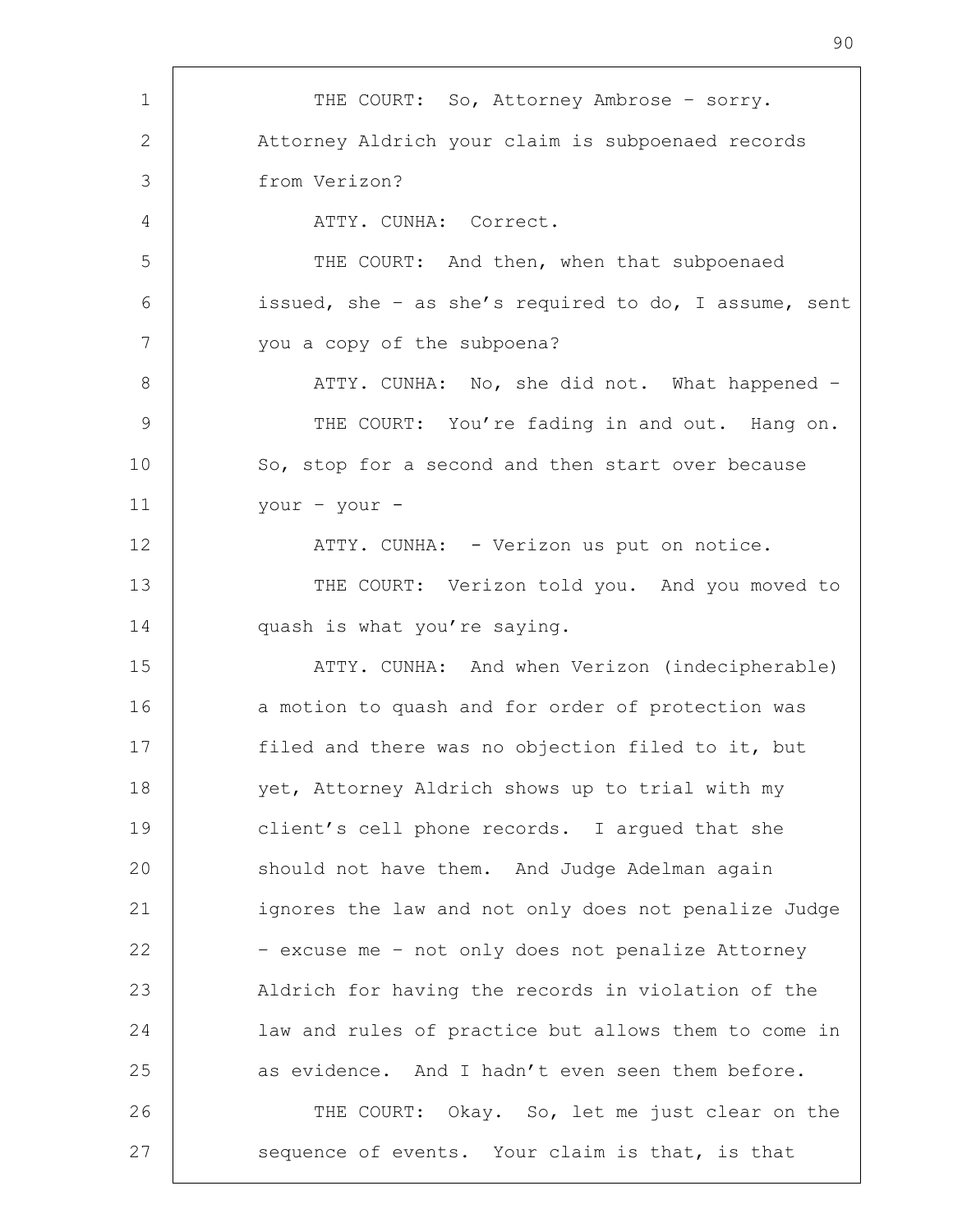1 | without copying - giving you a copy of the subpoena, 2 Attorney Aldrich served Verizon with a subpoena. 3 Verizon told your client about it. 4 ATTY. CUNHA: Correct. 5 | THE COURT: And then, you moved to quash. 6 ATTY. CUNHA: Correct. 7 THE COURT: The court didn't hear the motion to 8 | quash. And at trial, Attorney Aldrich showed up with 9 the record. Is that - that's the sequence? 10 ATTY. CUNHA: Correct. 11 | THE COURT: Okay. I've written it down, then. 12 | I think I've got it right. Okay. So, other - we're 13 dealing with the question of bias against – against 14 mothers who claim abuse. What else? 15 | ATTY. CUNHA: So, pendente lite and - and at 16 trial the court was put on notice that the custody 17 evaluator ignored the court's orders and request to 18 **produce her file.** Because of that, there was no way 19 for me to know what evidence, if any, I would be 20 | using from that file. Judge Adelman orders -21 THE COURT: But are we back to the argument that 22  $\vert$  - are we back at that argument that there are - there 23 | are legal rulings that you disagree with and because 24 they were against your client and - I mean, in other 25 words, you – it seems to me the crux of what you're 26 claiming about the bias against women who claim abuse 27 is that I should look at the pattern of rulings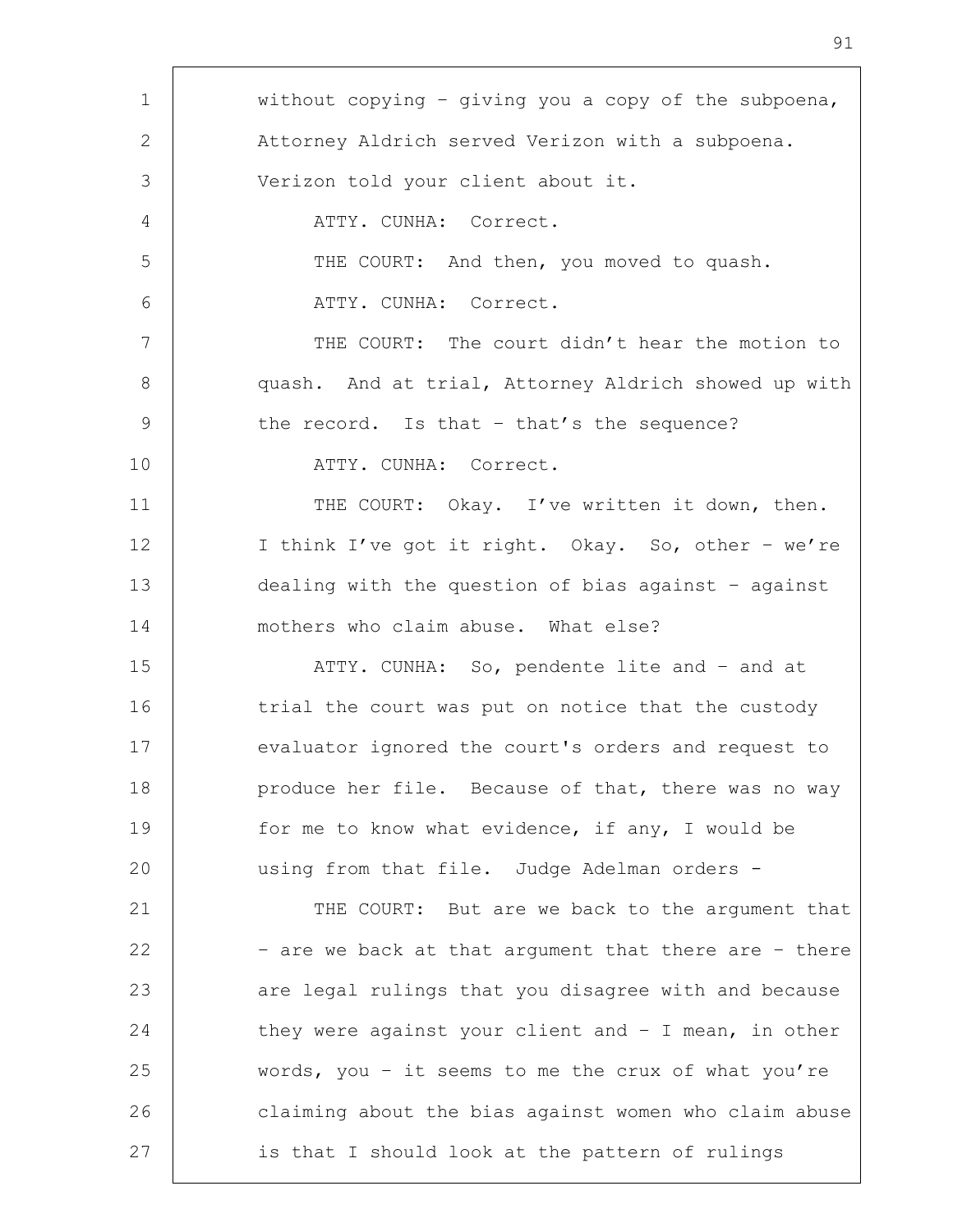1 against you and your client in this case and compare 2 them with the others to see a pattern. It wouldn't 3 make sense to go through every – we're not going to 4 | go through every ruling and then have you ask me to 5 determine whether he made the right ruling or the 6 wrong ruling. 7 | You just want me to note that he continuously -8 this is your claim is that he continuously ruled 9 against your client and that I'm going to look at the 10 **b** other cases and he's always going to be ruling 11 | against similarly situated people; right? 12 | ATTY. CUNHA: Correct. But in the -13 | THE COURT: All right. So, I don't want to go 14 through each ruling and then decide whether it's 15 | right or not; right? 16 | ATTY. CUNHA: In – in addition to that, Judge, 17 these - the denial of discovery violates my client's 18 due process rights. How can my client possibly be 19 prepared to try a case if I cannot get the court to 20 act on requests for discovery which I had been trying 21 to get complied with since October of 2020? 22 | And at trial, I made the court aware of the fact 23 that I still had not received compliance with 24 discovery and that Attorney Aldrich did on I believe 25 it was March 29<sup>th</sup> for the first time provide a 26 limited response to the original request for 27 discovery, but it didn't even touch upon what was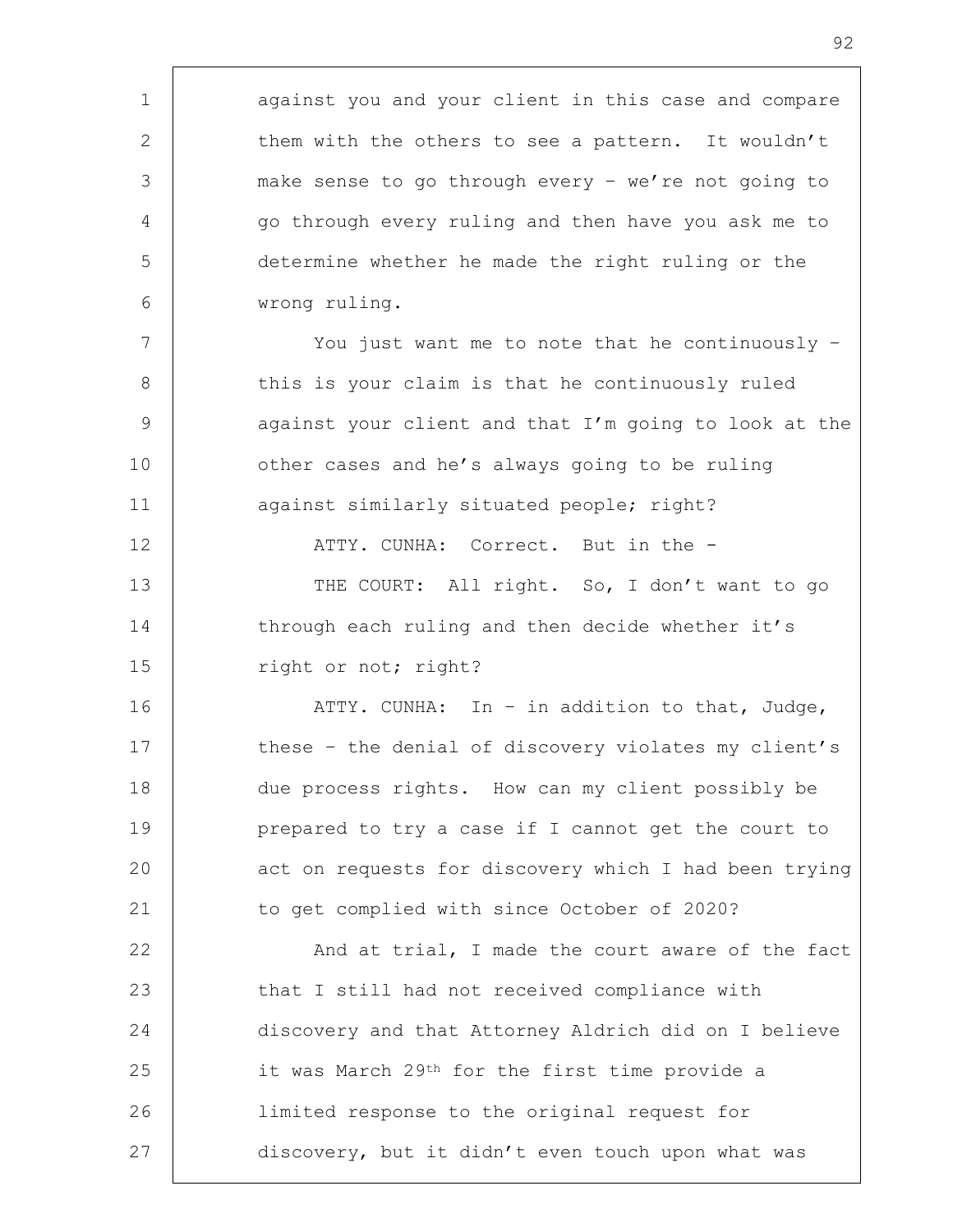1 | actually requested. Judge Adelman did nothing to 2 respond to that request for information. He, 3 essentially, ignored it. 4 | But yet, any time Attorney Aldrich came to the 5 court seeking enforcement of requests for her trial 6 discovery which is not even a normal request for 7 discovery he would enter orders penalizing my client 8 and put financial circumstances attached to those 9 noncompliance making it impossible to try this case 10 | with the nonstop attacks and demands of 11 unreasonableness that were being put upon my client. 12 THE COURT: So, you're - you're going to -13 you're telling me I'm going to find a pattern of 14 Tulings - this is during trial, actually - about 15 getting access to information that - that are - are 16 against your client and in favor of Ms. Aldrich's 17 client repeatedly. 18 | ATTY. CUNHA: Absolutely. Yes. Yes. 19 THE COURT: Okay. Well, I'm going to go 20 through – 21 | ATTY. CUNHA: In fact - okay. 22 THE COURT: I'll go through those and look at 23 them, and then, I will compare them with the rulings 24 in the other cases. Anything else on this subject of 25 bias against women who have claims of abuse? 26 ATTY. CUNHA: Yes. The - the -27 | THE COURT: Again, I don't want to go through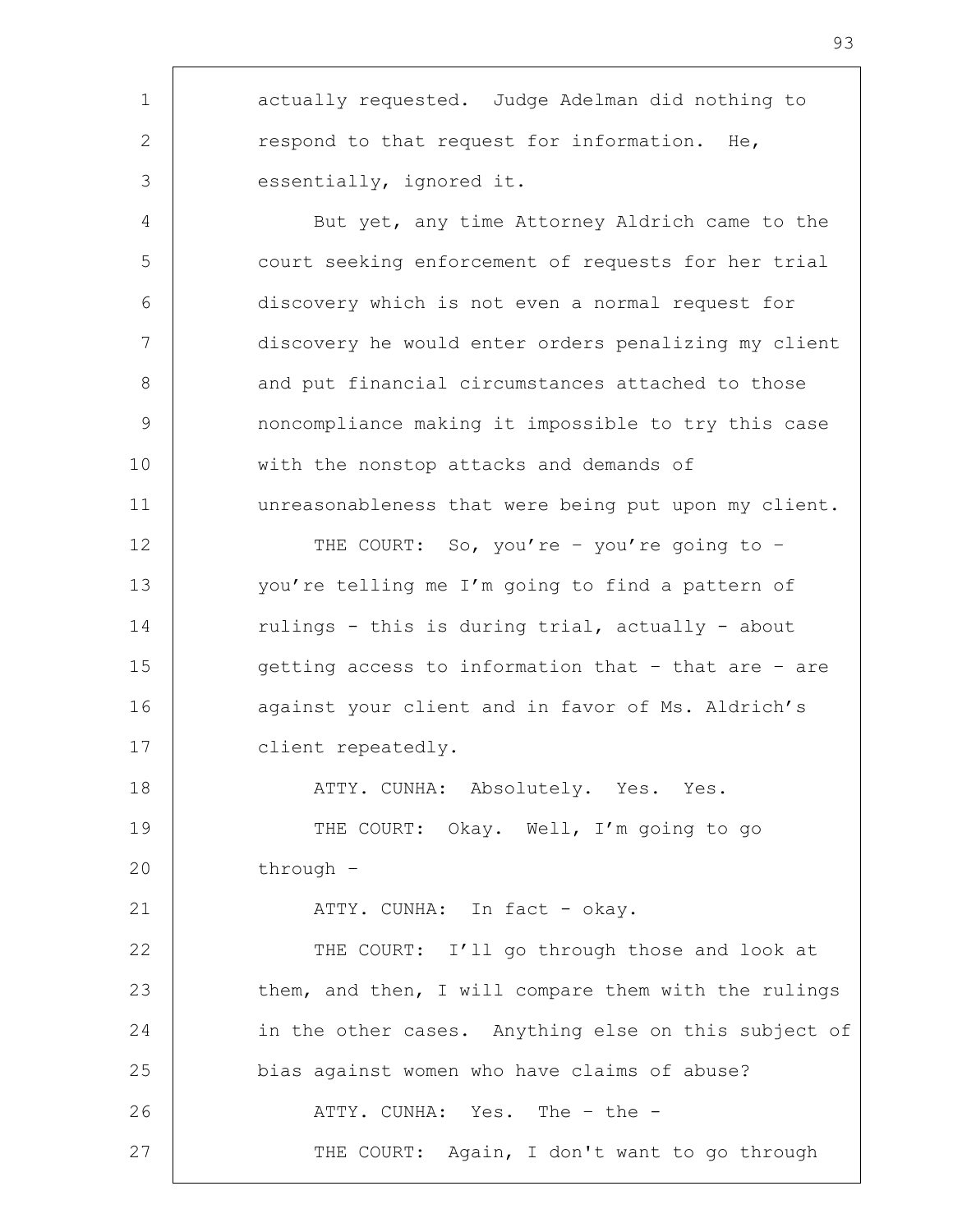1 every motion –

2 ATTY CUNHA: No. I understand.

3 THE COURT: - that you didn't like a ruling on. 4 I'm going to compare the rulings and see – look for a 5 pattern of you always lose, they always lose, that  $6$  sort of stuff. But so, what – what else is there 7 besides going through specific motions? 8 ATTY. CUNHA: The fact - the fact that the court 9 Specifically denied the right of my client to be 10 | heard on her application for restraining order -11 | THE COURT: Well, we talked -12 | ATTY. CUNHA: - is - is -13 THE COURT: - about that, that was the thing -14 | ATTY. CUNHA: Right. 15 THE COURT: - that started in March. 16 ATTY. CUNHA: There are still multiple 17 | outstanding motions that the court has failed to act 18 | upon. And, specifically, I recently filed in August 19 of this year another motion. I amended the original 20 emergency motion for ex parte relief. And to date, I 21 still have not had no action on that motion. And but 22 yet, there's no objection to it. 23 | Attorney Aldrich files a motion the day before 24 we come back to court, and Judge Adelman wants us to 25  $\vert$  put evidence on - on that motion, not even giving me 26 an opportunity to review it or to respond to it which 27 | is consistent throughout this record.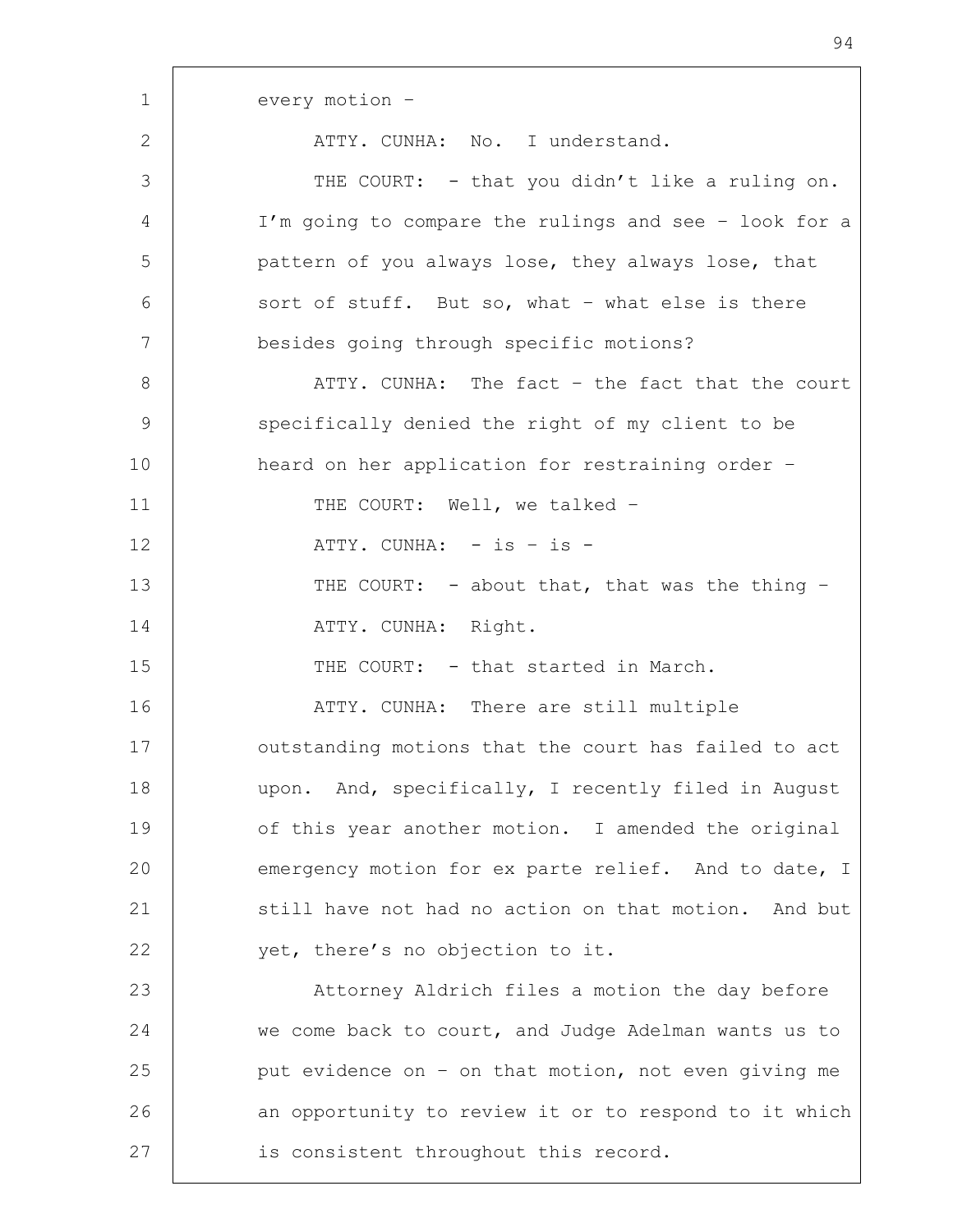1 | So, my client has multiple motions for 2 visitation, for custody and access, motions that have 3 come in through the manner of ex parte requests for 4 | relief, none of which have been acted upon within the 5 time frame that our statute or Practice Book 6 provides. They are left out there in the wind. And, 7 | if I have not done what I have done and made such a 8 big issue out of this, they probably never would have 9 been addressed.

10 | And the evidence - this is my big problem here. 11 The evidence - the clear evidence - not what Mr. 12 Ambrose says, not what Mrs. Ambrose says, but the 13 evidence that has come in from the - from the -14 interestingly, plaintiff's own witnesses which is 15 Detective DeGoursey, which is the DCF – the – the 16 | multiple DCF workers, and the DCF records are 17 | consistent with the position and information that my 18 client has provided to this court and directly 19 support that Mr. Ambrose is a danger to his children.

20 | The police department sent the children to the 21 hospital on a peer review. The detective testified 22 to that. The records support it. The medical 23 record - 24 | THE COURT: What is this - what is this - in

25 **b** other words, I think -26 | ATTY. CUNHA: It's Judge Adelman's refusal -27 THE COURT: To?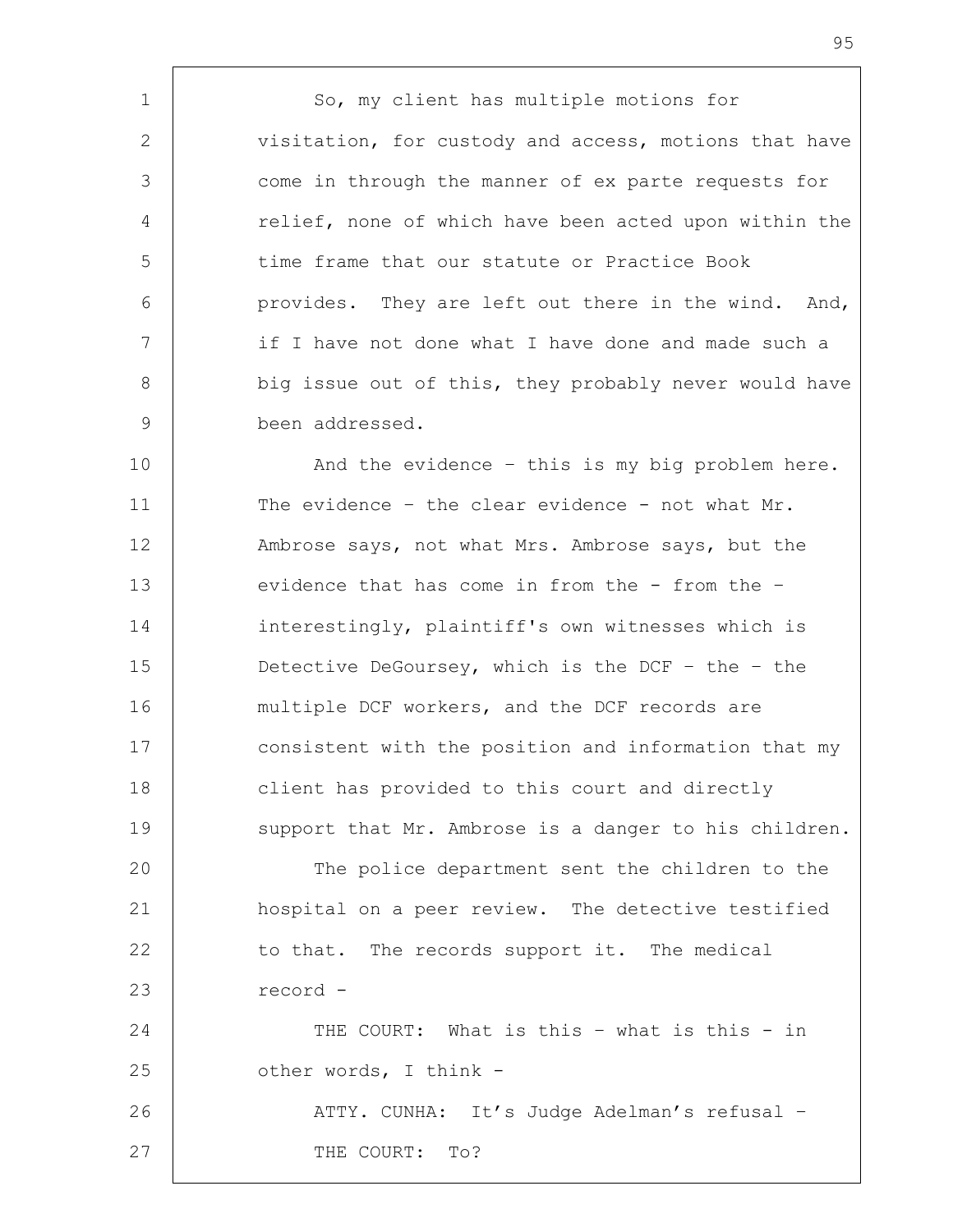| $\mathbf 1$ | ATTY. CUNHA: - to acknowledge the clear and           |
|-------------|-------------------------------------------------------|
| 2           | convincing evidence of the - of the dangers that are  |
| 3           | present relating to the children and the mother.      |
| 4           | $He -$                                                |
| 5           | THE COURT: Okay. So -                                 |
| 6           | ATTY. CUNHA: - ignores the evidence.                  |
| 7           | THE COURT: You're in the middle of a trial, and       |
| 8           | he hasn't decided the case yet. Your - your major     |
| 9           | concerns I thought on that subject was that he should |
| 10          | have heard your motion first, right, so that you      |
| 11          | should have heard the - your - your application for a |
| 12          | restraining order right away because of the danger    |
| 13          | involved. Is that fair?                               |
| 14          | ATTY. CUNHA: Pursuant to 46b-56, it is my             |
| 15          | strong belief that the court just as the quardian ad  |
| 16          | litem have an obligation to protect the children.     |
| 17          | And, when there is evidence that is presented to a    |
| 18          | court that children are in imminent harm of risk of   |
| 19          | physical danger or emotional danger, that the court   |
| 20          | must act in the children's best interests, not in the |
| 21          | father's best interests because he has the most money |
| 22          | but in the children's best interests. I even          |
| 23          | presented to the court put them with a third party    |
| 24          | until you figure out the evidence.                    |
| 25          | But they are complaining of sexual assault. It        |
| 26          | has been established that the complaints have been    |
| 27          | substantiated by a multidisciplinary taskforce team   |
|             |                                                       |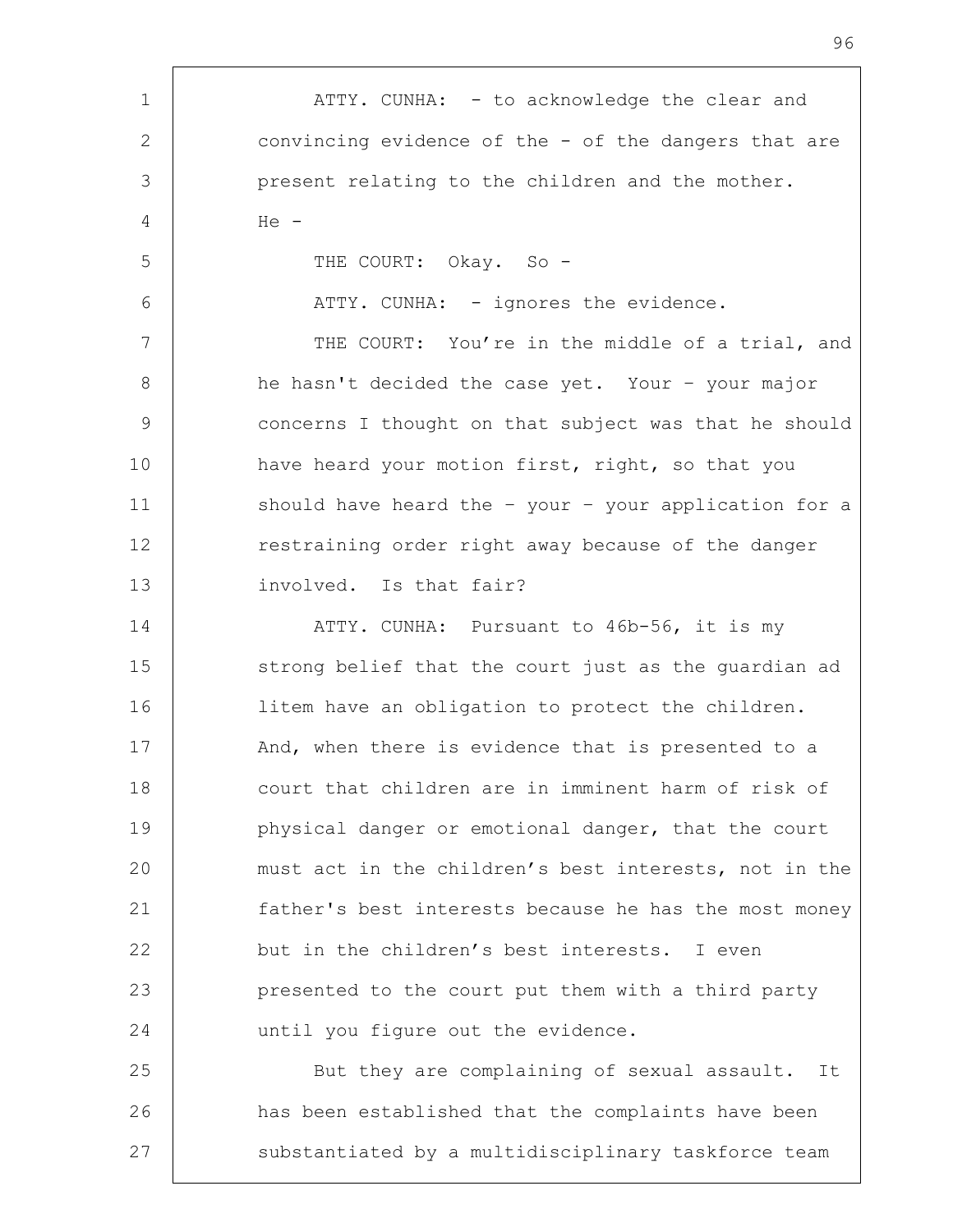| who - who recommended those children not be with      |
|-------------------------------------------------------|
| their father. And, because of the lies presented to   |
| the court by the guardian ad litem and Attorney       |
| Aldrich manipulating the facts, Judge Adelman has     |
| ignored the real evidence. And -                      |
| THE COURT: Okay. So, let me just                      |
| (indecipherable) if I understand your argument, so,   |
| you're saying that a multidisciplinary taskforce      |
| concluded that the children were in immediate         |
| physical emotional danger -                           |
| ATTY. CUNHA: Yes.                                     |
| THE COURT: - you said that they were victims of       |
| sexual assault and that Judge Adelman heard that      |
| testimony. You asked him to do something about it,    |
| and he didn't do anything about it. Is that what      |
| you're saying?                                        |
| ATTY. CUNHA: Yes.                                     |
| THE COURT: Okay.                                      |
| ATTY. CUNHA: Yes.                                     |
| THE COURT: So, what is the - what - what is           |
| this - the evidence of the multidisciplinary          |
| taskforce conclusions about the sexual assault? Is    |
| there a document in evidence in the case that I would |
| look at to see that?                                  |
| ATTY. CUNHA: Yes. It's actually the DCF               |
| records. I believe it is Exhibit 70 -                 |
| THE COURT: Oh, it's the DCF -                         |
|                                                       |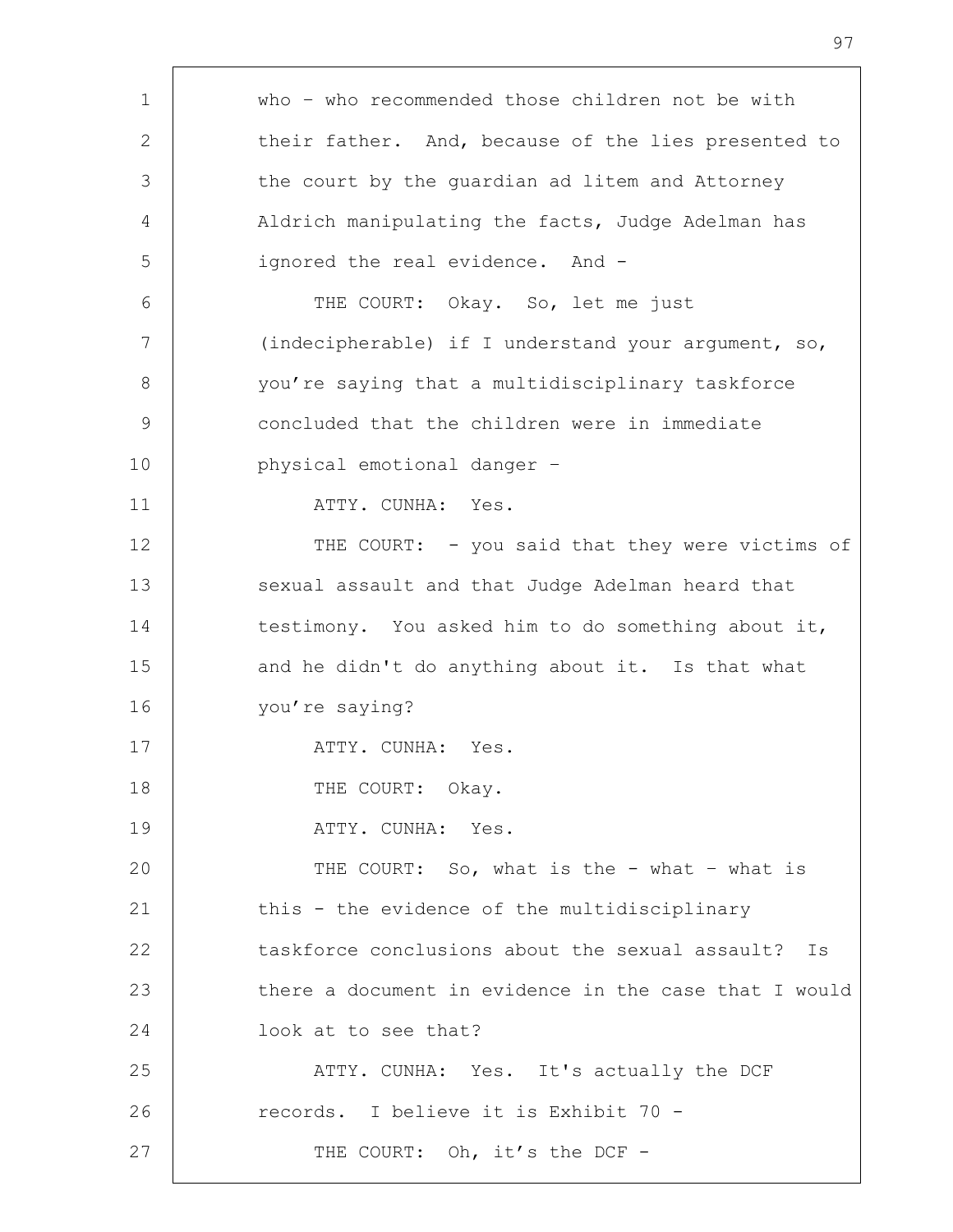1 | ATTY. CUNHA: - well, there's a lot. This is  $2 \t \rightarrow \t \text{the} -$ 3 THE COURT: But if I understand the - if I 4 understand what you're saying – 5 ATTY. CUNHA: Or 73. 6 | THE COURT: If I understand what you're saying, 7 you're saying that there is - there was evidence 8 | Submitted to Judge Adelman that these children had 9 been victims of sexual assault by their father and 10 | that the DCF concluded that he had sexually assaulted 11 | them and that this was brought to Judge Adelman, and 12 he refused to do anything. Is that -13 | ATTY. CUNHA: No, I'm not - I'm not saying DCF 14 concluded that. I'm saying the multidisciplinary 15 taskforce team concluded that -16 THE COURT: Well, you said it was in the DCF 17 Tecords. That wasn't DCF -18 | THE ATTY. CUNHA: It's in the DCF – it's in the DCF 19 **records** that that was their conclusion -20 THE COURT: Oh. 21 | ATTY. CUNHA: - and that they said the children 22 should not be with Mr. Ambrose. And, in fact, the 23 children - the records will support the children were 24 put on four 96-hour holds during the time period that 25 they've been in Mr. Ambrose's care because of Mr. 26 Ambrose's conduct related to those children. Four. 27 | THE COURT: Okay. So, let me just be clear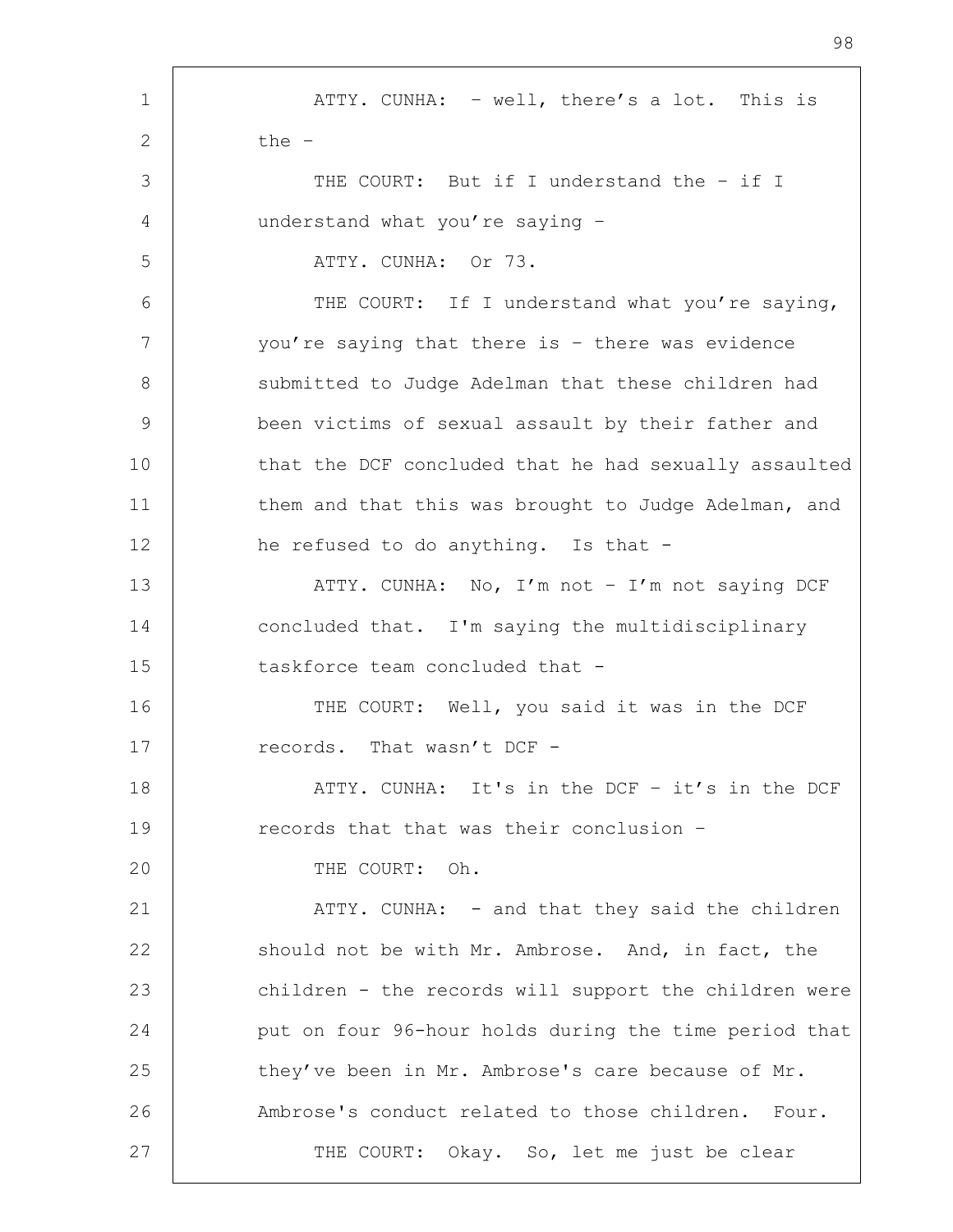| $\mathbf 1$    | about what you're saying, you're saying that if I     |
|----------------|-------------------------------------------------------|
| 2              | look at this exhibit - are you saying that's Exhibit  |
| 3              | 70 or something?                                      |
| 4              | ATTY. CUNHA: I'm going to give you the exact          |
| 5              | number. I believe it's 73.                            |
| 6              | THE COURT: - (indecipherable) number. But -           |
| $\overline{7}$ | but, as I understand what you're saying, if I look at |
| 8              | that DCF document, within that document there are the |
| 9              | conclusions of a multidisciplinary taskforce that     |
| 10             | Christopher Ambrose has sexually assaulted his        |
| 11             | children repeatedly and that - and that the taskforce |
| 12             | recommends that he - that they be taken away from     |
| 13             | him. Is that what -                                   |
| 14             | ATTY. CUNHA: Yes. Yes. And you will also find         |
| 15             | that the legal department for DCF recommends that DCF |
| 16             | file a take into custody matter with the juvenile     |
| 17             | court.                                                |
| 18             | THE COURT: Okay. So, this was -                       |
| 19             | ATTY. CUNHA: That -                                   |
| 20             | THE COURT: When - when were these conclusions         |
| 21             | reached? Well, I quess I can see it in the document.  |
| 22             | But the point is you're saying there was a taskforce  |
| 23             | report before the court that said the father had      |
| 24             | sexually assaulted his children repeatedly and that   |
| 25             | they should be taken away from him and that the court |
| 26             | ignored that. That's what I'll find in the exhibit;   |
| 27             | right?                                                |
|                |                                                       |

h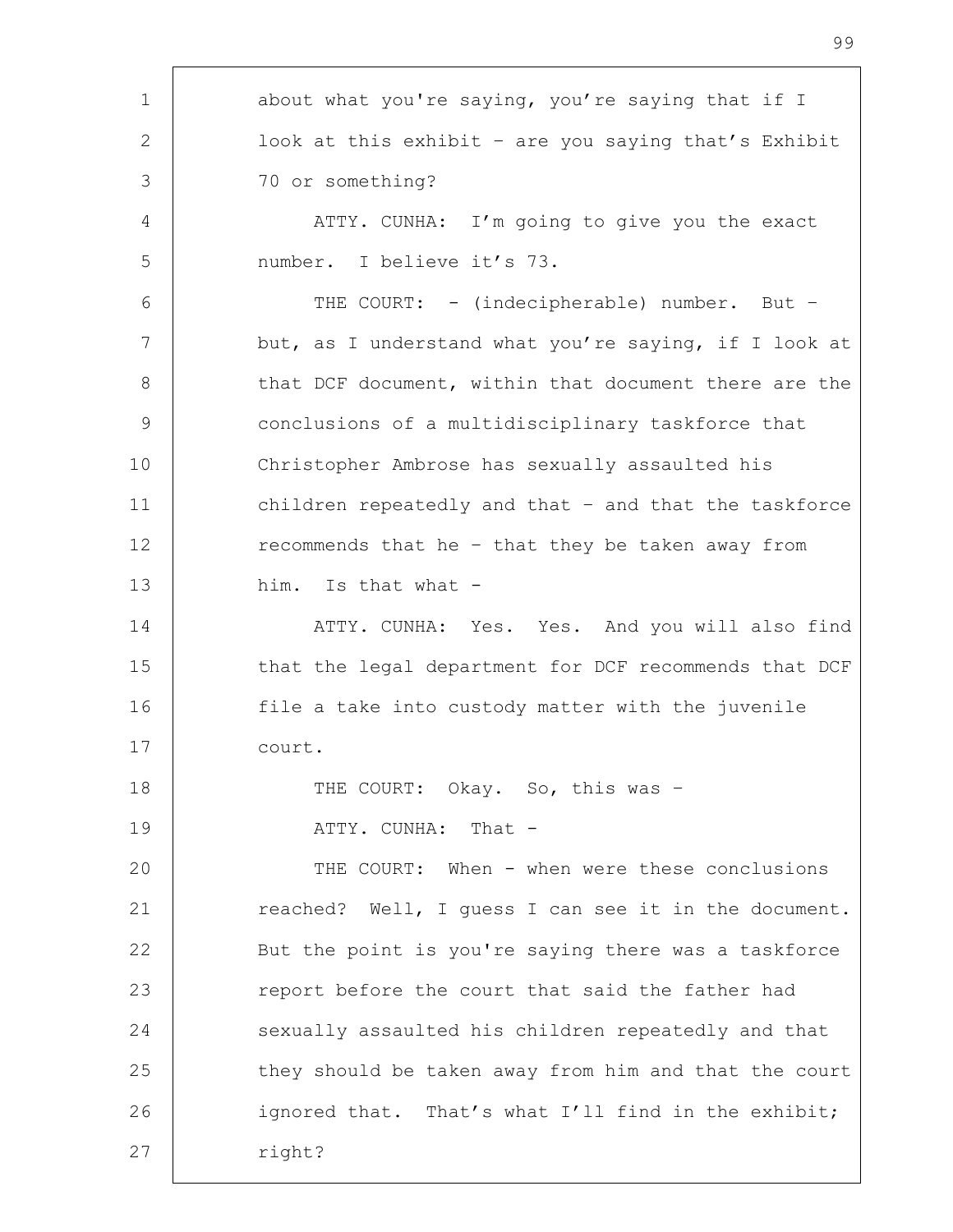1 | ATTY. CUNHA: I don't know if it says 2 **Paramement Common Exercise 1** repeatedly, but I do know that they substantiated 3 that the kids - the children's complaints of - of 4 sexual assaulted and abuse -5 THE COURT: By the father? 6 ATTY. CUNHA: - were founded by the father – 7 were founded. 8 THE COURT: Okay. So -9 ATTY. CUNHA: And Detective - 10 THE COURT: - the DCF - the DCF report -11 | ATTY. CUNHA: Yes. 12 THE COURT: - will quote this taskforce saying 13 that - that the father committed sexual assault 14 against the children and should be - and they 15 shouldn't be allowed with him. That's what I'll find 16 in there; right? 17 | ATTY. CUNHA: Yes. Absolutely. 18 | THE COURT: Okay. So - so, what exhibit number 19 is it because I'll look at it? And you're saying you 20 **brought this to the court's attention, and the court** 21 | ignored it because you claim it's part of a pattern 22 of him ignoring claims of abuse. 23 ATTY. CUNHA: Not only did I bring it to the 24 court's attention verbally, I brought it to the 25 court's attention in my brief that I filed with the 26 court and - 27 | THE COURT: What's the exhibit number? Is there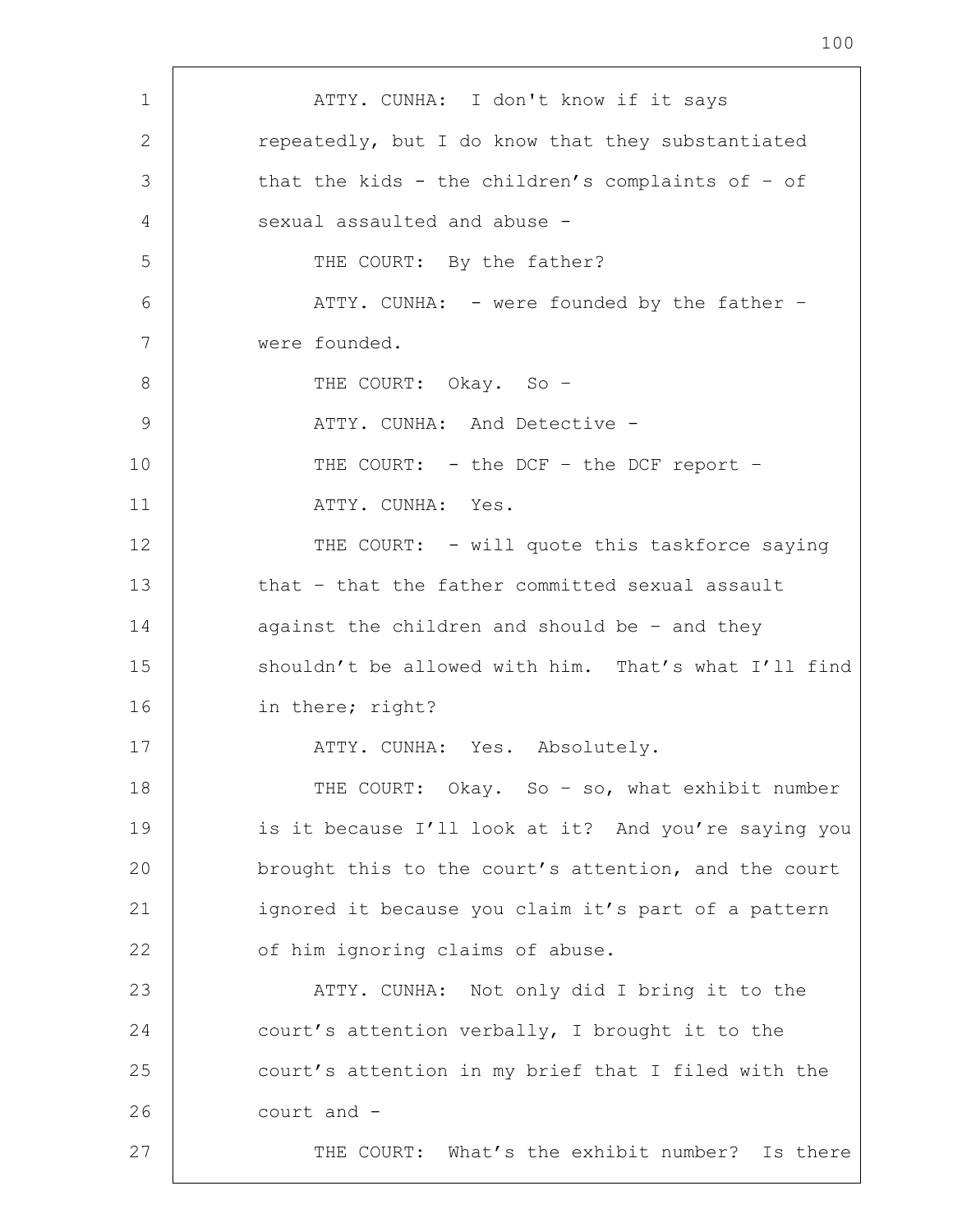1 | only one DCF report in? 2 | ATTY. CUNHA: No. There's - there's multiple. 3 That's why I'm trying to get to the exact one. I... 4 And I will tell Your Honor that Detective DeGoursey 5 when he testified – oh, here we go – acknowledges 6 exactly what I just said that the multidisciplinary 7 | taskforce team substantiated the sexual abuse of the 8 children. 9 | THE COURT: By the father. 10 | THE ATTY. CUNHA: By the father, yes. 11 | THE COURT: Okay. So, what -12 | ATTY. CUNHA: By father. 13 | THE COURT: - exhibit number is it? 14 | ATTY. CUNHA: And not only did - is it that, the 15 medical records that are exhibits - 16 THE COURT: I'm sorry. The question I was 17 asking you is - I need to look at this. What exhibit 18 | number? You said you just found it. What number is 19 it? 20 | ATTY. CUNHA: It's Exhibit Number 71. 21 | THE COURT: 71. Okay. I'll look at that. And 22 you want me to conclude from that that was a matter 23 you brought to the court's attention, that it has a 24 clear conclusion, essentially, that the children are 25 in immediate danger – 26 ATTY. CUNHA: Yes. 27 | THE COURT: - and the court refused to act on it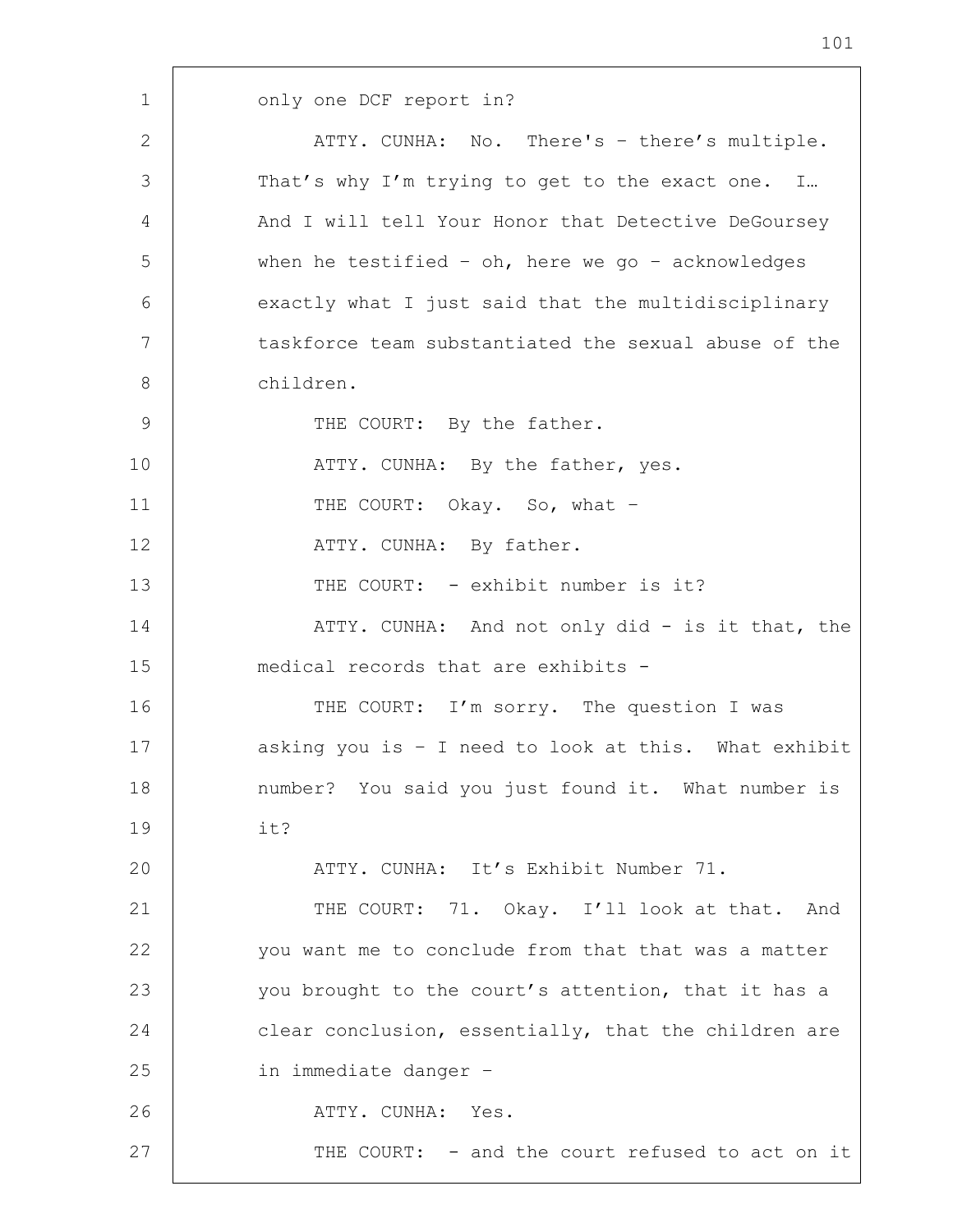| $\mathbf 1$ | because the judge has a bias against mothers who      |
|-------------|-------------------------------------------------------|
| 2           | claim abuse; right?                                   |
| 3           | ATTY. CUNHA: Yes.                                     |
| 4           | THE COURT: Okay. Any - what's - is there              |
| 5           | another? I'm going to look at that. I'm going to      |
| 6           | claim seriously. What else on this issue              |
| 7           | (indecipherable)?                                     |
| 8           | ATTY. CUNHA: I believe that - that the - in           |
| $\mathsf 9$ | addition to the DCF records (indecipherable) in       |
| 10          | imminent risk of immediate harm and that, you know,   |
| 11          | not even going into what - what is going on behind    |
| 12          | the scenes as to why these kids aren't being          |
| 13          | protected, but the detective himself sent the         |
| 14          | children to Yale-New Haven on a peer review in        |
| 15          | September of 2020.                                    |
| 16          | The Yale-New Haven Hospital put the children -        |
| 17          | recommended they be put on an a - on a 96-hour hold   |
| 18          | and released the children only to Christopher         |
| 19          | Ambrose's brother, the paternal uncle. The guardian   |
| 20          | ad litem lied to the court and said that the children |
| 21          | were with the father. And I say she lied to the       |
| 22          | court because she omitted the information to the      |
| 23          | court that the children were put on a 96-hour hold.   |
| 24          | They were released to the uncle -                     |
| 25          | THE COURT: I'm going to look at that - I'm            |
| 26          | going to look at that issue in terms of what you put  |
| 27          | before the Court, but I don't want to - to retry      |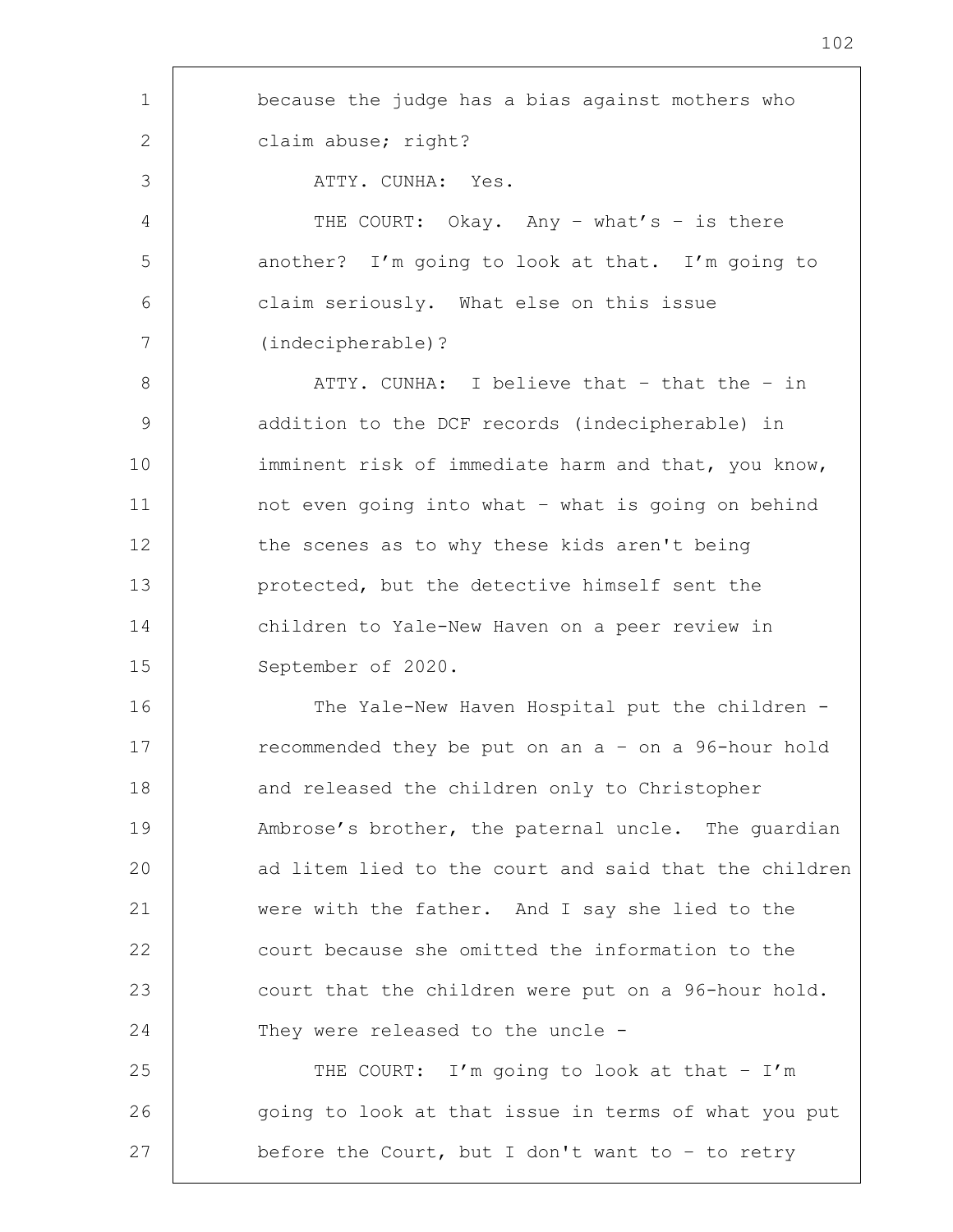1 every aspect of the motion. 2  $\vert$  So, is there any other - I'm going to look at 3 all the pattern of the – of the rulings and the 4 claims and the seriousness of the claims in light of 5 what you said and compare them with the list of other 6 cases. 7 | All right. So, are we ready to go onto - the 8 third claim was - is about discrimination or bias 9 | against people with disabilities. Are you ready to 10 | qo onto that now? 11 | ATTY. CUNHA: Yes. 12 THE COURT: All right. Let's (indecipherable)  $13$  that. 14 ATTY. CUNHA: In this - in this case when - when 15 | my client first is called to testify and it is early 16 on in the trial and she's challenged based on her 17 deposition testimony even though I say to Judge 18 Adelman I am concerned that there is information 19 missing from the transcript and I have tried - from 20 the deposition transcript and I am trying to obtain a 21 copy of the recording and my client reserved her 22 | right to 30 days to review the transcript for 23 accuracy and she should not be subjected to this -24 this challenge at this time, he ignored those - those 25 arguments. 26 | But, when my client starts to testify - she has 27 a diagnosed learning disability which is documented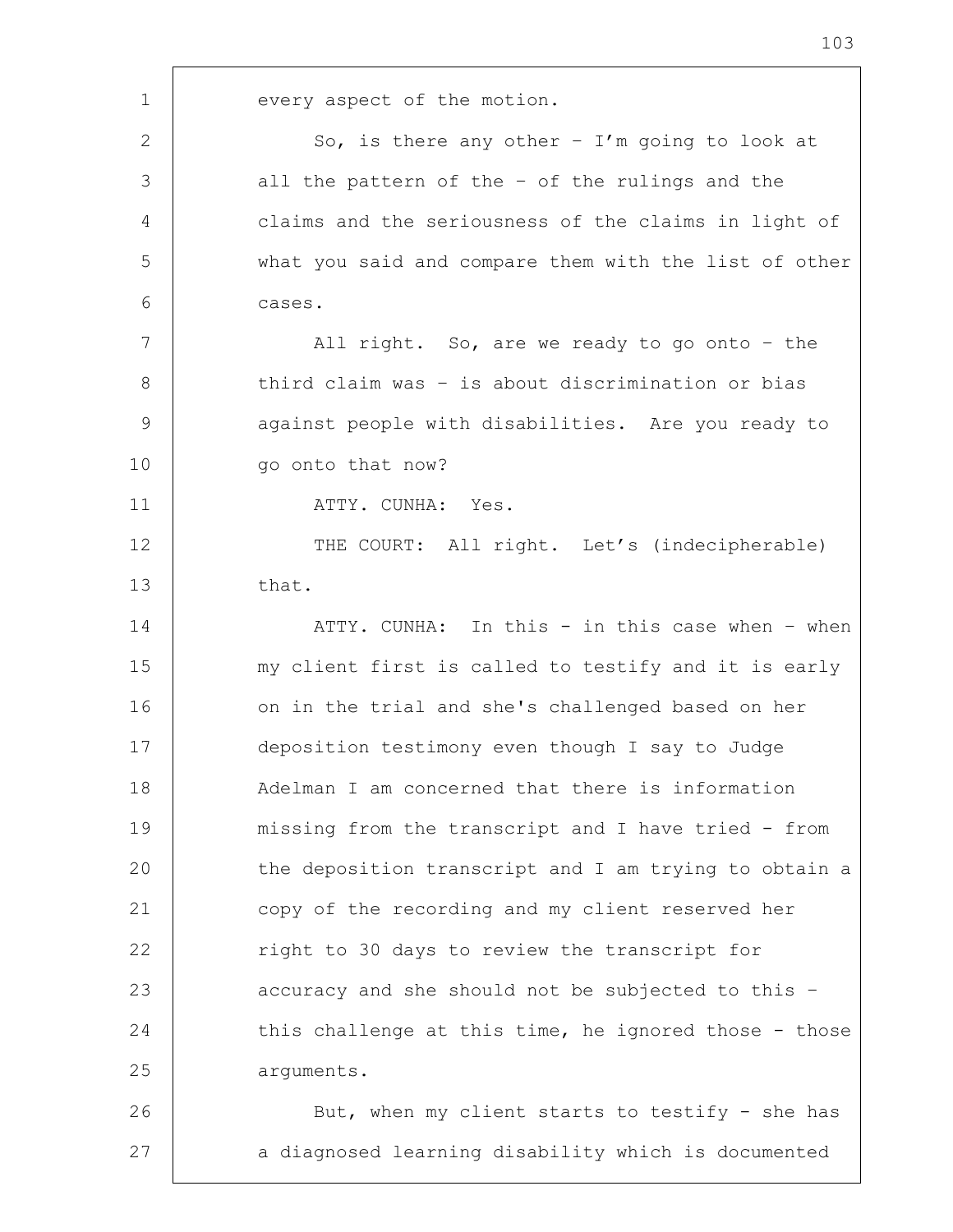1 in the custody evaluation - he immediately attacks 2 her and basically says to her that because she is not 3 responding as fast as he would like her to that it is 4 being - to him it is deemed as her attempt to not 5 want to answer the question when all she was trying 6 to do was understand the questions that were 7 | presented to her at times or read what she was being 8 | asked to read which because of her disability takes 9 her a longer time to do. 10 THE COURT: And did you raise that question -11 did you raise that issue with Judge Adelman when this 12 happened? 13 ATTY. CUNHA: I don't believe that I – that I 14 was able to articulate on the record the aspect 15 Telating to the disability. I did raise objections, 16 but I was not always allowed to articulate my 17 objections so - 18 THE COURT: Can you remember what day this was 19 on so I can - so I listen to that -20 ATTY. CUNHA: I have – 21 | THE COURT: - as -22 | ATTY.CUNHA: I -23 | THE COURT: Maybe you don't know. I can look 24 for it. But, if you can give me a range days at 25 least, I could look. You're saying I'm going to find 26 Judge Adelman berating your client for not answering 27 | quickly enough and not reading quickly -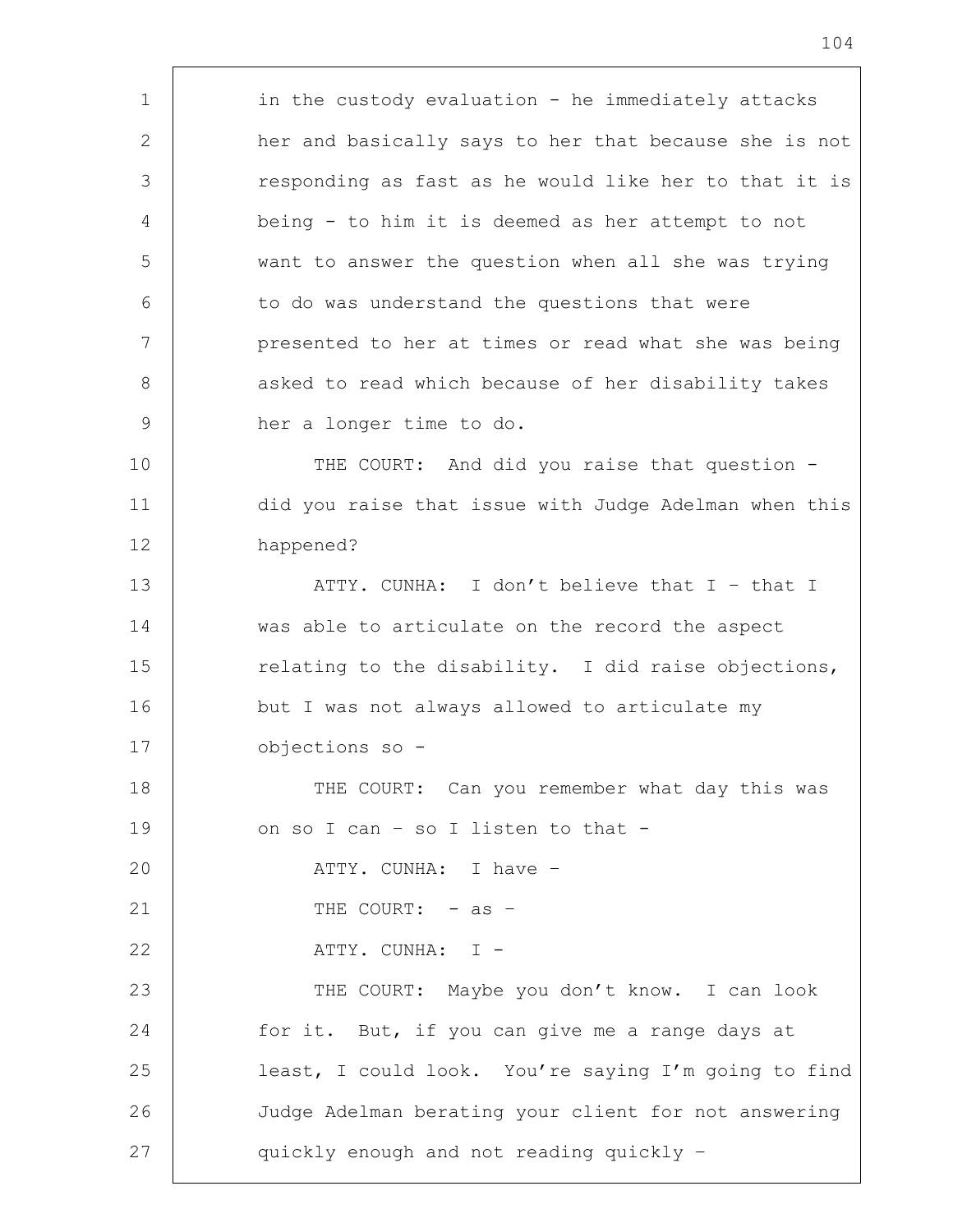| $\mathbf{1}$   | ATTY. CUNHA: Yes.                                     |
|----------------|-------------------------------------------------------|
| 2              | THE COURT: You -                                      |
| 3              | ATTY. CUNHA: Yes.                                     |
| $\overline{4}$ | THE COURT: You don't claim that you stood up          |
| 5              | and said she has a learning disability, but you're    |
| 6              | saying it's in the record somewhere.                  |
| 7              | ATTY. CUNHA: I - it is in the records. It's in        |
| $8\,$          | the custody evaluation. And I know I raised           |
| $\overline{9}$ | objections, but there were times when I raised        |
| 10             | objections and I ask to be heard and the judge says   |
| 11             | no, so it doesn't allow me to make a record.          |
| 12             | THE COURT: All right. It's 1:00. We're going          |
| 13             | to have to take the luncheon recess. But, if you can  |
| 14             | find me over the break the date that I should listen  |
| 15             | to for that. We're on this third topic now on bias    |
| 16             | against people with disabilities. And, so on that     |
| 17             | score, think about what else that you want me to note |
| 18             | of, get me the date of that - that hearing date. And  |
| 19             | then, I'm expecting before we resume that you'll have |
| 20             | this list of the cases you want me to compare with    |
| 21             | respect to bias against women who claim abuse.        |
| 22             | All right. We'll take our recess until 2 p.m.         |
| 23             | ATTY. CUNHA: Thank you.                               |
| 24             | THE COURT: Court is in recess.                        |
| 25             | (The Court recessed.)                                 |
| 26             | (The Court resumed.)                                  |
| 27             | THE COURT: All right. Good afternoon. I see           |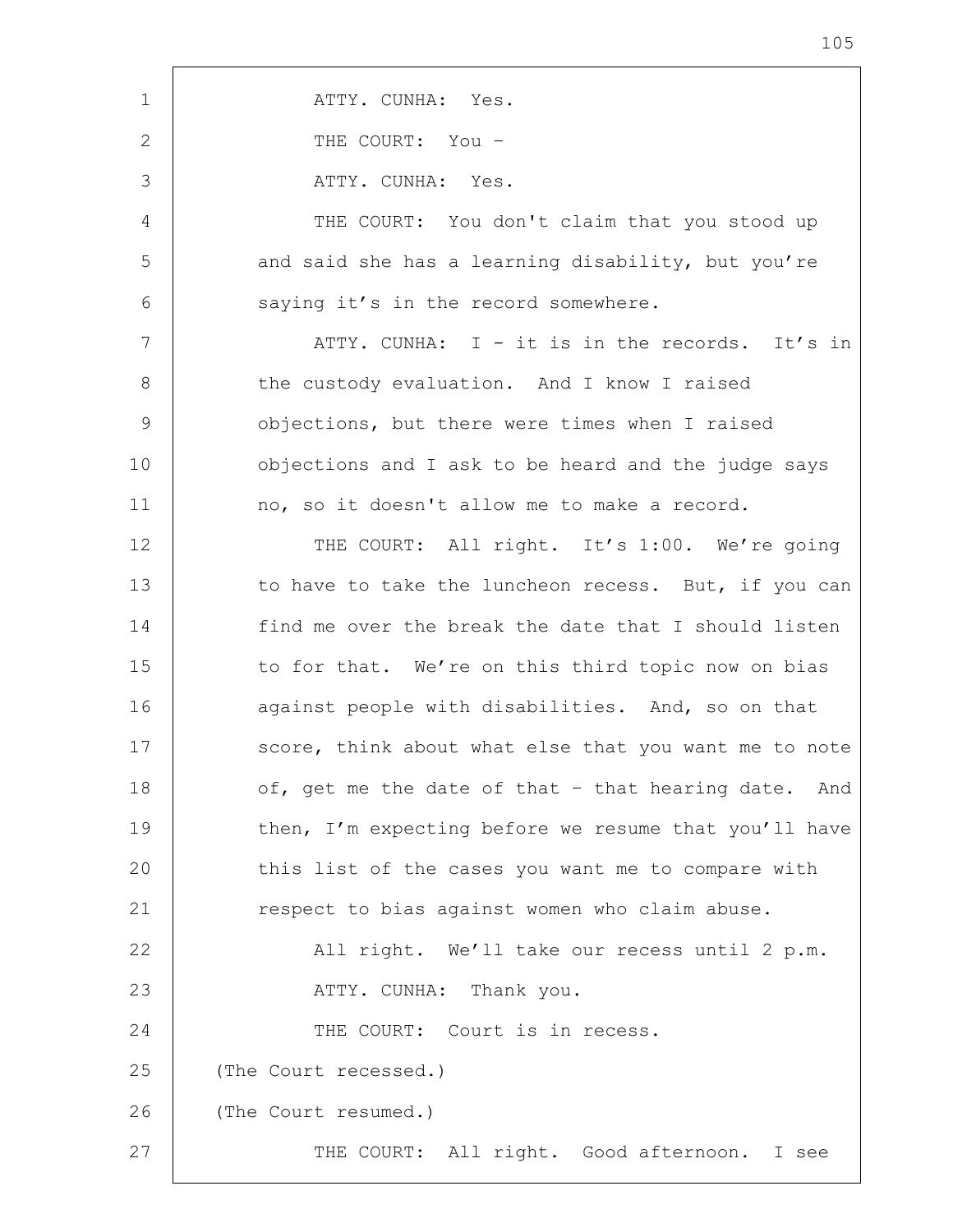1 Attorney Cunha. I assume you can hear me. Attorney 2 Aldrich, are you there? All right. I assume 3 everyone can hear me. 4 | ATTY. CUNHA: Yes, Your Honor. 5 | ATTY. ALDRICH: Yes, Your Honor. 6 THE COURT: All right. So, before the break we 7 | talked about a few things that I - I now have in 8 front of me. I have Exhibit 71. It's a long 9 exhibit, and I promise that I will examine that as 10 | vou requested, Attorney Cunha. 11 | I have also received - I assume, Attorney 12 Aldrich, you have a copy of – a transcript of senate 13 floor comments made – made by Senator Winfield with 14 respect to Judge Adelman's appointment. Again, I 15 take it that there's no dispute that this is a public 16 Tecord and that the statements were made. As to 17 whether it's evidence, I will reserve on that as to 18 what evidence it is. 19 I note – and I assume this is what you want me 20 to note, Attorney Cunha - that at one point Senator 21 Winfield is discussing Judge Adelman about an ex 22 | parte order that Judge Adelman signed. And there's 23 an exchange between Judge Adelman and this person, 24 but if you're on the Judiciary Committee and you're 25 **hearing this, what you hear is there's no reason why** 26 this person might have an issue with me. And then, 27 **he states, now that might not be a lie and untruth,**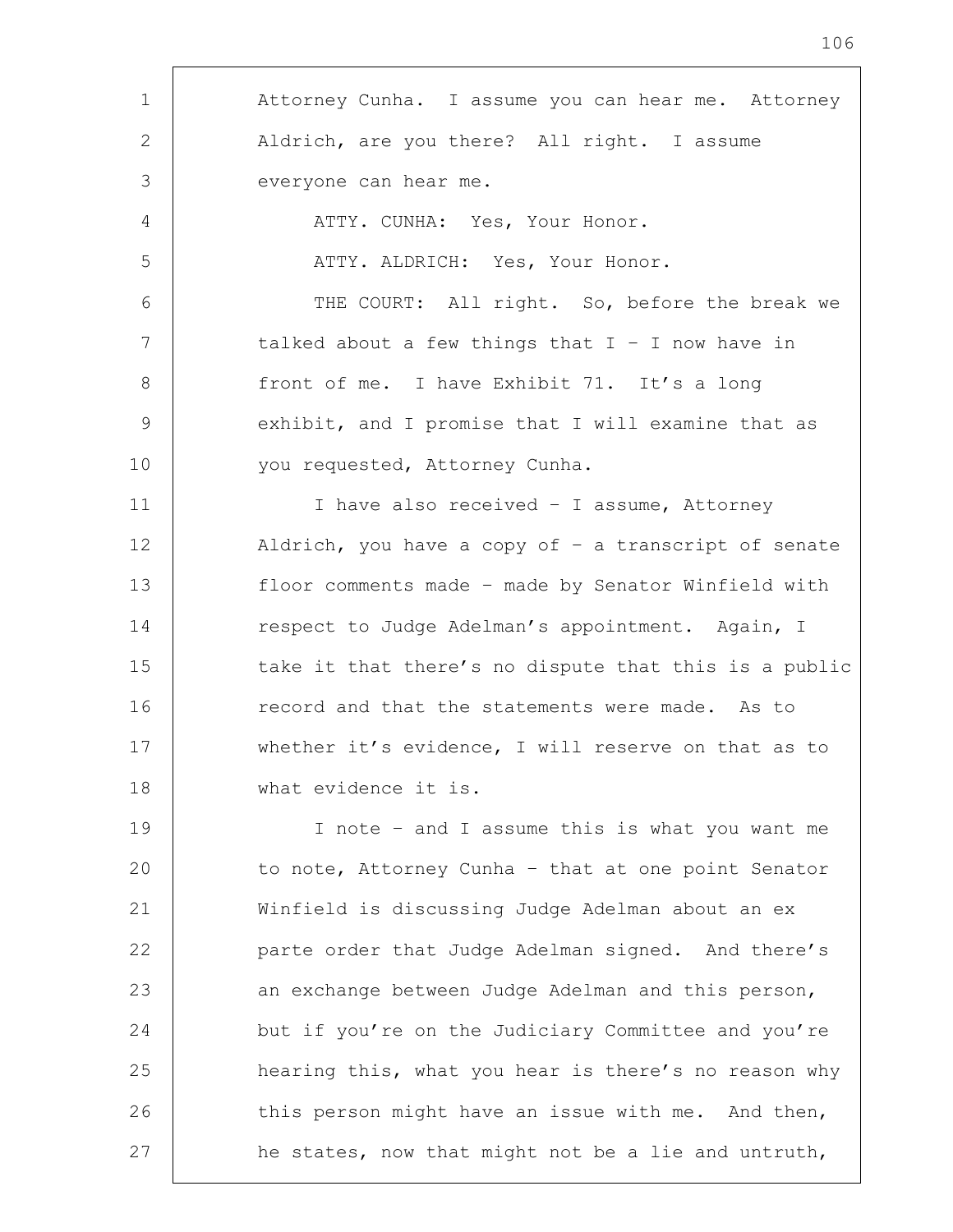1 but it also isn't the truth and it was interesting to 2 me that the judge who seemed particularly interested 3 with decorum because he told in an exchange with me, 4 etcetera. 5 So, that's - that's the place I assume you want 6 me to note because it's the only place where the word 7 | Thie" is used in any of the material you gave me. Is 8 | that right, Attorney Cunha? 9 | ATTY. CUNHA: Correct, Your Honor. 10 Specifically, the voracity of Judge Adelman is 11 challenged or – or noted by judge – by - sorry - 12 Senator Winfield in that during questioning, Senator 13 Winfield had inquired of Judge Adelman about a number 14 of complaints that had come forth against Judge 15 | Adelman. And apparently, Judge Adelman of at least 16 one of the litigants, if not more, indicated he 17 didn't know why that complaint would have been made 18 because the litigant hadn't appeared before him in 19 his court. And then, Senator Winfield challenges 20 that because, in fact, the litigant had appeared 21 before Judge Adelman and Judge Adelman had acted on 22 the matter. So, that's exactly what -23 | THE COURT: An ex parte order is what I think it 24 was discussing; right? 25 | ATTY. CUNHA: It does discuss an ex parte order. 26 But, if you read the - the commentary in its whole, I 27  $\vert$  - I don't believe - the way I - what I take from that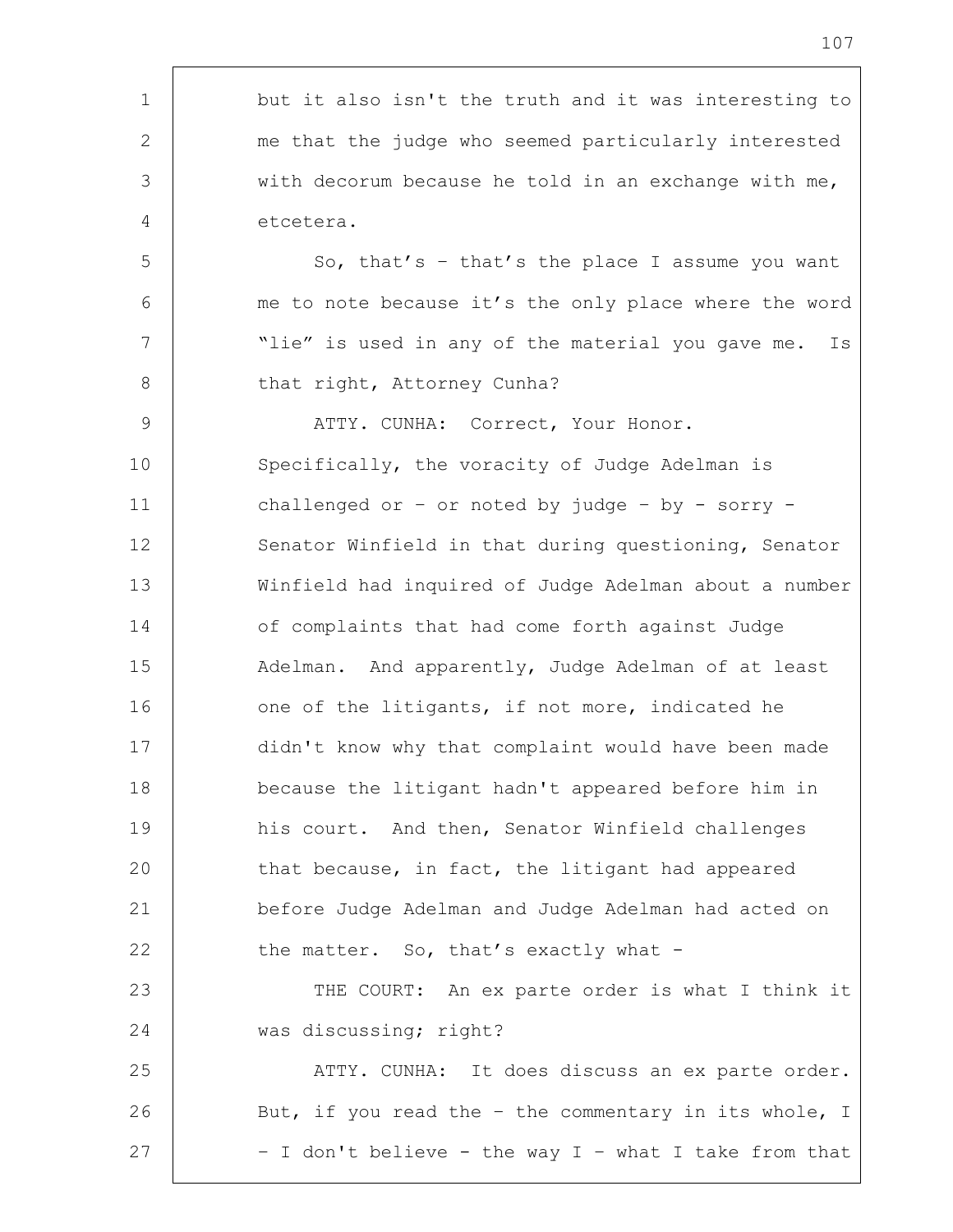1 is that that was not the only particular situation 2 that – but in any event, I'll leave it to the Court – 3 THE COURT: I'll read it in context. But the 4 point is that's the place where the word "lie" is 5 used, and I guess I have to make some sense out of  $6$  him saying that might not be a lie and an untruth, 7 but it isn't the truth. So, I'll have to sort out 8 | what that means. But that's the place I will focus 9 on. 10 | And the DCF report I've also received and 11 printed out the - the list of cases that you wanted 12 me to – to look at to support by taking notice of the 13 court's own records, a claim that there's a pattern 14 that Judge Adelman is biased against women who make 15 **claims about abuse.** So, I have that list. 16 ATTY. CUNHA: So – 17 | THE COURT: Do you have it, Attorney Aldrich? 18 Did you receive a copy of the email? 19 | THE ATTY. ALDRICH: Yes, Your Honor. I got the 20 email. I was unclear about what that list of cases 21 | were. I thought she was doing -22 | THE COURT: What was represented to me was - was 23 | that this is a list of cases that I'm being asked to 24 examine in which the record will show a pattern of 25 bias by Judge Adelman against women who make claims 26  $\vert$  of abuse. This is a - so, we did discuss another 27 | list, but this is the list that actually is being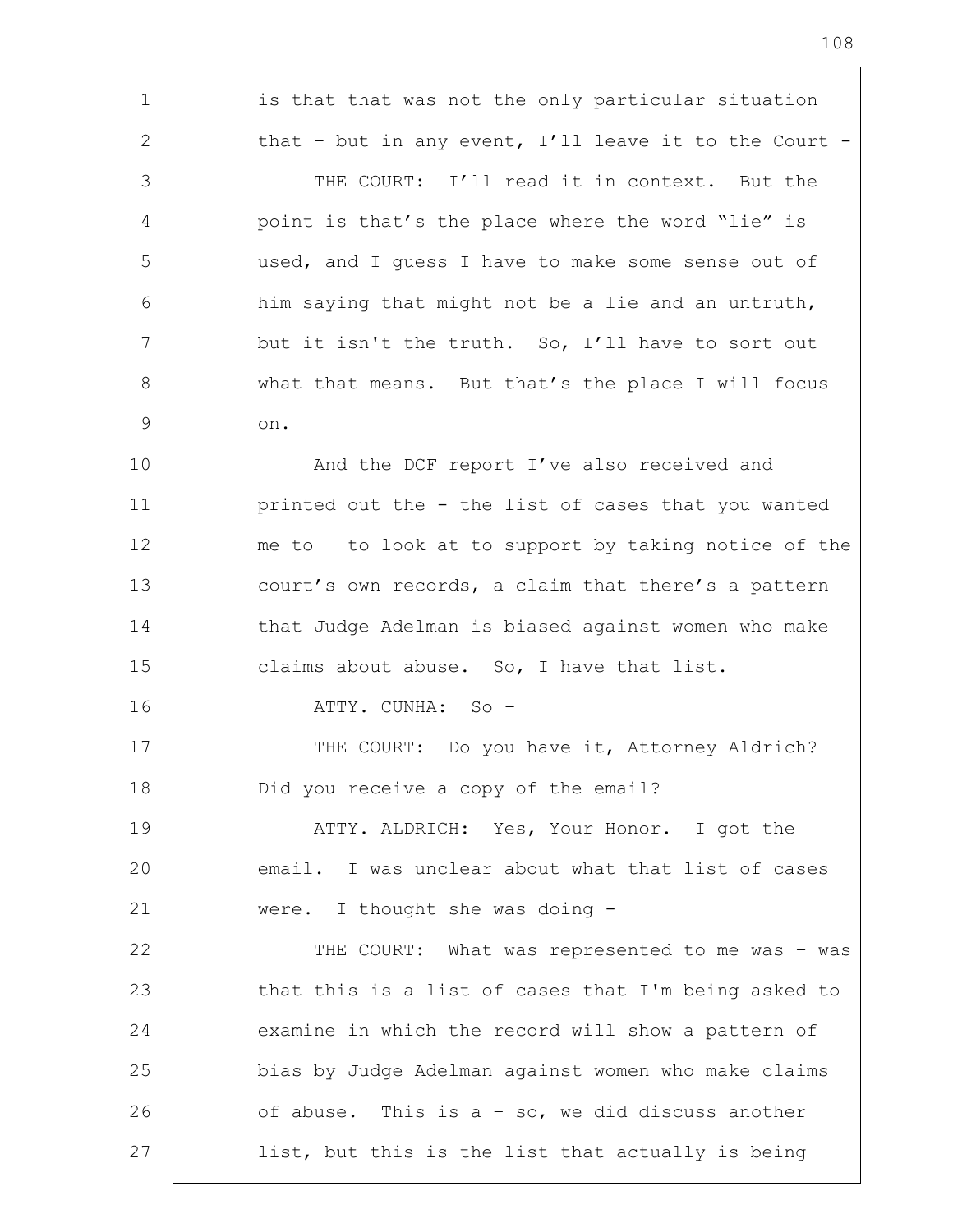2 ATTY ALDRICH: Understood.

3 ATTY. CUNHA: And just so the Court understands, 4 I – I actually went through the list and tried to - 5 during the break with the limited time to limit what 6 may not be related to claims of protection, you know, 7 domestic violence or protective parents seeking 8 assistance of the court.

9 | But I also pulled off case names that I was 10 unsure whether or not the parties would be 11 comfortable with me disclosing or referring to them 12 because some of them are recent or within recent time 13 or presently active. And I don't want anyone without  $14$  - even though it's a public record, I - I do have 15 concern that litigants would be upset with me if I 16 highlight their particular case. So -

17 THE COURT: That's your choice. The thing to 18 understand, of course, is I can only act on the 19 evidence you – you provide me. These are the ones 20 you want me to look at, and I'm going to look at 21 them. 22 ATTY. CUNHA: Yes. 23 | THE COURT: All right. 24 ATTY. CUNHA: But I also - 25 THE COURT: Let's go back to the issue of bias 26 against the disabled, you described before about the 27 difficulties you said your client had on the witness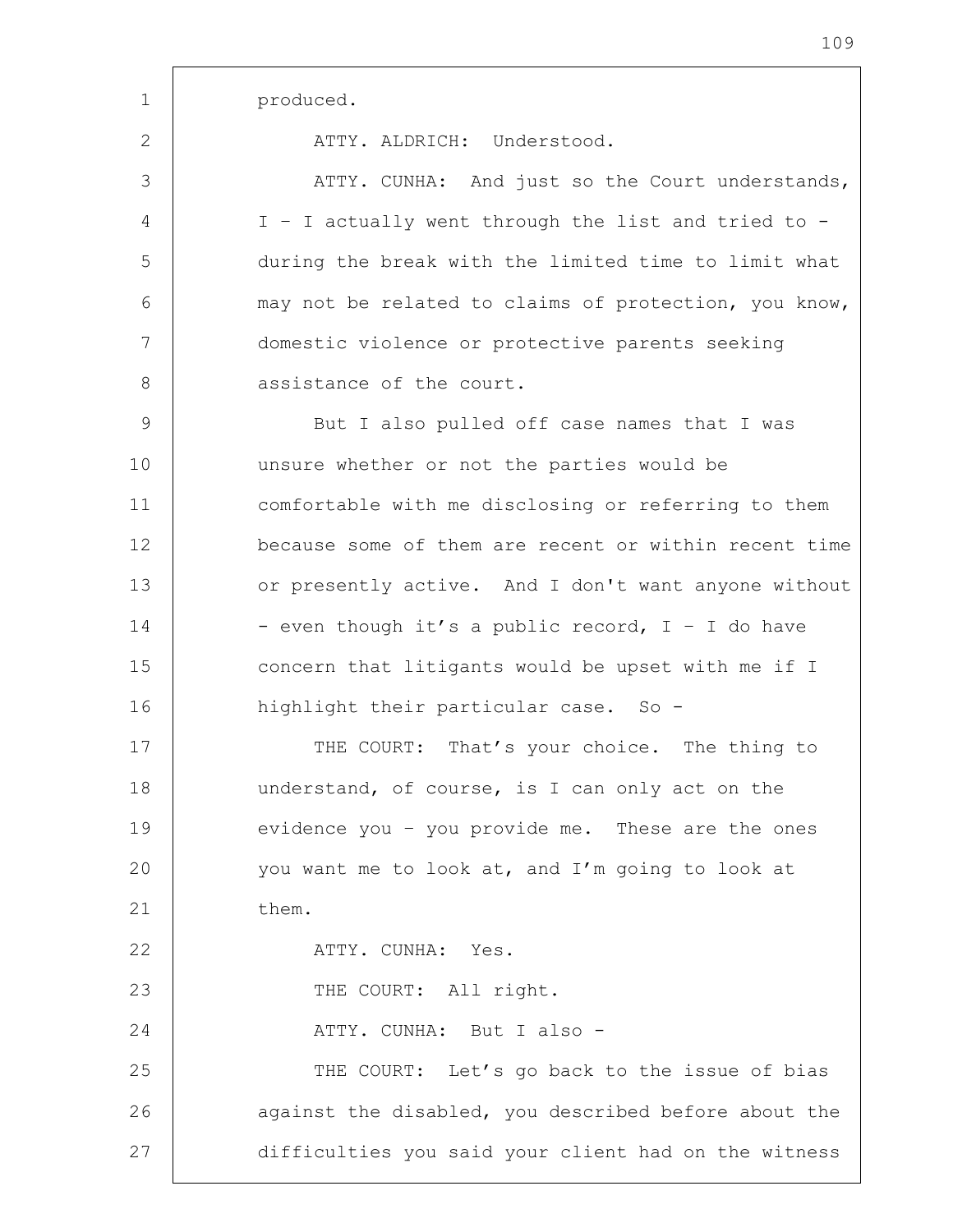| $\mathbf 1$     | stand. You've told me - I thought you were going to   |
|-----------------|-------------------------------------------------------|
| 2               | tell me what day so I could look - look at the -      |
| 3               | listen to the recording there. Do you have a day      |
| 4               | that $I - I$ should listen to where this - where this |
| 5               | problem occurred?                                     |
| 6               | ATTY. CUNHA: I do. One moment, please, Judge.         |
| $7\phantom{.0}$ | Your Honor, just before we kind of go off again, if I |
| 8               | may just to the Court articulate something very       |
| $\overline{9}$  | clear, if that's okay?                                |
| 10              | THE COURT: All right. I just don't want to get        |
| 11              | lost again because we're - we're on that topic. But   |
| 12              | what - what is it you want to say?                    |
| 13              | ATTY. CUNHA: I wanted Your Honor to understand        |
| 14              | that this is a very difficult situation for me as a   |
| 15              | professional. I've been practicing now for over 21    |
| 16              | years. And obviously, there's a lot of individuals    |
| 17              | that are viewing this proceeding.                     |
| 18              | I take the claims very serious. $I - I$ feel very     |
| 19              | strongly about the wrongs that I know have occurred   |
| 20              | in this case, that I strongly believe the evidence    |
| 21              | supports have occurred in this case. And my motion    |
| 22              | that was filed based on Judge Adelman's commentary    |
| 23              | and then order referring the matter to Your Honor for |
| 24              | consideration is based on Karen Riordon, also known   |
| 25              | as Karen Ambrose.                                     |
| 26              | These other situations came to me of recent. I        |
| 27              | - it was not my plight in life to find out who has    |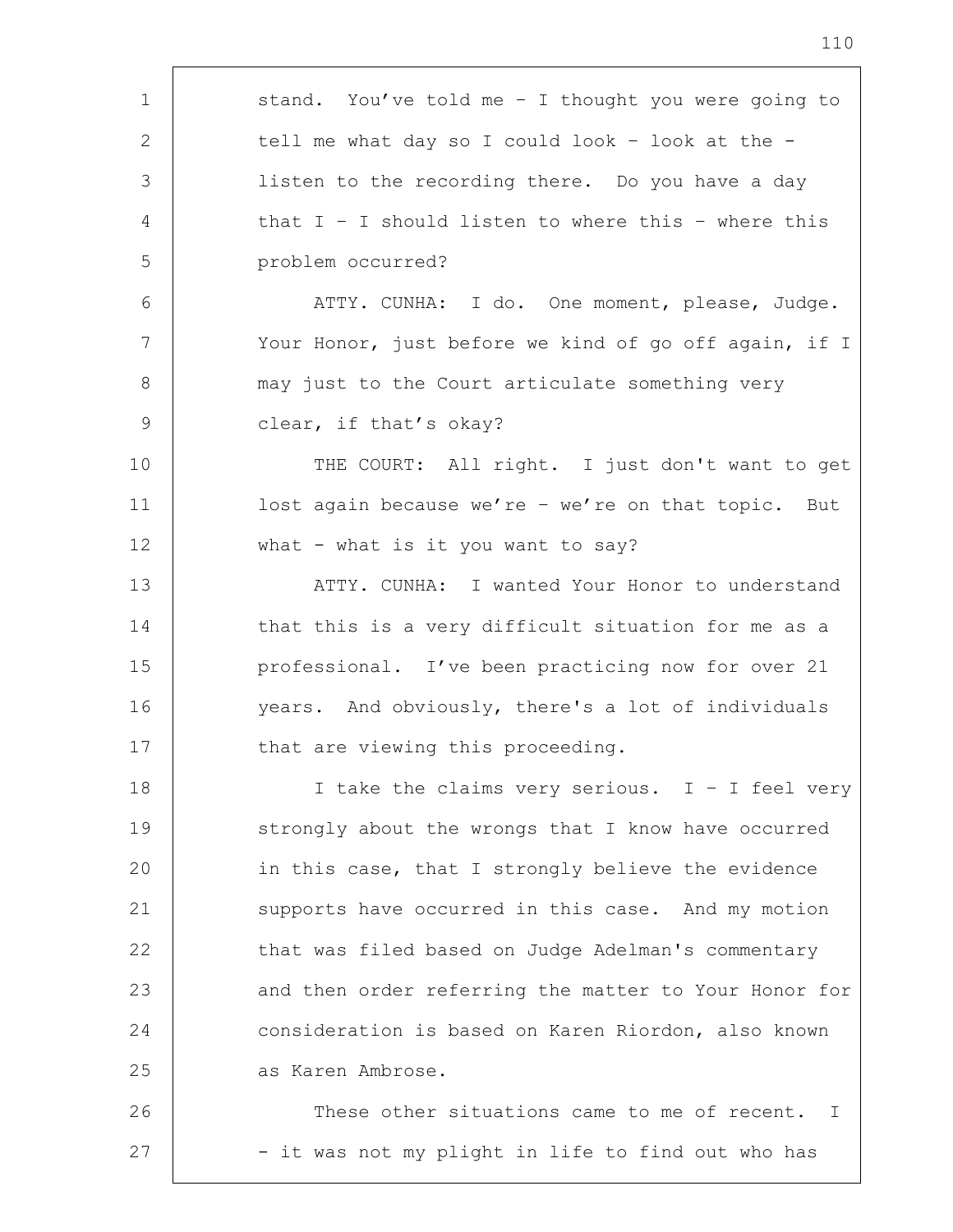1 bone of contention against Judge Adelman or Attorney 2 | Aldrich or Attorney Hurwitz. However, because this 3 case has gained public interest, I have had a flurry 4 | of individuals reaching out to me and sharing 5 information with me.

6 | So, when we started this hearing this morning, I 7 made opening commentary as to it has come to my 8 | attention based on information that I have learned or 9 | that's been shared with me that the patterns of bias 10 and prejudicial conduct that I believe has occurred 11 | in my client's matter have consistently occurred in 12 **budge 12** other litigants matters which is what I represented 13 to Judge Adelman on the record I believe on November 14 9<sup>th</sup> when Judge Adelman had indicated to me on the 15 The record that he had never had this type of problem 16 before or these types of complaints.

17 | And, when I called him out on that material 18 | misrepresentation, I had indicated to him as I'm 19 indicting to Your Honor that that is not true. In 20 fact, I have heard and leaned recently of the 21 consistency of litigants being unhappy because of 22 your rulings. And I pointed out to Judge Adelman on 23 the record on that date specifically that I had read 24 the transcripts from the - his reappointment and 25 those transcripts, specifically Senator Winfield, 26 | highlighted just how serious in nature these 27 complaints have been and how long this conduct has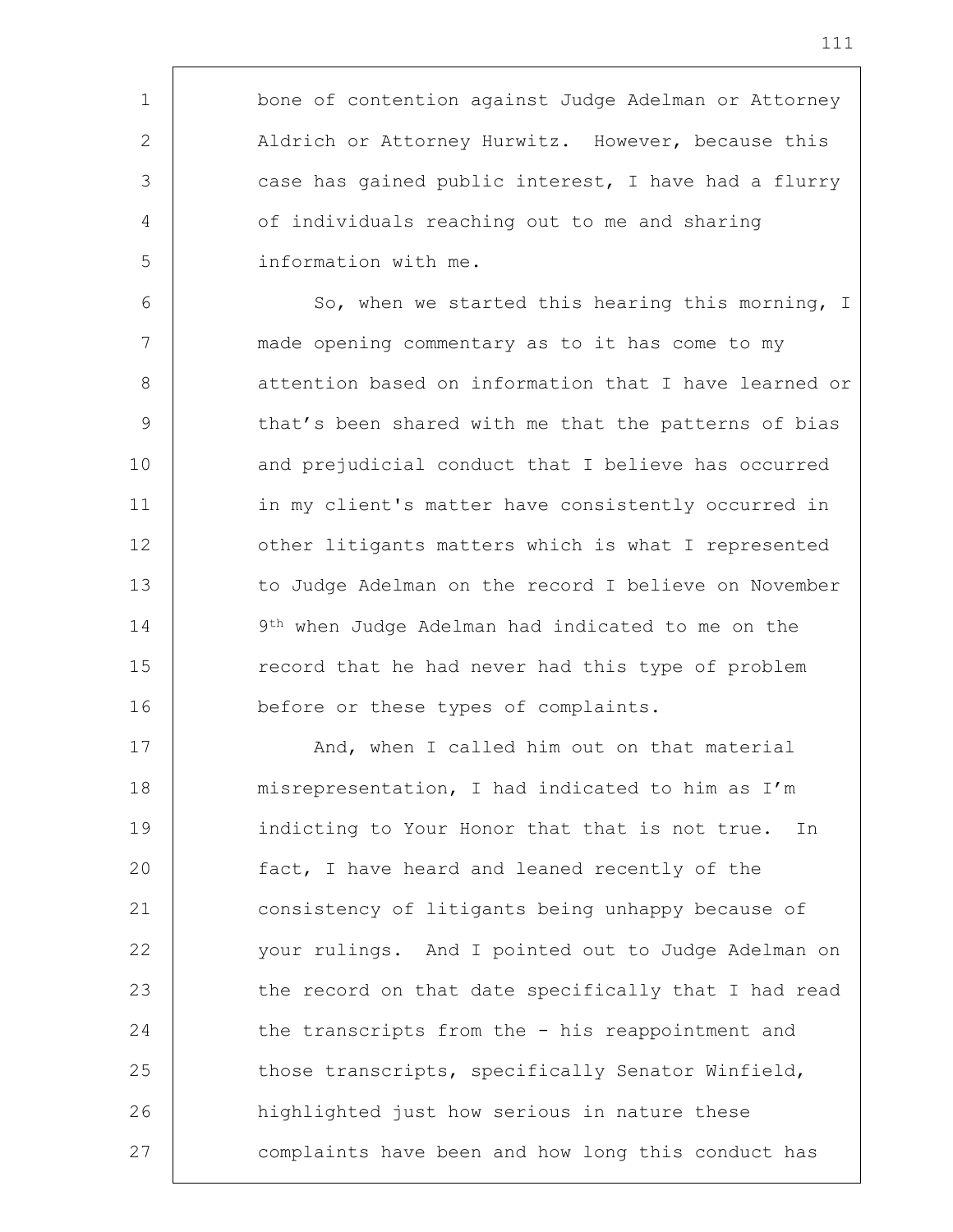1 been occurring.

2 But I don't want the Court or anyone else that 3 is listening to this to think that I am on some 4 mission to right the Connecticut litigants as a 5 whole. That is not my goal here. I do not represent 6 other individuals. I believe it is a valid claim and 7 concern for Your Honor to look into the consistent 8 **pattern, but that is not what my original** 9 Tepresentation to the court was in writing as Your 10 Honor knows - 11 | THE COURT: To be clear - just to be clear, 12 though, I mean, you've chosen to pursue this motion 13 (indecipherable) to do it and then we're walking 14 through the evidence. That's all I need. 15 | ATTY. CUNHA: Okay. I just -16 THE COURT: (indecipherable) the motion. I'm -17 | I'm giving you a chance to do that. 18 We're on the third topic - and I want to make

19 sure we have enough time out of fairness to give 20 Attorney Aldrich a chance to – to make her claims 21 about it.

22 So, we're on this third point, and I wanted to 23 | know if there's anything else that you want me to 24 Teview with respect to the question of his bias 25 against those with disability. You've told me about 26 the colloquy about - between the judge and your 27 client on the stand. Is there anything else that you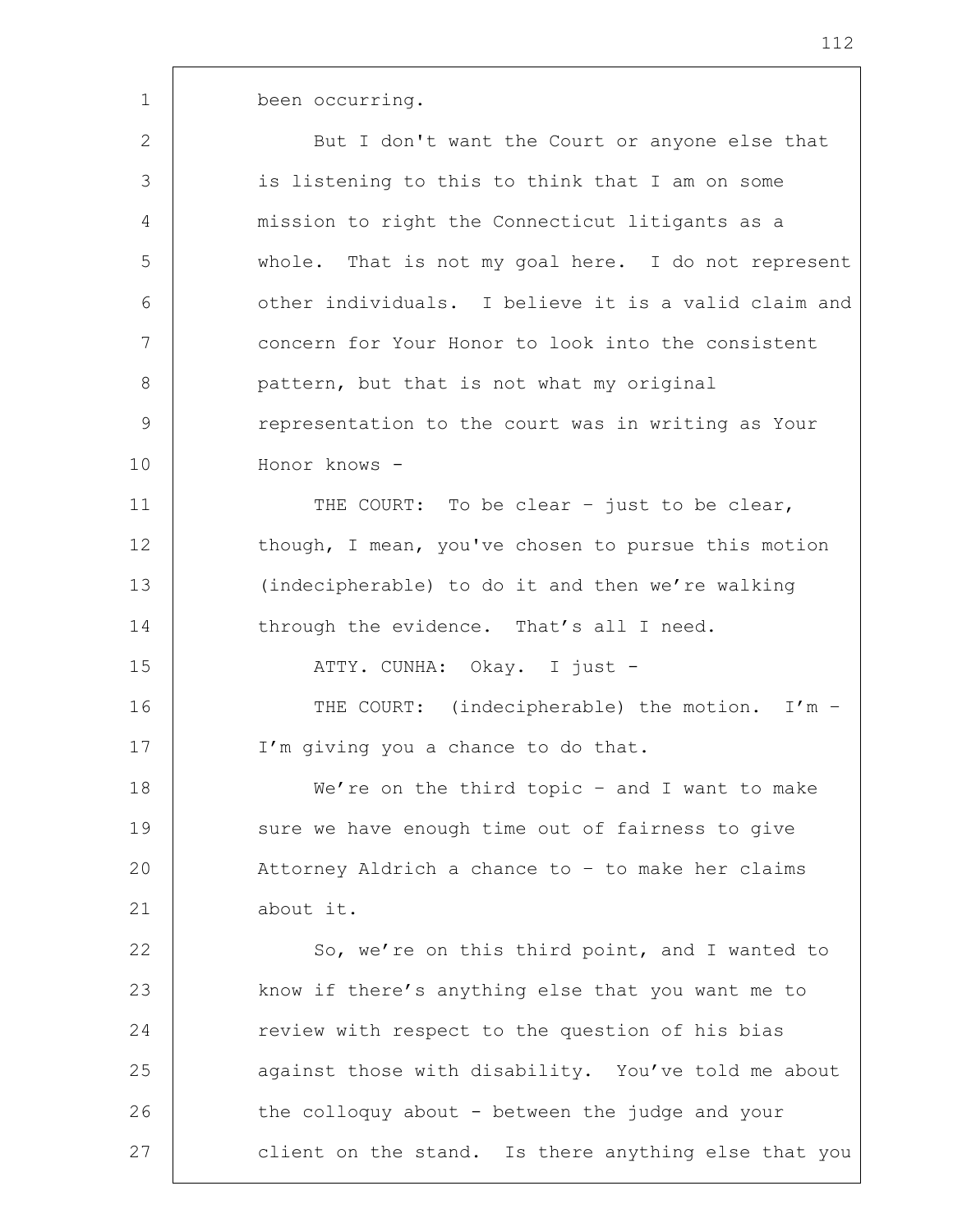1 want me to look at with respect to that issue? 2 That's our third. 3 | ATTY. CUNHA: I'm going to - I'm going to give 4 you the date when I believe that occurred. 5 THE COURT: (indecipherable). 6 | THE ATTY. CUNHA: Just one moment. 7 | THE COURT: I'll listen to that. 8 | (Brief pause in the proceedings.) 9 | ATTY. CUNHA: It was early on in March, and it 10 followed immediately Attorney Aldrich's motion for 11 contempt. 12 THE COURT: I thought your first day of trial 13 Was the end of March, March 31. 14 ATTY. CUNHA: Sorry. Thank you. Thank you. 15 THE COURT: (indecipherable). 16 | THE ATTY. CUNHA: It – yes. Early on in April. 17 | THE COURT: Early April. Okay. Not March. 18 | THE ATTY. CUNHA: So, right, our first day of trial 19 was March 31<sup>st</sup>. And then, I believe Attorney Aldrich 20 – we received the transcript fairly quickly, let's 21 see... 22 | THE COURT: Well, you want me to take a look at 23 the first couple of days of March when your client 24 was testifying? 25 | ATTY. CUNHA: So, yeah, my client was taken out 26 of order. We started the trial with Mr. Ambrose, and 27 then, Attorney Aldrich filed this motion. And then,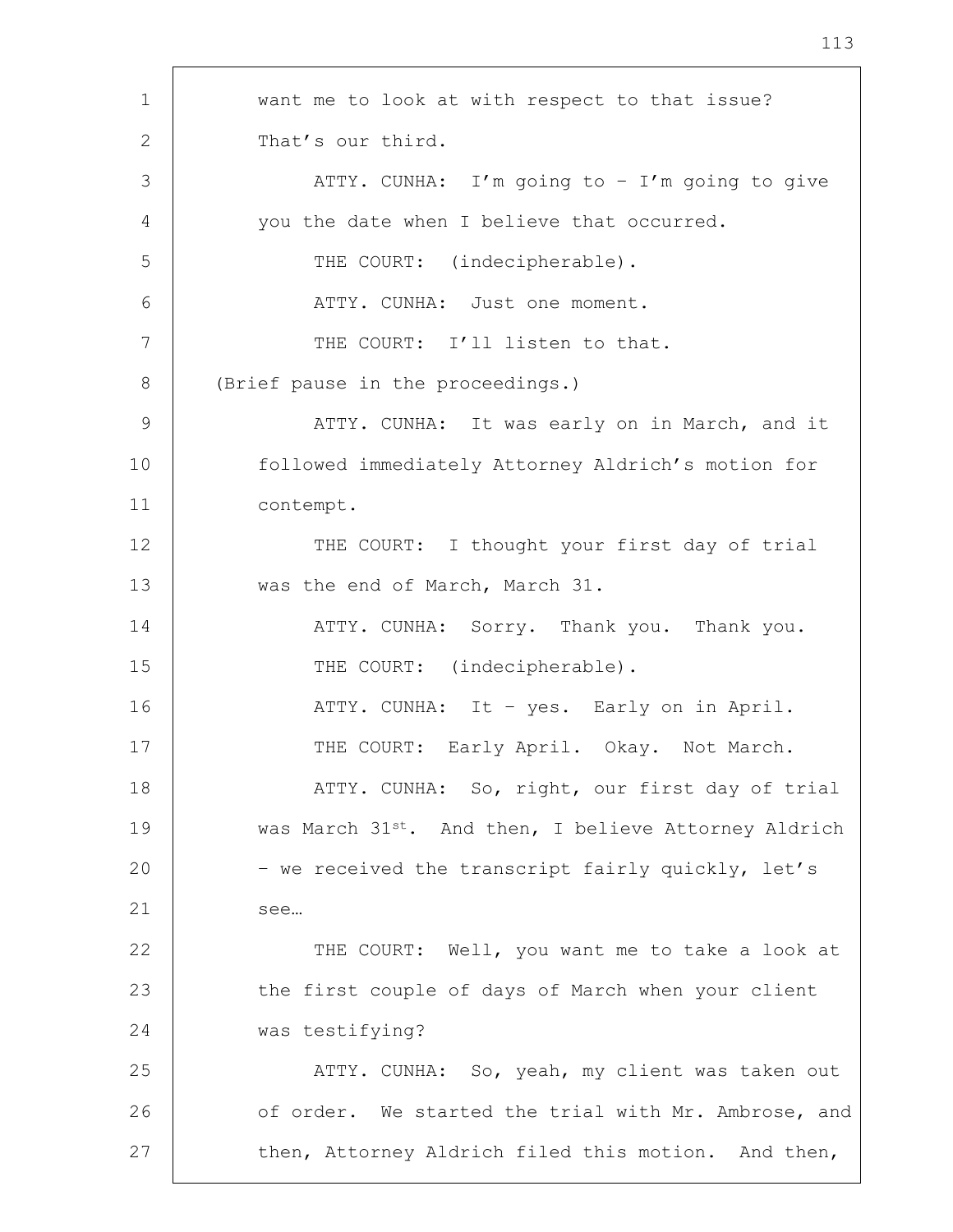| $\mathbf 1$ | Judge Adelman over objection allowed Attorney Aldrich |
|-------------|-------------------------------------------------------|
| 2           | to pursue the issue of contempt against my client.    |
| 3           | And the issue of contempt against my client is a      |
| 4           | significant one because, again, this issue relates to |
| 5           | discovery and -                                       |
| 6           | THE COURT: Okay. But $I - I$ want to make sure        |
| 7           | we're talking about the same thing again. So, what    |
| 8           | we have just been talking about is that you claim     |
| 9           | that Judge Adelman badgered your client about her     |
| 10          | delayed responses and her delayed -                   |
| 11          | ATTY. CUNHA: Yes.                                     |
| 12          | THE COURT: - unfairly because she's disabled -        |
| 13          | ATTY. CUNHA: Yes.                                     |
| 14          | THE COURT: - and that you're telling me that I        |
| 15          | should listen to that and that it's in early April.   |
| 16          | So, that's what I'm going to do -                     |
| 17          | ATTY. CUNHA:<br>Yes.                                  |
| 18          | THE COURT: - about that. Are you a raising a          |
| 19          | new topic?                                            |
| 20          | ATTY. CUNHA: It - as - while you're listening         |
| 21          | to that issue concerning the manner in which Judge    |
| 22          | Adelman - the court demeanor, I would like the Court  |
| 23          | to keep in mind that the issue that is before the     |
| 24          | court for which my client was being questioned on for |
| 25          | - was testifying that she was taking out of order     |
| 26          | over objection on - on Attorney Aldrich's motion for  |
| 27          | contempt. And the motion for contempt, again, had to  |

r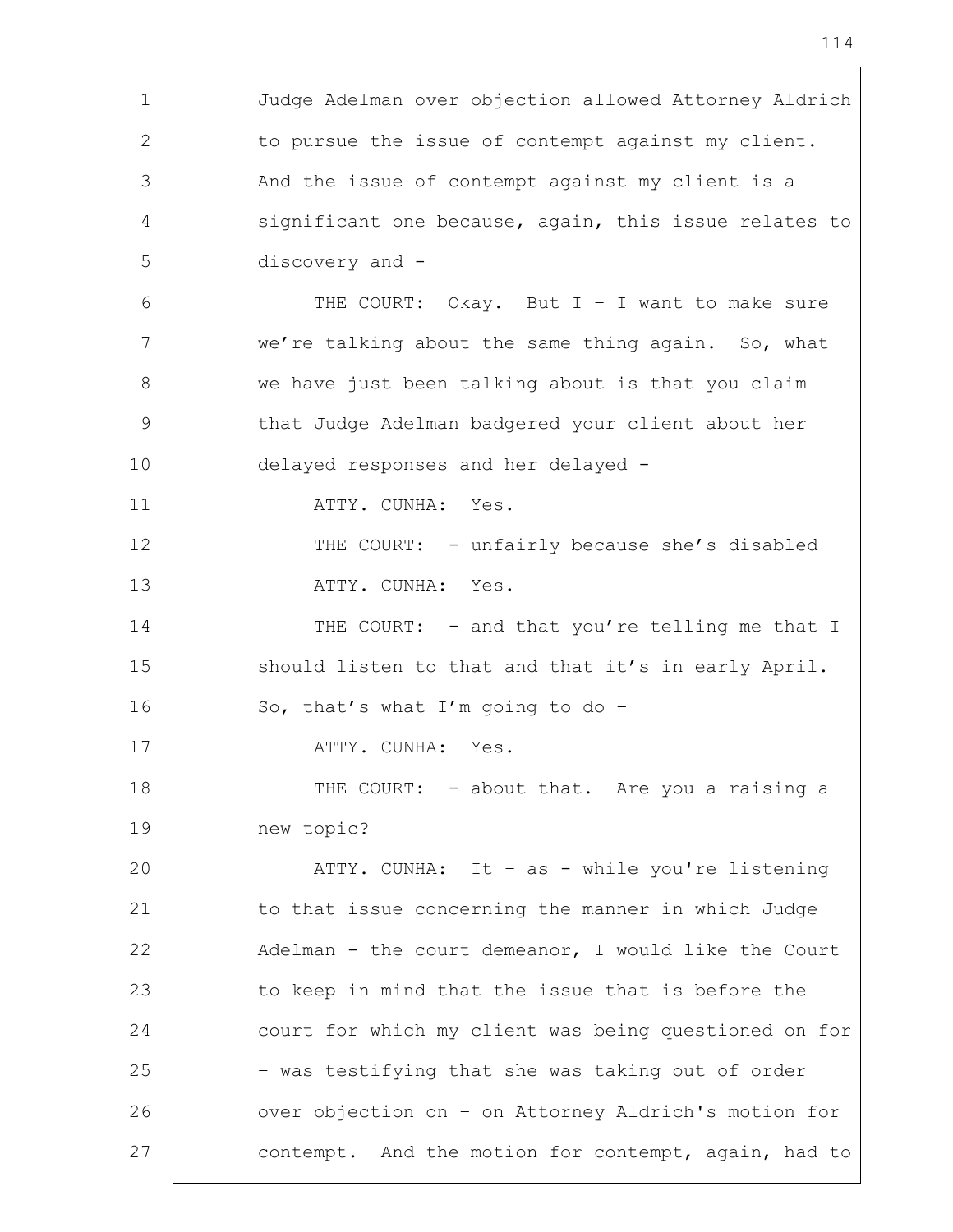1 do with the discovery issues that Judge Adelman had 2 already said on March 31<sup>st</sup> that he wasn't going to 3 enter orders on.

4 So, not only was it an inconsistent, again, 5 | ruling, it also did - I had no opportunity to digest 6 what the claims were or to respond to it in writing 7 and my client was thrown, essentially, right into the 8 | hotseat and challenged on a transcript that I didn't 9 even have the opportunity - a real opportunity to sit 10 down with my client and review for accuracy. And I 11 did challenge in part the accuracy of the transcript, 12 and Judge Adleman would not allow me the opportunity 13 to pursue obtaining the audio recording from the 14 deposition to ensure that the transcript was, in 15 fact, accurate.

16 | And this is so vitally important because, again, 17 | it goes to the point where I was repeatedly pointing 18 | out to Judge Adelman that Attorney Aldrich was not 19 | being forthright with the court. And it was directly 20 violating my client's due process rights because the 21 court, Judge Adelman, was acting on Attorney 22 | Aldrich's request for relief in complete 23 contradiction to what Judge Adelman had set as the 24 trial rules on March 31st.

25  $\vert$  THE COURT: Okay. I - I think we're changing 26 topics again. So, I'm going to listen to that. I 27 | mow know the context in which you what you want me to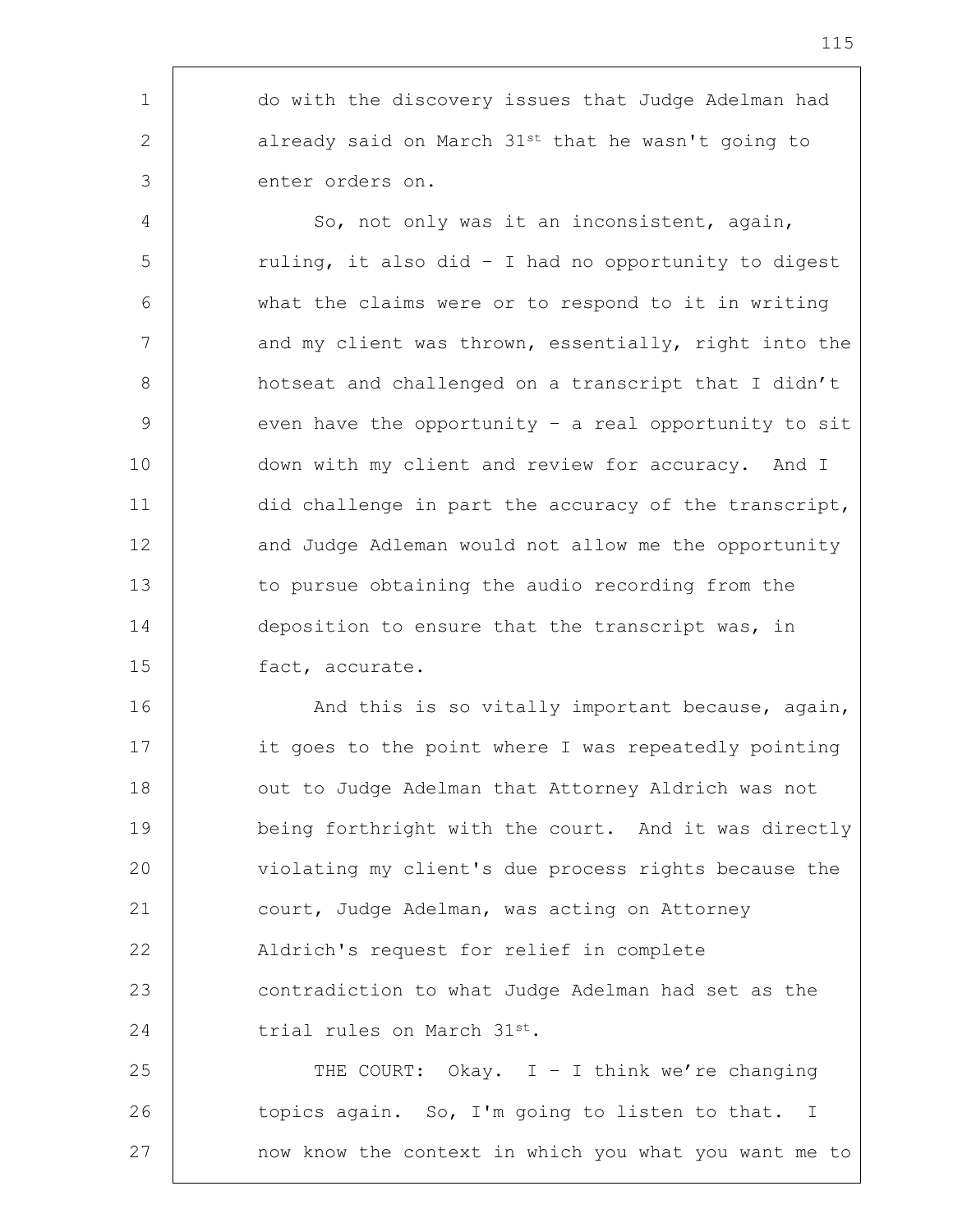1 | listen to it.

2 | What I'm asking you is: Is there any other 3 evidence you want me to consider with respect to your 4 claim that Judge Adelman is biased against people 5 with disabilities? Something, in other words, that 6 involves disability.

7 | ATTY. CUNHA: So, I believe that some of the 8 cases that I've - I've provided to the Court have 9 those - have those elements to them also, not only -

10 THE COURT: (indecipherable) disabled people I 11 | should be looking for that might have been 12 discriminated against in those cases?

13 ATTY. CUNHA: Yes. Yes.

14 THE COURT: All right. I'll look for that in 15 the cases when I look at them. All right.

16 | THE ATTY. CUNHA: And then, the specific way in 17 which Judge Adelman immediately attacked my client 18  $\vert$  and basically - I think he even said to her, well, 19 that's now two red flags. And, I mean, she hadn't 20 | even started presenting her case.

21 | THE COURT: This all in this - this part I'm 22 | going to review; right?

23 | ATTY. CUNHA: Yes. Yes.

24 THE COURT: I'll - I'll review that. So, I'm 25 going to assume that those are the two places you 26 want me to look, one his treatment on - through 27 | looking at the records in other cases of people with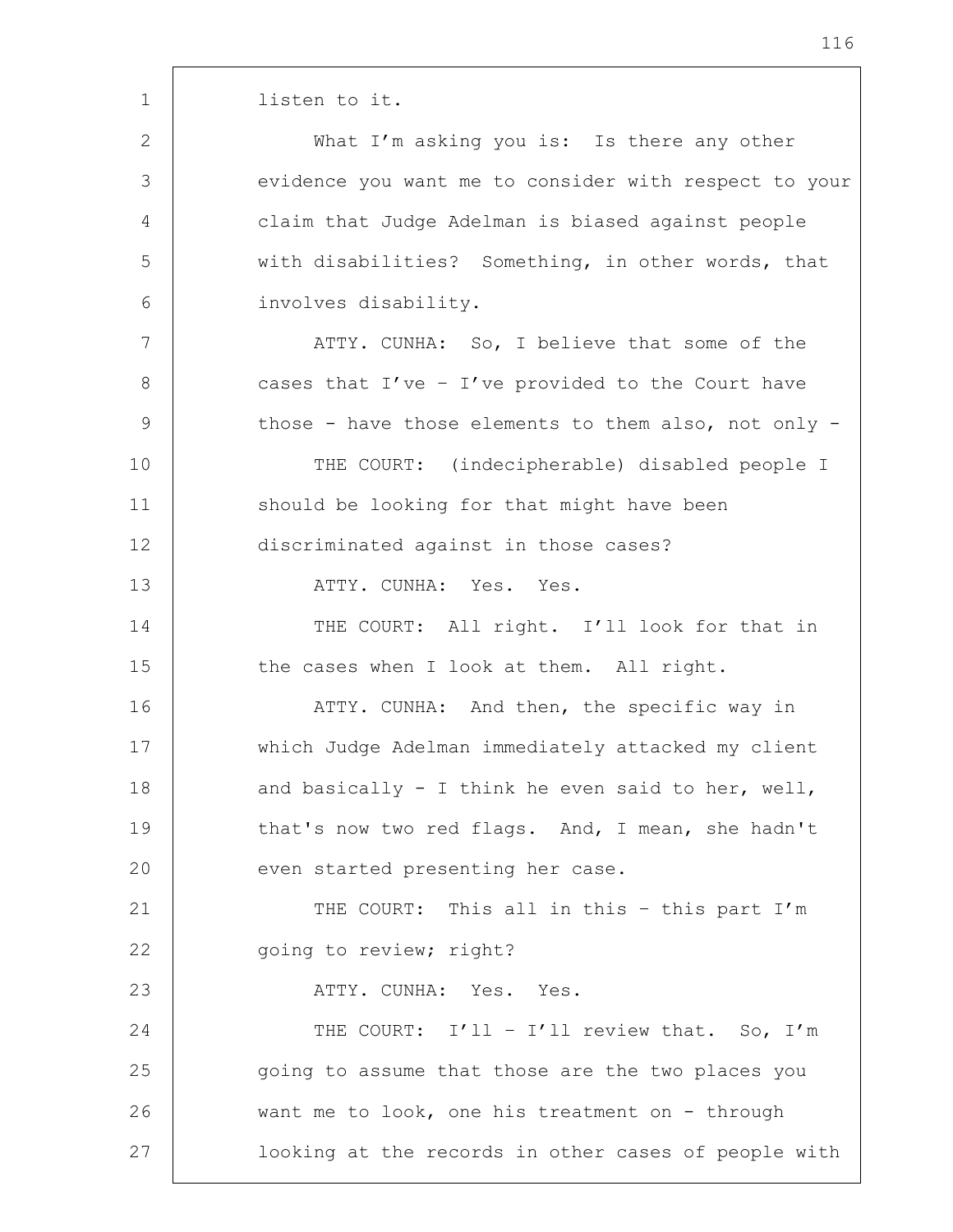1 disabilities; and two, this interaction that you 2 described in court. 3 Okay. So, I – I assume that's – that's the 4 | third and final point. Any reason now I shouldn't 5 allow Attorney Aldrich to have her chance? 6 ATTY. CUNHA: Well, what I'd – I just would like 7 | the Court to understand that I want to point out a 8 | few additional items that I had referred to in my 9 motion because I believe it's pertinent to the Court 10 to understand that I do not believe - I'm sorry. I 11 | didn't mean to interrupt you, Judge. 12 | THE COURT: I have your affidavit. I just want 13 to get it in front of me again. But - but the point 14 is just let's make sure it isn't, you know, that 15 we're talking about bias and we're not just talking 16 about not liking his rulings because I - I can't make 17 | his rulings for him. 18 | ATTY. CUNHA: Right. But I understand that. 19 But I do not believe that the standard in Connecticut 20 for recusal or disqualification of a judge rises to 21 the level of actual bias. The - the standard is not 22  $-$  the threshold is not that high. 23 And I want to be clear on that, and I think that 24 | - I do believe that there's outright bias here 25 without a doubt. I believe that the record reflects 26 that. I also believe that the cases that I provided 27 | will support that not only is there bias in this case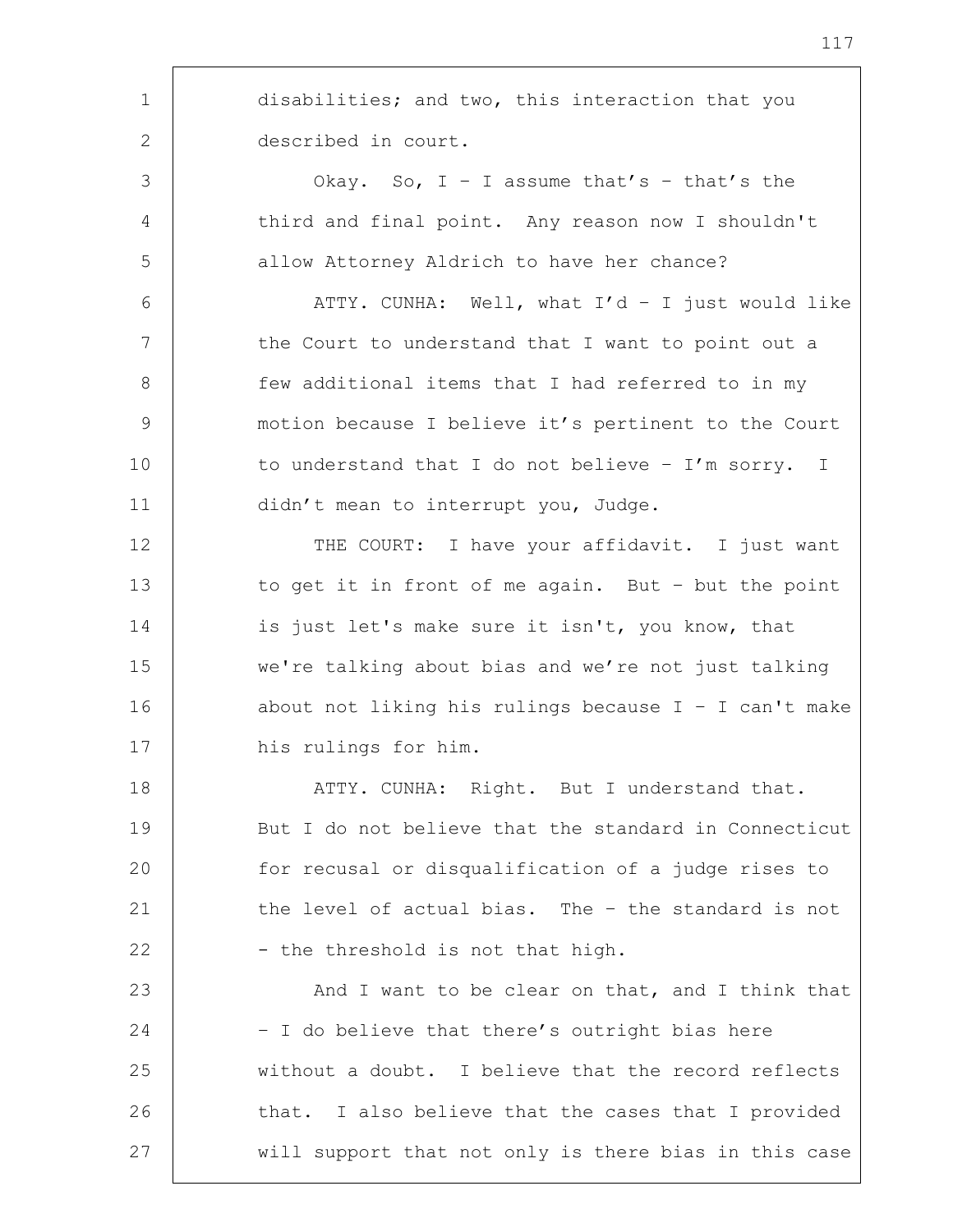| 1           | but that there's a consistent pattern.                |
|-------------|-------------------------------------------------------|
| 2           | But I don't believe that I am stuck to that           |
| 3           | standard in terms of having to have Your Honor        |
| 4           | actually find that there's actual bias or that        |
| 5           | there's an actual pattern of bias.                    |
| 6           | THE COURT: Well, I think if I've got the              |
| 7           | standard right, the question is whether a reasonable  |
| 8           | person would question the judge's neutrality, that a  |
| $\mathsf 9$ | reasonable person would conclude that the judge was   |
| 10          | biased, right, on the face of what happened. I don't  |
| 11          | have to say he was biased. I have to say that he      |
| 12          | would appear to a reasonable person to be biased. Is  |
| 13          | that the standard?                                    |
| 14          | ATTY. CUNHA: Yes, that is, which is much -            |
| 15          | right, which is much lower -                          |
| 16          | THE COURT: Just different -                           |
| 17          | ATTY. CUNHA: - than you actually having to find       |
| 18          | - right.                                              |
| 19          | THE COURT: Right, a reasonable person.                |
| 20          | ATTY. CUNHA: And I think - right. And I think         |
| 21          | that that - the impartiality rule is under the Canon  |
| 22          | 2.11, and so I think that that's - that's important   |
| 23          | here because if you look at just being impartial as   |
| 24          | the threshold here and you take the civil docket      |
| 25          | taking judicial notice of it and I'm going - I'd like |
| 26          | the opportunity to recite off to the Court the number |
| 27          | of pleadings that I have filed that just within the   |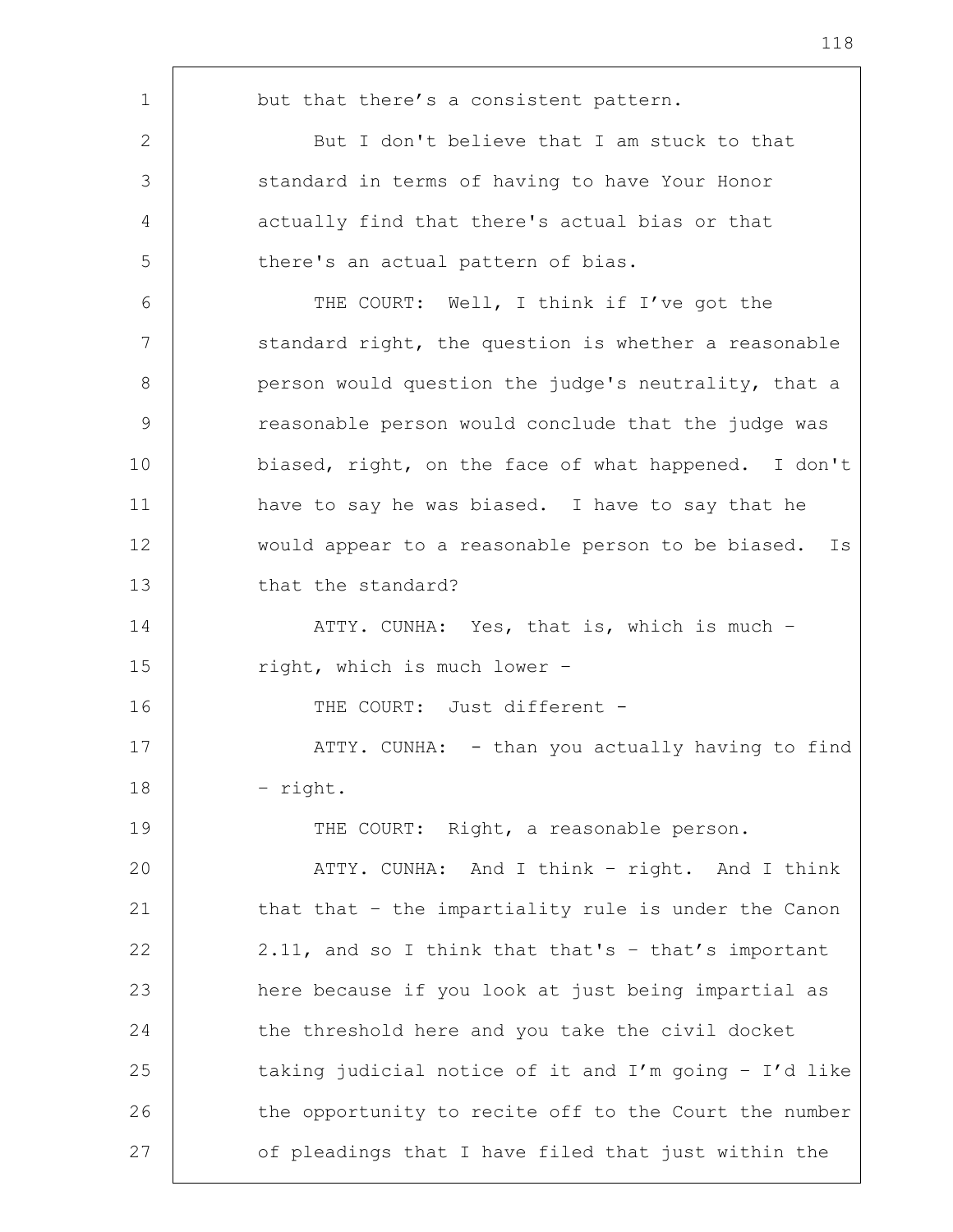1 | trial alone that Judge Adelman has blatantly refused 2 to address or consider versus Attorney Aldrich on 3 behalf of her client the moment that a pleading is 4 filed not only does he allow immediate litigation of 5 that motion in the middle of trial, he doesn't allow 6 an opportunity for me to respond to it in writing 7 which is – which is alarming. And then - 8 | THE COURT: I have a - I have the docket. In 9 fact, I actually started looking at what motions were 10 granted, what motions were denied. And I've made 11 | note that some motions have never been decided. 12 So, I mean, you can give me your numbers, but I 13 plan to go - go through those and count those. 14 | ATTY. CUNHA: Okay. And what's really 15 | important, Your Honor, is that - well, I mean, I 16 think the whole – obviously the whole issue is really 17 important, right, because we have three children here 18 of the ages of, you know, 14 I believe and the 19 youngest one I think now is 11 that are clearly 20 capable of articulating for themselves, is that, 21  $\vert$  again, on March 31st the issue of the children having 22 their own attorney because the evidence in this case 23 is extremely clear that the children do not trust the 24 guardian ad litem. That is throughout the record. 25 It's been argued. It's been testified to by DCF 26 workers, is that on March 31<sup>st</sup> one of the motions 27 | that was before the court which unfortunately had to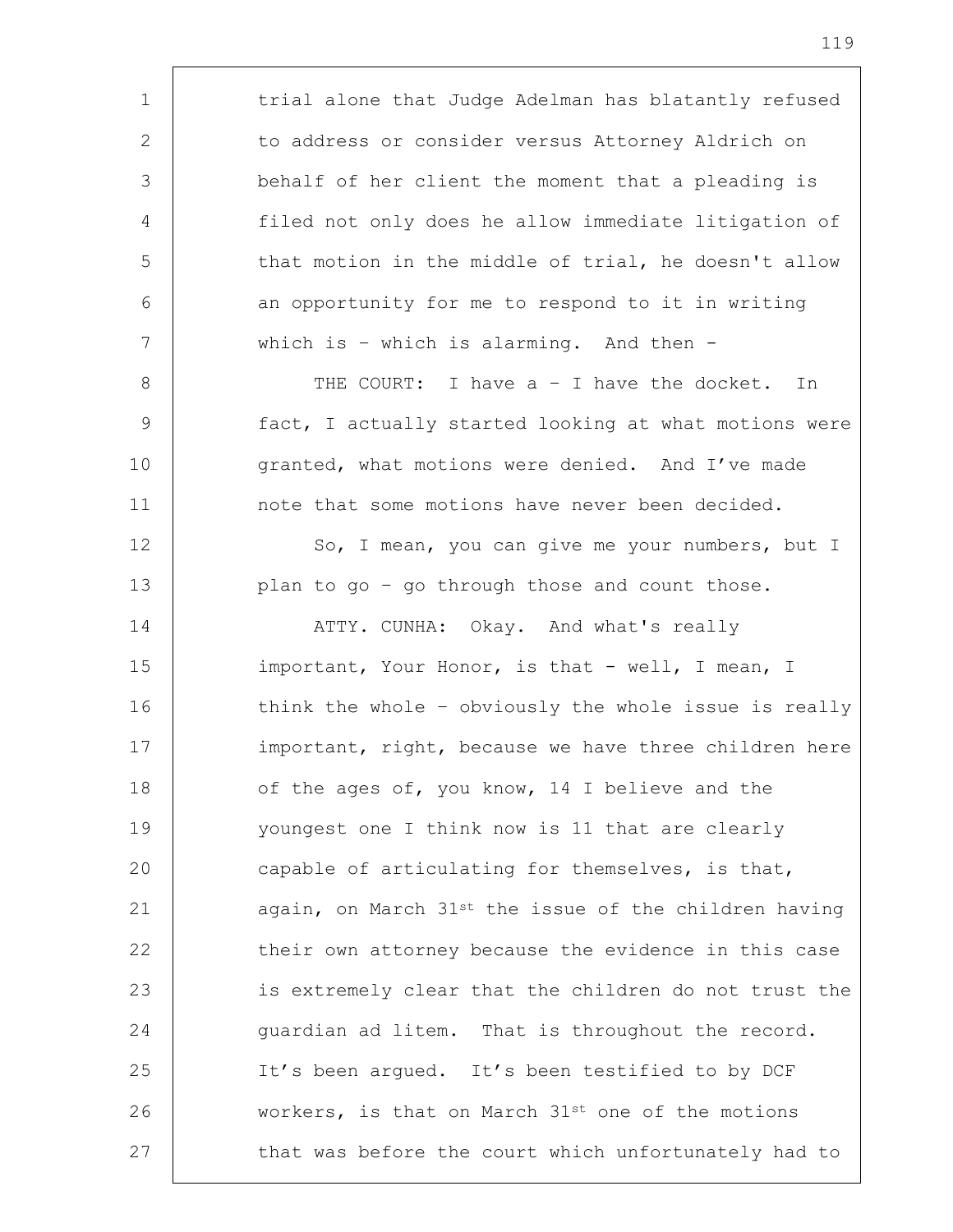1 be changed was a motion to have an attorney appointed 2 for the children just based on their age alone and  $3$  the fact that they - none of them trust the quardian 4 ad litem should call for an appointment of their own 5 legal representation. 6 | And what Judge Adelman had represented was that 7 he was not going to forego the consideration of 8 | appointing an attorney but there was a conflict 9 because I – the allegations and the evidence is so 10 significant in this case as to the ongoing harm that 11 is occurring to these children that I filed a 12 petition in the juvenile court for neglect on behalf 13 of my client against Mr. Ambrose in another attempt 14 to protect these three children because we were not 15 | Getting the ability to have access and be heard by 16 the court. So, I -17 | THE COURT: And is this in addition to the 18 (indecipherable)? You said you filed – 19 | ATTY. CUNHA: Yes. 20 THE COURT: And that was filed in Hartford? 21 | ATTY. CUNHA: That was filed - no. The - the 22 injunction was filed in Hartford. The petition in 23 the juvenile court was originally filed in Middletown 24 based on my reading of where the petition should be 25 filed based on where the parties reside. And, for 26 whatever reason, Middletown bumped it to New Haven. 27 So, we - when New Haven got the petition, they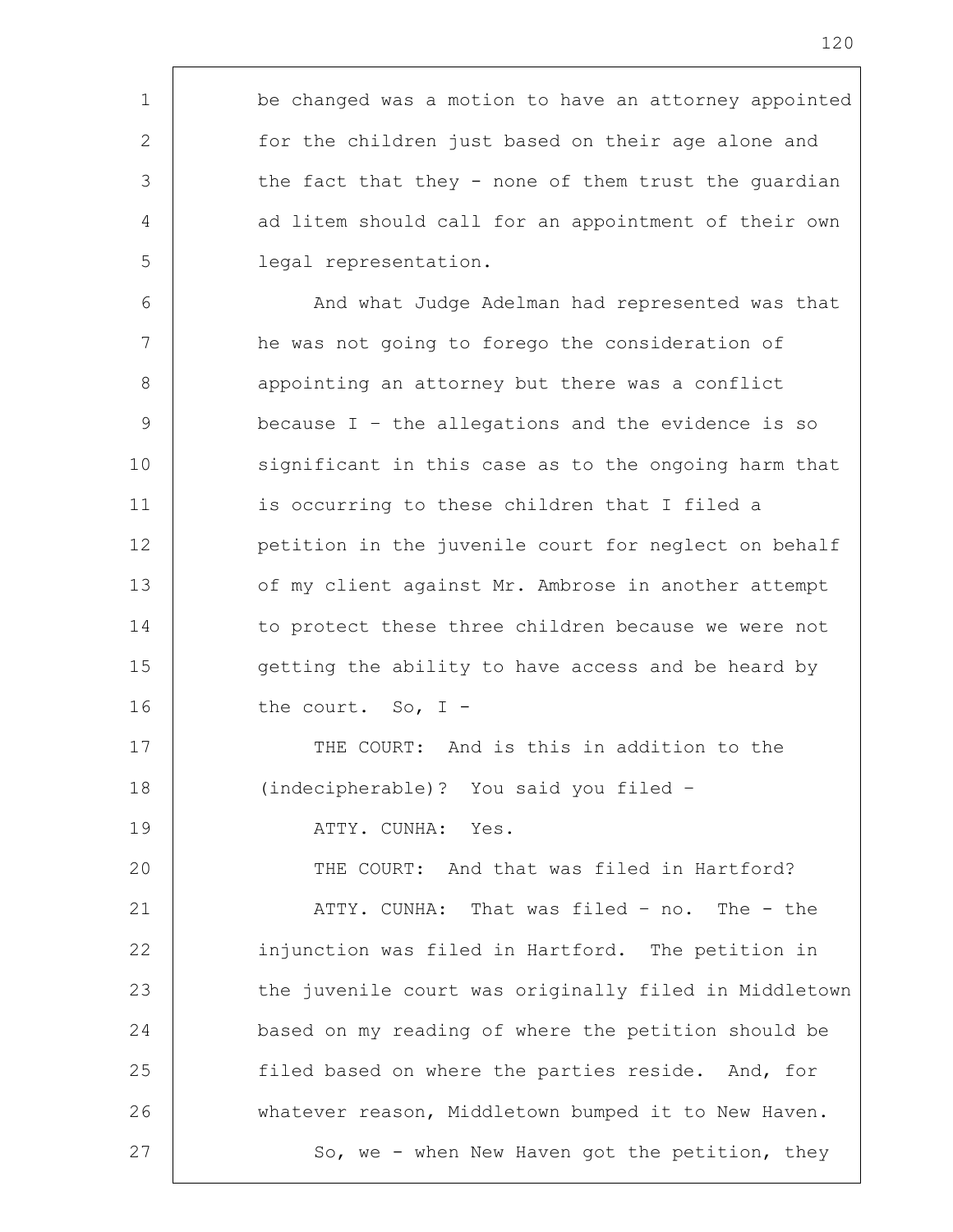1 as matter of course automatically appoint an attorney 2 for the minor children which is a little different 3 than the family court. Right. Usually you look at 4 | appointment a GAL first. Well, as a matter of 5 procedure in the juvenile court, an attorney is 6 appointed. 7 I had not known who that attorney was or that 8 | that even took place, but the evidence will show 9 based on this attorney's own testimony that an 10 **attorney was, in fact, appointed and because of the** 11 claims made and her vacation scheduling in the 12 petition, she immediately went to Mr. Ambrose's home 13 to meet with the children. And Mr. Ambrose denied 14 her access to the children. He would not allow her 15 to meet with the children alone. And I raised that 16 **concern with the court and then -**17 | THE COURT: With which court? 18 | THE ATTY. CUNHA: With Judge Adelman. 19 | THE COURT: Okay. You raised it with Judge 20 Adelman. 21 | ATTY. CUNHA: And Judge Adelman I - when I found 22 | out that this attorney had been appointed, I asked 23 her if she would be agreeable to me moving to have 24 her be appointed in this case, the family divorce 25 case, to be consistent with the attorneys and not 26 have to have another independent person. And she was 27 agreeable to it. This attorney was agreeable to it.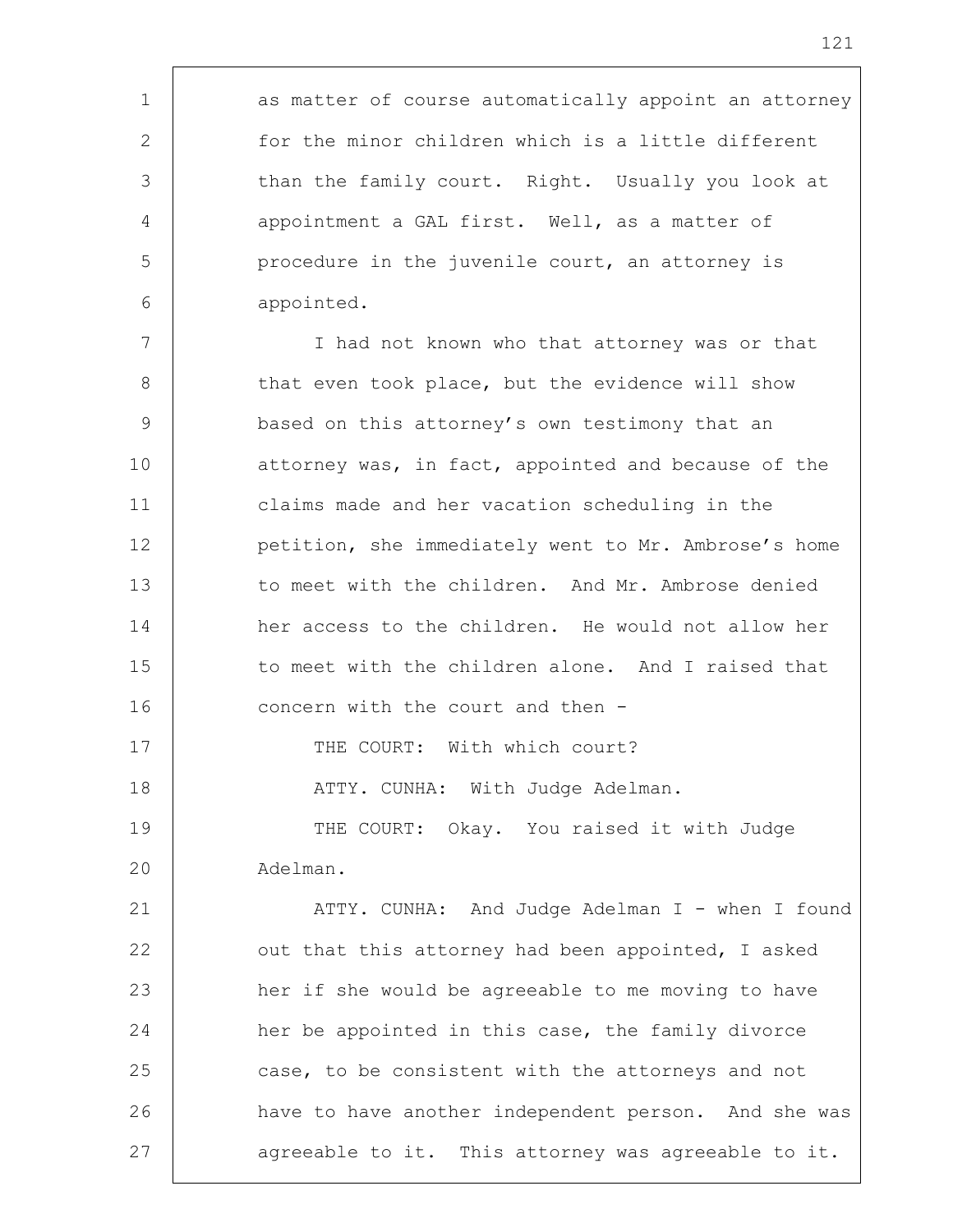| $\mathbf 1$ | And so based on her agreement, I filed a motion to    |
|-------------|-------------------------------------------------------|
| 2           | have an attorney appointed and I named her            |
| 3           | specifically.                                         |
| 4           | Now, I'm not naming her on the public record          |
| 5           | because of the nature of her testimony and the claims |
| 6           | that she made as to why she wanted to get out of the  |
| 7           | case. But, because Your Honor has taken judicial      |
| 8           | notice, I believe that Your Honor can read the motion |
| $\mathsf 9$ | and listen to her testimony, and you will understand  |
| 10          | what it is that my claims are and why I'm not         |
| 11          | publicly naming her.                                  |
| 12          | THE COURT: Okay.                                      |
| 13          | ATTY. CUNHA: So -                                     |
| 14          | THE COURT: (indecipherable) - bias                    |
| 15          | (indecipherable). All right.                          |
| 16          | ATTY. CUNHA: So -                                     |
| 17          | THE COURT: Turn to Attorney Aldrich -                 |
| 18          | ATTY. CUNHA: - we have this -                         |
| 19          | THE COURT: But go ahead.                              |
| 20          | ATTY. CUNHA: We have this attorney - we have          |
| 21          | this attorney appointed, and the first thing that     |
| 22          | Attorney Hurwitz does is she seeks protection on      |
| 23          | behalf of Mr. Ambrose from Judge Grossman in          |
| 24          | Bridgeport who is not even part of the trial, right,  |
| 25          | and wants Judge Grossman to enter orders not having   |
| 26          | to have to have Mr. Ambrose cooperate with this       |
| 27          | attorney which is the most ludicrous thing that I've  |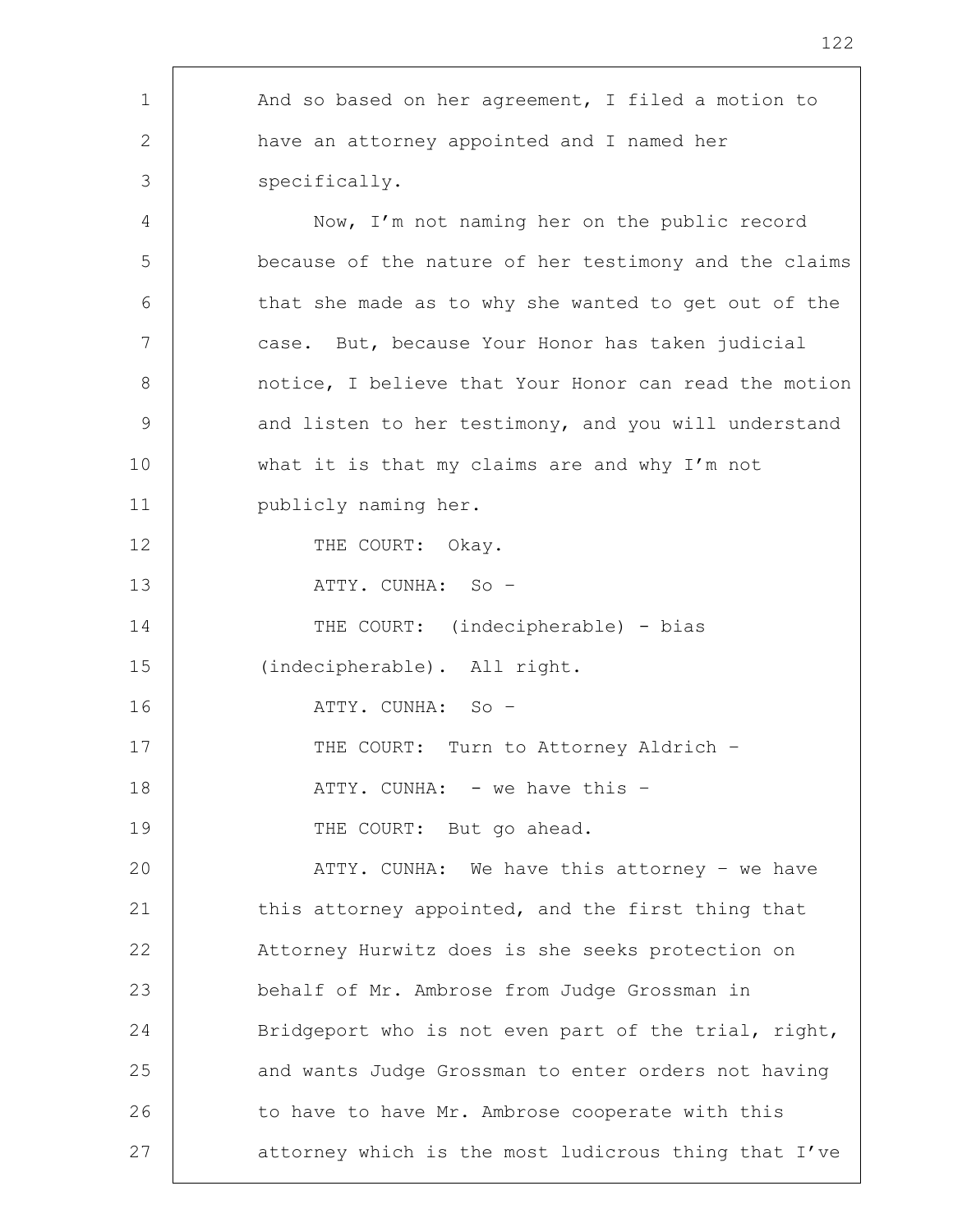| $\mathbf 1$ | seen or heard. And her excuse is that, well, these    |
|-------------|-------------------------------------------------------|
| 2           | kids have had to speak with so many professionals     |
| 3           | and, you know - and I don't believe that Judge        |
| 4           | Grossman actually entered -                           |
| 5           | THE COURT: How does that - how does that relate       |
| 6           | to Judge Adelman -                                    |
| 7           | ATTY. CUNHA: I'm getting there.                       |
| 8           | THE COURT: All right.                                 |
| $\mathsf 9$ | ATTY. CUNHA: So - so, I don't believe Judge           |
| 10          | Grossman entered any orders. But I brought that to    |
| 11          | Judge Adelman's attention because it is a complete    |
| 12          | violation in my opinion of the guardian ad litem's    |
| 13          | obligations which are to the children, not Mr.        |
| 14          | Ambrose, not Mrs. Ambrose. They are to the children.  |
| 15          | THE COURT: Okay.                                      |
| 16          | ATTY. CUNHA: And all she has done is sought to        |
| 17          | protect the money that comes to her from Mr. Ambrose. |
| 18          | And I pointed that out to Judge Adelman very clearly  |
| 19          | on the record, and Judge Adelman has ignored it and   |
| 20          | he has told me that I am abusive for pointing out to  |
| 21          | the court every time Attorney Aldrich lies to the     |
| 22          | court or when I point out to the court the            |
| 23          | malfeasance and material misrepresentations by        |
| 24          | Attorney Hurwitz.                                     |
| 25          | THE COURT: Okay. All right. I now -                   |
| 26          | ATTY. CUNHA: My ethical obligation when I am -        |
| 27          | I'm sorry? May I finish?                              |

'n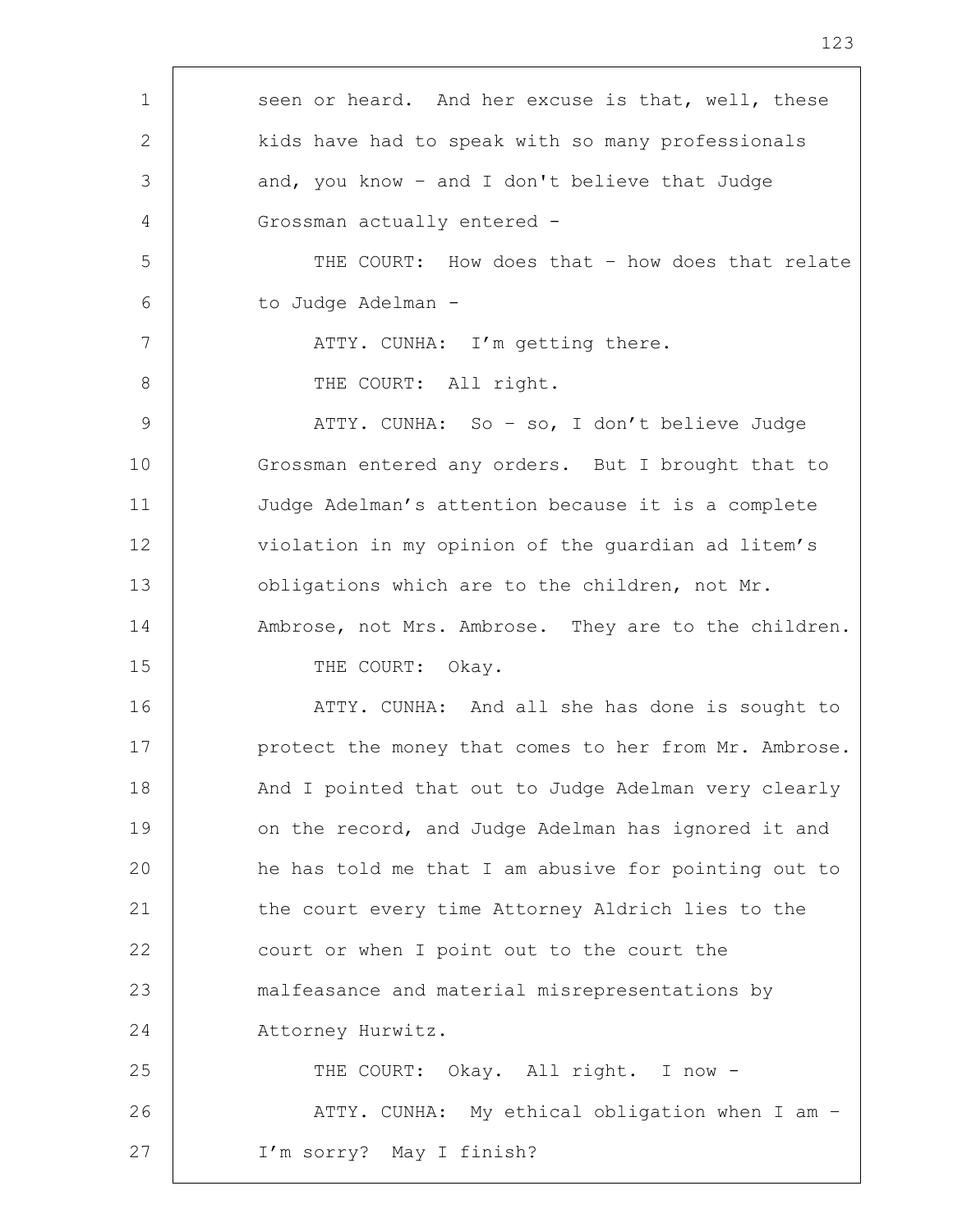1 | THE COURT: I (indecipherable) said that. I 2 assume you want me to consider that Judge Adelman was  $3$   $-$  I don't know  $-$  I'm not sure which category this 4 fits in, bias against women who have - 5 ATTY. CUNHA: Well, I'm a – I'm woman, that's 6 for sure, and my client - 7 | THE COURT: Well, wait a minute, I thought you 8 | said that the bias you want me to consider about 9 Judge Adelman is bias against women who make 10 complaints about abuse, not all women. Are you 11 changing that? 12 ATTY. CUNHA: No. No. That is - that is in a 13 general scope. The - the original claims in this 14 case relate to Judge Adelman's actions against my 15 client directly. And if Judge Adelman is behaving in 16 an appropriate manner against me, my client's 17 attorney, it has a direct impact on my client. 18 I have an ethical obligation to report to this 19 court when I know that there are ethical violations 20 **call occurring by way of lying and dishonesty by opposing** 21 counsel. And, for Judge Adelman to outright to tell 22 me that I am being abusive for letting the court know 23 | that an officer of the court is being dishonest, 24 Taises all kinds of questions as to the - I don't 25 even know what proper adjective goes with that. 26 | But, frankly - I mean, any judge that tells me 27 | I'm abusive because I'm showing the court that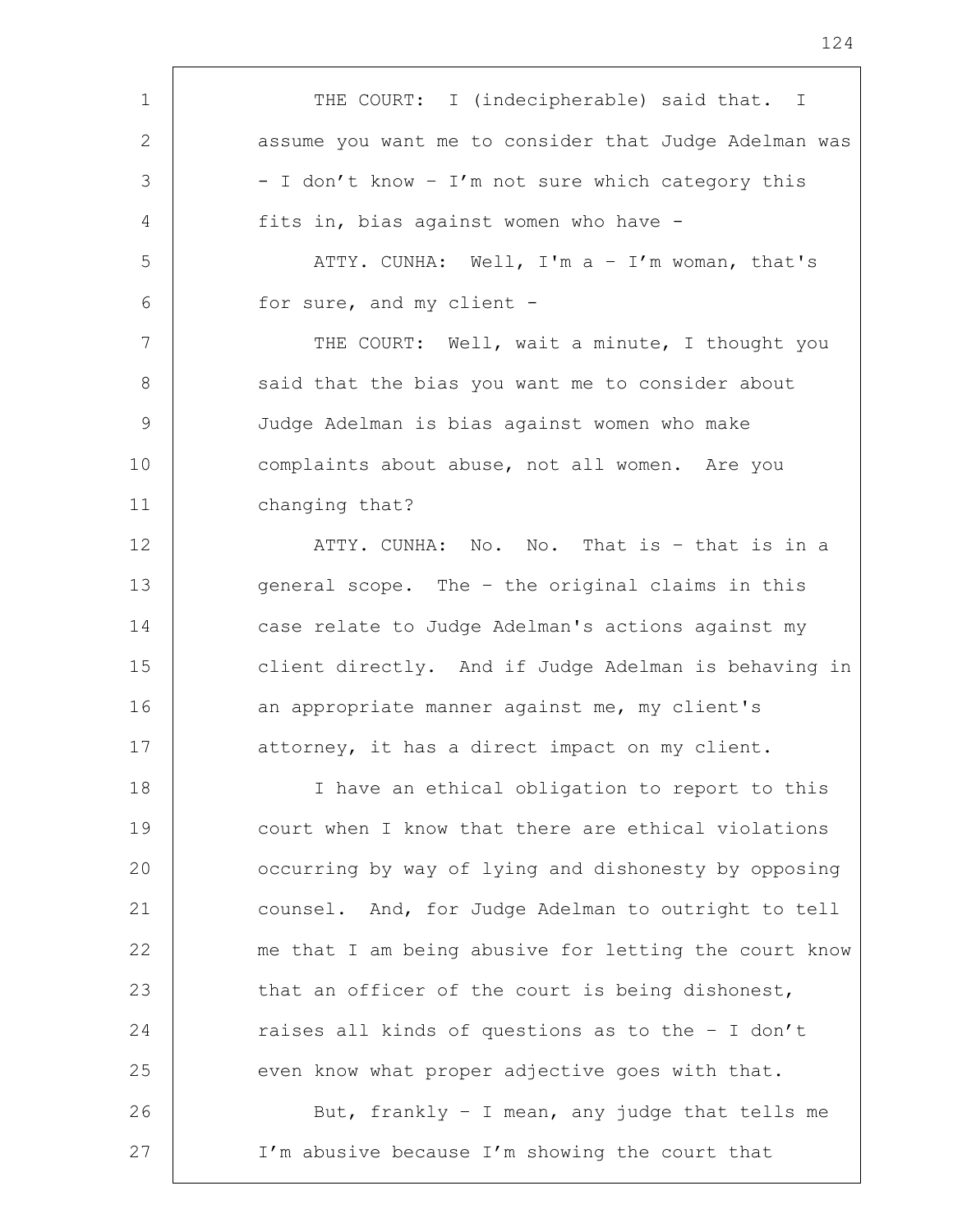| $\mathbf 1$ | opposing counsel is lying and purposely submitting    |
|-------------|-------------------------------------------------------|
| 2           | false material representations to the court for the   |
| 3           | court to act and then the judge attacks me, I don't   |
| 4           | know how much more impartial one could be when that   |
| 5           | occurs.                                               |
| 6           | And that - I believe he told me I was abusive on      |
| 7           | the first day of the trial when I pointed out that    |
| 8           | Attorney Aldrich blatantly lied by not letting the    |
| 9           | court know that she cancelled the deposition and      |
| 10          | refused to go forward with an agreed upon deposition  |
| 11          | wherein my client was ready, willing, and able to $-$ |
| 12          | $\circ$ -                                             |
| 13          | THE COURT: I have heard you talk about that           |
| 14          | before. And I do have to give Attorney Aldrich a      |
| 15          | chance to - to be - to be heard. I'll let you         |
| 16          | respond briefly after she speaks because it's your    |
| 17          | motion, so I'll give you another chance. But I've -   |
| 18          | I've walked through the evidence on the three points  |
| 19          | that you have made. I've made notes of them. I have   |
| 20          | follow up things to do.                               |
| 21          | Now, Attorney Aldrich, do you wish to be heard        |
| 22          | on this motion?                                       |
| 23          | ATTY. ALDRICH: Yes, Your Honor.                       |
| 24          | THE COURT: All right. I'll hear you.                  |
| 25          | ATTY. ALDRICH: Thank you, Your Honor. First of        |
| 26          | all, I'm going to try not to take too of the Court's  |
| 27          | much time, but I would like to respond to some of the |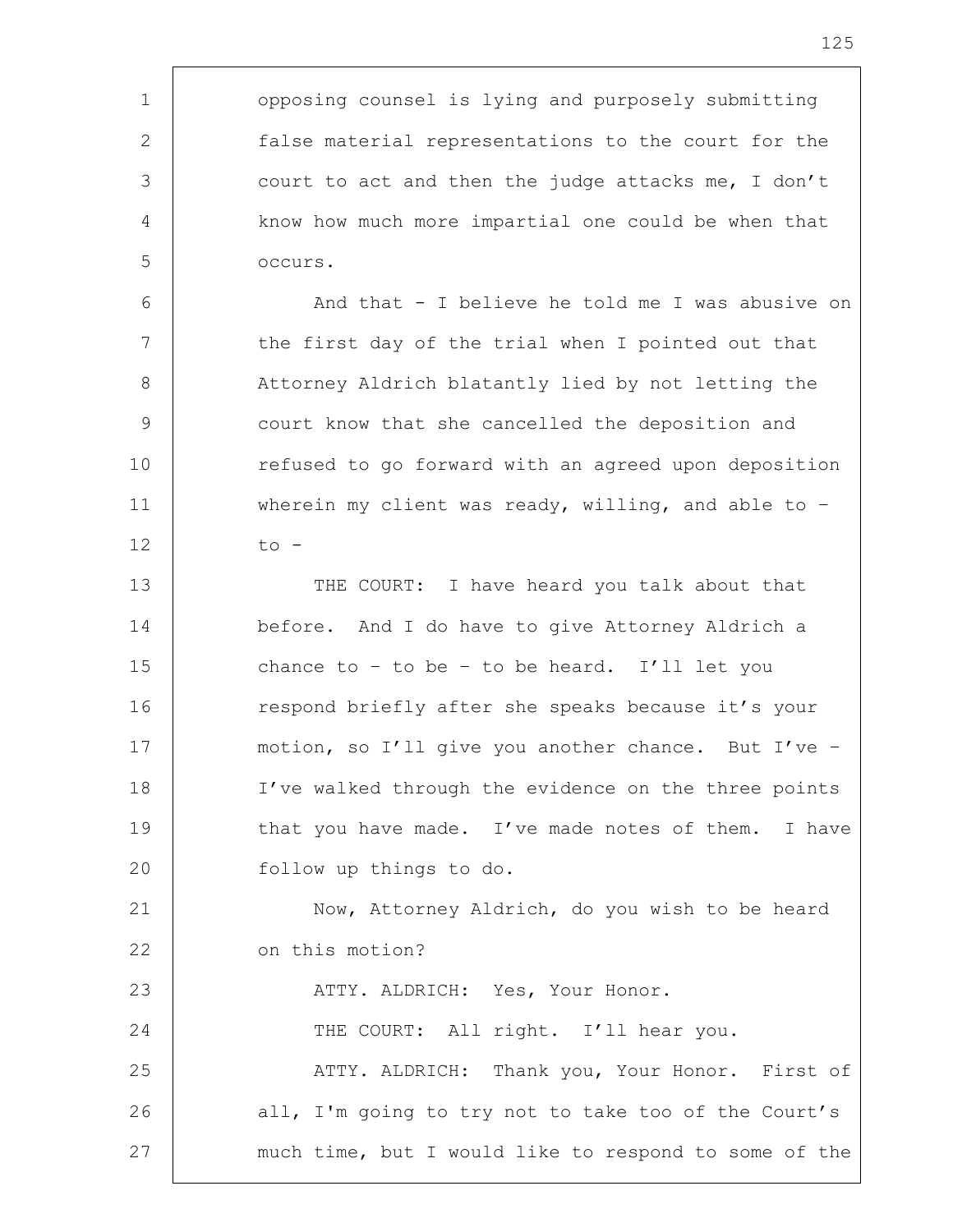| $\mathbf 1$    | - some of the statements made by Attorney Cunha.        |
|----------------|---------------------------------------------------------|
| 2              | As the movant, Attorney Cunha has the burden of         |
| 3              | proof to establish bias and prejudice in this case.     |
| $\overline{4}$ | I don't believe, Your Honor, that she has established   |
| 5              | that. She has not provided any factual evidence of      |
| 6              | bias and prejudice and which would result in a          |
| 7              | mistrial. The information she has given are not a -     |
| 8              | do not have $a - show that there's any bias on the$     |
| $\overline{9}$ | part of Judge Adelman, and there's been no factual      |
| 10             | showing that any conduct would lead any reasonable      |
| 11             | person which is the standard to - knowing all the       |
| 12             | circumstances that to $-$ a conclusion that the judge's |
| 13             | impartiality might be questioned which would be basis   |
| 14             | for that - that disqualification. So, the - the -       |
| 15             | the things that she had stated -                        |
| 16             | ATTY. CUNHA: (indecipherable) just froze.               |
| 17             | ATTY. ALDRICH: Your Honor, I would ask I                |
| 18             | would -                                                 |
| 19             | THE COURT: Sorry. Is there a technology                 |
| 20             | problem? What happened?                                 |
| 21             | ATTY. CUNHA: There is. I did not hear the last          |
| 22             | two minutes of what Attorney Aldrich said. If Your      |
| 23             | Honor heard it and it's on the record, I'm fine with    |
| 24             | it. I don't want to delay things, but -                 |
| 25             | THE COURT: I heard. What she's saying is -              |
| 26             | ATTY. CUNHA: - you both froze.                          |
| 27             | THE COURT: - that you have not produced                 |
|                |                                                         |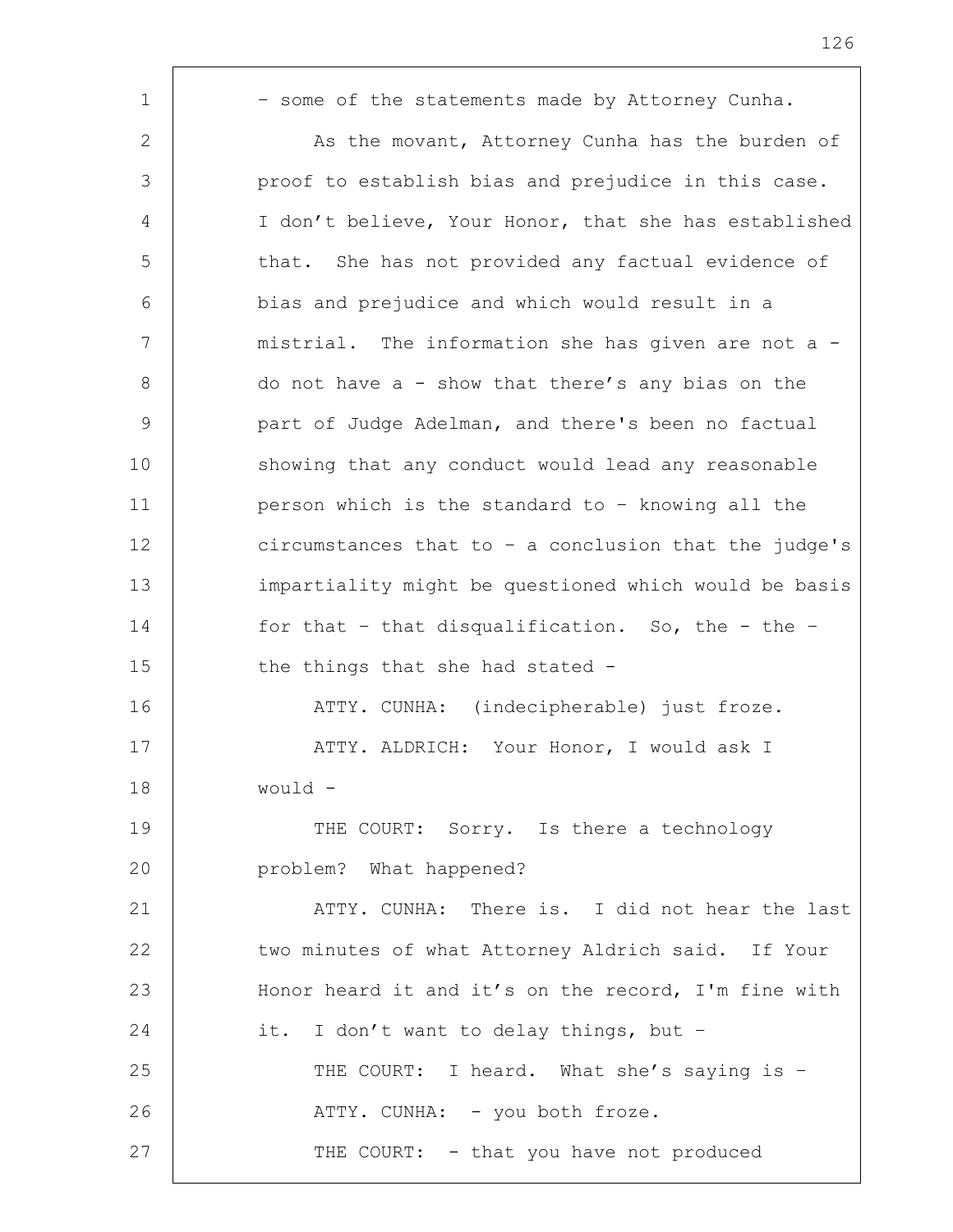1 evidence that meets your burden of proof. And go 2 ahead, Ms. Aldrich, what else do you want to say? 3 ATTY. ALDRICH: Thank you, Your Honor. Also, 4 the other cases regarding Judge Adelman that she has 5 listed, I don't know what those are about. Whether  $6$  | or not - she also indicated that I had cases with 7 Judge Adelman before. If I have, it's been many, 8 | many years. I don't even remember them. I don't 9 know - 10 THE COURT: She – there was a discussion, in 11 **b** other words, about the claim that there's a 12 conspiracy among Jewish professionals. And there was 13 a discussion of providing a list of cases that would 14 show a conspiracy among you and Attorney Hurwitz and 15 Judge Adelman and Judge Grossman. And there is no 16 such - there is no list that's been produced of those 17 cases. 18 What's been produced is a list of cases that I'm 19 being asked to look at - and will look it; and you've 20 got the list too – in which it's claimed that it will 21 show Judge Adelman's biased against women who make 22 claims of abuse. So, that's where we stand with  $23$  that.

24 ATTY. ALDRICH: Okay. Thank you, Your Honor. 25 And, Your Honor, according to her initial reasons for 26 the judge being impartial and - not - being biased 27 include bias against women – I think you narrowed her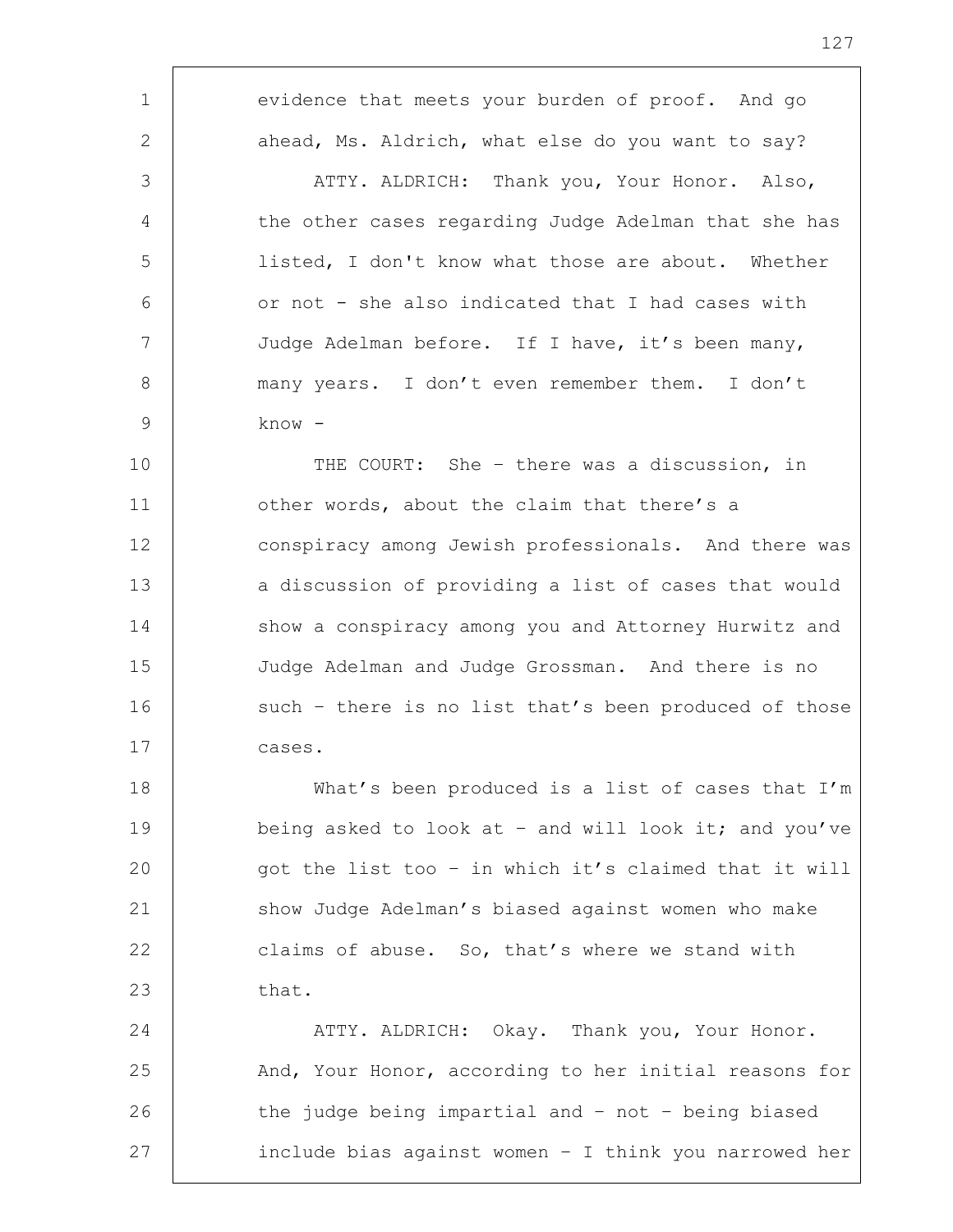1 focus – bias against people with disabilities, and 2 bias against people who are not of the Jewish faith. 3 And I - the - this Jewish conspiracy theory that 4 | she has is very troubling, and she has no evidence to 5 support anything like that. And there's no facts 6 that she puts in that can support a conspiracy or a 7 RICO or Jewish club. I don't understand her – her – 8 her – her – her statements regarding that. So, I 9 can't refute those. She has many incorrect 10 assumptions, but there's no need to go to that level 11 | and discuss any of that any further. There's no 12 evidence of bias on any of those things that she has 13 | put forth. 14 In terms of the disabilities, I was never aware 15 that there was anyone with a disability. I do know 16 very well the custody evaluation that was done on the 17 family, and that does include that her client, Ms. 18 Ambrose, had some mental health issues. I don't know 19 that they - and I don't think that Attorney Cunha has 20 acknowledged that those rose to the level of 21 disabilities. 22 I was never made aware in court or otherwise 23 that she had any other disability that would preclude 24 her from being able to testify, to be deposed, to 25 hand in documents, or things like that. 26 In terms of the women issue, there are three 27 | women involved in this case and one man. So, I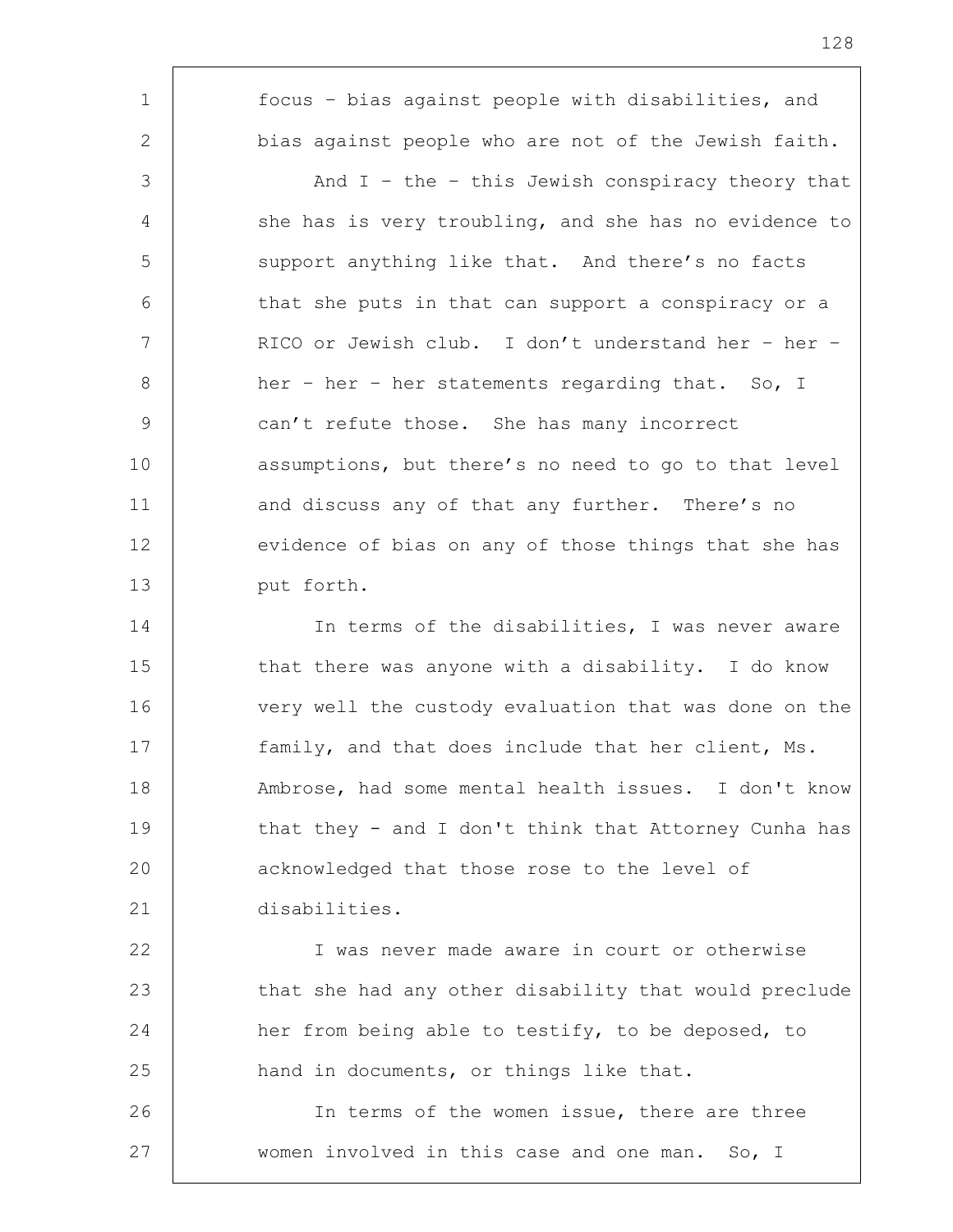1 don't -

2 | THE COURT: I want to clarify that too because I 3 believe – I just went over that with Attorney Cunha. 4 I wanted to understand what the claim of – of bias 5 The stated to and was because there are multiple women 6 involved in this.

7 | And – and so my clarifying question was whether 8 | she claims - whether she presses the claim because I 9 | think she did make it originally - whether she 10 presses the claim that Judge Adelman is biased 11 | against women in general. And I believe that what's 12 in front of me now - and I've clarified this a couple 13 of times - is that the claim is that Judge Adelman is 14 biased against women who make claims of abuse in 15 cases like that.

16 So, it's not simply the broader question of 17 women. It's women who claim abuse. Presumably this 18 | - we're talking about the parties to the case. I 19 think what she said was that when - that when a women 20 claiming that there's been abuse involved in a case 21 comes forward and makes those claims that Judge 22 Adelman I believe says no custody, was what she said, 23 and that then he typically gives them very little 24 financial support, that sort of thing.

25 So, that's seems to be a new and narrower focus 26 on that. So, if you'd like to address that, go 27 ahead. But I'm not considering the broader against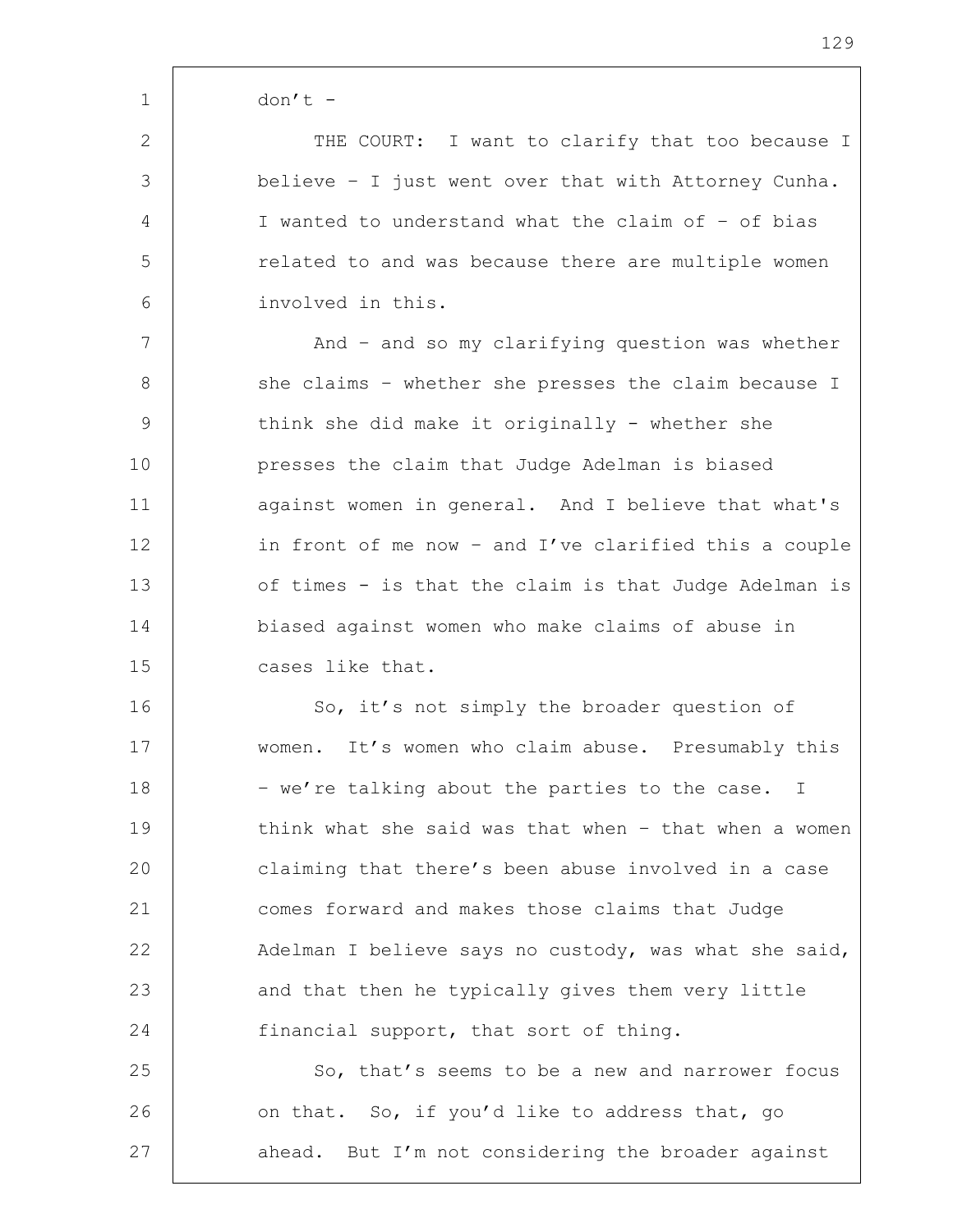| $\mathbf 1$ | all women because that's not what's been pressed      |
|-------------|-------------------------------------------------------|
| 2           | here.                                                 |
| 3           | ATTY. ALDRICH: I understood, Your Honor. I            |
| 4           | believe she started out that way. And then, based on  |
| 5           | your questions, I think she did narrow focus.         |
| 6           | I don't believe that she has shown any evidence       |
| 7           | of the fact that Judge Adelman was even aware that    |
| 8           | there was a learning - that the - Mrs. Ambrose had a  |
| 9           | learning disability and that could affect or cause    |
| 10          | him to make different accommodations for her. That    |
| 11          | was not requested, and it was never a part of this    |
| 12          | case.                                                 |
| 13          | Her mental health issues, however, have been a        |
| 14          | very big part of this case and are what have been     |
| 15          | brought to the attention of the court through the     |
| 16          | custody evaluator and everything else. But that is    |
| 17          | not what I believe that they are claiming.            |
| 18          | So, she does have the burden to prove every           |
| 19          | element of the facts that show that Judge Adelman was |
| 20          | biased. And she certainly has not done that with      |
| 21          | women with - who have been abused or women - or       |
| 22          | anybody with a disability.                            |
| 23          | THE COURT: (indecipherable) women that claim          |
| 24          | there was abuse in the case they're involved in, that |
| 25          | the claim is, is that he punishes them for making     |
| 26          | those claims of abuse. I assume it's mostly about     |
| 27          | the abuse of the children. But, I guess, also as      |

r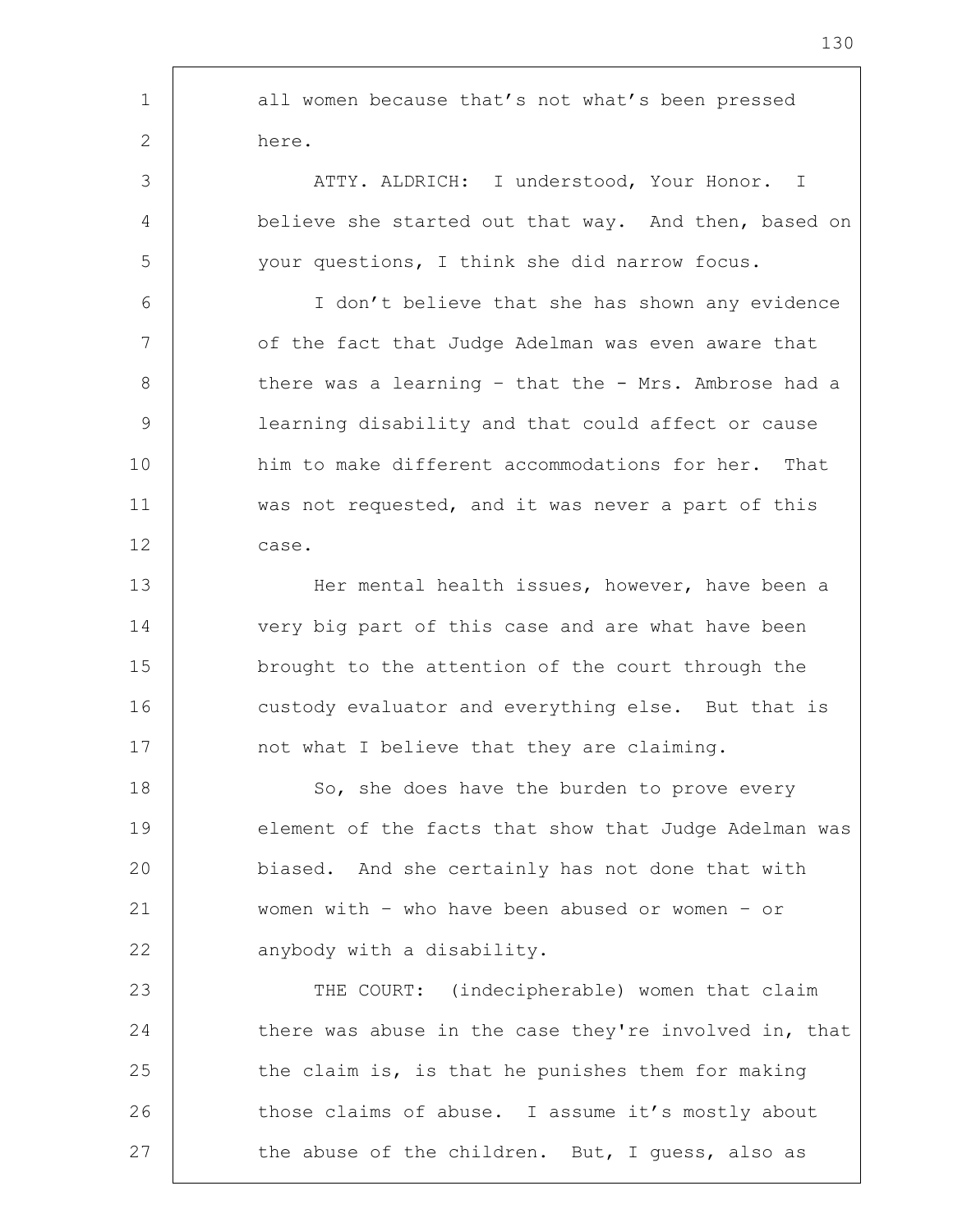1 well against the spouse, in other words, that the -2 that the male has abused the woman or a child. And 3 the argument is, is that when there are such cases 4 Judge Adelman punishes them by denying them any 5 custody and financially disadvantaging them as well. 6 So, it's that kind of narrow - that's - that's the 7 claims I understood. 8 ATTY. ALDRICH: Understood. Your Honor, the 9 custody was taken from Mrs. Ambrose well before Judge 10 Adelman got involved. That was in – in April of 11 | 2020. She had a no contact order, no custody, no 12 | visitation. She did have the right to supervised 13 visitation which she has opted not to take. She had 14 the ability to do so, and she has never chosen to do  $15$  so. So -16 THE COURT: I'm sorry. She has the opportunity 17 to do what? 18 | ATTY. ALDRICH: She had the opportunity to have 19 supervised visitation, but she chose not to avail 20 **herself of that option.** So, as a result, she has 21 chosen not to see her children and be with her 22 children. 23 So, that is something that's important for the 24 Court to note, that for somebody that is saying that 25 she's being denied access to her children, she could 26 have access from – there was an agreement that was 27 signed and entered into court regarding her having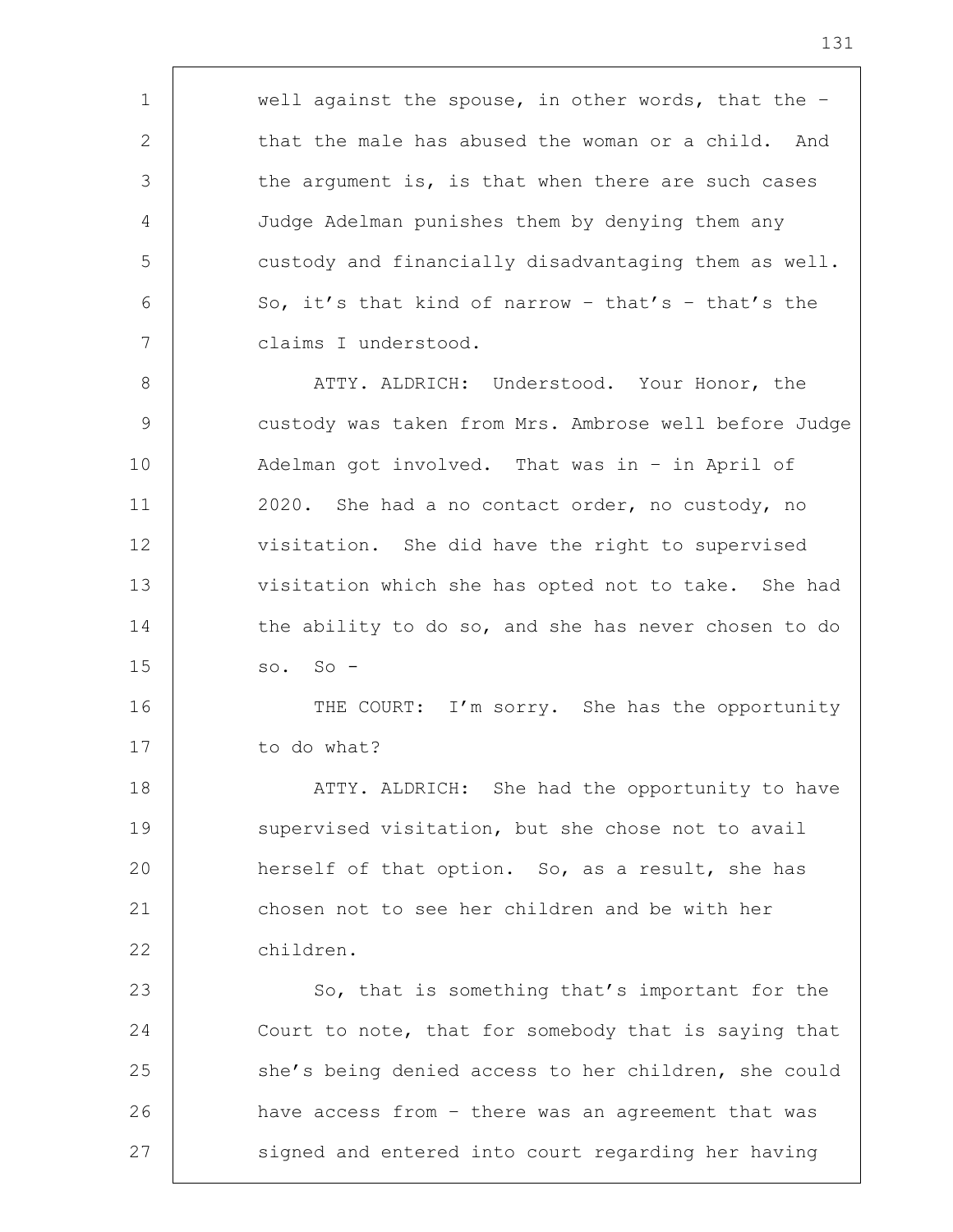| $\mathbf 1$    | supervised visitation. And she never availed herself  |
|----------------|-------------------------------------------------------|
| 2              | of that option. So, she's made her own choices.       |
| 3              | And Judge Adelman did not - he has not made a         |
| $\overline{4}$ | decision about what's going to happen with this case, |
| 5              | as you mentioned, Your Honor. This is - these things  |
| 6              | happened prior to his - his time in the case.         |
| 7              | And he is - has now tried some 30 plus days of        |
| 8              | this case over a very long period of time, has not    |
| 9              | made a decision, and has had - seen many - and most   |
| 10             | of the actions have happened prior to the trial, so   |
| 11             | things like protective orders that had been - Mrs.    |
| 12             | Ambrose tried to get in a New Haven court that were   |
| 13             | about the children being abused. There's been no      |
| 14             | allegations that Mr. Ambrose has abused his wife.     |
| 15             | So, those have not been made.                         |
| 16             | So, this is not a person that's a victim of           |
| 17             | domestic abuse that Attorney Cunha is alleging that   |
| 18             | Judge Adelman is biased against. This is not -        |
| 19             | THE COURT: Okay.                                      |
| 20             | ATTY. ALDRICH: - that case.                           |
| 21             | THE COURT: Okay. I think she's claiming here          |
| 22             | is that her complaints about him abusing his children |
| 23             | were the thing because I guess that's - that's right. |
| 24             | That's what the focus of it is.                       |
| 25             | ATTY. ALDRICH: Okay.                                  |
| 26             | THE COURT: She's - she's claiming that he is          |
| 27             | punishing her for that.                               |
|                |                                                       |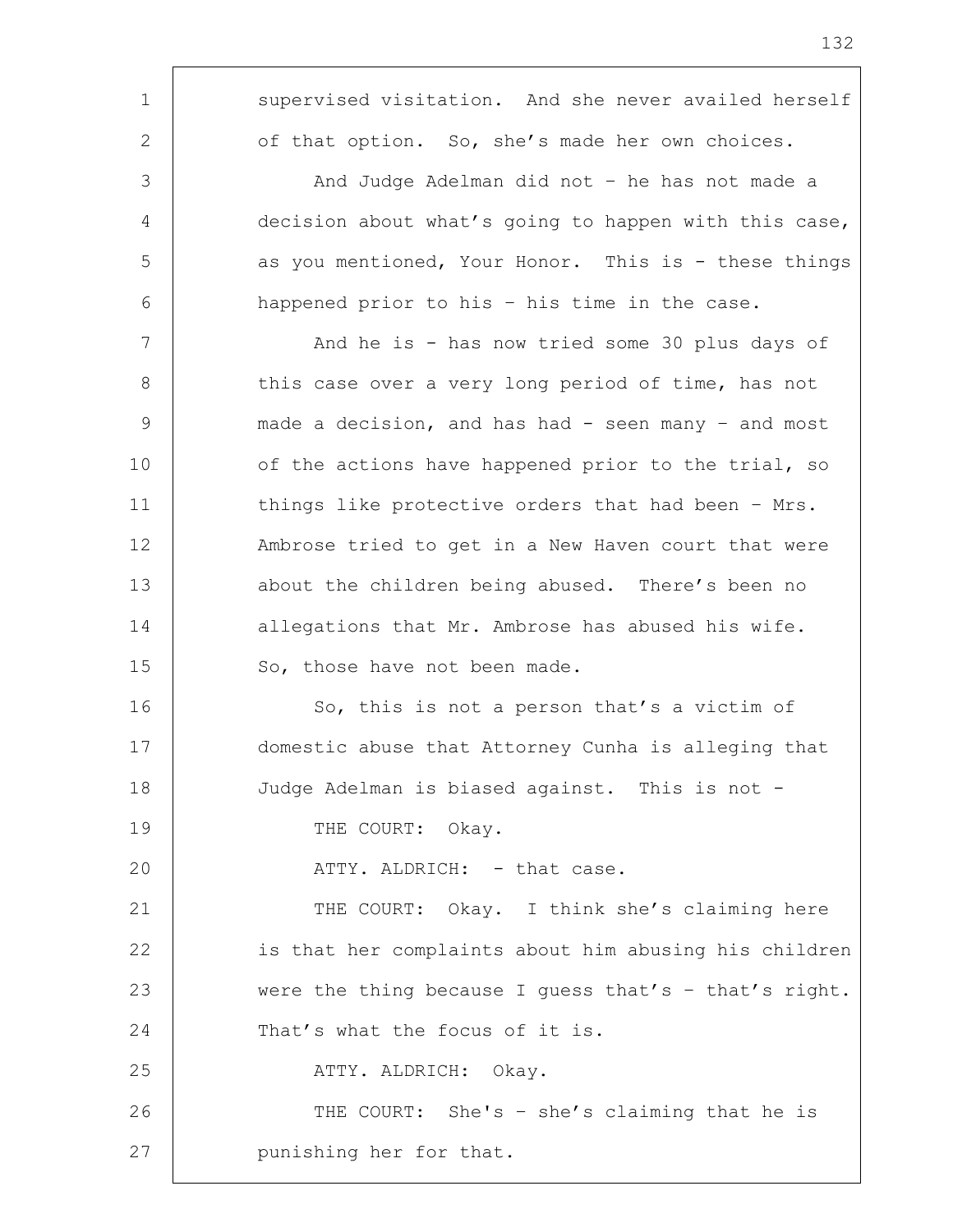| $\mathbf 1$  | ATTY. ALDRICH: Okay. So -                             |
|--------------|-------------------------------------------------------|
| $\mathbf{2}$ | ATTY. CUNHA: I just want to be -                      |
| 3            | ATTY. ALDRICH: I don't -                              |
| 4            | ATTY. CUNHA: Excuse me -                              |
| 5            | ATTY. ALDRICH: - (indecipherable) Attorney            |
| 6            | Cunha speak during my time, Your Honor.               |
| 7            | THE COURT: Yeah. I think it would be better,          |
| $8\,$        | Attorney Cunha, to make note because I'm going to     |
| $\mathsf 9$  | come back to you. It's just so much easier if we      |
| 10           | just let everybody - you say your piece, and I'm      |
| 11           | going to come back to you again, Attorney Cunha.      |
| 12           | ATTY. CUNHA: All right. Thank you.                    |
| 13           | THE COURT: So, make note of something you want        |
| 14           | to follow up on something. Go ahead, Attorney         |
| 15           | Aldrich.                                              |
| 16           | ATTY. ALDRICH: Thank you, Your Honor. Also,           |
| 17           | it's clear that Attorney Cunha doesn't like anybody's |
| 18           | rulings. She doesn't like - most of her so-called     |
| 19           | factual and not very factual affidavit include pages  |
| 20           | and pages involving Judge Grossman and the quardian   |
| 21           | ad litem and me and other actions that other people   |
| 22           | have done. This is $a - thi s$ is a hearing about -   |
| 23           | about Judge Adelman being disqualified. This is not   |
| 24           | about getting rid of a GAL, getting rid of me,        |
| 25           | getting rid of Judge Grossman, or doing anything like |
| 26           | that. This is about Judge Adelman. And most of her    |
| 27           | affidavit deals with things that she's not happy      |

r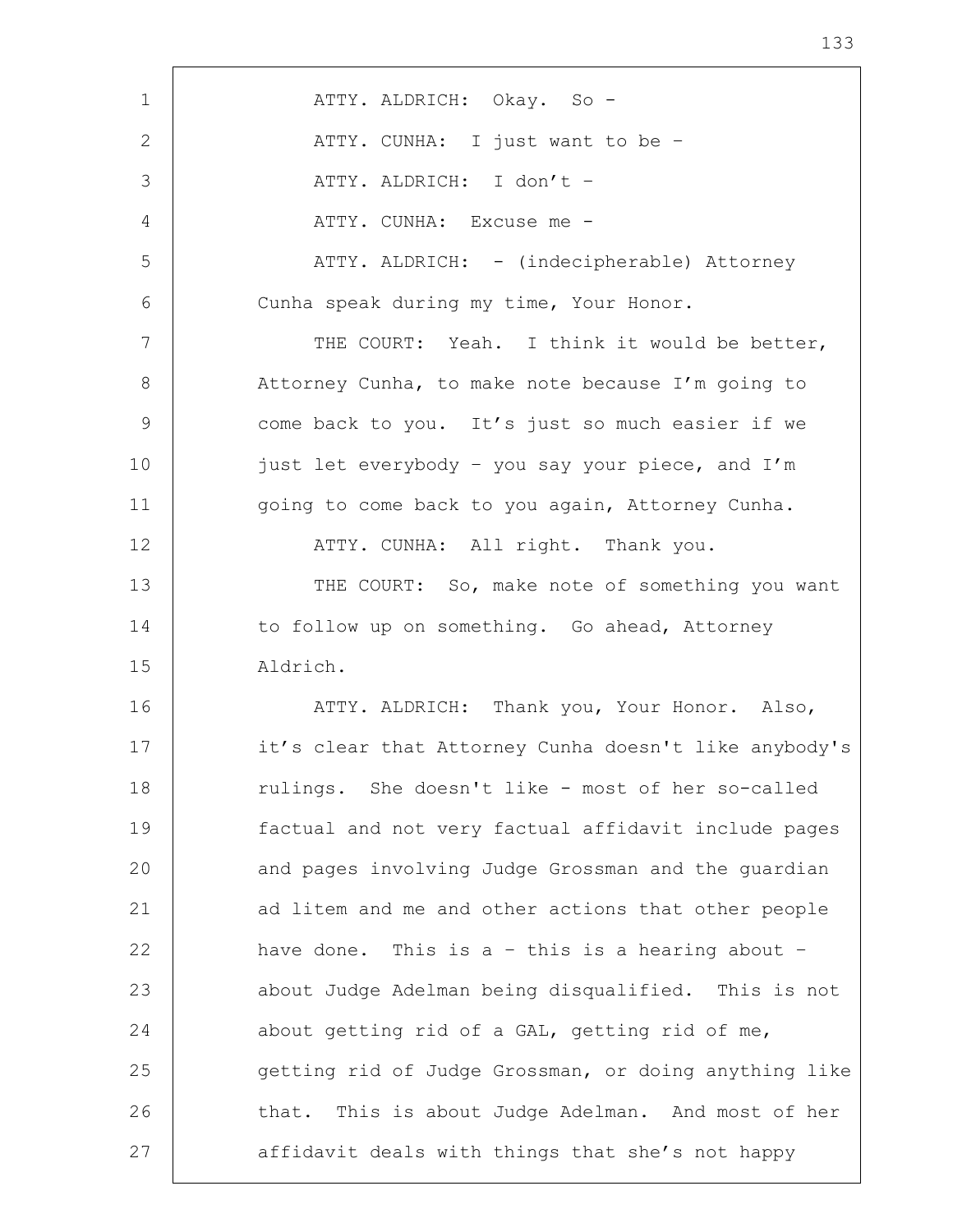1 | with. She's mainly unhappy that her client lost 2 custody of the children. You know, I understand her 3 frustration, but you don't – it's not to be taken out 4 on Judge Adelman.

5 And she – a large part of her dissatisfaction is 6 with Judge Adelman is that she doesn't like his 7 | rulings. Well, the rulings haven't been in her favor 8 or in her client's favor for a reason. And the 9 The seasons are the facts that have happened in the case. 10 So, in order to show bias, she needs to not just - it 11 | has to be based on more than she's unhappy with this 12 | Tulings as Your Honor has stated.

13 | THE COURT: And she agrees with that. Attorney 14 Cunha agrees with that. And so, I've been directed 15 to certain - to certain things. Some parts of it are 16 | looking at the record seeing what Judge Adelman said, 17 another is to look at this group of five cases and 18 see if there's a pattern that he doesn't - that he 19 Tetaliates against people who claim abuse. That -20 that's - so, she knows that - that it can't be simply 21 disagreeing with his rulings. It has to be more.

22 | ATTY. ALDRICH: But it's very clear she doesn't 23 agree with his rulings, and it's very clear that she 24 has tried several other avenues which she even said 25 because she wasn't getting the help that she needed 26 or the rulings she wanted, trying them in other 27 courts. She's filed an action in the Hartford Court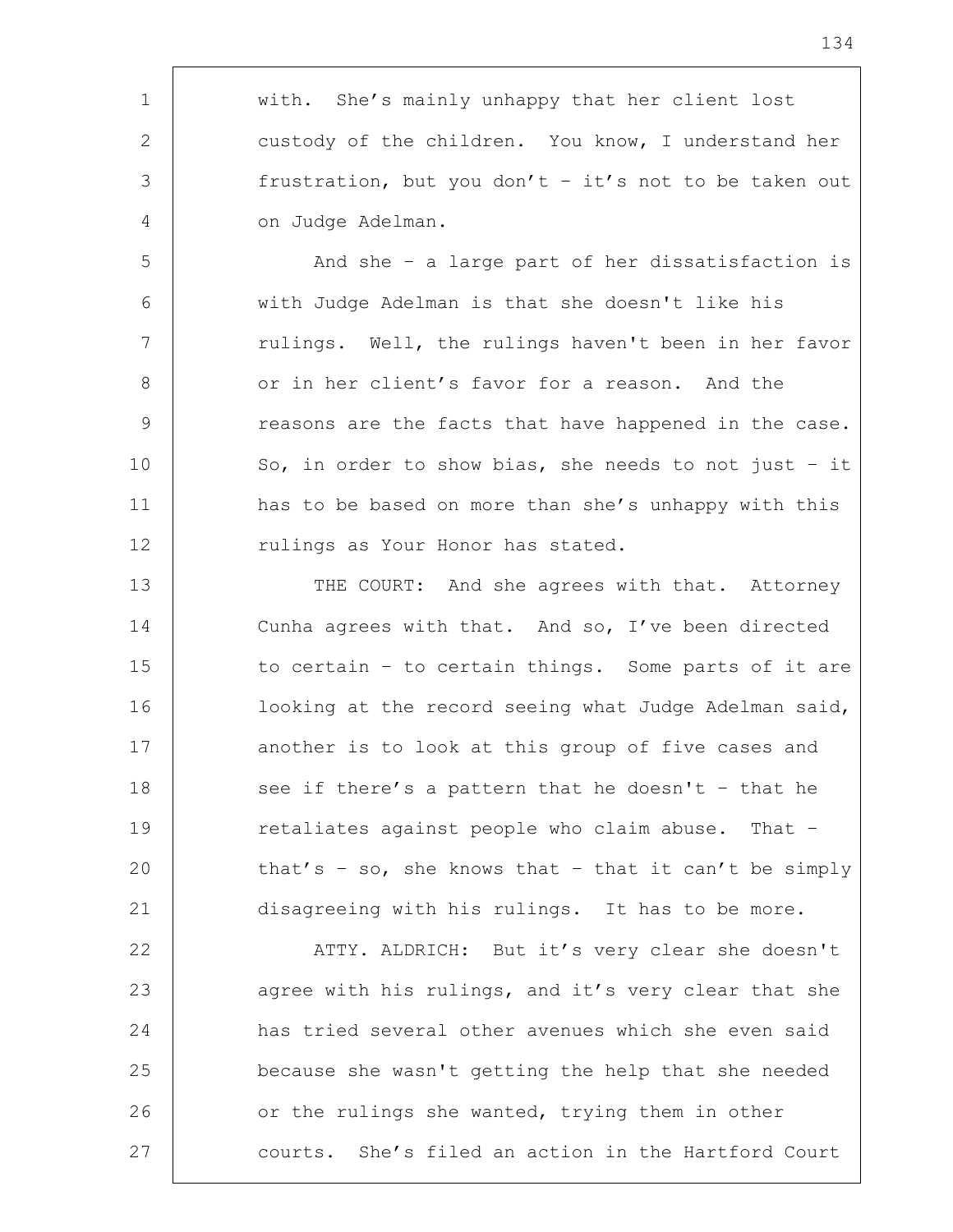1 naming judge - Governor Lamont. She's filed new 2 temporary restraining orders in this action. She's 3 filed a juvenile action. All of these have -4 | THE COURT: Do you know the Hartford case? Does 5 anybody have the Hartford case? 6 ATTY. ALDRICH: It's not a part of this case, 7 Your Honor 8 | ATTY. CUNHA: It's - it's uploading -9 | THE COURT: I want to take note of it. Do you 10 know - is it called - what's the name of case and the 11 caption? 12 ATTY. CUNHA: It's Karen Riordon, also known as 13 Karen Ambrose, et al versus Ned Lamont et al. And  $14$  I -15 | THE COURT: Do you have a docket number? 16 | THE ATTY. CUNHA: I will. I'll look it up for you 17 | right now, Your Honor. 18 ATTY. ALDRICH: So – 19 | ATTY. CUNHA: I - if counsel wants to proceed, 20 I'll look it up. 21 | THE COURT: Go - go ahead, but I'd like to have 22  $\vert$  the docket number because then  $-$  then there's a 23 juvenile matter – juvenile court matter, a TRO 24 matter - 25 ATTY. ALDRICH: Right. 26 THE COURT: - and the Hartford and this matter; 27 | right?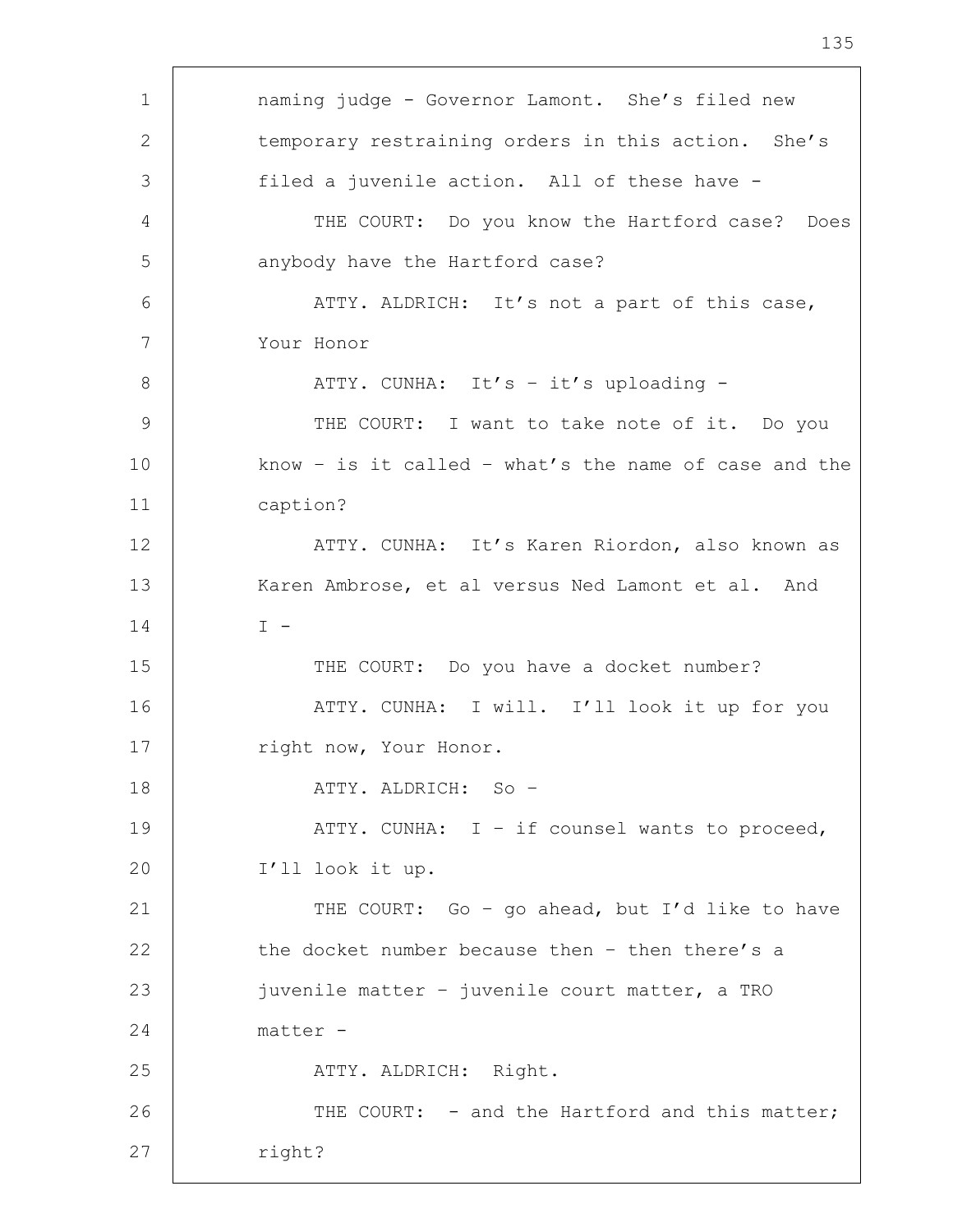1 | ATTY. ALDRICH: Right. Well, there's other -2 there's other actions, Your Honor. The - I believe 3 the juvenile matter was dismissed. I don't believe 4 she's done her brief that she needs to do which is 5 what's happened in – in this case many times for the 6 Hartford case, so I believe that's – that will be 7 dismissed.

 $8$  |  $3$  And, in terms of the TRO, that hasn't - I don't 9 believe that that's going to have any - going to go 10 anywhere. And she's also filed malpractice actions -11 her client has filed malpractice actions I believe 12 with her help – I don't know - against various people 13 involved in this case. So – and the threatening 14 emails and letters that have gone to witnesses in 15 this case which she alluded to with a Jennifer 16 Celentano who backed out the based on the fact that 17 there were threats made to her. So, this is - there 18 | have been a lot of actions that have been taken, Your 19 Honor, because she's not satisfied with the way this 20 case has gone. And – and there are reasons – many 21 **reasons for that, but none of them had to do with** 22 Judge Adelman.

23 Your Honor, in terms of the - the restraining 24 order that was done in New Haven, that was she took 25 to a different court, not the Bridgeport Court where 26 the case was filed and pending for the entire time 27 | until it was moved to Middletown, but to a New Haven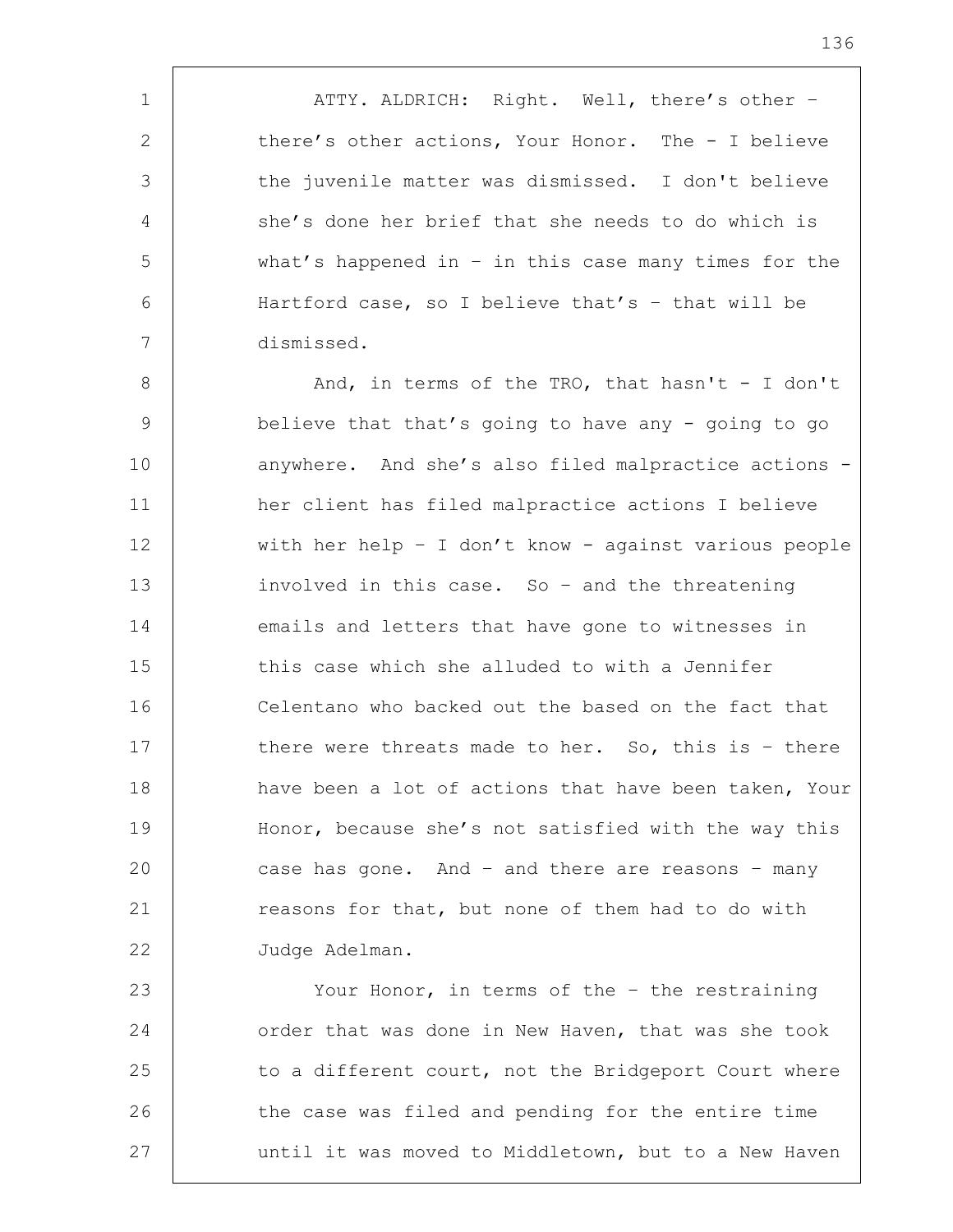1 | Court. She used a different name. She did not say -2 she said there was not a custody hearing, and it was 3 Sworn to on the affidavit by Attorney Cunha. That 4 case was initially granted without Judge Price-5 Borland knowing that there was a custody that was – 6 custody was removed from this litigant, Mrs. Ambrose. 7 | And within a day of learning the facts about this 8 case, it was vacated, and the children were to be 9 returned.

10 | And part of the issues that have gone on in this 11 case are the children are not returned and I would 12 ask your - the Court to draw your attention to the 13 fact that there are several transcripts from Judge 14 Grossman that have nothing to do with Judge Adelman 15 but - but Attorney Cunha brought them up, regarding 16 Mrs. Ambrose failing to appear in court as she did 17 | with Judge Adelman recently on October 21, I believe, 18 | failing to appear, and keeping the children and 19 holding onto the children in spite of two – three 20 court orders, Judge Price-Boreland and two court 21 | orders by Judge Grossman, to return the children and 22 she failed and neglected to do so and neglected to 23 end appear in court. So, the bad acts that have gone on 24 throughout this case have been numerous.

25  $\vert$  and they - the - in terms of what she hasn't 26 done throughout – beginning with Judge Adleman's – on 27 Judge Adelman's watch began with the discovery. So,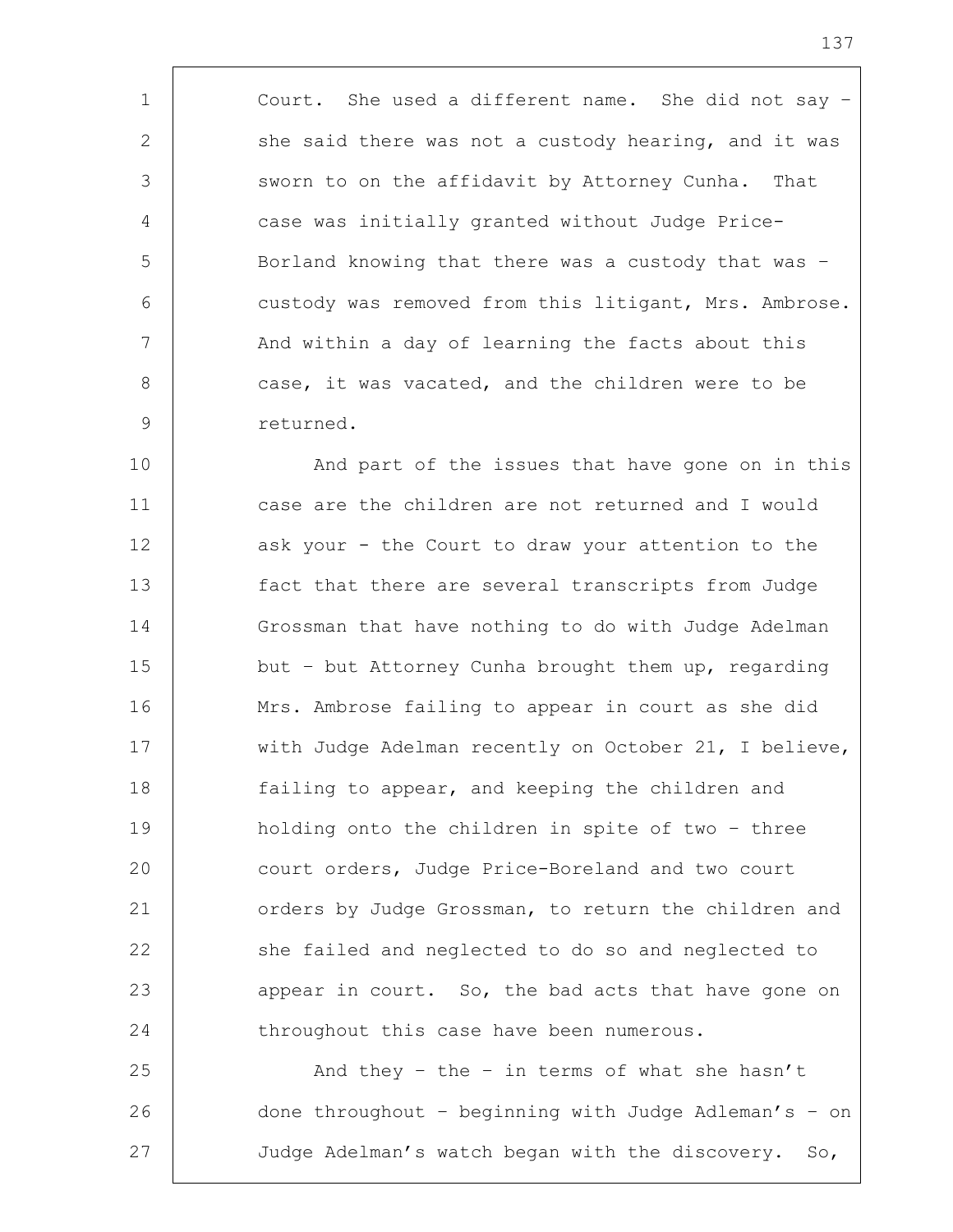1 as you know, Your Honor - and I know you have 2 Standing orders that are complied with - the standing 3 orders were not complied with on the part of Attorney 4 Cunha and Mrs. Ambrose. 5 So, on the date that they were due, there was no 6 compliance. We had to go to court several times to 7 | get the compliance completed. The judge made several 8 orders, and I can -9 THE COURT: So, there's a claim - to get to the 10 bias thing rather than - because as I indicated to 11 Attorney Cunha, I don't want to re - the merits of 12 any of the motions pending are not my business. My 13 business is the question of bias. And there was a 14 claim that motion handling reflected bias because 15 Judge Adelman ruled that he wasn't going to take up 16 with any discovery because both parties had unclean 17 hands, and then, the claim is that he took up your 18 discovery claims. That seems to get to the question 19 of bias. 20 | ATTY. ALDRICH: Sure. 21 | THE COURT: How do you answer and respond to  $22$  that? 23 | ATTY. ALDRICH: I can address that. It's - it's 24 being charitable to Attorney Cunha to say there's 25 unclean hands on two parts. From the beginning and  $26$  to date  $-$ 27 | THE COURT: She says that's what Judge Adelman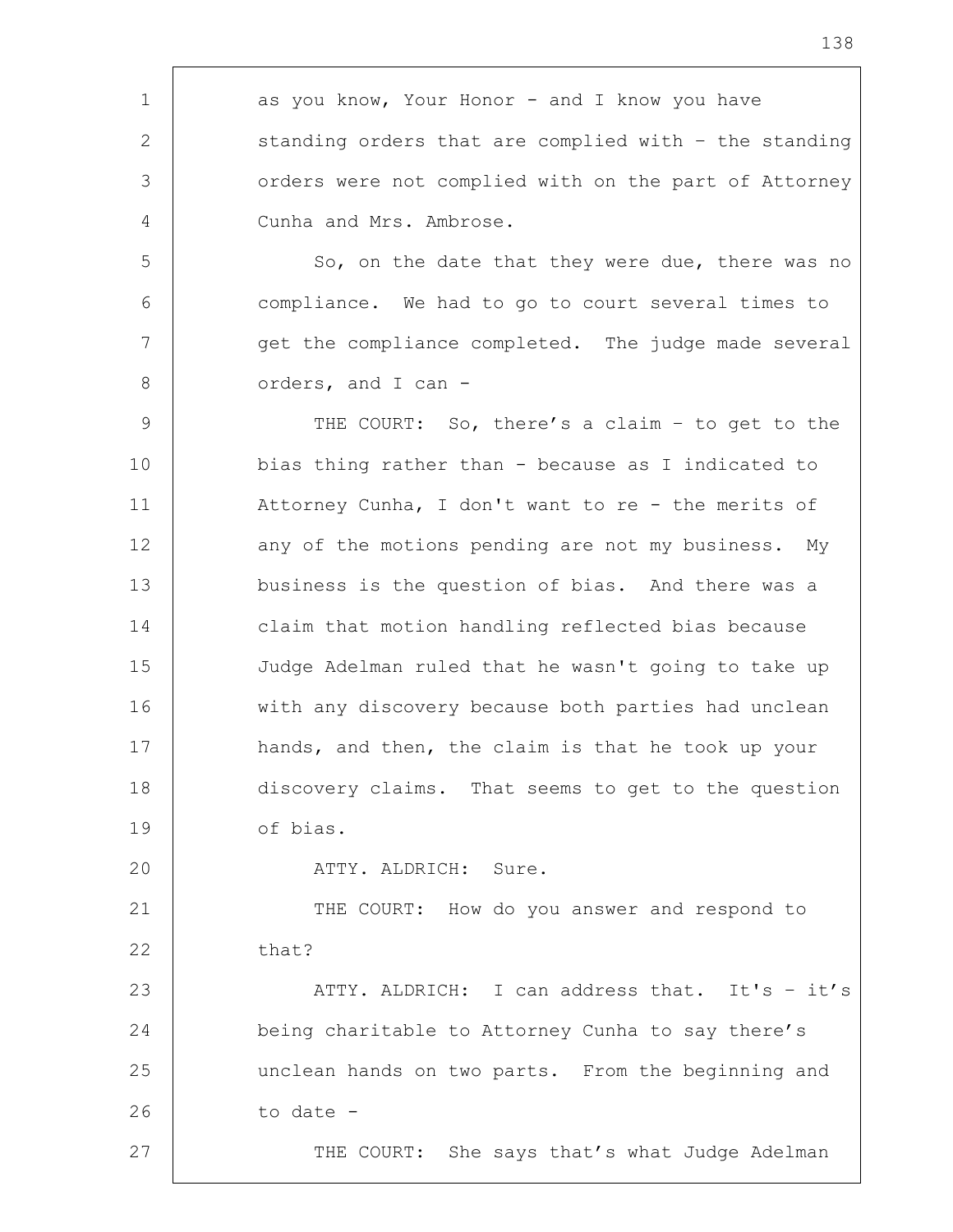1 said. 2 | ATTY. ALDRICH: She said that's what Judge 3 Adelman said, and Judge Adelman was being charitable 4 to her - 5 THE COURT: Oh. I see. Judge Adelman... 6 ATTY. ALDRICH: - based on the fact that to date 7 | she has not produced any evidence for this trial. 8 | She has not produced - it took three motions in order 9 to get her to produce a financial affidavit, proposed 10 claims, and each time she passed the deadline set by 11 judge. She failed to show up to – to - you know she 12 failed to show up to court. But, to date, she has 13 not produced any documents, any documents that she 14 would put in evidence. 15 So, the judge made orders. And the judge said 16 he was going to not continue with discovery orders 17 depending on the – the attorneys needed to speak, do 18 emails, do an affidavit, and if they - regarding the 19 | - you know, the discovery conversation and what -20 what was - 21 | THE COURT: Let me see if I'm following you 22 because  $I - I -$ 23 | ATTY. ALDRICH: Yes. 24 THE COURT: There's the claim that - in other 25 words, that – that Judge Adelman showed bias by 26 saying to both sides I'm not going to hear any other 27 discovery matters and then as soon as you wanted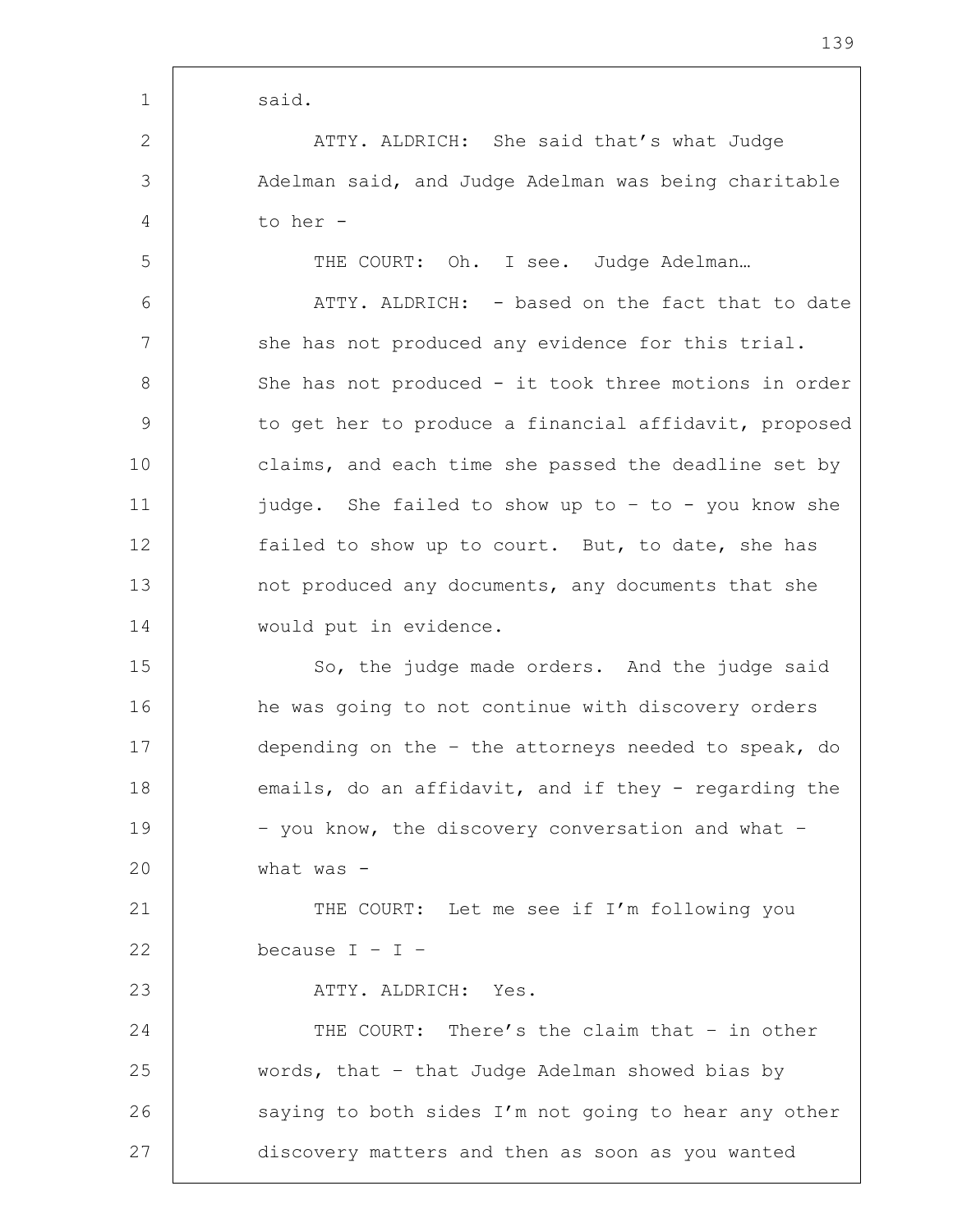| $\mathbf 1$    | something in discovery, he dropped everything and     |
|----------------|-------------------------------------------------------|
| 2              | gave it to you. That - that's the claim.              |
| 3              | Did he - at some point, in other words, say that      |
| $\overline{4}$ | there's unclean on both sides; I will not hear any    |
| 5              | discovery matters again? Did he say that?             |
| 6              | ATTY. ALDRICH: No, that's not true. What he           |
| 7              | gave us was an opportunity in 312 and let's see -     |
| 8              | THE COURT: 312 is the entry?                          |
| $\overline{9}$ | ATTY. ALDRICH: 312, let's see - well, 312 is          |
| 10             | she was supposed to provide a financial affidavit,    |
| 11             | and she was late. Sorry, Your Honor. Then, there      |
| 12             | was a discovery special masters, that's 317, that was |
| 13             | going to help with discovery. But, when Mrs. Ambrose  |
| 14             | destroyed her computer that had the discovery on it,  |
| 15             | he made a ruling. We got rid of the DSM, the          |
| 16             | discovery masters, and he said that $-$ he made a     |
| 17             | ruling based on the fact she destroyed her computer   |
| 18             | after the orders that anything that came from the     |
| 19             | computer was not to be included -                     |
| 20             | THE COURT: I saw that. Did he ever make a             |
| 21             | ruling that he was not going to hear anymore          |
| 22             | discovery matters or did he just send it off to the - |
| 23             | to the master and that's what we're talking about?    |
| 24             | ATTY. ALDRICH: It never went to the master            |
| 25             | because she never complied because she destroyed her  |
| 26             | computer. So, we didn't have anything to work with.   |
| 27             | THE COURT: I'm saying -                               |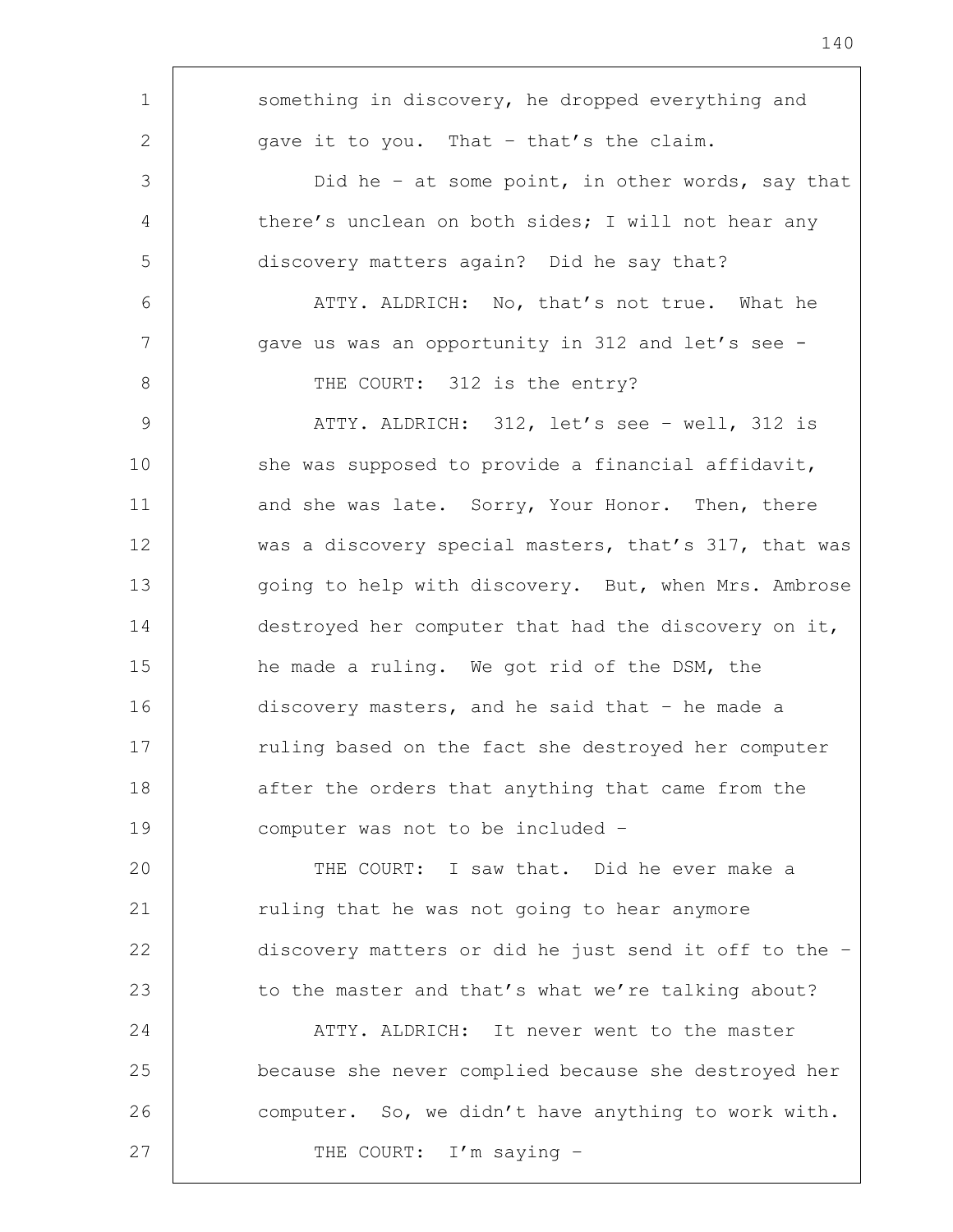1 | ATTY. ALDRICH: So, no. 2 THE COURT: - did he – did he ever make a ruling 3 I am not going to hear any more discovery questions? 4 | ATTY. ALDRICH: Yes. He said, number 353 -5 THE COURT: 363? 6 ATTY. ALDRICH: 353. 7 | THE COURT: 353. Okay. 8 | ATTY. ALDRICH: If counsel do not provide the 9 court the next trial date an affidavit concerning 10 good faith efforts exchanging discovery, the court 11 will preclude any evidence that counsel has failed to 12 | produce to the other side. The prohibition will 13 include evidence on the dissolution as well as the 14 restraining order. 15 | So, that was going to be the end of the line. 16 So, that was -17 | THE COURT: (indecipherable) that doesn't say 18  $\vert$  anything about - in other words, the suggestion is, 19 | is that the court had said at - made a ruling at some 20 point I will not hear any additional motions on 21 discovery. That was -22 | ATTY. ALDRICH: He did not say that. 23 THE COURT: That was the way I understood the 24 claim, that he made such a ruling, and then as soon 25 as you wanted something, he turned around and gave it 26 to you. That's the claim. I'm  $-$  I'm searching, in 27 | other words -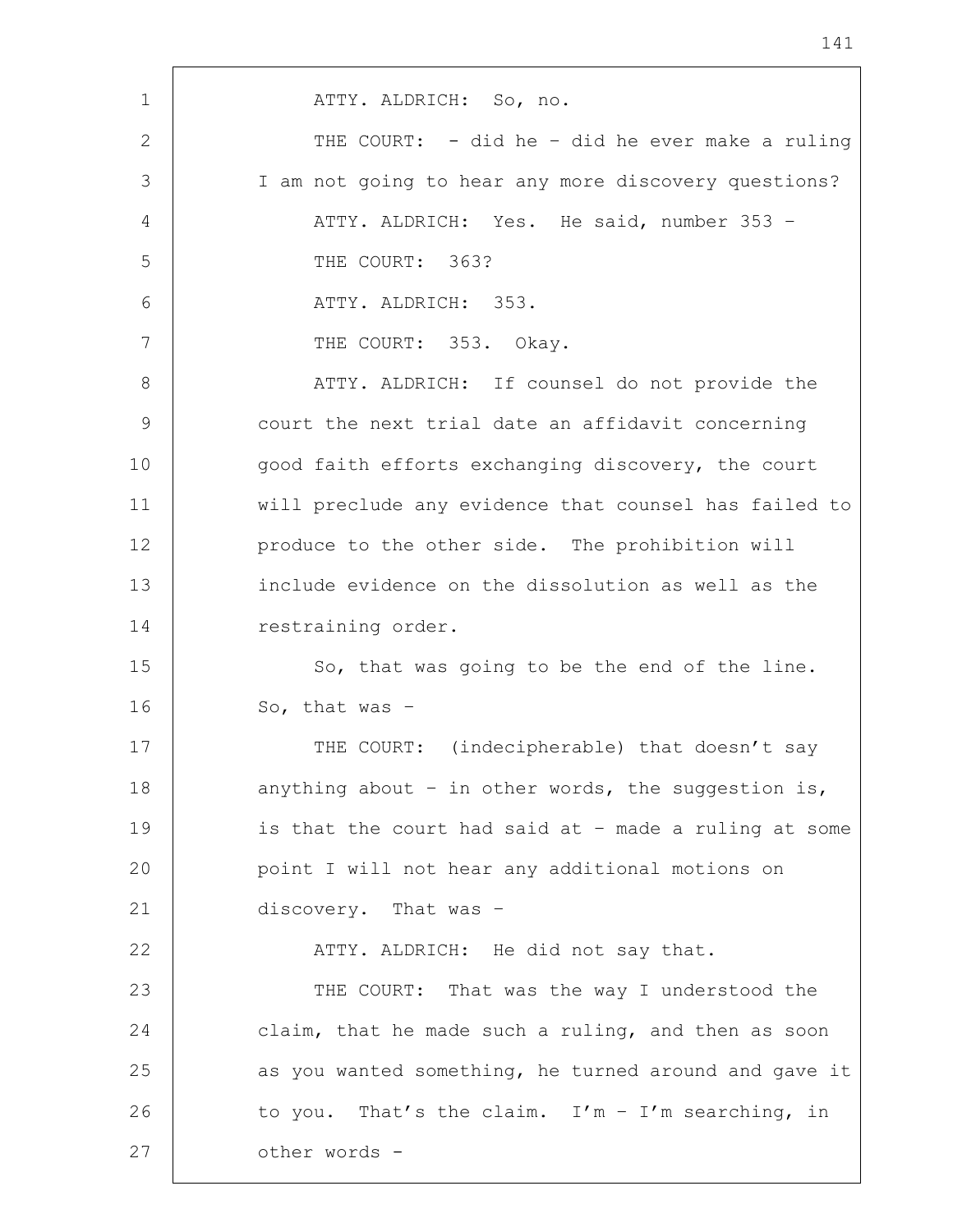1 | ATTY. ALDRICH: There's - there's no truth to 2 that claim, Your Honor. 3 THE COURT: - for the ruling where the judges 4 says no more discovery. 5 ATTY. ALDRICH: Yeah, there's no truth to that 6 claim. 7 | THE COURT: Okay. I (indecipherable). 8 | ATTY. ALDRICH: He didn't say that. He – he 9 gave the attorneys an opportunity to submit an 10 | affidavit regarding discovery that each believed the 11 | other one had. Discovery was provided by me on 12 behalf of my client, and the onus was on Attorney 13 Cunha to say what was missing. Everything was 14 missing for me. He – he told us to do affidavits. 15 She did not. She never exchanged the - she never 16 sent the affidavit to the court. The day after the 17 judge made his ruling 353 on – on 7/29 I submitted my 18 affidavit. She never did. 19 So, de facto there was no further discovery 20 | motions or discovery things done, but he never said 21 I'm not doing discovery any more as far as – 22 | THE COURT: Well, that's what I wanted to 23 understand because the claim about bias is no more 24 discovery motions; I'm not going to hear anymore. 25 And then, you make one, and he rushes to give you 26 what you want. That's - that's -27 ATTY. ALDRICH: No.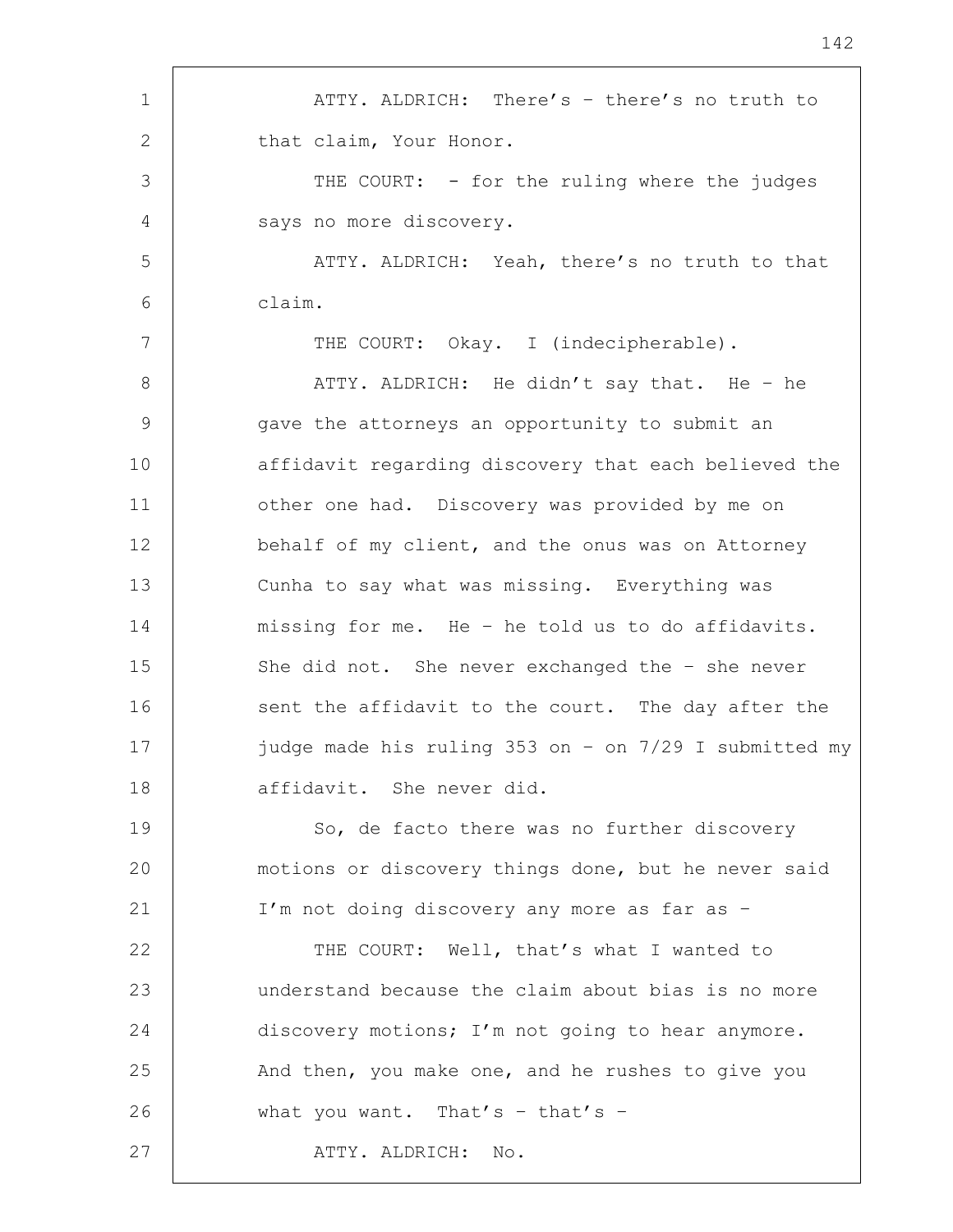1 THE COURT: - my understanding of the essence of 2 the claim. And you - you - you deny the first part 3 of it which is there was ever such an order. And -4 | ATTY. ALDRICH: Right. 5 THE COURT: Okay. So, other points you want to 6 make? 7 ATTY. ALDRICH: Yes. Your Honor, the – the 8 | allegation that Attorney Cunha made that there were -9 I'm quoting her – trumped up claims Karen violated 10 many court orders. Mrs. Ambrose violated so many 11 court orders it's hard to keep track of them. So, 12 that is not true. 13 | And that it is not true that Judge Adelman never 14 took extreme measures for all of the violations of 15 the court orders. He was incredibly patient and -16 and allowing Attorney Cunha, as Your Honor has today, 17 to speak as much as she wants, to make longwinded 18 | objections, to take two and a half days to - for 19 witnesses that took an hour as were my witnesses. 20 So, he has given her incredibly leeway as one would 21 do with a pro se party. 22  $\vert$  There is no - I - there is no evidence of Judge 23 | Adelman making rulings based on the fact that - or -24 or extreme sanctions or limitations on what Attorney 25 Cunha could present or what her client did or didn't 26 do. And there were many, many orders that she 27 violated. And, Your Honor, all of the - the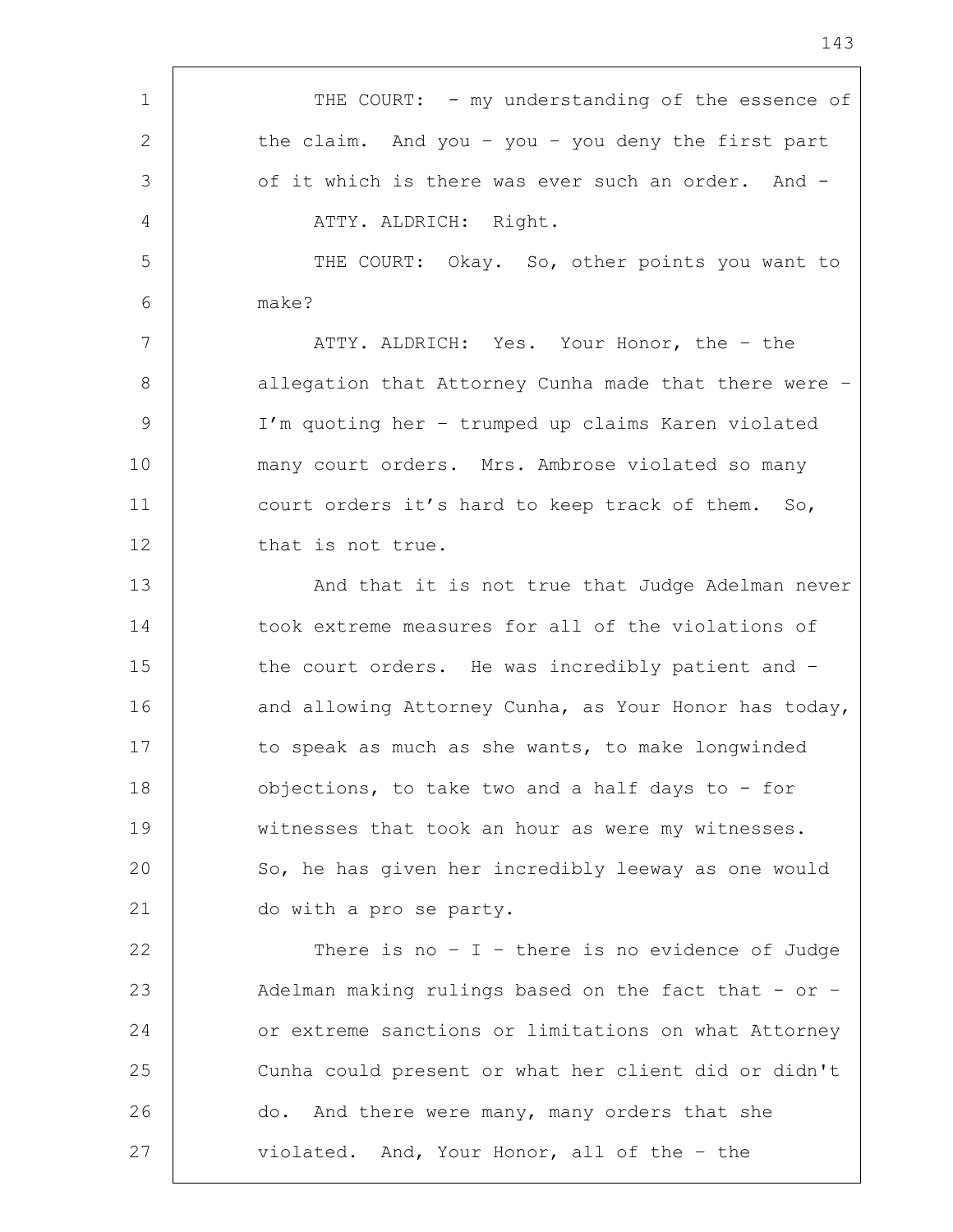1 | transcripts will obviously show that. 2 | Also, Attorney Cunha has been disrespectful to 3 the court which is why I believe that he had the 4 moment in court that Attorney Cunha is asking you to 5 look at – to look at - I believe it was on October  $6 \mid 21^{st}$  - where she accused the judge of lying and 7 called the court a joke. And he had - you know, 8 after many - and - and her client didn't appear, just 9 didn't appear without any advance notice or warning 10 and everyone was prepared to go forward with the 11 | trial that has been standing since July. And she 12 | just didn't appear, so it -13 THE COURT: (indecipherable) testifying that day 14 or she was just – 15 ATTY. ALDRICH: Yes. She was -16 THE COURT: She was to be on the stand? 17 | ATTY. ALDRICH: Yes, she was on the stand. It 18 was - 19 THE COURT: Do you know what day that was, 20  $\vert$  0ctober – was that October 20<sup>th</sup>? 21 | ATTY. ALDRICH: I believe it was the 20<sup>th</sup> or 22  $\vert$  21st. I will look up - I will look that up, Your 23 Honor. 24 THE COURT: I will be looking at those two days, 25 anyway. 26 | ATTY. ALDRICH: Right. I know he made his 27  $\vert$  ruling on the 21st, so it may have been the 20<sup>th</sup> we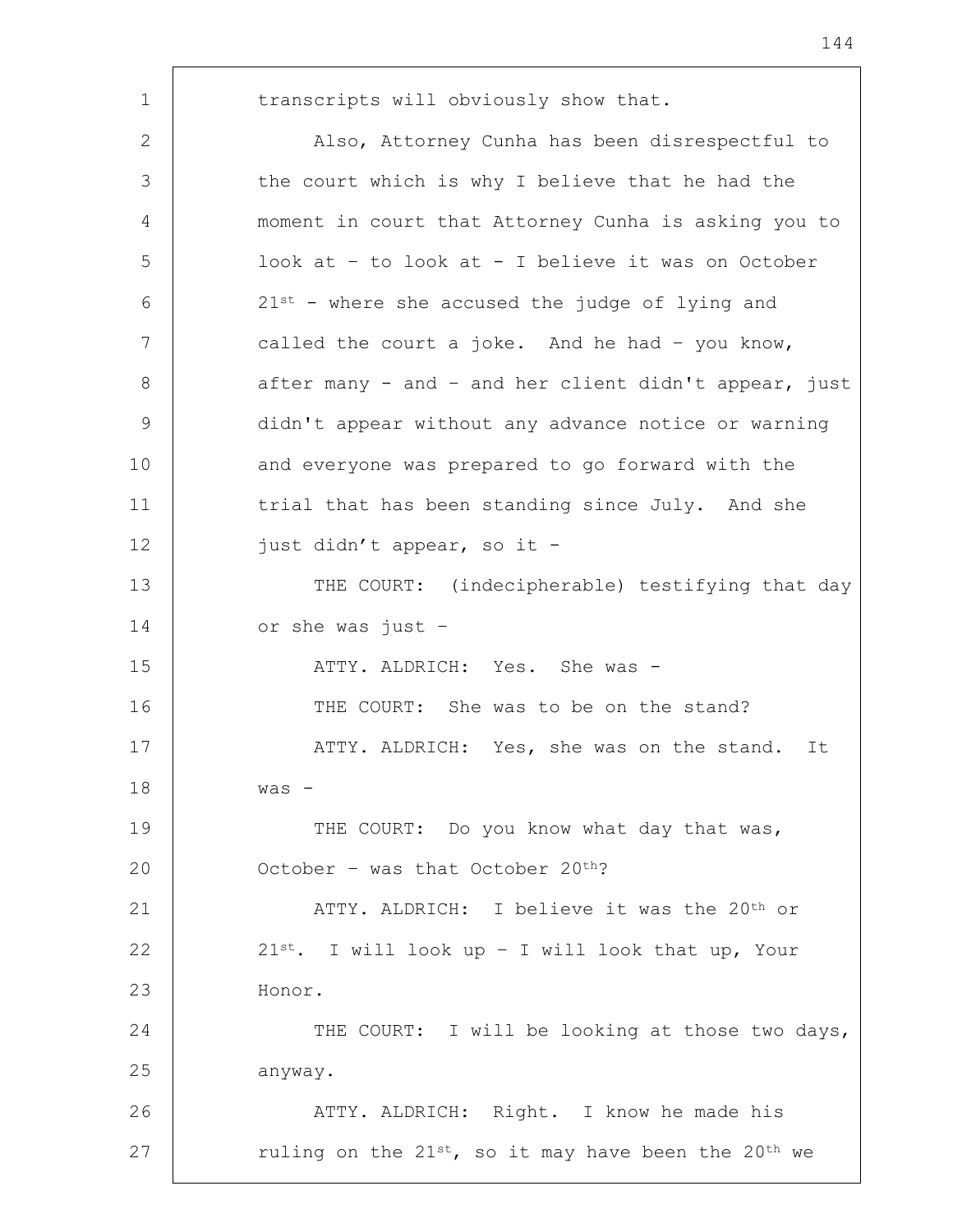| were in court. But $I - I'11$ check that                         |
|------------------------------------------------------------------|
| THE COURT: That's what Attorney Cunha was                        |
| suggesting, it was the 20 <sup>th</sup> . So, alright, I'm going |
| to look at both of those days anyway just to see if              |
| there's $-$                                                      |
| ATTY. ALDRICH: Thank you, Your Honor.                            |
| THE COURT: - (indecipherable) - information.                     |
| ATTY. ALDRICH: And I don't think that Judge                      |
| Adelman - he had said that based on the - that she               |
| was claiming and screaming that he was biased and                |
| very agitated throughout and calling everyone a liar             |
| including (indecipherable) - does all the time with $-$          |
| obviously, $I - you know, I just take it in stride$              |
| because that's what she does. But doing it to the                |
| court is disrespectful and he had had it and he said             |
| I'm going to declare a mistrial. $I - I$ asked him               |
| not -                                                            |
| THE COURT: Well, that's the November hearing,                    |
| and I listened - I listened to that. That happened               |
| at the November - is it $8th$ or $9th$ ? I listened to           |
| that already.                                                    |
| ATTY. ALDRICH: Sorry, Your Honor. That's the                     |
| one -                                                            |
| THE COURT: (indecipherable) confused.                            |
| ATTY. ALDRICH: Your Honor, that's what I'm                       |
| confusing myself. Sorry about that. That was - it                |
| was the November - that was the November date.                   |
|                                                                  |

h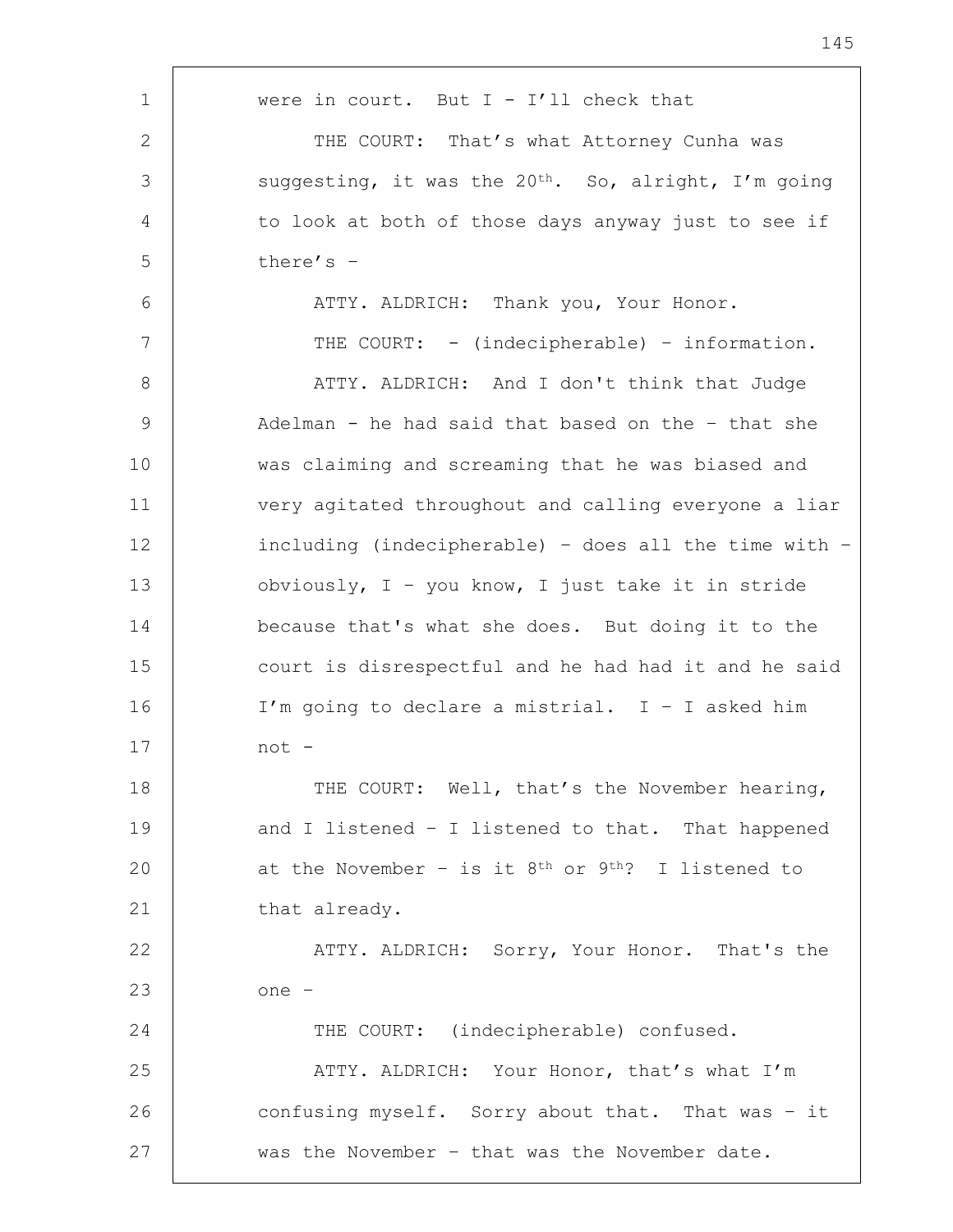| $\mathbf 1$ | THE COURT: I've listened to that already. I'm          |
|-------------|--------------------------------------------------------|
| 2           | going to go back and listen -                          |
| 3           | ATTY. ALDRICH: Okay. Okay.                             |
| 4           | THE COURT: All right. Any other points?                |
| 5           | ATTY. ALDRICH: And, well, that he changed his          |
| 6           | decision because he realized that obviously this case  |
| 7           | has been pending for 30 days. And I think he saw       |
| 8           | that that even - in spite of the fact she was, you     |
| 9           | know, begging for him and doing whatever she can to    |
| 10          | get him off the case, that it wasn't going to be the   |
| 11          | best interest of this family or either client to       |
| 12          | forgo, you know, 30 plus days of trial. So, I just     |
| 13          | wanted to say that, Your Honor.                        |
| 14          | THE COURT: How far are you - how far are you           |
| 15          | into the case after 30 days?                           |
| 16          | ATTY. ALDRICH: You know, I can't - I stopped           |
| 17          | counting it, like, 31 or 32. I don't know.             |
| 18          | THE COURT: But where - how far through the             |
| 19          | evidence? When -                                       |
| 20          | ATTY. ALDRICH: I have - I just - I think we            |
| 21          | have - I have one more day, Your Honor. $I'm - half a$ |
| 22          | day with Mrs. Ambrose and a half day of Mr. Ambrose,   |
| 23          | and then, we have the guardian ad litem. And then,     |
| 24          | that's it, Your Honor. So, there really is very few    |
| 25          | days that I have left. And, unfortunately, Attorney    |
| 26          | Cunha -                                                |
| 27          | THE COURT: You - but the question is Attorney          |
|             |                                                        |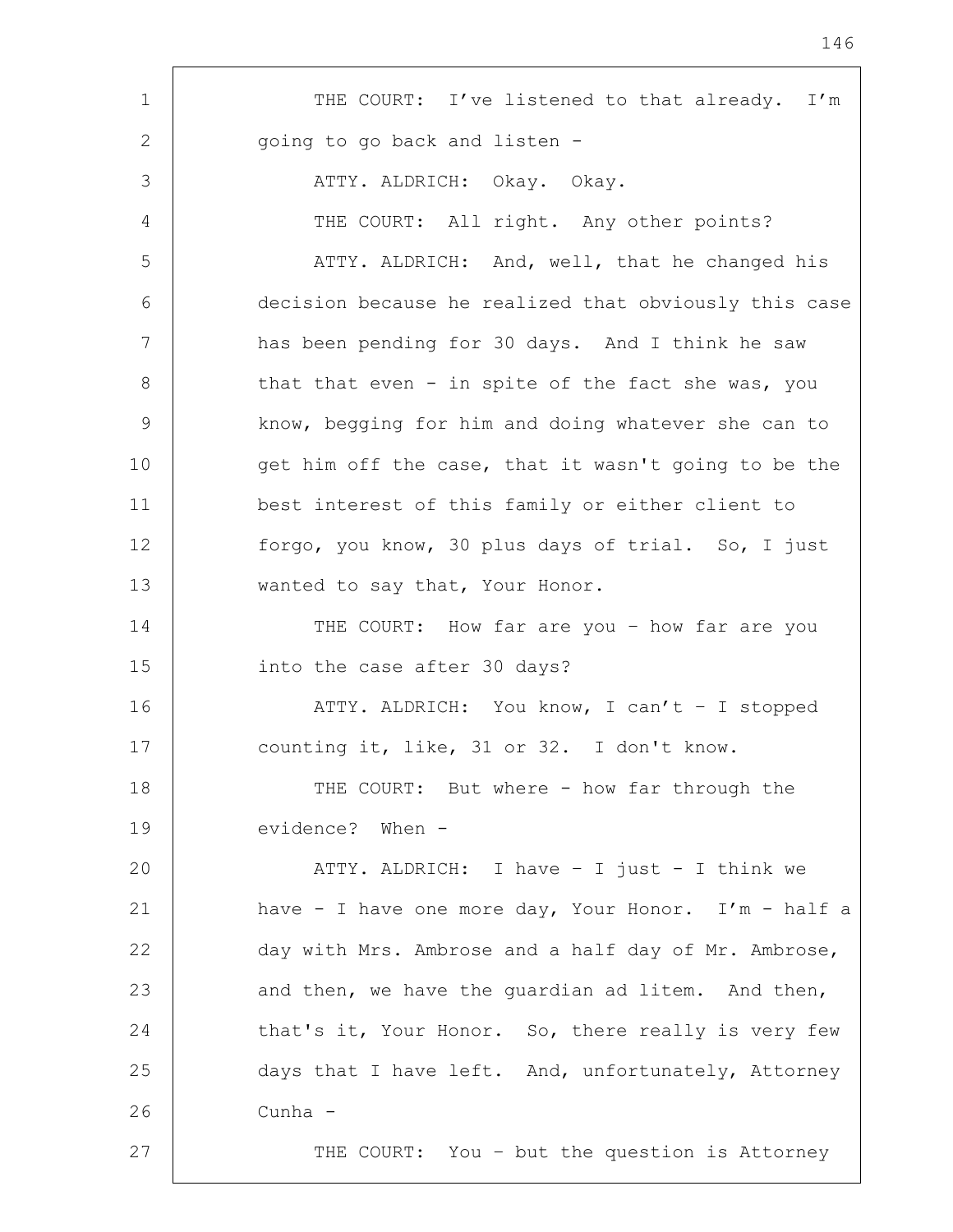1 Cunha hasn't started to put on her case – 2 | ATTY. ALDRICH: Right. 3 THE COURT: Okay. So – 4 | ATTY. ALDRICH: Right. 5 THE COURT: So, you're about done. You're about 6 done. The GAL has to testify, and then, Attorney – 7 | ATTY. ALDRICH: Right. 8 | THE COURT: - Cunha is going to put on her case. 9 Okay. 10 ATTY. ALDRICH: Right. Many of her witnesses 11 are – have been already – were my witnesses as well. 12 She did give a list of witnesses; some I don't know. 13 There was a very long list, and I don't even know if 14 she intends to call them. And we never had any had 15 | any conversation about any of that because it wasn't 16 able to have any conversation about that. So, I 17 don't know how long. 18 THE COURT: Yeah. I just wanted to put it in 19 context to understand how far along. All right. 20 **Other points with respect to Attorney Cunha's -**21 | ATTY. ALDRICH: Yes, Your Honor. There was a 22 discussion about a – records that were – there was a 23 motion to quash that she had done about cell phone 24 records - 25 THE COURT: Verizon. 26 | ATTY. ALDRICH: Yes. And that was done by her, 27 | number 254, and Judge Grossman denied her motion.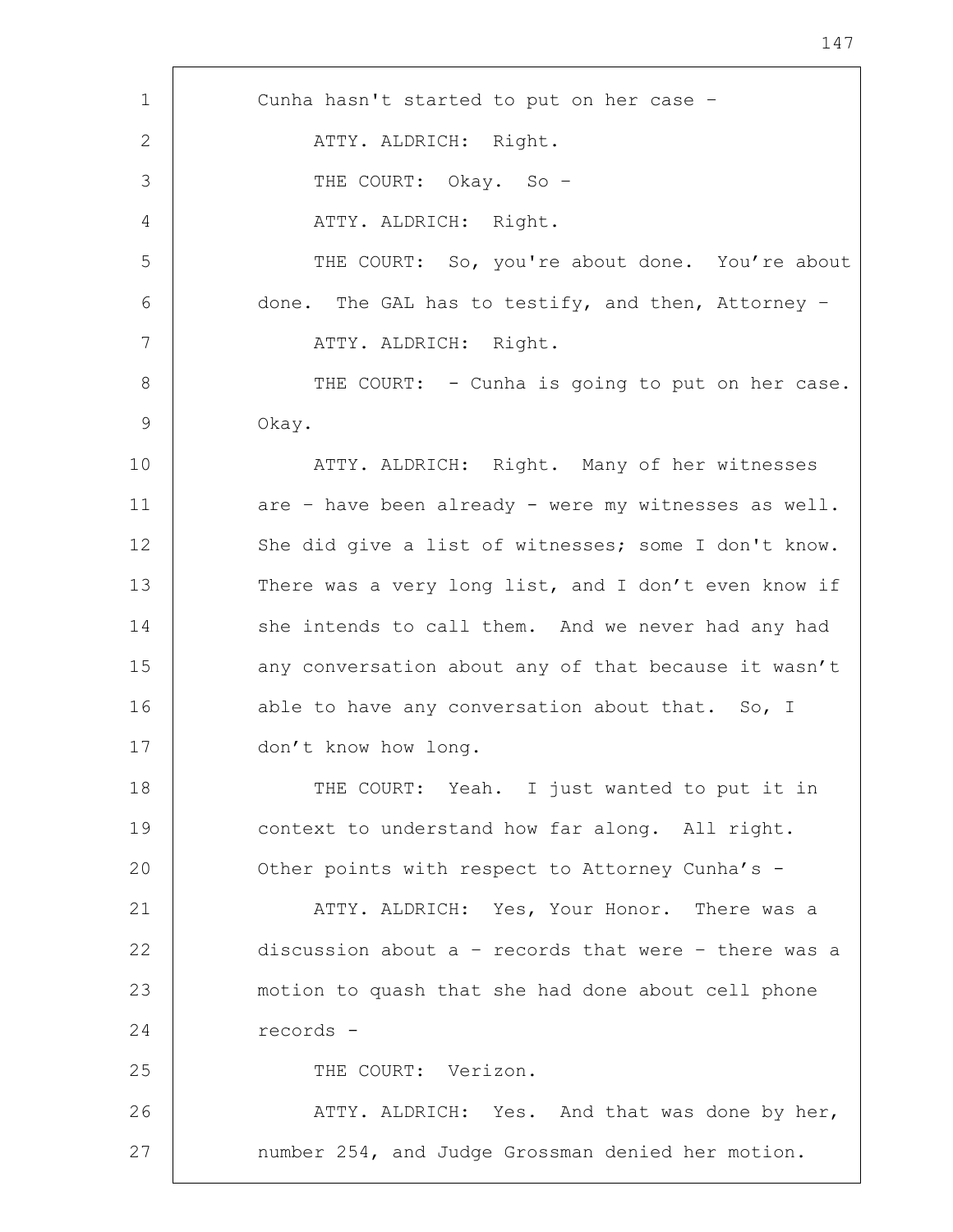| 1  | So, the Verizon records, she said there wasn't any   |
|----|------------------------------------------------------|
| 2  | motion. That's not true. There was a motion.         |
| 3  | THE COURT: Let me just make sure because I want      |
| 4  | to understand what you're telling me.                |
| 5  | ATTY. ALDRICH: Yup. Yup.                             |
| 6  | THE COURT: So, you subpoenaed records - cell         |
| 7  | phone records from Verizon?                          |
| 8  | ATTY. ALDRICH: Correct.                              |
| 9  | THE COURT: And did you send a copy of the            |
| 10 | subpoena to the other side?                          |
| 11 | ATTY. ALDRICH: I believe I did, Your Honor. I        |
| 12 | don't recall right now. But I believe I did. But I   |
| 13 | - I do know that -                                   |
| 14 | THE COURT: Was the motion to quash filed before      |
| 15 | you got a response from Verizon or after?            |
| 16 | ATTY. ALDRICH: It was before.                        |
| 17 | THE COURT: Okay. So, in other words -                |
| 18 | ATTY. ALDRICH: Before.                               |
| 19 | THE COURT: - the question is whether there was       |
| 20 | a meaningful chance to be heard on the motion to     |
| 21 | quash. And, if you've already gotten the records,    |
| 22 | it's too late. But you're telling me -               |
| 23 | ATTY. ALDRICH: Right. I hadn't gotten the -          |
| 24 | this was in January, Your Honor, so this is before   |
| 25 | the trial - before the trial.                        |
| 26 | THE COURT: So, you're saying that Attorney           |
| 27 | Cunha - so, there was a subpoena. Attorney Cunha had |
|    |                                                      |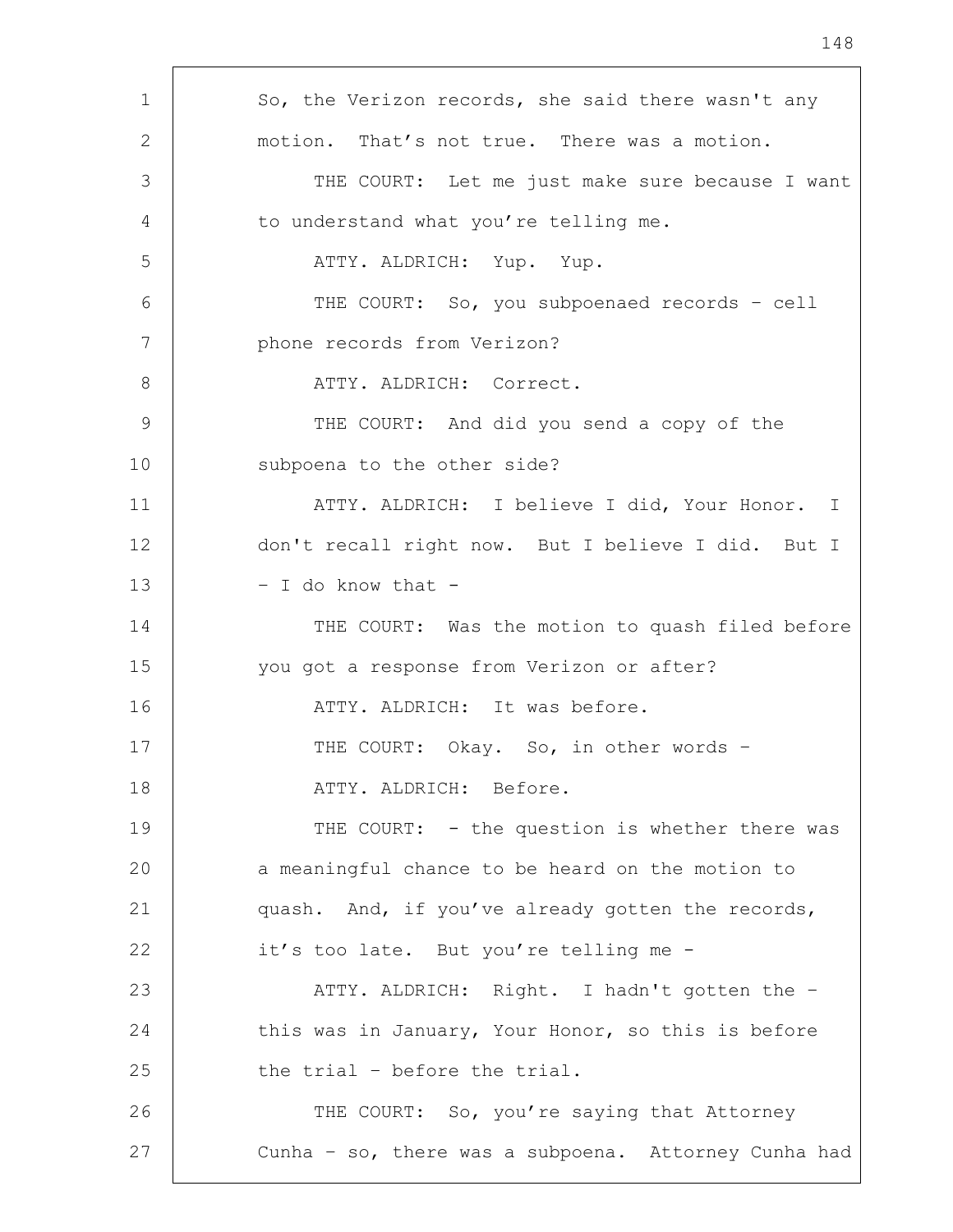| $\mathbf 1$   | a motion to quash. The motion to quash was denied.      |
|---------------|---------------------------------------------------------|
| $\mathbf{2}$  | ATTY. ALDRICH: Yes.                                     |
| 3             | THE COURT: And then you got the records.<br>Is          |
| 4             | that your -                                             |
| 5             | ATTY. ALDRICH: Correct. And - and Verizon               |
| 6             | would not release anything without court - the court    |
| 7             | orders.                                                 |
| $8\,$         | THE COURT: Court ordered.                               |
| $\mathcal{G}$ | ATTY. ALDRICH: Yes. They're pretty strict -             |
| 10            | THE COURT: So, 254 is where I'll look on that.          |
| 11            | Go ahead.                                               |
| 12            | ATTY. ALDRICH: Correct.                                 |
| 13            | THE COURT: Other points?                                |
| 14            | ATTY. ALDRICH: Let's see, Your Honor. Your              |
| 15            | Honor, 7D that she - that Attorney Cunha referred to    |
| 16            | is the multidisciplinary team meeting regarding the     |
| 17            | 96-hour hold. I don't call people liars, but I will     |
| 18            | say that facts that aren't true. Attorney Cunha said    |
| 19            | that there were four 96-hour holds. That is not         |
| 20            | true.                                                   |
| 21            | THE COURT: Oh. Wait a minute. I just want to            |
| 22            | make sure I'm talking about the same thing. I have      |
| 23            | here Exhibit $7 - is$ it $71$ ? I thought it was $71$ . |
| 24            | ATTY. ALDRICH: Well, it's 7D which his the -            |
| 25            | which is $-$ I thought what she was referring to which  |
| 26            | talks about the 96-hour hold which was based on the     |
| 27            | multidisciplinary task team meeting. So, that's 7D      |

'n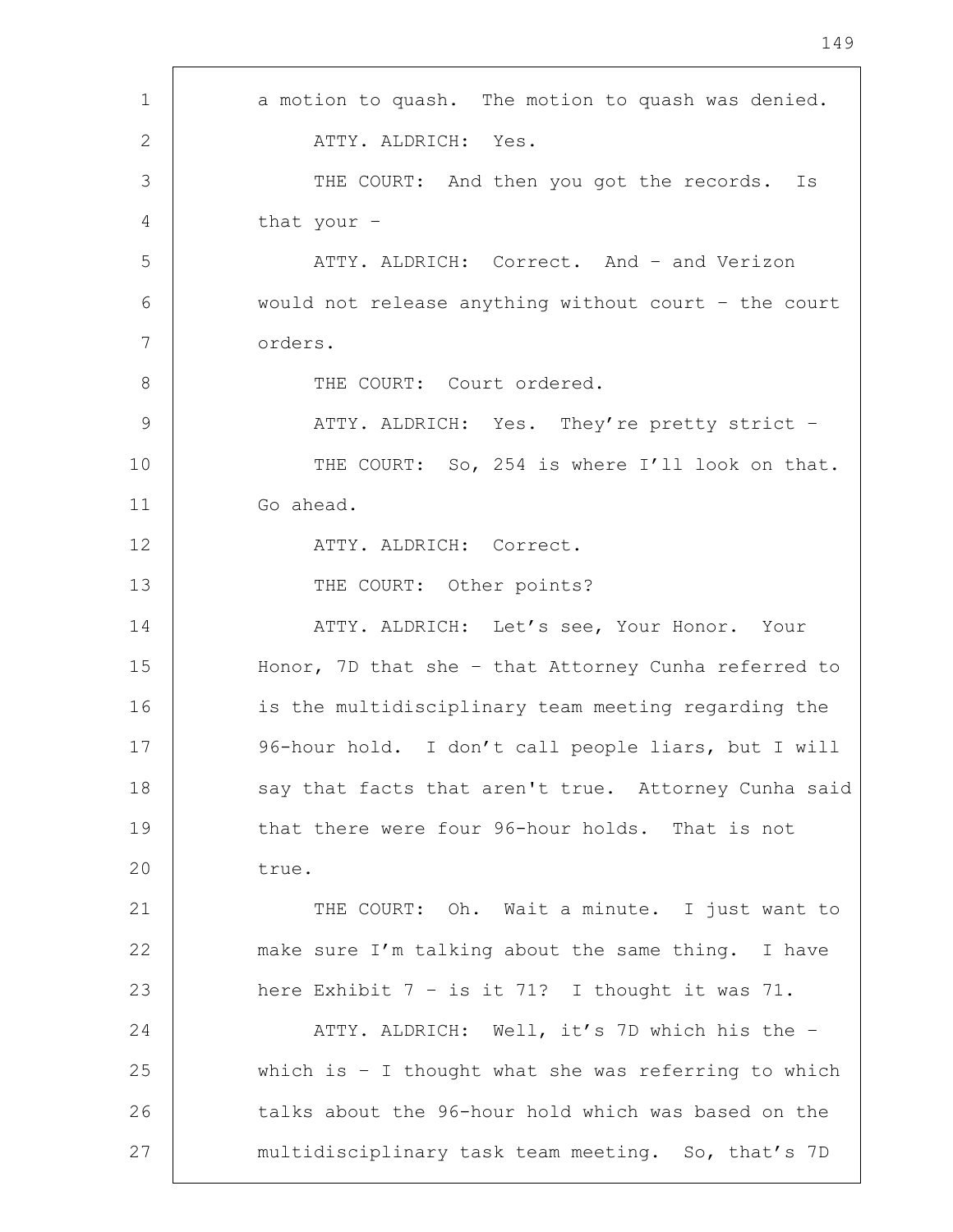1 is the exhibit that, perhaps, she was meant to talk 2 about. But that's -3 THE COURT: Well -4 ATTY. ALDRICH: - that -5 THE COURT: (indecipherable) – I thought she 6 said it was referred to in the DCF document. The DCF 7 document is as she said 71. It's very long, so I 8 | haven't gotten to where it is. But you're telling me 9  $\vert$  this  $-$ 10 | ATTY. ALDRICH: If you look at -11 | THE COURT: - multidisciplinary report is in 12 Exhibit 7D and is – 13 | ATTY. ALDRICH: Correct. 14 THE COURT: All right. I'll look there because 15 that might be shorter. And you're telling me -16 ATTY. ALDRICH: Yes. 17 | THE COURT: You're telling me -18 | THY. ALDRICH: (indecipherable) two pages. 19 THE COURT: - that it's been misrepresented as 20 to what it says? 21 ATTY. ALDRICH: Yes, Your Honor. It's 22 misrepresented – she has misrepresented that there 23 were four 96-our holds, number one. And, number two, 24 the multidisciplinary task team which is a whole - a 25 thing that happened as a result of the many, many 26 Teports made by Attorney Cunha, by Mrs. Ambrose, by 27 **friends of Mrs. Ambrose to DCF.** They got a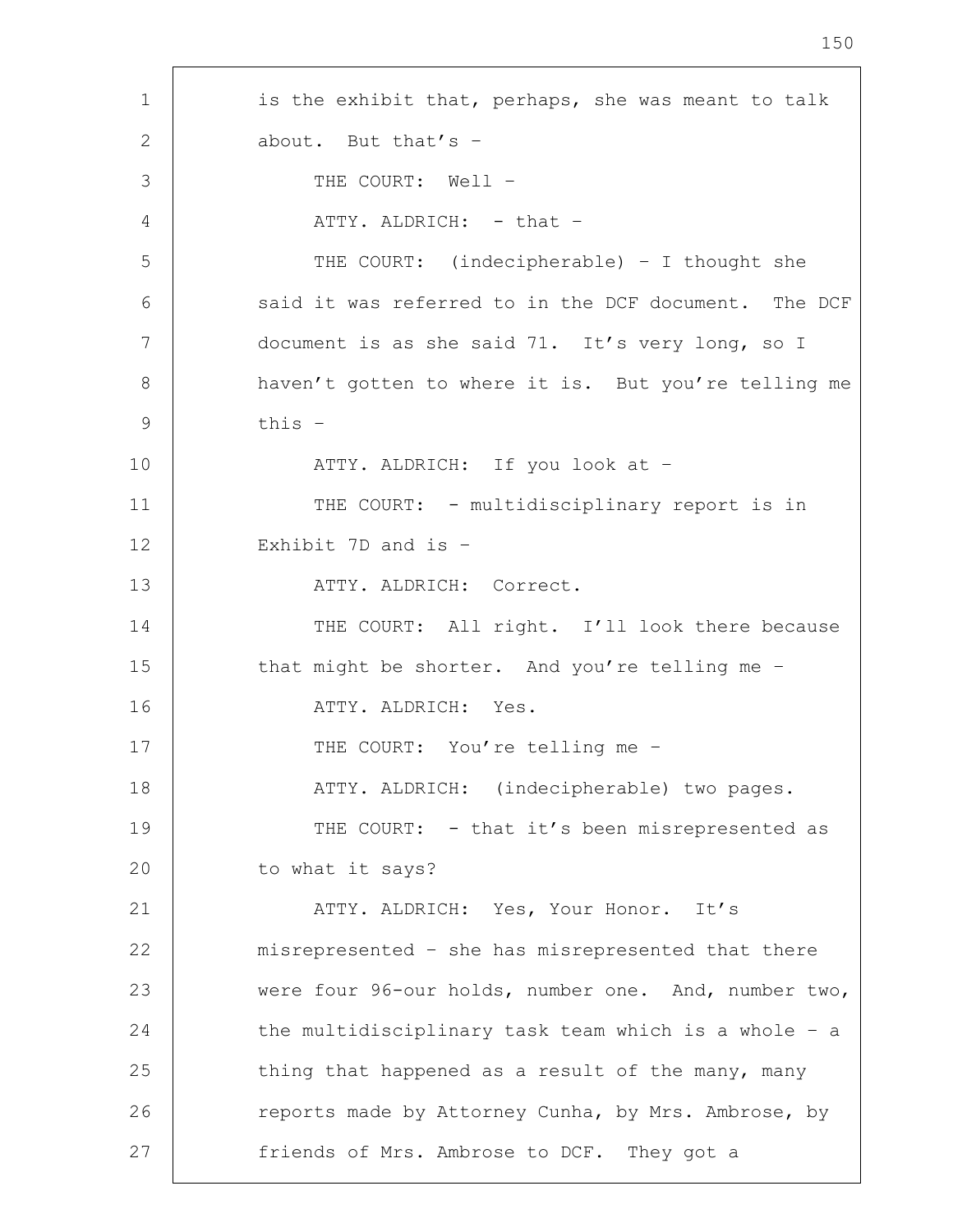| 1              | multidisciplinary task team together and a - and a    |
|----------------|-------------------------------------------------------|
| $\overline{2}$ | DCF worker in place to - so these - these things      |
| 3              | wouldn't keep happening.                              |
| 4              | So, the 7D specifically discusses the meeting.        |
| 5              | And, based on that the child's safety may be of       |
| 6              | immediate concern after the meeting and after their   |
| 7              | investigation - and this is not the first             |
| 8              | investigation they had done, this is now a team       |
| 9              | including police officers, the children's therapists, |
| 10             | the quardian ad litem, many staff workers from DCF,   |
| 11             | and it rescinded the 96-hour hold, one child was      |
| 12             | already in the father's care the entire time and the  |
| 13             | other two children were returned to their father's    |
| 14             | care.                                                 |
| 15             | THE COURT: Okay. So -                                 |
| 16             | ATTY. ALDRICH: So -                                   |
| 17             | THE COURT: What was told me to that I wrote           |
| 18             | down and that I'm concerned with - with finding out   |
| 19             | what the document says is that it was represented to  |
| 20             | me that a multidisciplinary team found that, in fact, |
| 21             | the father had sexually assaulted these children.     |
| 22             | And do - do you dispute that?                         |
| 23             | ATTY. ALDRICH: I do, Your Honor.                      |
| 24             | THE COURT: But what does - what does the report       |
| 25             | actually say about that? Did - did someone conclude   |
| 26             | whether these assaults happened one way or the other? |
| 27             | ATTY. ALDRICH: Yes, Your Honor. This -                |
|                |                                                       |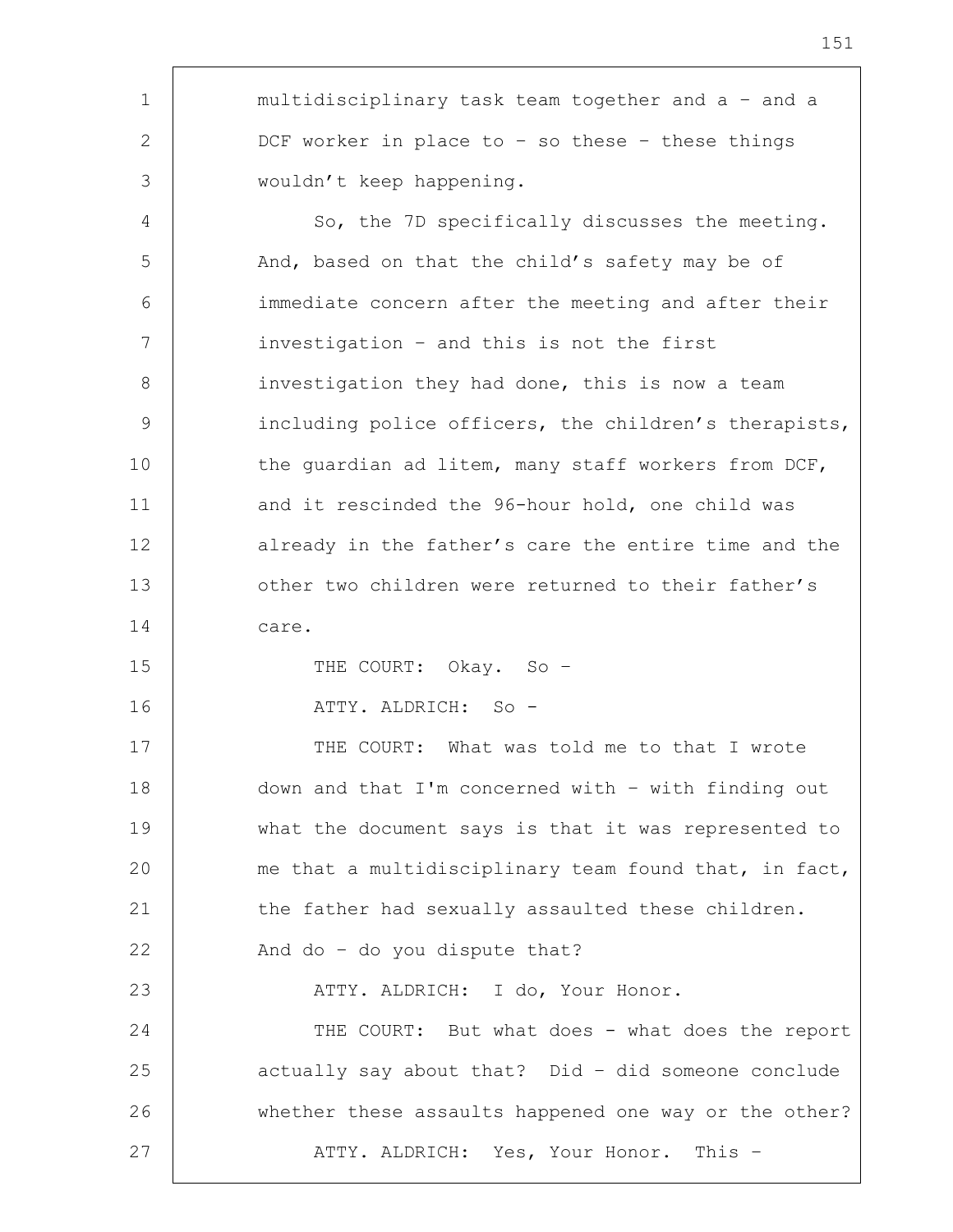1 | THE COURT: What did -2 | ATTY. ALDRICH: Yes. There have been no 3 conclusions and no findings that Mr. Ambrose has ever 4 sexually assaulted his children, not by three 5 different police departments, Madison, Guilford, and 6 Westport; not by many, I believe more than ten or 7 fifteen DCF calls and – and – what – what do they do 8 when they do the - you know - investigations, no 9 findings ever that there have been any sexual abuse 10 of the children including two - three hospitals. So, 11 there is - 12 | THE COURT: Three hospitals -13 | ATTY. ALDRICH: Three, Hartford Hospital, Yale 14 Hospital, and I believe Hartford is a Children's 15 Hospital, so two times at Hartford – 16 THE COURT: (indecipherable) DCF reach some 17 conclusion – 18 ATTY. ALDRICH: Yes. 19 THE COURT: - on the subject after - and did it 20 say - usually they say something like abuse 21 | allegations are substantiated -22 ATTY. ALDRICH: Yes. 23 | THE COURT: - allegations are not substantiated. 24 Did they make such a conclusion about sexual assault? 25 ATTY. ALDRICH: They did, Your Honor. 26 THE COURT: What did they -27 | ATTY. ALDRICH: So, we have all the exhibits in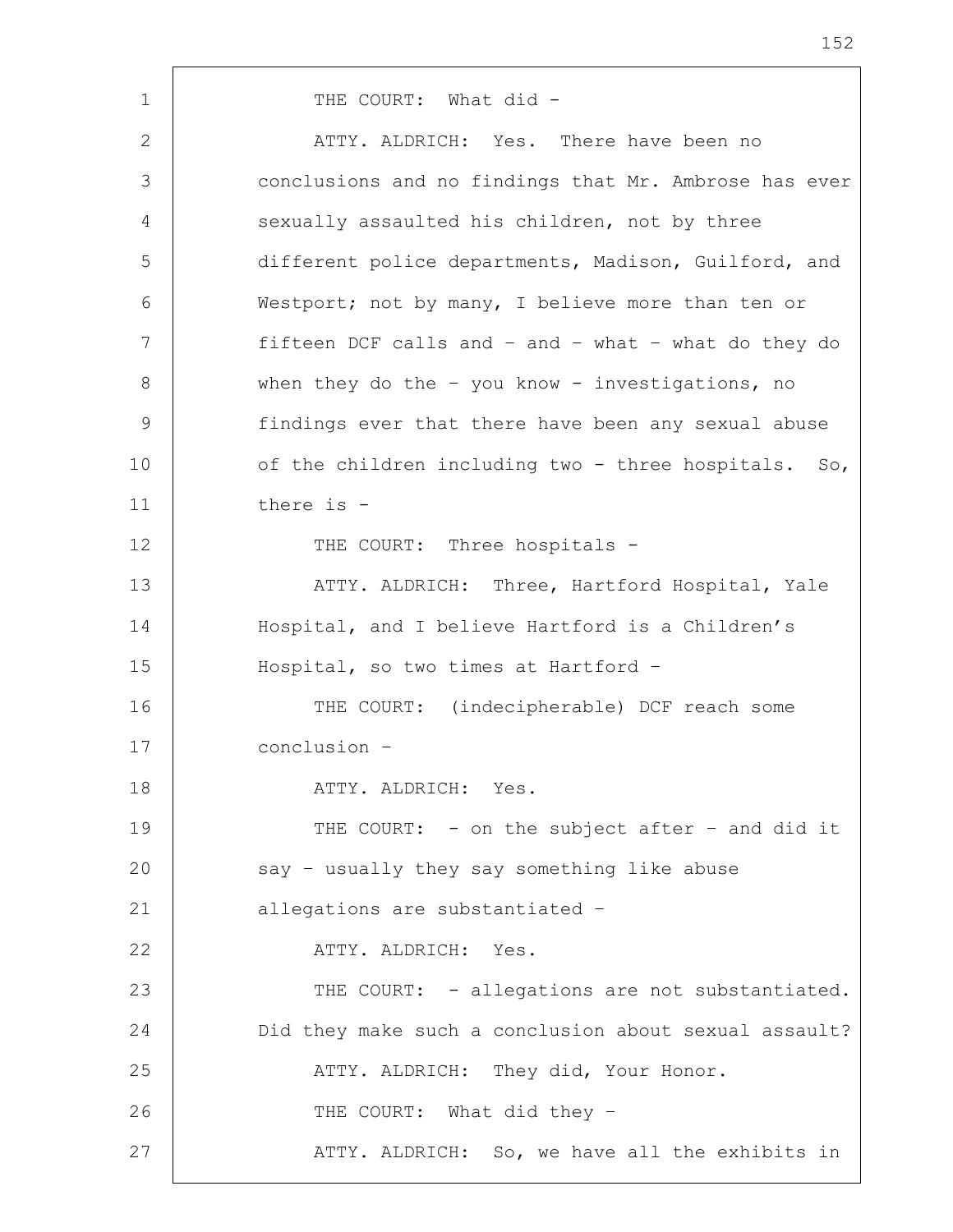| 1               | place, and each time a DCF worker testified, that DCF |
|-----------------|-------------------------------------------------------|
| 2               | worker $-$ I provided their report and their exhibits |
| 3               | and their exhibit numbers 7B.                         |
| 4               | THE COURT: So, I'll look at 7B. What does it -        |
| 5               | ATTY. ALDRICH: 7B, 7C, and I believe 7D, there        |
| 6               | were three of them, and they all say that there's no  |
| $7\phantom{.0}$ | neglect - I forget their wording but there's no -     |
| 8               | THE COURT: No abuse or neglect substantiated is       |
| 9               | usually the -                                         |
| 10              | ATTY. ALDRICH: Correct.                               |
| 11              | THE COURT: That's what you're saying -                |
| 12              | ATTY. ALDRICH: Correct.                               |
| 13              | THE COURT: - I'll find?                               |
| 14              | ATTY. ALDRICH: Yes. Yes. And there - you              |
| 15              | know, each $-$ you can find many reports that will    |
| 16              | start out with there's a suspicion of sexual assault, |
| 17              | correct, because these children were brought to       |
| 18              | Hartford Children's Hospital; these children were     |
| 19              | brought to Yale all times by Mrs. Ambrose or her - or |
| 20              | her people that she sent to do that. And so, there    |
| 21              | will be in the - in the heading sexual assault        |
| 22              | suspected, sexual assault whatever. But each and      |
| 23              | every time there's a unsubstantiated; the children    |
| 24              | were released from hospitals; the children have       |
| 25              | unsubstantiated DCF reports; and the police never     |
| 26              | took any action. So, there is no - no department      |
| 27              | that has ever found that Mr. Ambrose sexually abused  |
|                 |                                                       |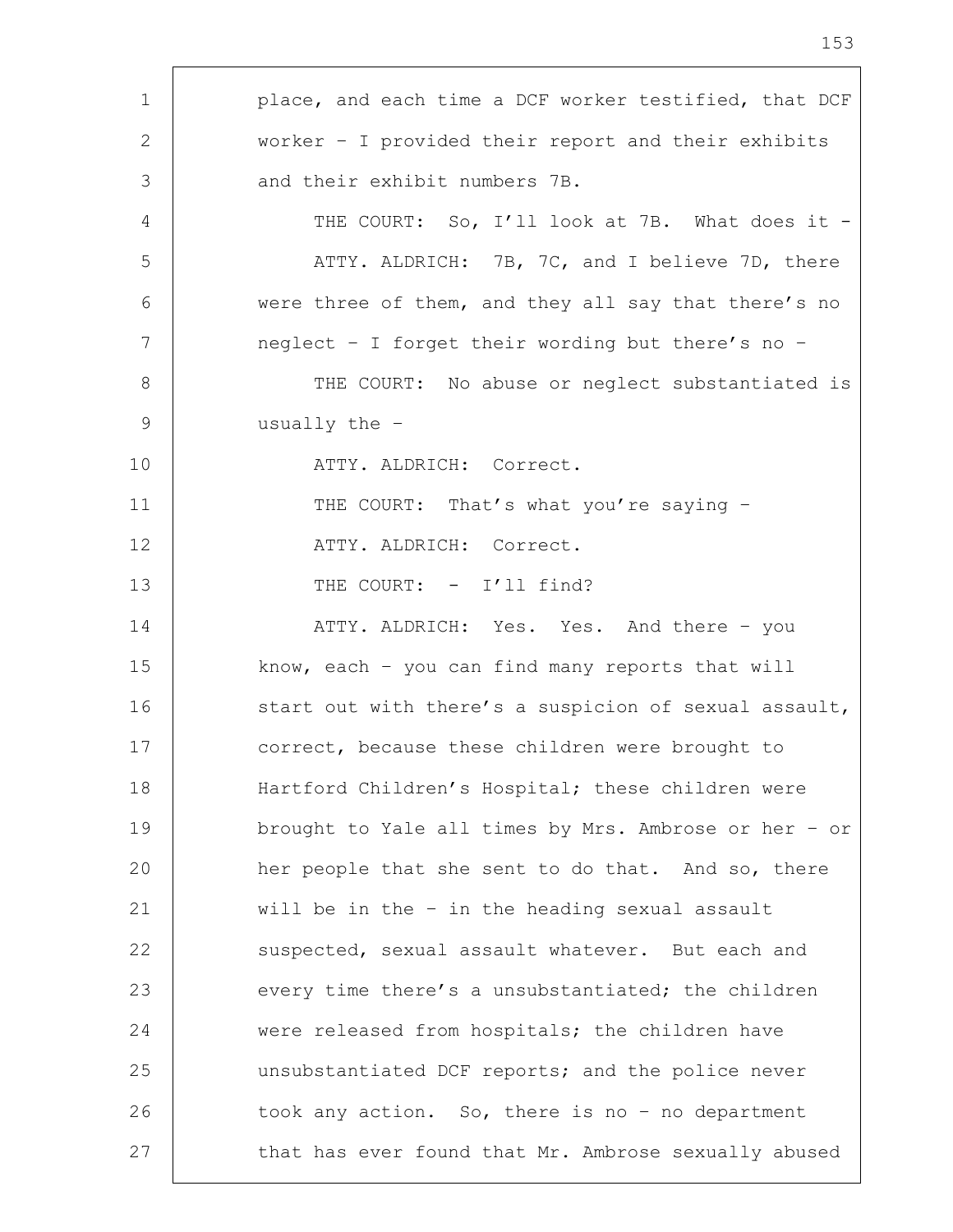| 2  | There are two people that consistently say he         |
|----|-------------------------------------------------------|
| 3  | is, Attorney Cunha and Mrs. Ambrose. But many times   |
| 4  | during the trial, Your Honor, you will hear that Mrs. |
| 5  | Ambrose says she doesn't believe that he sexually     |
| 6  | abused his children. She never wants to say that      |
| 7  | because she - she - she doesn't put that out there in |
| 8  | her testimony. But certainly Attorney Cunha has.      |
| 9  | THE COURT: But the point is -                         |
| 10 | ATTY. ALDRICH: So -                                   |
| 11 | THE COURT: - it was suggested to me that I            |
| 12 | would find in the DCF document substantiation, that   |
| 13 | somebody found, a multi - a multidisciplinary         |
| 14 | taskforce team I was told found that Mr. Ambrose had  |
| 15 | sexually assault his children. You're telling me      |
| 16 | when I read those documents it will say the exact     |
| 17 | opposite.                                             |
| 18 | ATTY. ALDRICH: Correct.                               |
| 19 | THE COURT: Okay. So, next point.                      |
| 20 | ATTY. ALDRICH: My next point, Your Honor, is          |
| 21 | the - well, I think - you'll take note of Exhibit 13, |
| 22 | Your Honor, too, which is the forensic exam that when |
| 23 | Attorney Cunha went to the police station on          |
| 24 | September 1, 2020 with her client that they asked for |
| 25 | a welfare check of the children who - who were at     |
| 26 | their father's home. As a result of that, the         |
| 27 | children were brought by the police to the hospital,  |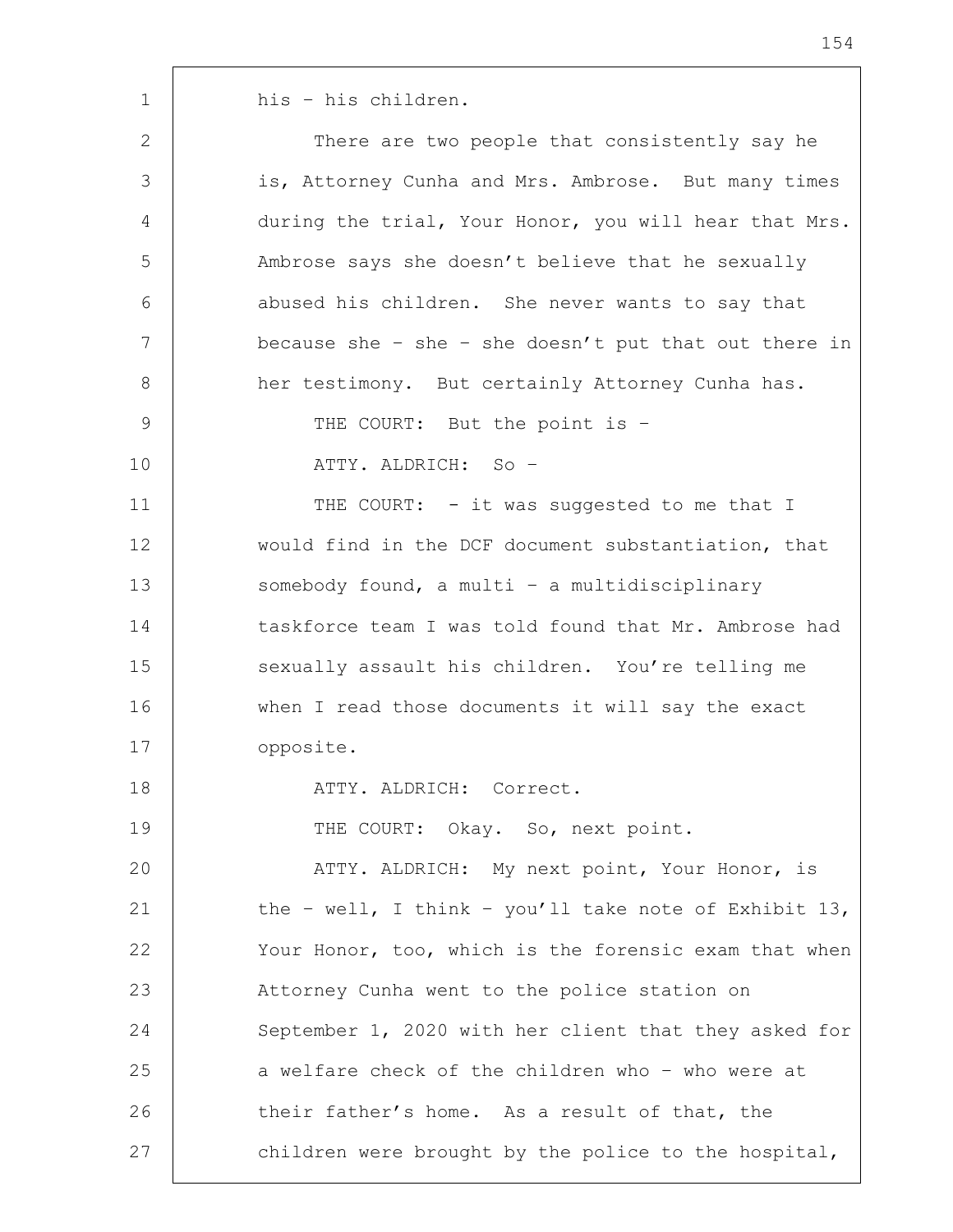| 1           | Yale. And the findings at Yale, there was no hold.   |
|-------------|------------------------------------------------------|
| 2           | The children were released. They went to their       |
| 3           | uncle, the father's brother, for one night. It was   |
| 4           | not a 96-hour hold, and again, no findings of sexual |
| 5           | assault.                                             |
| 6           | Also, the temporary restraining order did not        |
| 7           | make a finding of temporary assault. Obviously, that |
| 8           | was vacated. There was also the - Mrs. Ambrose's     |
| $\mathsf 9$ | friend brought the children to Hartford Children's   |
| 10          | Hospital, and they were also released to their       |
| 11          | father.                                              |
| 12          | So, there's been no - no - and these are             |
| 13          | forensic exams. These are not just bringing them to  |
| 14          | the hospital, going to the ER. These are extensive   |
| 15          | forensic interviews and exams with the children      |
| 16          | asking very personal and difficult questions, and    |
| 17          | these children have had to be put through this. So,  |
| 18          | there's been no substantiation if any of this.       |
| 19          | THE COURT: The thing that was brought to my          |
| 20          | attention on the bias question is that this had been |
| 21          | - that the fact that a conclusion of sexual assault  |
| 22          | had been made was ignored by Judge Adelman. You've   |
| 23          | told me what you have to say on that.                |
| 24          | ATTY. ALDRICH:<br>Yes.                               |
| 25          | THE COURT: Another topic (indecipherable).           |
| 26          | ATTY. ALDRICH: Your Honor, that Attorney Cunha       |
| 27          | said she was not allowed to articulate her           |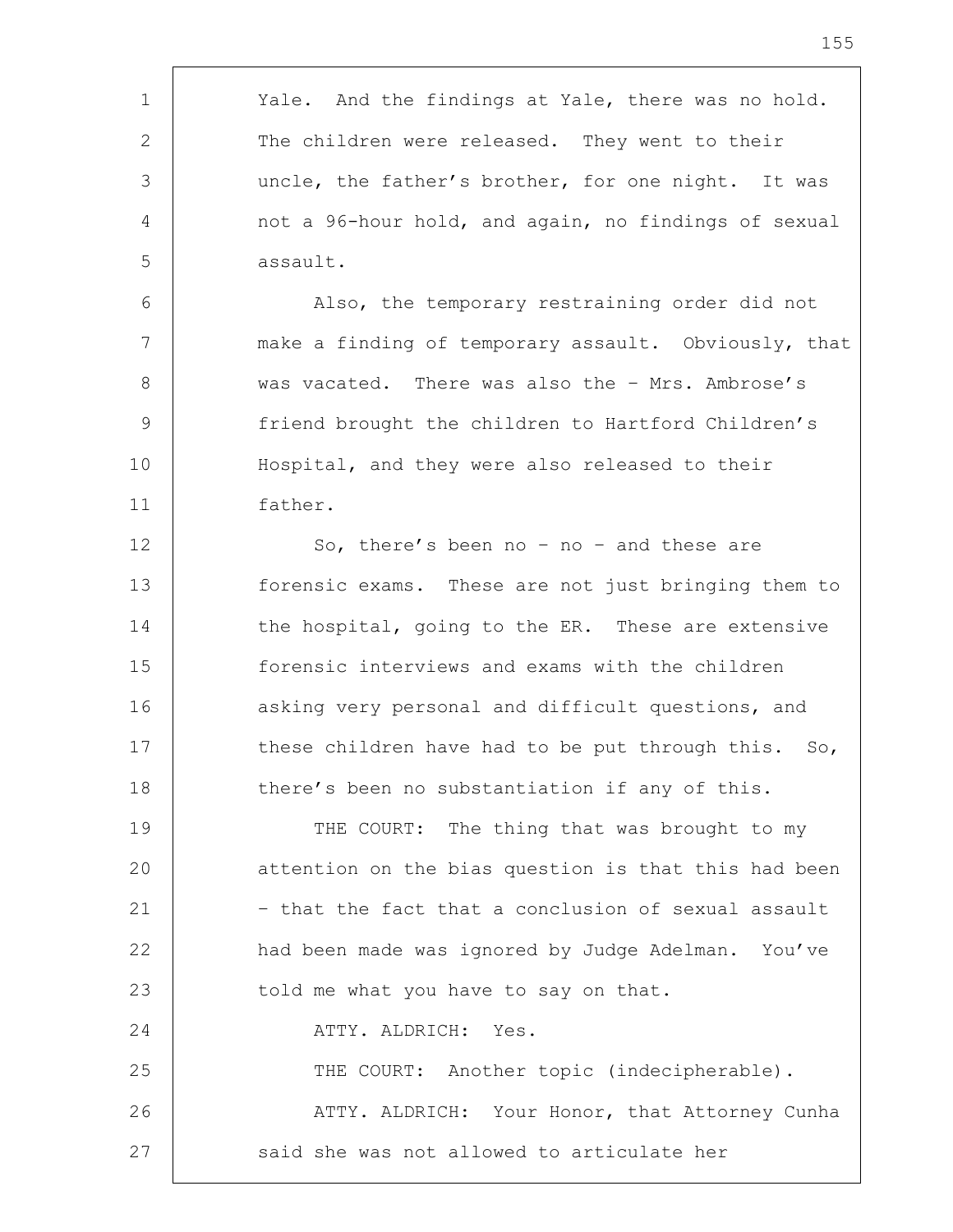1 | objections. That is totally not true. Judge Adelman 2 qave her every opportunity, if you listen to any of 3 the transcripts, to give pages and pages of reasons 4 why she objected to certain things being – coming in 5 as evidence. And she wasn't always - her objections 6 were sometimes sustained. So, there's no evidence of 7 | any bias or prejudice on the part of Attorney - Judge 8 Adelman.

9 | And, Your Honor, I think basically that I don't believe I have to go through all of the remaining facts in Attorney Cunha's affidavit because I don't believe there's anything that addresses specific facts against Judge Adelman. I'm really more 14 | refuting -

15 THE COURT: That's why I've tried to focus it -16 ATTY. ALDRICH: Yes.

17 THE COURT: - on the bias. Sometimes the 18 Tulings connect to the claims of bias, but just your 19 | approval of his rulings and her disapproval or vice 20 vera aren't pertinent to what I have to decide. 21 | ATTY. ALDRICH: Understood.

22 THE COURT: But I understand that there are 23 claims of patterns that overlap cases, and I'm going 24 to look at those (indecipherable). 25 | ATTY. ALDRICH: I don't -26 THE COURT: Anything else?

27 | ATTY. ALDRICH: Yeah. I don't know that there's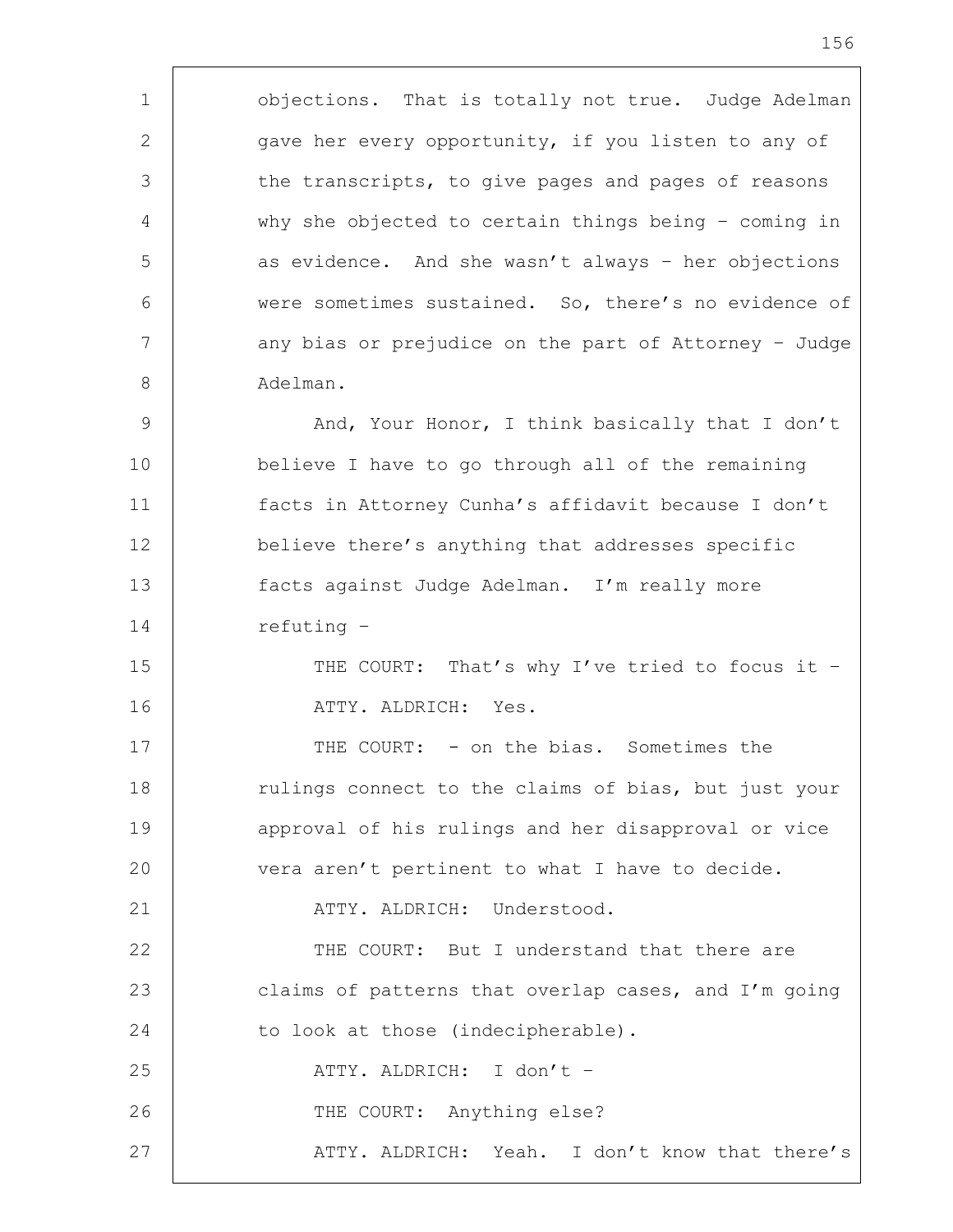1 any evidence of that, Your Honor. Certainly not with 2 any case I've ever had with Judge Adelman which I 3 can't even remember the last time I had a case with 4 him. And I don't believe that she – that – I think 5 what matters is what happened in this case. And I 6 don't think that she has provided - she's given us -7 | me virtually nothing to rebut, and she hasn't met her 8 burden of proof in this case.

9 Whether or not in other cases of people who, you 10 know, have had children taken from them or other 11 | things, I don't believe that that would be pertinent 12 to - or relevant to this matter. And maybe Your 13 Honor feels that's something that you need to look 14 into. But I believe that this case -

15 THE COURT: I've been asked to look at these 16 cases. And, if, you know - if you have a situation 17 as – and I look at the docket in this case and some 18 of the transcripts have been described and if it 19 **appeared that Judge Adelman simply ignored, was** 20 dismissive, or was, you know, wantonly biased against 21 a woman who claimed abuse against the child, for 22 instance, which was the argument here, and then he 23 does the exact same thing in another fifteen cases or 24 I guess I've been given a list of five and if the 25 things are just this identical pattern that anybody 26 who complains about abuse Judge Adelman basically 27 just throws them out of court and will turn against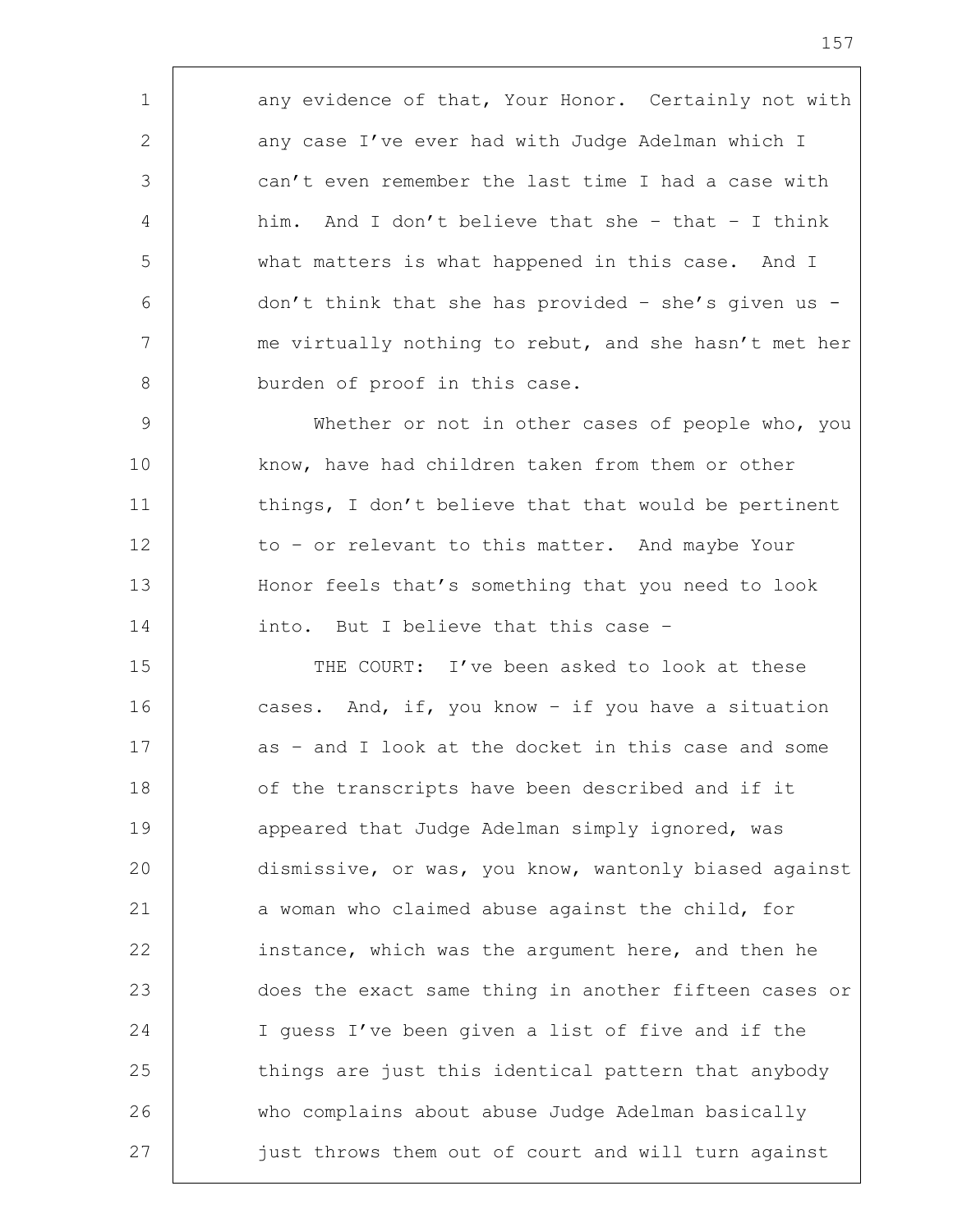1 them and, in fact, the suggestion is retaliate 2 against them, if there was, you know, a very concrete 3 pattern that he did that across a wide spectrum of 4 cases, then, yeah, that might be something that would 5 substantiate that he always does the same thing. It  $6$  suggests that he's biased. But I'll look at the 7 | cases and do that. I can, of course, look at other 8 cases. They're all in the public - all part of the 9 public record.

10 ATTY. ADELMAN: Right. Your Honor, also, for 11 | her affidavit, she did make a certificate that it was 12 made in good faith. And the one that I received or 13 that is online is also not notarized. So, again -

14 THE COURT: The affidavit - (indecipherable).

15 ATTY. ALDRICH: The affidavit – her affidavit is 16 not notarized, the one that I received, or the one 17 | online. So, you know, we all follow rules. Attorney 18 Cunha doesn't seem ever to follow the rules and 19 comply with - in a timely fashion with any court 20 orders. And I just want to bring that to the Court's 21 attention.

22 | think that the main reason we're here is that -23 | and I don't believe that this motion is made in good 24 faith on her part. And the reason that we're here is 25 because she doesn't like the rulings and she doesn't 26 | like the way the case is going, and this case has 27 been going in this direction for quite a long time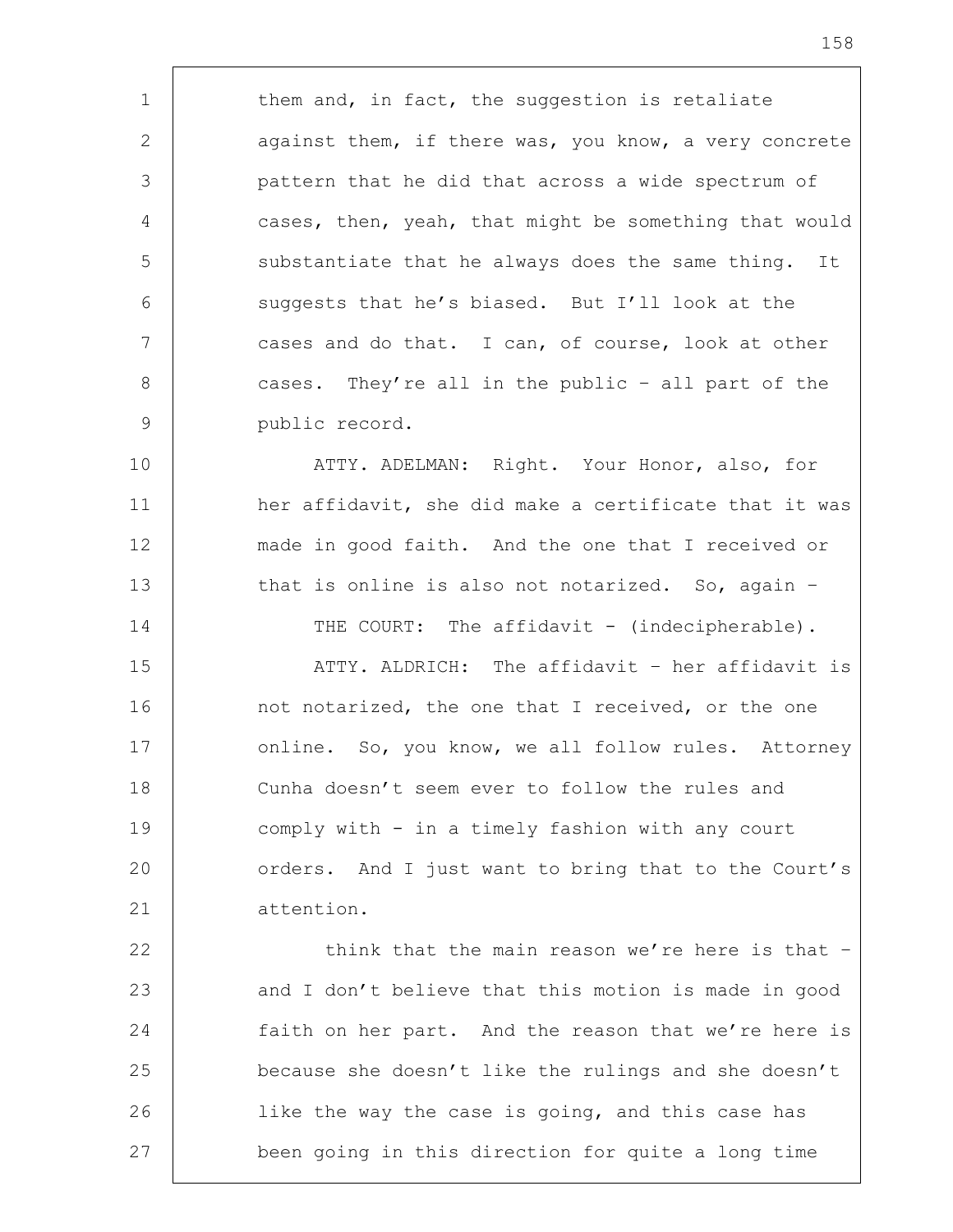1 based on her client's own actions. So, I don't think 2 that you use other courts in other ways and any other 3 way she can get out of this case and to have a 4 | mistrial in this case and have this judge be recused 5 when there's no – no evidence she's – she's shown to 6 support this would be so detrimental I believe not 7 just for the judicial system but to this family in 8 | particular that I think that it would be a real, you 9 know, a real disservice – 10 THE COURT: Well, certainly -11 | ATTY. ALDRICH: - (indecipherable) this family. 12 THE COURT: - (indecipherable) - concerned about 13 how (indecipherable) how other things have taken over 14 the case. I think Attorney Cunha reflected the same 15 concern. 16 | Rail right. Anything else, then? 17 | ATTY. ALDRICH: Nothing other than Judge 18 Grossman has shown extremely leniency and this is the 19 Teason that the case has taken so long. And I - I 20 | just want the Court to understand that because you 21 don't unless you're in it. You know, reading the 22 transcript you wouldn't see how patient and 23 understanding he is of the antics that have gone on 24 in this case. And I have nothing further. 25 THE COURT: Thank you, Ms. Aldrich. 26 | So, Ms. Cunha, it's your motion so you get the 27 last word. Any final point you wish to make? I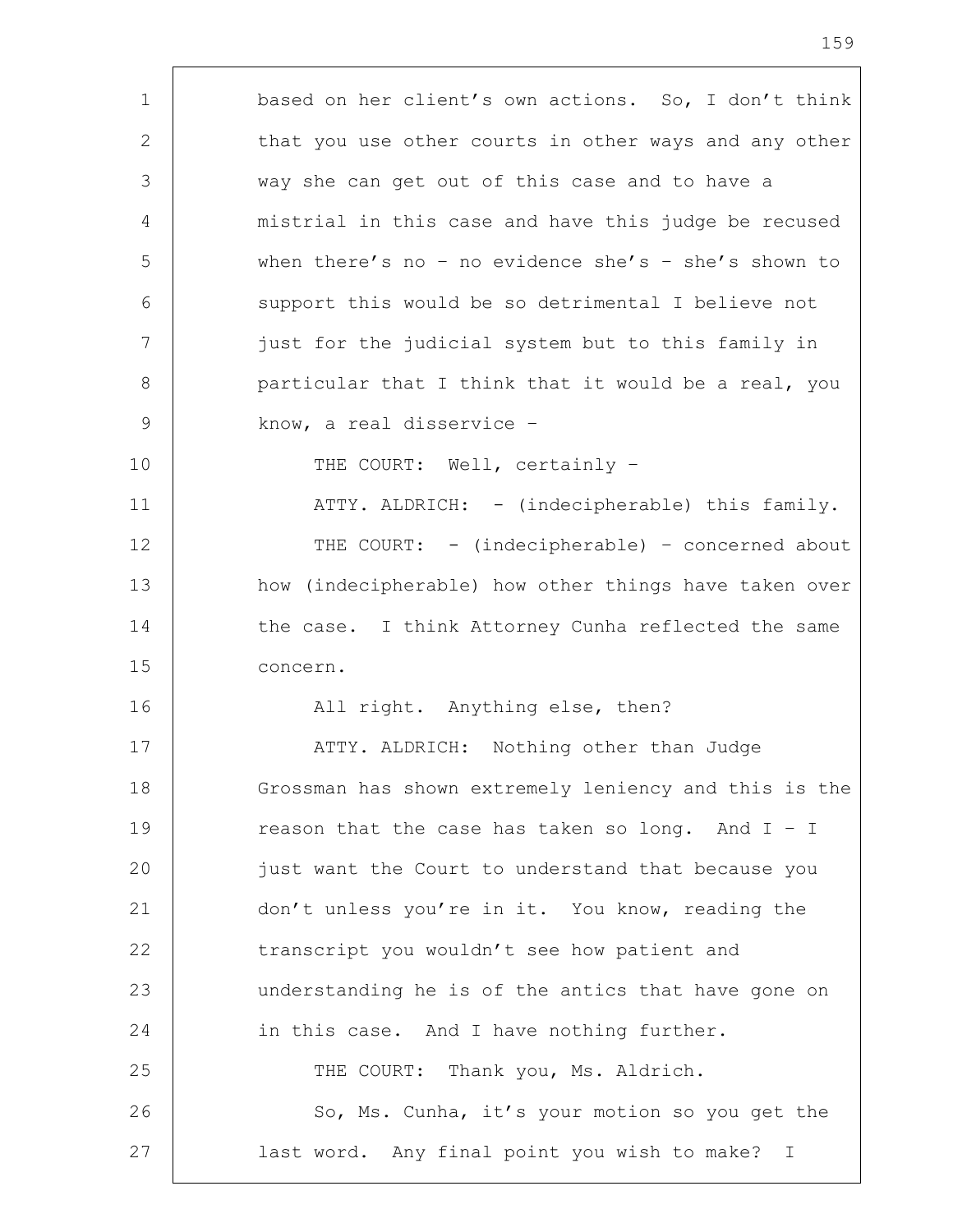1 think you're muted. You're muted. Attorney Aldrich, 2 you're muted now good so that way we have as few mics 3 open as opposable because - go ahead. 4 | ATTY. CUNHA: (indecipherable) - and - and this 5 is – this specifically wherein lies the problem with 6 Judge Adelman and his prejudice with respect to how 7 he has interacted in this case. 8 | Attorney Aldrich is very good at purposely 9 | omitting the actual details that rise to the level of 10 a truthful representation of facts. She did it 11 | repeatedly in her closing argument to you today. I 12 take that as so egregious. She has an obligation, as 13 do I, as an officer of the court to make honest 14 representations to this court, not to purposefully 15 | omit details or to slightly change the information to 16 change the way in which Your Honor would perceive 17 what has occurred. 18 So, Attorney Aldrich started out by saying that 19 to date – and I – I asterisked this – to date that I 20 have not complied on behalf of my client in trial 21 management orders. That is a blatant material 22 misrepresentation. It is false and intentionally 23 misleading. 24 When we started this case on March  $31^{st}$ , my 25 argument to Judge Adelman is my client has been put 26 | at a very - in a very serious detrimental position. 27 We have no compliance with financial discovery. The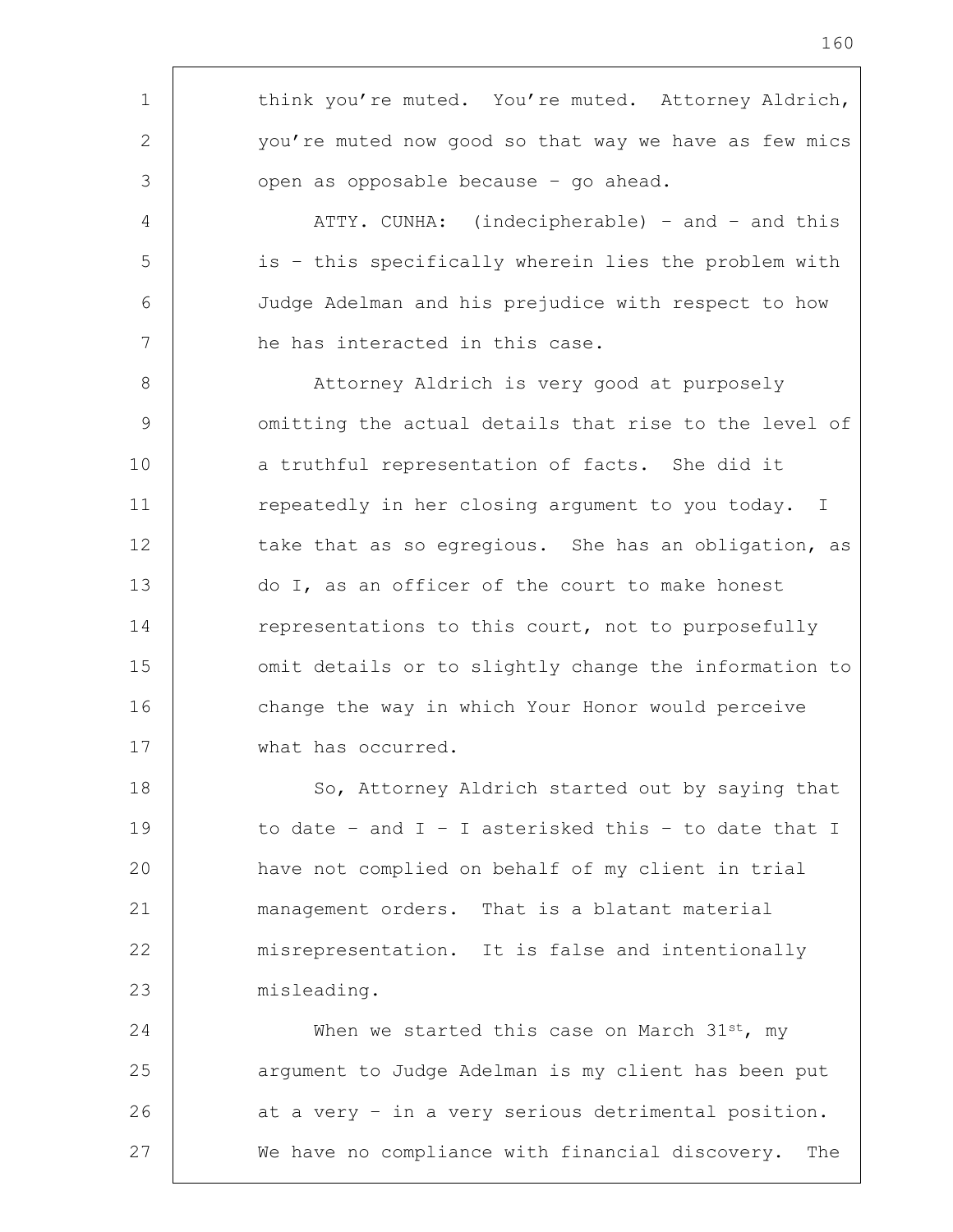1 first time my client received an affidavit in this 2 case – a sworn affidavit was five days before the 3 trial. I had been trying to get the affidavit since 4 October of 2020, and it was first requested by way of 5 Standard discovery in June of 2020. 6 | And even though I filed a motion for contempt 7 and a motion for compel well before the trial and 8 | then let Judge Adelman know they were outstanding 9 motions, I still did not get an order from Judge 10 | Adelman with respect to that failure. And I 11 | articulated to Judge Adelman that it was very 12 difficult for me as an attorney to let the court know 13 exactly what I proposed as exhibits when I don't know 14 What is out there. 15 | And, in fact, Your Honor will see one of Judge 16 | Adelman's orders that was issued I believe on March 17 31st was his order allowing my client to take the 18 deposition of the Connecticut accountant. What is – 19 what is vitally notable about that is, one, when he 20 entered - when Judge Adelman entered that order, my 21 client had absolutely no independent access to money. 22 She was given a credit card that Mr. Ambrose 23 monitored which is how Mr. Ambrose knew that she sent 24 her computer to a computer shop to be prepared – 25 repaired. 26 Judge Adelman knew because it was articulated to

27 | him that the accountant that was of interest and most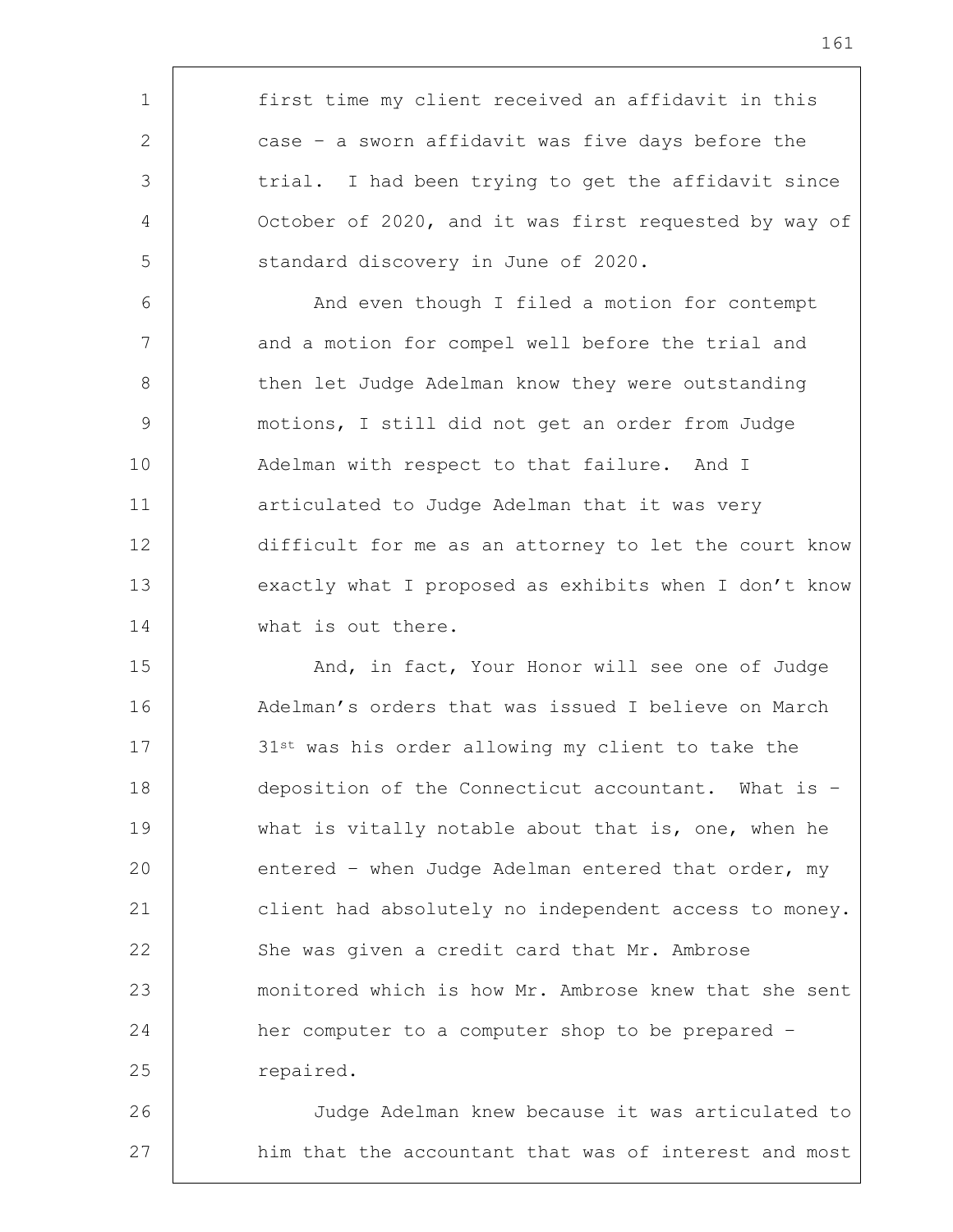| $\mathbf 1$ | important was the accountant in California. And      |
|-------------|------------------------------------------------------|
| 2           | there are - there is an exhibit in the exhibits that |
| 3           | represent Mr. Ambrose's direct interference with my  |
| 4           | client reaching out to that accountant in California |
| 5           | and asking -                                         |
| 6           | ATTY. ALDRICH: Your Honor -                          |
| 7           | ATTY. CUNHA: - for (indecipherable) -                |
| 8           | ATTY. ALDRICH: - (indecipherable) -                  |
| 9           | THE COURT: Are you having a technology problem,      |
| 10          | Ms. Aldrich?                                         |
| 11          | ATTY. ALDRICH: No. I - I wondered if she's           |
| 12          | rebutting - if you're allowing her last word on the  |
| 13          | things based on what I said?                         |
| 14          | THE COURT: I - keep your mic muted. I'll -           |
| 15          | ATTY. ALDRICH: Okay.                                 |
| 16          | THE COURT: I was going to ask you, actually,         |
| 17          | Ms. Cunha, how this - let's not start a new topic    |
| 18          | about the accountant -                               |
| 19          | ATTY. CUNHA: Well -                                  |
| 20          | THE COURT: - but just - just respond to -            |
| 21          | ATTY. CUNHA: It's -                                  |
| 22          | THE COURT: - the bias issues that Attorney           |
| 23          | Aldrich (indecipherable).                            |
| 24          | ATTY. CUNHA: But - but, Judge, the problem is        |
| 25          | Attorney Aldrich didn't - didn't focus on the bias   |
| 26          | issue. She basically represented to this Court that  |
| 27          | the claims that I have made are not truthful. I find |
|             |                                                      |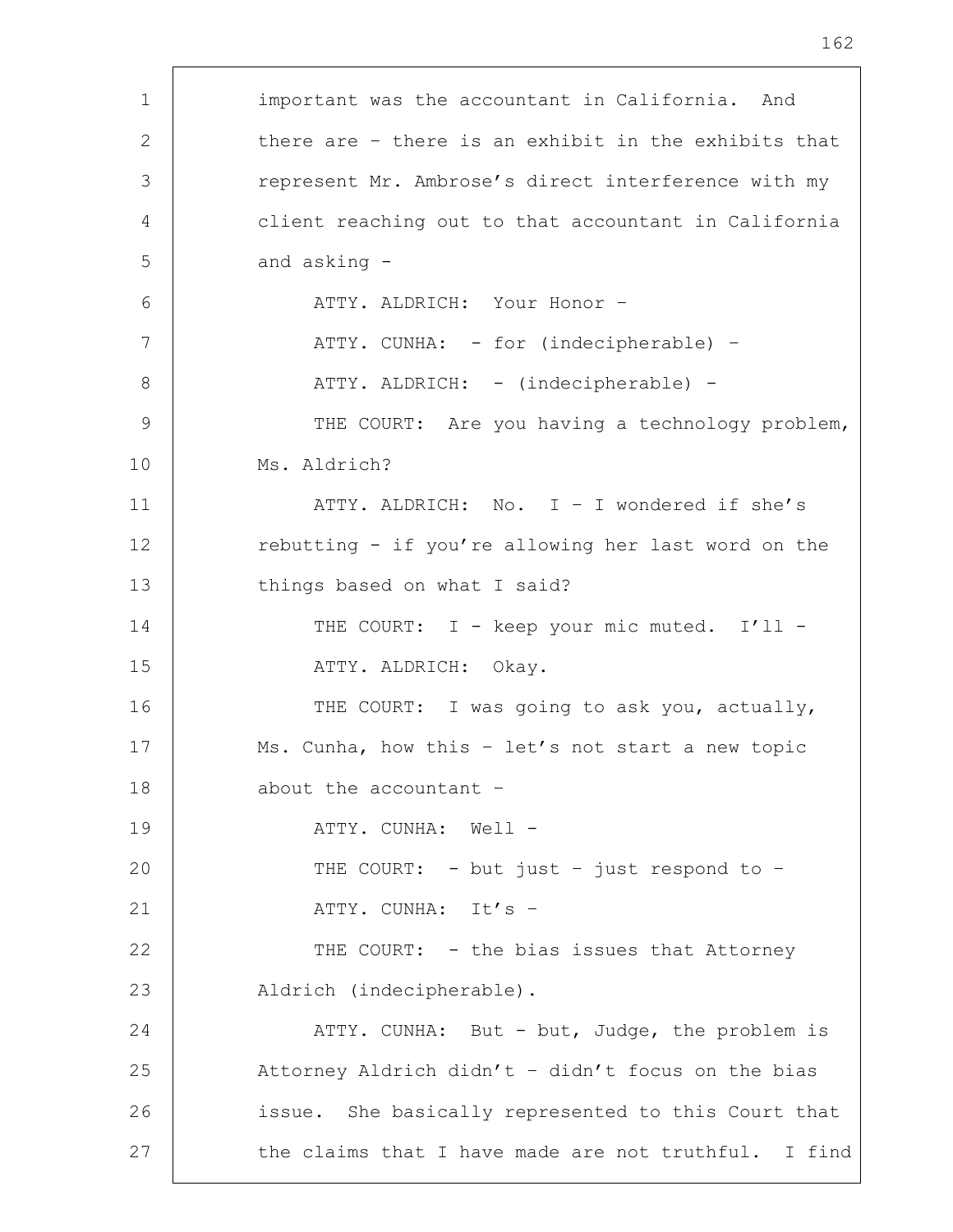1 | that so egregious and problematic because that is a 2 blatant lie and material representation. And, frankly, Attorney Aldrich should not be allowed to practice law in this state based on what she has done in this case alone. She has interfered with criminal investigations.

7 | She wants you to look at this other exhibit from 8 DCF because it is not the complete record of DCF. 9 The reason I point the Court to 71 is because 71 is 10 the running narrative which includes the first 11 96-hour hold, number one, in September of 2020. It 12 | includes the second 96-hour hold on December 1, 2020. 13 And then, there is a third one in there, and I can't 14 remember the exact date. But then, the fourth one 15 was done in – I think it was January 26, 2021 16 immediately following the forensic interview which is 17 the only forensic interview that took place in this 18 case. And that was on January 26, 2021 -

19 THE COURT: So, you're telling me I will find in 20 Exhibit 71 that there are four 96-hour holds; right? 21 | ATTY. CUNHA: Yes.

22 THE COURT: So then, the second thing - and 23 since you raised that topic and it was something 24 Attorney Aldrich addressed - I'm going to look at 71, 25 and I'm going to look at 7B, 7C, and 7D which she 26 cited for me. I take it, then, I have everything 27 about that that I could - I could look at with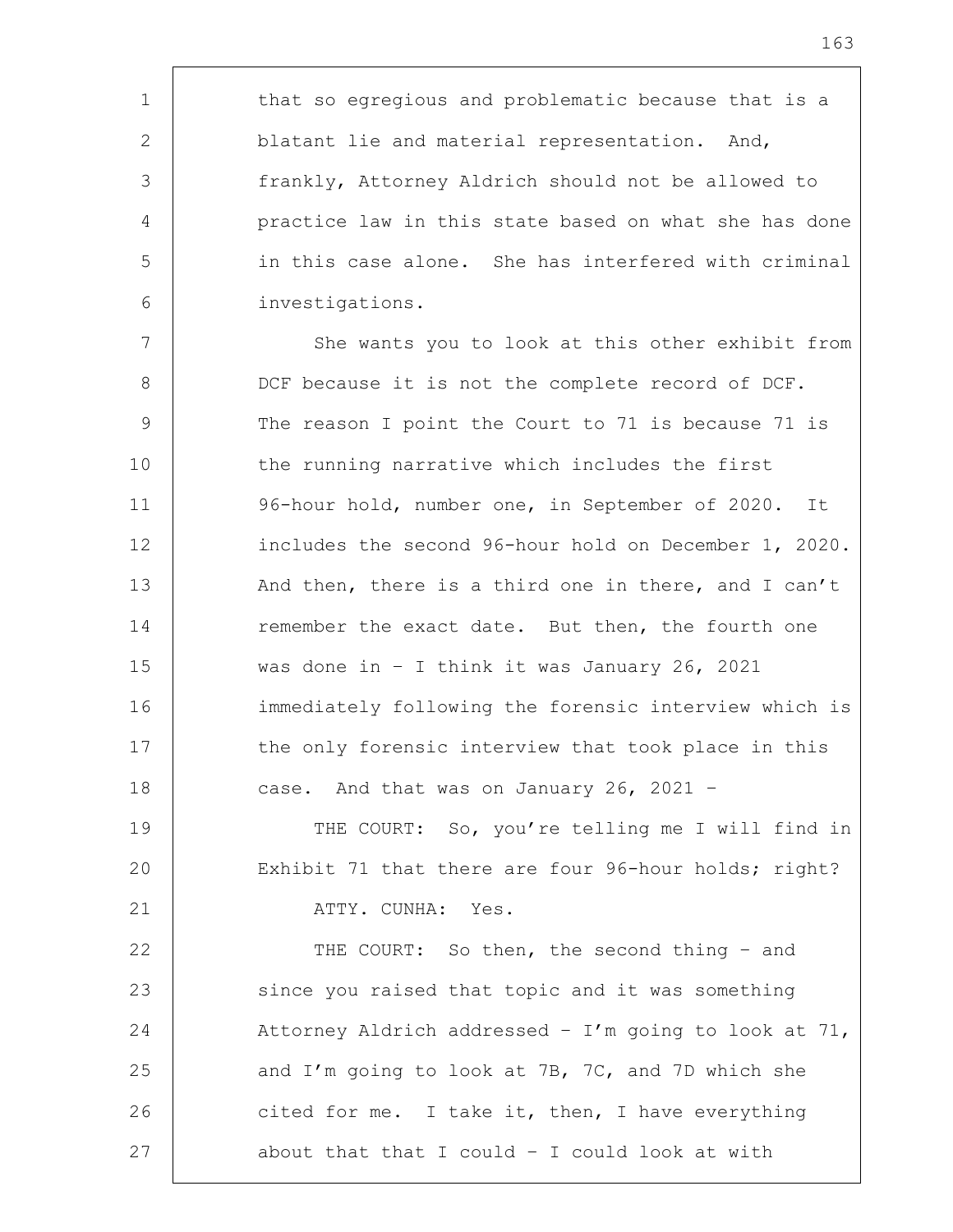2 | Now, you - you claimed that this 3 multidisciplinary panel concluded that Christopher 4 Ambrose sexually assaulted his children. And you – 5 and so, you're telling me 71 will show that the 6 multidisciplinary group reached that conclusion; is 7 that correct?

8 | ATTY. CUNHA: Yes. And not only did they reach 9 that conclusion, they opined which was testified to 10 by Detective DeGoursey, by Stacy Faulk, and I can't -11 | by Jamie Isaacs which was the other DCF worker, that 12 the team opined that the children could not be in Mr. 13 | Mambrose's care and requested that if they couldn't 14 give the children to the mother because there's some 15 court order that the mother can't have custody, then 16 they have to go to foster care which is -17 | THE COURT: All right. 18 | ATTY. CUNHA: - what happened -19 THE COURT: I'm trying to focus on the question

20 that I asked, and I took - I took a clear answer from 21 you, is that I'm going to read Exhibit 71 and you're 22 telling me when I read the full Exhibit 71, I am 23 | going to find that the multidisciplinary group 24 concluded that Christopher Ambrose had sexually 25 assaulted his children. That's what you've asserted, 26 and I'm going to read that report. 27 | Attorney Aldrich says that repeated findings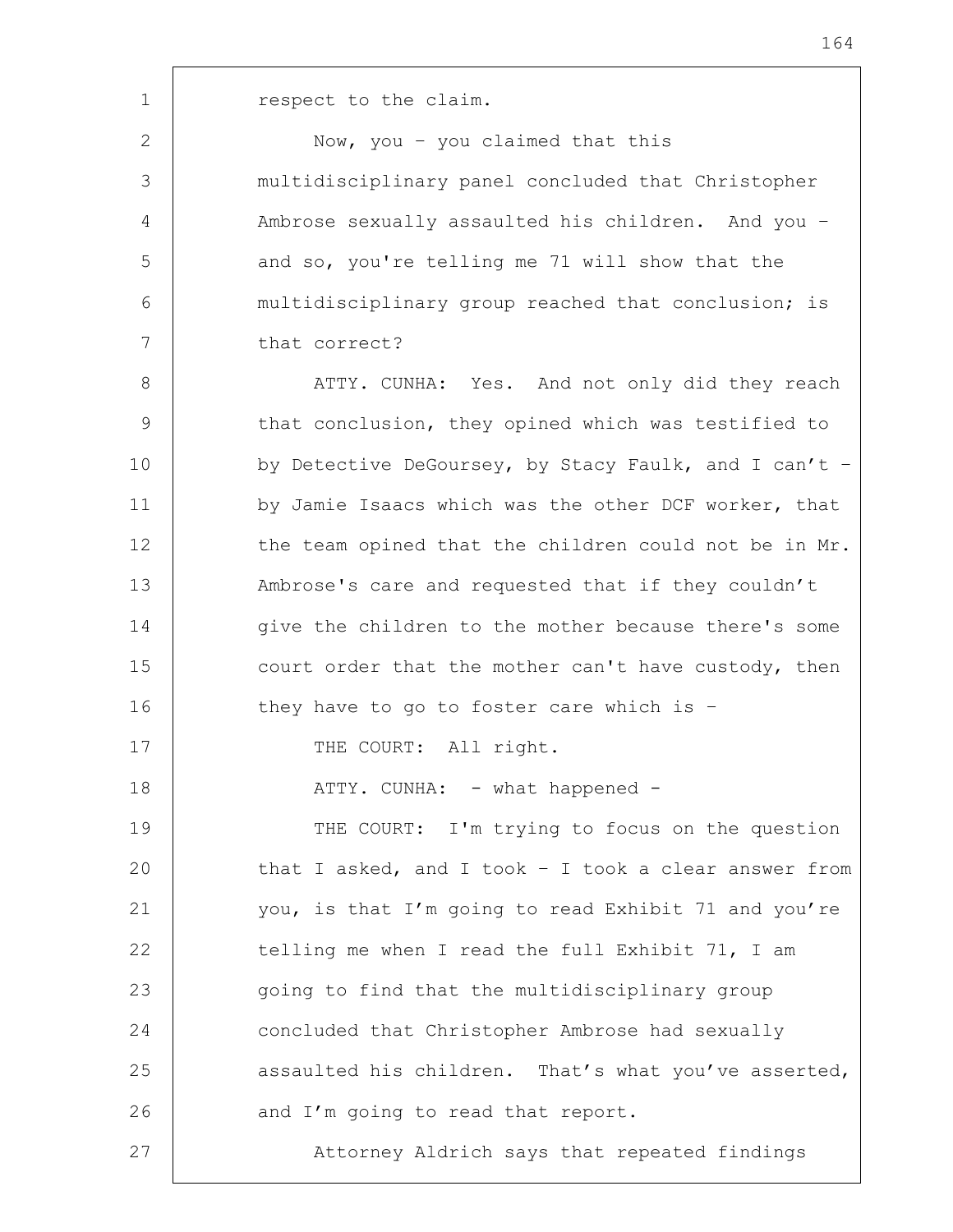| $\mathbf 1$    | were made of no abuse or neglect. And you're telling  |
|----------------|-------------------------------------------------------|
| 2              | me I'm going to find that the multidisciplinary group |
| 3              | said Christopher Ambrose sexually assaulted his       |
| 4              | children; correct?                                    |
| 5              | ATTY. CUNHA: Yes.                                     |
| 6              | THE COURT: Okay. That's all I needed.                 |
| 7              | ATTY. CUNHA: In fact -                                |
| 8              | THE COURT: That's a really - that's a really          |
| $\overline{9}$ | clear disparity between the representations of the    |
| 10             | two sides. And I'm going to look at all the exhibits  |
| 11             | that you both described because you're using that as  |
| 12             | saying there Judge Adelman was with this in front of  |
| 13             | him, and yet, he refused to act. And that's - that's  |
| 14             | one of your claims. It's not - it's part of your      |
| 15             | claims about bias, or it certainly would be part of   |
| 16             | your claims about ignoring women claiming abuse. So,  |
| 17             | alright, any other last points you want to make?      |
| 18             | ATTY. CUNHA: What I want to point out, Judge,         |
| 19             | is in - in Exhibit 71 that it specifically details    |
| 20             | that the youngest child of this family whose first    |
| 21             | initial is S - and I will leave it there - disclosed  |
| 22             | that father engaged in conduct which included         |
| 23             | tickling his upper thigh and that some of that        |
| 24             | conduct (indecipherable) Yale-New Haven Hospital      |
| 25             | included father touching his private parts and that   |
| 26             | one of the DCF workers who said that the youngest son |
| 27             | recanted that father had touched his private parts    |

r

I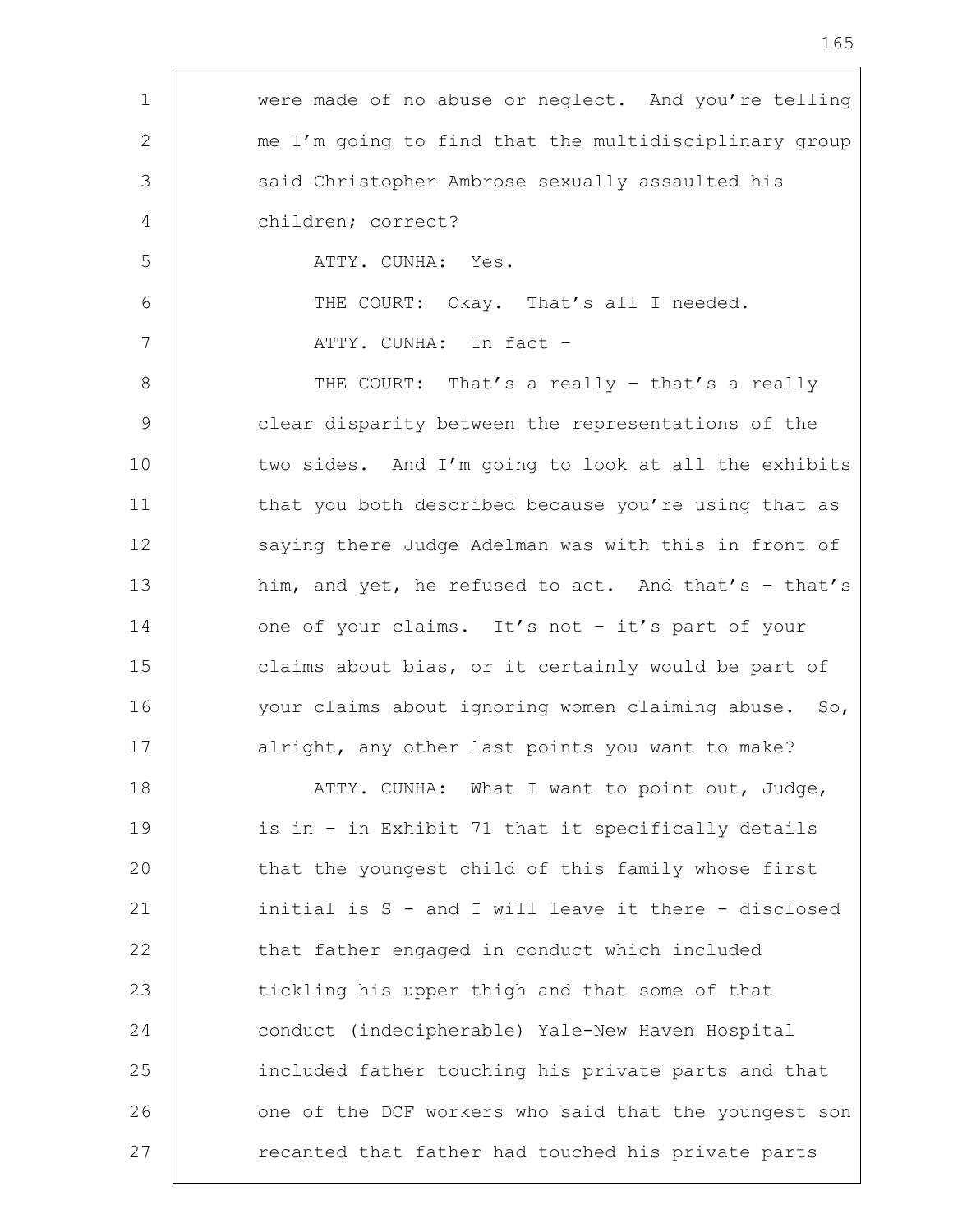| $\mathbf 1$     | actually that was not the case. In fact, what the     |
|-----------------|-------------------------------------------------------|
| 2               | child said was that instead of using the word         |
| 3               | "private parts" when questioned by William Villanueva |
| 4               | in September, the children said, well, maybe it was   |
| 5               | more like tickling my upper thigh and that the child  |
| 6               | never recanted the actual conduct that the child -    |
| $7\phantom{.0}$ | THE COURT: Okay.                                      |
| 8               | ATTY. CUNHA: - (indecipherable) of. So -              |
| 9               | THE COURT: But this is apart from - this is           |
| 10              | apart from what we've been addressing. You have made  |
| 11              | crystal clear to me that you claim that this          |
| 12              | multidisciplinary group concluded that the father     |
| 13              | sexually assaulted his children. That's what I'm      |
| 14              | going to look for in 71, and I'm going to read - read |
| 15              | also 7D, B, and C. Any other points you want to make  |
| 16              | before we conclude?                                   |
| 17              | ATTY. CUNHA: Yes, Your Honor. I want the Court        |
| 18              | to specifically refer to the medical exhibits that    |
| 19              | were entered in this case from Yale-New Haven         |
| 20              | Hospital and from the Children's Hospital wherein     |
| 21              | both of those facilities put 96-hour holds on the     |
| 22              | children and both of those facilities found that the  |
| 23              | children needed to be - Yale made a referral to the   |
| 24              | sexual assault clinic and the - not Hartford, but the |
| 25              | Children's Hospital in Hartford, Connecticut made a   |
| 26              | referral for a scan which is another type of forensic |
| 27              | evaluation but it's a - it just has different title.  |
|                 |                                                       |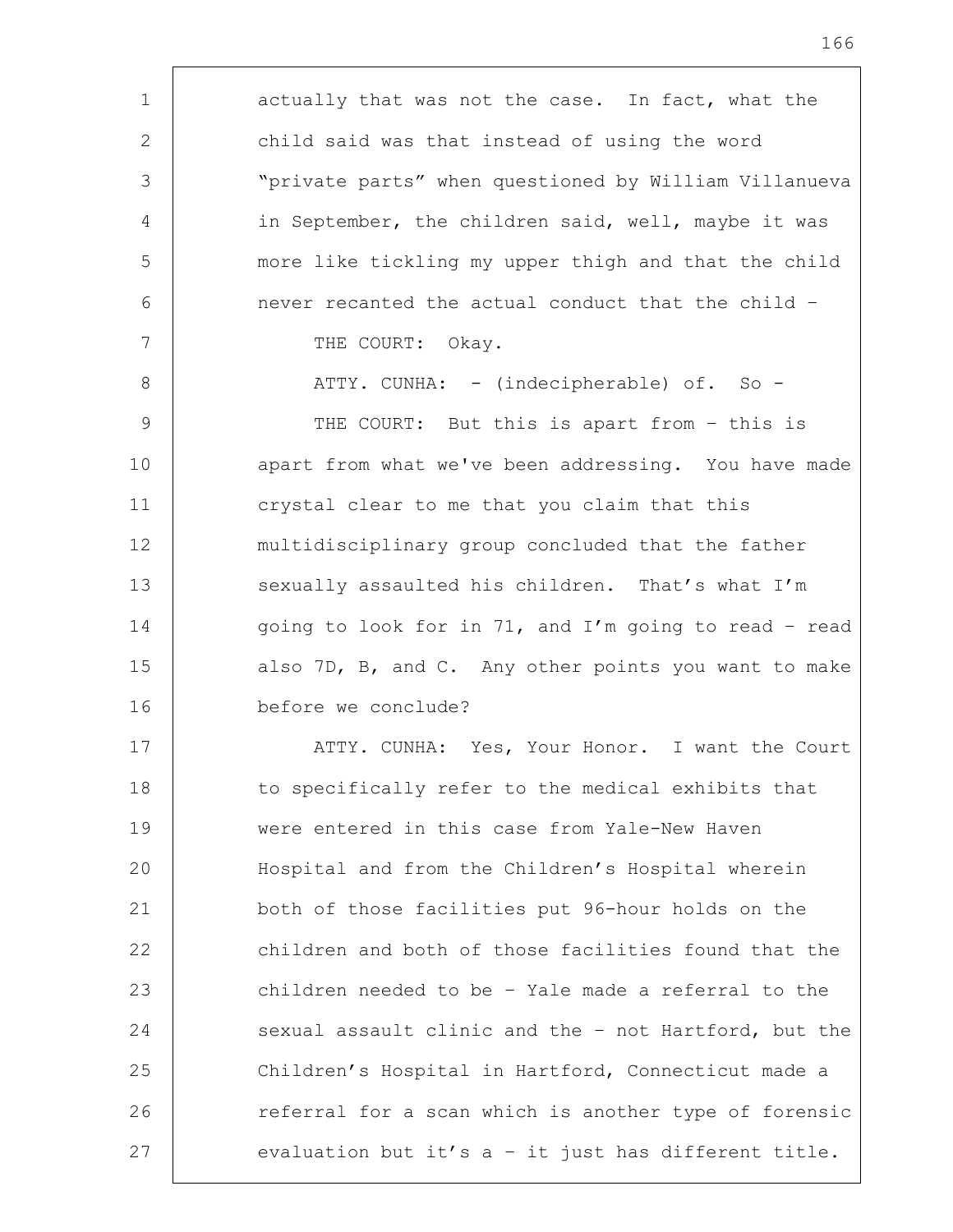1 What's important about that is Attorney Aldrich 2 specifically said that these children were - were 3 forensically evaluated multiple times. That is not 4 true. There was one forensic evaluation. That 5 forensic evaluation took place I believe on January 6 26, 2021. There were multiple referrals for forensic 7 | evaluations that Mr. Ambrose failed to produce the 8 children to, but they did not take place. 9 | THE COURT: All right. But so, you have the two 10 | hospitals. You have a couple of hospitals, Yale and 11 Hartford, I guess it was hospital, the Children's 12 Hospital? 13 | ATTY. CUNHA: Correct. 14 THE COURT: And Attorney Aldrich asserted that 15 there was no conclusion - actually, she had quite a 16 group of people, no conclusion by Yale that the 17 father sexually assaulted the child – now, it's 18 different to say, well, they referred for 19 investigation - no conclusion of a sexual assault by 20 Yale, no conclusion of a sexual assault by Hartford 21 Hospital, no action taken by, what, two or three 22 **police departments.** Do you disagree with those 23 points? 24 | ATTY. CUNHA: What I disagree with - and - and 25  $\vert$  thank you, that's - that a very important issue. 26 | It's the way in which the points were raised to the 27 court. Yale was not tasked with the goal of coming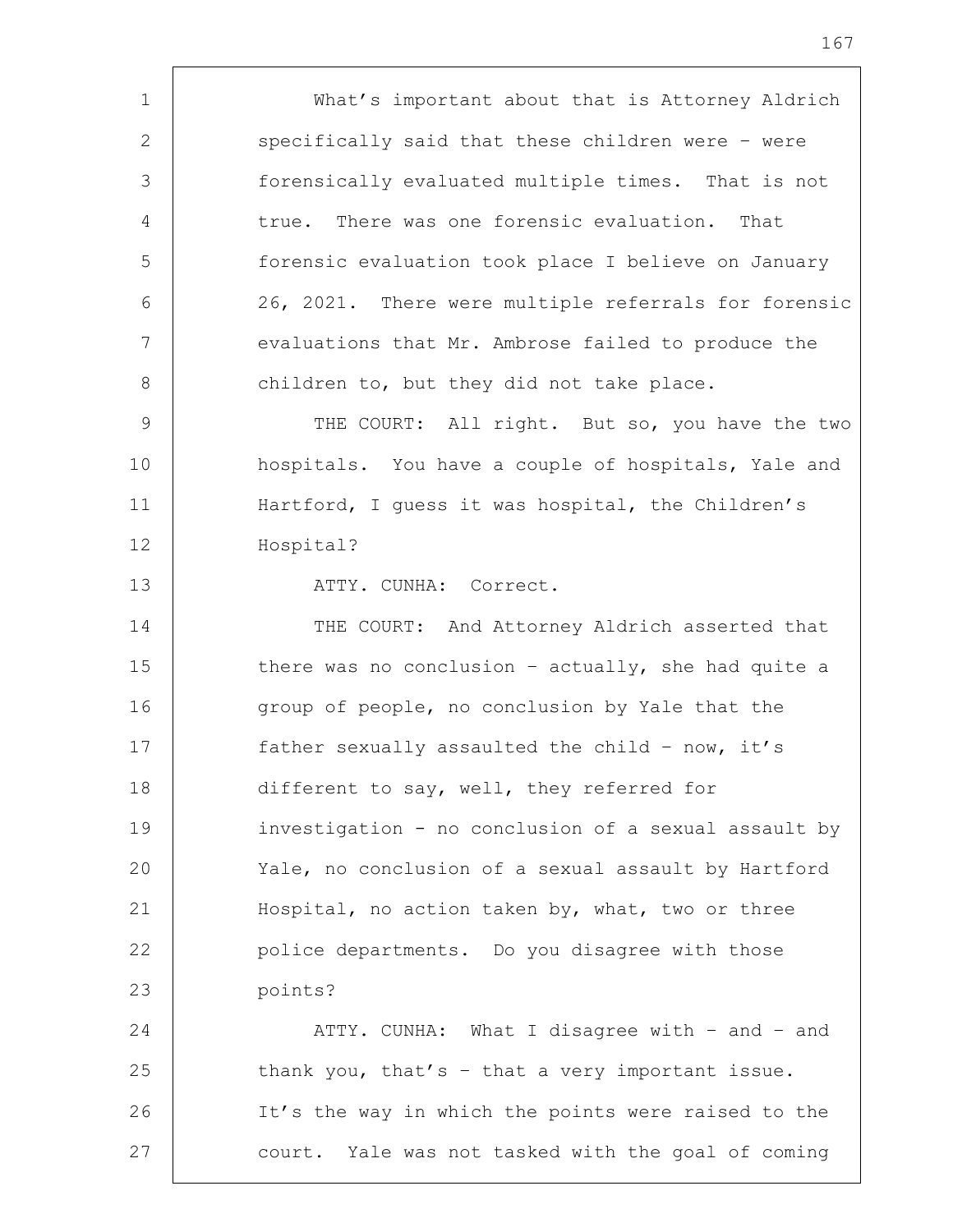1 to a conclusion. In fact, that would be against our 2 state law. 3 When – when a provider finds that there are – 4 | that a complaint raise - rises to the level of 5 concern of abuse or sexual assault, a referral is 6 made to the multidisciplinary taskforce team. And 7 | the reason for that is to avoid the children from 8 being exposed, to being requestioned and 9 Tequestioned, and reevaluated. So, they were never 10 meant to make those – 11 THE COURT: So – 12 | ATTY. CUNHA: - conclusions -13 THE COURT: - they're a mandatory reporter to 14 DCF, and then, DCF convenes this multidisciplinary 15 taskforce. 16 | THE ATTY. CUNHA: Correct. So, they were never 17 tasked - 18 THE COURT: They wouldn't be in the business of 19 making the conclusion is your (indecipherable). 20 ATTY. CUNHA: Correct. 21 THE COURT: Okay. 22 ATTY. CUNHA: Correct. 23 | THE COURT: And so - so, everything came back to 24 this multidisciplinary taskforce. And I'm going to 25 be looking at that carefully. All right. Any other 26 **point besides this - this issue?** 27 | ATTY. CUNHA: The other – the other point was,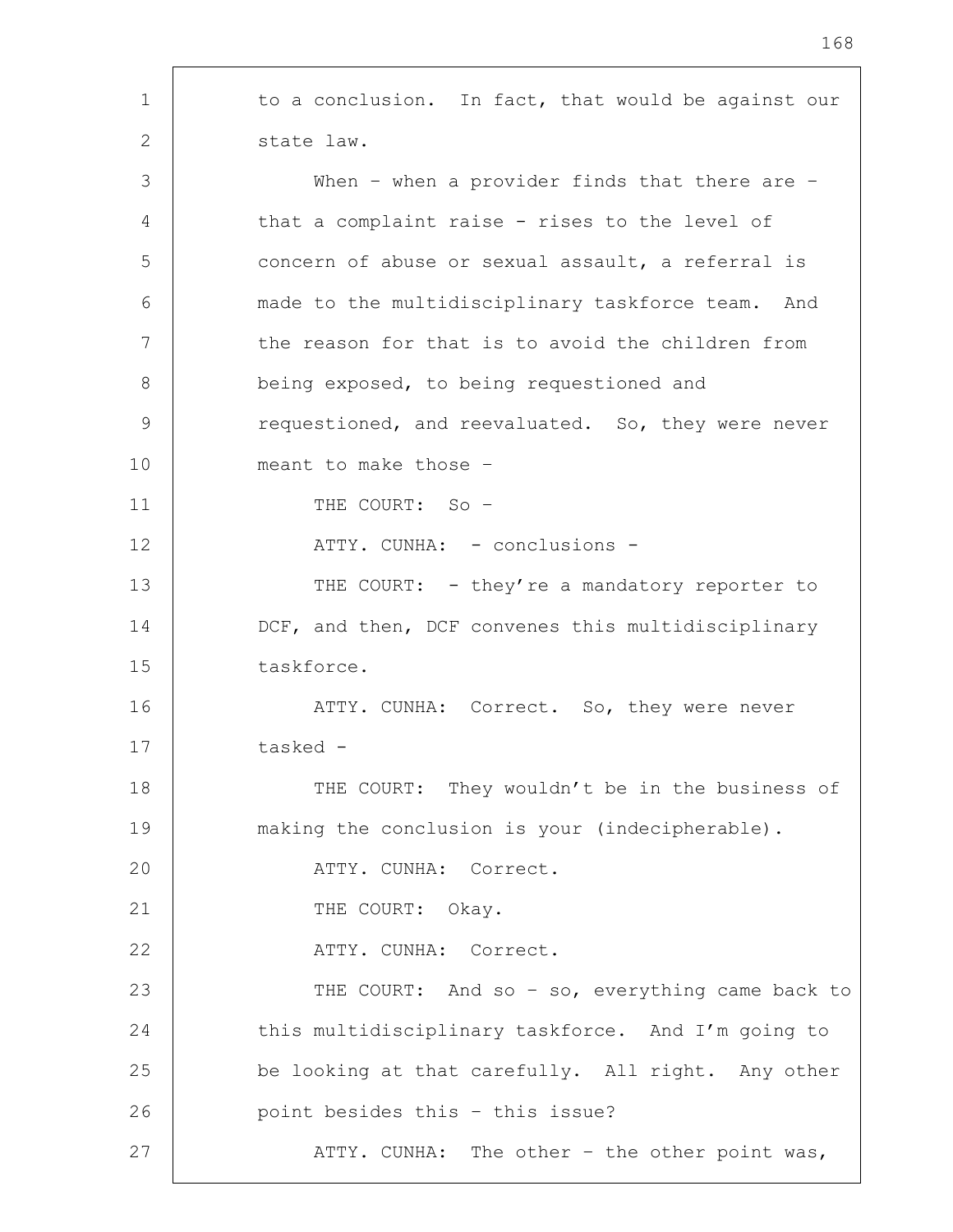1 which this is a huge point, here was never a finding 2 of substantiation by DCF. And I questioned I believe 3 it was Jamie Isaacs on this point at length because I 4 was in complete shock because when you look at the 5 elements of abuse by our law, there is - it is -6 there's no way that anyone that engaged in an 7 investigation would not have found that Mr. Ambrose's 8 | conduct rose to abuse putting aside the sexual 9 | assault. He failed to provide medication. He failed 10 to get to them to doctors. There's a laundry list of 11 failures that rises to the level of abuse - 12 THE COURT: But you - you agree, though, with 13 | Attorney Aldrich then that DCF did not find any 14 abuse; right? 15 | ATTY. CUNHA: But - yes. This is why -16 THE COURT: You disagree with that. 17 | ATTY. CUNHA: This is what Attorney Aldrich -18 | no, I don't disagree with that. But they were never 19  $\vert$  - they didn't take the case on, and I'm - I'm taking 20 this issue up, by the way, with the Department of 21 Children and Families. 22 What was testified to is that they were not 23 investigating Mr. Ambrose. They were servicing Mr. 24 Ambrose. So, because they were providing services to 25 | Mr. Ambrose through this intensive outpatient program 26 for the children (indecipherable), there is no 27 The requirement for them to make a finding as to whether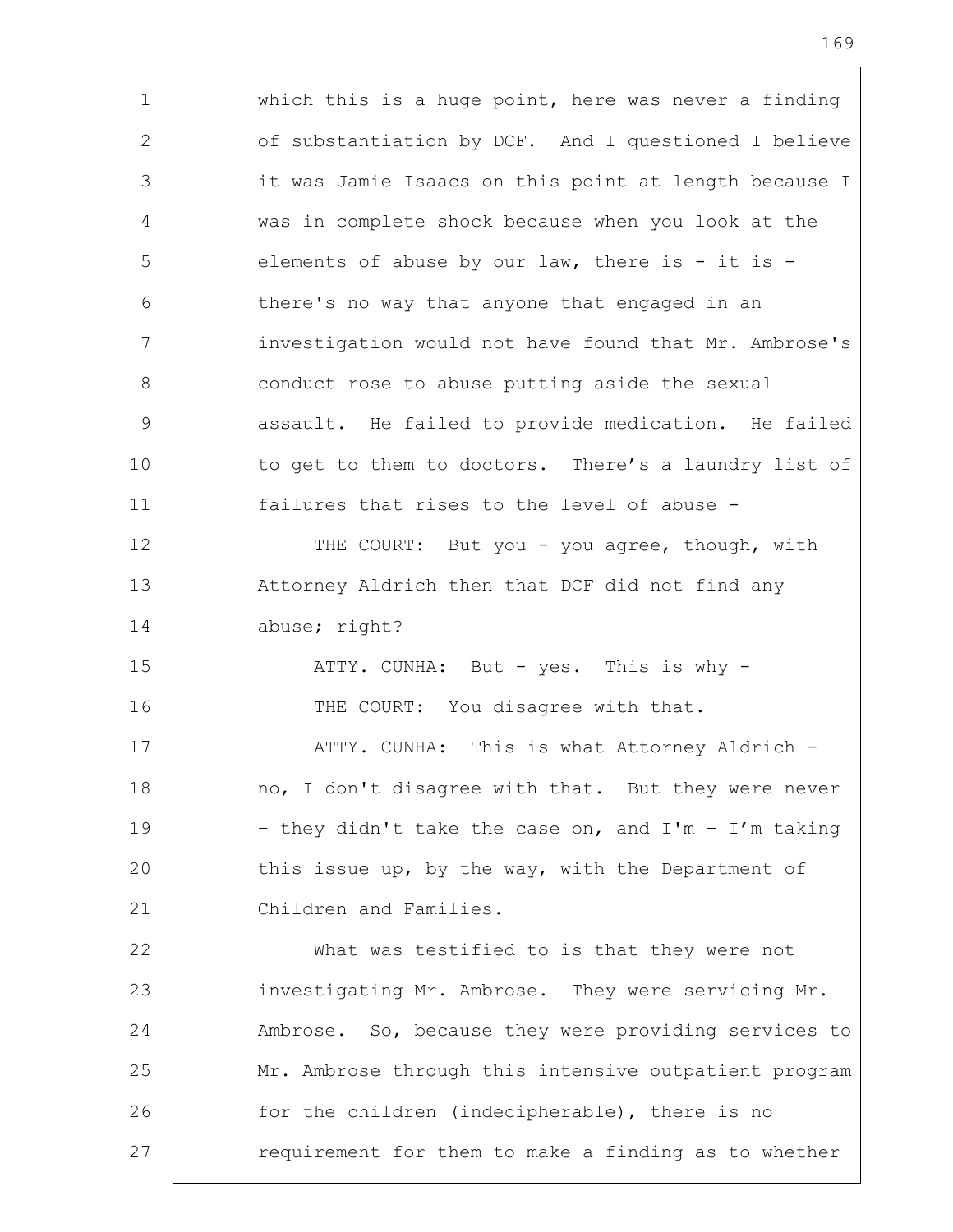| 1  | or not the facts are substantiated or not            |
|----|------------------------------------------------------|
| 2  | substantiated with abuse or - with sexual abuse or   |
| 3  | other abuse. That's problematic -                    |
| 4  | THE COURT: You're telling me, though - just so       |
| 5  | I'll understand when I read these things, you're     |
| 6  | telling me that the multidisciplinary group that was |
| 7  | convened under DCF found that Christopher Ambrose    |
| 8  | sexually abused his children, but you agree that the |
| 9  | DCF at the end of all this concluded there was no    |
| 10 | abuse or neglect? And I'm going to find that in      |
| 11 | the -                                                |
| 12 | ATTY. CUNHA: They didn't conclude that. What         |
| 13 | they did is they did not take that question on.      |
| 14 | That's my point.                                     |
| 15 | THE COURT: So, you're - you're -                     |
| 16 | ATTY. CUNHA: So, there's a big difference.           |
| 17 | THE COURT: - you're (indecipherable) - that          |
| 18 | when I look at these documents there will be nothing |
| 19 | either way. There won't be - there's won't a         |
| 20 | statement - because, you know, you've read many of   |
| 21 | these. I've read many of these. They either - they   |
| 22 | end up saying abuse and neglect is substantiated or  |
| 23 | they say no abuse or neglect substantiated or abuse  |
| 24 | and neglect not substantiated. Are you telling me    |
| 25 | there's no conclusion?                               |
| 26 | ATTY. CUNHA: I don't remember what the form          |
| 27 | says. There's a standard form that goes out when the |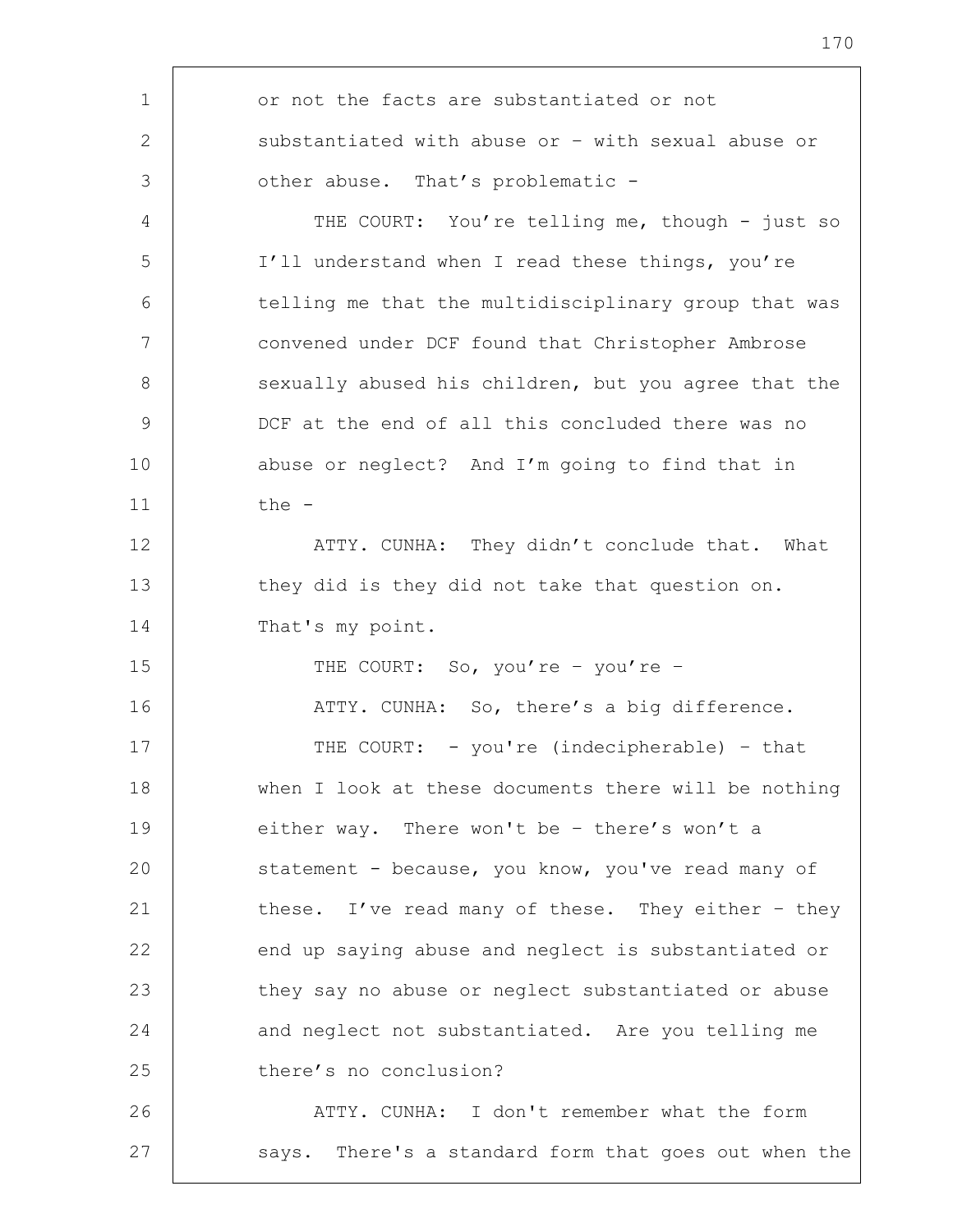| 1  | case is closed, and that standard form may say on it  |
|----|-------------------------------------------------------|
| 2  | that there has not been a substantiation.             |
| 3  | But the specific testimony of Jamie Isaacs was        |
| 4  | that there was no consideration as to whether or not  |
| 5  | these facts would be substantiated or unsubstantiated |
| 6  | because DCF was not investigating. They were          |
| 7  | providing services to Mr. Ambrose. And, when they     |
| 8  | provided services, they don't make those findings.    |
| 9  | THE COURT: Okay. I'm going to read all those          |
| 10 | documents and determine if DCF did make a conclusion, |
| 11 | and I'm going to read them to look for what you claim |
| 12 | is the conclusion by the multidisciplinary group that |
| 13 | Christopher Ambrose sexually assaulted his children.  |
| 14 | All right.                                            |
| 15 | ATTY. CUNHA: And then -                               |
| 16 | THE COURT: Let's go - are there any other             |
| 17 | topics besides that that you want address because I   |
| 18 | know what I'm going to do on those? And -             |
| 19 | ATTY. CUNHA: Well, I think just - just to point       |
| 20 | out, Judge, what further supports this is that there  |
| 21 | was a brochure provided to my client or an            |
| 22 | understanding - definition of what this intensive     |
| 23 | outpatient program consisted of which was - and it    |
| 24 | was testified to Stacey Faulk - that it is inclusive  |
| 25 | of a provider being established for the father and    |
| 26 | for each of the children in coming into the home, and |
| 27 | that's done to ensure the safety. And the whole       |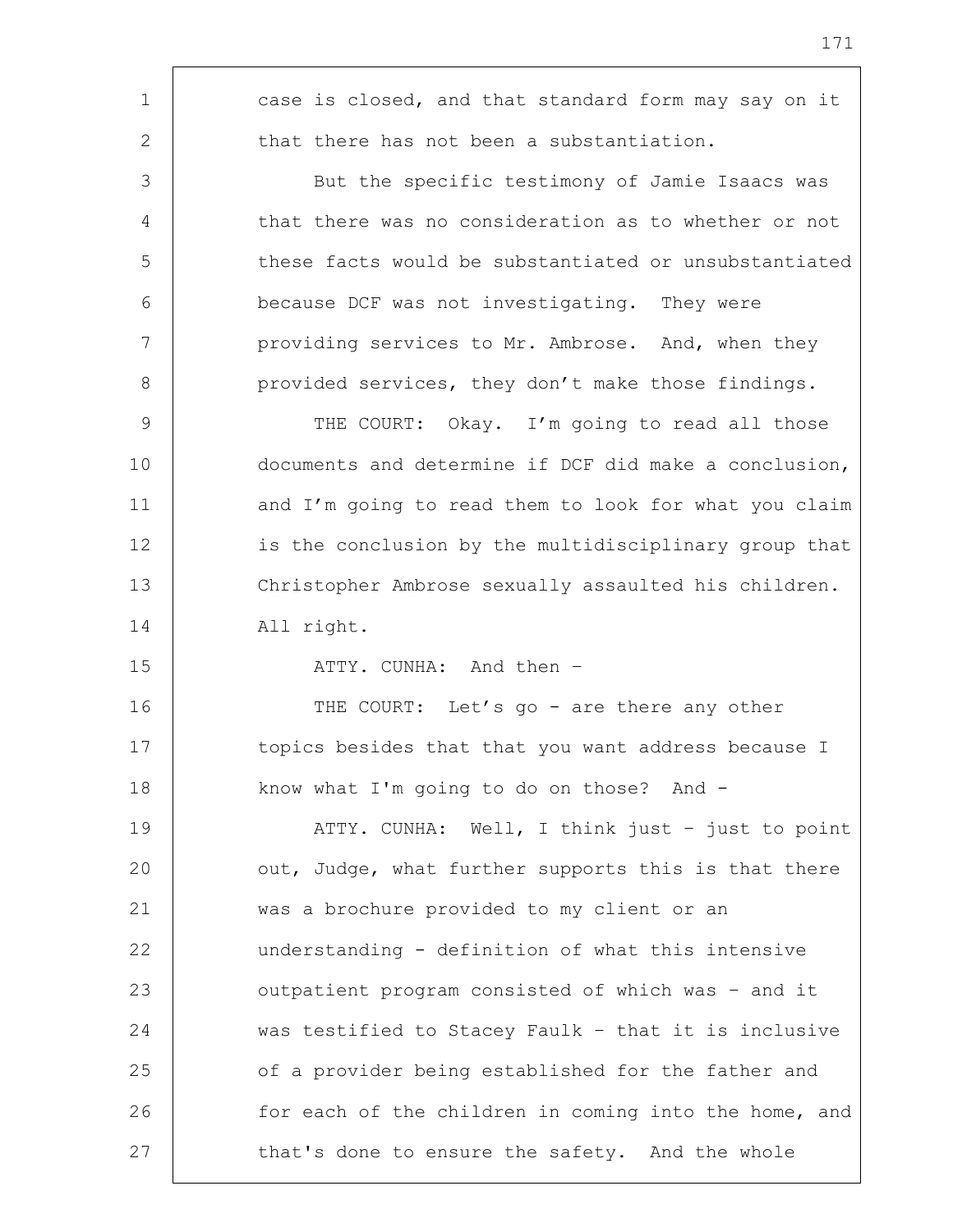| family is supposed to be included which would include |
|-------------------------------------------------------|
| my client.                                            |
| But yet, the children were not provided               |
| providers. Mr. Ambrose's provider was not notified    |
| that the multidisciplinary taskforce team made the    |
| findings that they found. So they circumvented -      |
| THE COURT: But your - your point is Judge             |
| Adelman - because remember this is - whether you're   |
| happy with the way the DCF process worked or not, the |
| question here was - that you raised was that Judge    |
| Adelman was confronted with a finding that            |
| Christopher Ambrose had sexually assaulted his        |
| children. You begged him to do something about it,    |
| and he ignored you. That in terms of Judge Adelman's  |
| alleged bias is the thing that I'm going to be        |
| examining.                                            |
| With respect to other things Attorney Aldrich         |
| said in response to the question of bias, do you have |
| any additional points to make other than the one we   |
| just discussed?                                       |
| ATTY. CUNHA: Yes. Attorney Aldrich indicated          |
| when you asked her specifically whether or not Judge  |
| Aldrich had made a ruling regarding-                  |
| THE COURT: (indecipherable).                          |
| ATTY. CUNHA: Sorry - Judge Adelman had made a         |
| ruling regarding discovery. On March 31st, Judge      |
| Adelman specifically said we both had dirty hands and |
|                                                       |

'n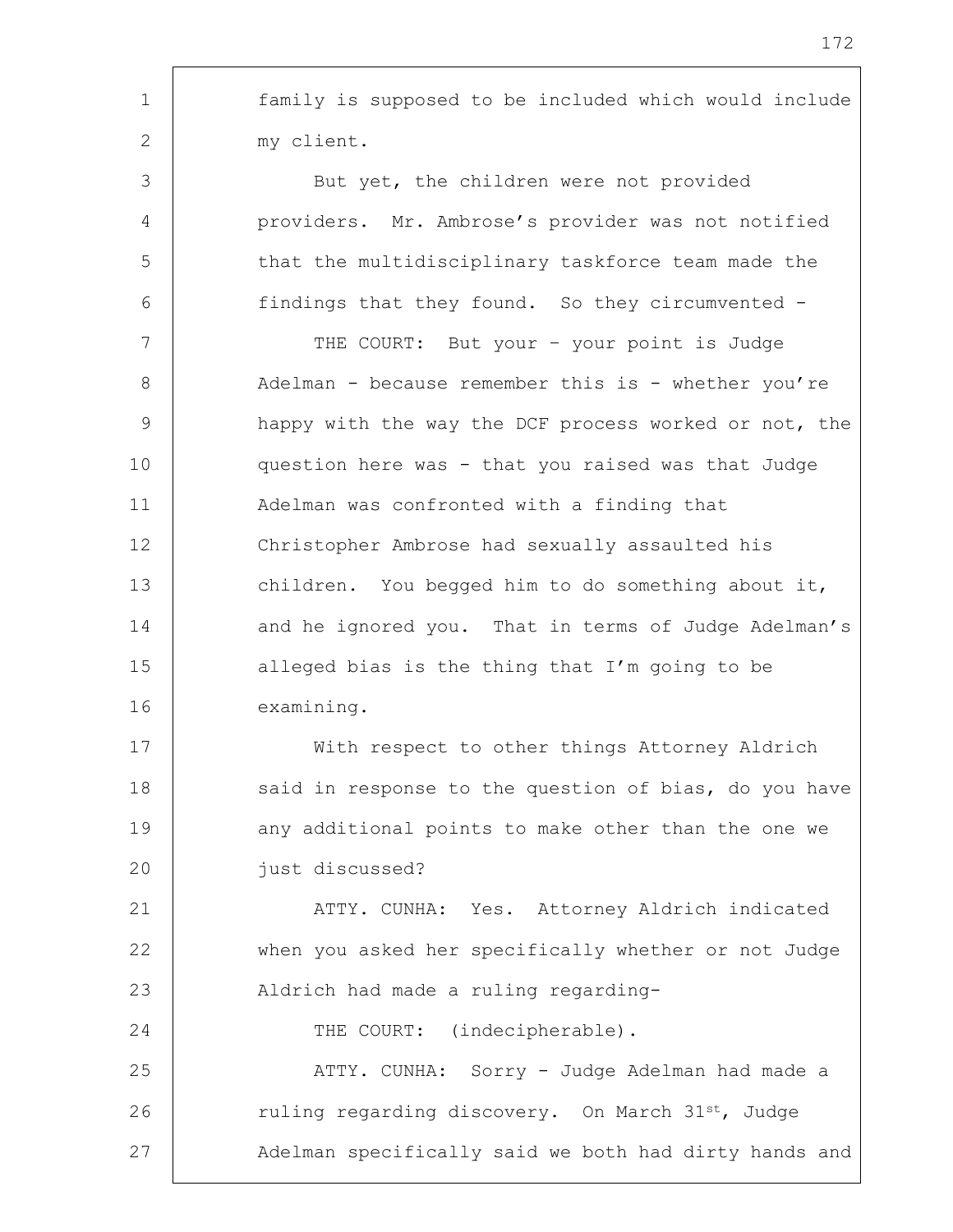| $\mathbf 1$ | he wasn't dealing with the discovery issue. That -              |
|-------------|-----------------------------------------------------------------|
| 2           | THE COURT: Let me ask you this, because that                    |
| 3           | intrigued me as well, and I'm going to go back and              |
| 4           | read that, but is that because - it sounded like it             |
| 5           | might be one of two things, and that you - you were             |
| 6           | suggesting to me that it was Judge Adelman saying I             |
| 7           | am not going to hear any more matters about                     |
| 8           | discovery; it's over. And then, the other - the                 |
| 9           | alternative suggestion was that Judge Adelman said              |
| 10          | you two go back and in good faith try to - try to               |
| 11          | work this out and I'm not going to take it up now               |
| 12          | because of that. Which one am I going to find, the              |
| 13          | first one -                                                     |
| 14          | ATTY. CUNHA: No. No. The first one - on March                   |
| 15          | $31st -$                                                        |
| 16          | THE COURT: March 31.                                            |
| 17          | ATTY. CUNHA: - specifically when I pointed out                  |
| 18          | the omissions by Attorney Aldrich of the actual facts           |
| 19          | regarding discovery because we were only there on               |
| 20          | March 31 <sup>st</sup> to start - to do the deposition of Karen |
| 21          | Ambrose based on Attorney Aldrich's claims and then             |
| 22          | we were to start trial.                                         |
| 23          | But, when Judge Adelman heard my arguments, he                  |
| 24          | got very upset. And he basically said we both had               |
| 25          | dirty hands and that he wasn't dealing with it and              |
| 26          | that I would have an hour to depose Mr. Ambrose and             |
| 27          | Attorney Aldrich would have an hour to depose Mrs.              |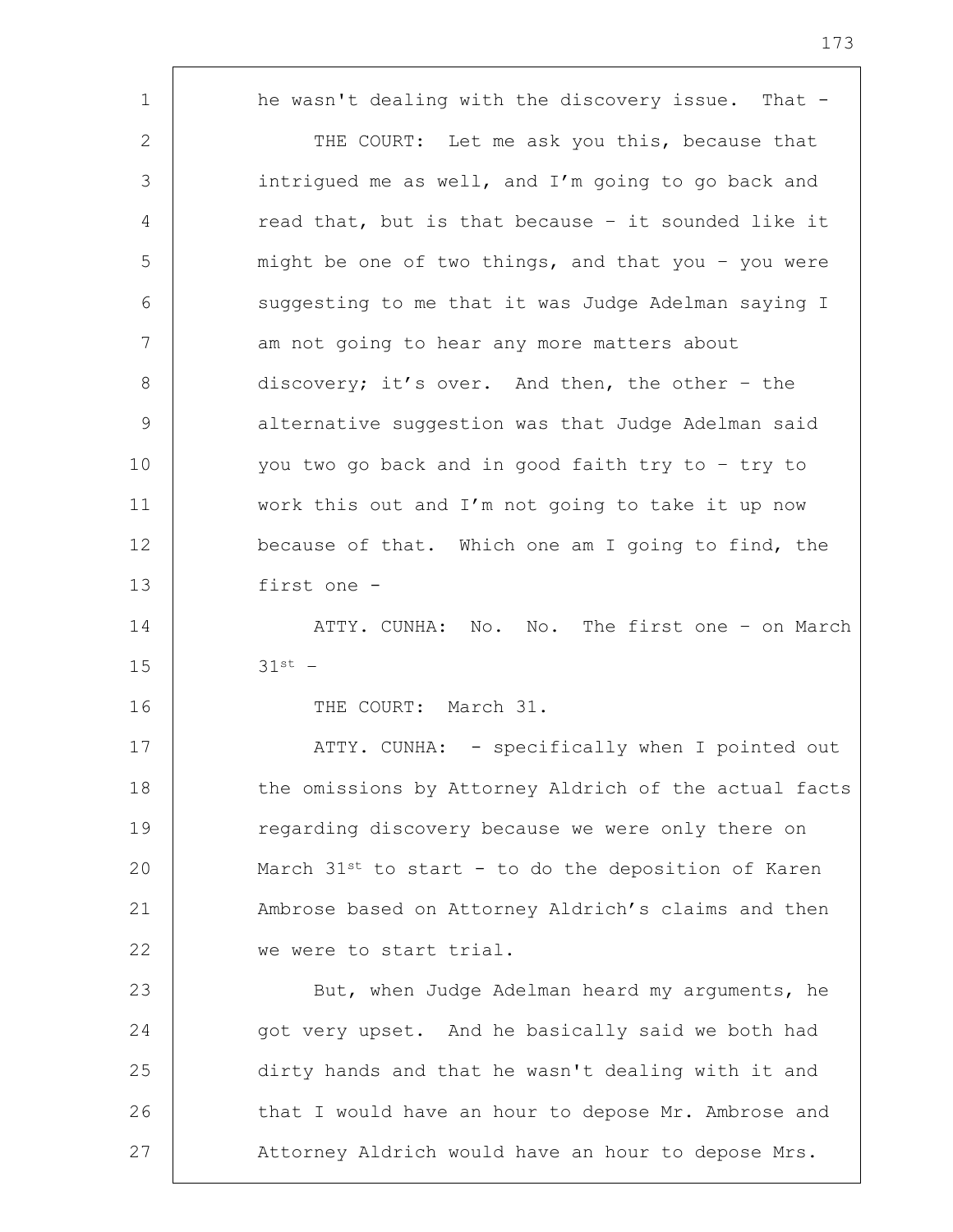| $\mathbf 1$     | Ambrose. And that's was it, and that's what           |
|-----------------|-------------------------------------------------------|
| 2               | happened. And then, we started trial.                 |
| 3               | THE COURT: You want me to conclude - and I'm          |
| 4               | going to back and listen or - and look at that. You   |
| 5               | want me to conclude that he said he was not going to  |
| 6               | hear more discovery matters; right?                   |
| $7\phantom{.0}$ | ATTY. CUNHA: Yes. Because what happened after         |
| 8               | that was we were there on his order which,            |
| 9               | essentially, was the form of a sanction for my client |
| 10              | to be there at 9 a.m. to be deposed and to produce    |
| 11              | all these exhibits. And you will hear Judge Adelman   |
| 12              | on March 31st saying if - if Mrs. Ambrose doesn't     |
| 13              | have the documents, she can't produce them. This was  |
| 14              | based on a subpoena duces tecum and based on a trial  |
| 15              | discovery request, not a standard request for         |
| 16              | discovery which is very different. So Judge -         |
| 17              | THE COURT: I just - I just wanted to get - you        |
| 18              | know, you've told me a couple of things about         |
| 19              | favoritism and bias, and I like to have nice, crisp,  |
| 20              | clear contrast. You're telling me that I'm going to   |
| 21              | find him saying on March 31st I'm done with           |
| 22              | discovery; I'm not going to consider any other        |
| 23              | matters about discovery. It will be a nice, crisp,    |
| 24              | clear thing that he says.                             |
| 25              | And then, as soon as Attorney Aldrich asks him        |
| 26              | to do something about discovery, he jumps to it and   |
| 27              | does what she wants. So, I'm going to look at it      |
|                 |                                                       |

h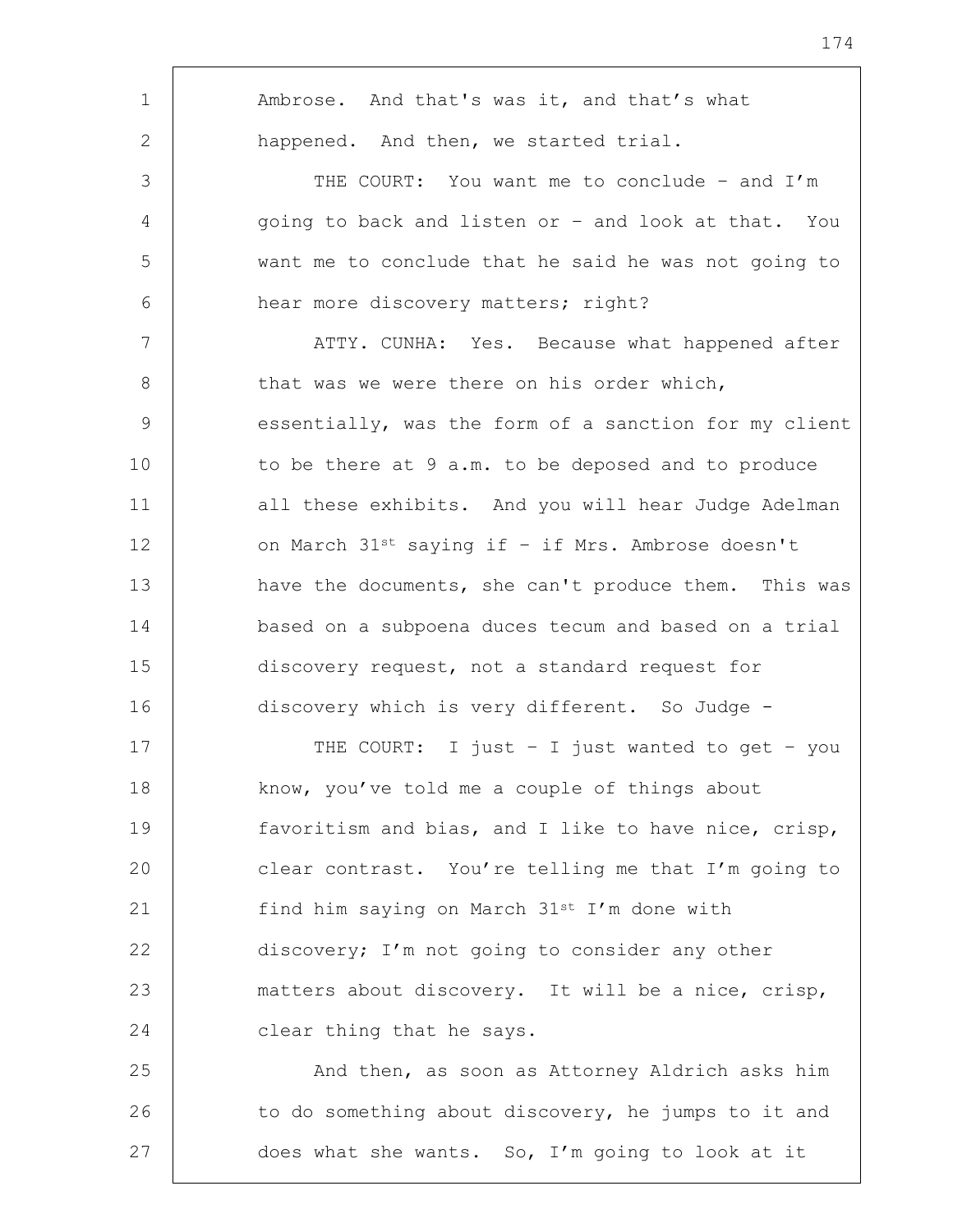1 with that in mind. 2 | I'm not going to - I'm not, of course, here to 3 xule on - on the discovery and what you should have 4 had. 5 | ATTY. CUNHA: Right. 6 | THE COURT: I'm just looking at the contrast, so 7 that's another -8 | ATTY. CUNHA: No. I understand. 9 THE COURT: - separate point. And I appreciate 10 that clarification. Any other separate points? 11 | ATTY. CUNHA: So, I filed a trial brief in this 12 case in – I believe – just one moment – I believe it 13 was in July of this year and was offered to have been 14 filed by Judge Adelman - and I believe this is 15 important - on the same day that Jamie Isaacs 16 testified after Judge Adelman had the opportunity to 17 look at Exhibit 71. He didn't say anything on the 18 **record, but it was my belief that when he saw Exhibit** 19 71 there was an eye opening as to what the actual 20 circumstances are and that is why he extended the 21 | cffer for the trial brief. 22 When I filed the trial brief, I set forth in 23 that trial brief my specific concerns, as I have done 24 for Your Honor, along with the law. And it is Judge 25 Adelman's response to that trial brief which is, 26 | again, clearly prejudicial in that Judge Adelman then 27 changes his - his holdings starting from the first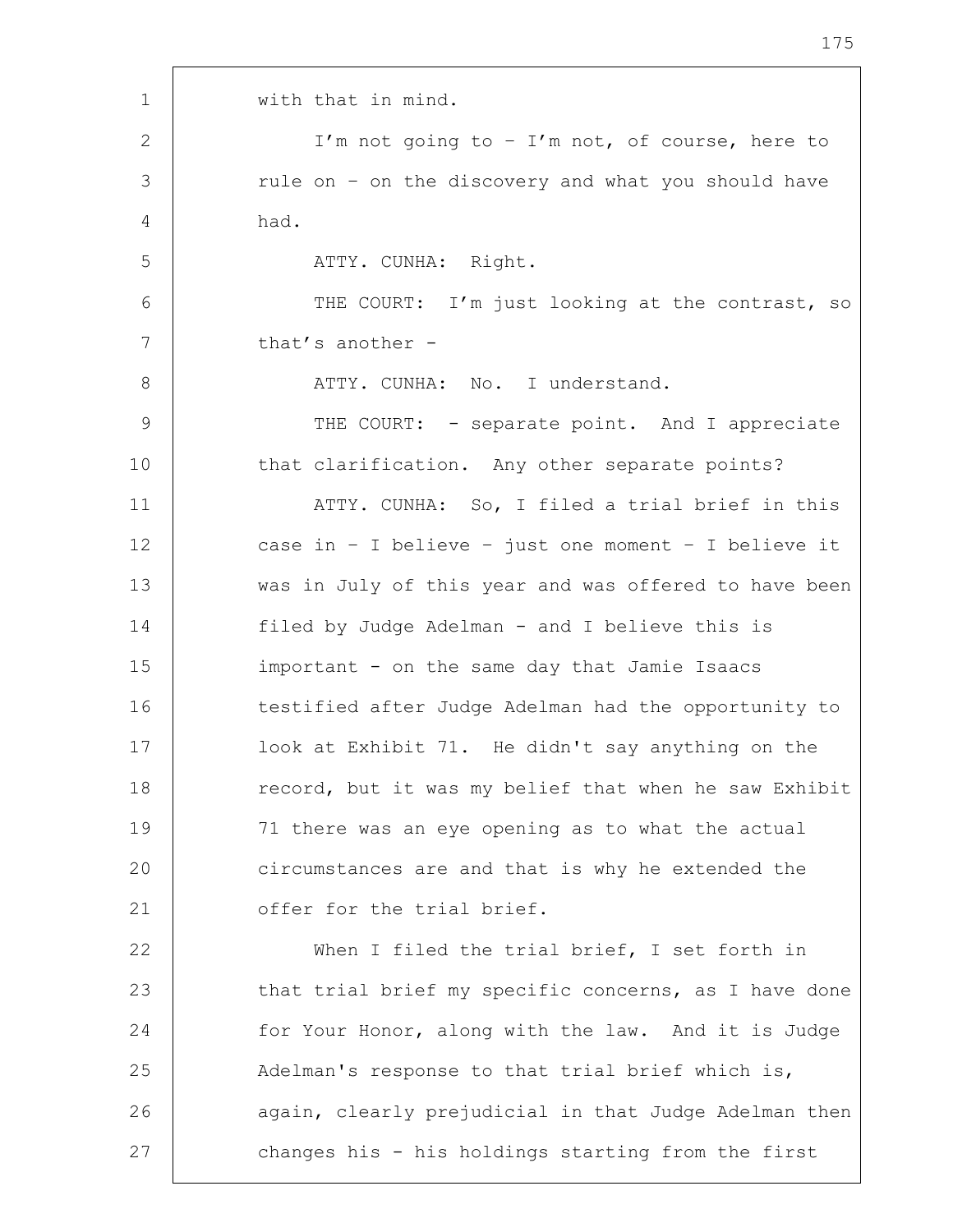| $\mathbf 1$ | holding of March 31 <sup>st</sup> specifically indicating that an |
|-------------|-------------------------------------------------------------------|
| 2           | order that's not signed is now an order because                   |
| 3           | judges are busy. So, that is the one regarding                    |
| 4           | supervised visits.                                                |
| 5           | And the - Attorney Aldrich - and Your Honor                       |
| 6           | asked Attorney Aldrich this, well, where are we in                |
| 7           | the trial and Judge Adelman hasn't really heard all               |
| 8           | the evidence. I would have been fine with that.                   |
| 9           | Remember, I didn't start this ripple effect right                 |
| 10          | now. Okay. Judge Adelman did. Even though he                      |
| 11          | denied my trial brief, even though I disagreed with               |
| 12          | it, I did not file this motion to recuse until I was              |
| 13          | put in the position to so based on -                              |
| 14          | THE COURT: I want to make it clear. I'm not                       |
| 15          | trying to force you to do it. If you don't - if you               |
| 16          | want to withdraw -                                                |
| 17          | ATTY. CUNHA: No. No. No.                                          |
| 18          | THE COURT: - you can.                                             |
| 19          | ATTY. CUNHA: No. I'm not going to withdraw at                     |
| 20          | this point because to me just the mere fact that                  |
| 21          | Judge Adelman's questions his ability to be impartial             |
| 22          | rises to the level of concerns of impartiality.                   |
| 23          | But what I want to point out is that Judge                        |
| 24          | Adelman responds to my trial brief by saying he                   |
| 25          | hasn't heard all the evidence yet. But then, on                   |
| 26          | October 20th and 21st without my client being present             |
| 27          | in court, he enters, essentially, orders of restraint             |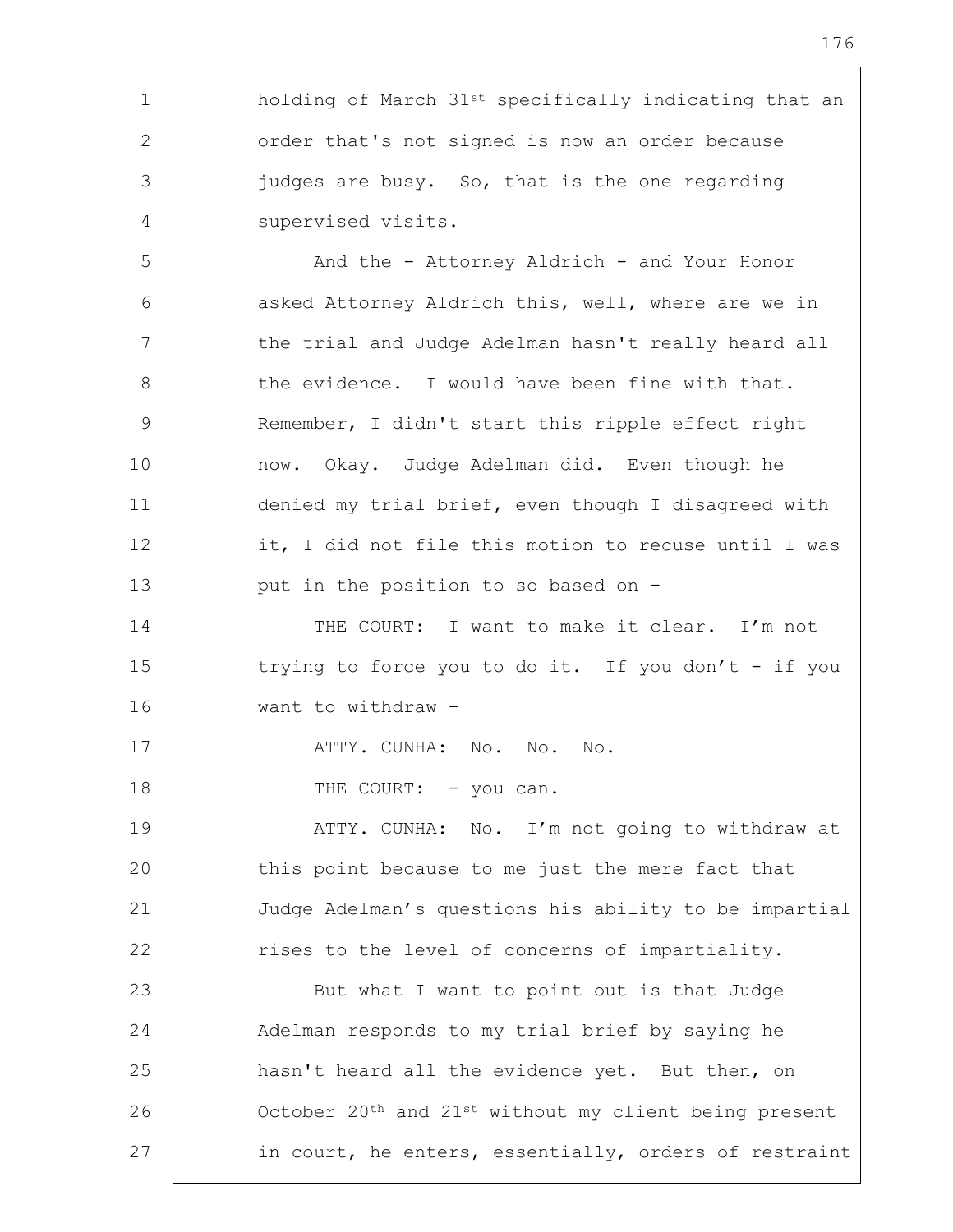1 in making findings without any further testimony from 2 | my client. 3 So, it's clear to me that although he hasn't 4 even heard my client's case he's already decided this 5 case. He's already decided that my client has 6 | violated things that are not even court orders which 7 | is really alarming and problematic to me. 8 | THE COURT: All right. Any last point you want 9 to make? 10 | THE ATTY. CUNHA: No, that would be it. 11 | THE COURT: Okay. Then, I am going to review 12 everything that I've described that I will review. 13 And I know this is a matter of great concern to the -14 to the family and, above all, I hope you all remember 15 | the children. So, I won't keep you waiting long. 16 I'll get you a ruling as quickly as I can, but I'm 17 qoing to thoroughly review the things you've asked me 18 to. I appreciate the cooperation of both sides. I 19 thank the court staff. Court is adjourned. 20 | ATTY. ALDRICH: Thank you, Your Honor. 21 | ATTY. CUNHA: Thank you, Your Honor. 22 The Court adjourned.) 23 24 25 26 27